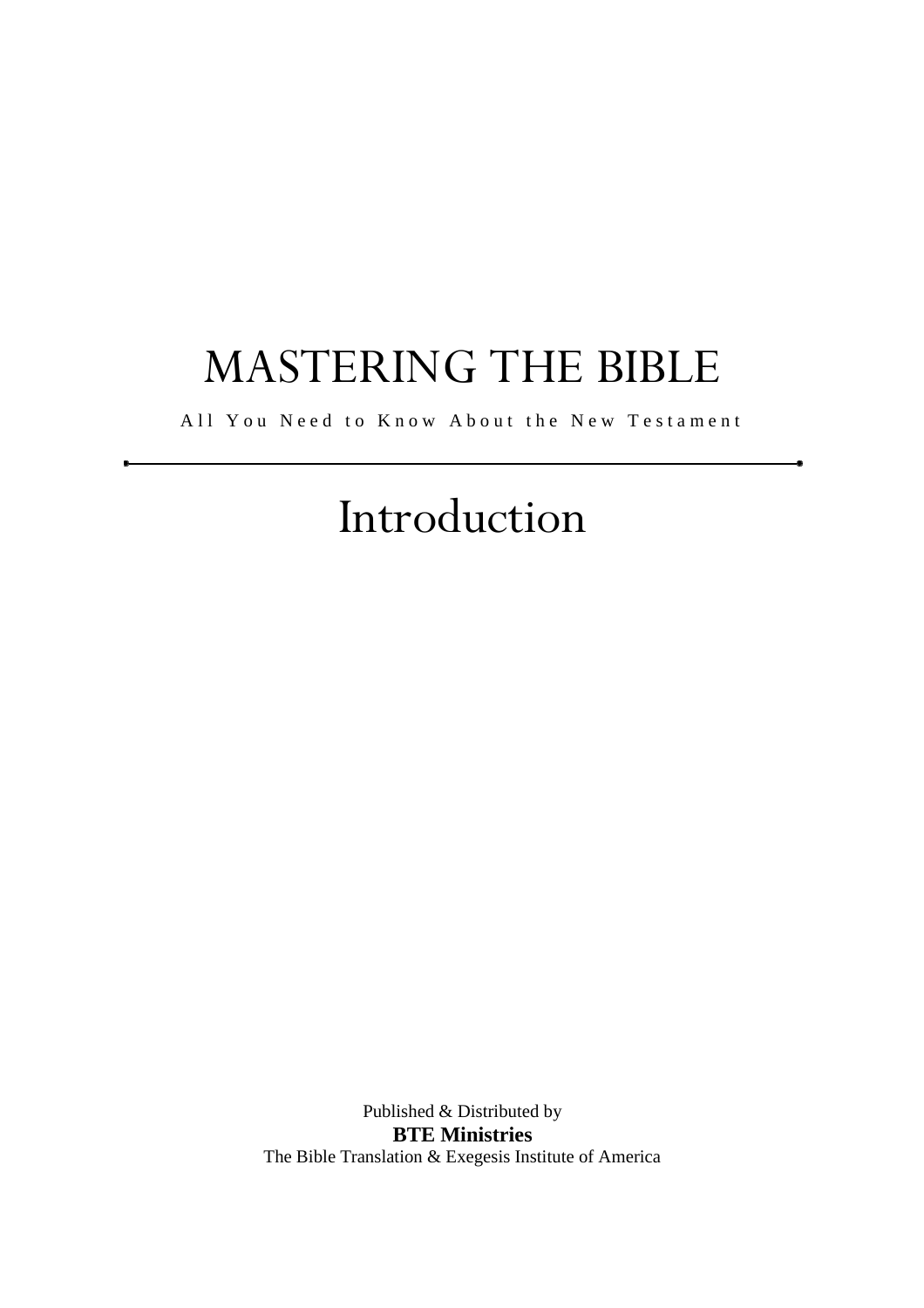# **Mastering the Bible INTRODUCTION TO THE COURSE**

# **I. Course Overview**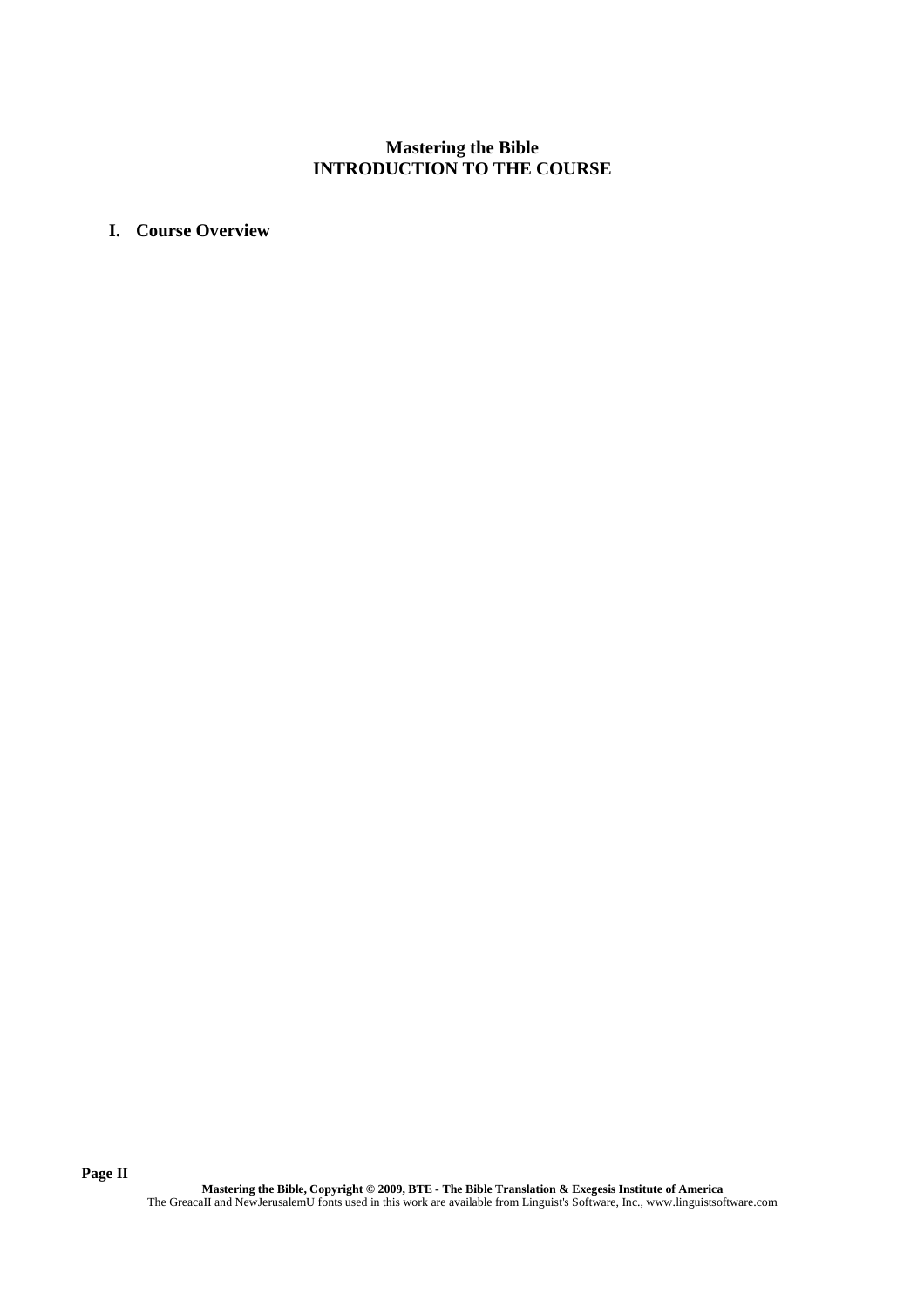# **Mastering the Bible INTRODUCTION TO THE COURSE**

# **II. Original Purpose**

- **memorize chapter outlines**
- **memorize key verses and memorization verses**

# **III.Practical Application**

- **Individual**
- **Family**
- Body of Christ

# **IV. Presentation**

- **Lecture**
- **Break**
- **Lecture**
- Q&A (as time allows)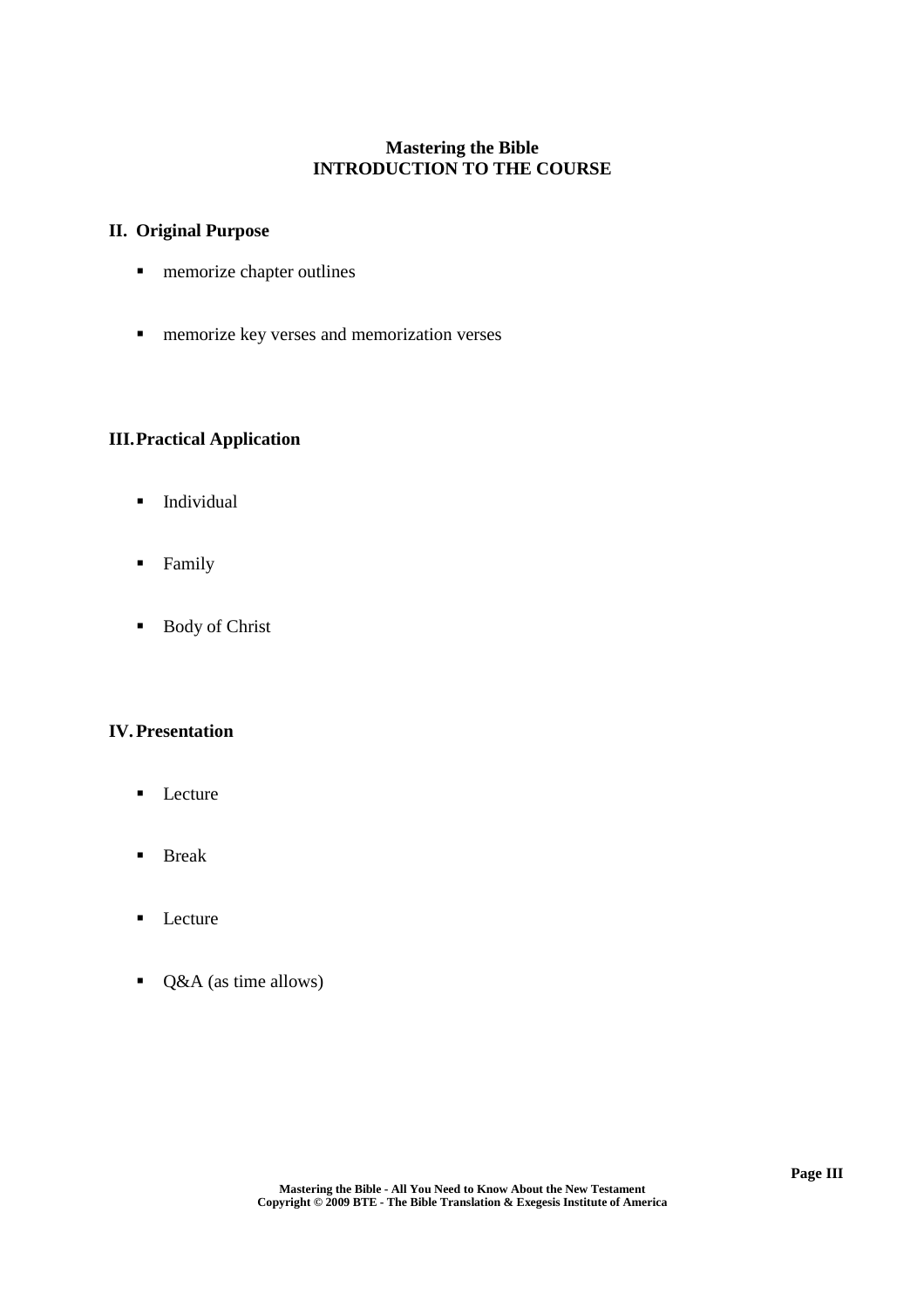# **Mastering the Bible INTRODUCTION TO THE BIBLE**

Old Testament (Covenant)

Original Language: Hebrew/Aramaic

Contents: History/Prophecy

English Bible Arrangement (according to the Septuagint)

| Law<br>Genesis-Deuteronomy | <b>History</b><br>Joshua-Esther | <b>Writings</b><br>Psalms-Song of Solomon | <b>Prophets</b><br>Isaiah-Malachi |  |
|----------------------------|---------------------------------|-------------------------------------------|-----------------------------------|--|
| Hebrew Bible Arrangement   |                                 |                                           |                                   |  |
|                            |                                 |                                           |                                   |  |

| <b>Writings</b>                         |
|-----------------------------------------|
| Job-II Chronicles                       |
| (including Ruth, Lamentations & Daniel) |
|                                         |
| Ketuvim                                 |
|                                         |
| כתובימ                                  |
|                                         |
|                                         |
|                                         |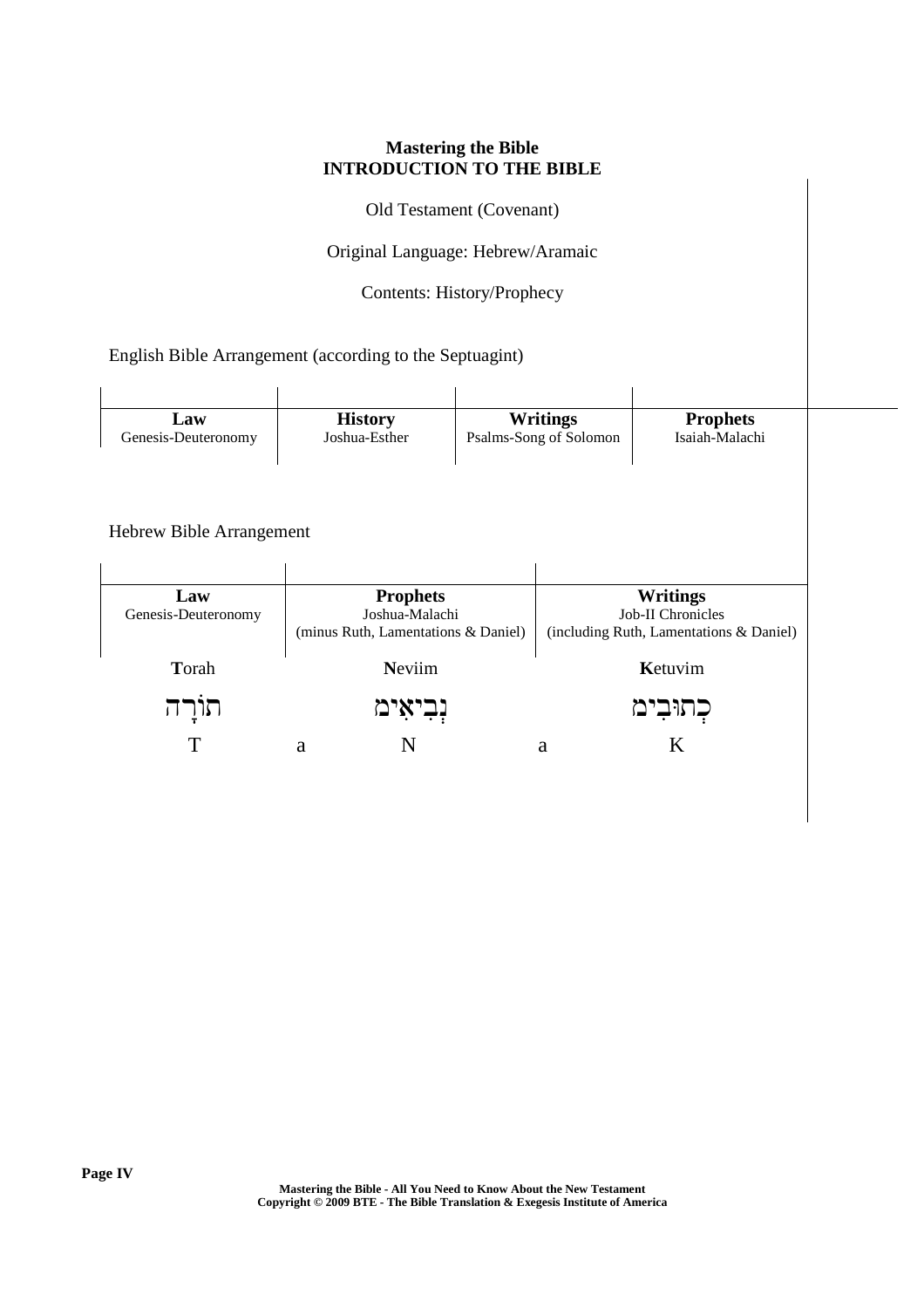## **Mastering the Bible INTRODUCTION TO THE BIBLE**

New Testament (Covenant)

Original Language: Greek

Contents: History/Doctrine (Teaching)



# **II Corinthians 10:4-6**

4) For the tools of our warfare *are* not fleshly, but powerful *with* God for the pulling down of strongholds;

5) pulling down reasonings and every high thing exalting itself against the knowledge of God and taking captive every thought into the obedience of Christ;

6) and having in readiness that we should avenge all disobedience, whenever your obedience should be fulfilled.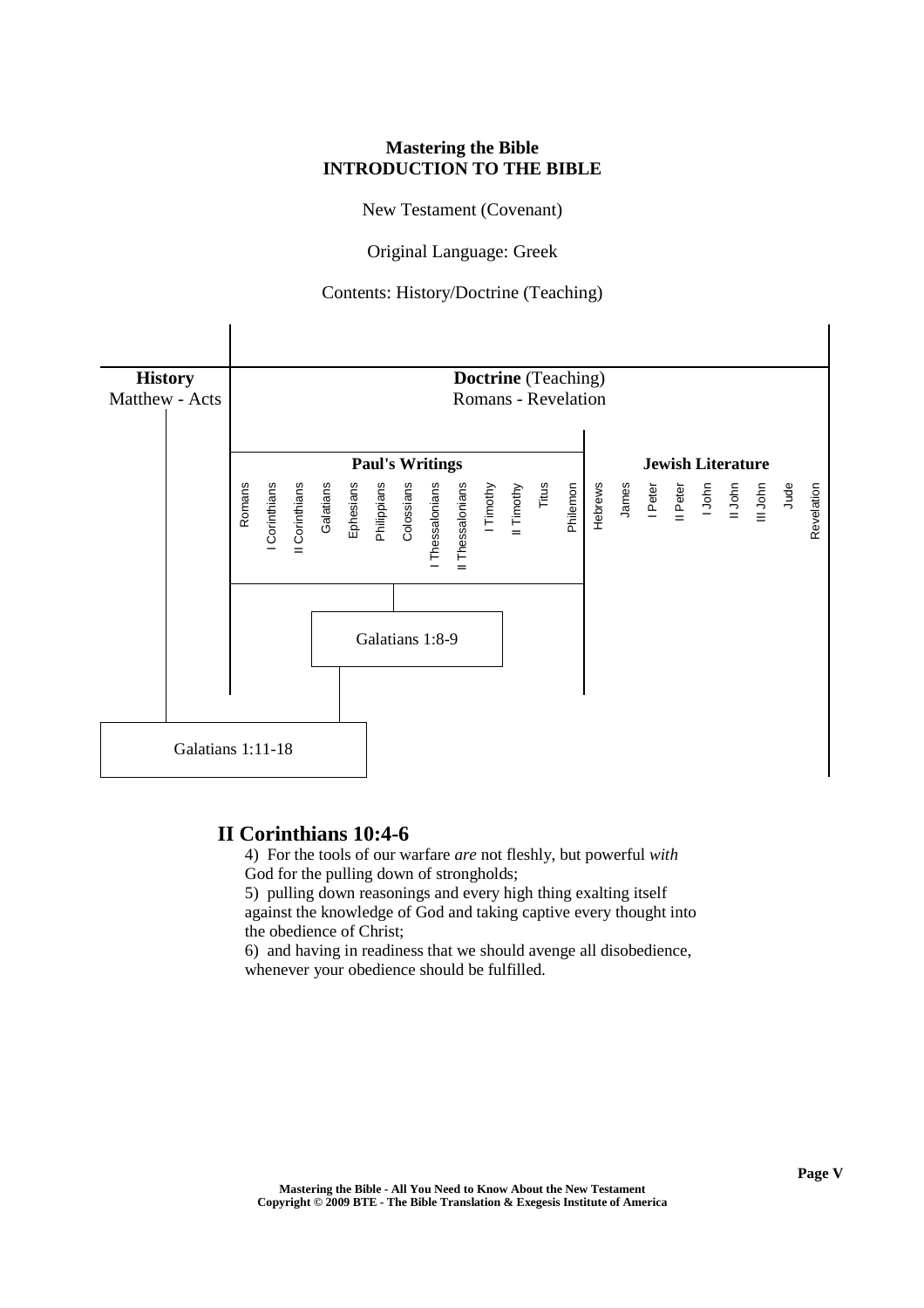# **Mastering the Bible INTRODUCTION TO REVELATION**

# **I. About the Author - the Apostle John**

- The Apostle John is not John the Baptist.
- The Apostle John is mentioned five times in the Book of Revelation: 1:1; 1:4; 1:9; 21:2; 22:8.
- The Apostle John had a brother by the name of James. They were known as "The Sons of Zebedee" (Matthew 10:2-4). Jesus gave them the name "The Sons of Thunder" (Mark 3:17).
- John, Peter, and James were the inner circle of the disciples of Jesus and spent many special times with the Lord (Matthew 17:1; 26:37).
- The Apostle John was the only original apostle not to die a martyr's death.
- John wrote the Gospel of John, I, II and III John, and the Book of Revelation.

# **II. About the Recipients**

 The Apostle John wrote the Book of Revelation to the churches of Asia Minor over which John exercised Apostolic leadership in his later years. Most of the recipients of his letters were Jewish believers but the letters were written for all of the believers in the churches.

# **III. About the Date and Location**

 The Book of Revelation was written around 95 A.D. during the reign of Domitian. John received the Book of Revelation while exiled on the island of Patmos. According to the early church fathers, John was sent to the island of Patmos as a criminal to work the mines with the other prisoners. After the death of Domitian, Nerva released John around 96 A.D.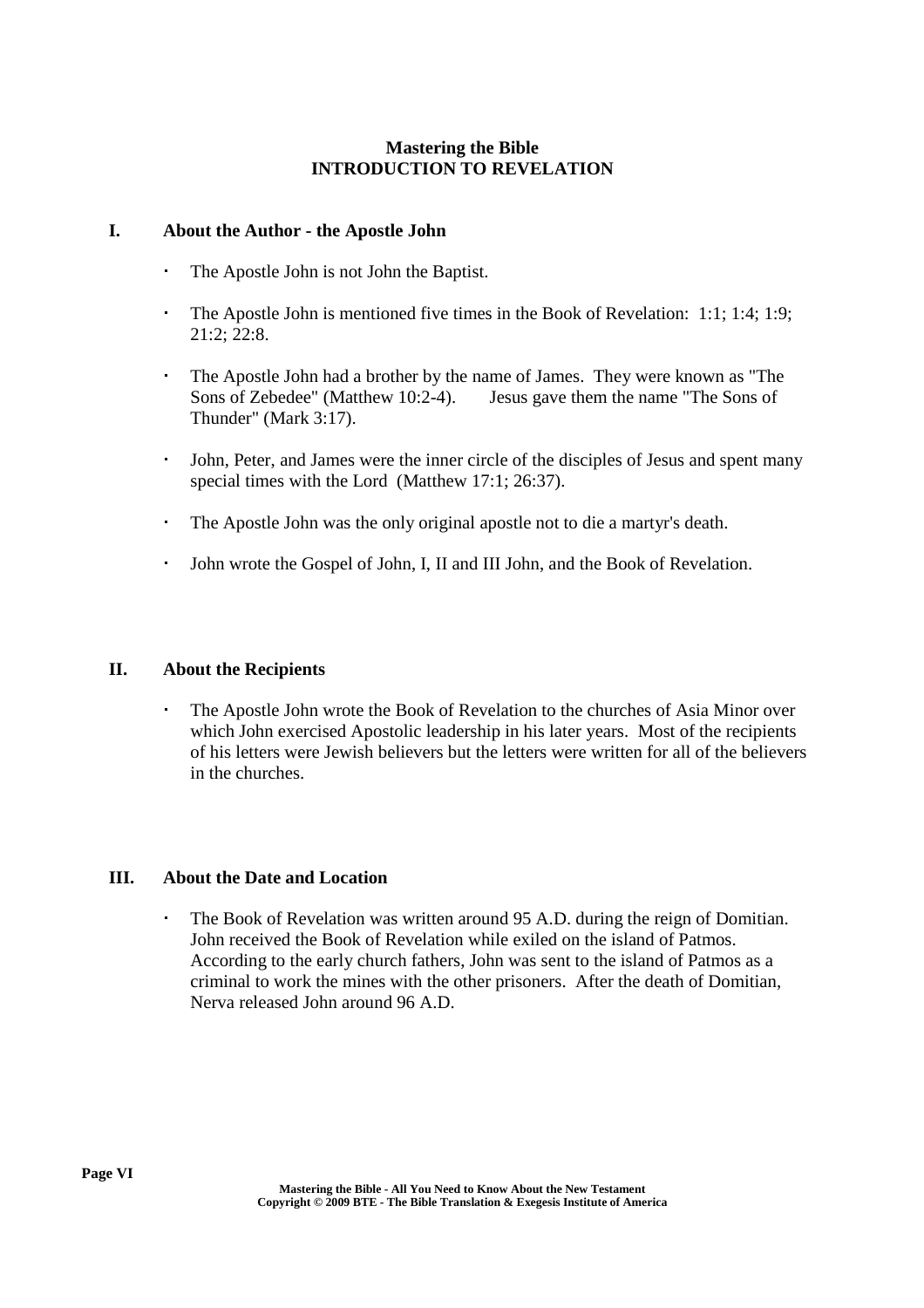# **Mastering the Bible INTRODUCTION TO REVELATION** (continued)

## **IV. About Revelation**

- John received the Revelation in order to encourage the believers who were under extreme persecution from Rome.
- The believers were weary and confused. They wanted to know, "If Jesus defeated Satan on the cross, then where is the victory?" They are encouraged to endure and wait for the victory.

# **V. About the Writing Style of John**

John uses a heptatic system of writing for the Book of Revelation.

Example: Seven blessings, seven churches, seven seals, seven trumpets, seven bowls, seven lampstands, seven spirits, seven stars, seven promises, seven horns, seven eyes, seven angels, seven thunders, seven heads, seven crowns, seven plagues, seven mountains, seven kings.

# **VI. About the Relationship of I, II, III John and Revelation to the rest of the NT**

 John's letters were the last written in the New Testament. Four of the letters are classified in the Jewish Literature section of the New Testament since John wrote mostly to the believing Jews who were scattered in Asia Minor.

# **VII. The Division of Revelation**

Revelation 1:19 provides for the division of the book.

*Revelation 1:19 Write the things which thou hast seen, and the things which are, and the things which shall be hereafter;*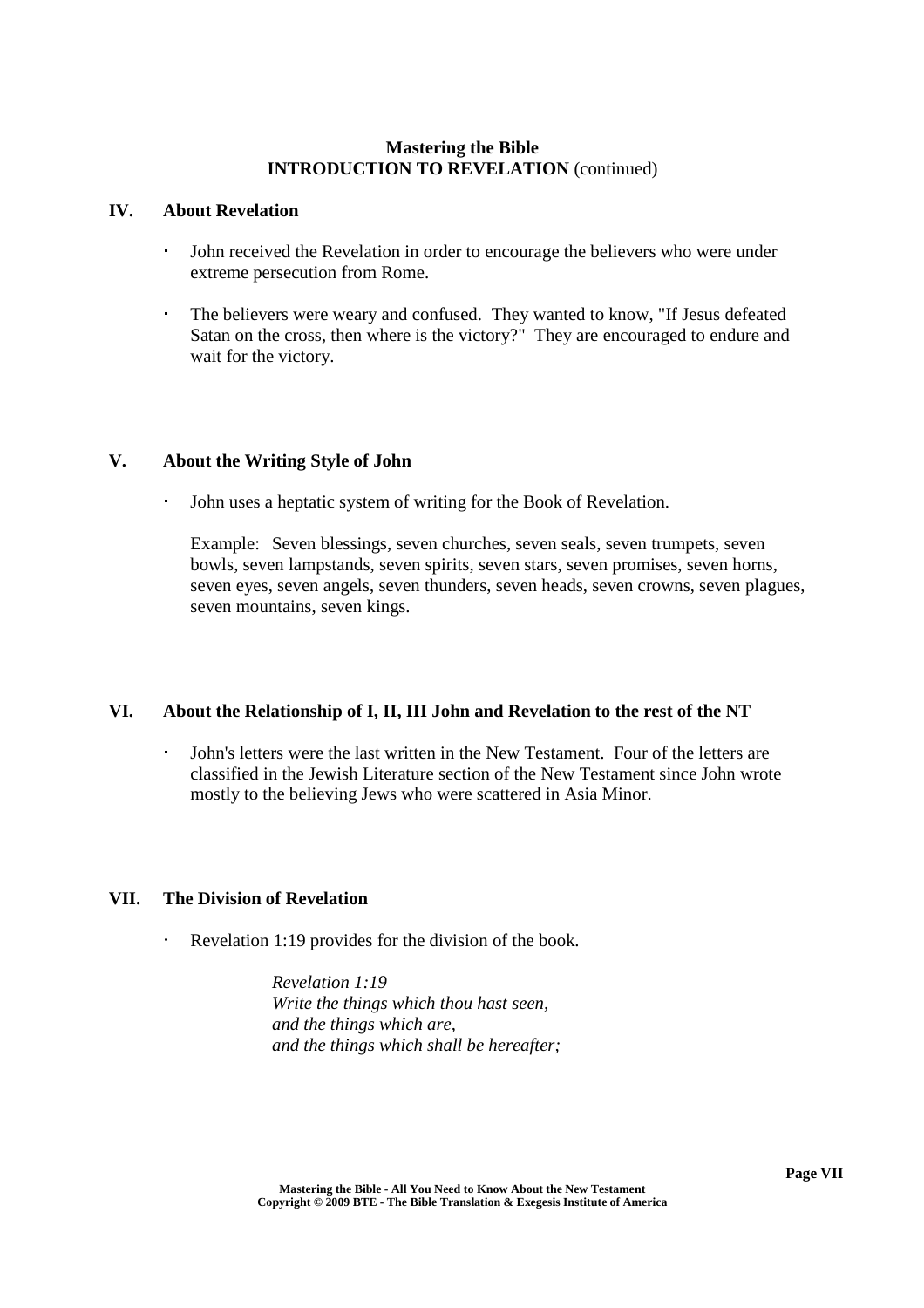# **Mastering the Bible INTRODUCTION TO REVELATION** (continued)

## **VIII. Section Outline of Revelation**

| Revelation 1:1-8        | Prologue                                               |
|-------------------------|--------------------------------------------------------|
| Revelation 1:9-20       | Part One: The Things which Thou Hast Seen              |
|                         | Revelation Chapters 2-3 Part Two: The Things which Are |
| Revelation 4:1 - $22:5$ | Part Three: The Things which Shall Be Hereafter        |
| Revelation 22:6-21      | Promises to All that Hear                              |

## **IX. Methods of Interpreting Revelation**

- 1) The Spiritual Method A symbolic picture of the struggle between the church and evil throughout the present age.
- 2) The Preterest Method Events that happened in the past and the events of the present day in which it was written.

This method depicts the struggle between the church and Rome.

- 3) The Continuous Historical Method Identifies the visions and events of the book with the events of church history, from the early church to the present time.
- 4) The Futurist Method Views the entire book as prophecy yet future.

This view holds that the seven churches mentioned in chapters 2 and 3 are the churches during the tribulation period.

5) The Historical-Prophetic Method Views the Book of Revelation as both historical and futuristic.

This view holds that the seven churches in chapters 2 and 3 were literal churches in John's day and that the events in chapters 4 through 22 are yet future.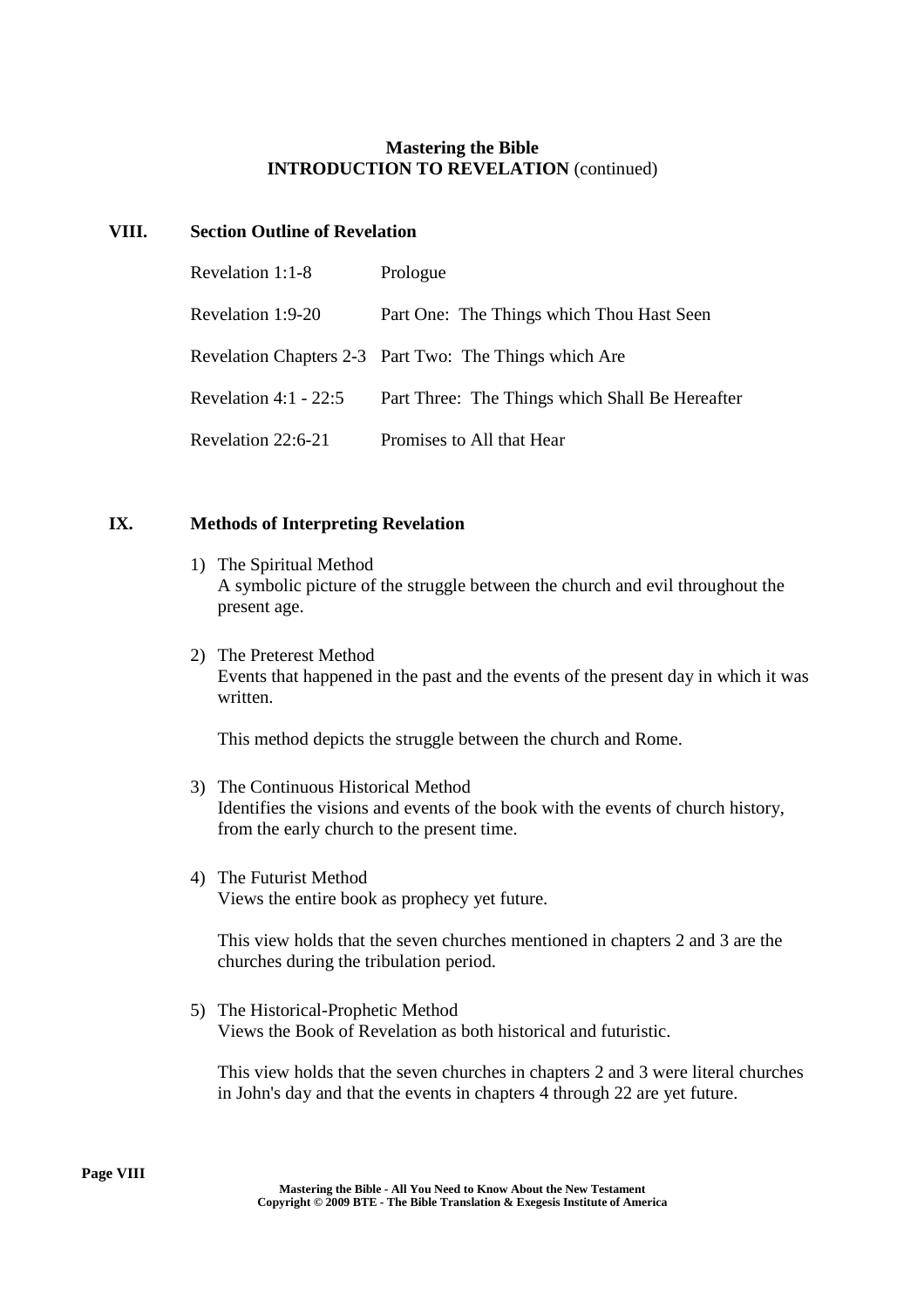# MASTERING THE BIBLE

All You Need to Know About the New Testament

# Revelation

Published & Distributed by **BTE Ministries** The Bible Translation & Exegesis Institute of America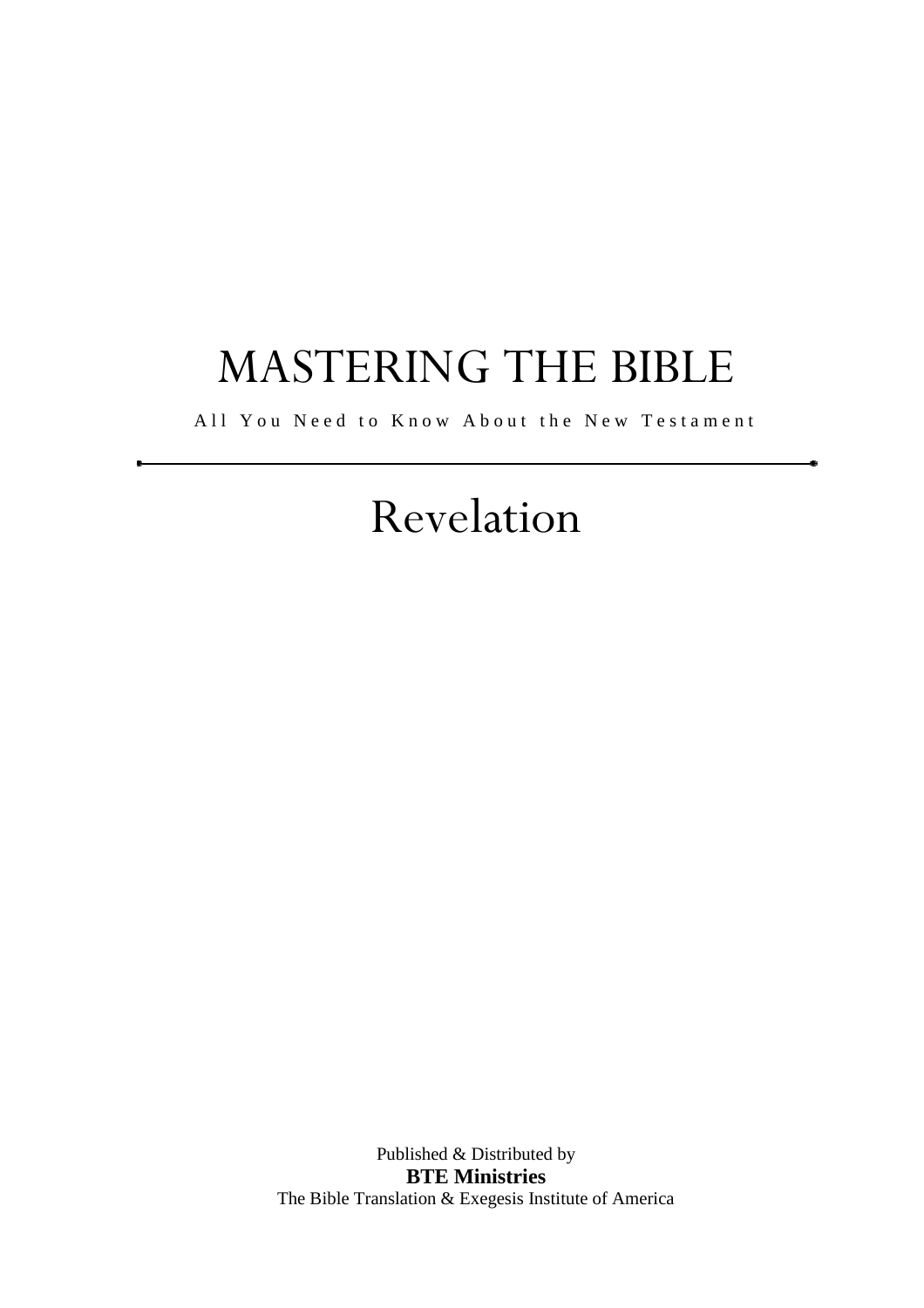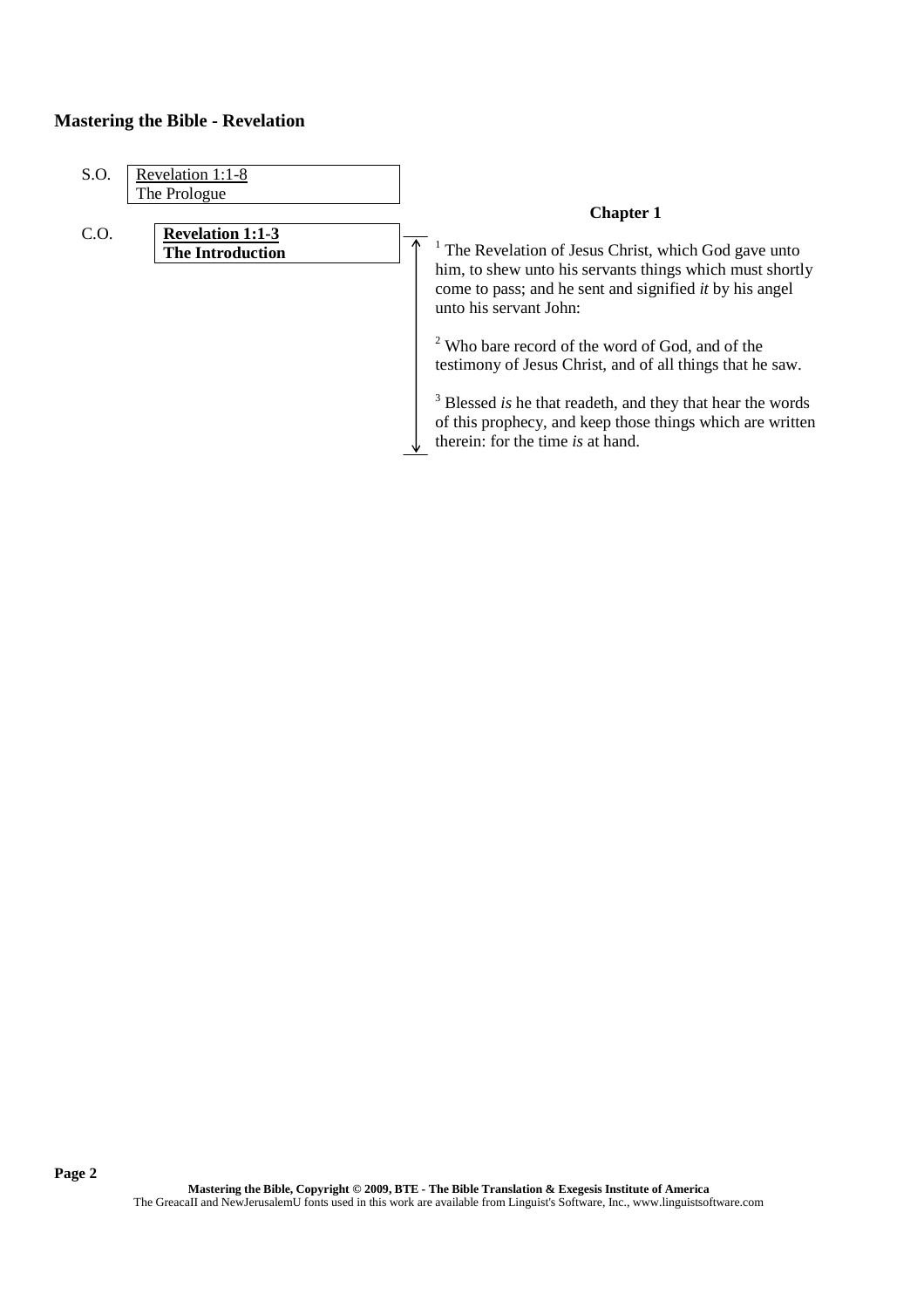Revelation 1:1-8 The Prologue

Revelation 1:1-3 The Introduction

**<sup>1</sup>The Revelation of Jesus Christ,**

**which God gave unto him,**

**to shew unto his servants things which must shortly come to pass;**

**and he sent and signified** *it* **by his angel unto his servant John:**

**<sup>2</sup> Who bare record of the word of God,**

**and of the testimony of Jesus Christ,**

**and of all things that he saw.**

**<sup>3</sup> Blessed** *is*

**he that readeth,**

**and they that hear the words of this prophecy,**

**and keep those things which are written therein:**

**for the time** *is* **at hand.**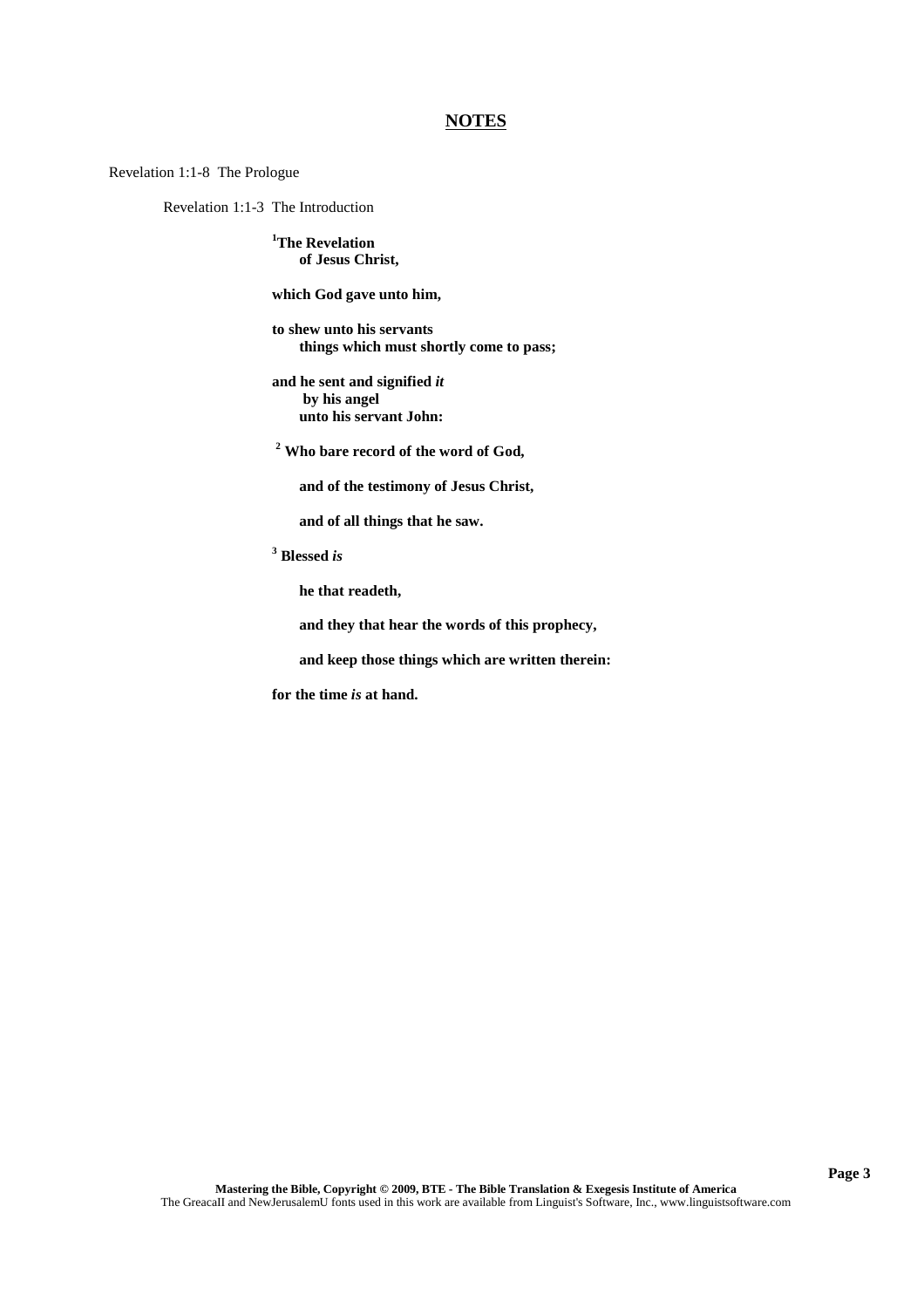|              |                                                                                                        | <b>Chapter 1</b> (continued)                                                                                                                                                                                     |
|--------------|--------------------------------------------------------------------------------------------------------|------------------------------------------------------------------------------------------------------------------------------------------------------------------------------------------------------------------|
| C.O.<br>K.V. | <b>Revelation 1:4-8</b><br><b>The Salutation</b><br>Revelation 1:4<br>Exodus 3:14;<br>Zechariah 4:1-10 | 4 John to the seven churches which are in Asia:<br>Grace be unto you, and peace, from him which is,<br>and which was, and which is to come; and from the<br>seven Spirits which are before his throne;           |
|              |                                                                                                        | And from Jesus Christ, who is the faithful witness, and<br>the first begotten of the dead, and the prince of the kings<br>of the earth. Unto him that loved us, and washed us from<br>our sins in his own blood, |
|              |                                                                                                        | <sup>6</sup> And hath made us kings and priests unto God and his<br>Father; to him be glory and dominion for ever and ever.<br>Amen.                                                                             |
| K.V.         | Revelation 1:7<br>Daniel 7:13; Zechariah 12:10                                                         | 7 Behold, he cometh with clouds; and every eye shall<br>see him, and they also which pierced him: and all<br>kindreds of the earth shall wail because of him. Even<br>so, Amen.                                  |
| K.V.         | Revelation 1:8<br>Exodus 3:14                                                                          | 8 I am Alpha and Omega, the beginning and the<br>ending, saith the Lord, which is, and which was, and<br>which is to come, the Almighty.                                                                         |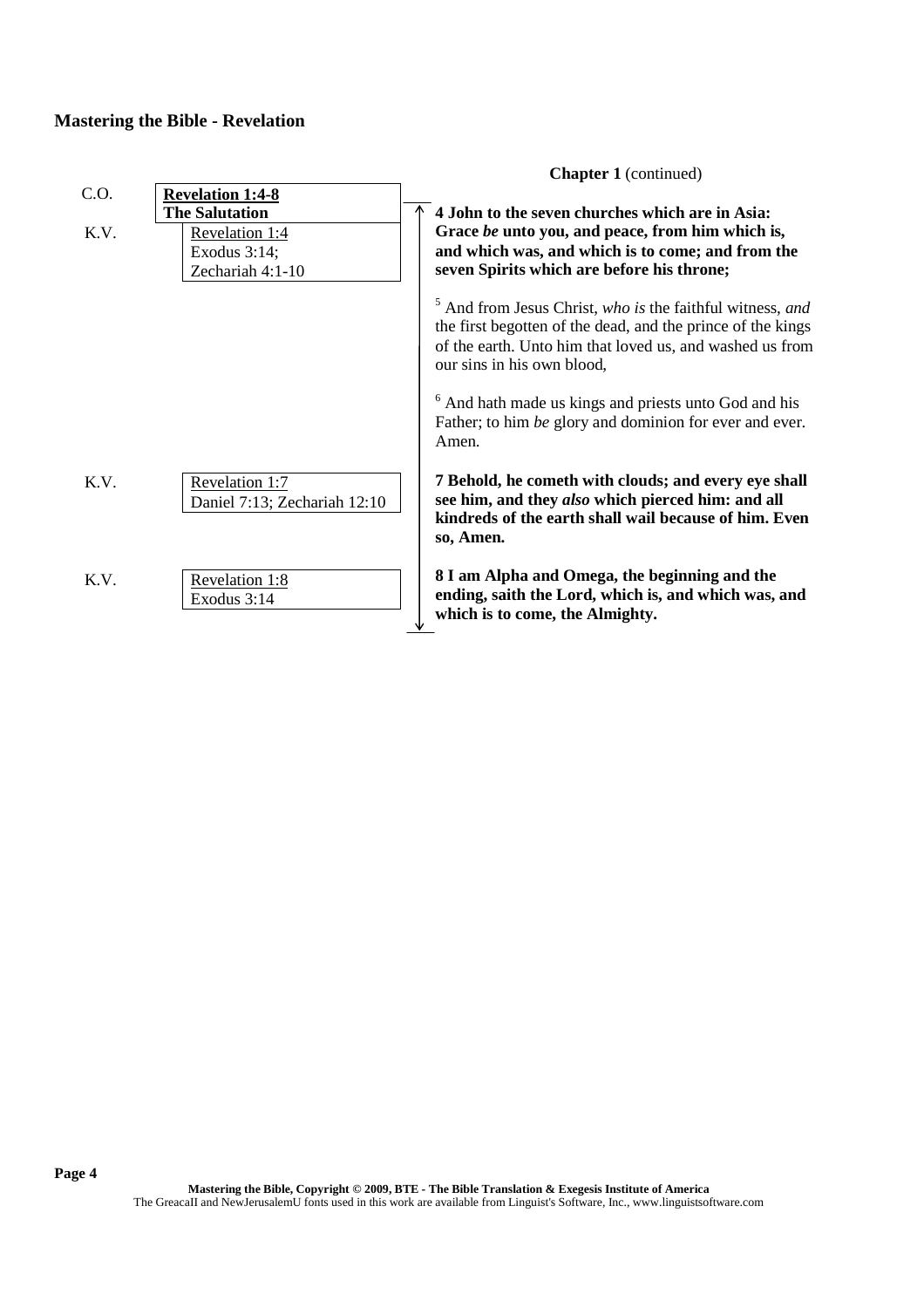Revelation 1:1-8 The Prologue (continued)

Revelation 1:4-8 The Salutation

**4 John to the seven churches which are in Asia:**

**Grace** *be* **unto you, and peace,**

**from him which is, and which was, and which is to come;**

**and from the seven Spirits which are before his throne;**

**<sup>5</sup> And from Jesus Christ,** *who is* **the faithful witness,** *and* **the first begotten of the dead, and the prince of the kings of the earth.**

**Unto him that loved us, and washed us from our sins in his own blood,**

**<sup>6</sup> And hath made us kings and priests unto God and his Father;**

**to him** *be* **glory and dominion for ever and ever.**

**Amen.**

**<sup>7</sup> Behold, he cometh with clouds;**

> **and every eye shall see him, and they** *also* **which pierced him:**

**and all kindreds of the earth shall wail because of him.**

**Even so, Amen.**

**8 I am Alpha and Omega,**

**the beginning and the ending,**

**saith the Lord, which is, and which was, and which is to come, the Almighty.**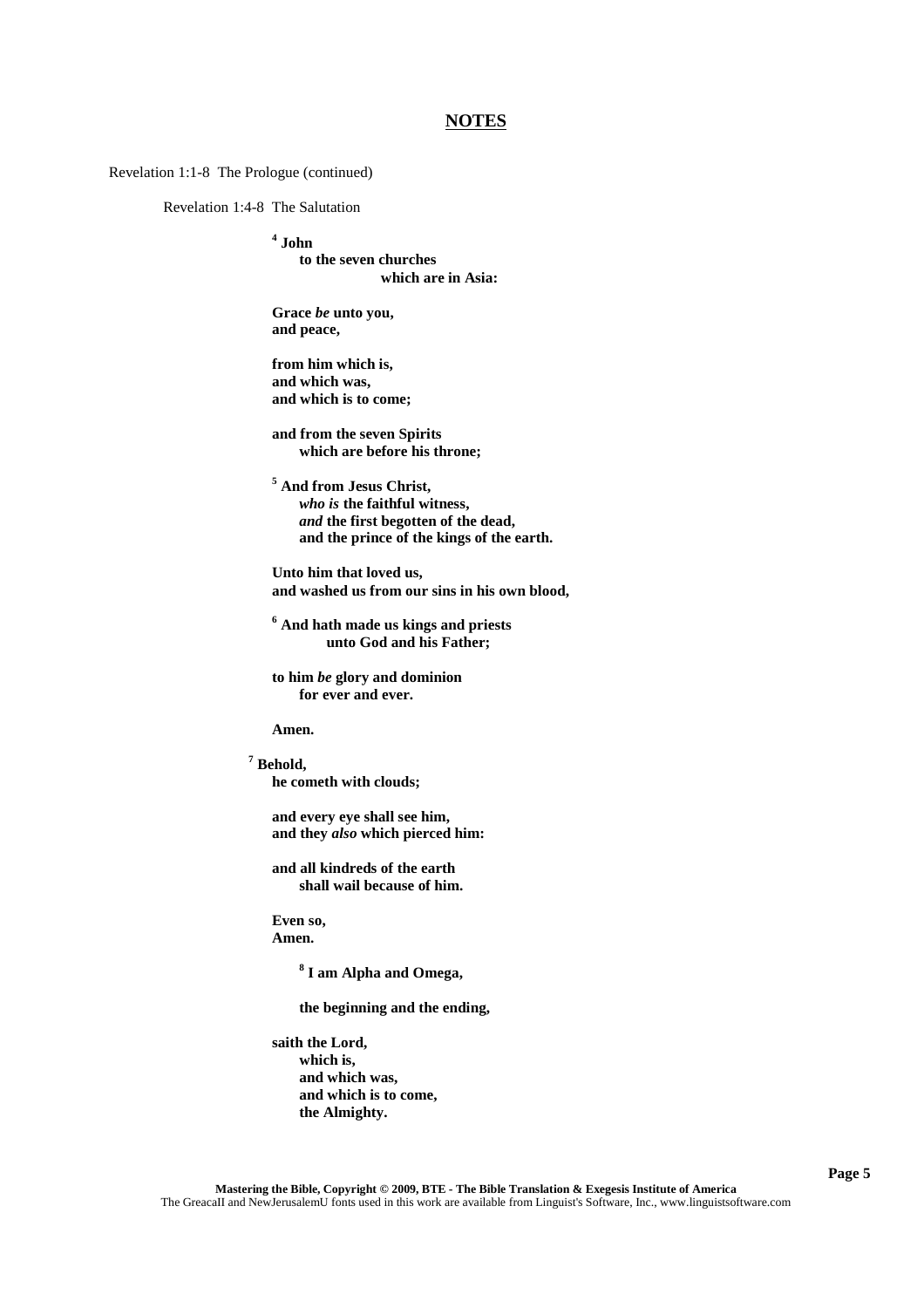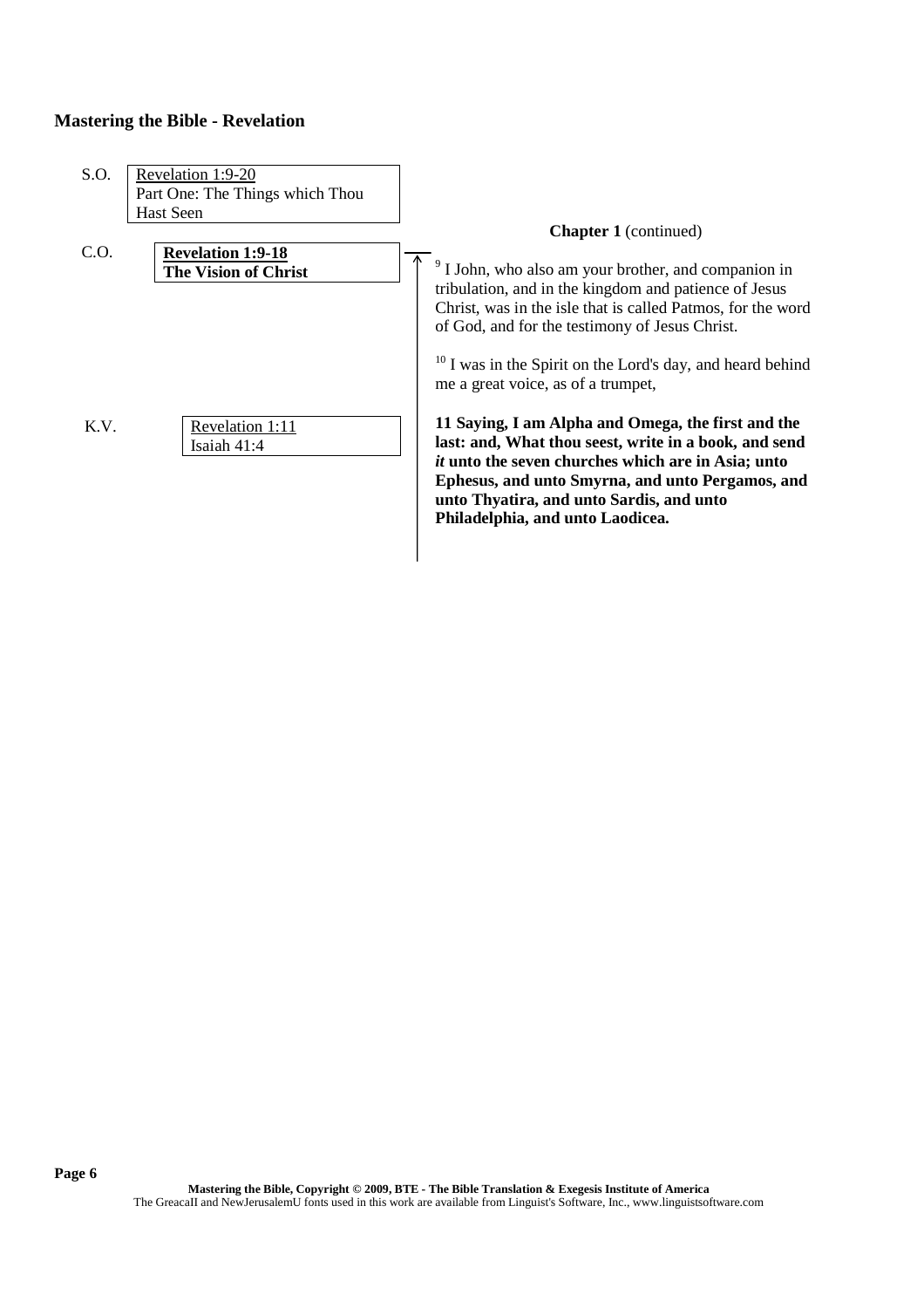Revelation 1:9-20 Part One: The Things which Thou Hast Seen

Revelation 1:9-18 The Vision of Christ

**9 I John,**

**who also am your brother,**

**and companion in tribulation, and in the kingdom and patience of Jesus Christ,**

**was in the isle that is called Patmos,**

**for the word of God,**

**and for the testimony of Jesus Christ.**

**<sup>10</sup> I was in the Spirit**

**on the Lord's day,**

**and heard behind me a great voice, as of a trumpet,**

**<sup>11</sup> Saying,**

**I am Alpha and Omega,**

**the first and the last:**

**and, What thou seest, write in a book,**

**and send** *it* **unto the seven churches which are in Asia;**

**unto Ephesus, and unto Smyrna, and unto Pergamos, and unto Thyatira, and unto Sardis, and unto Philadelphia, and unto Laodicea.**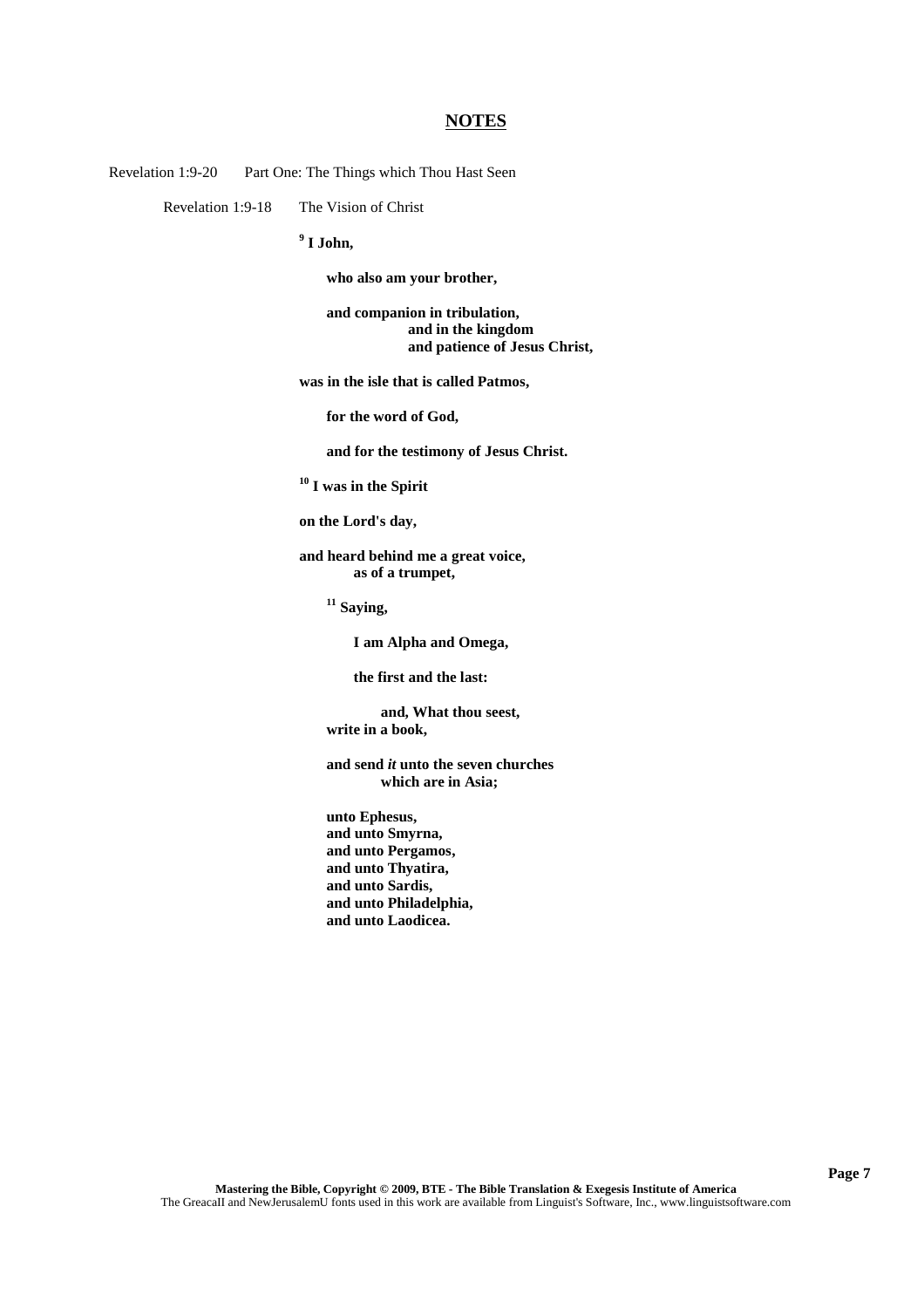| K.V. | Revelation 1:13               | 13A         |
|------|-------------------------------|-------------|
|      | Daniel 7:13; Daniel 10:5      | unto        |
|      |                               | the f       |
| K.V. | Revelation 1:14               | 14 F        |
|      | Daniel 7:9; Daniel 10:6       | whit        |
|      |                               |             |
| K.V. | Revelation 1:15               | 15A         |
|      | Exodus 38:1-7; Ezekiel 43:2   | in a        |
|      |                               | wat         |
|      |                               | 16A         |
| K.V. | Revelation 1:16               | of h        |
|      | Isaiah $49:2$ ; Judges $5:31$ |             |
|      |                               | coul        |
| K.V. | Revelation 1:17               | 17A         |
|      | Isaiah 41:4                   | he la       |
|      |                               | not;        |
|      |                               | 18 I        |
| K.V. | Revelation 1:18               |             |
|      | Joshua 3:10; Psalm 84:2       | am:<br>hall |
|      |                               |             |

### **Chapter 1** (continued)

12 And I turned to see the voice that spake with me. And being turned, I saw seven golden candlesticks;

**13 And in the midst of the seven candlesticks** *one* **like unto the Son of man, clothed with a garment down to** foot, and girt about the paps with a golden girdle.

**14 His head and** *his* **hairs** *were* **white like wool, as white as snow; and his eyes** *were* **as a flame of fire;**

**15 And his feet like unto fine brass, as if they burned** furnace; and his voice as the sound of many ers.

**16 And he had in his right hand seven stars: and out of his mouth went a sharp twoedged sword: and his countenance** *was* **as the sun shineth in his strength.**

And when I saw him, I fell at his feet as dead. And **he laid his right hand upon me, saying unto me, Fear not; I am the first and the last:**

**18 I** *am* **he that liveth, and was dead; and, behold, I** alive for evermore, Amen; and have the keys of **hell and of death.**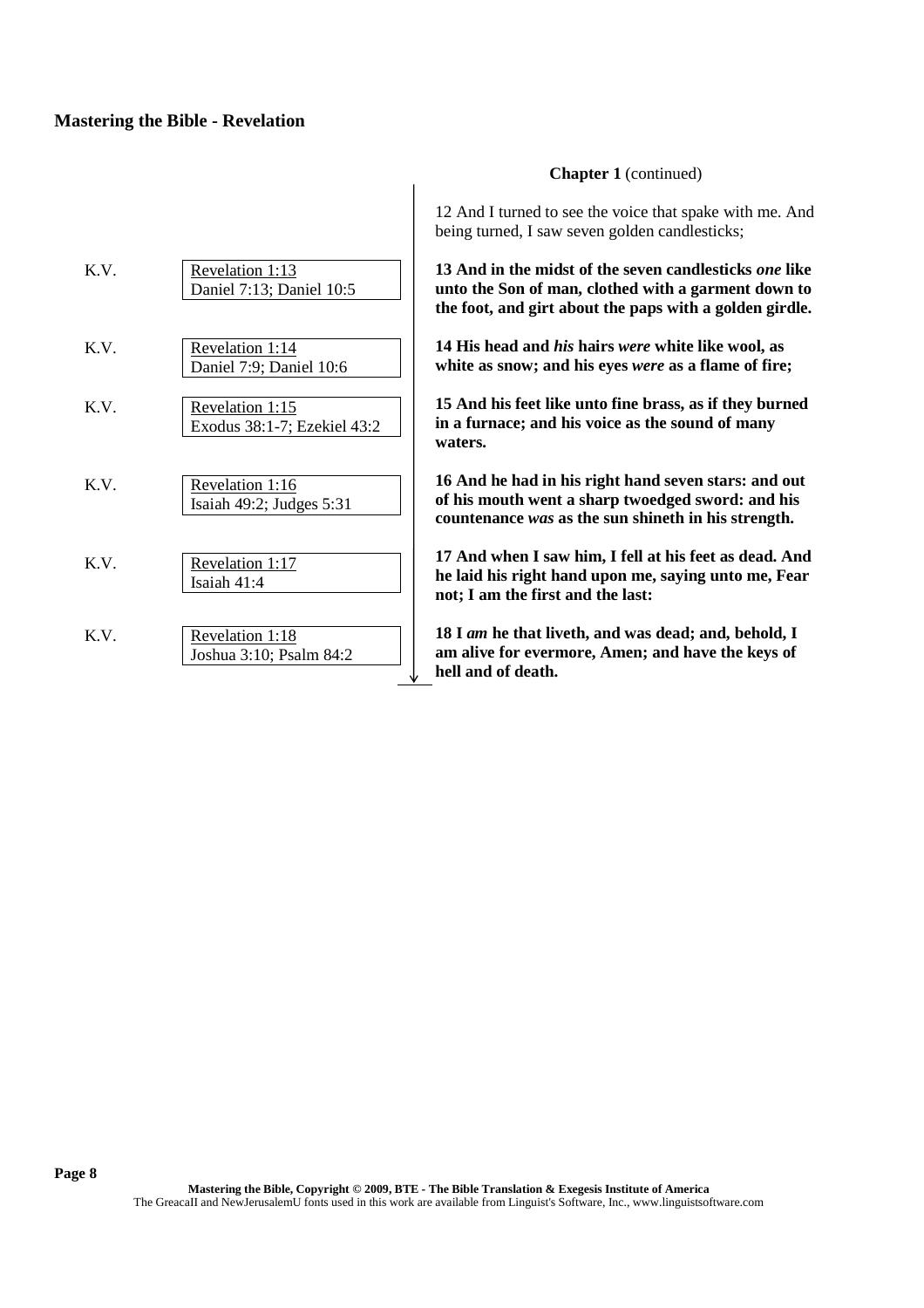Revelation 1:9-20 Part One: The Things which Thou Hast Seen (continued)

Revelation 1:9-18 The Vision of Christ (continued)

## **<sup>12</sup> And I turned to see the voice that spake with me.**

**And being turned,**

**I saw seven golden candlesticks;**

**<sup>13</sup> And in the midst of the seven candlesticks**

*one* **like unto the Son of man,**

**clothed with a garment down to the foot, and girt about the paps with a golden girdle.**

**<sup>14</sup> His head and** *his* **hairs** *were* **white like wool, as white as snow;**

**and his eyes** *were* **as a flame of fire;**

**<sup>15</sup> And his feet like unto fine brass, as if they burned in a furnace;**

**and his voice as the sound of many waters.**

**<sup>16</sup> And he had in his right hand seven stars:**

**and out of his mouth went a sharp twoedged sword:**

**and his countenance** *was* **as the sun shineth in his strength.**

**<sup>17</sup> And when I saw him, I fell at his feet as dead.**

**And he laid his right hand upon me, saying unto me,**

**Fear not;**

**I am the first and the last:**

**<sup>18</sup> I** *am* **he that liveth,**

**and was dead;**

**and, behold, I am alive for evermore,**

**Amen;**

**and have the keys of hell and of death.**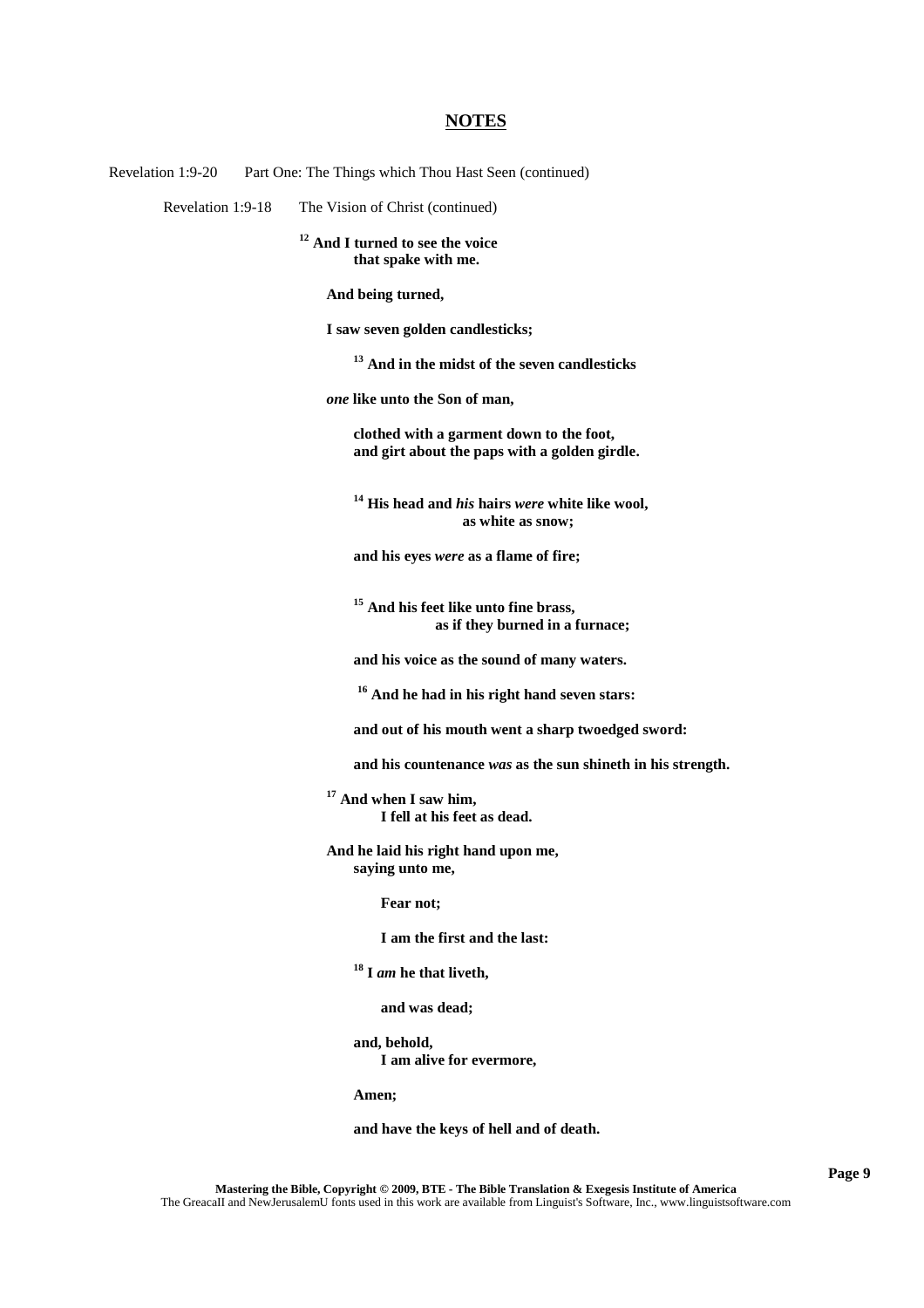|     |                          | <b>Chapter 1</b> (continued)                             |
|-----|--------------------------|----------------------------------------------------------|
|     | <b>Revelation 1:19</b>   |                                                          |
|     | The Division of the Book | 19 Write the things which thou hast seen, and the things |
| M.V | Revelation 1:19          | which are, and the things which shall be hereafter;      |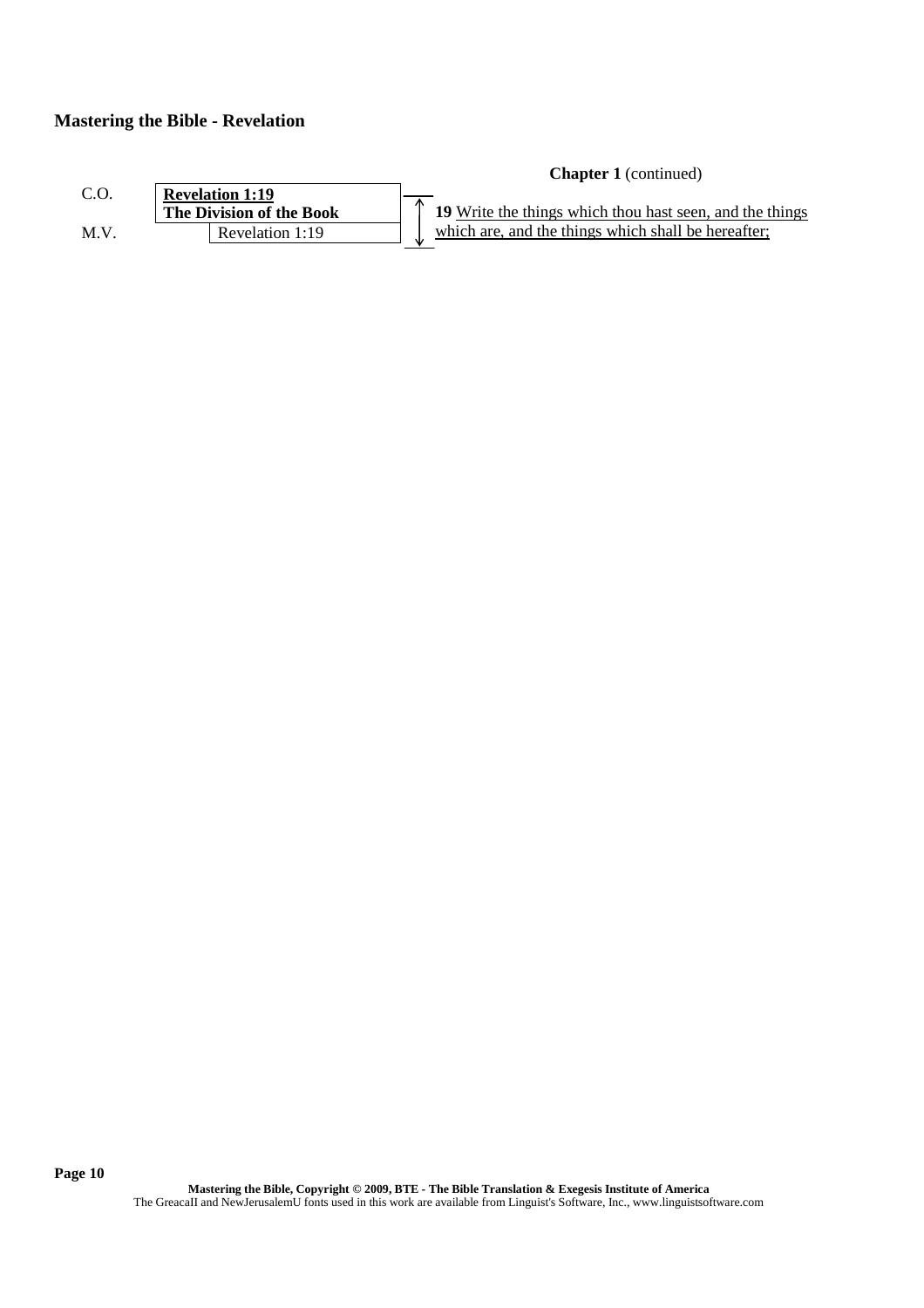Revelation 1:9-20 Part One: The Things Which Thou Hast Seen (continued)

Revelation 1:19 The Division of the Book

**<sup>19</sup> Write**

**the things which thou hast seen,**

**and the things which are,**

**and the things which shall be hereafter;**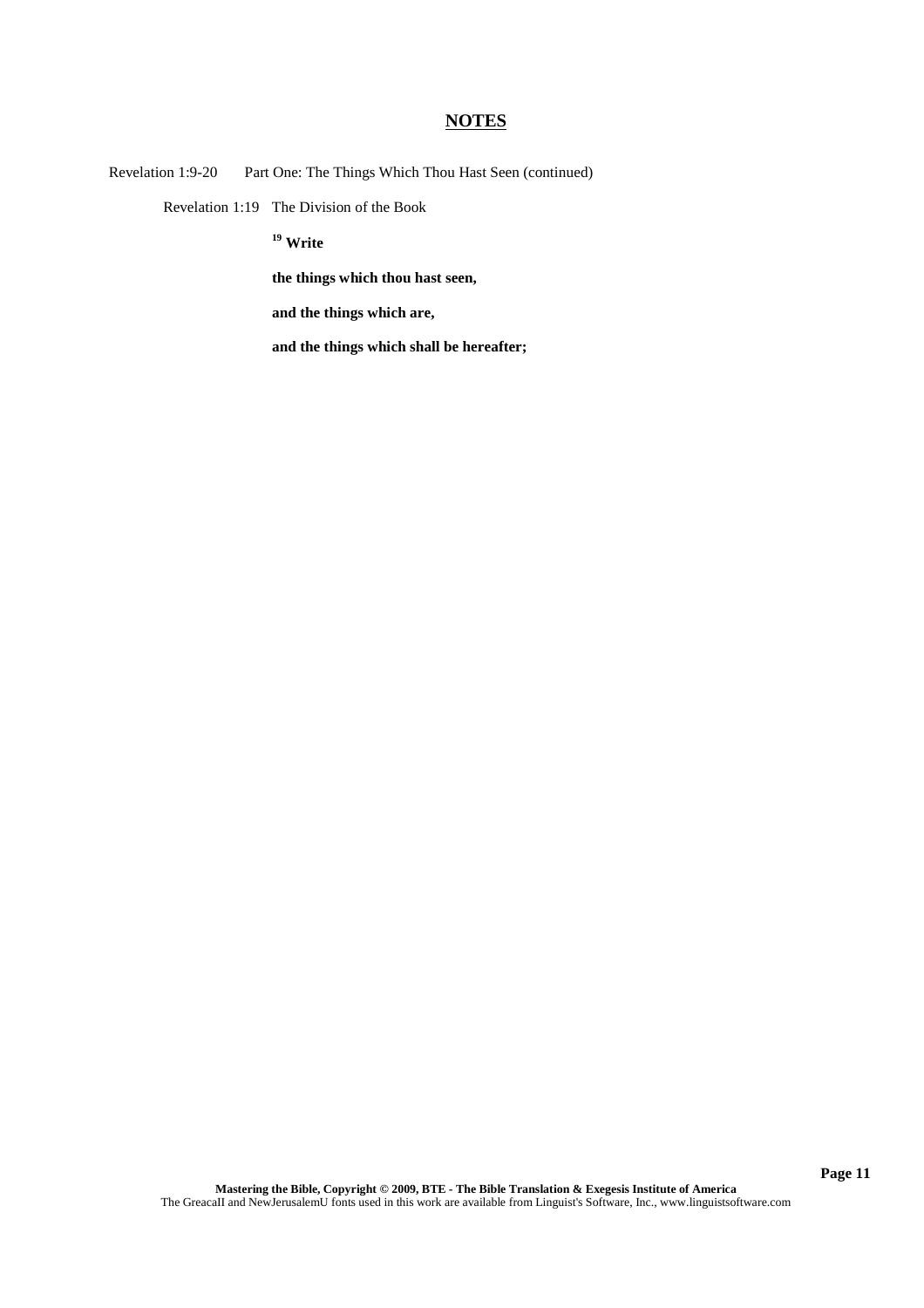

### **Chapter 1** (continued)

 $20$  The mystery of the seven stars which thou sawest in my right hand, and the seven golden candlesticks. The seven stars are the angels of the seven churches: and the seven candlesticks which thou sawest are the seven churches.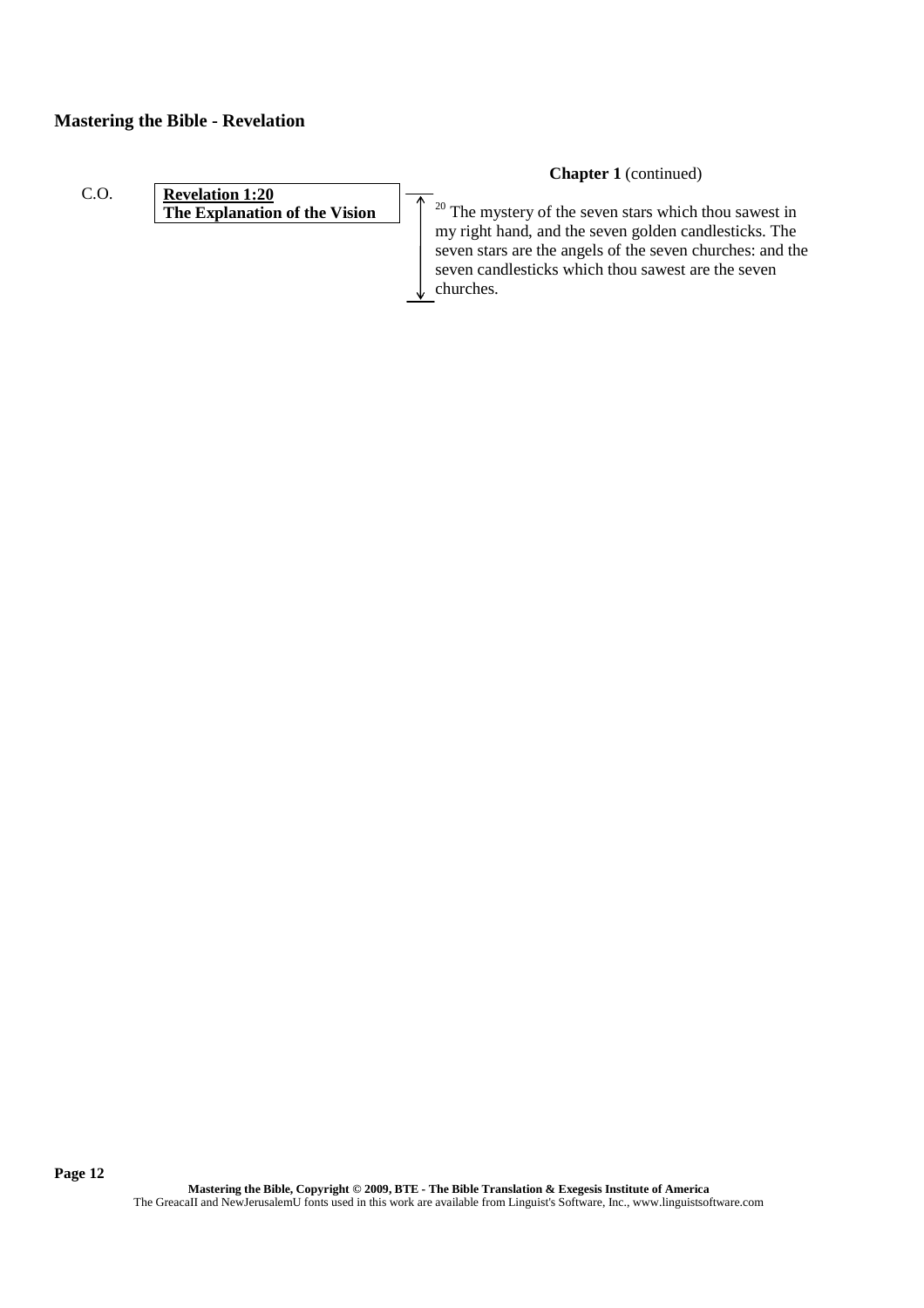Revelation 1:9-20 Part One: The Things Which Thou Hast Seen (continued)

Revelation 1:20 The Explanation of the Vision

**<sup>20</sup> The mystery of the seven stars which thou sawest in my right hand,**

**and the seven golden candlesticks.**

**The seven stars are the angels of the seven churches:**

**and the seven candlesticks which thou sawest are the seven churches.**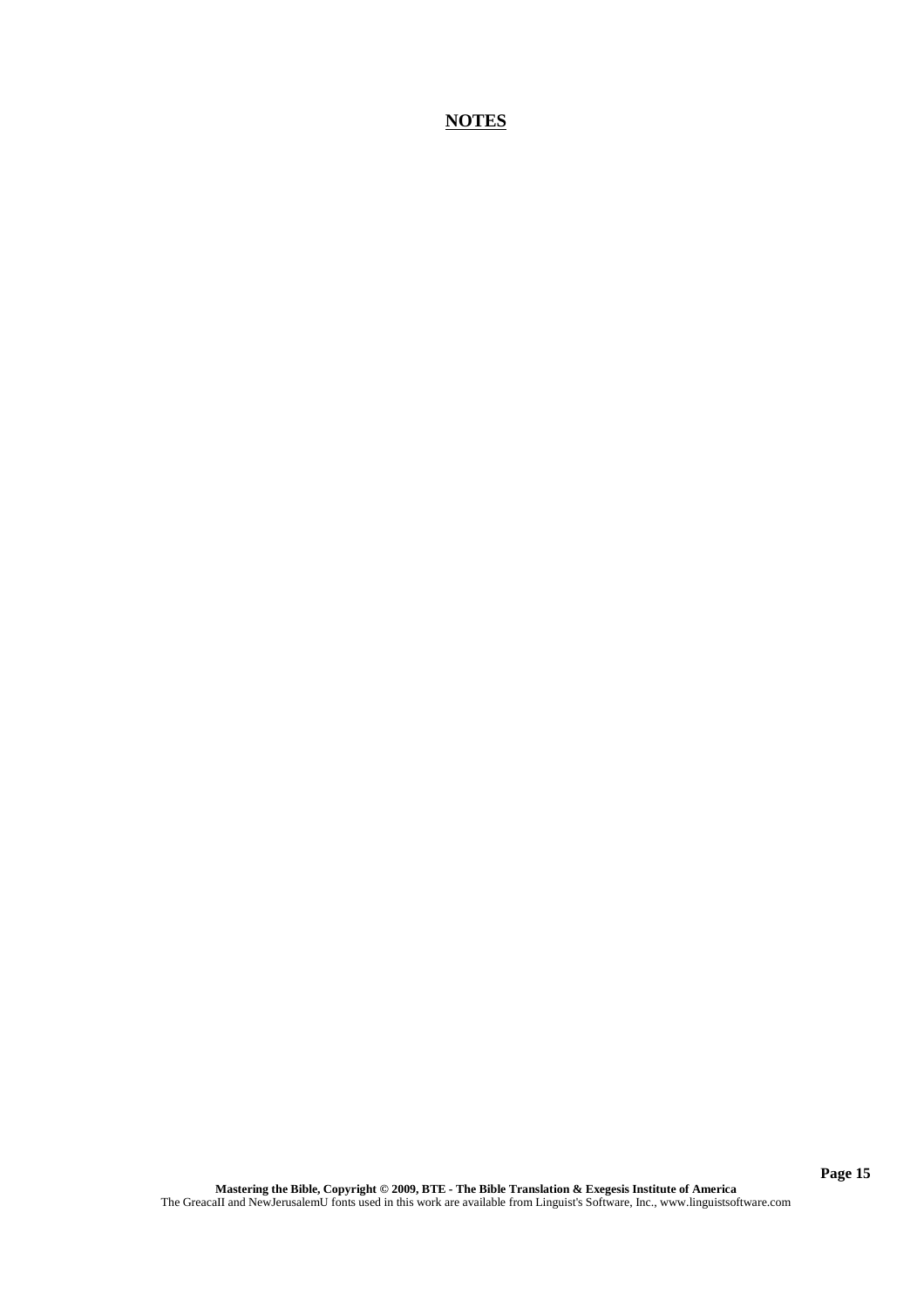| S.O.           | <b>Revelation Chapters 2 - 3</b><br>Part Two: The Things Which Are     | <b>Chapter 2</b>                                                                                                                                                                                                                                                                                                                                                                                                                                                                                                                       |
|----------------|------------------------------------------------------------------------|----------------------------------------------------------------------------------------------------------------------------------------------------------------------------------------------------------------------------------------------------------------------------------------------------------------------------------------------------------------------------------------------------------------------------------------------------------------------------------------------------------------------------------------|
| $C_{\cdot}$ O. | <b>Revelation 2:1-7</b><br>The Instruction to the Church<br>in Ephesus | <sup>1</sup> Unto the angel of the church of Ephesus write; These<br>things saith he that holderh the seven stars in his right<br>hand, who walketh in the midst of the seven golden<br>candlesticks;<br><sup>2</sup> I know thy works, and thy labour, and thy patience, and<br>how thou canst not bear them which are evil: and thou<br>hast tried them which say they are apostles, and are not,<br>and hast found them liars:<br>And hast borne, and hast patience, and for my name's<br>sake hast laboured, and hast not fainted. |
| M.V.           | Revelation 2:4                                                         | 4 Nevertheless I have <i>somewhat</i> against thee, because<br>thou hast left thy first love.                                                                                                                                                                                                                                                                                                                                                                                                                                          |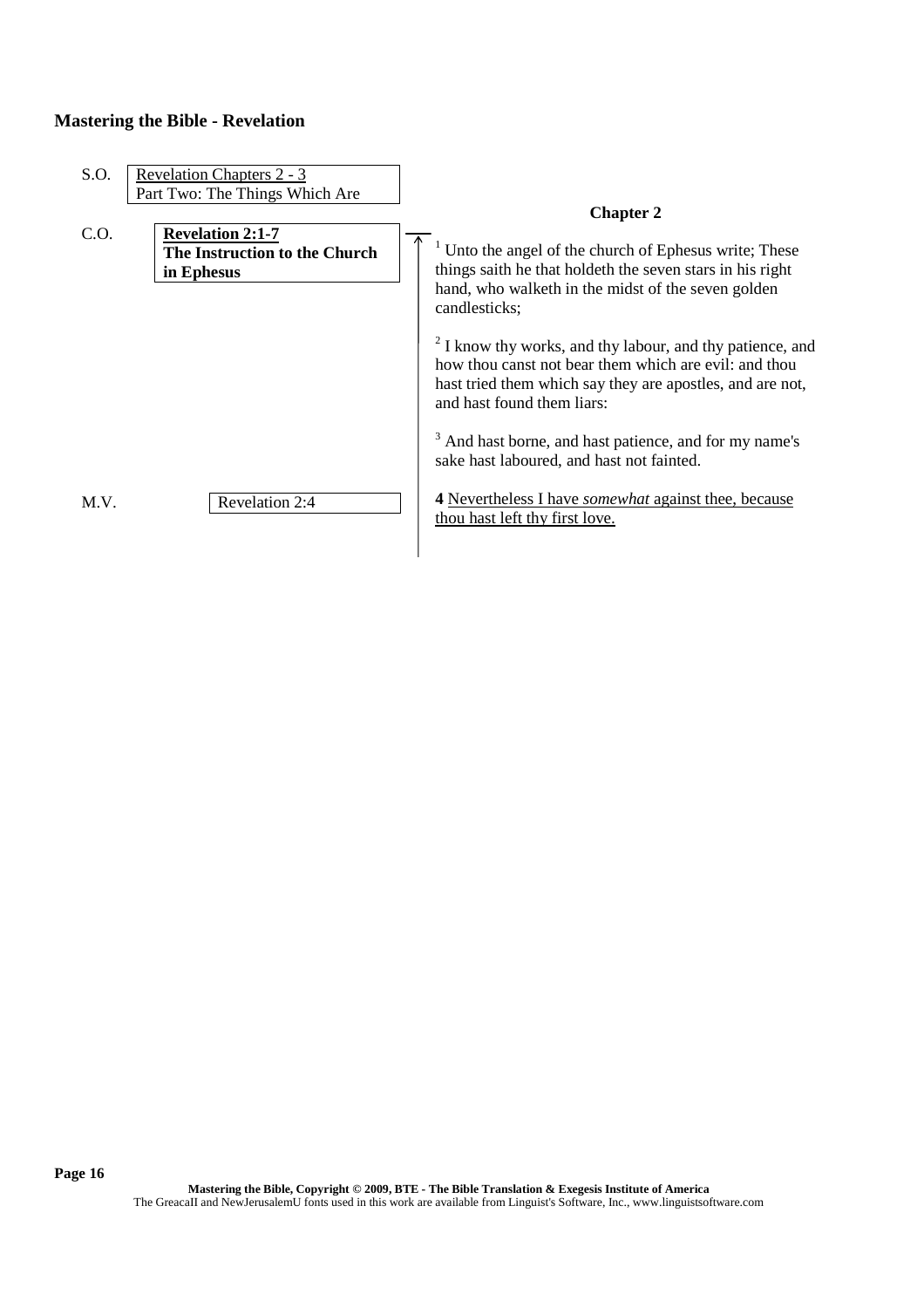Revelation Chapters 2 - 3 Part Two: The Things which Are

Revelation 2:1-7 The Instruction to the Church in Ephesus

Verse 1a The Destination of the Message

#### **1 Unto the angel of the church of Ephesus**

Verse 1b The Direction given to John

#### **write;**

Verse 1c The Description of Christ

#### **These things saith**

#### **he**

**that holdeth the seven stars in his right hand,**

#### **who walketh in the midst of the seven golden candlesticks;**

Verses 2-3 The Evaluation of the Church

**2 I know thy works, and thy labour, and thy patience, and how thou canst not bear them which are evil: and thou hast tried them which say they are apostles, and are not, and hast found them liars:**

**<sup>3</sup> And hast borne, and hast patience, and for my name's sake hast laboured, and hast not fainted.**

Verse 4 The Correction of the Church

**<sup>4</sup> Nevertheless I have** *somewhat* **against thee,**

**because thou hast left thy first love.**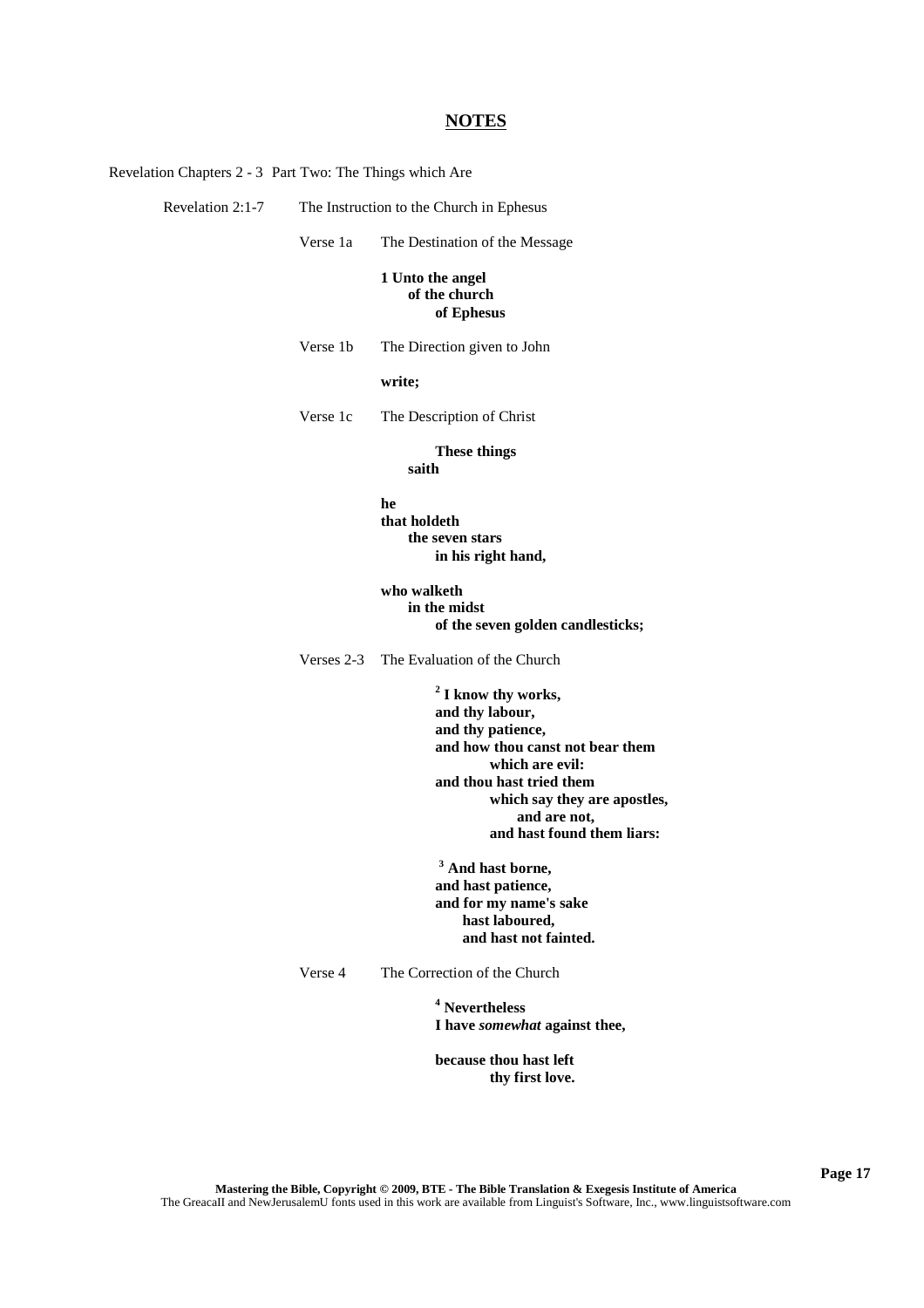K.V. Revelation 2:7 Genesis 2:9 **Chapter 2** (continued) <sup>5</sup> Remember therefore from whence thou art fallen, and repent, and do the first works; or else I will come unto thee quickly, and will remove thy candlestick out of his place, except thou repent.  $6$  But this thou hast, that thou hatest the deeds of the Nicolaitans, which I also hate. **7 He that hath an ear, let him hear what the Spirit saith unto the churches; To him that overcometh will I give to eat of the tree of life, which is in the midst of the paradise of God.**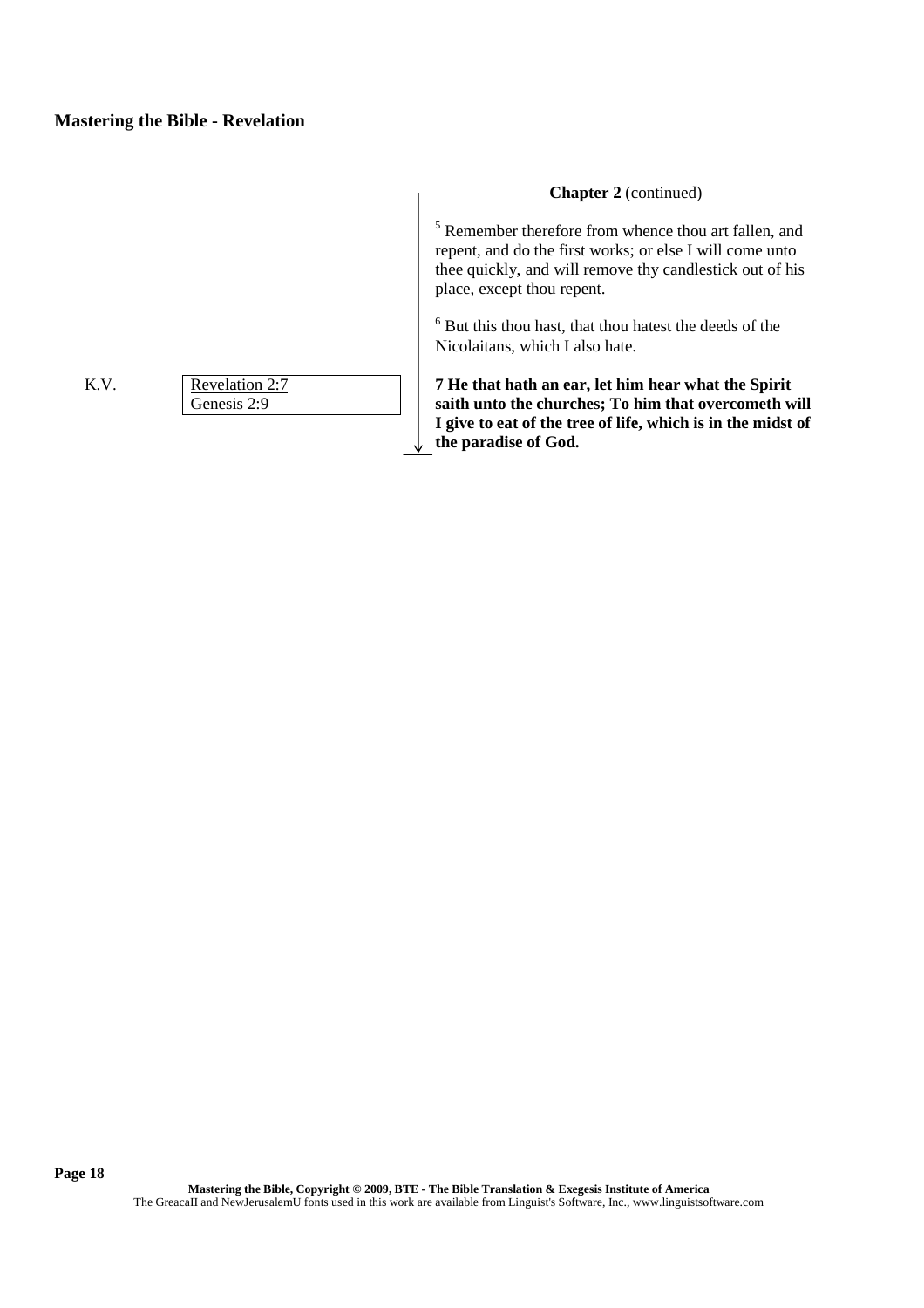|                  |                      | Revelation Chapters 2 - 3 Part Two: The Things which Are (continued)                                      |  |  |
|------------------|----------------------|-----------------------------------------------------------------------------------------------------------|--|--|
| Revelation 2:1-7 |                      | The Instruction to the Church in Ephesus (continued)                                                      |  |  |
|                  | Verse 5a             | The Instruction for the Church                                                                            |  |  |
|                  |                      | <sup>5</sup> Remember therefore<br>from whence thou art fallen,<br>and repent,<br>and do the first works; |  |  |
|                  | Verse 5 <sub>b</sub> | The Condemnation of the Church                                                                            |  |  |
|                  |                      | or else<br>I will come unto thee quickly,                                                                 |  |  |
|                  |                      | and will remove thy candlestick<br>out of his place,                                                      |  |  |
|                  |                      | except thou repent.                                                                                       |  |  |
|                  | Verse 6              | The Commendation                                                                                          |  |  |
|                  |                      | <sup>6</sup> But this thou hast,<br>that thou hatest the deeds of the Nicolaitans,<br>which I also hate.  |  |  |
|                  | Verse 7a             | The Admonition for the Church                                                                             |  |  |
|                  |                      | $7$ He that hath an ear,<br>let him hear what the Spirit<br>saith unto the churches;                      |  |  |
|                  | Verse 7b             | The Exhortation for the Church                                                                            |  |  |
|                  |                      | To him that overcometh<br>will I give to eat of the tree of life,                                         |  |  |

**which is in the midst of the paradise of God.**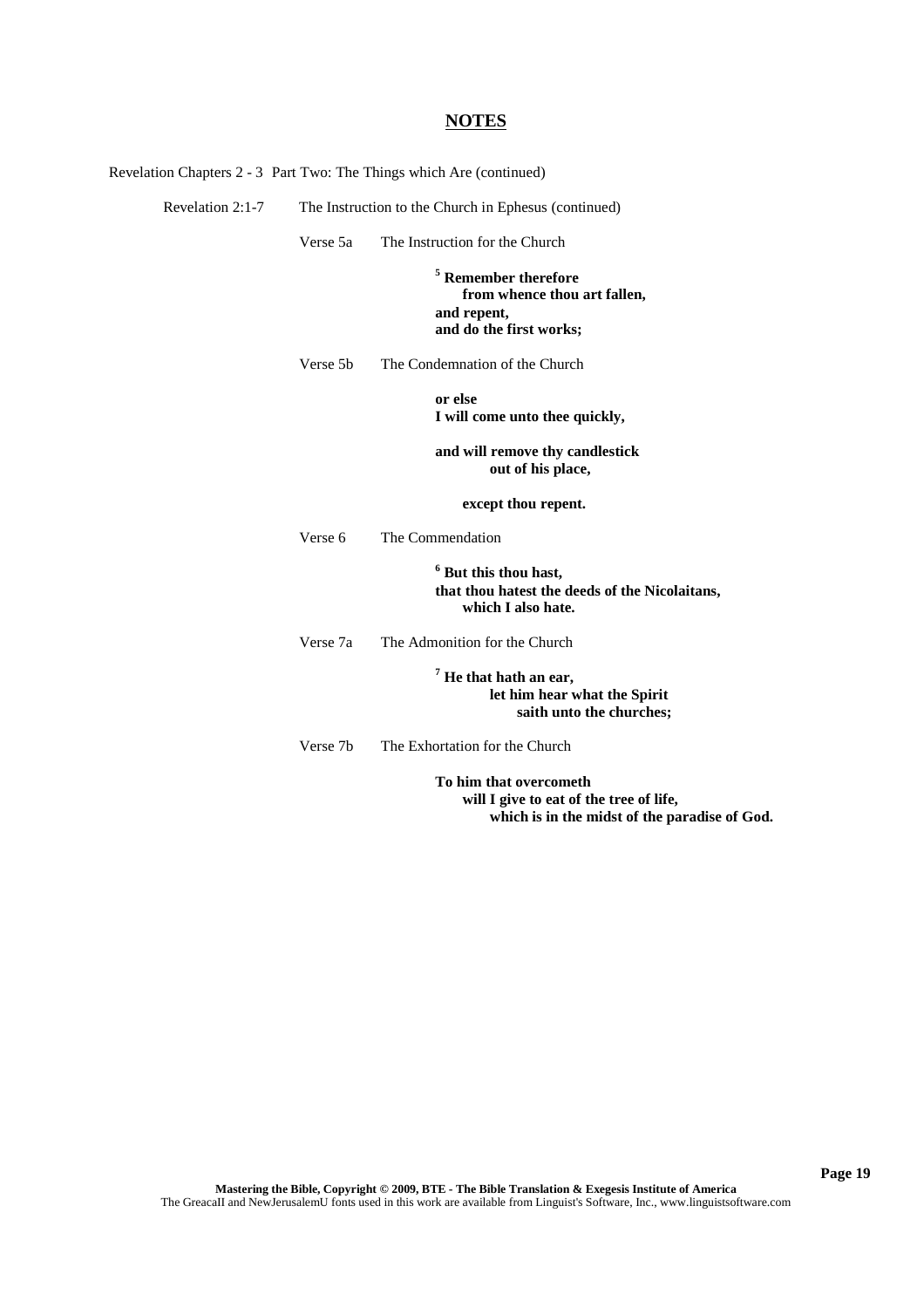|      |                                                                        | <b>Chapter 2</b> (continued)                                                                                                                                                                                                                                    |
|------|------------------------------------------------------------------------|-----------------------------------------------------------------------------------------------------------------------------------------------------------------------------------------------------------------------------------------------------------------|
| C.O. | <b>Revelation 2:8-11</b><br>The Instruction to the Church<br>in Smyrna | And unto the angel of the church in Smyrna write;<br>These things saith the first and the last, which was dead,<br>and is alive;                                                                                                                                |
|      |                                                                        | <sup>9</sup> I know thy works, and tribulation, and poverty, (but<br>thou art rich) and <i>I know</i> the blasphemy of them which<br>say they are Jews, and are not, but are the synagogue of<br>Satan.                                                         |
| K.V. | Revelation 2:10<br>Daniel 1:12-15                                      | 10 Fear none of those things which thou shalt suffer:<br>behold, the devil shall cast <i>some</i> of you into prison,<br>that ye may be tried; and ye shall have tribulation ten<br>days: be thou faithful unto death, and I will give thee<br>a crown of life. |
|      |                                                                        | $11$ He that hath an ear, let him hear what the Spirit saith<br>unto the churches; He that overcometh shall not be hurt<br>of the second death.                                                                                                                 |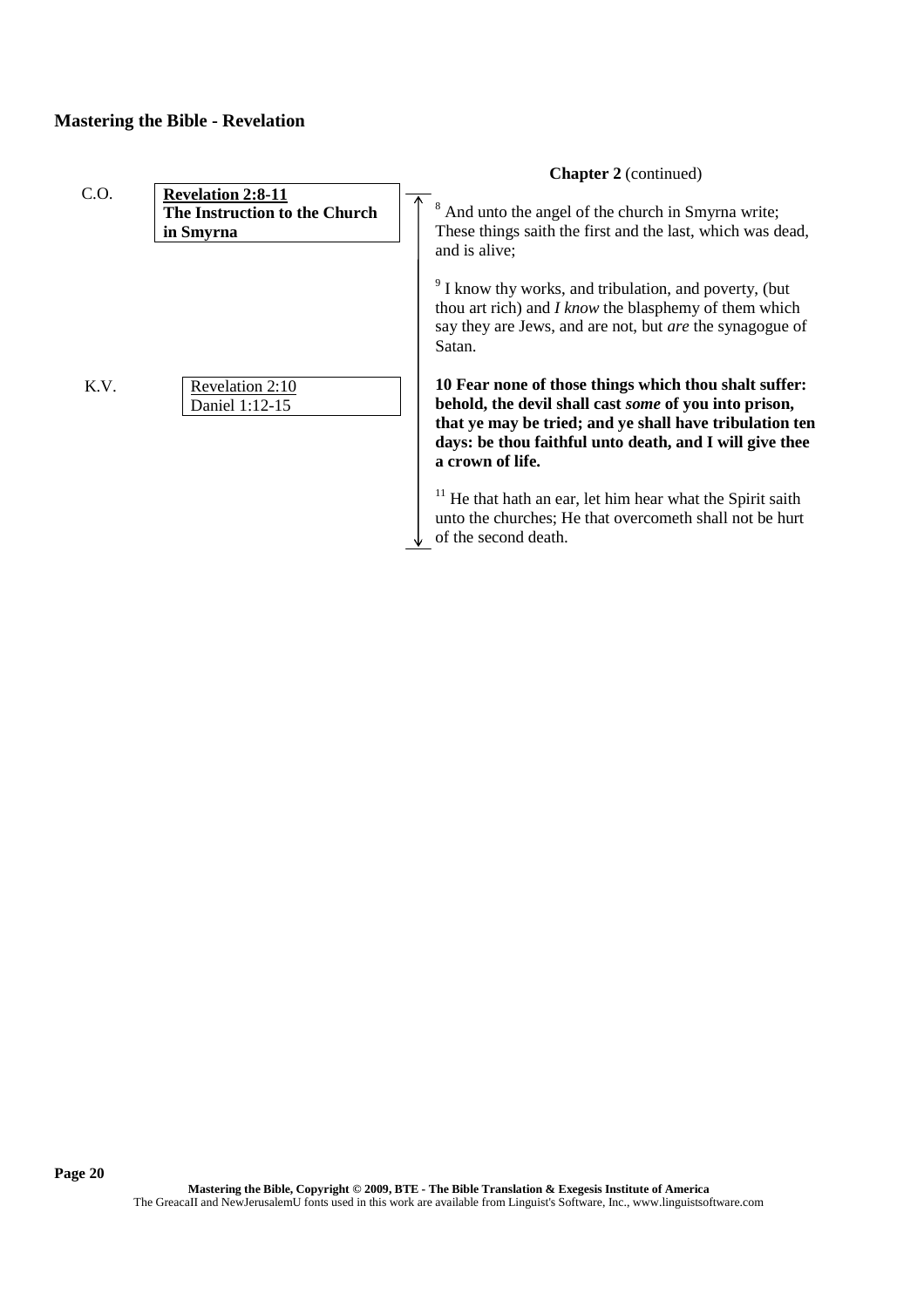Revelation 2:8-11 The Instruction to the Church in Smyrna

Verse 8a The Destination of the Message **<sup>8</sup> And unto the angel of the church in Smyrna**

Verse 8b The Direction given to John **write;**

#### Verse 8c The Description of Christ **These things saith**

#### **the first and the last,**

**which was dead, and is alive;**

Verse 9 The Evaluation of the Church **9 I know thy works, and tribulation, and poverty, (but thou art rich)**

> **and** *I know* **the blasphemy of them which say they are Jews, and are not,**

> > **but** *are* **the synagogue of Satan.**

Verse 10 The Instruction **<sup>10</sup> Fear none of those things which thou shalt suffer:**

> **behold, the devil shall cast** *some* **of you into prison, that ye may be tried; and ye shall have tribulation ten days:**

**be thou faithful unto death, and I will give thee a crown of life.**

- Verse 11a The Admonition to the Church **<sup>11</sup> He that hath an ear, let him hear what the Spirit saith unto the churches;**
- Verse 11b The Exhortation for the Church **He that overcometh shall not be hurt of the second death.**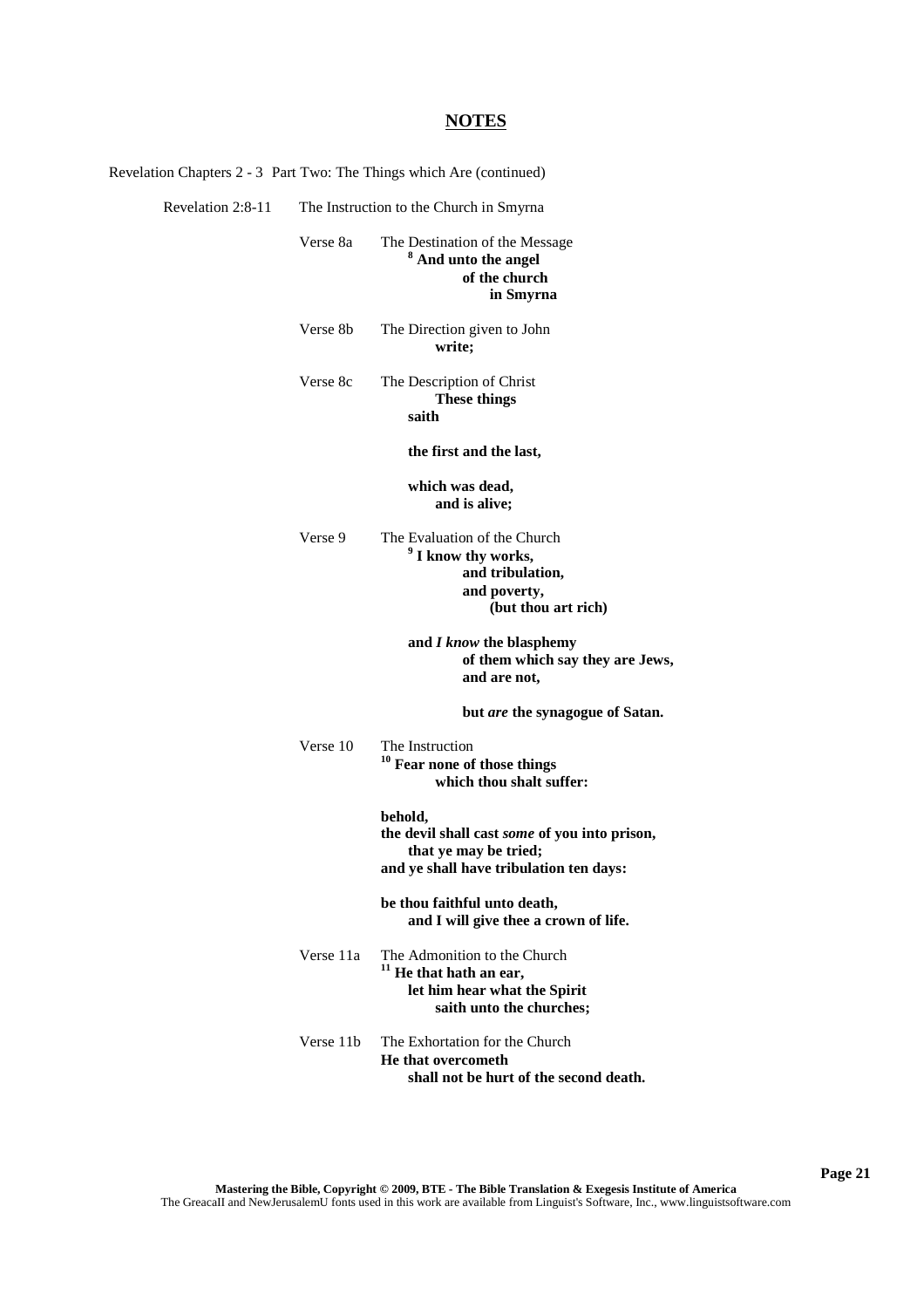|      |                                                                           | <b>Chapter 2</b> (continued)                                                                                                                                                                                                                                                                                                        |
|------|---------------------------------------------------------------------------|-------------------------------------------------------------------------------------------------------------------------------------------------------------------------------------------------------------------------------------------------------------------------------------------------------------------------------------|
| C.O. | <b>Revelation 2:12-17</b><br>The Instruction to the Church<br>in Pergamos | And to the angel of the church in Pergamos write;<br>These things saith he which hath the sharp sword with<br>two edges;                                                                                                                                                                                                            |
|      |                                                                           | $13$ I know thy works, and where thou dwellest, <i>even</i><br>where Satan's seat <i>is</i> : and thou holdest fast my name,<br>and hast not denied my faith, even in those days wherein<br>Antipas was my faithful martyr, who was slain among<br>you, where Satan dwelleth.                                                       |
| K.V. | Revelation 2:14<br>Numbers 22:5-25; 25:1-3;<br>31:16                      | 14 But I have a few things against thee, because thou<br>hast there them that hold the doctrine of Balaam,<br>who taught Balac to cast a stumbling block before the<br>children of Israel, to eat things sacrificed unto idols,<br>and to commit fornication.<br><sup>15</sup> So hast thou also them that hold the doctrine of the |

Nicolaitans, which thing I hate.

**Mastering the Bible, Copyright © 2009, BTE - The Bible Translation & Exegesis Institute of America** The GreacaII and NewJerusalemU fonts used in this work are available from Linguist's Software, Inc., www.linguistsoftware.com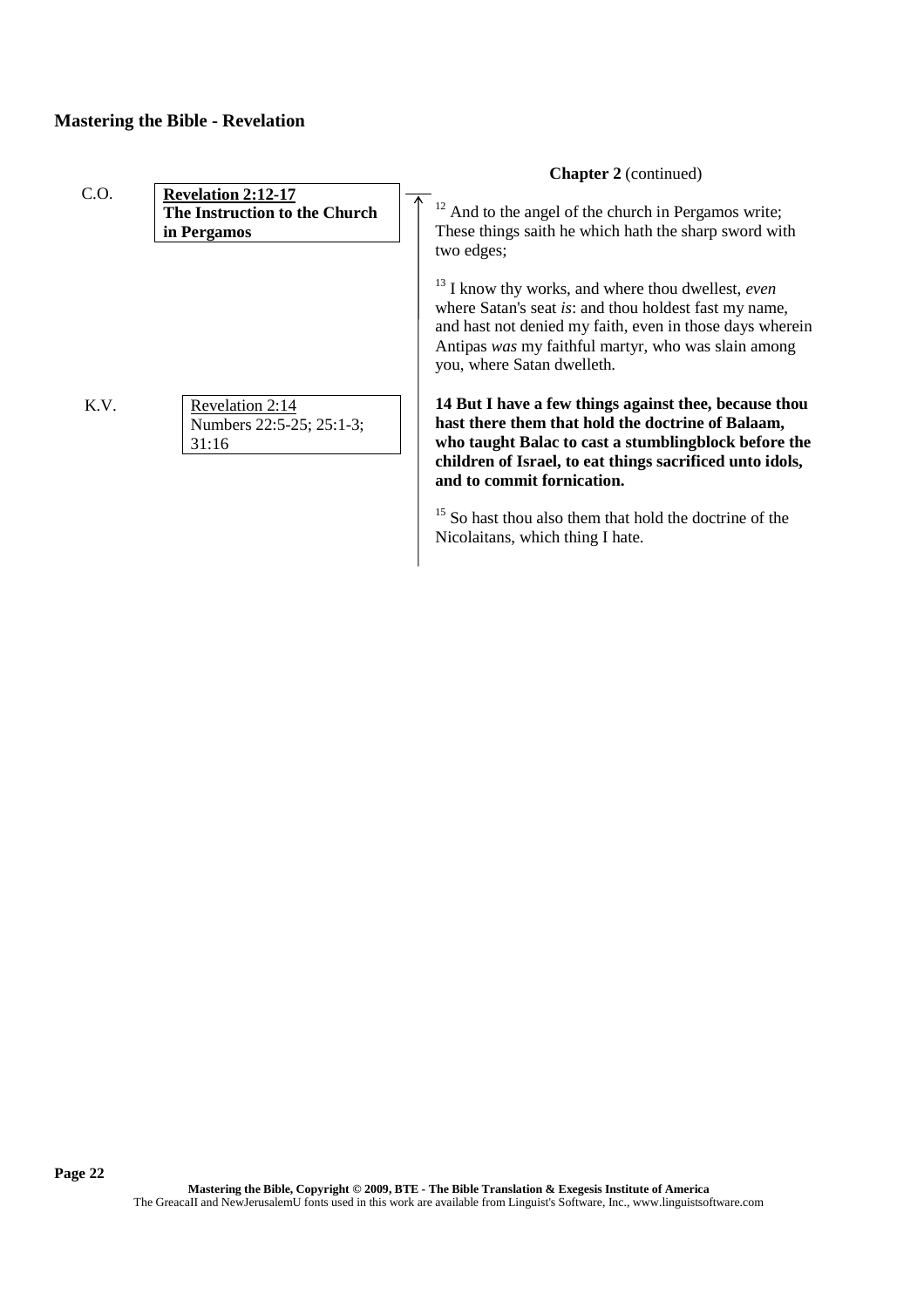| Revelation Chapters 2 - 3 Part Two: The Things which Are (continued) |                                           |                                                                                                                                                                                                                                                                                     |
|----------------------------------------------------------------------|-------------------------------------------|-------------------------------------------------------------------------------------------------------------------------------------------------------------------------------------------------------------------------------------------------------------------------------------|
| Revelation 2:12-17                                                   | The Instruction to the Church in Pergamos |                                                                                                                                                                                                                                                                                     |
|                                                                      | Verse 12a                                 | The Destination of the Message                                                                                                                                                                                                                                                      |
|                                                                      |                                           | <sup>12</sup> And to the angel<br>of the church<br>in Pergamos                                                                                                                                                                                                                      |
|                                                                      | Verse 12b                                 | The Direction Given to John                                                                                                                                                                                                                                                         |
|                                                                      |                                           | write;                                                                                                                                                                                                                                                                              |
|                                                                      | Verse 12c                                 | The Description of Christ                                                                                                                                                                                                                                                           |
|                                                                      |                                           | <b>These things</b><br>saith                                                                                                                                                                                                                                                        |
|                                                                      |                                           | he which hath the sharp sword<br>with two edges;                                                                                                                                                                                                                                    |
|                                                                      | Verse 13                                  | The Evaluation of the Church                                                                                                                                                                                                                                                        |
|                                                                      |                                           | <sup>13</sup> I know thy works,<br>and where thou dwellest,<br>even where Satan's seat is:<br>and thou holdest fast my name,<br>and hast not denied my faith,<br>even in those days wherein Antipas<br>was my faithful martyr,<br>who was slain among you,<br>where Satan dwelleth. |
|                                                                      | <b>Verses 14-15</b>                       | The Correction of the Church                                                                                                                                                                                                                                                        |
|                                                                      |                                           | <sup>14</sup> But I have a few things against thee,<br>because thou hast there them<br>that hold the doctrine of Balaam,                                                                                                                                                            |
|                                                                      |                                           | who taught Balac<br>to cast a stumblingblock<br>before the children of Israel,                                                                                                                                                                                                      |
|                                                                      |                                           | to eat things sacrificed unto idols,<br>and to commit fornication.                                                                                                                                                                                                                  |
|                                                                      |                                           | <sup>15</sup> So hast thou also them<br>that hold the doctrine of the Nicolaitans,<br>which thing I hate.                                                                                                                                                                           |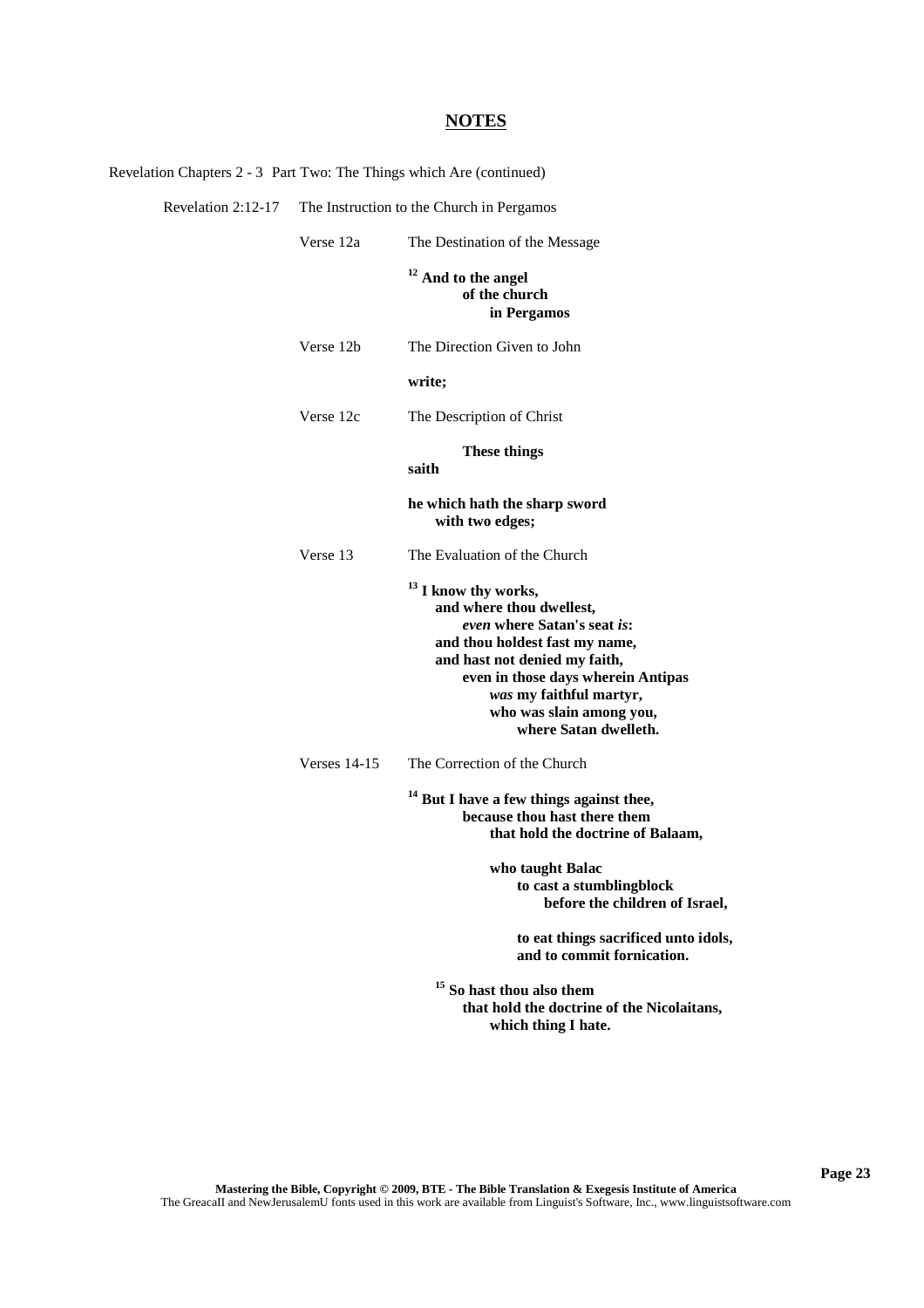| K.V. | Revelation 2:16<br>Numbers 22:23, 31 |  |
|------|--------------------------------------|--|
|      |                                      |  |
|      | Revelation $2.17$                    |  |

K.V. Revelation 2:1 Exodus 16:4, 15, 31; Numbers 11:7; Isaiah 62:2; Isaiah 65:5

**Chapter 2** (continued)

**16 Repent; or else I will come unto thee quickly, and will fight against them with the sword of my mouth.**

**17 He that hath an ear, let him hear what the Spirit saith unto the churches; To him that overcometh will I give to eat of the hidden manna, and will give him a white stone, and in the stone a new name written, which no man knoweth saving he that receiveth** *it***.**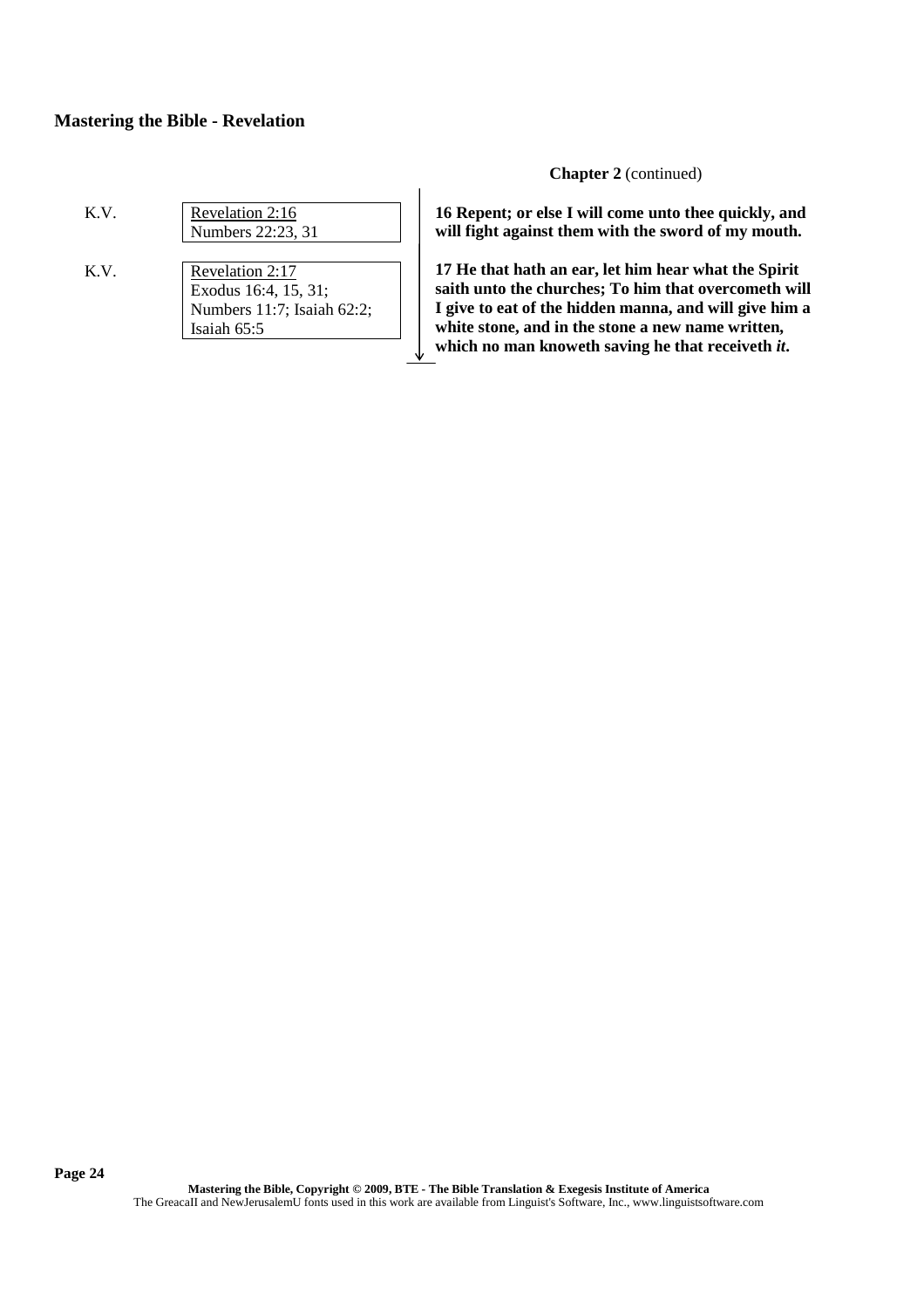Revelation Chapters 2 - 3 Part Two: The Things which Are (continued)

| Revelation $2:12-17$ |                       | The Instruction to the Church in Pergamos (continued)                                                                                                                                                 |
|----------------------|-----------------------|-------------------------------------------------------------------------------------------------------------------------------------------------------------------------------------------------------|
|                      | Verse 16a             | The Instruction to the Church                                                                                                                                                                         |
|                      |                       | $16$ Repent;                                                                                                                                                                                          |
|                      | Verse 16 <sub>b</sub> | The Condemnation to the Church                                                                                                                                                                        |
|                      |                       | or else I will come unto thee quickly,<br>and will fight against them<br>with the sword of my mouth.                                                                                                  |
|                      | Verse 17a             | The Admonition to the Church                                                                                                                                                                          |
|                      |                       | He that hath an ear,<br>let him hear what the Spirit<br>saith unto the churches;                                                                                                                      |
|                      | Verse 17b             | The Exhortation to the Church                                                                                                                                                                         |
|                      |                       | To him that overcometh<br>will I give to eat of the hidden manna,<br>and will give him a white stone,<br>and in the stone a new name written,<br>which no man knoweth<br>saving he that receiveth it. |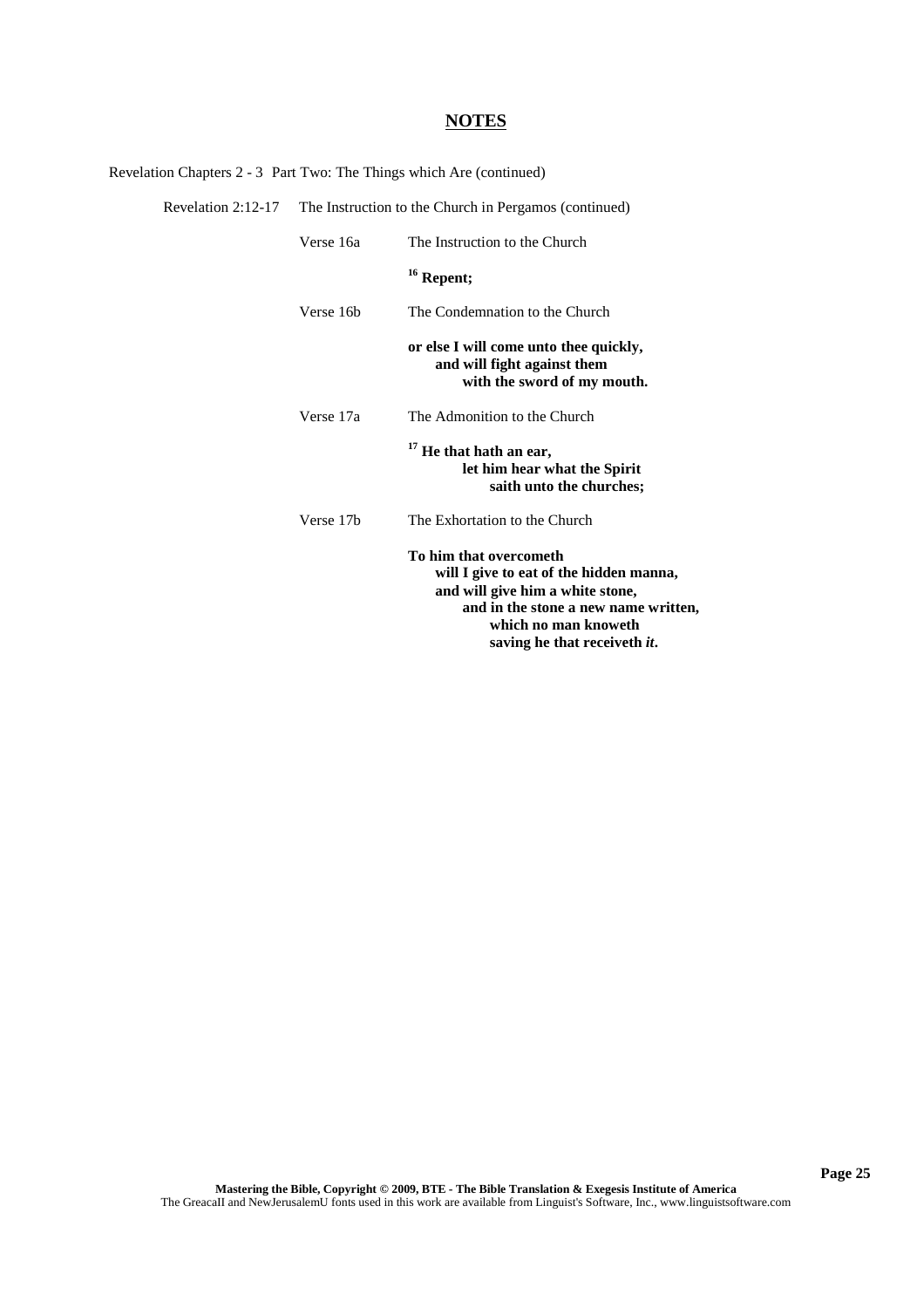|      |                                                                                               | <b>Chapter 2</b> (continued)                                                                                                                                                                                                                                                                                                      |
|------|-----------------------------------------------------------------------------------------------|-----------------------------------------------------------------------------------------------------------------------------------------------------------------------------------------------------------------------------------------------------------------------------------------------------------------------------------|
| C.O. | <b>Revelation 2:18-29</b><br>The Instruction to the Church<br>in Thyatira                     | And unto the angel of the church in Thyatira write;<br>These things saith the Son of God, who hath his eyes<br>like unto a flame of fire, and his feet <i>are</i> like fine brass;<br>$19$ I know thy works, and charity, and service, and faith,<br>and thy patience, and thy works; and the last to be more<br>than the first.  |
| K.V. | Revelation 2:20<br>I Kings 16:30-32; 21:25-26;<br>II Kings 8:18; Isaiah 47:10;<br>Nahum 3:4-5 | 20 Notwithstanding I have a few things against thee,<br>because thou sufferest that woman Jezebel, which<br>calleth herself a prophetess, to teach and to seduce<br>my servants to commit fornication, and to eat things<br>sacrificed unto idols.<br>And I gave her space to repent of her fornication; and<br>she repented not. |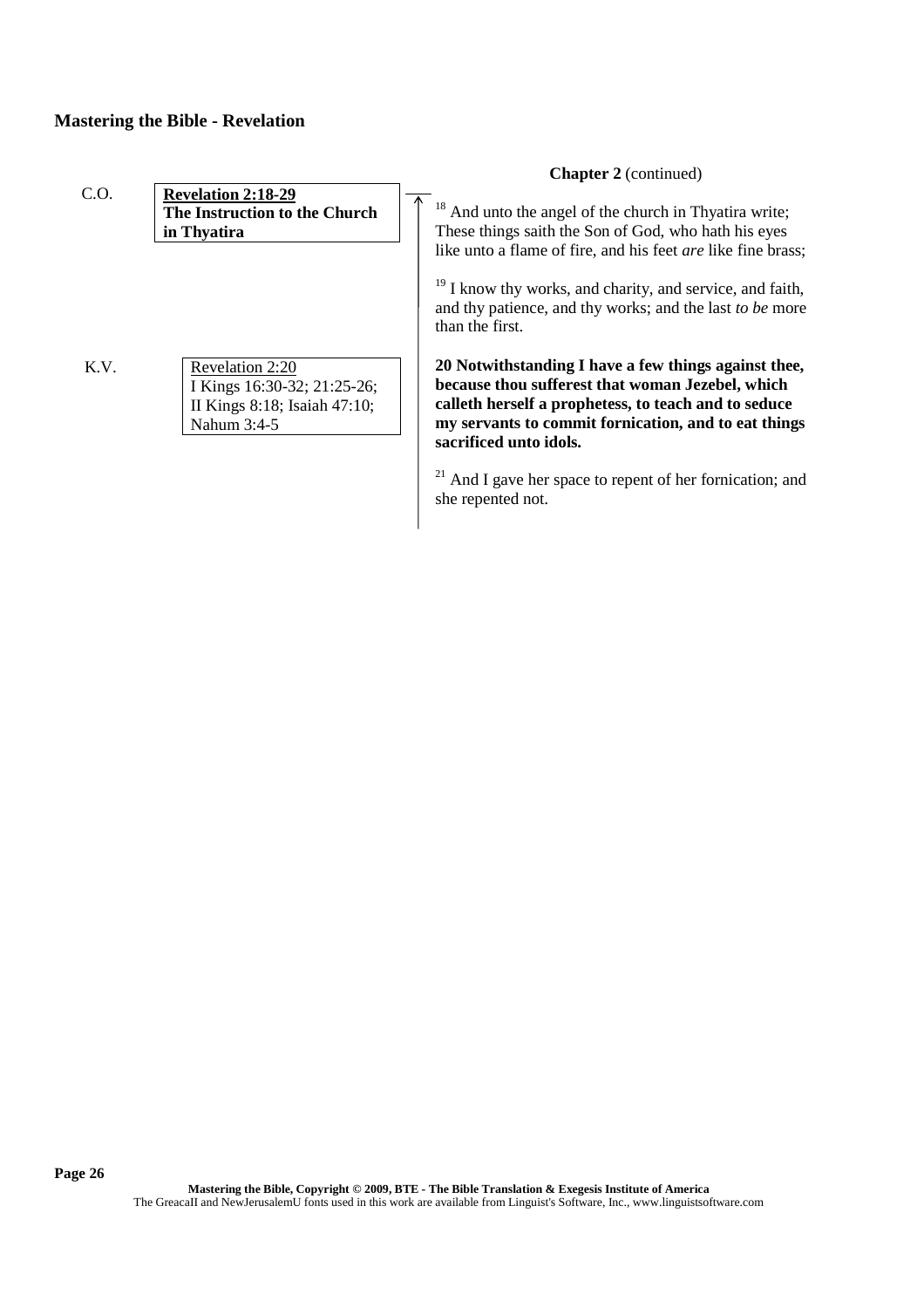| Revelation Chapters 2 - 3 Part Two: The Things which Are (continued) |                                           |                                                                                                                                                                    |  |
|----------------------------------------------------------------------|-------------------------------------------|--------------------------------------------------------------------------------------------------------------------------------------------------------------------|--|
| Revelation 2:18-29                                                   | The Instruction to the Church of Thyatira |                                                                                                                                                                    |  |
|                                                                      | Verse 18a                                 | The Destination of the Message                                                                                                                                     |  |
|                                                                      |                                           | <sup>18</sup> And unto the angel<br>of the church<br>in Thyatira                                                                                                   |  |
|                                                                      | Verse 18b                                 | The Direction Given to John                                                                                                                                        |  |
|                                                                      |                                           | write;                                                                                                                                                             |  |
|                                                                      | Verse 18c                                 | The Description of Christ                                                                                                                                          |  |
|                                                                      |                                           | <b>These things</b><br>saith                                                                                                                                       |  |
|                                                                      |                                           | the Son of God,                                                                                                                                                    |  |
|                                                                      |                                           | who hath his eyes<br>like unto a flame of fire,                                                                                                                    |  |
|                                                                      |                                           | and his feet are<br>like fine brass;                                                                                                                               |  |
|                                                                      | Verse 19                                  | The Evaluation of the Church                                                                                                                                       |  |
|                                                                      |                                           | <sup>19</sup> I know thy works,<br>and charity,<br>and service,<br>and faith,<br>and thy patience,<br>and thy works;<br>and the last to be<br>more than the first. |  |
|                                                                      | <b>Verses 20-21</b>                       | The Correction of the Church                                                                                                                                       |  |
|                                                                      |                                           | $^\mathrm{20}$ Notwithstanding<br>I have a few things against thee,                                                                                                |  |
|                                                                      |                                           | because thou sufferest that woman Jezebel,<br>which calleth herself a prophetess,                                                                                  |  |
|                                                                      |                                           | to teach<br>and to seduce my servants                                                                                                                              |  |
|                                                                      |                                           | to commit fornication,<br>and to eat things sacrificed unto idols.                                                                                                 |  |
|                                                                      |                                           | <sup>21</sup> And I gave her space to repent<br>of her fornication;<br>and she repented not.                                                                       |  |

**Page 27**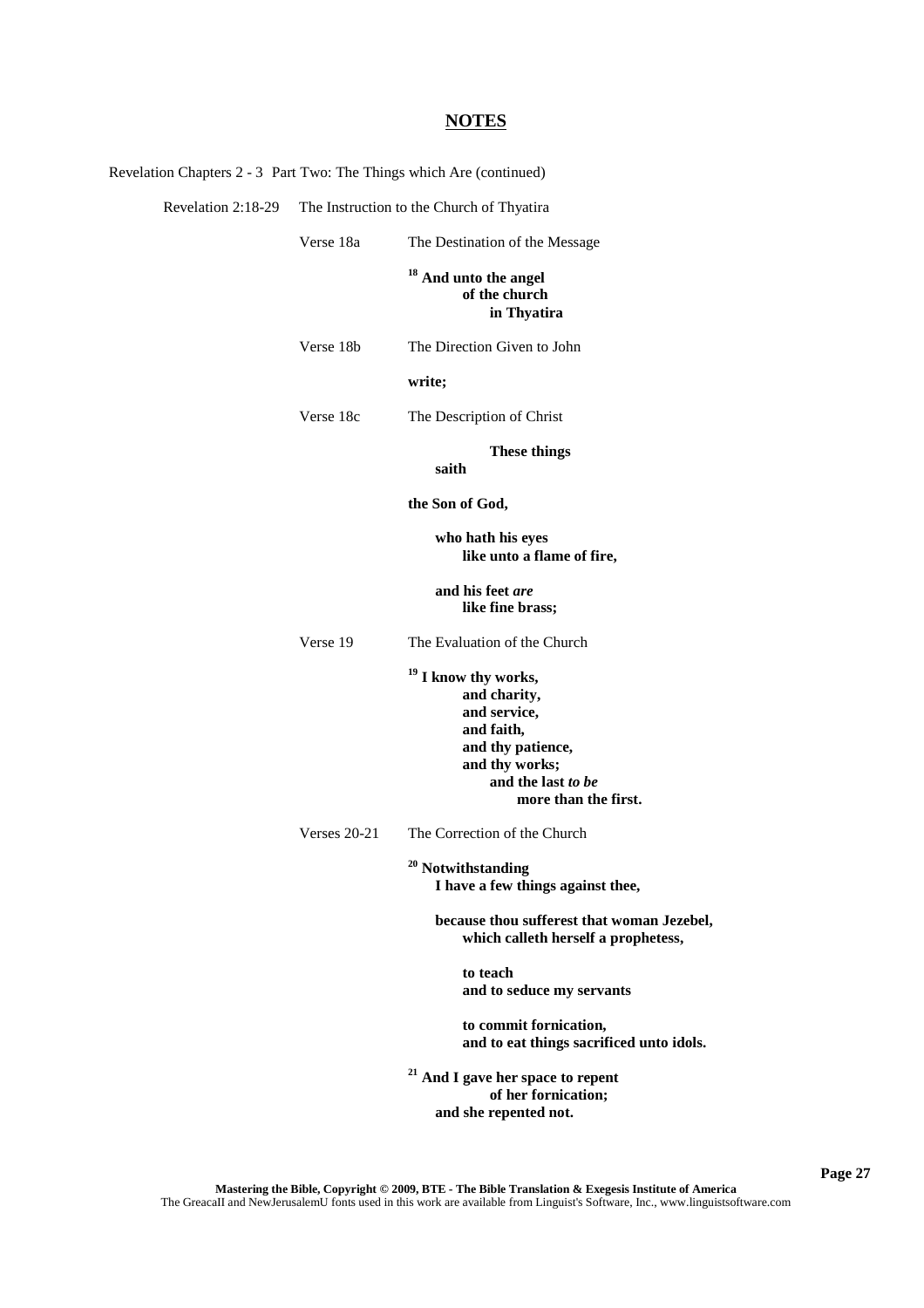K.V. Revelation 2:23 I Kings 21:17-19; II Kings 9:30-37; 10:1-11; Psalm 7:9; 62:12; Jeremiah 17:10; Numbers 24:12

| K.V. | Revelation 2:27 |  |  |
|------|-----------------|--|--|
|      | Psalm $2:8-9$   |  |  |
|      |                 |  |  |
| K V  | Revelation 2:28 |  |  |
|      | Numbers 24:17   |  |  |

## **Chapter 2** (continued)

 $22$  Behold, I will cast her into a bed, and them that commit adultery with her into great tribulation, except they repent of their deeds.

**23 And I will kill her children with death; and all the churches shall know that I am he which searcheth the reins and hearts: and I will give unto every one of you according to your works.**

 $24$  But unto you I say, and unto the rest in Thyatira, as many as have not this doctrine, and which have not known the depths of Satan, as they speak; I will put upon you none other burden.

<sup>25</sup> But that which ye have *already* hold fast till I come.

 $26$  And he that overcometh, and keepeth my works unto the end, to him will I give power over the nations:

**27 And he shall rule them with a rod of iron; as the vessels of a potter shall they be broken to shivers: even as I received of my Father.**

**28 And I will give him the morning star.**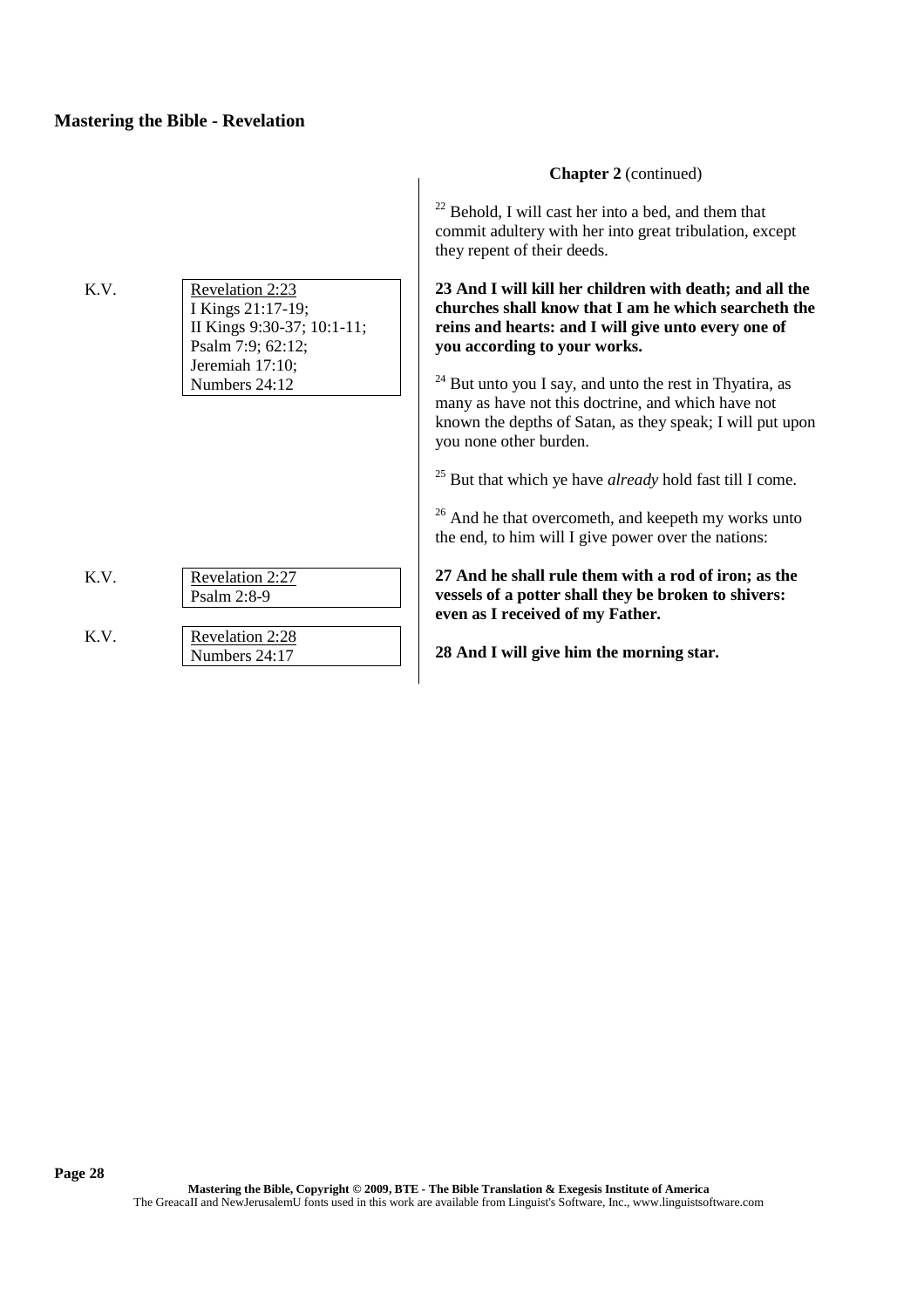| Revelation Chapters 2 - 3 Part Two: The Things which Are (continued) |                                                       |                                                                                                                            |  |
|----------------------------------------------------------------------|-------------------------------------------------------|----------------------------------------------------------------------------------------------------------------------------|--|
| Revelation 2:18-29                                                   | The Instruction to the Church of Thyatira (continued) |                                                                                                                            |  |
|                                                                      | Verses $22-23$                                        | The Condemnation for the Church                                                                                            |  |
|                                                                      |                                                       | $22$ Behold,<br>I will cast her into a bed,<br>and them that commit adultery with her<br>into great tribulation,           |  |
|                                                                      |                                                       | except they repent of their deeds.                                                                                         |  |
|                                                                      |                                                       | <sup>23</sup> And I will kill her children<br>with death;                                                                  |  |
|                                                                      |                                                       | and all the churches shall know<br>that I am he<br>which searcheth the reins and hearts:                                   |  |
|                                                                      |                                                       | and I will give unto every one of you<br>according to your works.                                                          |  |
|                                                                      | <b>Verses 24-25</b>                                   | The Instruction to the Church                                                                                              |  |
|                                                                      |                                                       | <sup>24</sup> But unto you I say,<br>and unto the rest in Thyatira,                                                        |  |
|                                                                      |                                                       | as many as have not this doctrine,                                                                                         |  |
|                                                                      |                                                       | and which have not known<br>the depths of Satan,<br>as they speak;                                                         |  |
|                                                                      |                                                       | I will put upon you none other burden.                                                                                     |  |
|                                                                      |                                                       | <sup>25</sup> But that which ye have already<br>hold fast till I come.                                                     |  |
|                                                                      | Verses 26-28                                          | The Exhortation to the Church                                                                                              |  |
|                                                                      |                                                       | <sup>26</sup> And he that overcometh,<br>and keepeth my works<br>unto the end,                                             |  |
|                                                                      |                                                       | to him will I give<br>power over the nations:                                                                              |  |
|                                                                      |                                                       | <sup>27</sup> And he shall rule them with a rod of iron;<br>as the vessels of a potter<br>shall they be broken to shivers: |  |
|                                                                      |                                                       | even as I received of my Father.                                                                                           |  |
|                                                                      |                                                       | $28$ And I will give him<br>the morning star.                                                                              |  |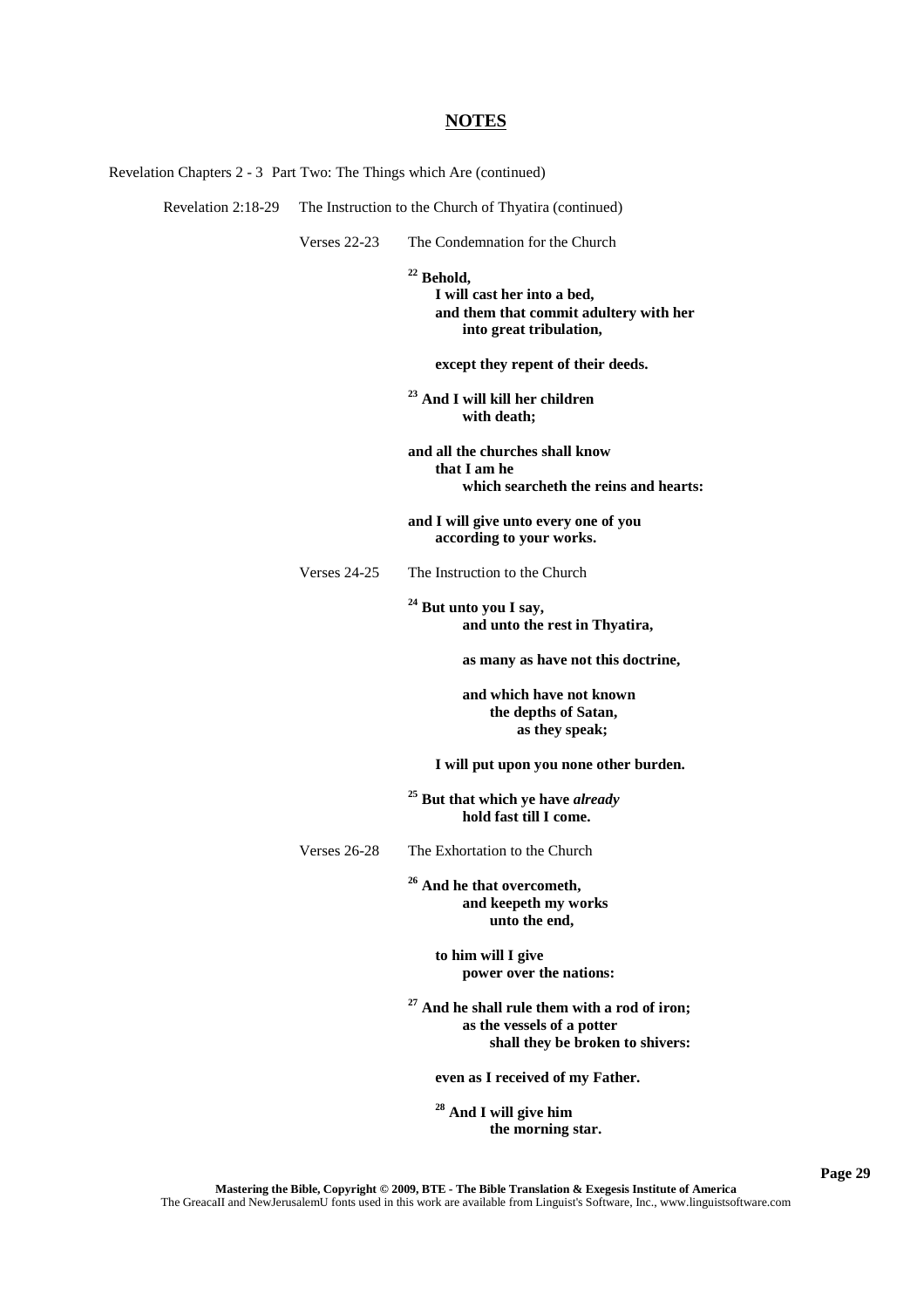**Chapter 2** (continued)

<sup>29</sup> He that hath an ear, let him hear what the Spirit saith unto the churches.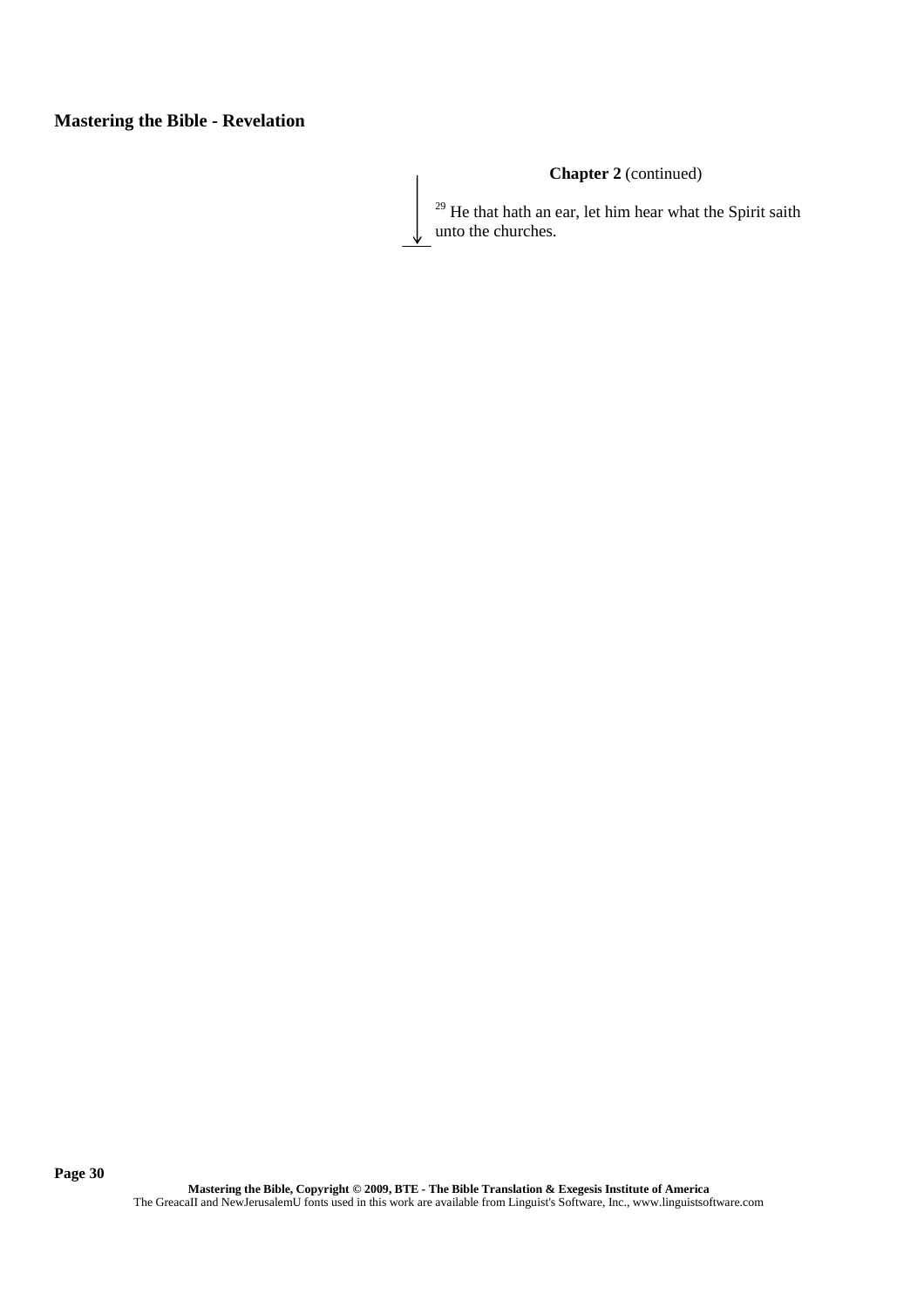Revelation Chapters 2 - 3 Part Two: The Things which Are (continued)

Revelation 2:18-29 The Instruction to the Church of Thyatira (continued)

Verse 29 The Admonition to the Church

**<sup>29</sup> He that hath an ear, let him hear what the Spirit saith unto the churches.**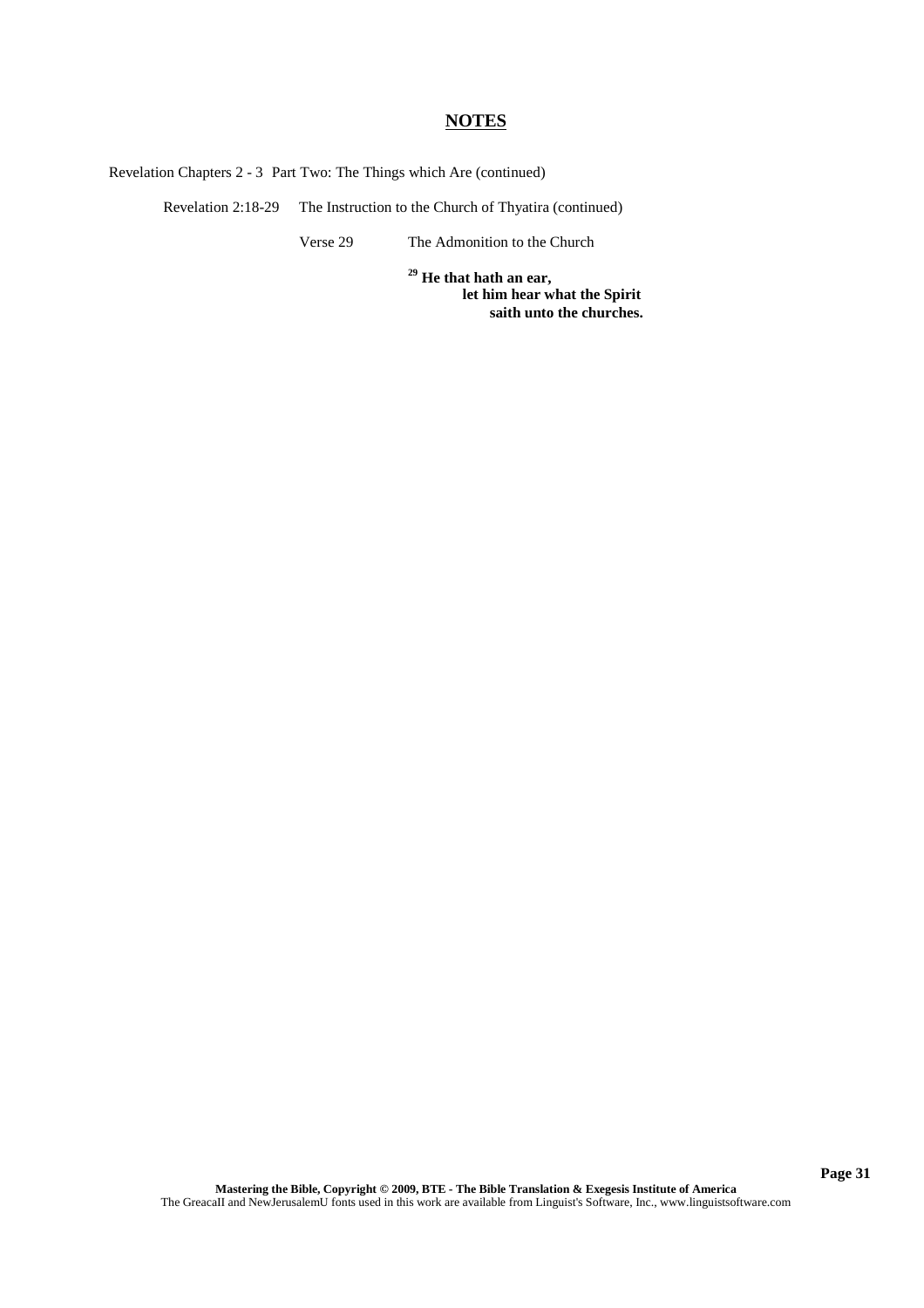|      |                                                                           | <b>Chapter 3</b>                                                                                                                                                                                                                  |
|------|---------------------------------------------------------------------------|-----------------------------------------------------------------------------------------------------------------------------------------------------------------------------------------------------------------------------------|
| C.O. | <b>Revelation 3:1-6</b><br>The Instruction to the Church<br>in Sardis     | And unto the angel of the church in Sardis write; These<br>things saith he that hath the seven Spirits of God, and the<br>seven stars; I know thy works, that thou hast a name that<br>thou livest, and art dead.                 |
|      |                                                                           | $2$ Be watchful, and strengthen the things which remain,<br>that are ready to die: for I have not found thy works<br>perfect before God.                                                                                          |
|      |                                                                           | <sup>3</sup> Remember therefore how thou hast received and heard,<br>and hold fast, and repent. If therefore thou shalt not<br>watch, I will come on thee as a thief, and thou shalt not<br>know what hour I will come upon thee. |
| K.V. | Revelation 3:4<br>Daniel 11:35; 12:10                                     | 4 Thou hast a few names even in Sardis which have<br>not defiled their garments; and they shall walk with<br>me in white: for they are worthy.                                                                                    |
| K.V. | Revelation 3:5<br>Exodus 32:32-33;<br>Daniel 12:1-2, 7-10;<br>Psalm 69:28 | 5 He that overcometh, the same shall be clothed in<br>white raiment; and I will not blot out his name out of<br>the book of life, but I will confess his name before my<br>Father, and before his angels.                         |
|      |                                                                           | $6$ He that hath an ear, let him hear what the Spirit saith<br>unto the churches.                                                                                                                                                 |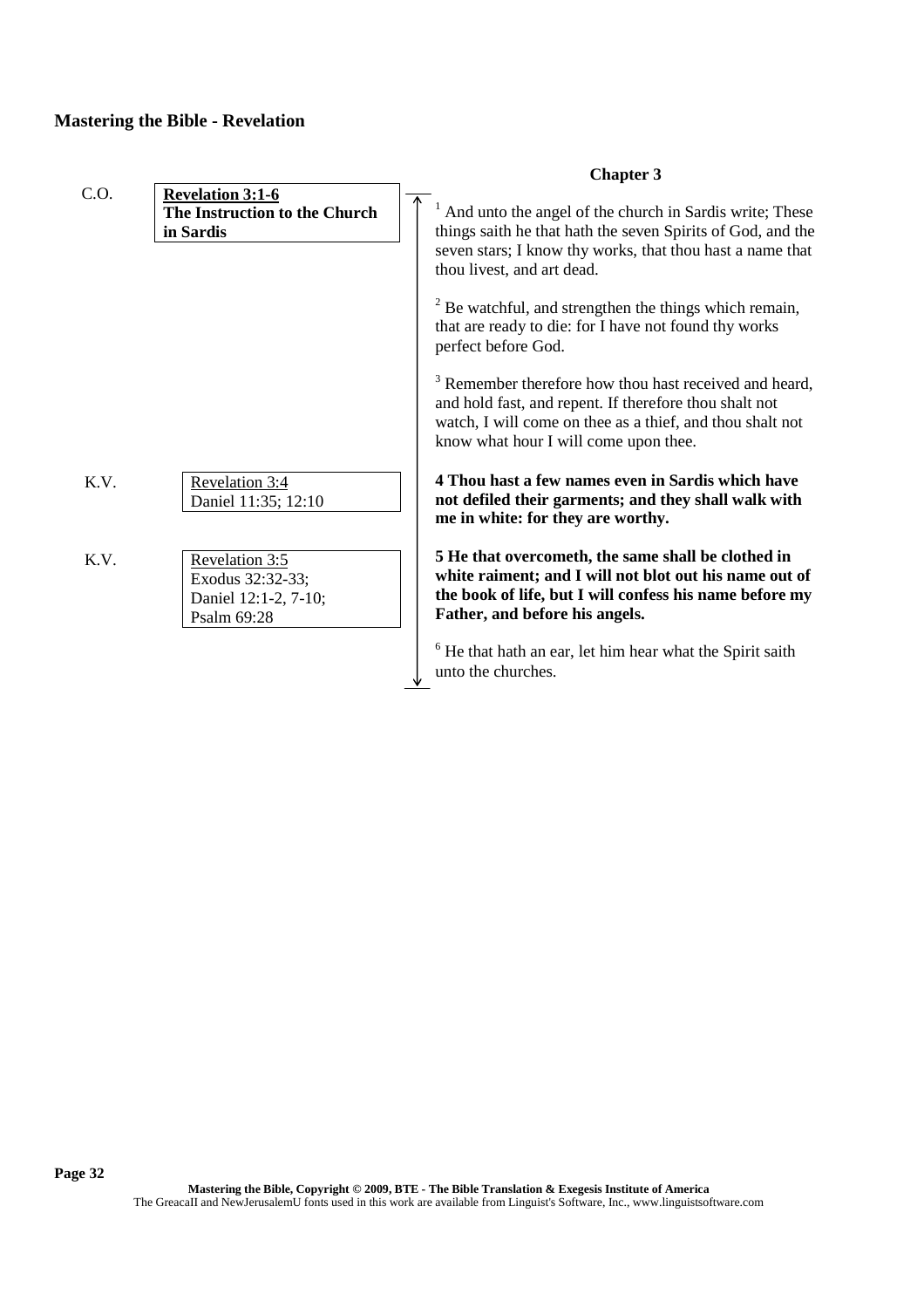| Revelation Chapters 2 - 3 Part Two: The Things which Are (continued) |          |                                                                                                                                                                                                                                                 |
|----------------------------------------------------------------------|----------|-------------------------------------------------------------------------------------------------------------------------------------------------------------------------------------------------------------------------------------------------|
| Revelation $3:1-6$                                                   |          | The Instruction to the Church in Sardis                                                                                                                                                                                                         |
|                                                                      | Verse 1a | The Destination of the Letter<br>And unto the angel<br>of the church<br>in Sardis                                                                                                                                                               |
|                                                                      | Verse 1b | The Direction Given to John<br>write;                                                                                                                                                                                                           |
|                                                                      | Verse 1c | The Description of Christ<br><b>These things</b><br>saith                                                                                                                                                                                       |
|                                                                      |          | he that hath the seven Spirits of God,                                                                                                                                                                                                          |
|                                                                      |          | and the seven stars;                                                                                                                                                                                                                            |
|                                                                      | Verse 1d | The Evaluation of the Church<br>I know thy works,                                                                                                                                                                                               |
|                                                                      |          | that thou hast a name that thou livest,<br>and art dead.                                                                                                                                                                                        |
|                                                                      |          | Verses 2-3a The Instruction to the Church<br>$2$ Be watchful,<br>and strengthen the things which remain,<br>that are ready to die:<br>for I have not found thy works perfect before God.                                                        |
|                                                                      |          | <sup>3</sup> Remember therefore how thou hast received and heard,<br>and hold fast,<br>and repent.                                                                                                                                              |
|                                                                      | Verse 3b | The Condemnation to the Church<br>If therefore thou shalt not watch,<br>I will come on thee as a thief,<br>and thou shalt not know what hour I will come upon thee.                                                                             |
|                                                                      | Verse 4a | The Commendation to the Church<br><sup>4</sup> Thou hast a few names even in Sardis<br>which have not defiled their garments;                                                                                                                   |
|                                                                      | Verse 4b | The Provision for the Church<br>and they shall walk with me in white:<br>for they are worthy.                                                                                                                                                   |
|                                                                      | Verse 5  | The Exhortation to the Church<br>$5$ He that overcometh,<br>the same shall be clothed in white raiment;<br>and I will not blot out his name out of the book of life,<br>but I will confess his name before my Father,<br>and before his angels. |
|                                                                      | Verse 6  | The Admonition to the Church<br>$6$ He that hath an ear,<br>let him hear what the Spirit saith<br>unto the churches.                                                                                                                            |

**Page 33**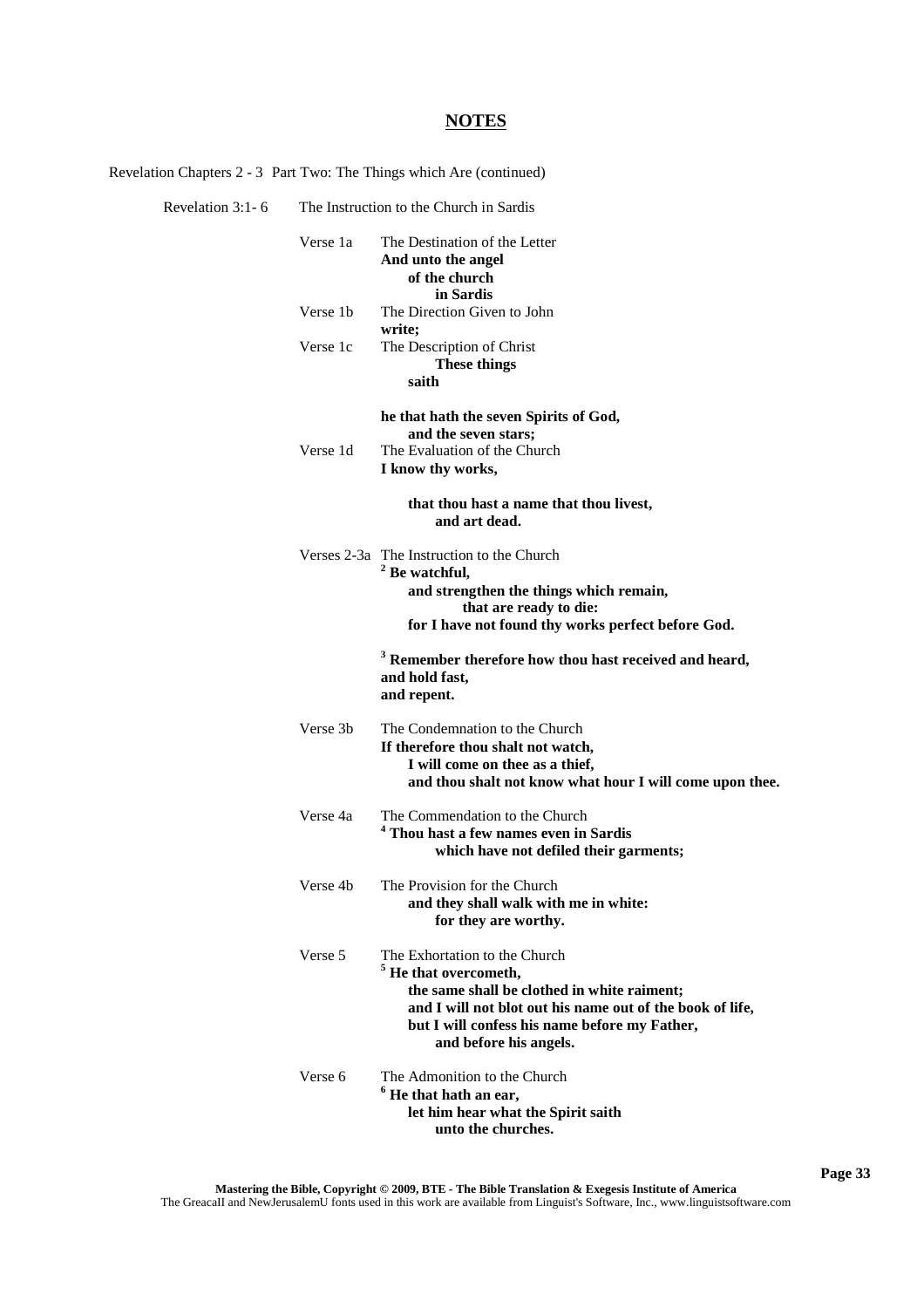|                |                                                                              | <b>Chapter 3</b> (continued)                                                                                                                                                                                       |
|----------------|------------------------------------------------------------------------------|--------------------------------------------------------------------------------------------------------------------------------------------------------------------------------------------------------------------|
| $C_{\cdot}$ O. | <b>Revelation 3:7-13</b><br>The Instruction to the Church<br>in Philadelphia | 7 And to the angel of the church in Philadelphia<br>write; These things saith he that is holy, he that is                                                                                                          |
| K.V.           | Revelation 3:7<br>Isaiah 22:22                                               | true, he that hath the key of David, he that openeth,<br>and no man shutteth; and shutteth, and no man<br>openeth;                                                                                                 |
| K.V.           | Revelation 3:8<br>Isaiah $45:1$                                              | 8 I know thy works: behold, I have set before thee an<br>open door, and no man can shut it: for thou hast a<br>little strength, and hast kept my word, and hast not<br>denied my name.                             |
| K.V.           | Revelation 3:9<br>Isaiah 49:23; 60:14; 43:4;<br>63:9                         | 9 Behold, I will make them of the synagogue of Satan,<br>which say they are Jews, and are not, but do lie;<br>behold, I will make them to come and worship before<br>thy feet, and to know that I have loved thee. |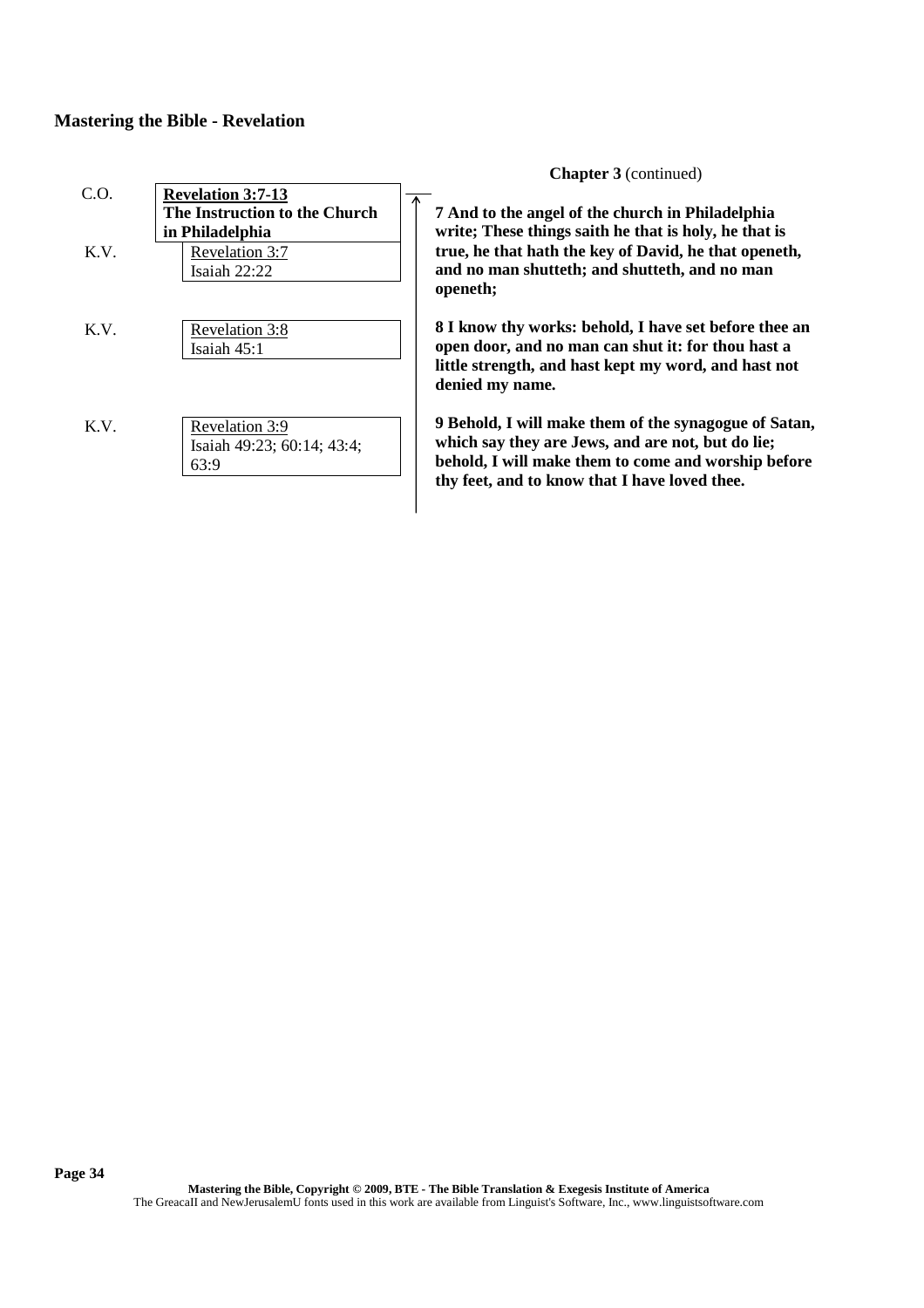| Revelation Chapters 2 - 3 Part Two: The Things which Are (continued) |            |                                                                                                                                |  |  |
|----------------------------------------------------------------------|------------|--------------------------------------------------------------------------------------------------------------------------------|--|--|
| Revelation 3:7-13                                                    |            | The Instruction to the Church in Philadelphia                                                                                  |  |  |
|                                                                      | Verse 7a   | The Destination of the Message                                                                                                 |  |  |
|                                                                      |            | $7$ And to the angel<br>of the church<br>in Philadelphia                                                                       |  |  |
|                                                                      | Verse 7b   | The Direction Given to John                                                                                                    |  |  |
|                                                                      |            | write;                                                                                                                         |  |  |
|                                                                      | Verse 7c   | The Description of Christ                                                                                                      |  |  |
|                                                                      |            | <b>These things</b><br>saith                                                                                                   |  |  |
|                                                                      |            | he that is holy,<br>he that is true,<br>he that hath the key of David,                                                         |  |  |
|                                                                      |            | he that openeth,<br>and no man shutteth;                                                                                       |  |  |
|                                                                      |            | and shutteth,<br>and no man openeth;                                                                                           |  |  |
|                                                                      | Verses 8-9 | The Evaluation of the Church                                                                                                   |  |  |
|                                                                      |            | <sup>8</sup> I know thy works:                                                                                                 |  |  |
|                                                                      |            | behold,<br>I have set before thee an open door,<br>and no man can shut it:                                                     |  |  |
|                                                                      |            | for thou hast a little strength,<br>and hast kept my word,<br>and hast not denied my name.                                     |  |  |
|                                                                      |            | <sup>9</sup> Behold,<br>I will make them of the synagogue of Satan,<br>which say they are Jews,<br>and are not,<br>but do lie; |  |  |
|                                                                      |            | behold,<br>I will make them to come and worship before thy feet,<br>and to know that I have loved thee.                        |  |  |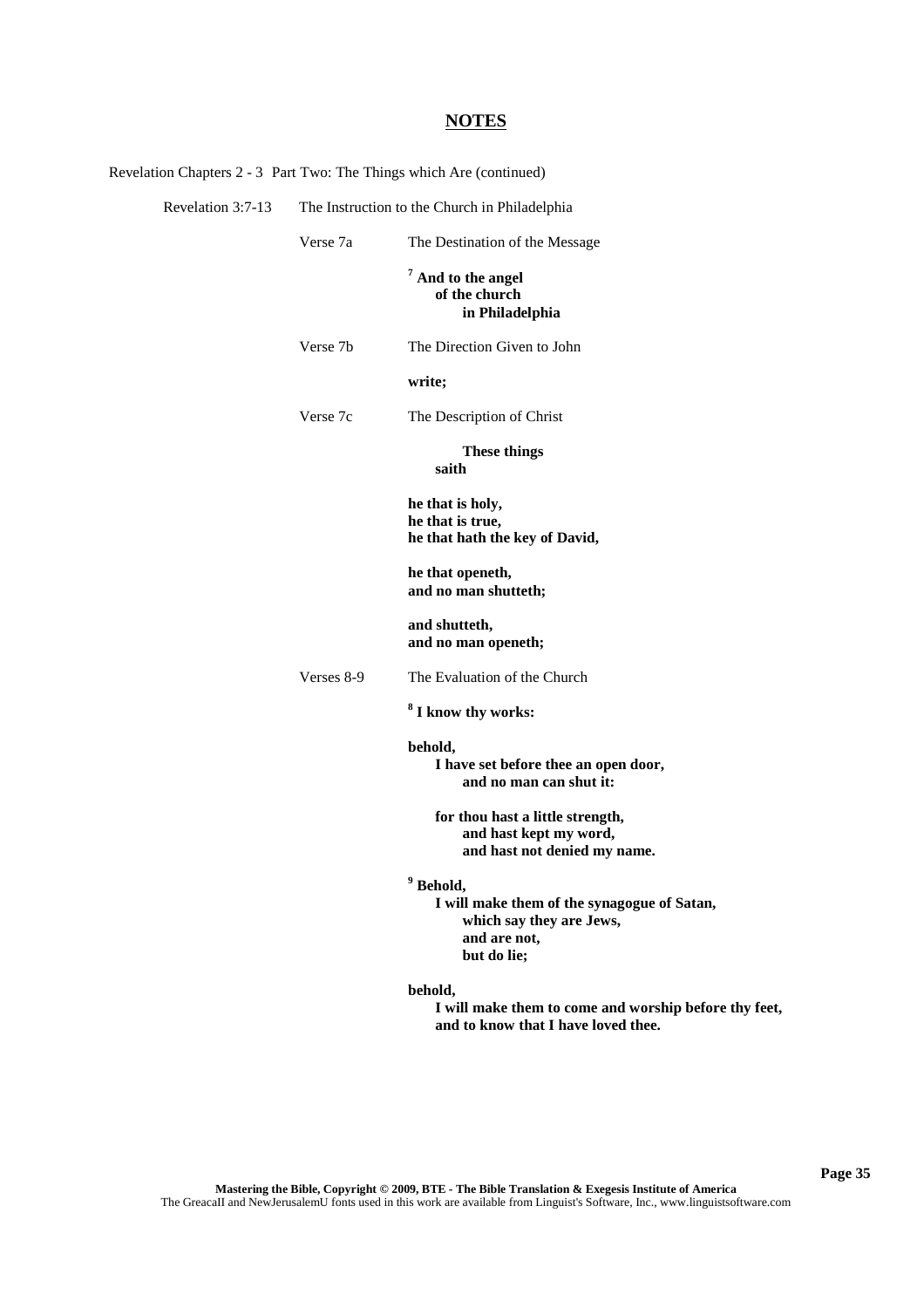**Chapter 3** (continued)

**10 Because thou hast kept the word of my patience, I also will keep thee from the hour of temptation, which shall come upon all the world, to try them that dwell upon the earth.**

Behold, I come quickly: hold that fast which thou hast, at no man take thy crown.

**12 Him that overcometh will I make a pillar in the** emple of my God, and he shall go no more out: and I **will write upon him the name of my God, and the name of the city of my God,** *which is* **new Jerusalem, which cometh down out of heaven from my God: and** *I will write upon him* **my new name.**

<sup>13</sup> He that hath an ear, let him hear what the Spirit saith unto the churches.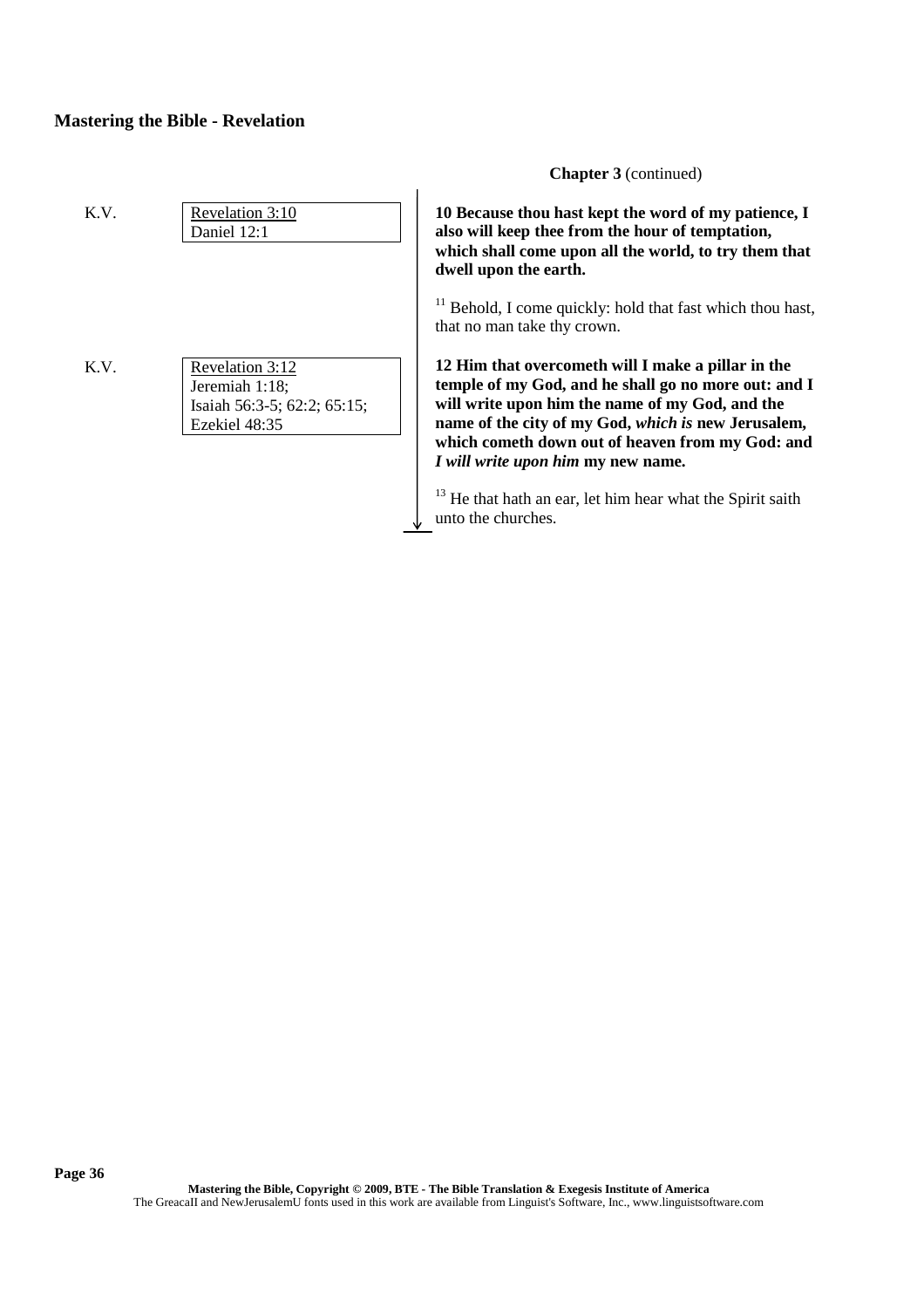| Revelation Chapters 2 - 3 Part Two: The Things which Are (continued) |                |                                                                                                                                                                                              |
|----------------------------------------------------------------------|----------------|----------------------------------------------------------------------------------------------------------------------------------------------------------------------------------------------|
| Revelation 3:7-13                                                    |                | The Instruction to the Church in Philadelphia (continued)                                                                                                                                    |
|                                                                      | Verses $10-11$ | The Exhortation to the Church                                                                                                                                                                |
|                                                                      |                | $10$ Because thou hast kept the word of my patience,<br>I also will keep thee from the hour of temptation,<br>which shall come upon all the world,<br>to try them that dwell upon the earth. |
|                                                                      |                | $11$ Behold,<br>I come quickly:                                                                                                                                                              |
|                                                                      |                | hold that fast which thou hast,<br>that no man take thy crown.                                                                                                                               |
|                                                                      | Verse 12       | The Provision to the Church                                                                                                                                                                  |
|                                                                      |                | <sup>12</sup> Him that overcometh<br>will I make a pillar<br>in the temple of my God,<br>and he shall go no more out:                                                                        |
|                                                                      |                | and I will write upon him<br>the name of my God,<br>and the name of the city of my God,<br>which is new Jerusalem,<br>which cometh down out of heaven from my God:                           |
|                                                                      |                | and I will write upon him my new name.                                                                                                                                                       |
|                                                                      | Verse 13       | The Admonition to the Church                                                                                                                                                                 |
|                                                                      |                | $13$ He that hath an ear,<br>let him hear what the Spirit saith<br>unto the churches.                                                                                                        |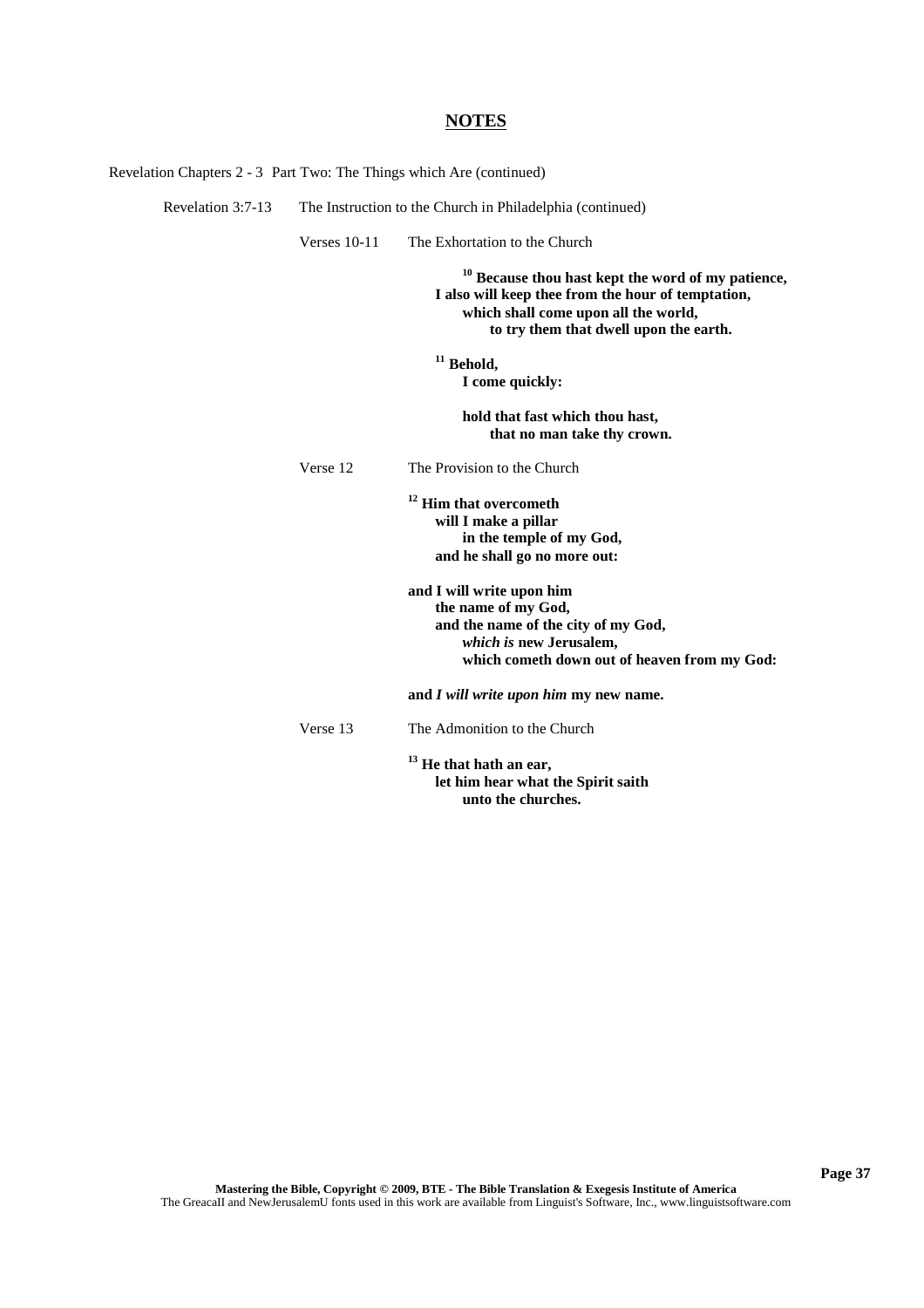|      |                                                                           | <b>Chapter 3</b> (continued)                                                                                  |
|------|---------------------------------------------------------------------------|---------------------------------------------------------------------------------------------------------------|
| C.0. | <b>Revelation 3:14-22</b><br>The Instruction to the Church<br>in Laodicea | $\Lambda$<br>14 And unto the angel of the church of the<br>Laodiceans write; These things saith the Amen, the |
| K.V. | Revelation 3:14<br>Isaiah 65:15-16                                        | faithful and true witness, the beginning of the<br>creation of God;                                           |
| M.V. | Revelation 3:15                                                           | 15 I know thy works, that thou art neither cold nor hot: I<br>would thou wert cold or hot.                    |
| M.V. | Revelation 3:16                                                           | 16 So then because thou art lukewarm, and neither cold<br>nor hot, I will spue thee out of my mouth.          |

 $17$  Because thou sayest, I am rich, and increased with goods, and have need of nothing; and knowest not that thou art wretched, and miserable, and poor, and blind, and naked: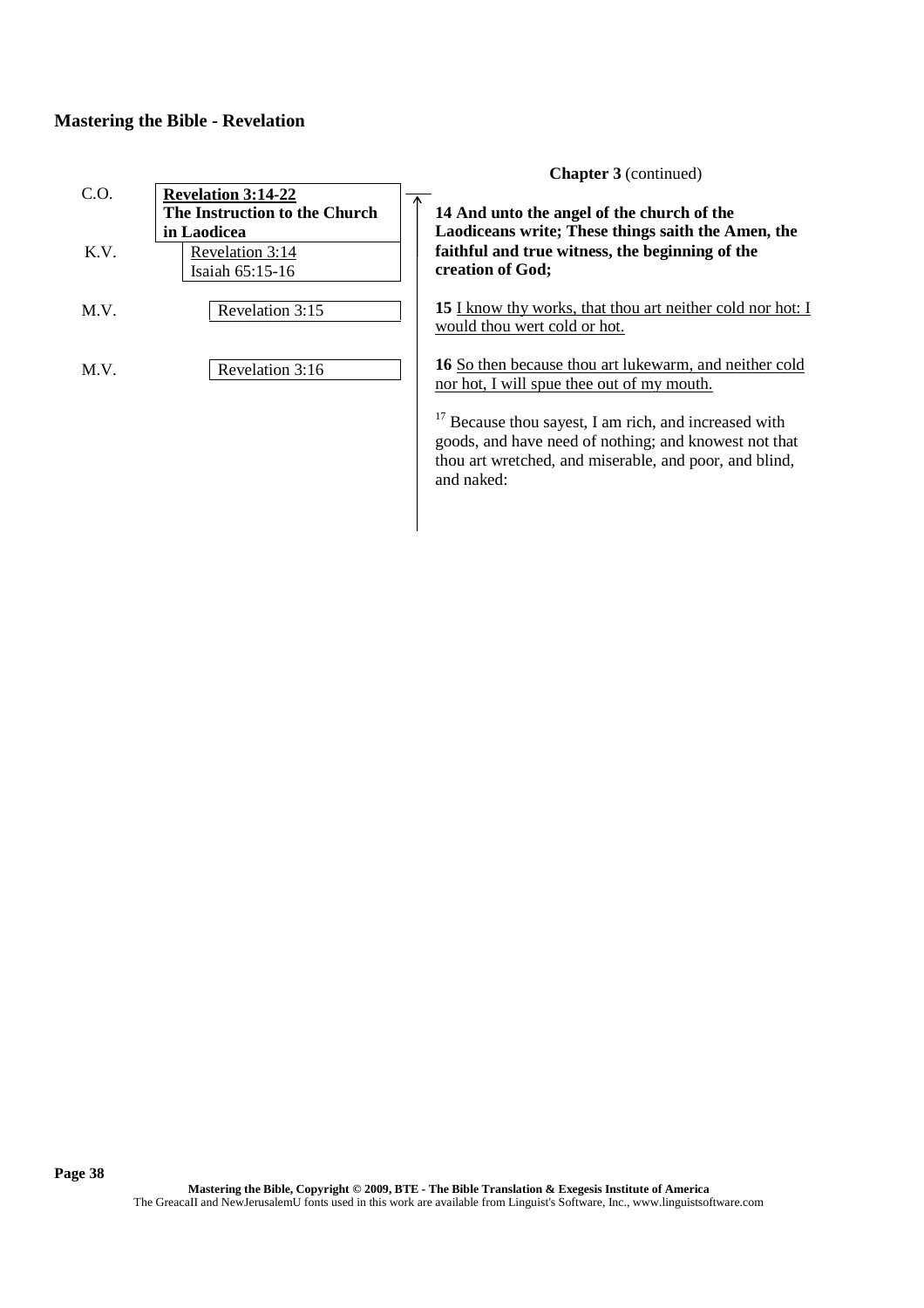| Revelation Chapters 2 - 3 Part Two: The Things which Are (continued) |                     |                                                                                                                    |
|----------------------------------------------------------------------|---------------------|--------------------------------------------------------------------------------------------------------------------|
| Revelation 3:14-22                                                   |                     | The Instruction to the Church in Laodicea                                                                          |
|                                                                      | Verse 14a           | The Destination of the Message                                                                                     |
|                                                                      |                     | 14<br>And unto the angel<br>of the church<br>of the Laodiceans                                                     |
|                                                                      | Verse 14b           | The Direction Given to John                                                                                        |
|                                                                      |                     | write;                                                                                                             |
|                                                                      | Verse 14c           | The Description of Christ                                                                                          |
|                                                                      |                     | <b>These things</b><br>saith                                                                                       |
|                                                                      |                     | the Amen,<br>the faithful and true witness,<br>the beginning of the creation of God;                               |
|                                                                      | Verse 15            | The Evaluation of the Church                                                                                       |
|                                                                      |                     | <sup>15</sup> I know thy works,                                                                                    |
|                                                                      |                     | that thou art neither cold nor hot:                                                                                |
|                                                                      |                     | I would thou wert cold or hot.                                                                                     |
|                                                                      | <b>Verses 16-17</b> | The Condemnation to the Church                                                                                     |
|                                                                      |                     | <sup>16</sup> So then because thou art lukewarm,<br>and neither cold nor hot,<br>I will spue thee out of my mouth. |
|                                                                      |                     | <sup>17</sup> Because thou sayest,<br>I am rich,<br>and increased with goods,<br>and have need of nothing;         |
|                                                                      |                     | and knowest not that thou art wretched,<br>and miserable,<br>and poor,<br>and blind,<br>and naked:                 |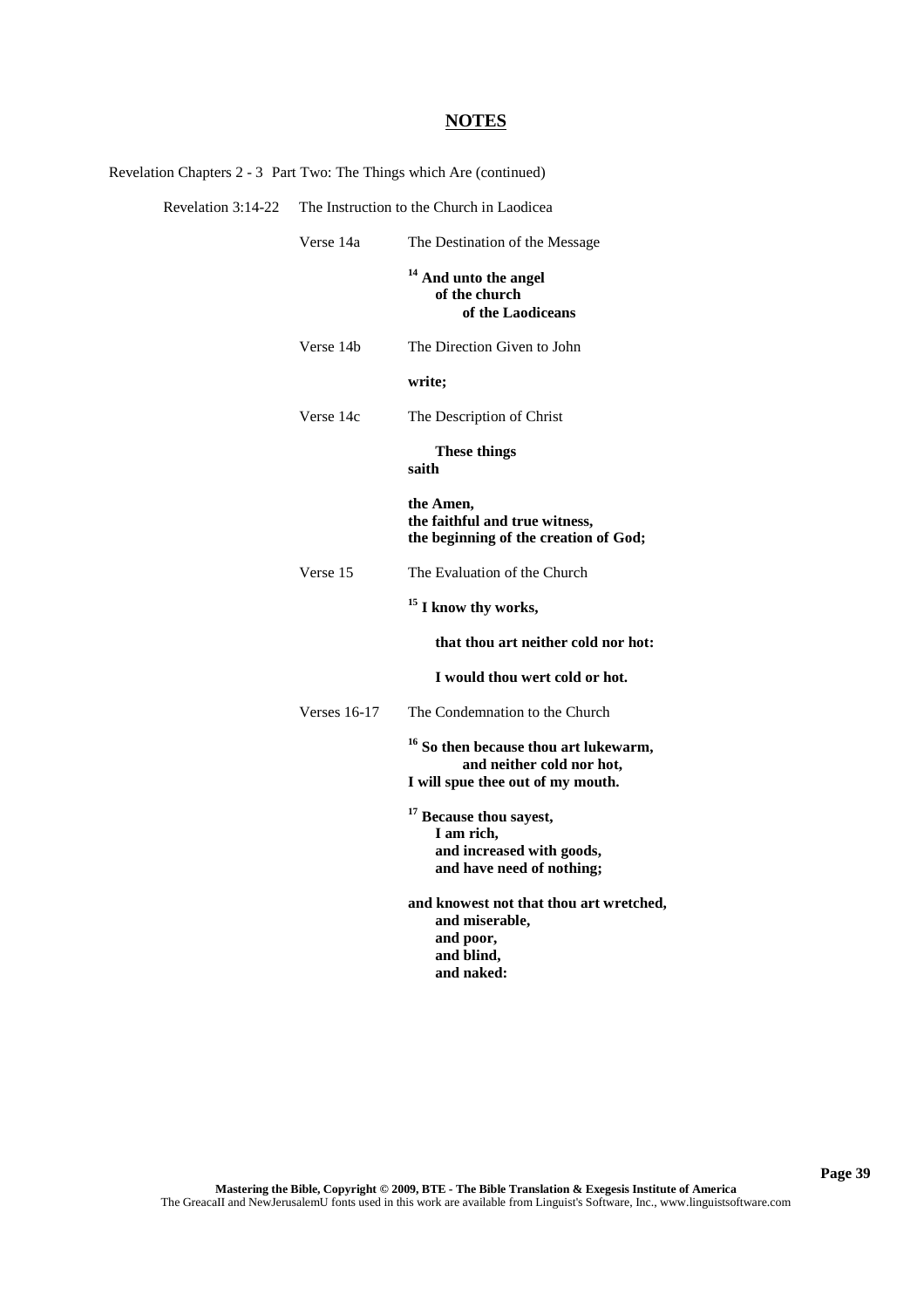| K.V. | Revelation 3:18  | 18              |
|------|------------------|-----------------|
|      | Isaiah 55:1      | th              |
|      |                  | th              |
|      |                  | n:              |
|      |                  | ey              |
| K.V. | Revelation 3:19  | 19              |
|      | Proverbs 3:11-12 | Z <sub>C</sub>  |
|      |                  |                 |
| M.V. | Revelation 3:20  | 2 <sub>0</sub>  |
|      |                  | <u>he</u>       |
|      |                  | $\overline{ar}$ |
|      |                  | 21              |
|      |                  | m               |

**Chapter 3** (continued)

**18 I counsel thee to buy of me gold tried in the fire, that thou mayest be rich; and white raiment, that thou mayest be clothed, and** *that* **the shame of thy nakedness do not appear; and anoint thine eyes with eyesalve, that thou mayest see.**

**19 As many as I love, I rebuke and chasten: be zealous therefore, and repent.**

**20** Behold, I stand at the door, and knock: if any man ear my voice, and open the door, I will come in to him, and will sup with him, and he with me.

<sup>21</sup> To him that overcometh will I grant to sit with me in my throne, even as I also overcame, and am set down with my Father in his throne.

 $22$  He that hath an ear, let him hear what the Spirit saith unto the churches.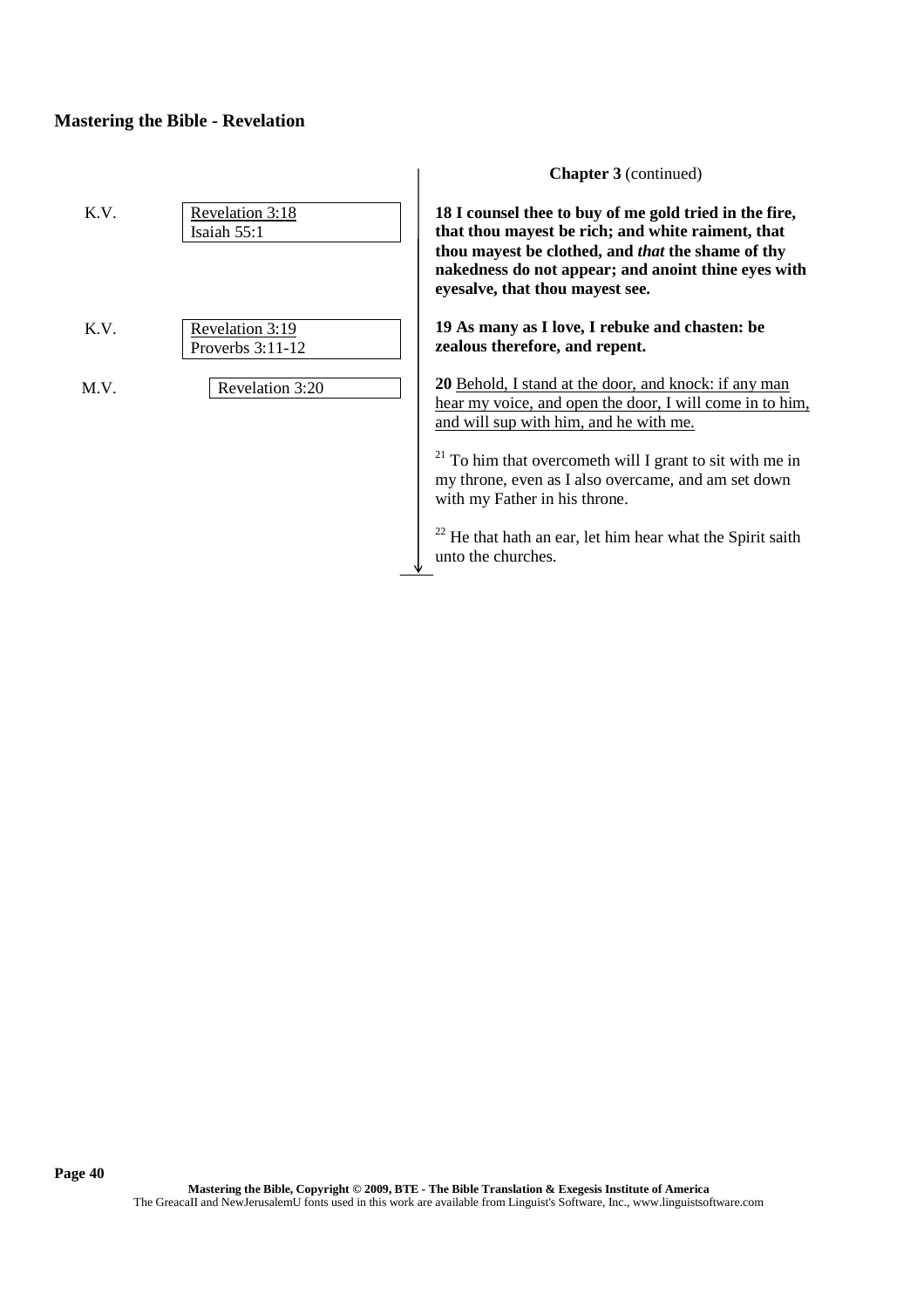| Revelation Chapters 2 - 3 Part Two: The Things which Are (continued) |                     |                                                                                                                                                                |
|----------------------------------------------------------------------|---------------------|----------------------------------------------------------------------------------------------------------------------------------------------------------------|
| Revelation 3:14-22                                                   |                     | The Instruction to the Church in Laodicea (continued)                                                                                                          |
|                                                                      | <b>Verses 18-19</b> | The Instruction to the Church                                                                                                                                  |
|                                                                      |                     | <sup>18</sup> I counsel thee to buy of me gold tried in the fire,<br>that thou mayest be rich;                                                                 |
|                                                                      |                     | and white raiment,<br>that thou mayest be clothed,<br>and that the shame of thy nakedness<br>do not appear;                                                    |
|                                                                      |                     | and anoint thine eyes<br>with eyesalve,<br>that thou mayest see.                                                                                               |
|                                                                      |                     | <sup>19</sup> As many as I love,<br>I rebuke and chasten:                                                                                                      |
|                                                                      |                     | be zealous therefore,<br>and repent.                                                                                                                           |
|                                                                      | Verse 20            | The Exhortation to the Church                                                                                                                                  |
|                                                                      |                     | $20$ Behold,<br>I stand at the door,<br>and knock:                                                                                                             |
|                                                                      |                     | if any man hear my voice,<br>and open the door,<br>I will come in to him,<br>and will sup with him,<br>and he with me.                                         |
|                                                                      | Verse 21            | The Provision to the Church                                                                                                                                    |
|                                                                      |                     | <sup>21</sup> To him that overcometh<br>will I grant to sit with me in my throne,<br>even as I also overcame,<br>and am set down with my Father in his throne. |
|                                                                      | Verse 22            | The Admonition to the Church                                                                                                                                   |
|                                                                      |                     | $22$ He that hath an ear,<br>let him hear what the Spirit<br>saith unto the churches.                                                                          |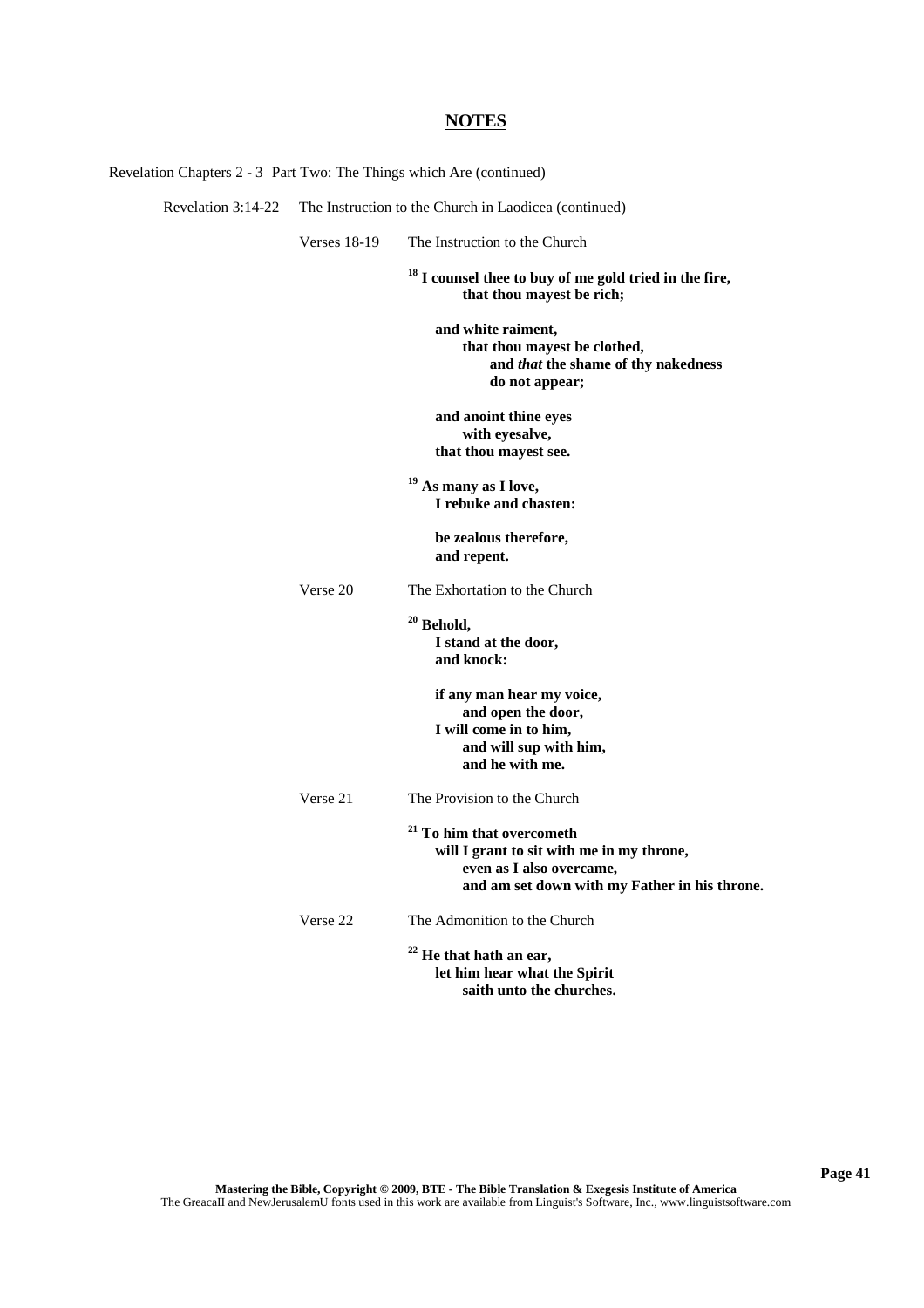| S.O. | Revelation 4:1 - 22:5<br>Part Three: The Things Which Shall<br><b>Be Hereafter</b>         |                                                                                                                                                                                                                    |
|------|--------------------------------------------------------------------------------------------|--------------------------------------------------------------------------------------------------------------------------------------------------------------------------------------------------------------------|
|      |                                                                                            | <b>Chapter 4</b>                                                                                                                                                                                                   |
| C.O. | <b>Revelation 4:1 - 5:14</b><br>The Description of the Scene in<br><b>Heaven</b>           | 1 After this I looked, and, behold, a door was opened<br>in heaven: and the first voice which I heard was as it                                                                                                    |
| K.V. | Revelation 4:1<br>Isaiah 6:1-4; I Kings 22:19;<br>Ezekiel Chapter 1                        | were of a trumpet talking with me; which said, Come<br>up hither, and I will shew thee things which must be<br>hereafter.                                                                                          |
| K.V. | Revelation 4:2<br>Psalm $11:4$                                                             | 2 And immediately I was in the spirit: and, behold, a<br>throne was set in heaven, and one sat on the throne.                                                                                                      |
| K.V. | Revelation 4:3<br>Exodus 18:20; Ezekiel 10:1;<br>Exodus 24:10; 28:17-20                    | 3 And he that sat was to look upon like a jasper and a<br>sardine stone: and <i>there was</i> a rainbow round about<br>the throne, in sight like unto an emerald.                                                  |
|      |                                                                                            | <sup>4</sup> And round about the throne <i>were</i> four and twenty seats:<br>and upon the seats I saw four and twenty elders sitting,<br>clothed in white raiment; and they had on their heads<br>crowns of gold. |
| K.V. | Revelation 4:5<br>Ezekiel 1:26-28;<br>Daniel 7:9-28; Exodus 19:16;<br>Zechariah 4:2 - 3:10 | 5 And out of the throne proceeded lightnings and<br>thunderings and voices: and there were seven lamps<br>of fire burning before the throne, which are the seven<br><b>Spirits of God.</b>                         |
|      |                                                                                            | $6$ And before the throne <i>there was</i> a sea of glass like unto<br>crystal: and in the midst of the throne, and round about<br>the throne, were four beasts full of eyes before and<br>behind.                 |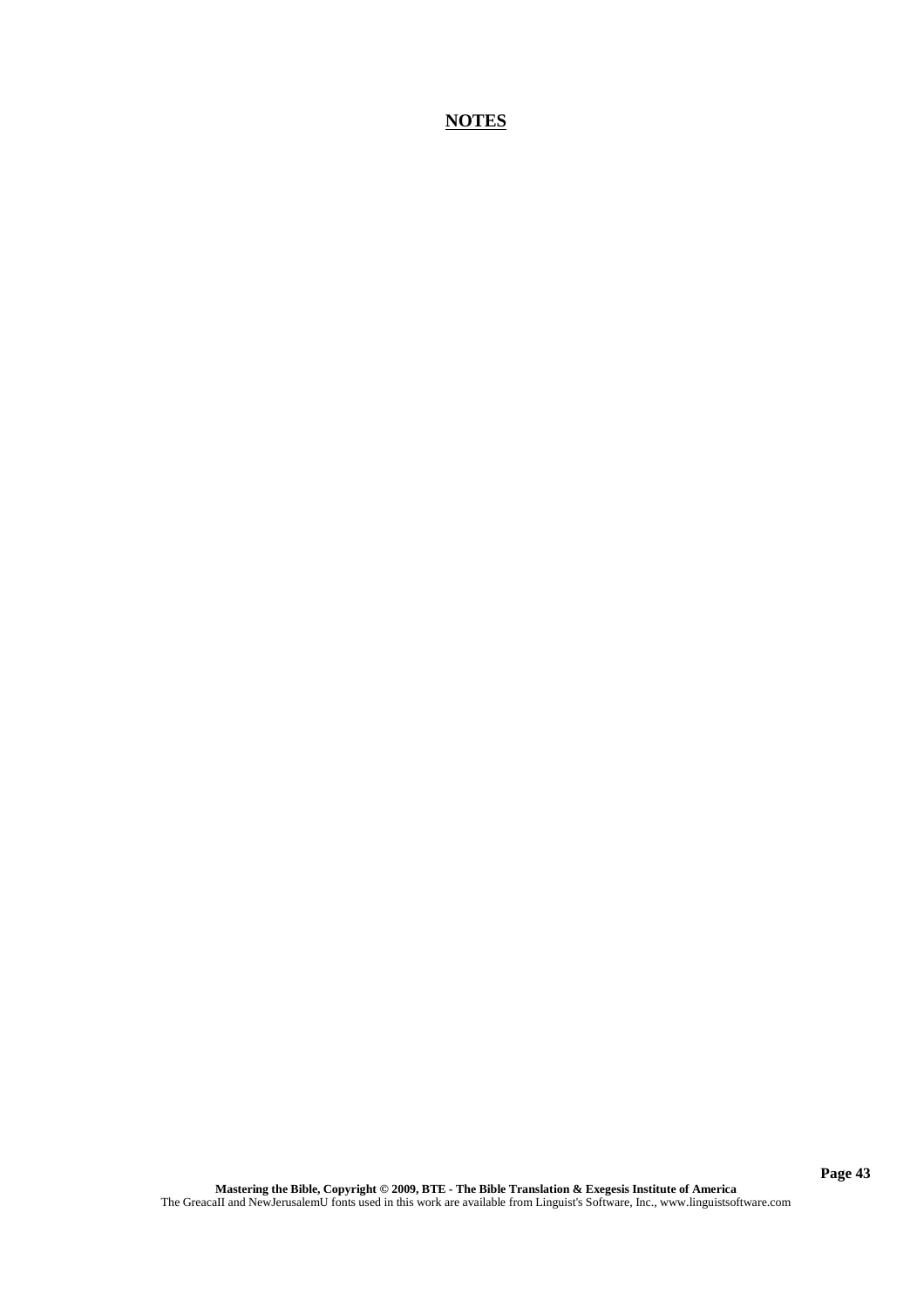| S.O.                          | Revelation 4:1 - $22:5$<br>Part Three: The Things Which Shall<br><b>Be Hereafter</b> |                                                        |
|-------------------------------|--------------------------------------------------------------------------------------|--------------------------------------------------------|
|                               |                                                                                      | <b>Chapter 4</b>                                       |
| C <sub>1</sub> O <sub>2</sub> | <b>Revelation 4:1 - 5:14</b>                                                         |                                                        |
|                               | The Description of the Scene in                                                      | 1 After this I looked, and, behold, a door was opened  |
|                               | <b>Heaven</b>                                                                        | in heaven: and the first voice which I heard was as it |
| K.V.                          | Revelation 4:1                                                                       | were of a trumpet talking with me; which said, Come    |
|                               | Isaiah 6:1-4; I Kings 22:19;                                                         | up hither, and I will shew thee things which must be   |
|                               | Ezekiel Chapter 1                                                                    | hereafter.                                             |
|                               |                                                                                      |                                                        |
| K.V.                          | Revelation 4:2                                                                       | 2 And immediately I was in the spirit: and, behold, a  |
|                               | Psalm $11:4$                                                                         | throne was set in heaven, and one sat on the throne.   |
|                               |                                                                                      |                                                        |
|                               |                                                                                      |                                                        |
|                               |                                                                                      |                                                        |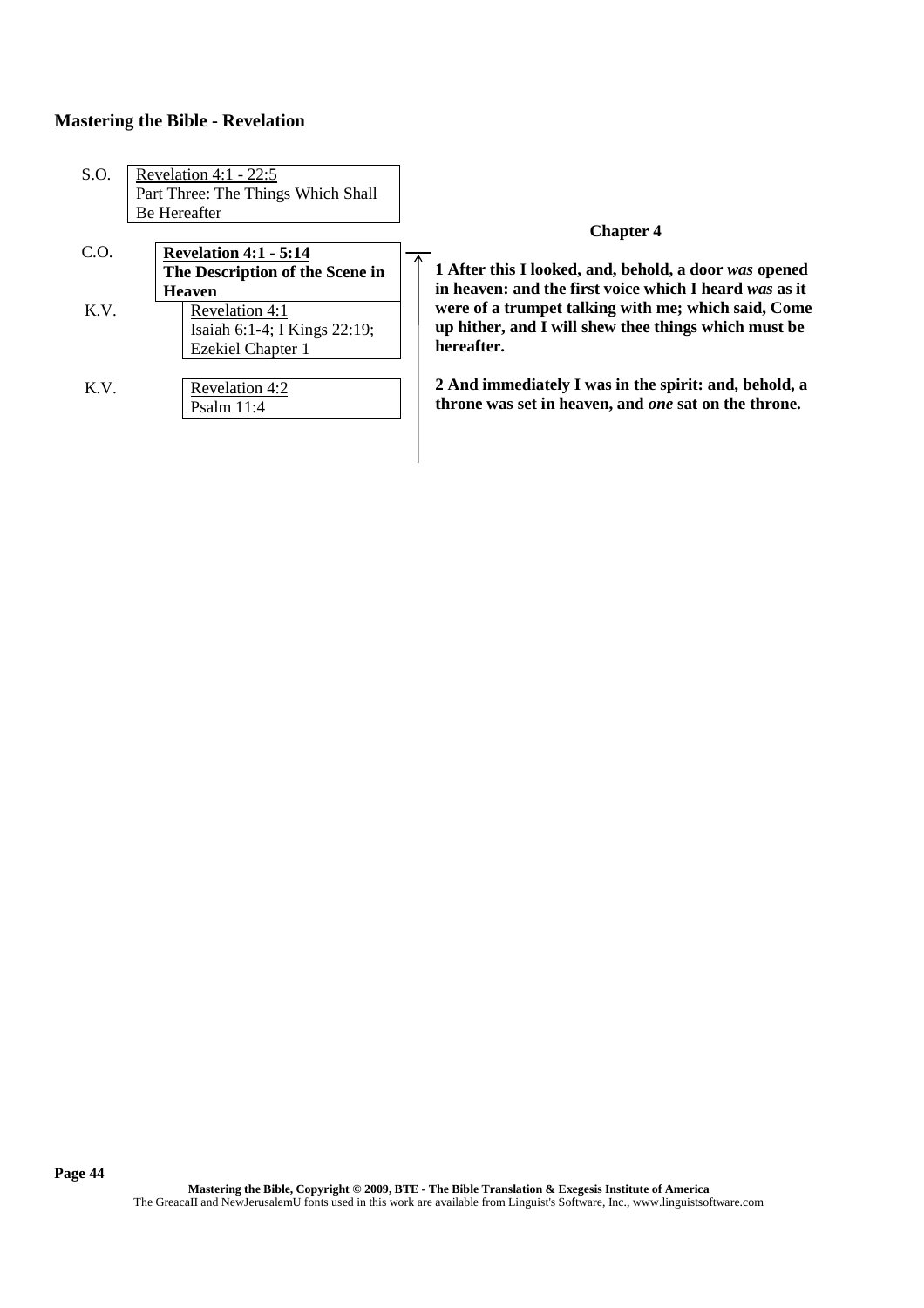Revelation 4:1 - 22:5 Part Three: The Things Which Shall Be Hereafter

Revelation 4:1-5:14 The Description of the Scene in Heaven

Ch.4 Verses 1-2 The Transition to Heaven

### **<sup>1</sup>After this I looked,**

**and, behold, a door** *was* **opened in heaven:**

**and**

**the first voice which I heard** *was* **as it were of a trumpet talking with me;**

**which said, Come up hither, and I will shew thee things which must be hereafter.**

## **<sup>2</sup> And**

**immediately I was in the spirit: and, behold, a throne was set in heaven, and** *one* **sat on the throne.**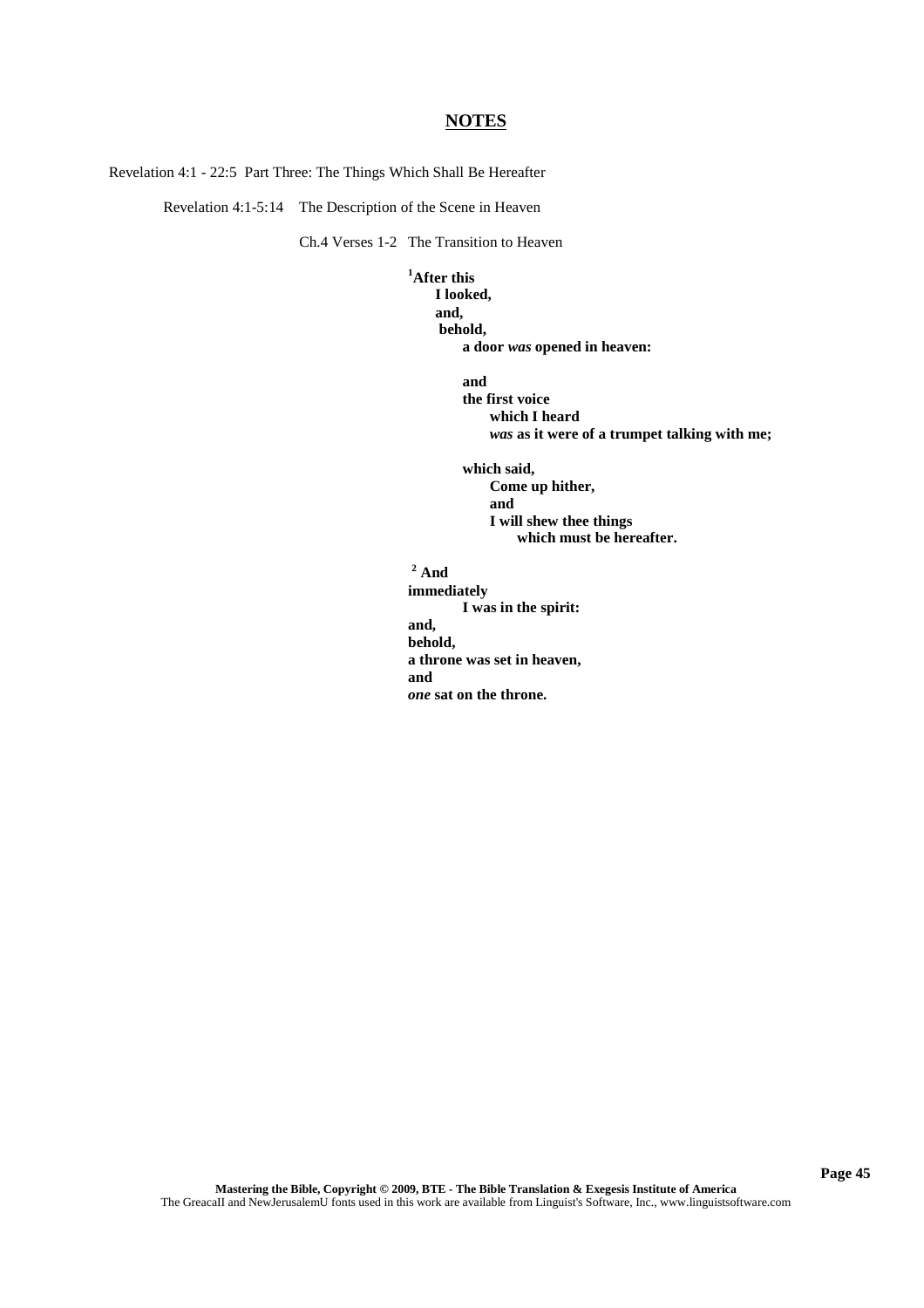| K.V. | Revelation 4:3<br>Exodus 18:20; Ezekiel 10:1;<br>Exodus 24:10; 28:17-20                      | 3 And he that sat was to look upon like a jasper and a<br>sardine stone: and <i>there was</i> a rainbow round about<br>the throne, in sight like unto an emerald.<br><sup>4</sup> And round about the throne <i>were</i> four and twenty seats:<br>and upon the seats I saw four and twenty elders sitting,<br>clothed in white raiment; and they had on their heads<br>crowns of gold. |
|------|----------------------------------------------------------------------------------------------|-----------------------------------------------------------------------------------------------------------------------------------------------------------------------------------------------------------------------------------------------------------------------------------------------------------------------------------------------------------------------------------------|
| K.V. | Revelation 4:5<br>Ezekiel 1:26-28;<br>Daniel 7:9-28; Exodus 19:16;<br>Zechariah $4:2 - 3:10$ | 5 And out of the throne proceeded lightnings and<br>thunderings and voices: and there were seven lamps<br>of fire burning before the throne, which are the seven<br><b>Spirits of God.</b>                                                                                                                                                                                              |
| K.V. | Revelation 4:6<br>Ezekiel 1:5-21                                                             | 6 And before the throne <i>there</i> was a sea of glass like<br>unto crystal: and in the midst of the throne, and<br>round about the throne, were four beasts full of eyes<br>before and behind.                                                                                                                                                                                        |

 $\overline{\phantom{a}}$ 

**Chapter 4** (continued)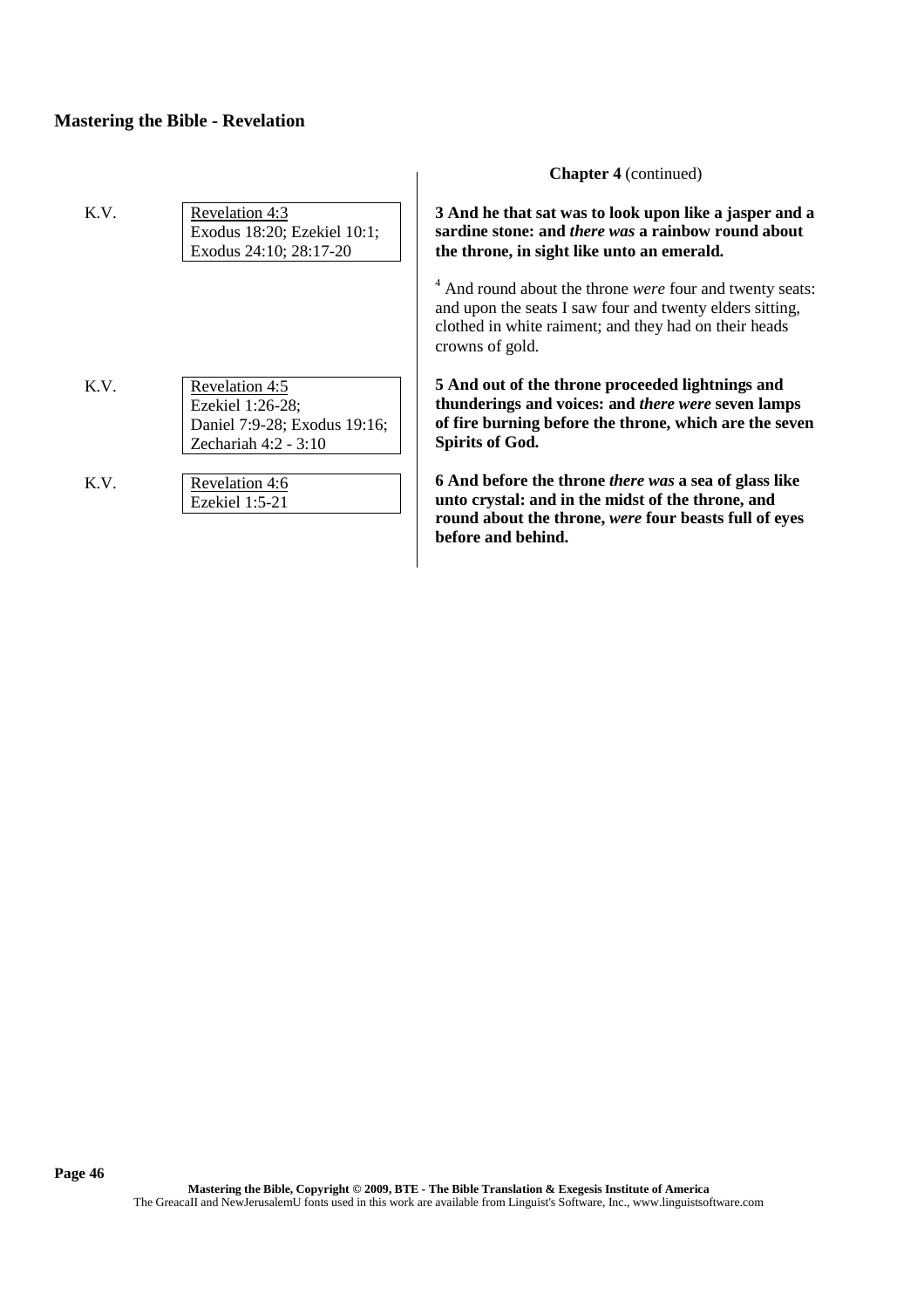Revelation 4:1 - 22:5 Part Three: The Things Which Shall Be Hereafter (continued)

Revelation 4:1-5:14 The Description of the Scene in Heaven (continued)

Ch.4 Verses 3-6 The Vision of the Throne of God

**<sup>3</sup> And**

**he that sat was to look upon like a jasper and a sardine stone:**

**and** *there was* **a rainbow round about the throne, in sight like unto an emerald.**

**<sup>4</sup> And round about the throne** *were* **four and twenty seats: and upon the seats I saw four and twenty elders sitting, clothed in white raiment; and**

**they had on their heads crowns of gold.**

### **<sup>5</sup> And**

**out of the throne proceeded lightnings and thunderings and voices:**

### **and**

*there were* **seven lamps of fire burning before the throne, which are the seven Spirits of God.**

**<sup>6</sup> And**

**before the throne** *there was* **a sea of glass like unto crystal:**

**and**

**in the midst of the throne, and round about the throne,** *were* **four beasts full of eyes before and behind.**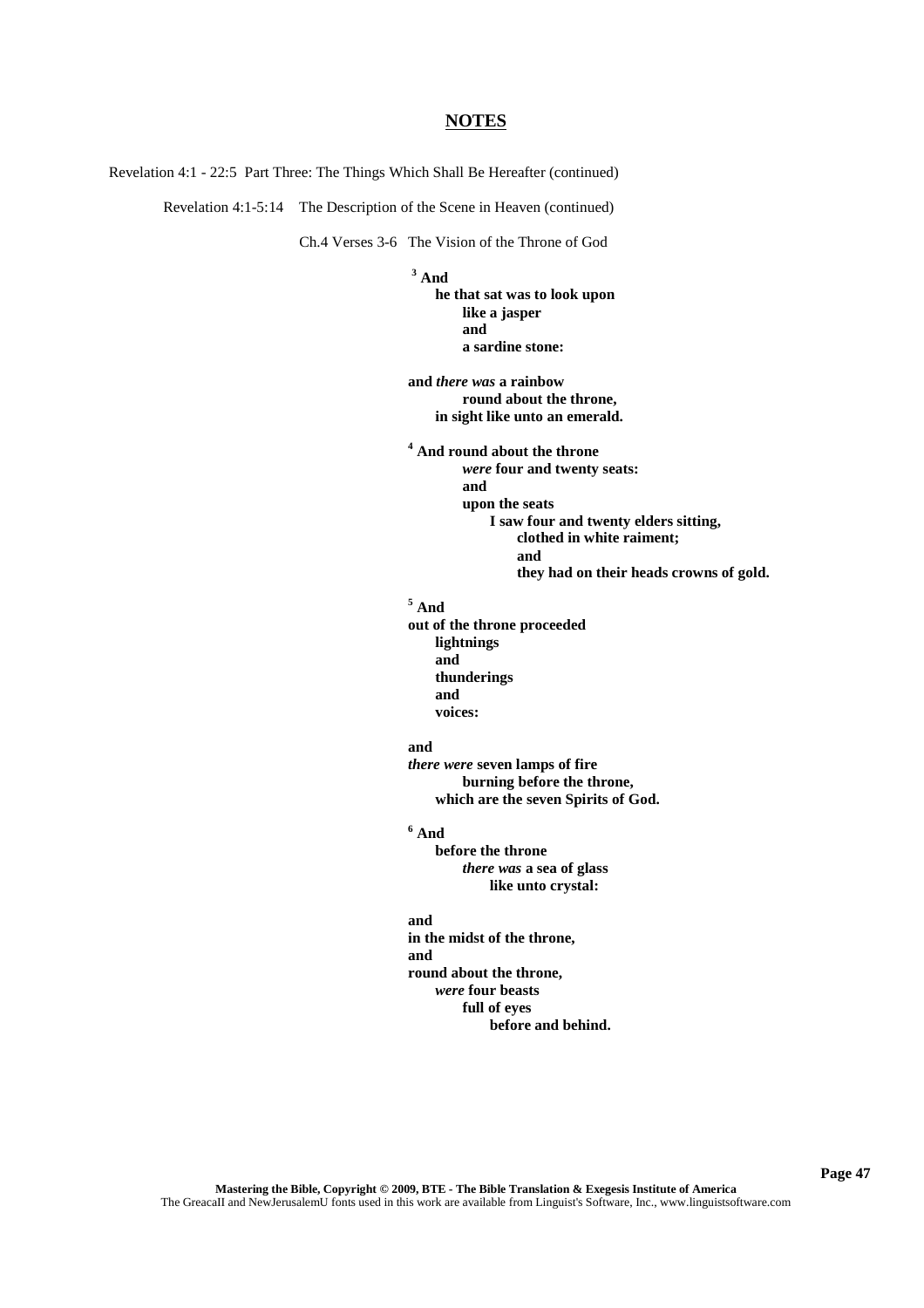| K.V | Revelation 4:7<br>Ezekiel 1:10; 10:10-15; 20-22 |
|-----|-------------------------------------------------|
|     |                                                 |

K.V. Revelation 4:8a Isaiah 6:2-3

**Chapter 4** (continued)

**7 And the first beast** *was* **like a lion, and the second beast like a calf, and the third beast had a face as a man, and the fourth beast** *was* **like a flying eagle.**

**8a And the four beasts had each of them six wings about** *him***; and** *they were* **full of eyes within:**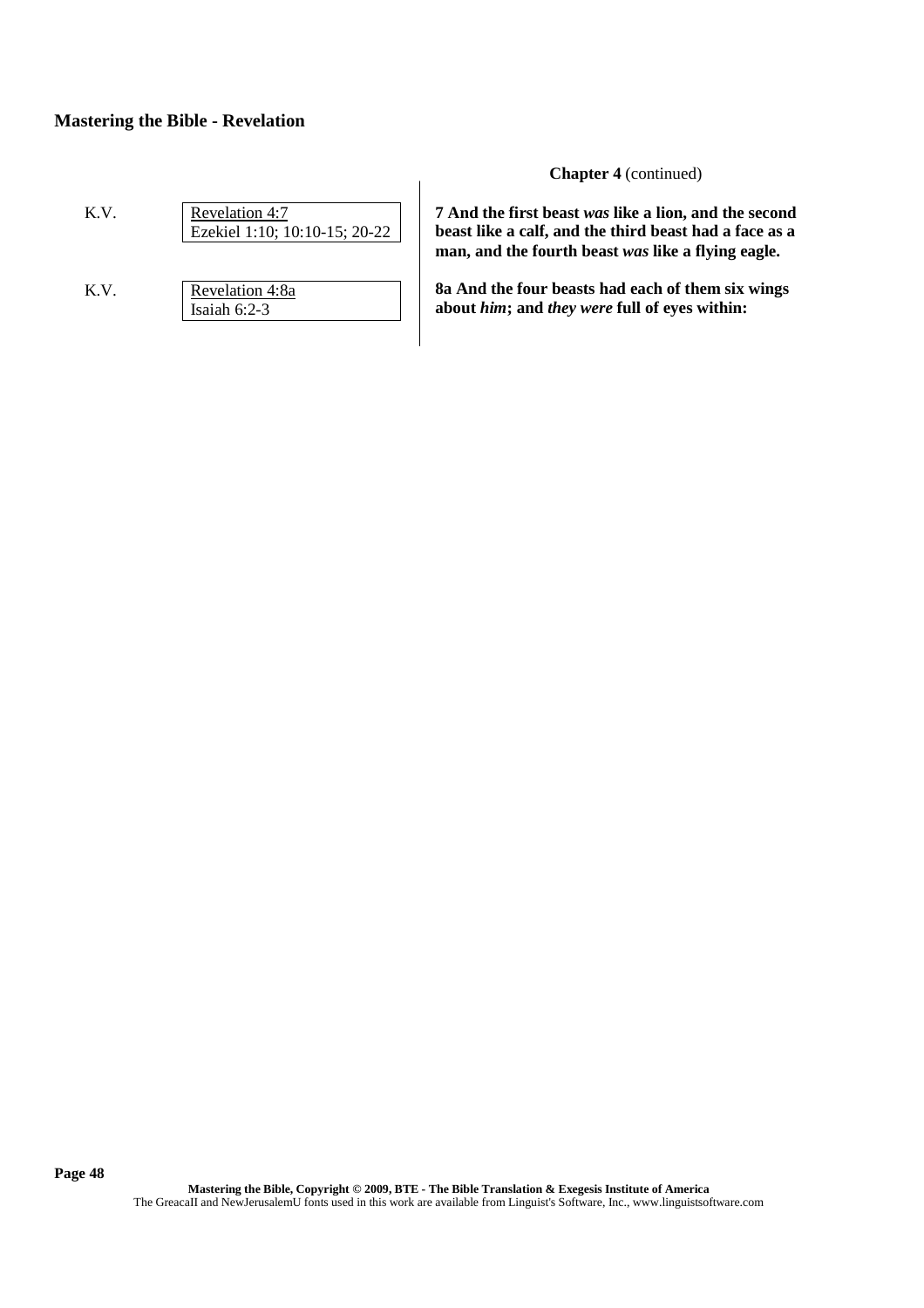Revelation 4:1 - 22:5 Part Three: The Things Which Shall Be Hereafter (continued)

Revelation 4:1-5:14 The Description of the Scene in Heaven (continued)

Ch.4 Verses 7-8a The Description of the Four Living Creatures

**<sup>7</sup> And the first beast** *was* **like a lion,**

**and the second beast like a calf,**

**and the third beast had a face as a man,**

**and the fourth beast** *was* **like a flying eagle.**

**<sup>8</sup> And the four beasts had each of them six wings about** *him***; and** *they were* **full of eyes within:**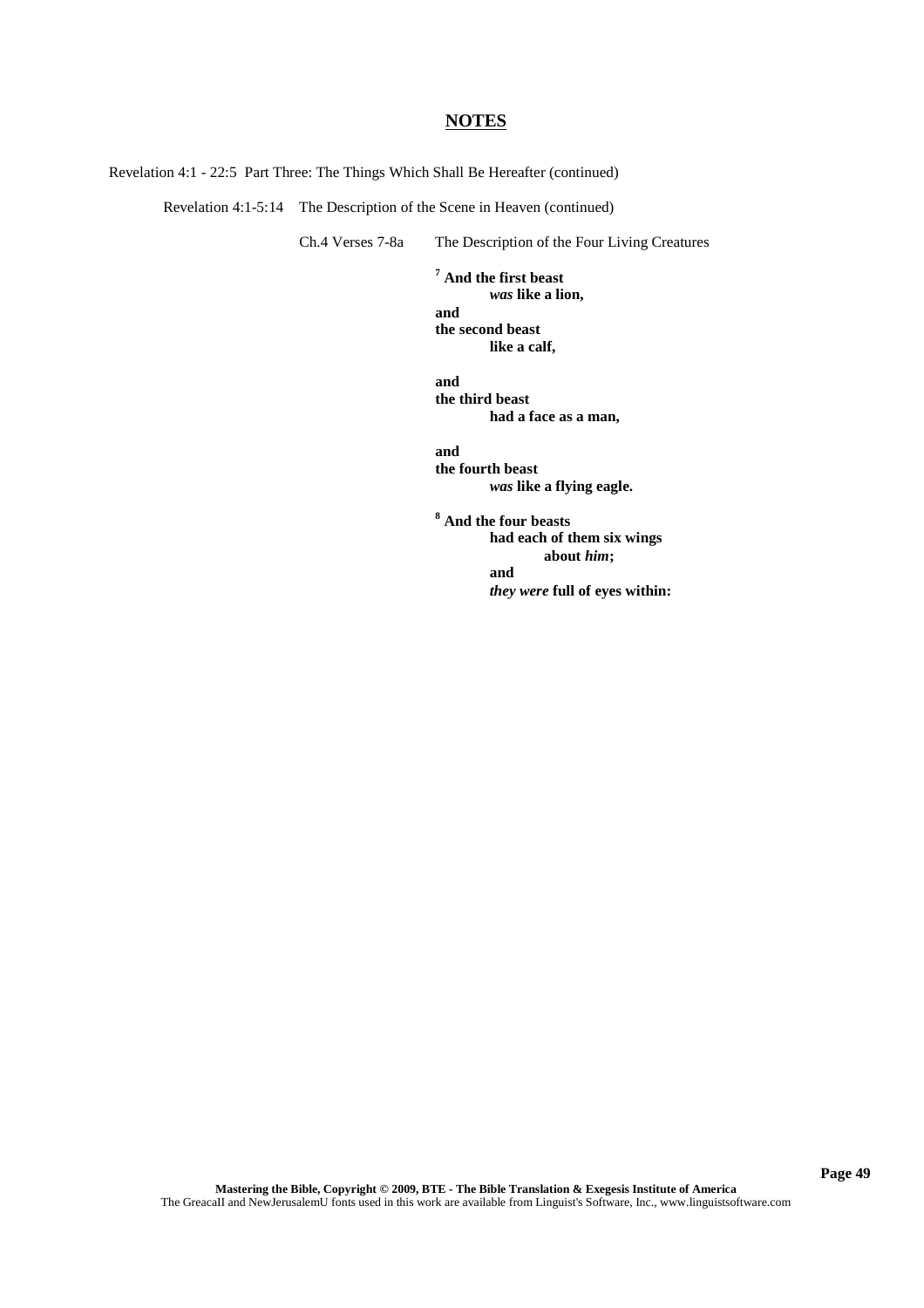| К. | Revelation 4:8b |
|----|-----------------|
|    | Isaiah 6:3      |

K.V. Revelation 4:9 I Kings 22:19; II Chronicles 18:18; Daniel 7:9; 4:34

### **Chapter 4** (continued)

**8b and they rest not day and night, saying, Holy, holy, holy, Lord God Almighty, which was, and is, and is to come.**

**9 And when those beasts give glory and honour and thanks to him that sat on the throne, who liveth for ever and ever,**

<sup>10</sup> The four and twenty elders fall down before him that sat on the throne, and worship him that liveth for ever and ever, and cast their crowns before the throne, saying,

<sup>11</sup> Thou art worthy, O Lord, to receive glory and honour and power: for thou hast created all things, and for thy pleasure they are and were created.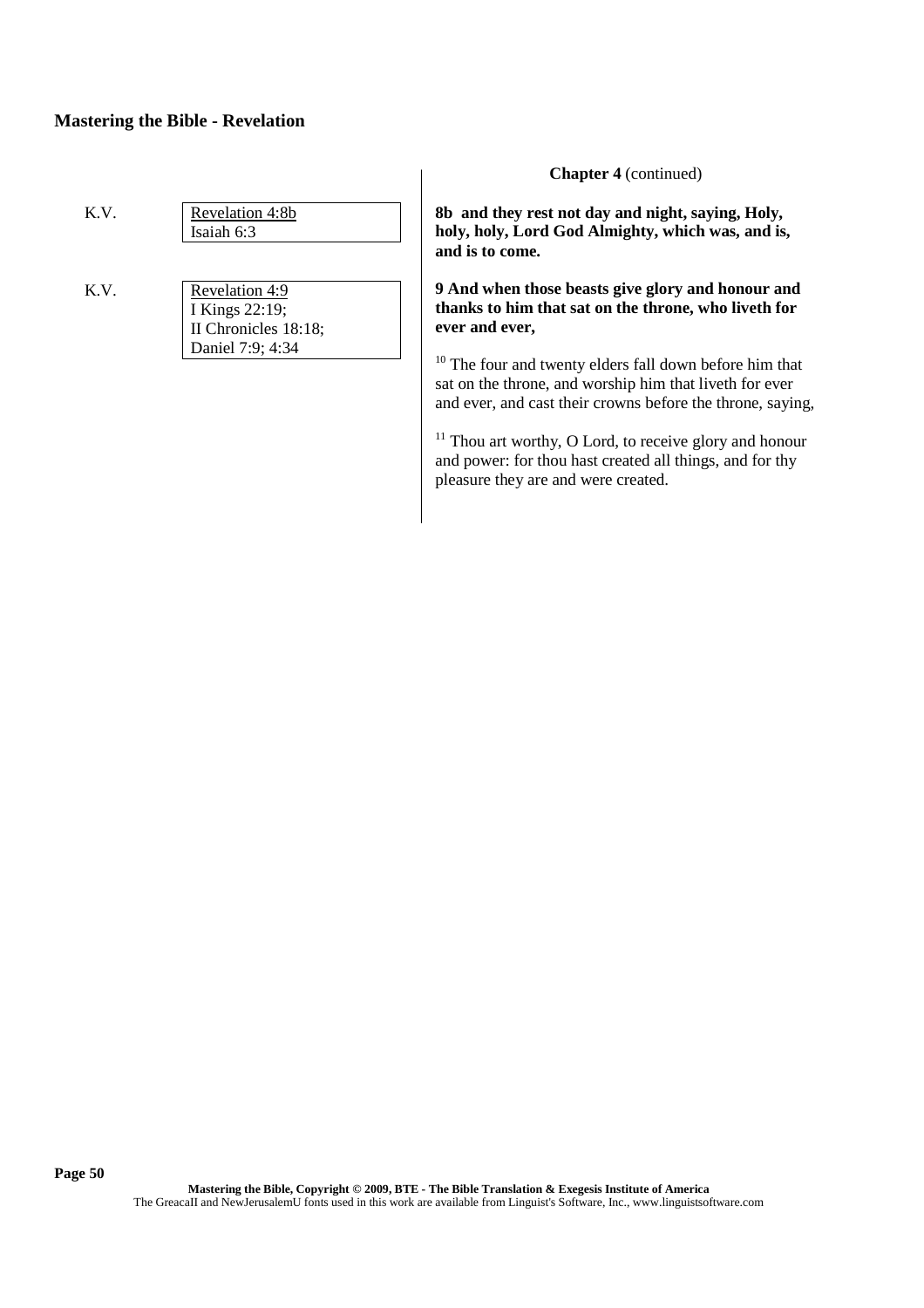Revelation 4:1 - 22:5 Part Three: The Things Which Shall Be Hereafter (continued)

Revelation 4:1-5:14 The Description of the Scene in Heaven (continued)

Ch.4 Verses 8b-11 The Participation Around the Throne

**and**

**they rest not day and night, saying,**

> **Holy, holy, holy, Lord God Almighty,**

**which was, and is, and is to come.**

**<sup>9</sup> And**

**when those beasts give glory and honour and thanks to him that sat on the throne, who liveth for ever and ever,**

**<sup>10</sup> The four and twenty elders**

**fall down before him that sat on the throne, and worship him that liveth for ever and ever, and cast their crowns before the throne,**

**saying,**

**<sup>11</sup> Thou art worthy, O Lord, to receive glory and honour and power:**

**for thou hast created all things, and for thy pleasure they are and were created.**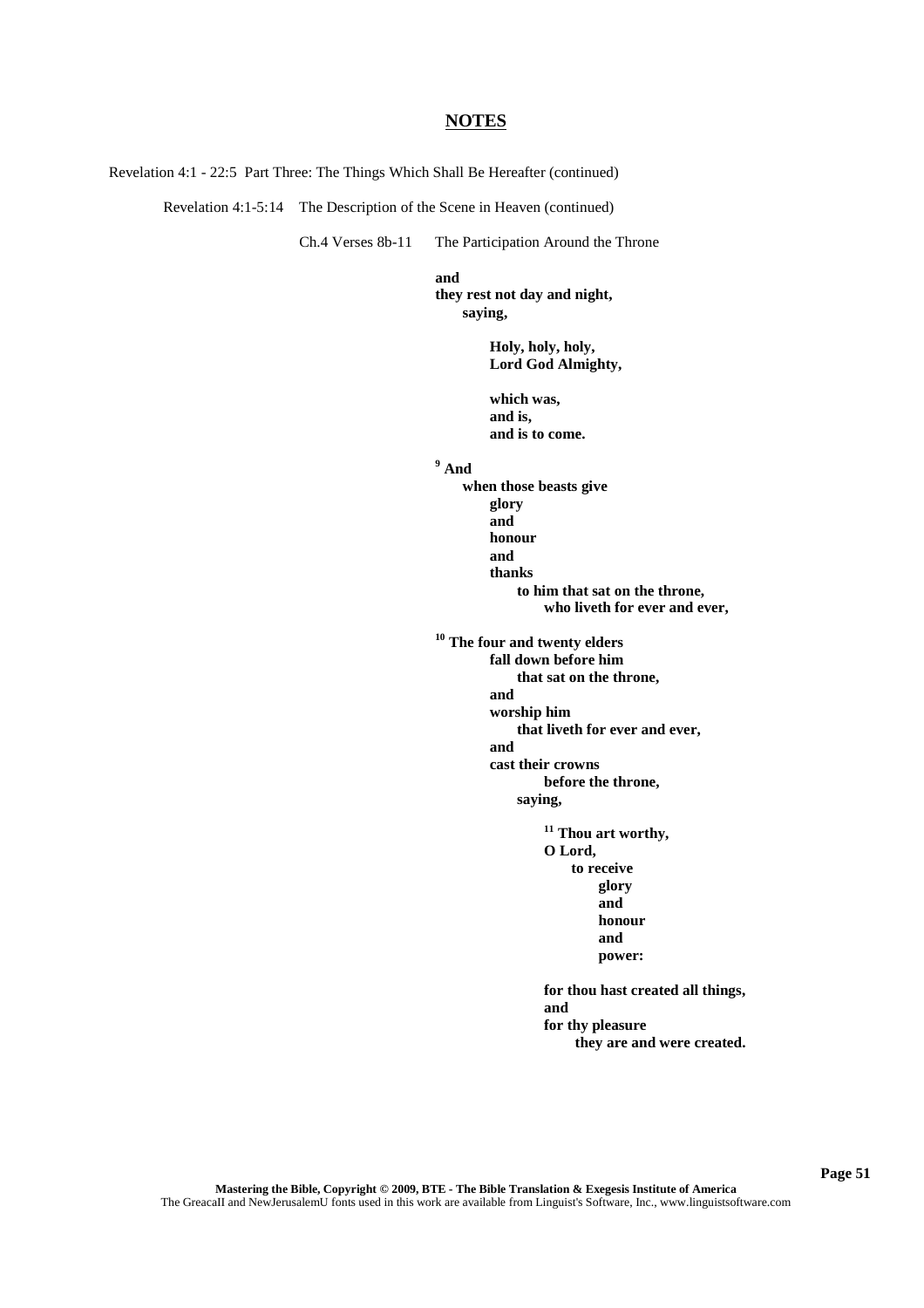K.V. Revelation 5:1 Ezekiel 2:9-10; Isaiah 29:11; Daniel 12:4

### **Chapter 5**

**1 And I saw in the right hand of him that sat on the throne a book written within and on the backside, sealed with seven seals.**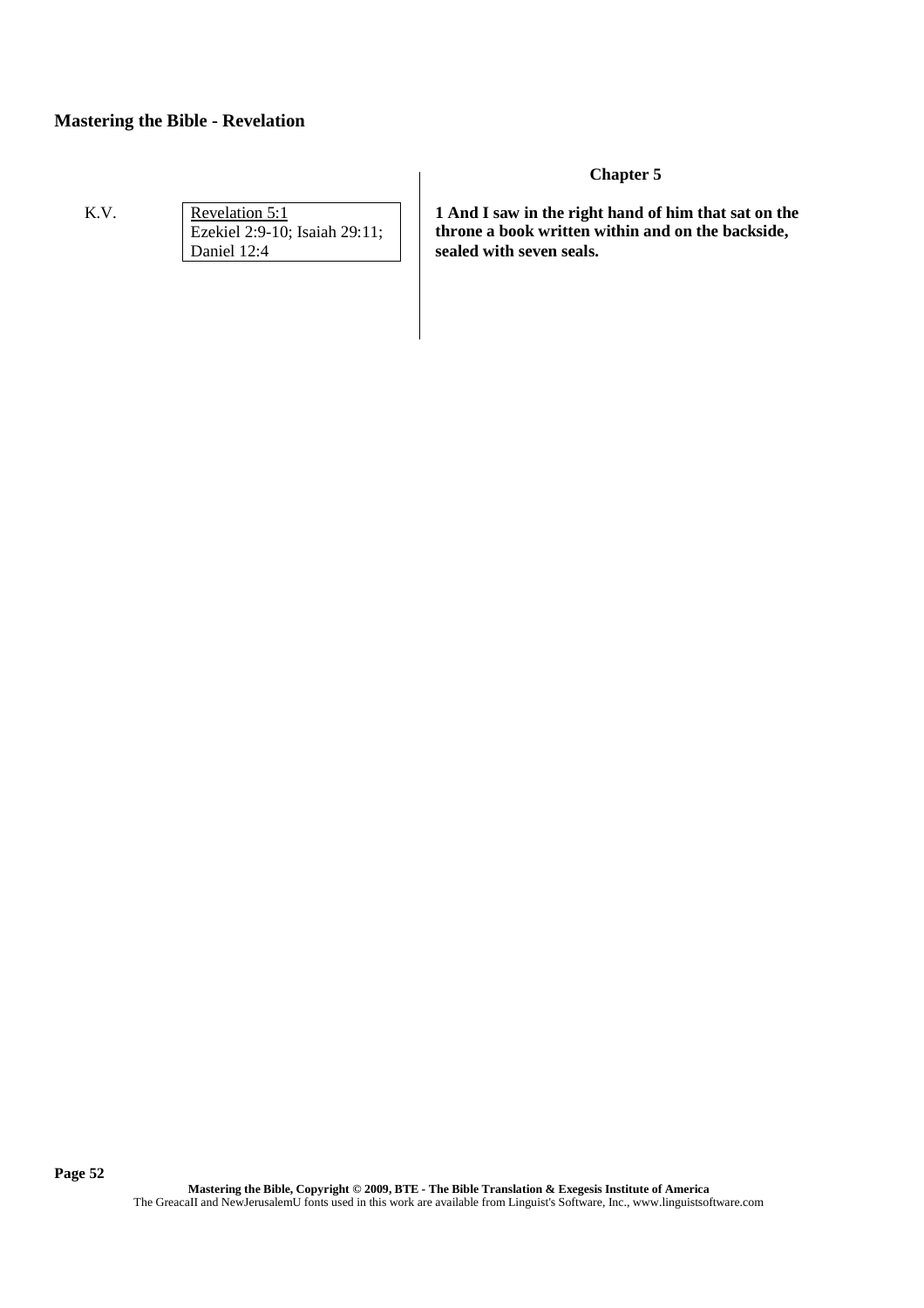Revelation 4:1 - 22:5 Part Three: The Things Which Shall Be Hereafter (continued)

Revelation 4:1-5:14 The Description of the Scene in Heaven (continued)

Ch.5 Verse 1 The Description of the Book with Seven Seals

### **<sup>1</sup>And**

**I saw in the right hand of him that sat on the throne**

> **a book written within and on the backside,**

**sealed with seven seals.**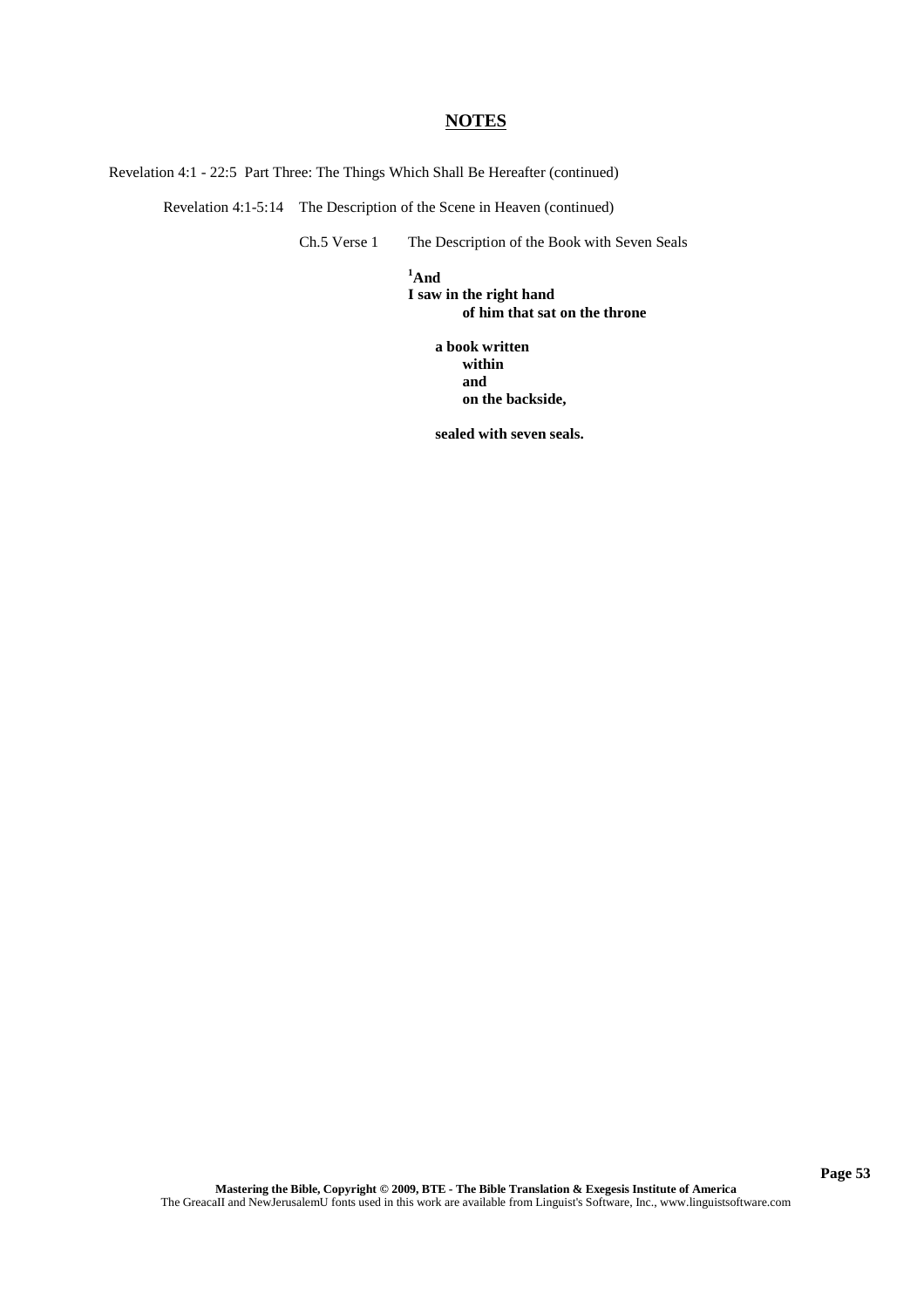### **Chapter 5** (continued)

 $2^{2}$  And I saw a strong angel proclaiming with a loud voice, Who is worthy to open the book, and to loose the seals thereof?

<sup>3</sup> And no man in heaven, nor in earth, neither under the earth, was able to open the book, neither to look thereon.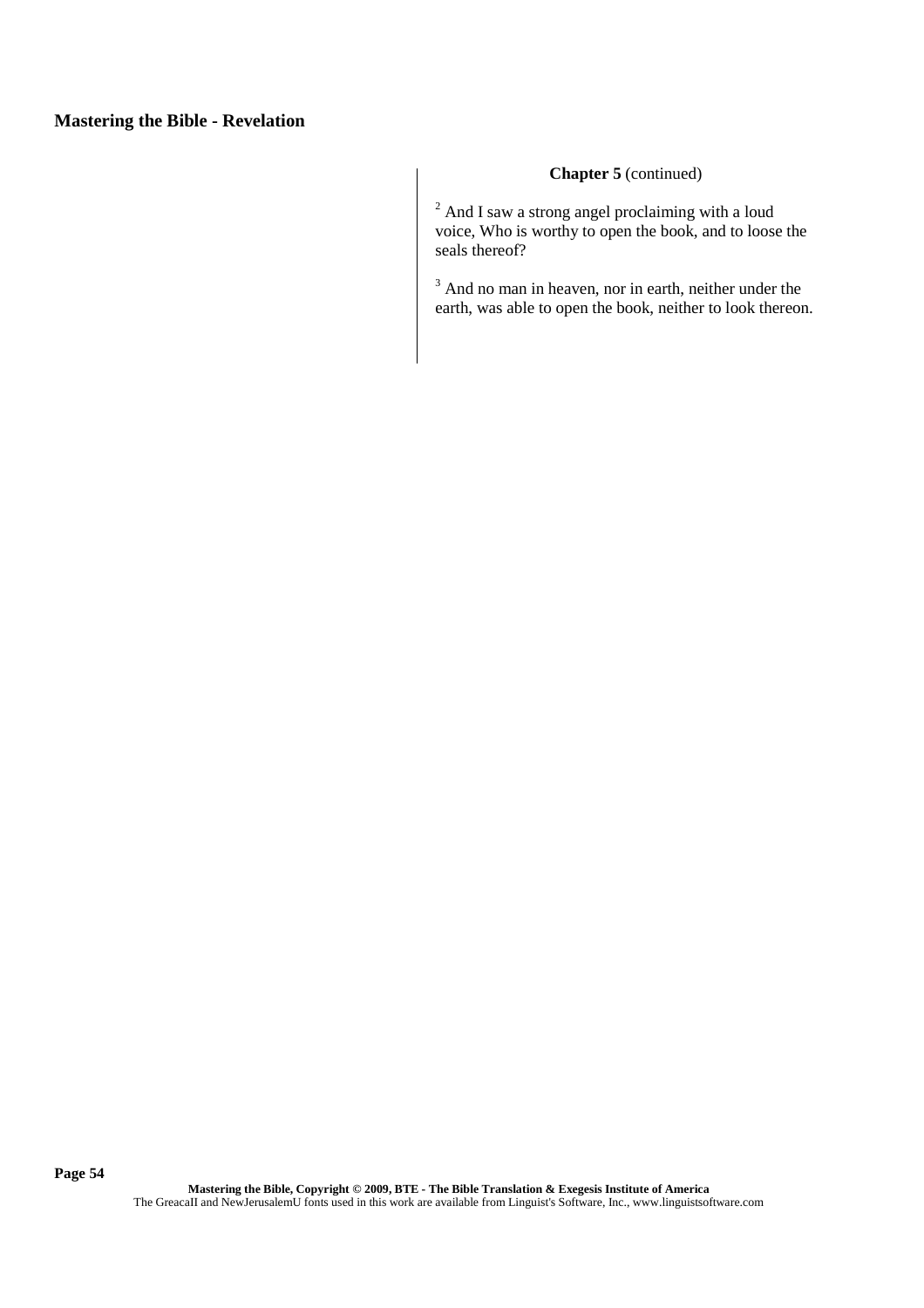Revelation 4:1 - 22:5 Part Three: The Things Which Shall Be Hereafter (continued)

Revelation 4:1-5:14 The Description of the Scene in Heaven (continued)

Ch.5 Verses 2-3 The Question by the Angel

## **<sup>2</sup> And**

**I saw a strong angel proclaiming with a loud voice,**

> **Who is worthy to open the book, and to loose the seals thereof?**

### **<sup>3</sup> And**

**no man in heaven, nor in earth, neither under the earth, was able to open the book, neither to look thereon.**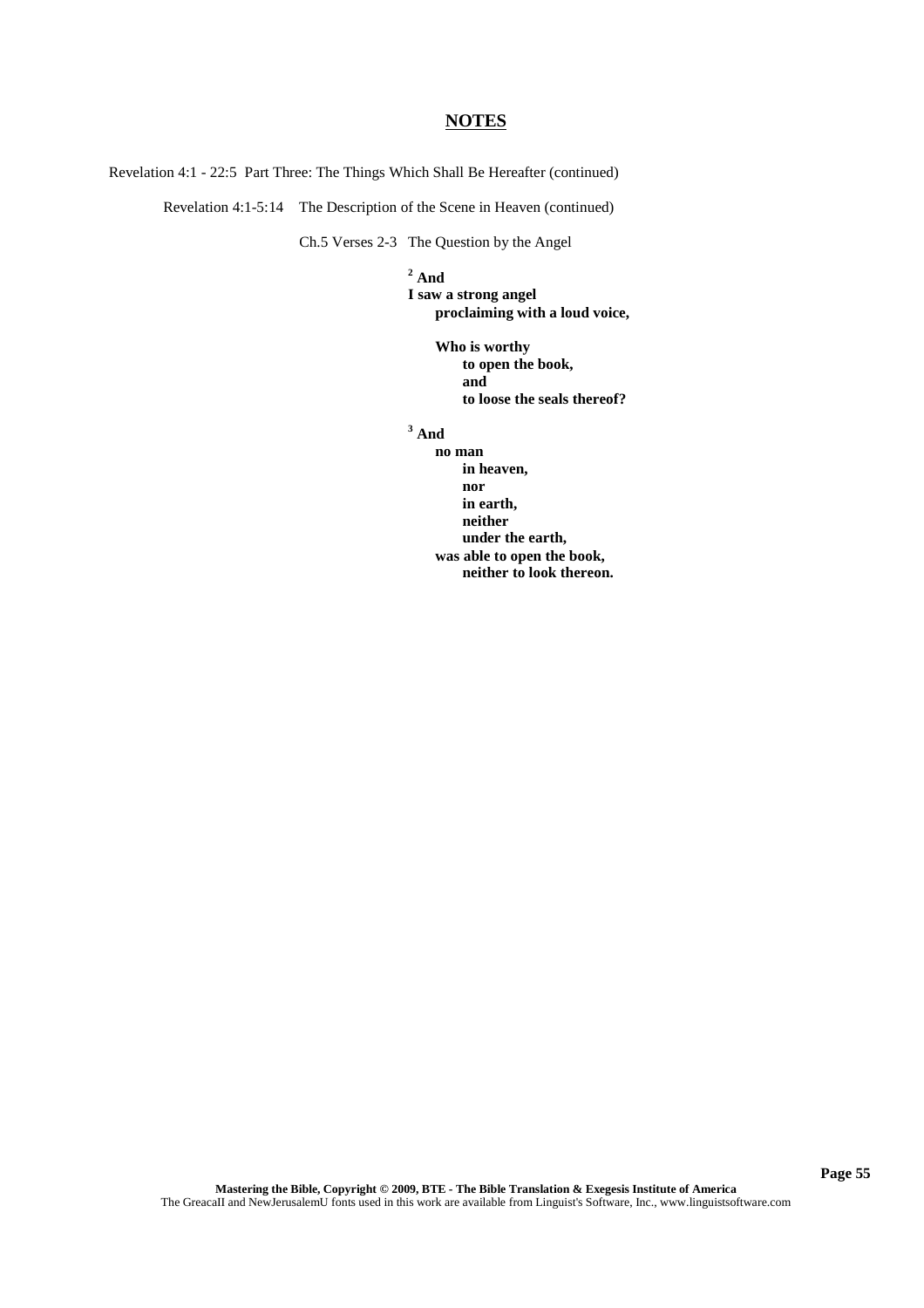### **Chapter 5** (continued)

 $4$  And I wept much, because no man was found worthy to open and to read the book, neither to look thereon.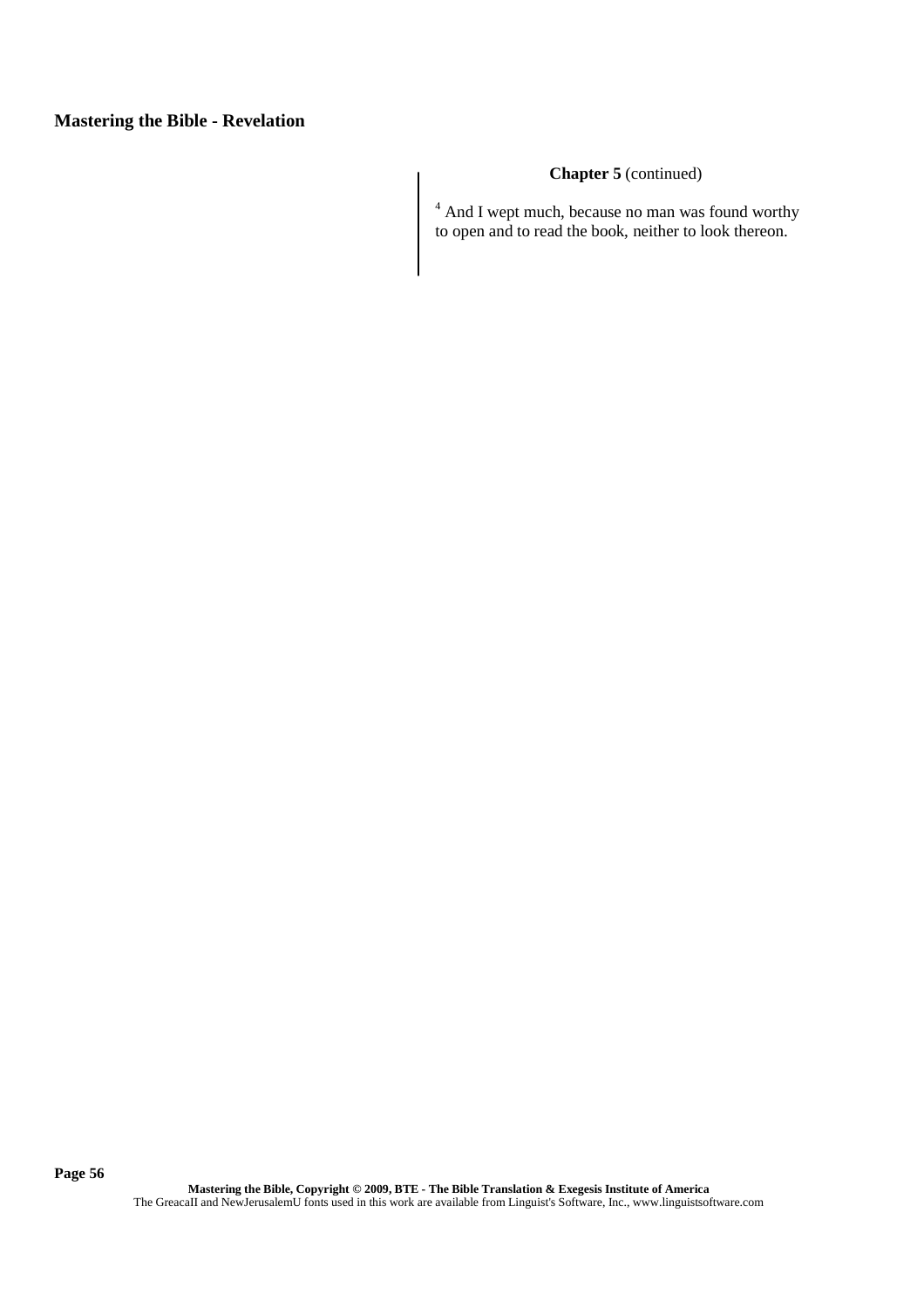Revelation 4:1 - 22:5 Part Three: The Things Which Shall Be Hereafter (continued)

Revelation 4:1-5:14 The Description of the Scene in Heaven (continued)

Ch.5 Verse 4 The Lamentation

# **<sup>4</sup> And**

**I wept much, because no man was found worthy to open and to read the book, neither to look thereon.**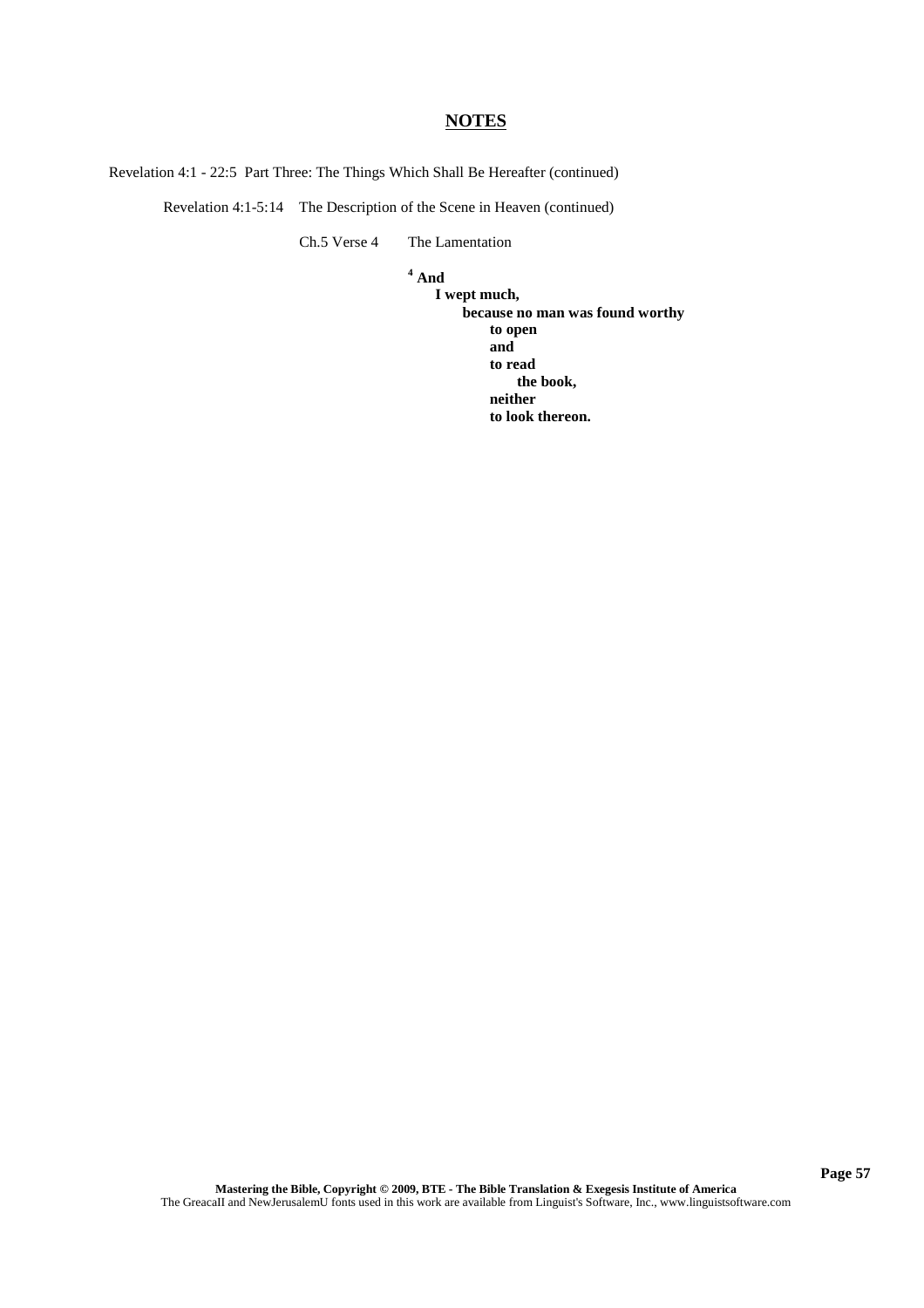K.V. Revelation 5:5 Genesis 49:9-10; Isaiah 11:1, 10

**Chapter 5** (continued)

**5 And one of the elders saith unto me, Weep not: behold, the Lion of the tribe of Juda, the Root of David, hath prevailed to open the book, and to loose the seven seals thereof.**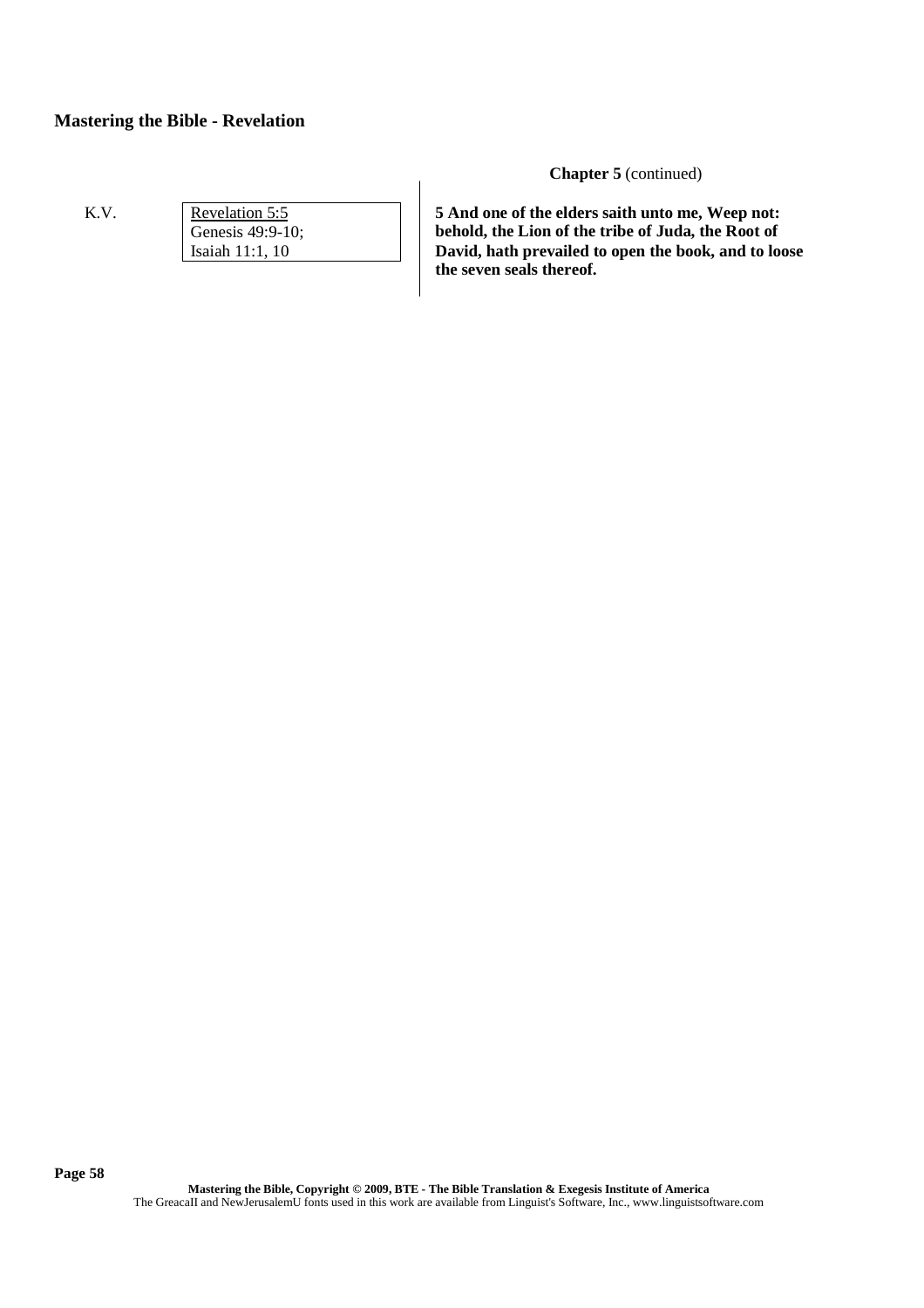Revelation 4:1 - 22:5 Part Three: The Things Which Shall Be Hereafter (continued)

Revelation 4:1-5:14 The Description of the Scene in Heaven (continued)

Ch.5 Verse 5 The Consolation

## **<sup>5</sup> And**

**one of the elders saith unto me,**

**Weep not:**

**behold, the Lion of the tribe of Juda, the Root of David, hath prevailed to open the book, and to loose the seven seals thereof.**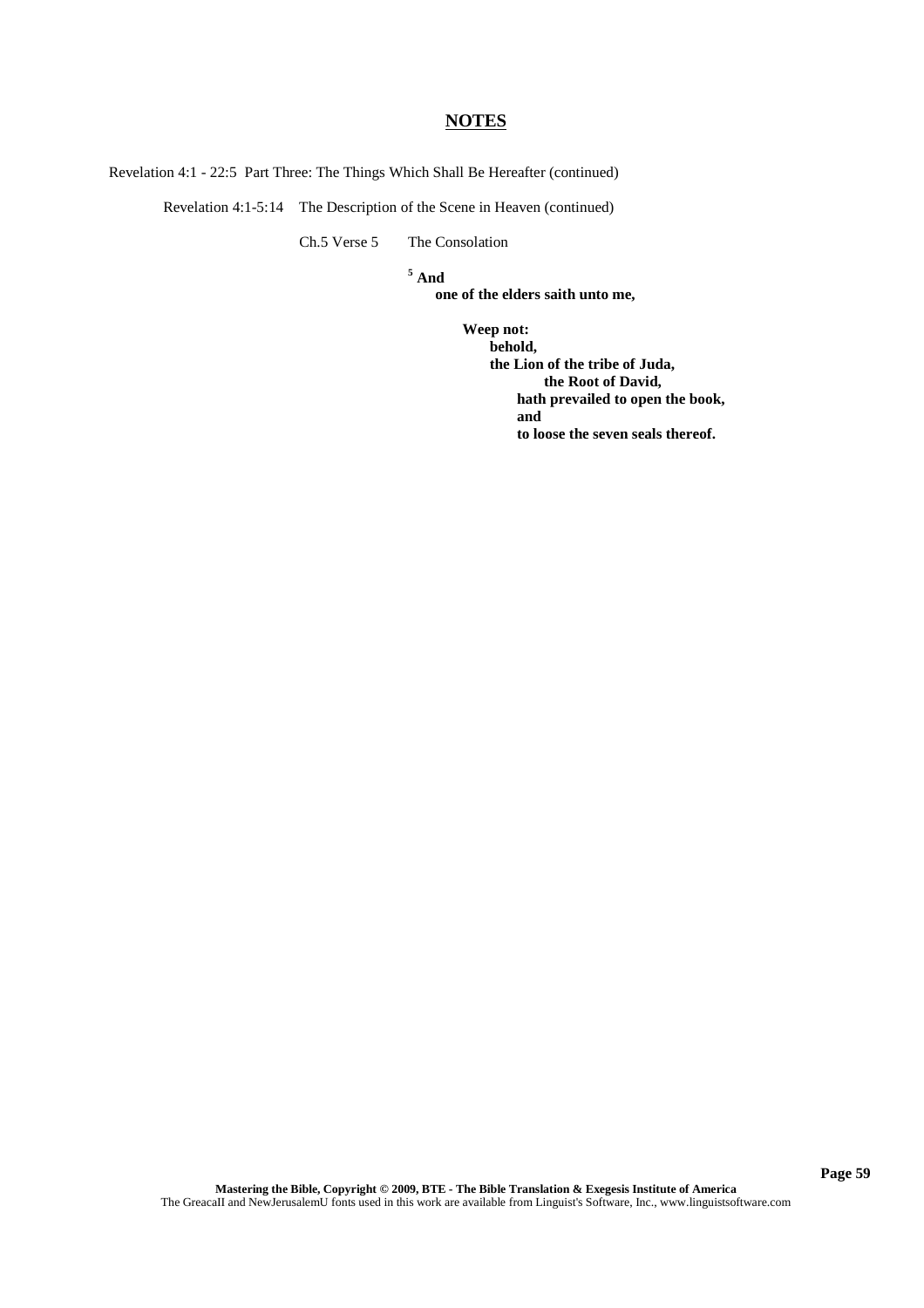K.V. Revelation 5:6 Isaiah 53:7; Zechariah 3:9; 4:10 Daniel 7:7, 20

**Chapter 5** (continued)

**6 And I beheld, and, lo, in the midst of the throne and of the four beasts, and in the midst of the elders, stood a Lamb as it had been slain, having seven horns and seven eyes, which are the seven Spirits of God sent forth into all the earth.**

<sup>7</sup> And he came and took the book out of the right hand of him that sat upon the throne.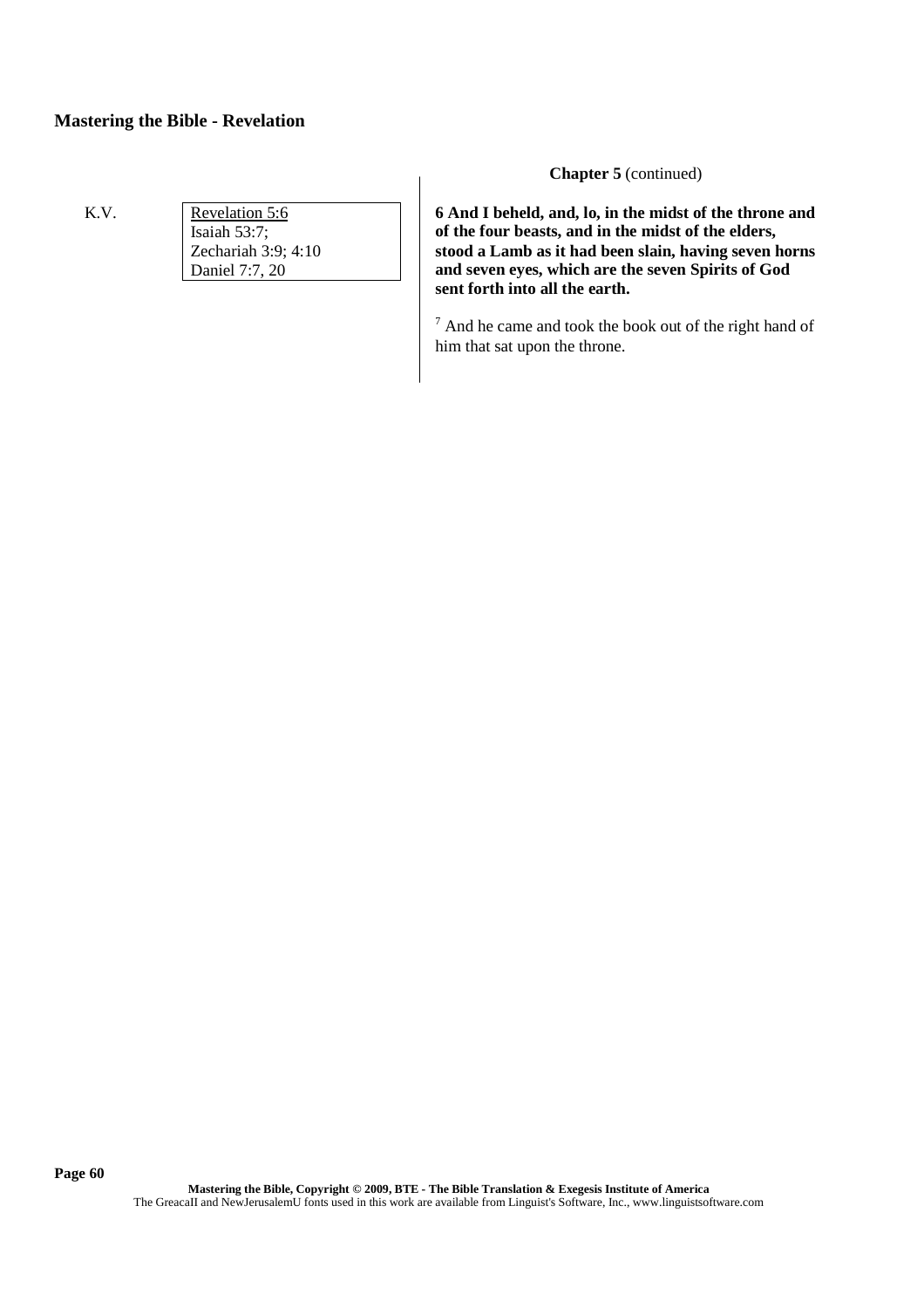Revelation 4:1 - 22:5 Part Three: The Things Which Shall Be Hereafter (continued)

Revelation 4:1-5:14 The Description of the Scene in Heaven (continued)

Ch.5 Verses 6-7 The Manifestation of the Lamb

**<sup>6</sup> And I beheld, and, lo, in the midst of the throne and of the four beasts, and in the midst of the elders, stood a Lamb as it had been slain, having seven horns and seven eyes, which are the seven Spirits of God sent forth into all the earth. <sup>7</sup> And he came and took the book out of the right hand**

**of him that sat upon the throne.**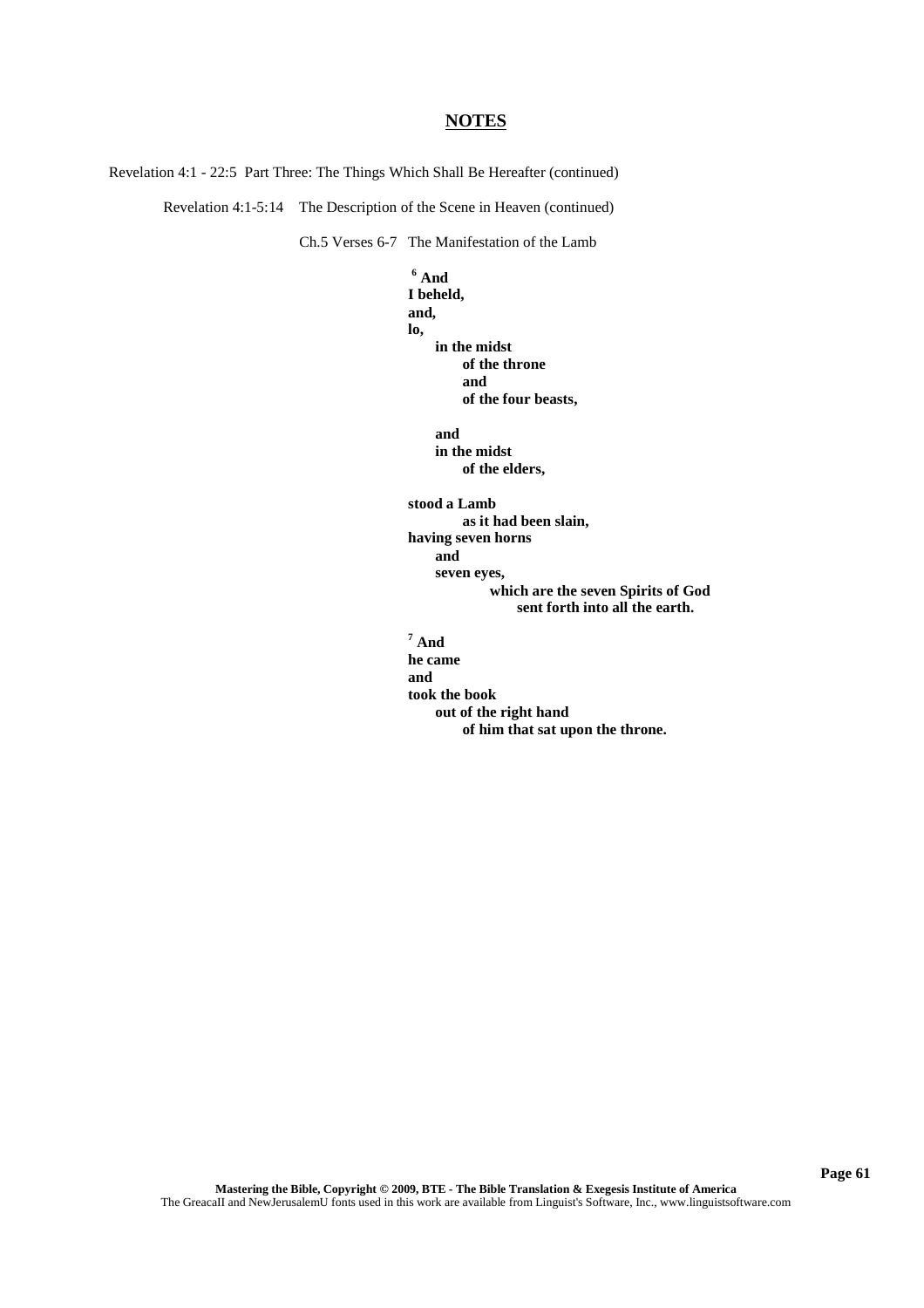## K.V. Revelation 5:8 Psalm 140:2; 32:2

### **Chapter 5** (continued)

**8 And when he had taken the book, the four beasts and four** *and* **twenty elders fell down before the Lamb, having every one of them harps, and golden vials full of odours, which are the prayers of saints.**

<sup>9</sup> And they sung a new song, saying, Thou art worthy to take the book, and to open the seals thereof: for thou wast slain, and hast redeemed us to God by thy blood out of every kindred, and tongue, and people, and nation;

<sup>10</sup> And hast made us unto our God kings and priests: and we shall reign on the earth.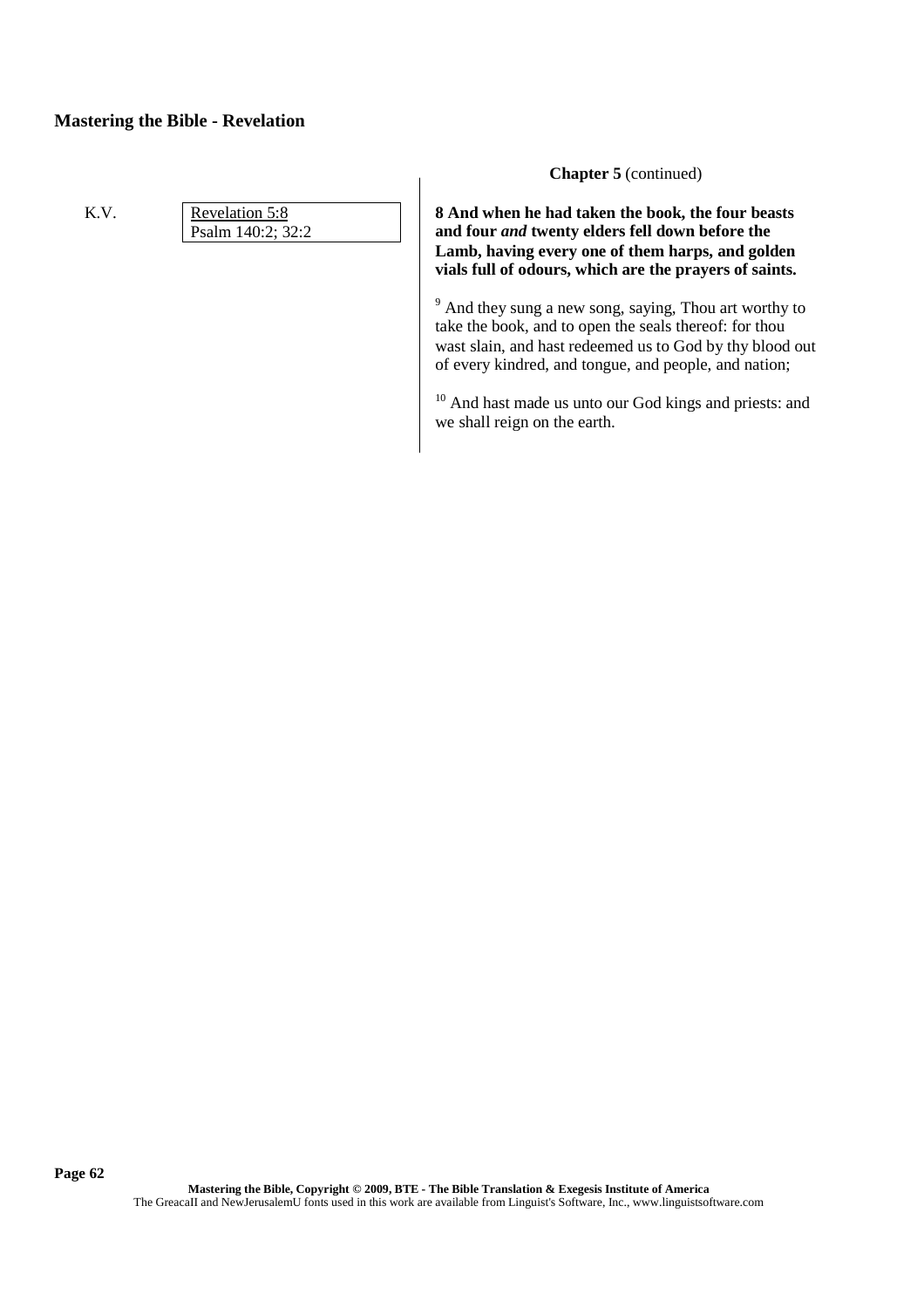Revelation 4:1 - 22:5 Part Three: The Things Which Shall Be Hereafter (continued)

Revelation 4:1-5:14 The Description of the Scene in Heaven (continued)

Ch.5 Verses 8-14 The Celebration in Heaven

**<sup>8</sup> And**

**when he had taken the book, the four beasts and four** *and* **twenty elders fell down before the Lamb, having every one of them harps, and golden vials full of odours, which are the prayers of saints.**

**<sup>9</sup> And**

**they sung a new song, saying,**

**Thou art worthy to take the book, and to open the seals thereof:**

**for thou wast slain, and hast redeemed us to God by thy blood out of every kindred, and tongue, and people, and nation;**

**<sup>10</sup> And hast made us unto our God kings and priests: and we shall reign on the earth.**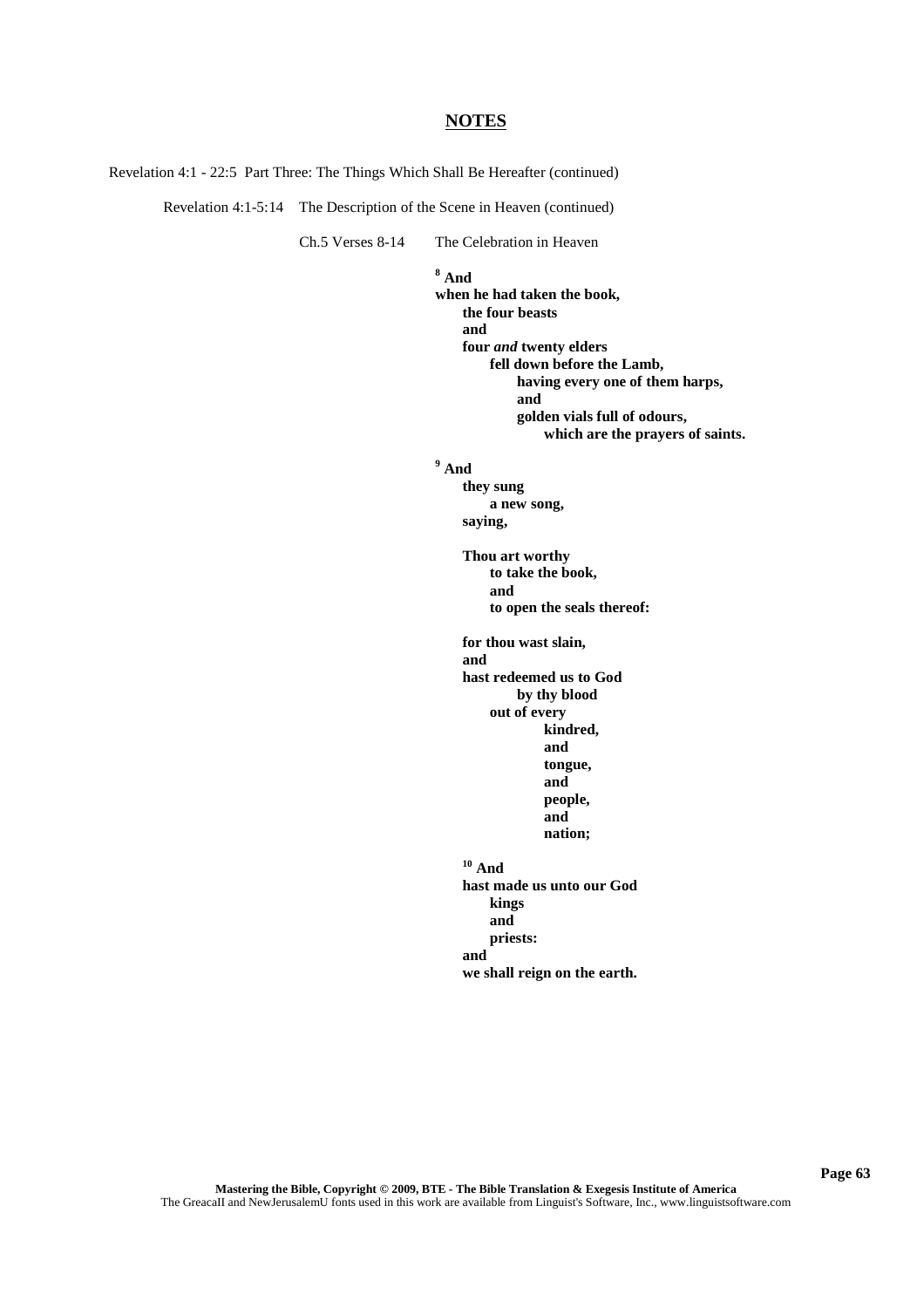# K.V. Revelation 5:11 Daniel 7:10

**Chapter 5** (continued)

**11 And I beheld, and I heard the voice of many angels round about the throne and the beasts and the elders: and the number of them was ten thousand times ten thousand, and thousands of thousands;**

<sup>12</sup> Saying with a loud voice, Worthy is the Lamb that was slain to receive power, and riches, and wisdom, and strength, and honour, and glory, and blessing.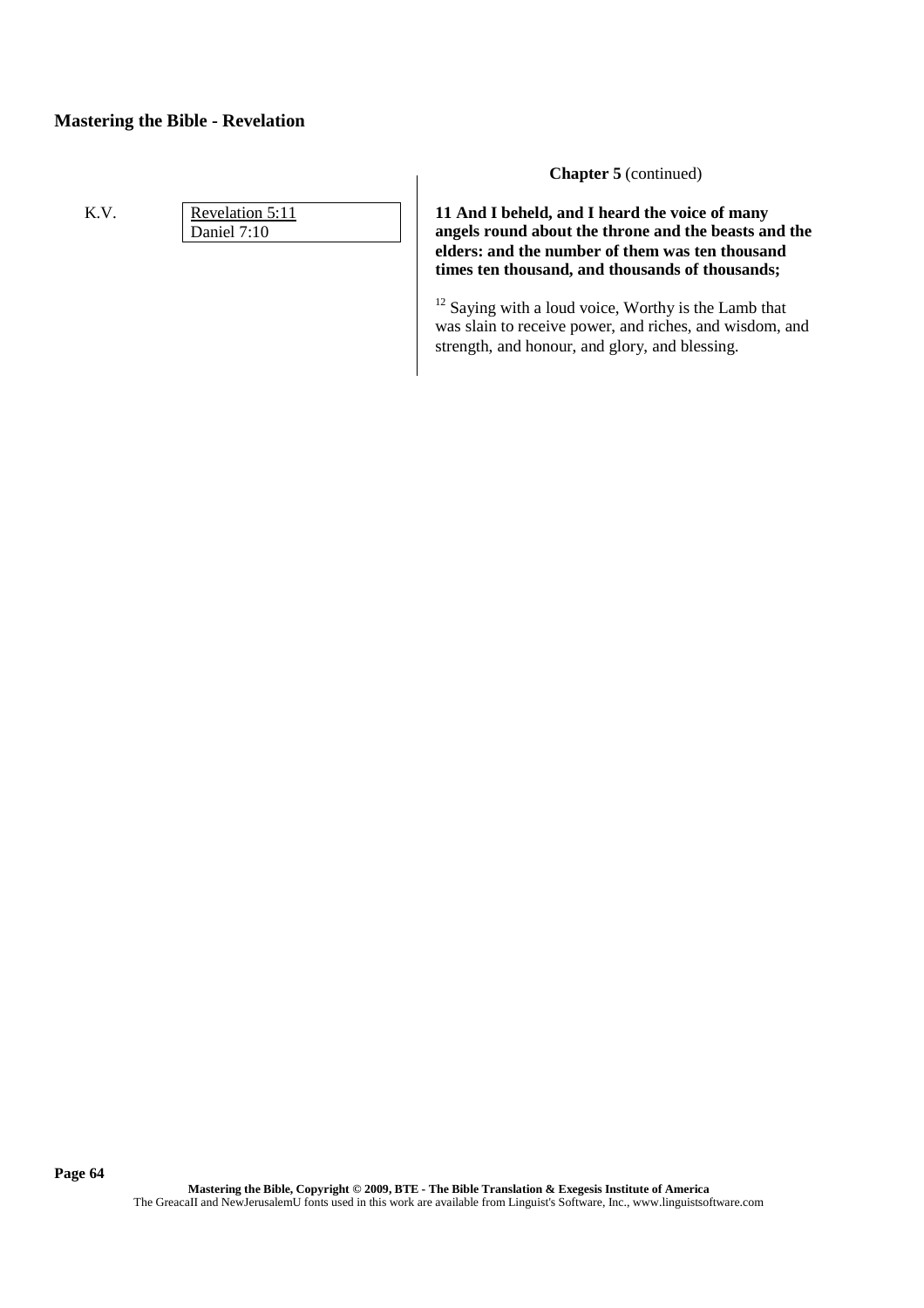Revelation 4:1 - 22:5 Part Three: The Things Which Shall Be Hereafter (continued)

Revelation 4:1-5:14 The Description of the Scene in Heaven (continued)

Ch.5 Verses 8-14 The Celebration in Heaven (continued)

### **<sup>11</sup> And I beheld, and I heard the voice of many angels round about the throne and the beasts and the elders:**

**and**

**the number of them was ten thousand times ten thousand, and thousands of thousands;**

**<sup>12</sup> Saying with a loud voice,**

**Worthy is the Lamb that was slain to receive power, and riches, and wisdom, and strength, and honour, and glory, and blessing.**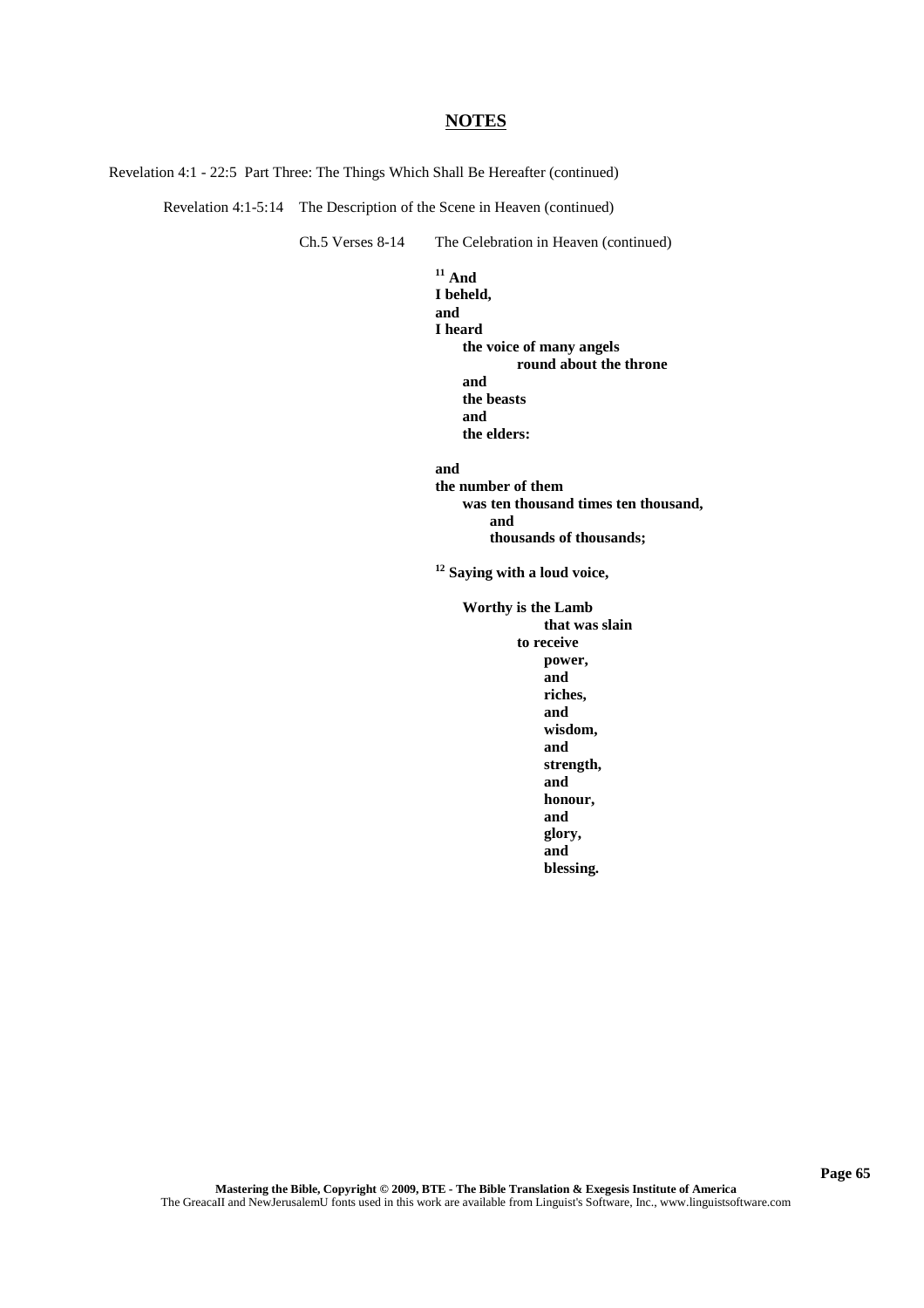K.V. Revelation 5:14 I Chronicles 16:36

## **Chapter 5** (continued)

 $13$  And every creature which is in heaven, and on the earth, and under the earth, and such as are in the sea, and all that are in them, heard I saying, Blessing, and honour, and glory, and power, *be* unto him that sitteth upon the throne, and unto the Lamb for ever and ever.

**14 And the four beasts said, Amen. And the four** *and* **twenty elders fell down and worshipped him that liveth for ever and ever.**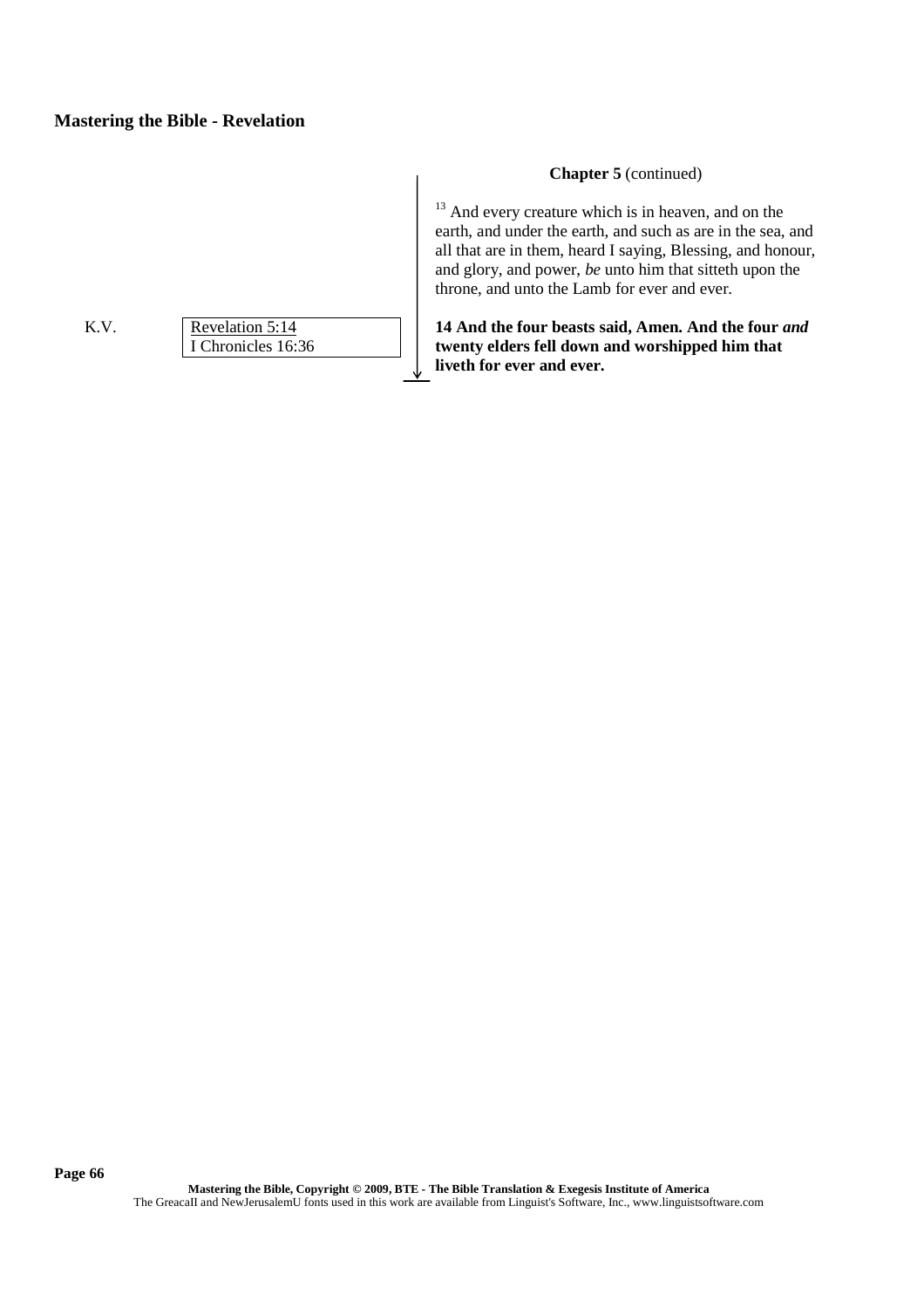Revelation 4:1 - 22:5 Part Three: The Things Which Shall Be Hereafter (continued)

Revelation 4:1-5:14 The Description of the Scene in Heaven (continued)

Ch.5 Verses 8-14 The Celebration in Heaven (continued)

### **<sup>13</sup> And every creature which is in heaven, and on the earth, and under the earth, and such as are in the sea, and all that are in them, heard I saying, Blessing, and honour, and glory, and power,** *be* **unto him that sitteth upon the throne, and unto the Lamb for ever and ever.**

**<sup>14</sup> And the four beasts said,**

**Amen.**

**And the four** *and* **twenty elders fell down and worshipped him that liveth for ever and ever.**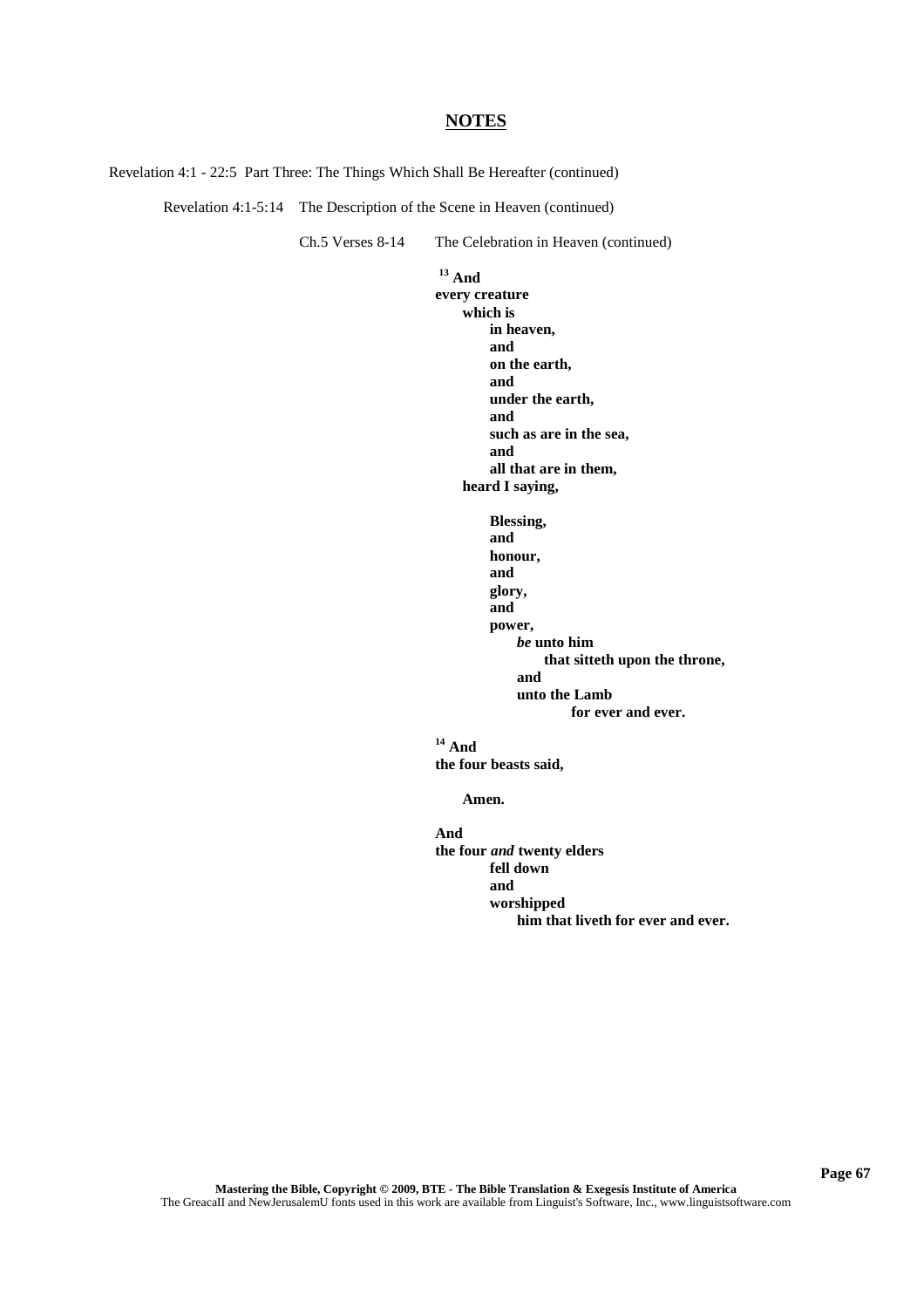|              |                                                                                                                                   | <b>Chapter 6</b>                                                                                                                                             |
|--------------|-----------------------------------------------------------------------------------------------------------------------------------|--------------------------------------------------------------------------------------------------------------------------------------------------------------|
| C.O.<br>K.V. | <b>Revelation 6:1 - 8:5</b><br>The Description of the Breaking<br>of the Seven Seals<br>Revelation 6:1<br>Zechariah 1:7-11; 6:1-8 | 1 And I saw when the Lamb opened one of the seals,<br>and I heard, as it were the noise of thunder, one of<br>the four beasts saying, Come and see.          |
| K.V.         | Revelation 6:2<br>Zechariah 6:1-8, 11; 9:13, 14;<br>Psalm 45:4-5                                                                  | 2 And I saw, and behold a white horse: and he that<br>sat on him had a bow; and a crown was given unto<br>him: and he went forth conquering, and to conquer. |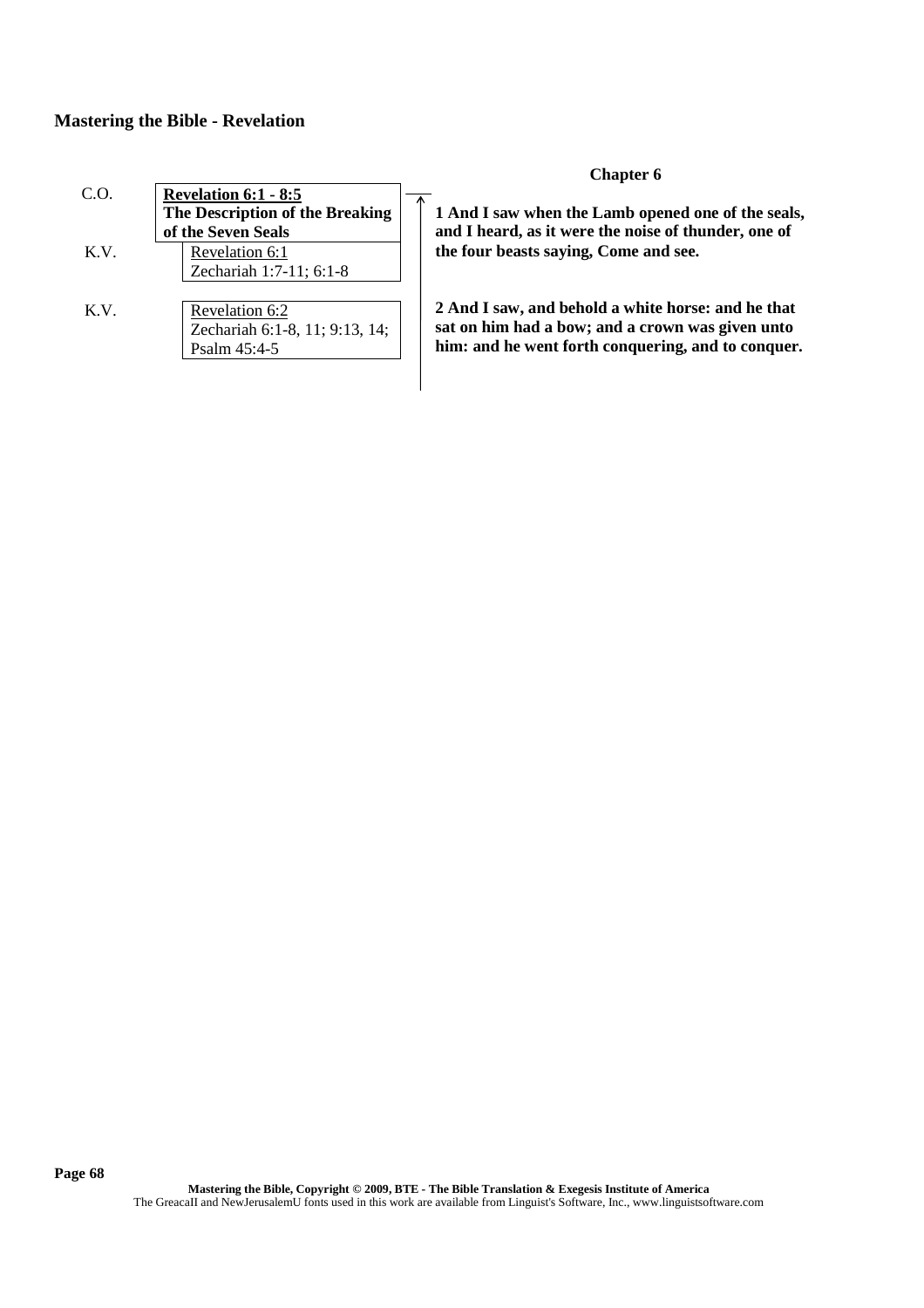Revelation 4:1 - 22:5 Part Three: The Things Which Shall Be Hereafter (continued)

Revelation 6:1 - 8:5 The Description of the Breaking of the Seven Seals

Ch.6 Verses 1-2 The Description of the First Seal

**<sup>1</sup>And I saw when the Lamb opened one of the seals, and I heard, as it were the noise of thunder, one of the four beasts saying,**

**Come and see.**

**<sup>2</sup> And I saw, and behold a white horse: and he that sat on him had a bow; and a crown was given unto him: a and he went forth conquering, and to conquer.**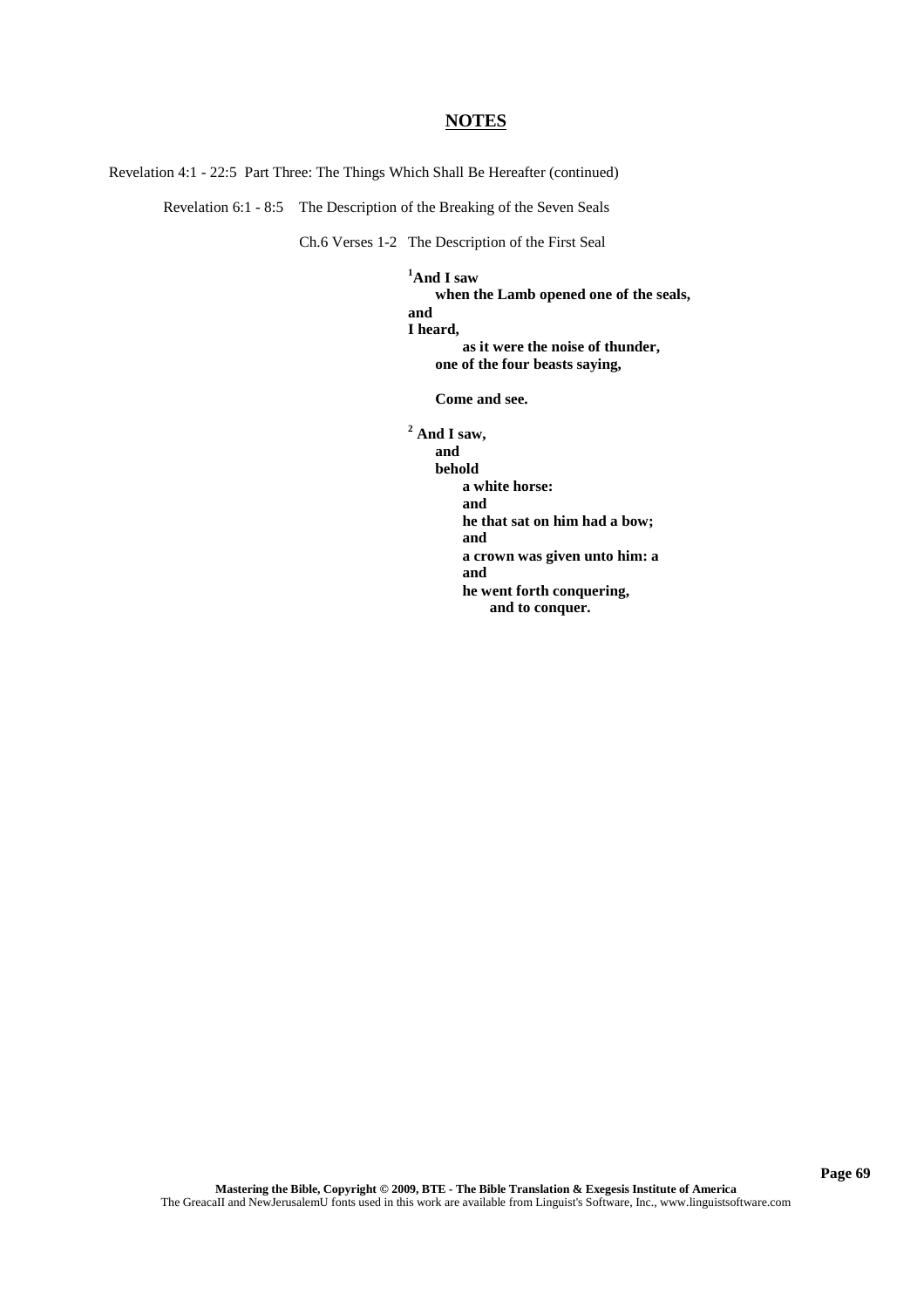K.V. Revelation 6:4 I Kings 3:22; Zechariah 1:8; 6:2

### **Chapter 6** (continued)

<sup>3</sup> And when he had opened the second seal, I heard the second beast say, Come and see.

<sup>4</sup> And there went out another horse *that was* red: and *power* was given to him that sat thereon to take peace from the earth, and that they should kill one another: and there was given unto him a great sword.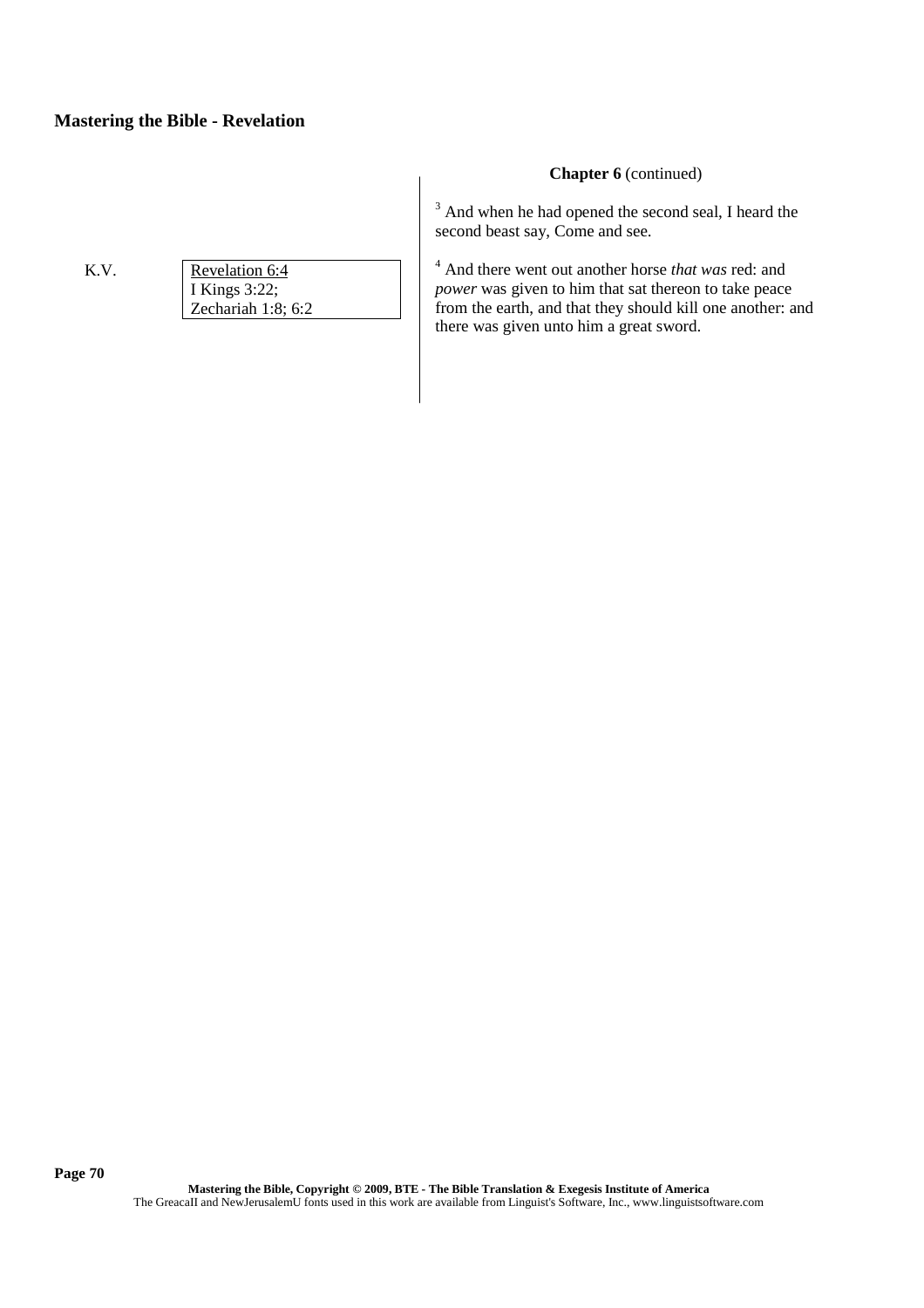Revelation 4:1 - 22:5 Part Three: The Things Which Shall Be Hereafter (continued)

Revelation 6:1 - 8:5 The Description of the Breaking of the Seven Seals (continued)

Ch.6 Verses 3-4 The Description of the Second Seal

**<sup>3</sup> And when he had opened the second seal, I heard the second beast say,**

**Come and see.**

**<sup>4</sup> And there went out another horse** *that was* **red: and** *power* **was given to him that sat thereon to take peace from the earth, and that they should kill one another:**

**and**

**there was given unto him a great sword.**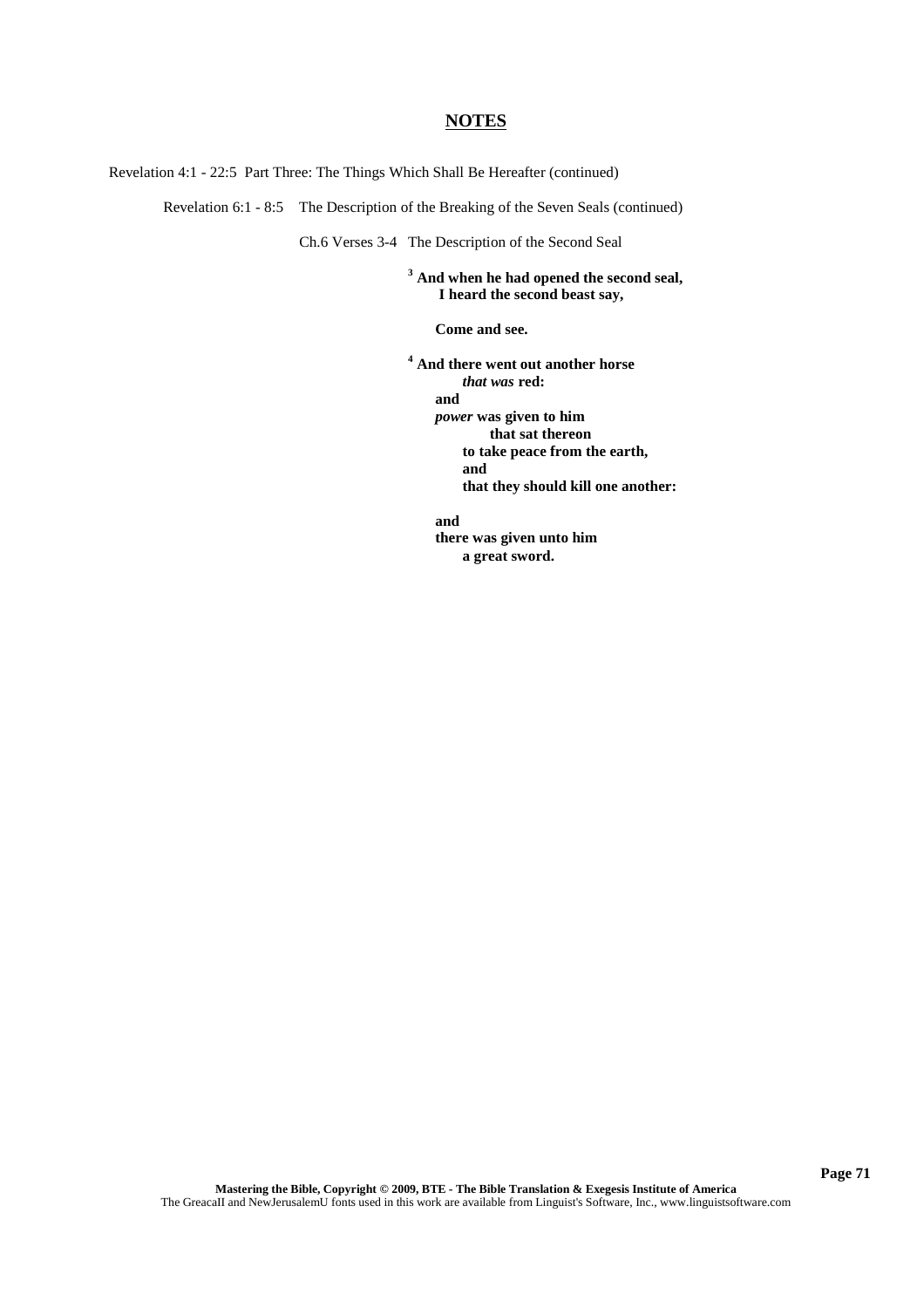K.V. Revelation 6:5 Zechariah 6:2; Leviticus 19:36; Ezekiel 5:1; 45:10 **Chapter 6** (continued)

**5 And when he had opened the third seal, I heard the third beast say, Come and see. And I beheld, and lo a black horse; and he that sat on him had a pair of balances in his hand.**

 $6$  And I heard a voice in the midst of the four beasts say, A measure of wheat for a penny, and three measures of barley for a penny; and *see* thou hurt not the oil and the wine.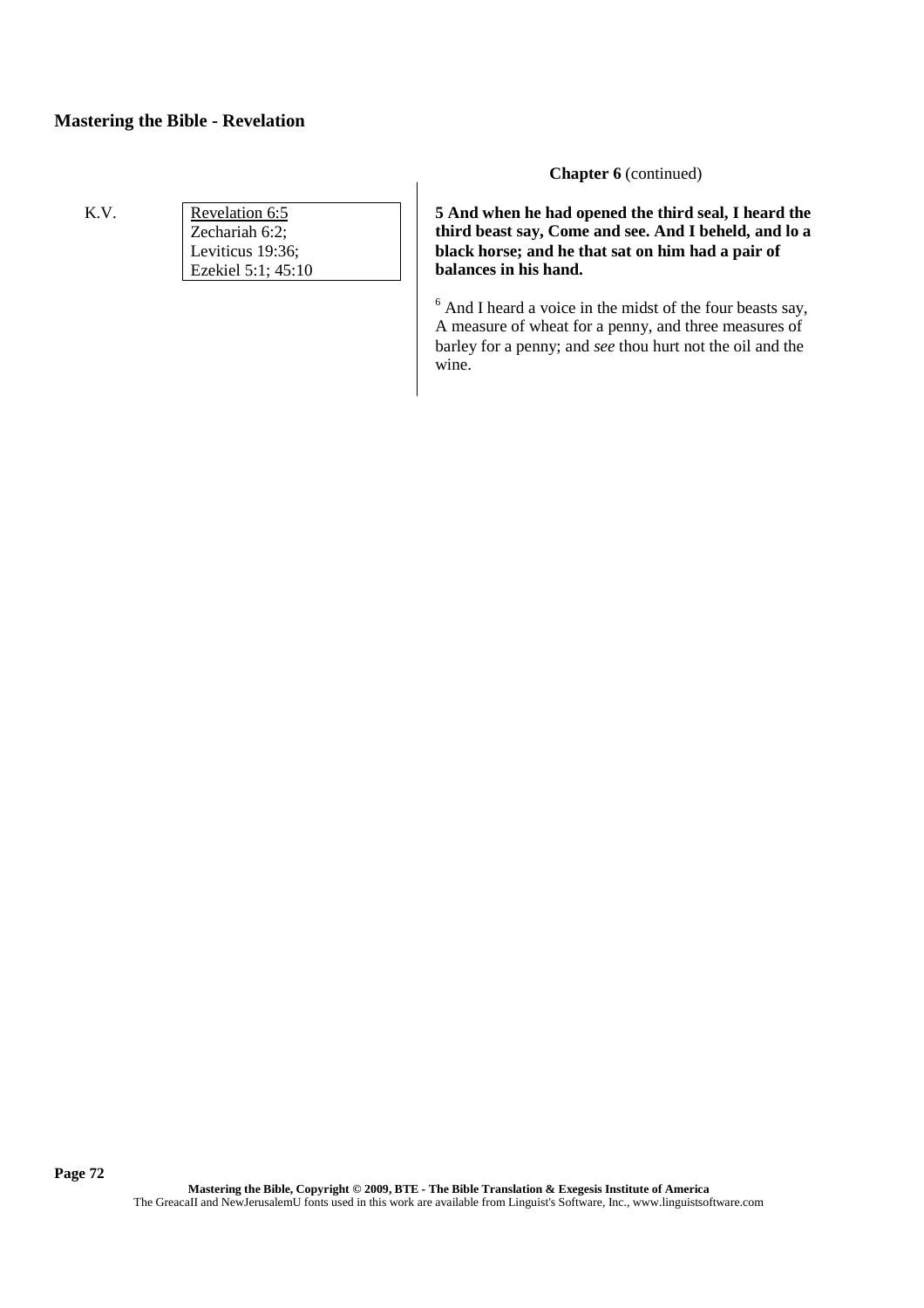Revelation 4:1 - 22:5 Part Three: The Things Which Shall Be Hereafter (continued)

Revelation 6:1 - 8:5 The Description of the Breaking of the Seven Seals (continued)

Ch.6 Verses 5-6 The Description of the Third Seal

**<sup>5</sup> And when he had opened the third seal, I heard the third beast say,**

**Come and see.**

**And I beheld, and lo**

> **a black horse; and he that sat on him had a pair of balances in his hand.**

**<sup>6</sup> And I heard a voice in the midst of the four beasts say,**

> **A measure of wheat for a penny,**

**and three measures of barley for a penny;**

**and** *see* **thou hurt not the oil and the wine.**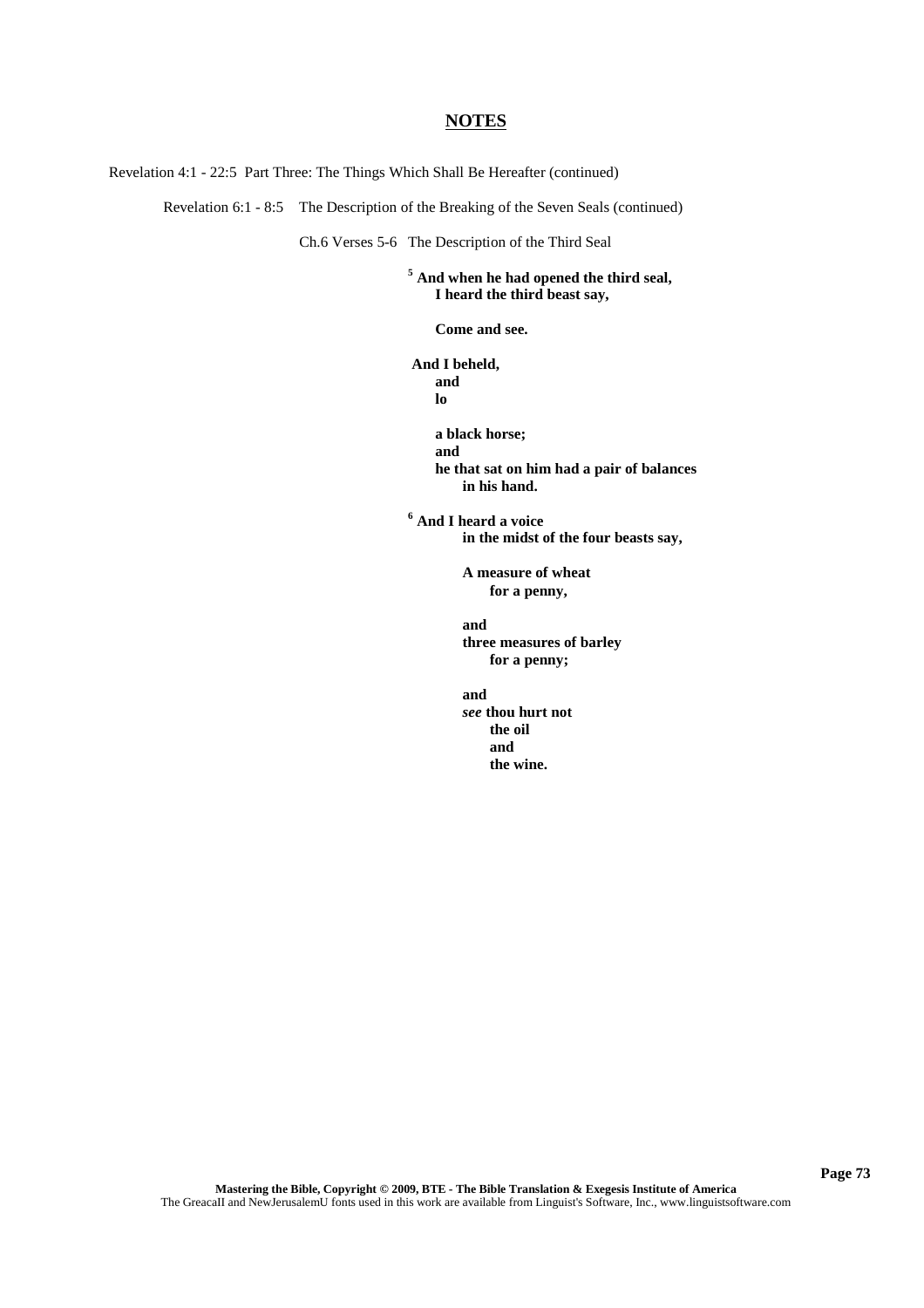| Revelation 6:7  |
|-----------------|
| II Kings $7:18$ |

K.V. Revelation 6:8 Zechariah 6:3; Ezekiel 14:21 **Chapter 6** (continued)

**7 And when he had opened the fourth seal, I heard the voice of the fourth beast say, Come and see.**

**8 And I looked, and behold a pale horse: and his name that sat on him was Death, and Hell followed with him. And power was given unto them over the fourth part of the earth, to kill with sword, and with hunger, and with death, and with the beasts of the earth.**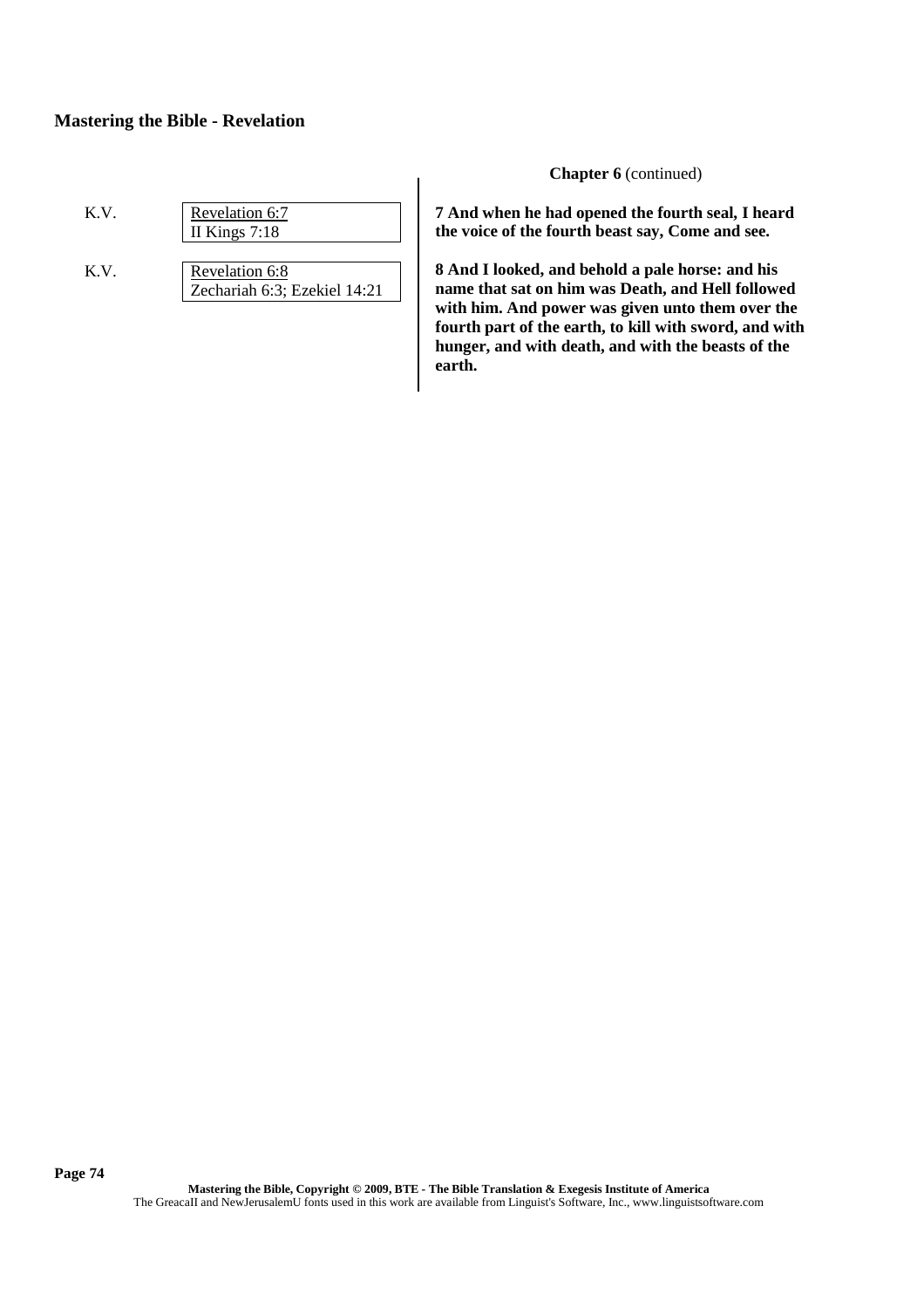Revelation 4:1 - 22:5 Part Three: The Things Which Shall Be Hereafter (continued)

Revelation 6:1 - 8:5 The Description of the Breaking of the Seven Seals (continued)

Ch.6 Verses 7-8 The Description of the Fourth Seal

**<sup>7</sup> And when he had opened the fourth seal, I heard the voice of the fourth beast say,**

**Come and see.**

**<sup>8</sup> And I looked, and behold**

> **a pale horse: and his name that sat on him was Death, and Hell followed with him.**

**And power was given unto them over the fourth part of the earth, to kill with sword, and with hunger, and with death, and with the beasts of the earth.**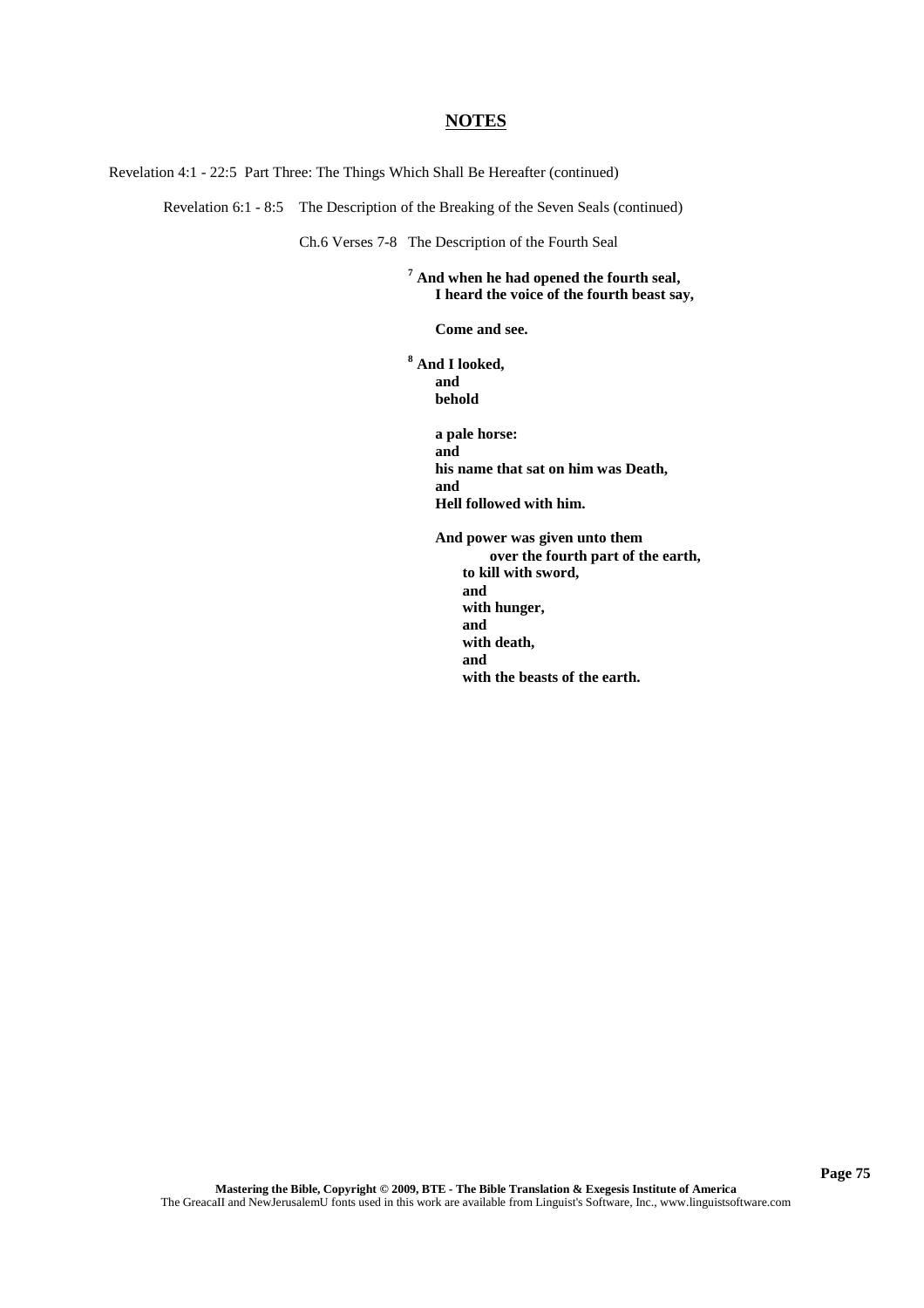K.V. Revelation 6:9 Exodus 29:12; Leviticus 4:7; 8:15 **Chapter 6** (continued)

**9 And when he had opened the fifth seal, I saw under the altar the souls of them that were slain for the word of God, and for the testimony which they held:**

 $10$  And they cried with a loud voice, saying, How long, O Lord, holy and true, dost thou not judge and avenge our blood on them that dwell on the earth?

 $11$  And white robes were given unto every one of them; and it was said unto them, that they should rest yet for a little season, until their fellowservants also and their brethren, that should be killed as they *were*, should be fulfilled.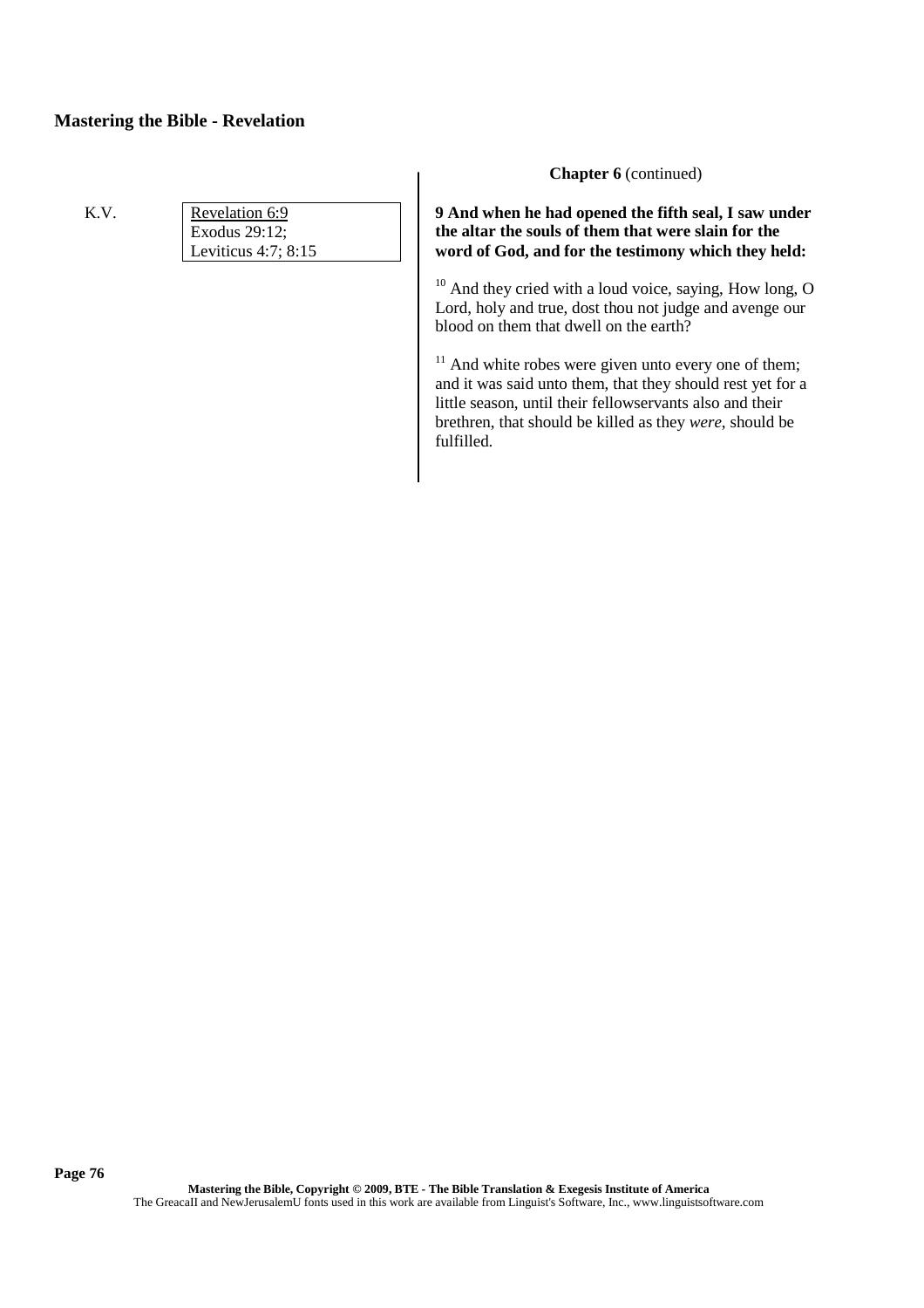Revelation 4:1 - 22:5 Part Three: The Things Which Shall Be Hereafter (continued)

Revelation 6:1 - 8:5 The Description of the Breaking of the Seven Seals (continued)

Ch.6 Verses 9-11 The Description of the Fifth Seal

**<sup>9</sup> And when he had opened the fifth seal, I saw under the altar the souls of them that were slain for the word of God, and for the testimony which they held:**

**<sup>10</sup> And they cried with a loud voice, saying,**

**How long,**

**O Lord, holy and true,**

**dost thou not judge and avenge our blood on them that dwell on the earth?**

**<sup>11</sup> And white robes were given**

**unto every one of them;**

**and**

**it was said unto them,**

**that they should rest yet for a little season, until their fellowservants also and**

**their brethren,**

**that should be killed as they** *were***, should be fulfilled.**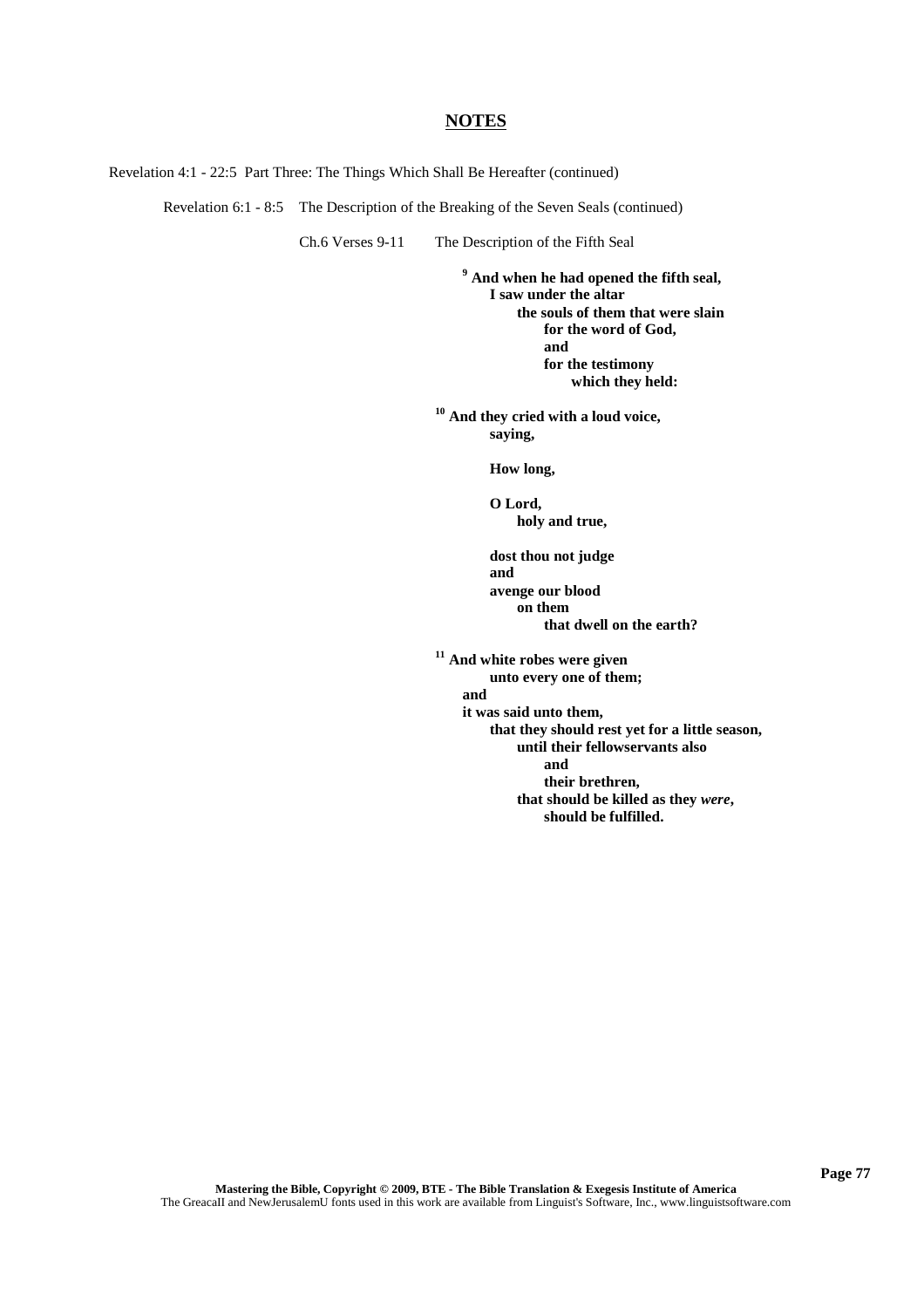| K.V. | Revelation 6:12<br>Joel 2:31                                                                          | 12A<br>and,<br>beca<br>beca         |
|------|-------------------------------------------------------------------------------------------------------|-------------------------------------|
| K.V. | Revelation 6:13<br>Joel 2:10, 31                                                                      | 13A<br>a fig<br>shak                |
| K.V. | Revelation 6:14<br>Psalm 102:26; Isaiah 34:4;<br>Jeremiah 4:24                                        | 14A<br>rolle<br>move                |
| K.V. | Revelation 6:15<br>Isaiah 2:10, 18                                                                    | 15A<br>the r<br>men.<br>them<br>mou |
| K.V. | Revelation 6:16<br>Hosea 10:8                                                                         | 16A<br>and l<br>thro                |
| K.V. | Revelation 6:17<br>Jeremiah 30:7; Joel 2:11;<br>Zephaniah 1:14; Nahum 1:6;<br>Malachi 3:2; Psalm 76:7 | 17 F<br>shall                       |

### **Chapter 6** (continued)

**12 And I beheld when he had opened the sixth seal, and, lo, there was a great earthquake; and the sun became black as sackcloth of hair, and the moon** me as blood:

**13 And the stars of heaven fell unto the earth, even as** tree casteth her untimely figs, when she is **shaken of a mighty wind.**

**14 And the heaven departed as a scroll when it is rolled together; and every mountain and island were moved out of their places.**

**15 And the kings of the earth, and the great men, and the rich men, and the chief captains, and the mighty** and every bondman, and every free man, hid **themselves in the dens and in the rocks of the** ntains:

**16 And said to the mountains and rocks, Fall on us, and hide us from the face of him that sitteth on the throne, and from the wrath of the Lamb:**

**17 For the great day of his wrath is come; and who** be able to stand?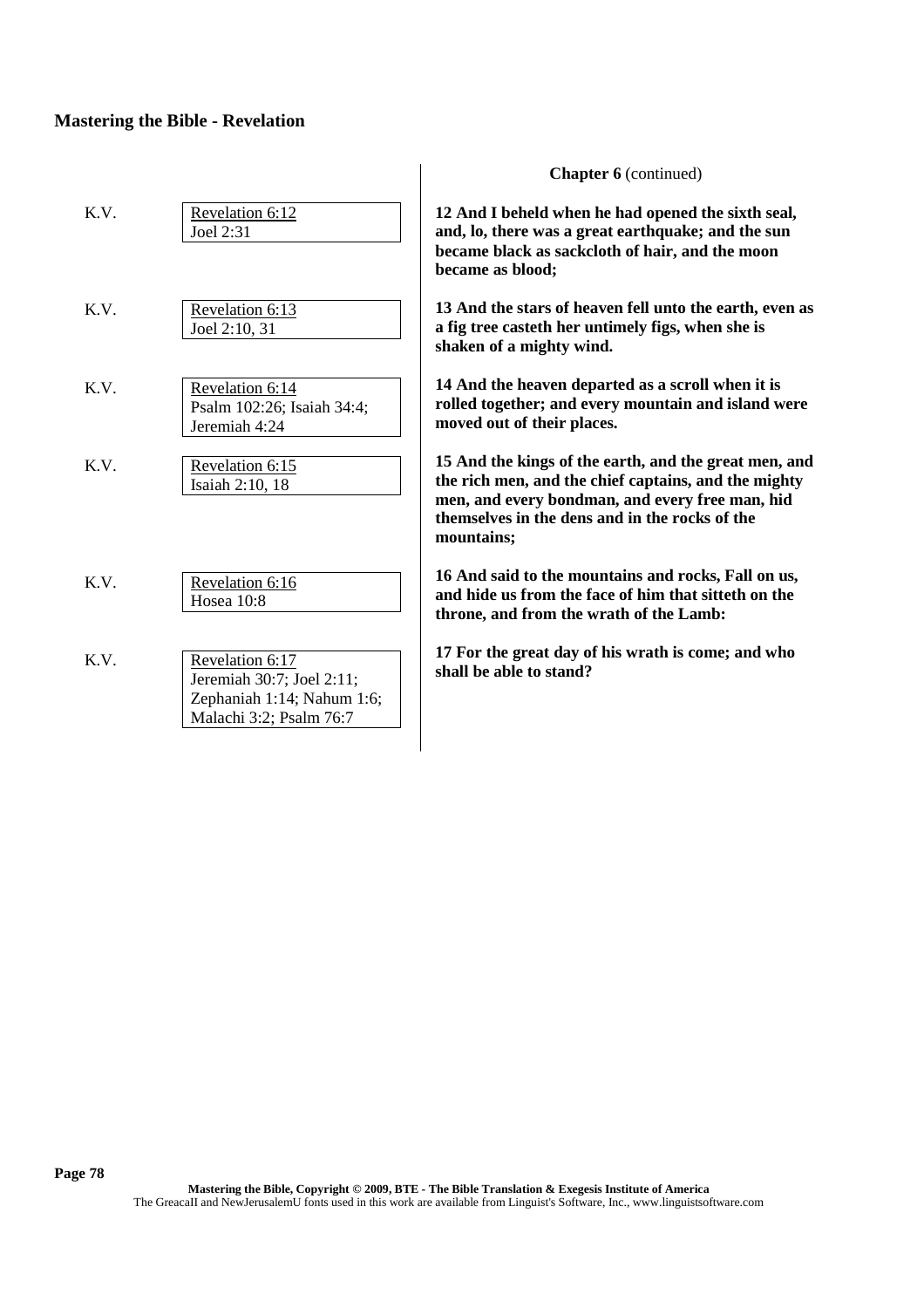Revelation 4:1 - 22:5 Part Three: The Things Which Shall Be Hereafter (continued)

Revelation 6:1 - 8:5 The Description of the Breaking of the Seven Seals (continued)

Ch.6 Verses 12-17 The Description of the Sixth Seal

**<sup>12</sup> And I beheld when he had opened the sixth seal, and, lo, there was a great earthquake; and the sun became black as sackcloth of hair, and the moon became as blood; <sup>13</sup> And the stars of heaven fell unto the earth, even as a fig tree casteth her untimely figs, when she is shaken of a mighty wind. <sup>14</sup> And the heaven departed as a scroll when it is rolled together; and every mountain and island were moved out of their places. <sup>15</sup> And the kings of the earth, and the great men, and the rich men, and the chief captains, and the mighty men, and every bondman, and every free man, hid themselves in the dens and in the rocks of the mountains; <sup>16</sup> And said to the mountains and rocks, Fall on us, and hide us from the face of him that sitteth on the throne, and from the wrath of the Lamb: <sup>17</sup> For the great day of his wrath is come; and who shall be able to stand?**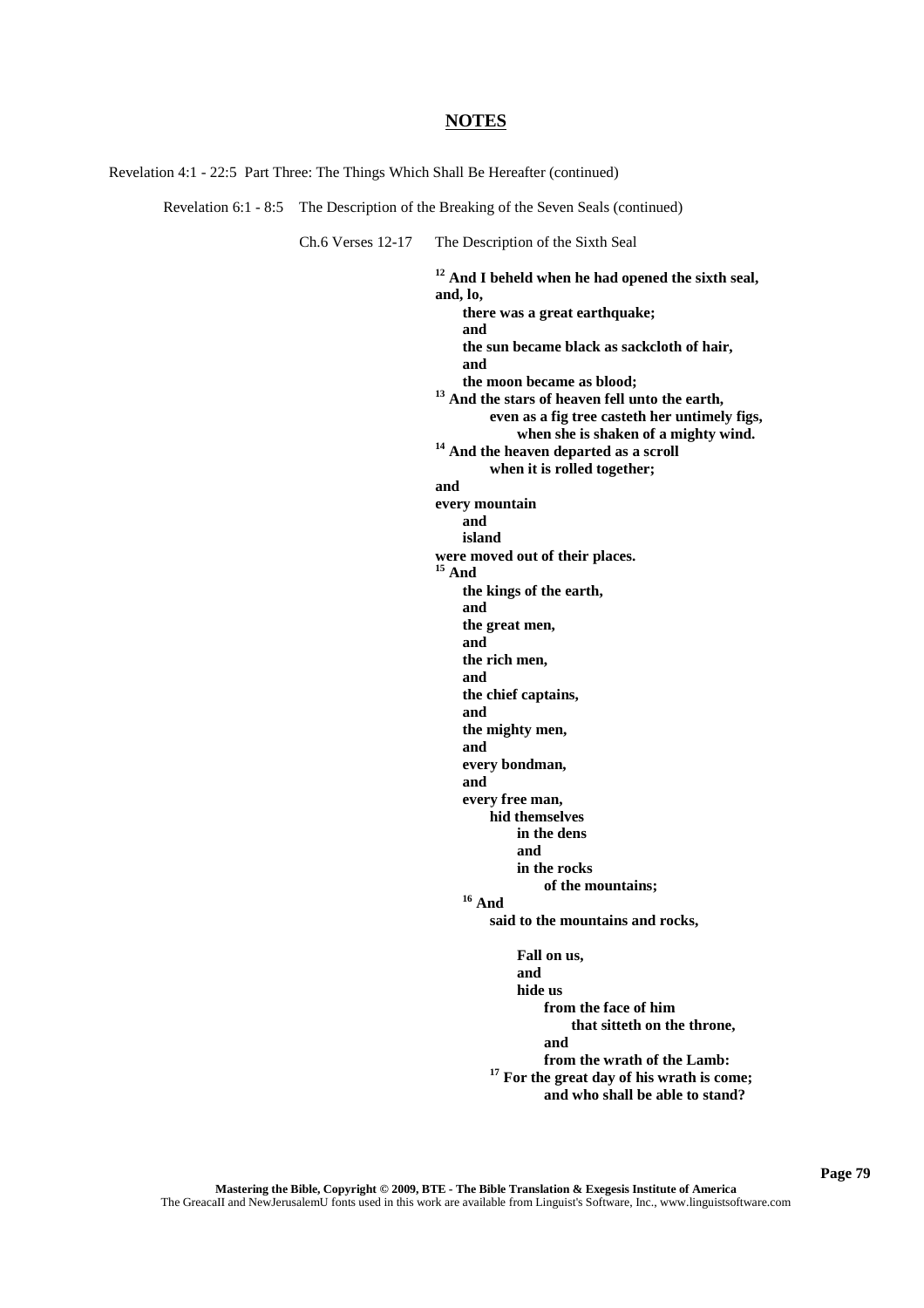| K.V. | Revelation 7:1<br>Daniel 7:2  |  |
|------|-------------------------------|--|
| K.V. | Revelation 7:2<br>Psalm 42:2  |  |
| K.V. | Revelation 7:3<br>Ezekiel 9:4 |  |

### **Chapter 7**

**1 And after these things I saw four angels standing on the four corners of the earth, holding the four winds of the earth, that the wind should not blow on the earth, nor on the sea, nor on any tree.**

**2 And I saw another angel ascending from the east, having the seal of the living God: and he cried with a loud voice to the four angels, to whom it was given to hurt the earth and the sea,**

**3 Saying, Hurt not the earth, neither the sea, nor the trees, till we have sealed the servants of our God in their foreheads.**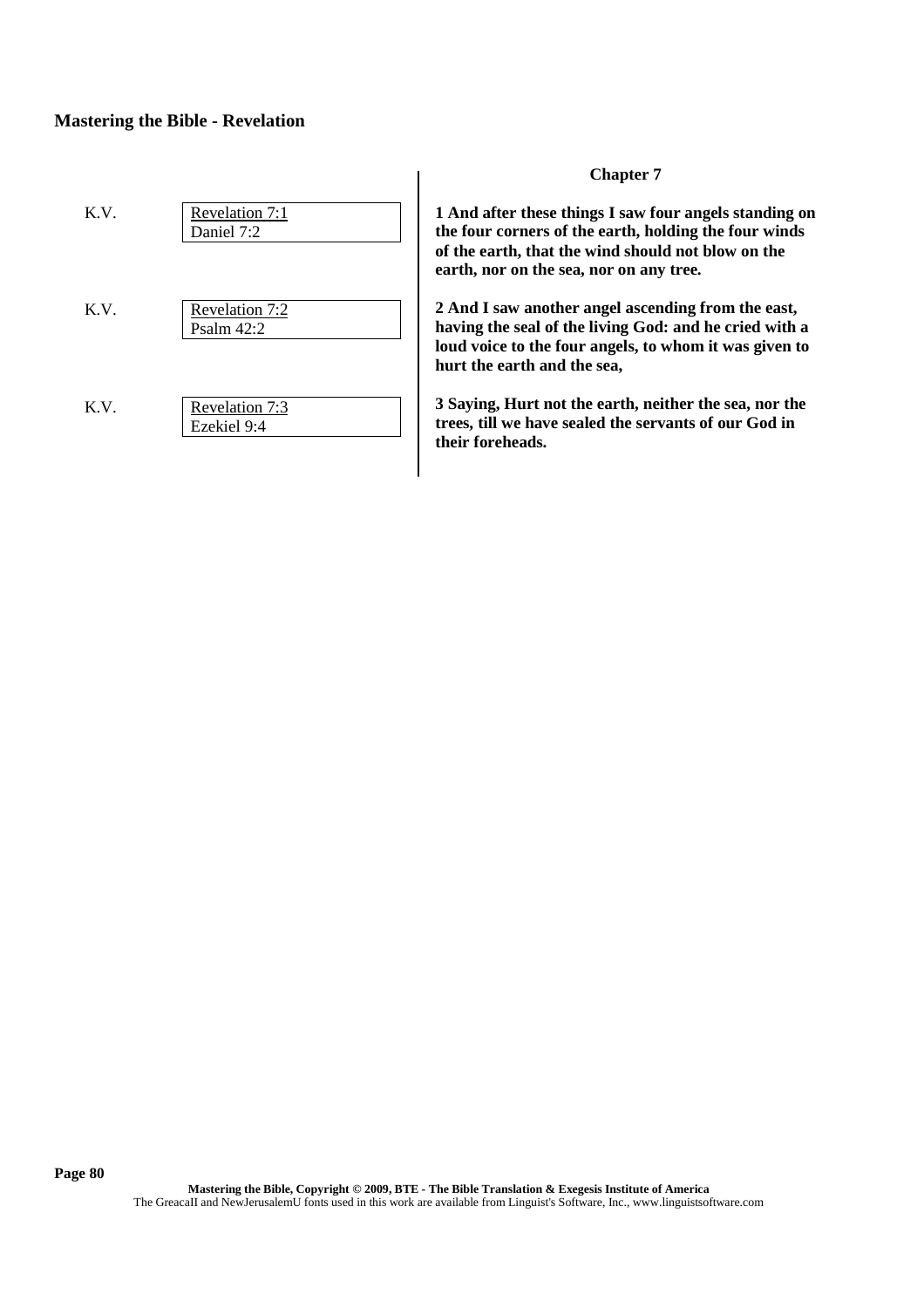Revelation 4:1 - 22:5 Part Three: The Things Which Shall Be Hereafter (continued)

Revelation 6:1 - 8:5 The Description of the Breaking of the Seven Seals (continued)

Revelation 7:1-17 The Description of the Sixth Seal Continued

Ch.7 Verse 1 The Observation of the Four Angels Holding the Wind

<sup>1</sup>**And after these things I saw four angels standing on the four corners of the earth, holding the four winds of the earth, that the wind should not blow on the earth, nor on the sea, nor on any tree.**

Ch.7 Verses 2-3 The Instruction to the Four Angels

**<sup>2</sup> And I saw another angel ascending from the east, having the seal of the living God:**

**and**

**he cried with a loud voice to the four angels, to whom it was given to hurt the earth and the sea,**

**3 Saying,**

**Hurt not the earth, neither the sea, nor the trees, till we have sealed the servants of our God in their foreheads.**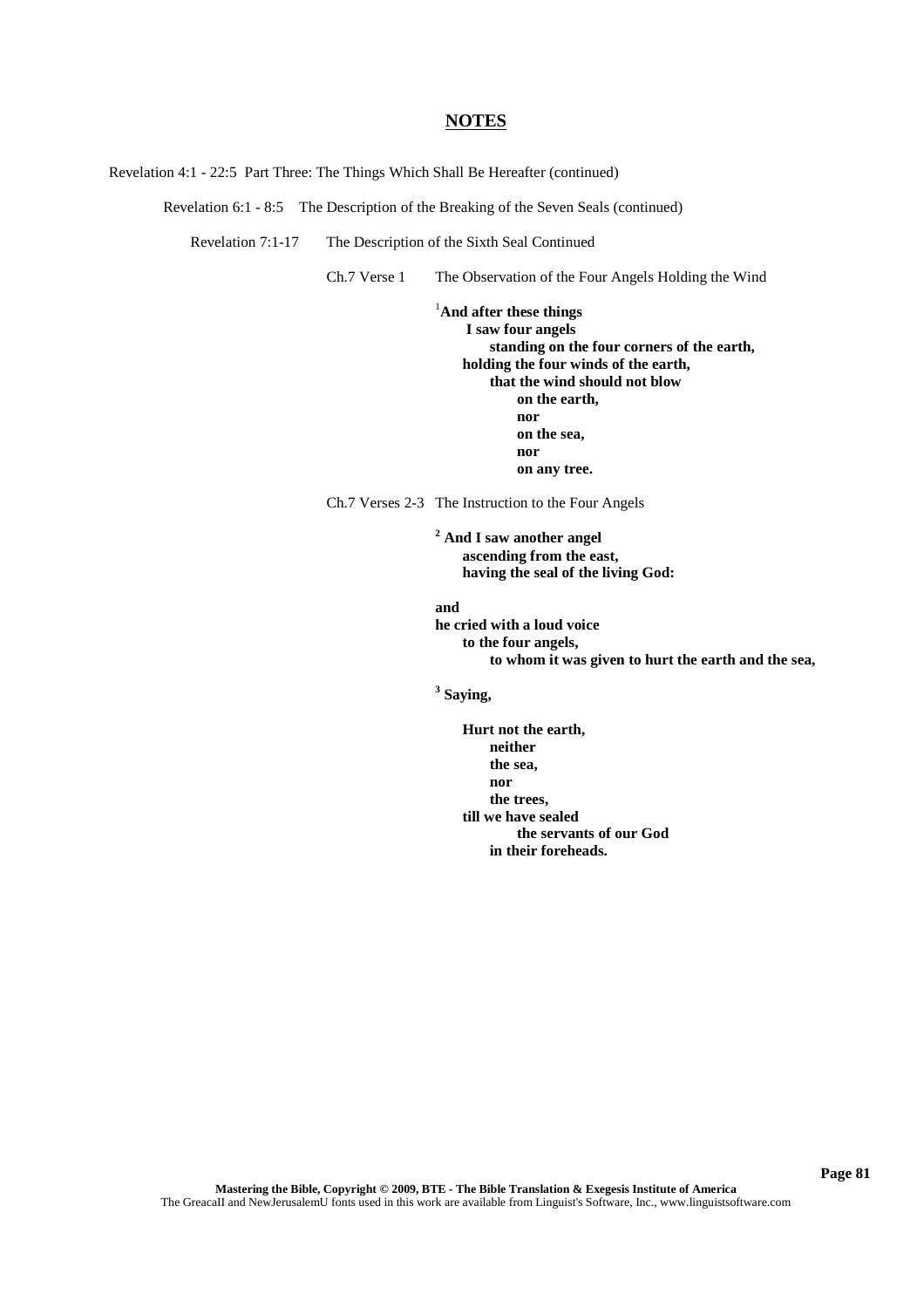K.V. Revelation 7:8 Genesis 35:22; 46:8

### **Chapter 7** (continued)

<sup>4</sup> And I heard the number of them which were sealed: *and there were* sealed an hundred *and* forty *and* four thousand of all the tribes of the children of Israel.

<sup>5</sup> Of the tribe of Juda *were* sealed twelve thousand. Of the tribe of Reuben *were* sealed twelve thousand. Of the tribe of Gad *were* sealed twelve thousand.

<sup>6</sup> Of the tribe of Aser *were* sealed twelve thousand. Of the tribe of Nepthalim *were* sealed twelve thousand. Of the tribe of Manasses *were* sealed twelve thousand.

<sup>7</sup> Of the tribe of Simeon *were* sealed twelve thousand. Of the tribe of Levi *were* sealed twelve thousand. Of the tribe of Issachar *were* sealed twelve thousand.

**8 Of the tribe of Zabulon** *were* **sealed twelve thousand. Of the tribe of Joseph** *were* **sealed twelve thousand. Of the tribe of Benjamin** *were* **sealed twelve thousand.**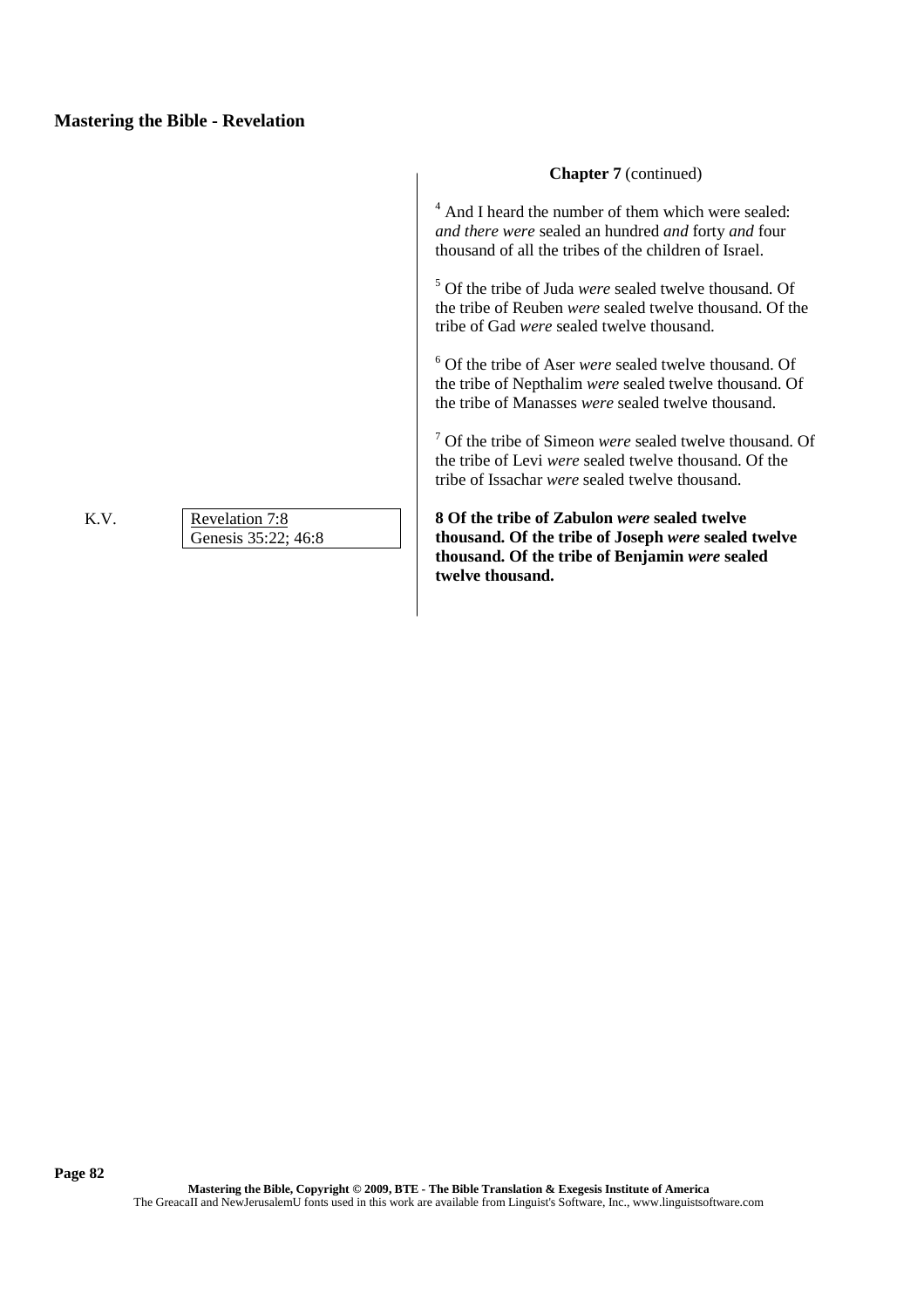Revelation 4:1 - 22:5 Part Three: The Things Which Shall Be Hereafter (continued)

Revelation 6:1 - 8:5 The Description of the Breaking of the Seven Seals (continued)

Revelation 7:1-17 The Description of the Sixth Seal Continued (continued)

Ch.7 Verses 4-8 The Description of the Ones Who are Sealed.

**<sup>4</sup> And I heard the number of them which were sealed:** *and there were* **sealed an hundred** *and* **forty** *and* **four thousand of all the tribes of the children of Israel.**

> **<sup>5</sup> Of the tribe of Juda** *were* **sealed twelve thousand.**

> **Of the tribe of Reuben** *were* **sealed twelve thousand.**

> **Of the tribe of Gad** *were* **sealed twelve thousand.**

> **<sup>6</sup> Of the tribe of Aser** *were* **sealed twelve thousand.**

> **Of the tribe of Nepthalim** *were* **sealed twelve thousand.**

> **Of the tribe of Manasses** *were* **sealed twelve thousand.**

**<sup>7</sup> Of the tribe of Simeon** *were* **sealed twelve thousand.**

**Of the tribe of Levi** *were* **sealed twelve thousand.**

**Of the tribe of Issachar** *were* **sealed twelve thousand.**

**<sup>8</sup> Of the tribe of Zabulon** *were* **sealed twelve thousand.**

**Of the tribe of Joseph** *were* **sealed twelve thousand.**

**Of the tribe of Benjamin** *were* **sealed twelve thousand.**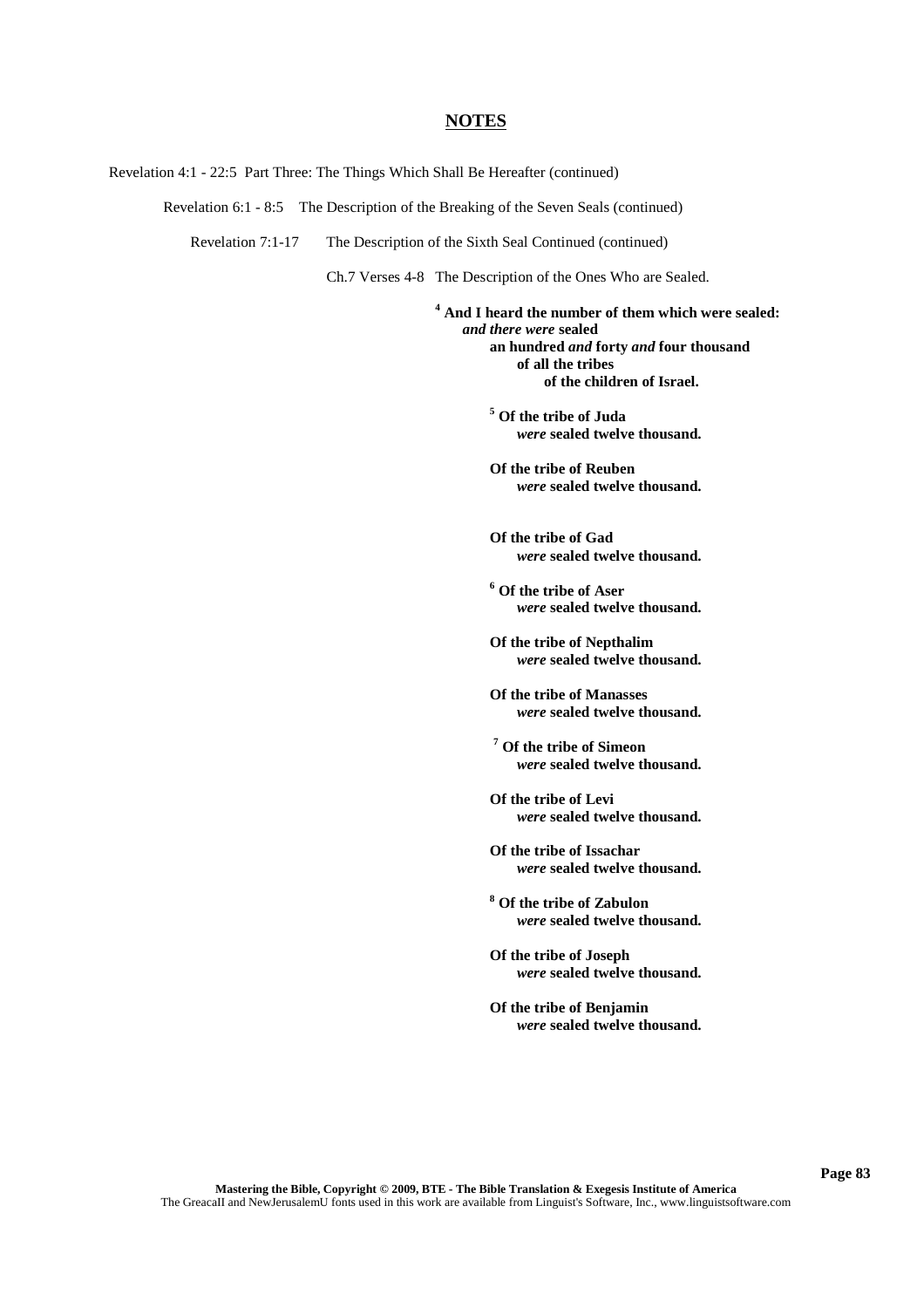## K.V. Revelation 7:9 Leviticus 23:40

**Chapter 7** (continued)

**9 After this I beheld, and, lo, a great multitude, which no man could number, of all nations, and kindreds, and people, and tongues, stood before the throne, and before the Lamb, clothed with white robes, and palms in their hands;**

<sup>10</sup> And cried with a loud voice, saying, Salvation to our God which sitteth upon the throne, and unto the Lamb.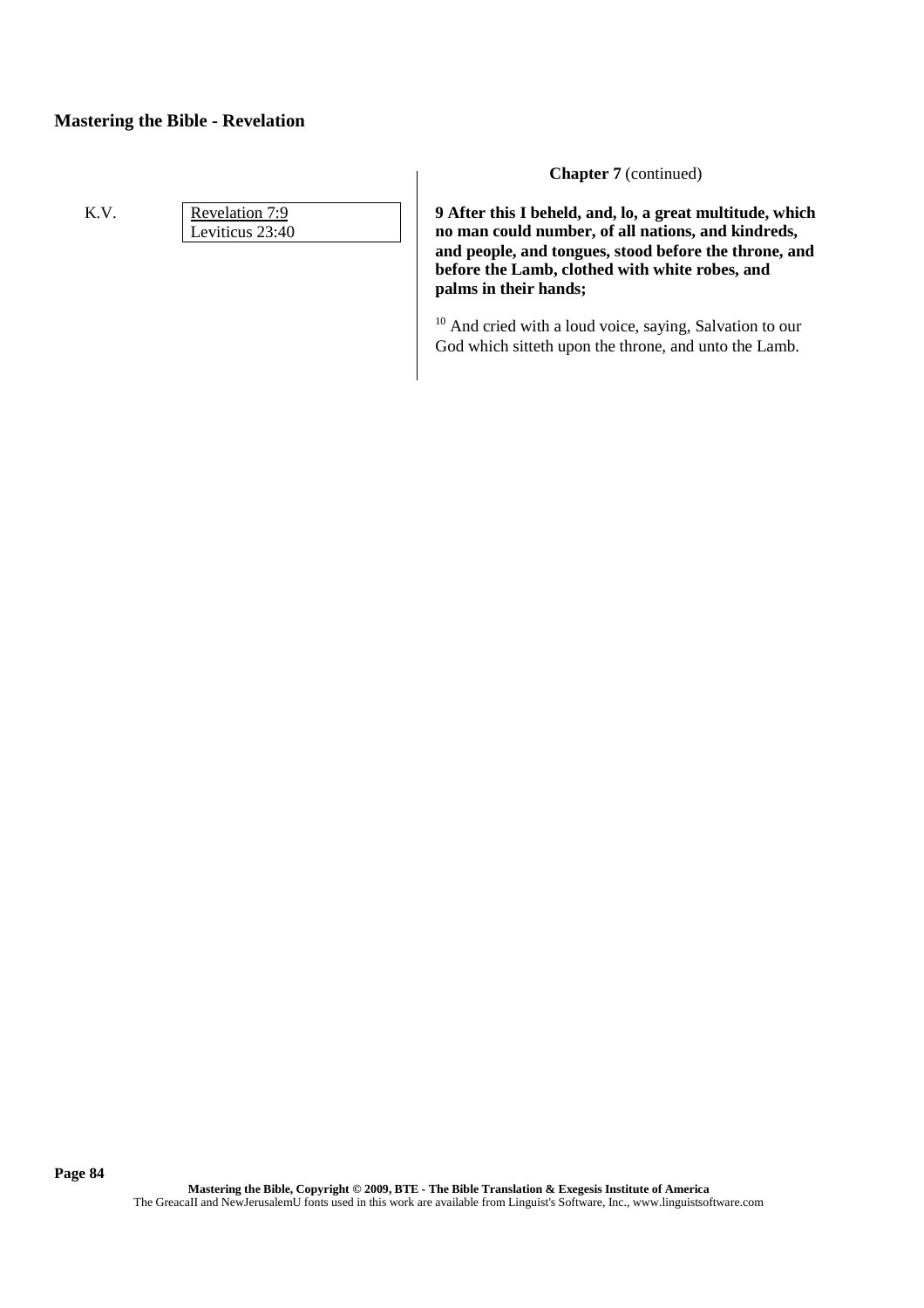Revelation 4:1 - 22:5 Part Three: The Things Which Shall Be Hereafter (continued)

Revelation 6:1 - 8:5 The Description of the Breaking of the Seven Seals (continued)

Revelation 7:1-17 The Description of the Sixth Seal Continued (continued)

Ch.7 Verse 9-10 The Proclamation of the Multitude

**<sup>9</sup> After this I beheld, and, lo, a great multitude, which no man could number, of all nations, and kindreds, and people, and tongues, stood before the throne, and before the Lamb, clothed with white robes, and palms in their hands;**

**<sup>10</sup> And cried with a loud voice, saying,**

**Salvation to our God which sitteth upon the throne, and unto the Lamb.**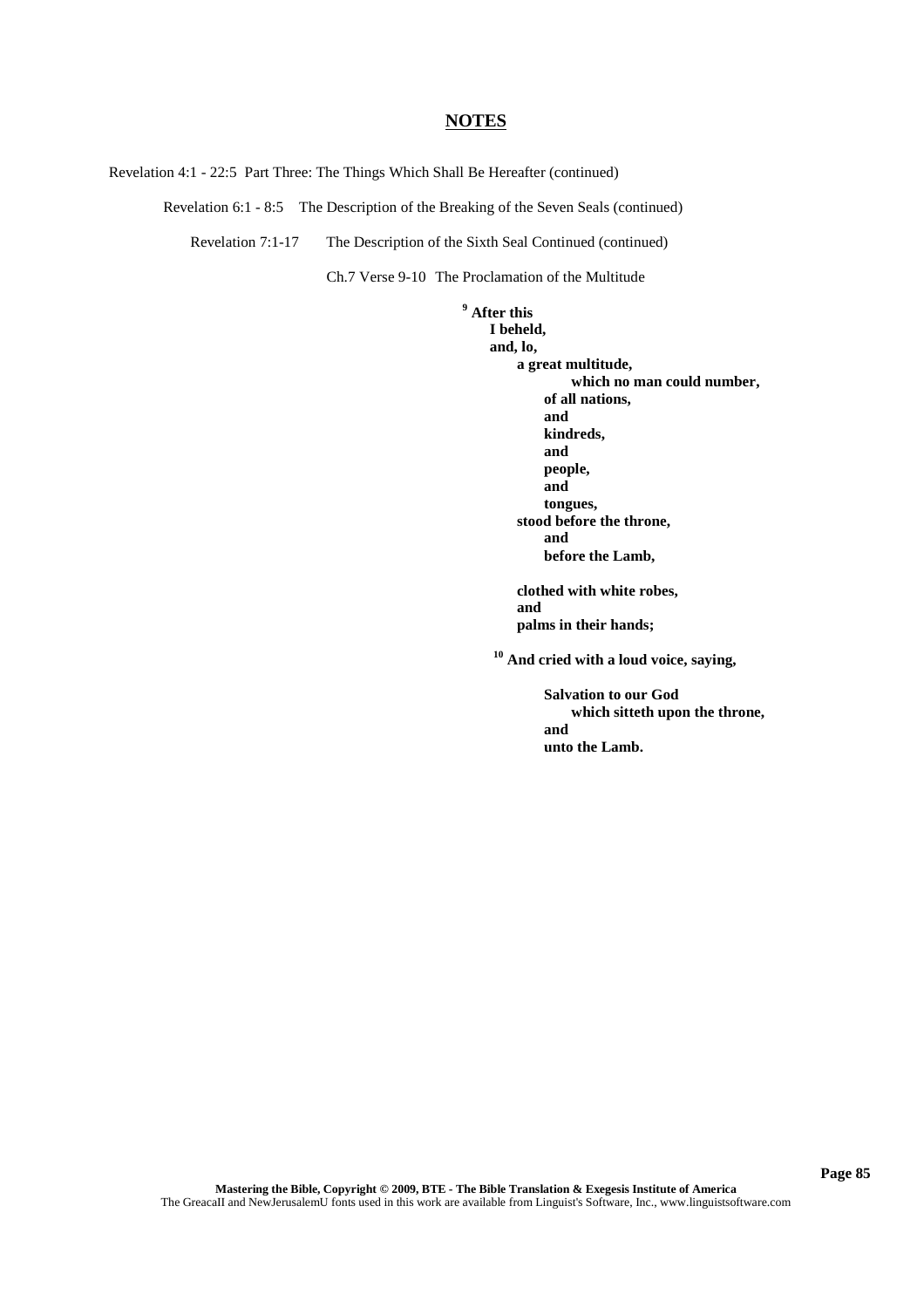### **Chapter 7** (continued)

<sup>11</sup> And all the angels stood round about the throne, and *about* the elders and the four beasts, and fell before the throne on their faces, and worshipped God,

<sup>12</sup> Saying, Amen: Blessing, and glory, and wisdom, and thanksgiving, and honour, and power, and might, *be* unto our God for ever and ever. Amen.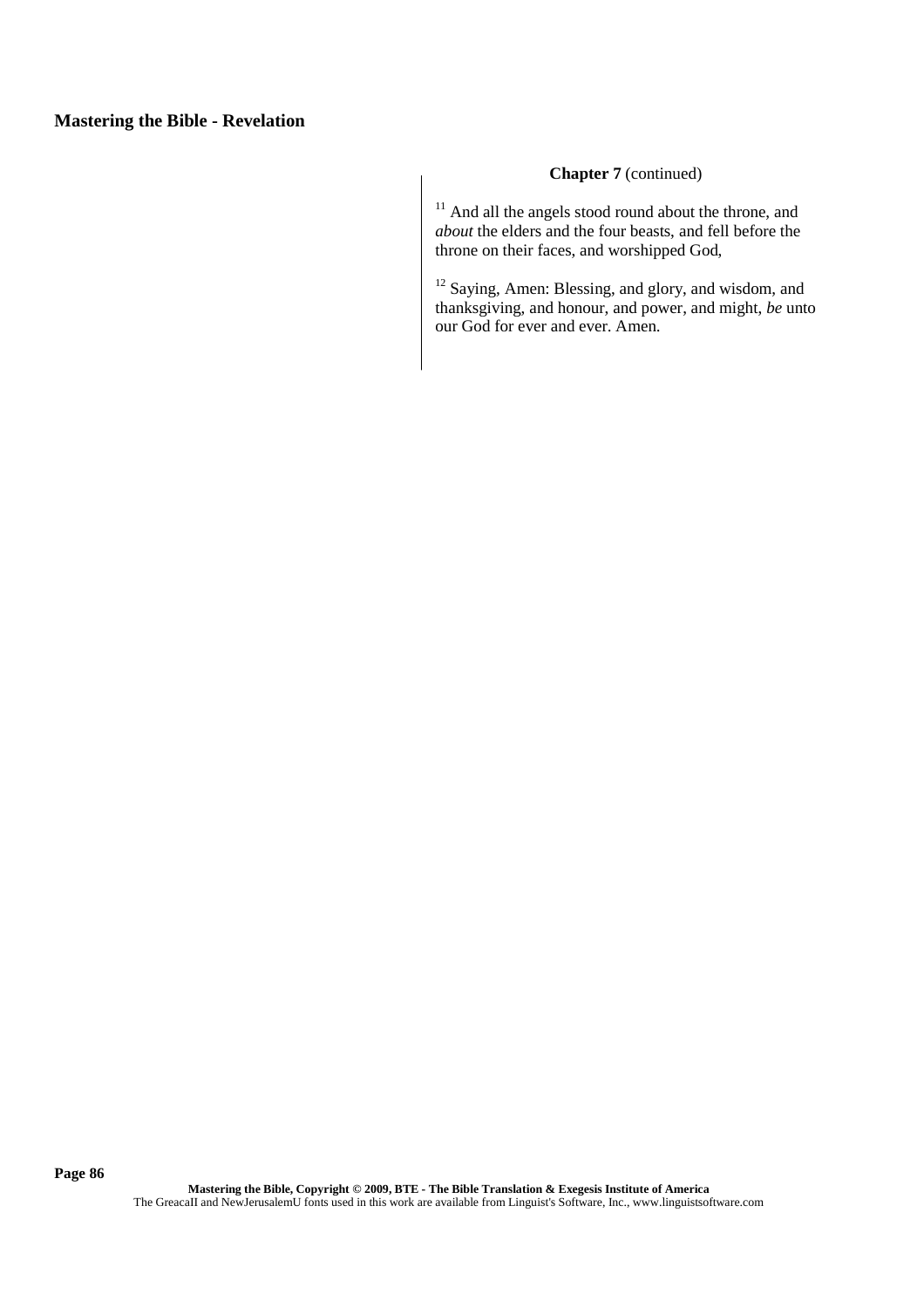Revelation 4:1 - 22:5 Part Three: The Things Which Shall Be Hereafter (continued)

Revelation 6:1 - 8:5 The Description of the Breaking of the Seven Seals (continued)

Revelation 7:1-17 The Description of the Sixth Seal Continued (continued)

Ch.7 Verses 11-12 The Proclamation of the Angels

**<sup>11</sup> And all the angels stood round about the throne, and** *about* **the elders and the four beasts, and fell before the throne on their faces, and worshipped God, <sup>12</sup> Saying,**

**Amen:**

**Blessing, and glory, and wisdom, and thanksgiving, and honour, and power, and might,**

*be* **unto our God for ever and ever.**

**Amen.**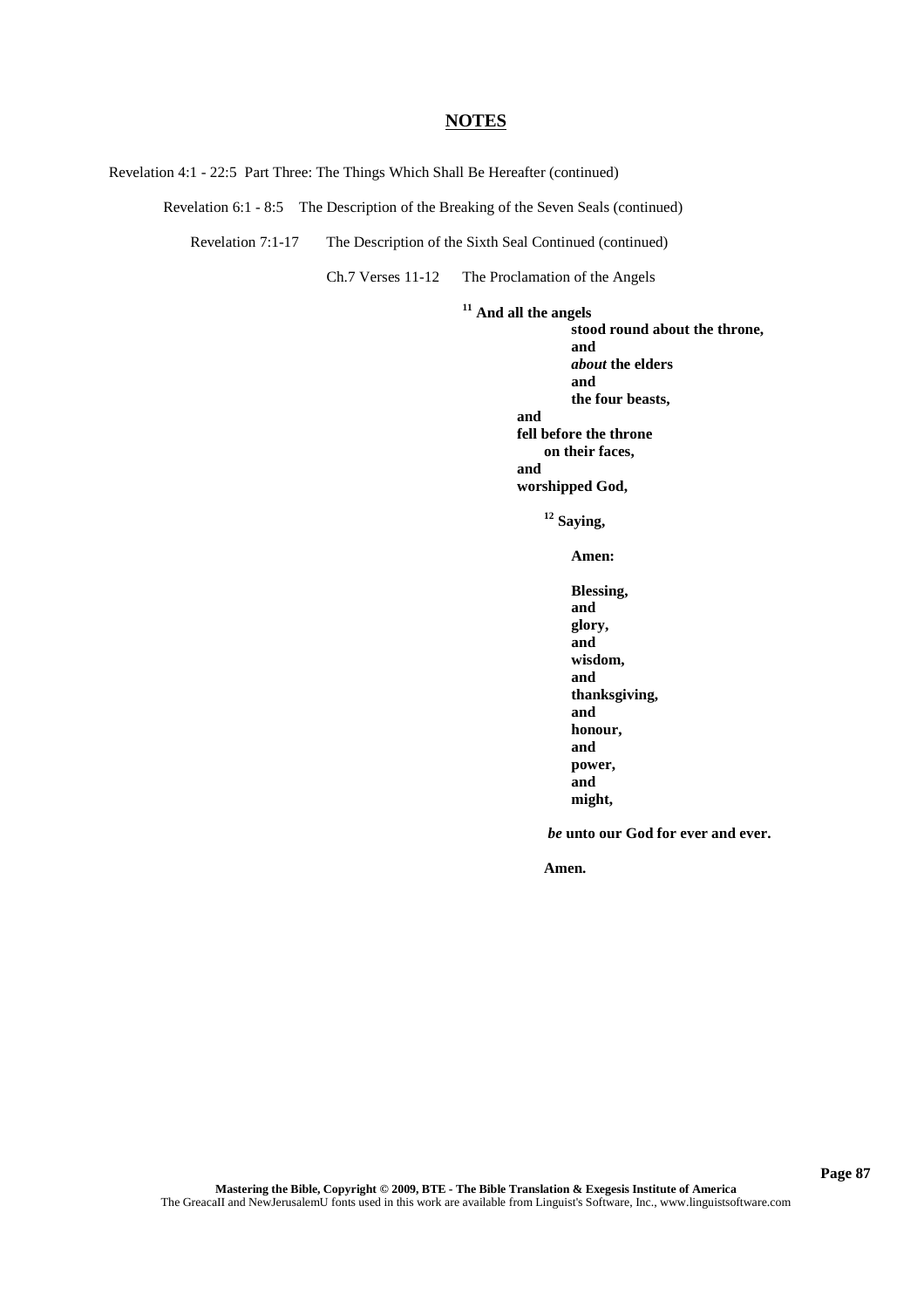- K.V. Revelation 7:14 Isaiah 1:18; Genesis 49:11; Exodus 19:10, 14
- K.V. Revelation 7:16 Isaiah 49:10; Jeremiah 2:13
- K.V. Revelation 7:17 Psalm 23:12; Isaiah 25:8

### **Chapter 7** (continued)

<sup>13</sup> And one of the elders answered, saying unto me, What are these which are arrayed in white robes? and whence came they?

**14 And I said unto him, Sir, thou knowest. And he said to me, These are they which came out of great tribulation, and have washed their robes, and made them white in the blood of the Lamb.**

<sup>15</sup> Therefore are they before the throne of God, and serve him day and night in his temple: and he that sitteth on the throne shall dwell among them.

**16 They shall hunger no more, neither thirst any more; neither shall the sun light on them, nor any heat.**

**17 For the Lamb which is in the midst of the throne shall feed them, and shall lead them unto living fountains of waters: and God shall wipe away all tears from their eyes.**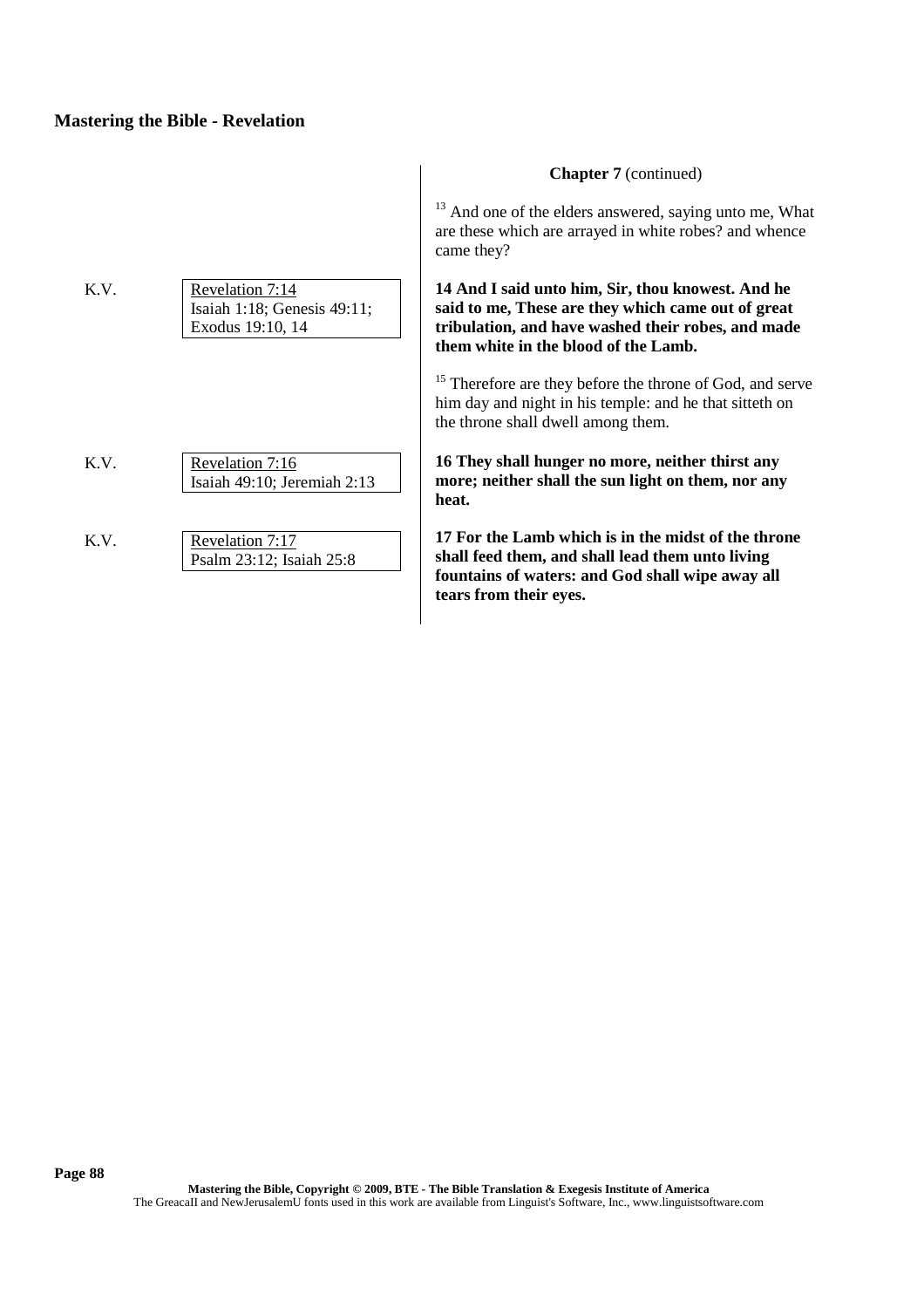Revelation 4:1 - 22:5 Part Three: The Things Which Shall Be Hereafter (continued)

Revelation 6:1 - 8:5 The Description of the Breaking of the Seven Seals (continued)

Revelation 7:1-17 The Description of the Sixth Seal Continued (continued)

Ch.7 Verses 13-17 The Identification of the Multitude

**<sup>13</sup> And one of the elders answered, saying unto me, What are these which are arrayed in white robes? and whence came they? <sup>14</sup> And I said unto him, Sir, thou knowest. And he said to me, These are they which came out of great tribulation, and have washed their robes, and made them white in the blood of the Lamb. <sup>15</sup> Therefore are they before the throne of God, and serve him day and night in his temple: and he that sitteth on the throne shall dwell among them. <sup>16</sup> They shall hunger no more, neither thirst any more; neither shall the sun light on them, nor any heat. <sup>17</sup> For the Lamb which is in the midst of the throne shall feed them, and shall lead them unto living fountains of waters: and God shall wipe away all tears from their eyes.**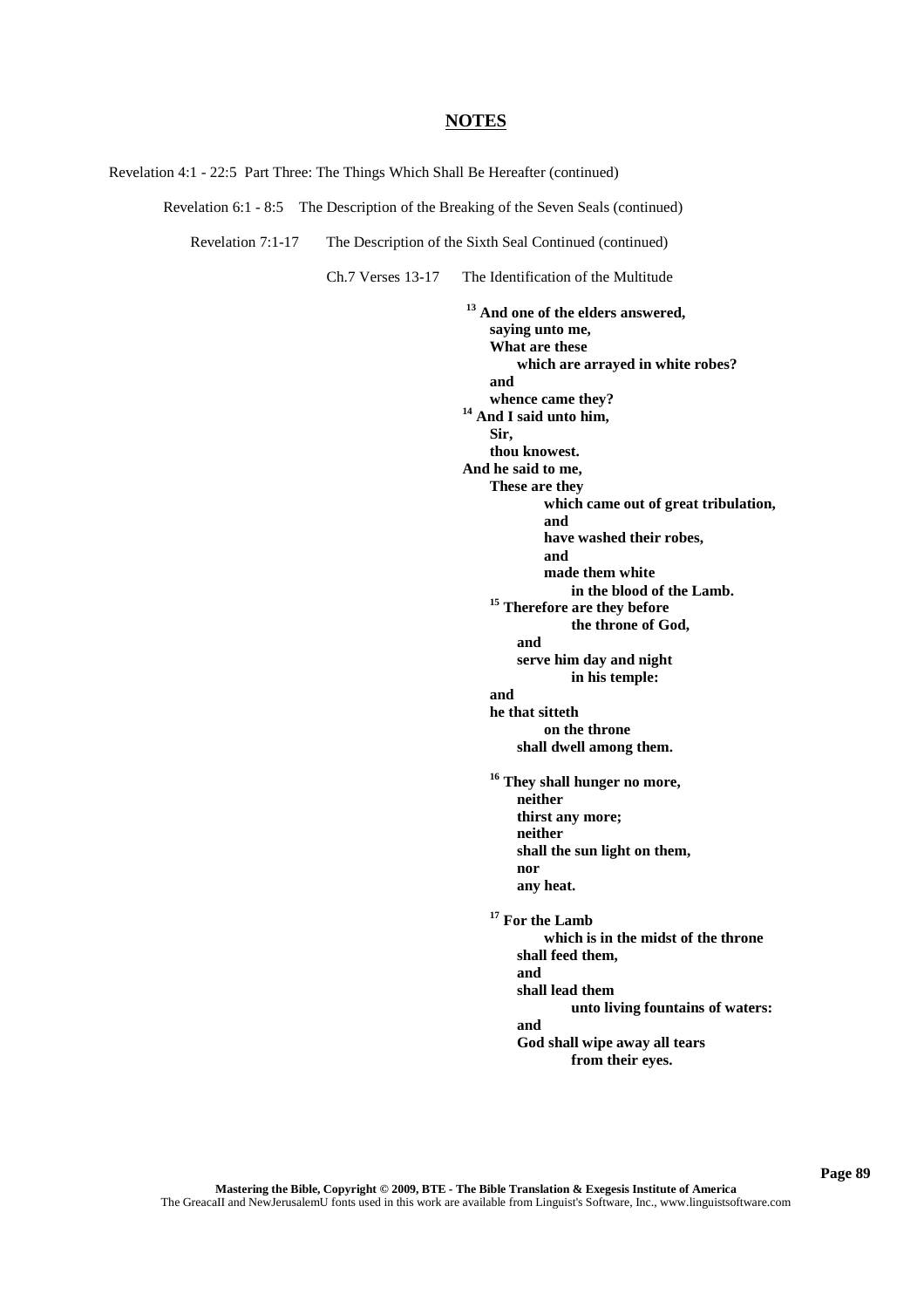|      |                                                                            | And when he had opened the seventh seal, there was<br>silence in heaven about the space of half an hour.                                                                                                                                  |
|------|----------------------------------------------------------------------------|-------------------------------------------------------------------------------------------------------------------------------------------------------------------------------------------------------------------------------------------|
| K.V. | Revelation 8:2<br>Leviticus 25:9,10; Isaiah<br>63:9; Joshua 6:13; Joel 2:1 | 2 And I saw the seven angels which stood before God;<br>and to them were given seven trumpets.                                                                                                                                            |
| K.V. | Revelation 8:3<br>Exodus 30:1,3; Leviticus 4:17                            | 3 And another angel came and stood at the altar,<br>having a golden censer; and there was given unto him<br>much incense, that he should offer it with the prayers<br>of all saints upon the golden altar which was before<br>the throne. |
|      |                                                                            | $4$ And the smoke of the incense, which came with the<br>prayers of the saints, ascended up before God out of the<br>angel's hand.                                                                                                        |
| K.V. | Revelation 8:5<br>Leviticus 16:12                                          | 5 And the angel took the censer, and filled it with fire<br>of the altar, and cast it into the earth: and there were<br>voices, and thunderings, and lightnings, and an<br>earthquake.                                                    |

 $\overline{\phantom{a}}$ 

## **Chapter 8**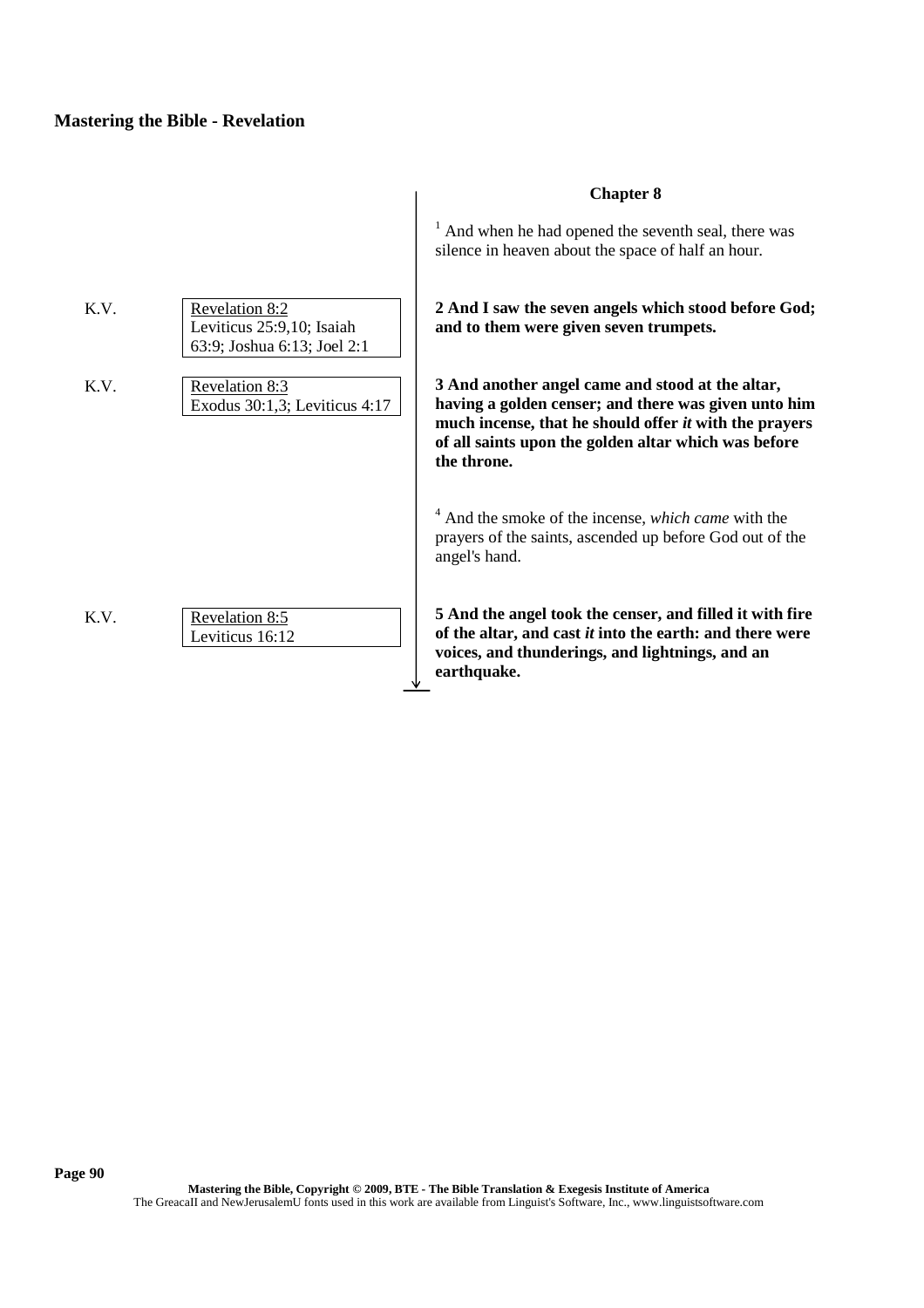Revelation 4:1 - 22:5 Part Three: The Things Which Shall Be Hereafter (continued)

Revelation 6:1 - 8:5 The Description of the Breaking of the Seven Seals (continued)

Ch.8 Verses 1-5 The Description of the Seventh Seal

**<sup>1</sup>And when he had opened the seventh seal, there was silence in heaven about the space of half an hour.**

**<sup>2</sup> And I saw the seven angels which stood before God; and to them were given seven trumpets.**

**<sup>3</sup> And another angel came and stood at the altar, having a golden censer;**

**and**

**there was given unto him much incense, that he should offer** *it* **with the prayers of all saints upon the golden altar which was before the throne.**

**<sup>4</sup> And the smoke of the incense,** *which came* **with the prayers of the saints, ascended up before God out of the angel's hand.**

**<sup>5</sup> And the angel took the censer, and filled it with fire of the altar, and cast** *it* **into the earth:**

**and there were voices, and thunderings, and lightnings, and an earthquake.**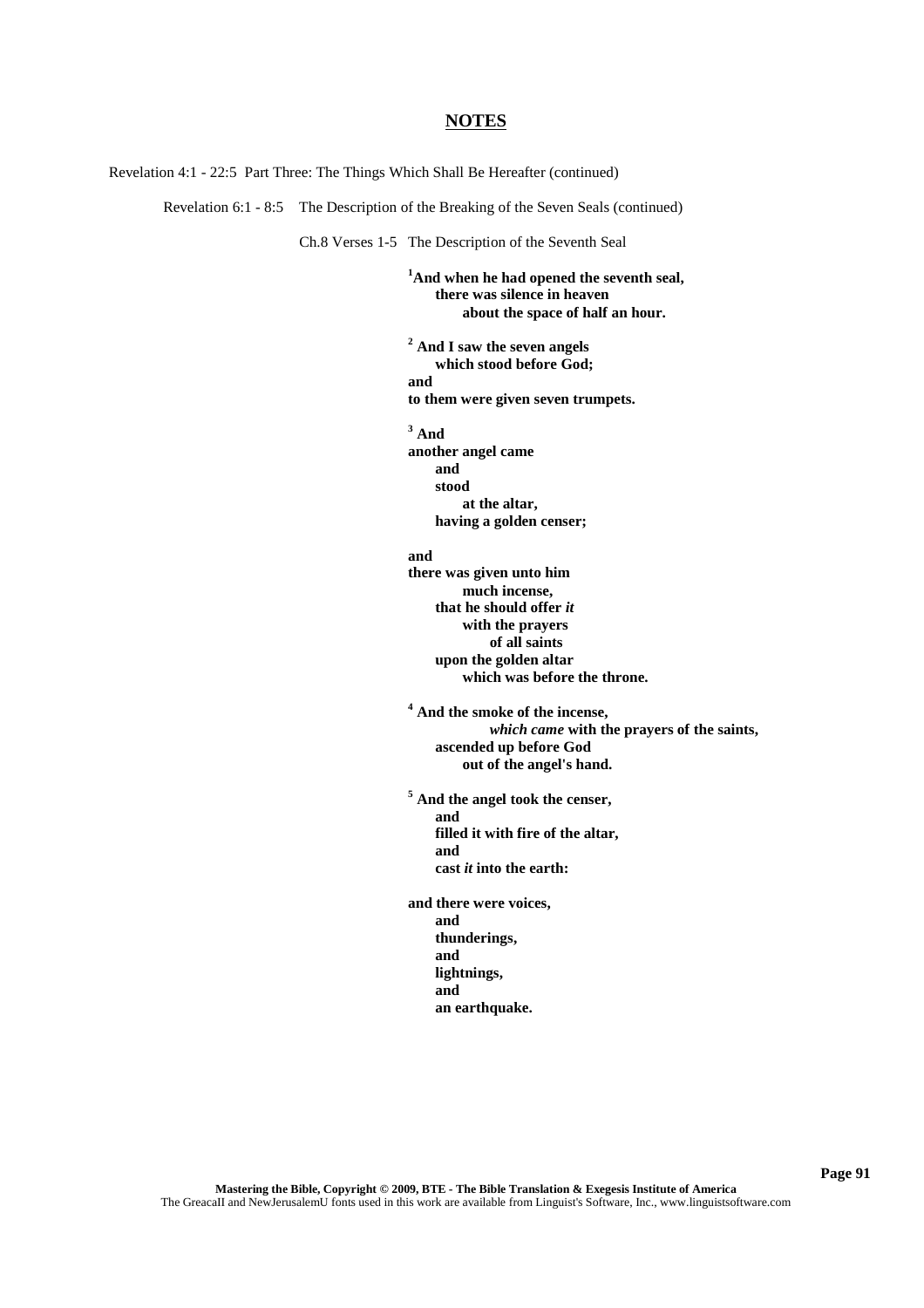|              |                                                                                                                  | <b>Chapter 8</b> (continued)                                                                                                                                                                            |
|--------------|------------------------------------------------------------------------------------------------------------------|---------------------------------------------------------------------------------------------------------------------------------------------------------------------------------------------------------|
| C.O.<br>K.V. | <b>Revelation 8:6 - 11:19</b><br>The Description of the Seven<br><b>Trumpets</b><br>Revelation 8:6<br>Isaiah 6:6 | 6 And the seven angels which had the seven trumpets<br>prepared themselves to sound.                                                                                                                    |
| K.V.         | Revelation 8:7<br>Ezekiel 38:22; Exodus 7:17;<br>Psalm 106:35                                                    | 7 The first angel sounded, and there followed hail<br>and fire mingled with blood, and they were cast upon<br>the earth: and the third part of trees was burnt up,<br>and all green grass was burnt up. |
| K.V.         | Revelation 8:8<br>Jeremiah 51:25;<br>Exodus 7:17, 19                                                             | 8 And the second angel sounded, and as it were a<br>great mountain burning with fire was cast into the<br>sea: and the third part of the sea became blood;                                              |
| K.V.         | Revelation 8:9<br>Exodus 7:20                                                                                    | 9 And the third part of the creatures which were in<br>the sea, and had life, died; and the third part of the<br>ships were destroyed.                                                                  |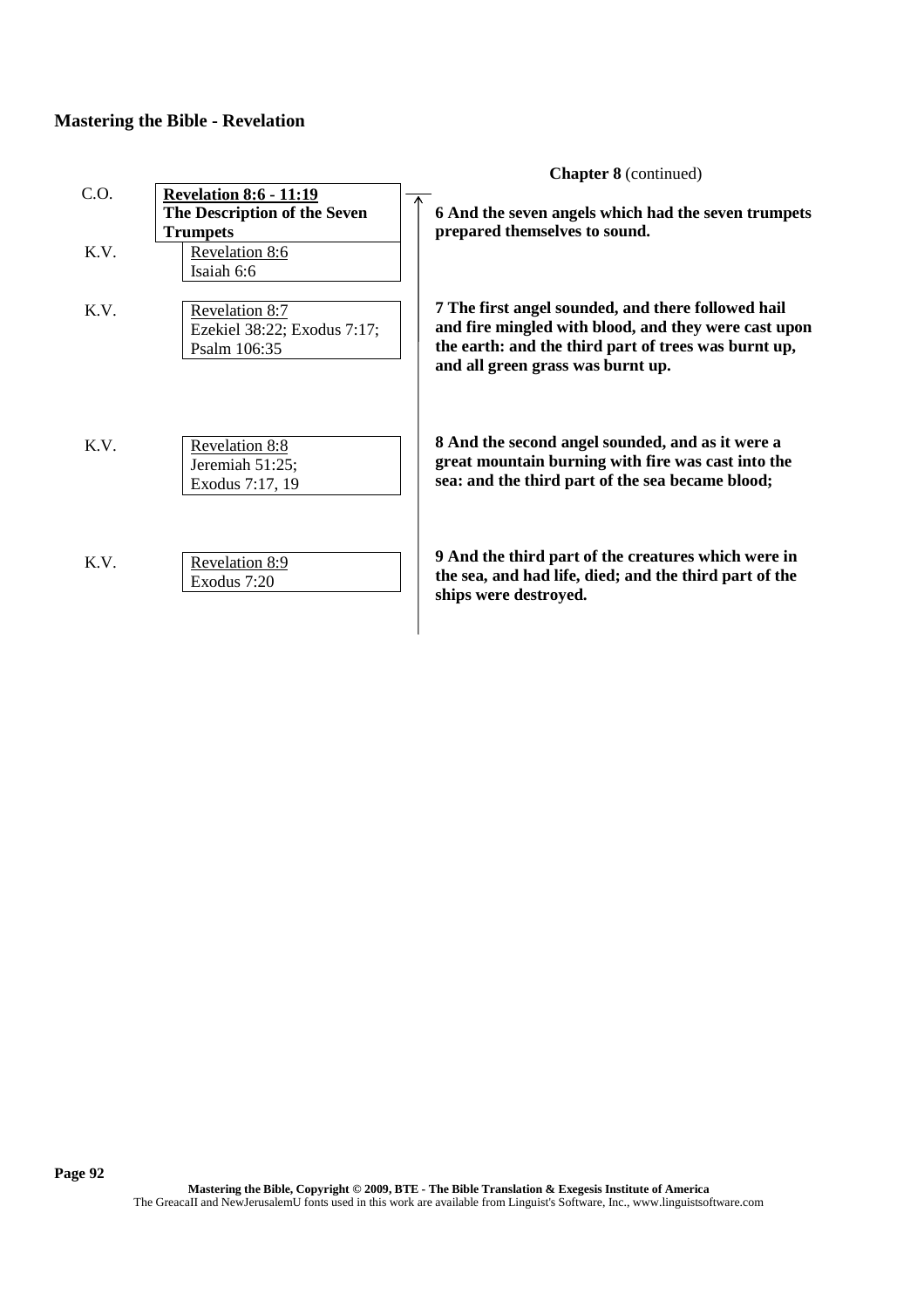Revelation 4:1 - 22:5 Part Three: The Things Which Shall Be Hereafter (continued)

Revelation 8:6 - 11:19 The Description of the Seven Trumpets

### **<sup>6</sup> And the seven angels which had the seven trumpets prepared themselves to sound.**

Ch.8 Verse 7 The Description of the First Trumpet

**<sup>7</sup> The first angel sounded, and there followed hail and fire mingled with blood,**

> **and they were cast upon the earth: and the third part of trees was burnt up, and all green grass was burnt up.**

Ch.8 Verses 8-9 The Description of the Second Trumpet

**<sup>8</sup> And the second angel sounded, and as it were a great mountain burning with fire was cast into the sea:**

> **and the third part of the sea became blood; <sup>9</sup> And the third part of the creatures which were in the sea, and had life, died; and the third part of the ships were destroyed.**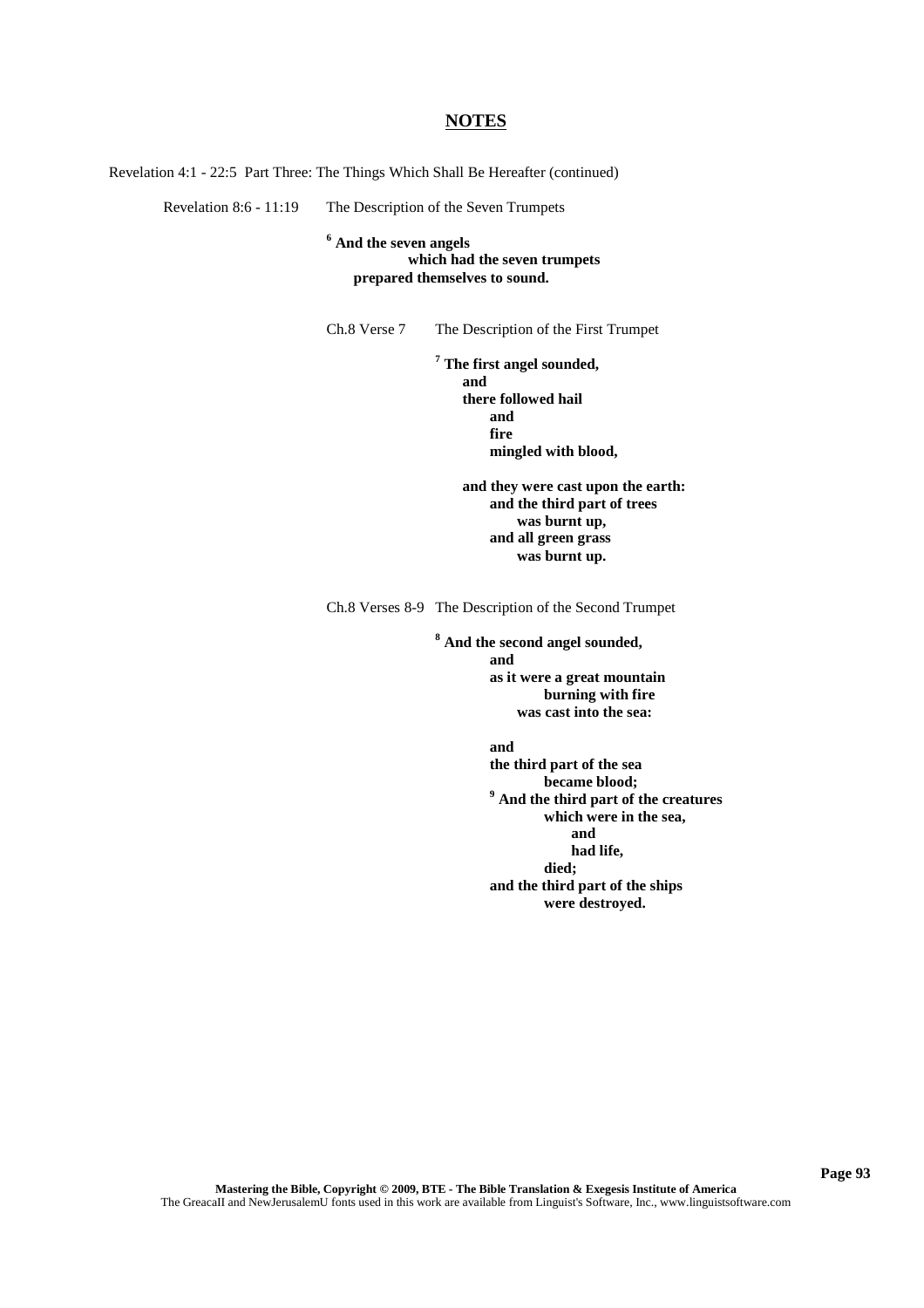| K.V. | Revelation 8:11<br>Deuteronomy 29:18                             |  |
|------|------------------------------------------------------------------|--|
| K.V. | Revelation 8:12<br>Exodus 10:21                                  |  |
| K.V. | Revelation 8:13<br>Deuteronomy 28:49;<br>Hosea 8:1; Habakkuk 1:8 |  |

### **Chapter 8** (continued)

<sup>10</sup> And the third angel sounded, and there fell a great star from heaven, burning as it were a lamp, and it fell upon the third part of the rivers, and upon the fountains of waters;

**11 And the name of the star is called Wormwood: and the third part of the waters became wormwood; and many men died of the waters, because they were made bitter.**

**12 And the fourth angel sounded, and the third part of the sun was smitten, and the third part of the moon, and the third part of the stars; so as the third part of them was darkened, and the day shone not for a third part of it, and the night likewise.**

**13 And I beheld, and heard an angel flying through the midst of heaven, saying with a loud voice, Woe, woe, woe, to the inhabiters of the earth by reason of the other voices of the trumpet of the three angels, which are yet to sound!**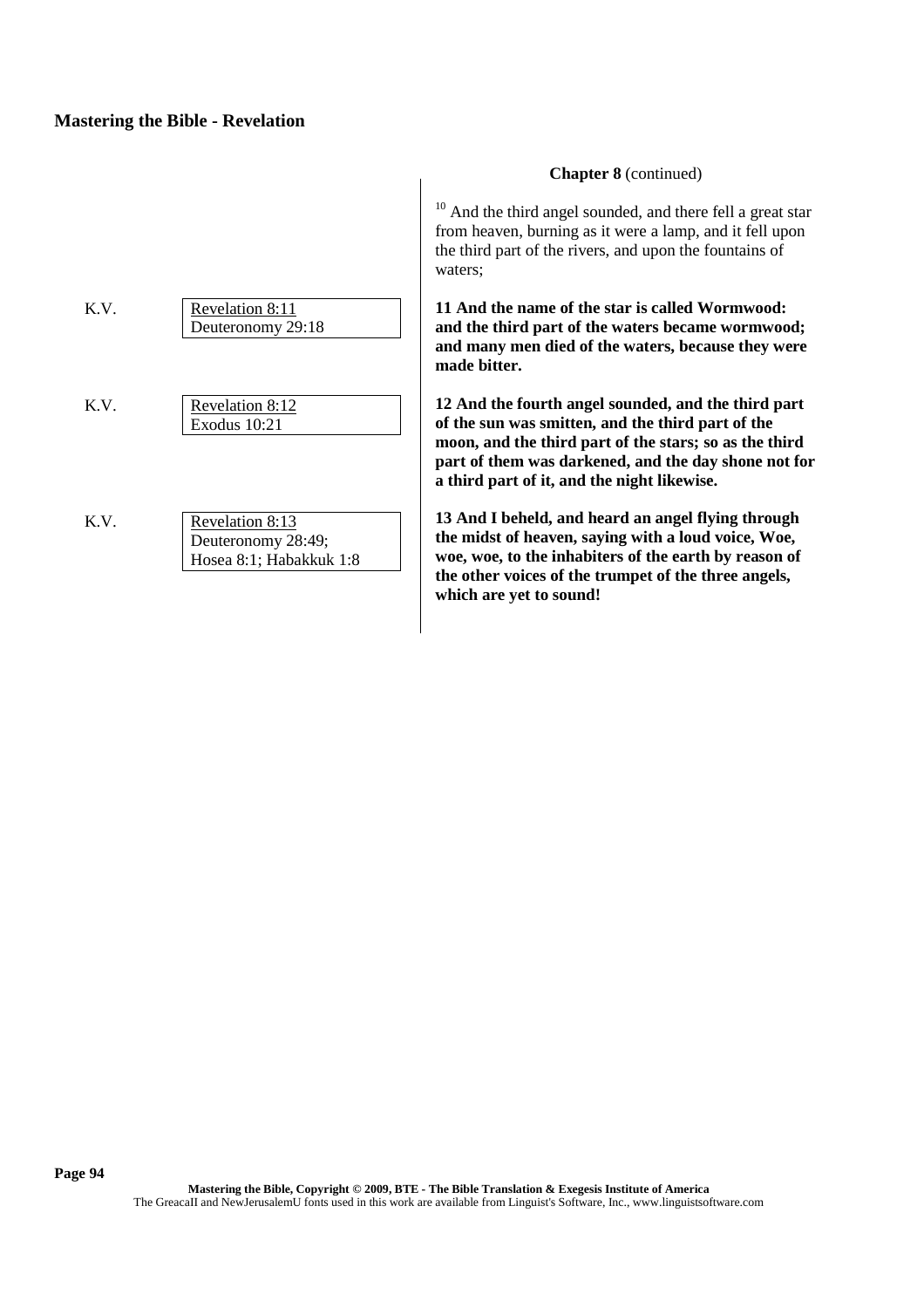| Revelation 8:6 - 11:19 | The Description of the Seven Trumpets (continued) |                                                                                                                                                                  |
|------------------------|---------------------------------------------------|------------------------------------------------------------------------------------------------------------------------------------------------------------------|
|                        | Ch.8 Verses 10-11                                 | The Description of the Third Trumpet                                                                                                                             |
|                        |                                                   | $10$ And the third angel sounded,<br>and there fell a great star from heaven,<br>burning as it were a lamp,<br>and                                               |
|                        |                                                   | it fell upon the third part<br>of the rivers,                                                                                                                    |
|                        |                                                   | and<br>upon the fountains of waters;                                                                                                                             |
|                        |                                                   | <sup>11</sup> And the name of the star<br>is called Wormwood:                                                                                                    |
|                        |                                                   | and the third part of the waters<br>became wormwood;<br>and many men died of the waters,<br>because they were made bitter.                                       |
|                        | Ch.8 Verses 12-13                                 | The Description of the Fourth Trumpet                                                                                                                            |
|                        |                                                   | <sup>12</sup> And the fourth angel sounded,<br>and the third part of the sun was smitten,<br>and the third part of the moon,<br>and the third part of the stars; |
|                        |                                                   | so as the third part of them was darkened,<br>and the day shone not for a third part of it,<br>and<br>the night likewise.                                        |
|                        |                                                   | $13$ And I beheld,                                                                                                                                               |
|                        |                                                   | and heard<br>an angel flying<br>through the midst of heaven,<br>saying with a loud voice,                                                                        |
|                        |                                                   | Woe, woe, woe,                                                                                                                                                   |
|                        |                                                   | to the inhabiters<br>of the earth<br>by reason of the other voices<br>of the trumpet of the three angels,<br>which are yet to sound!                             |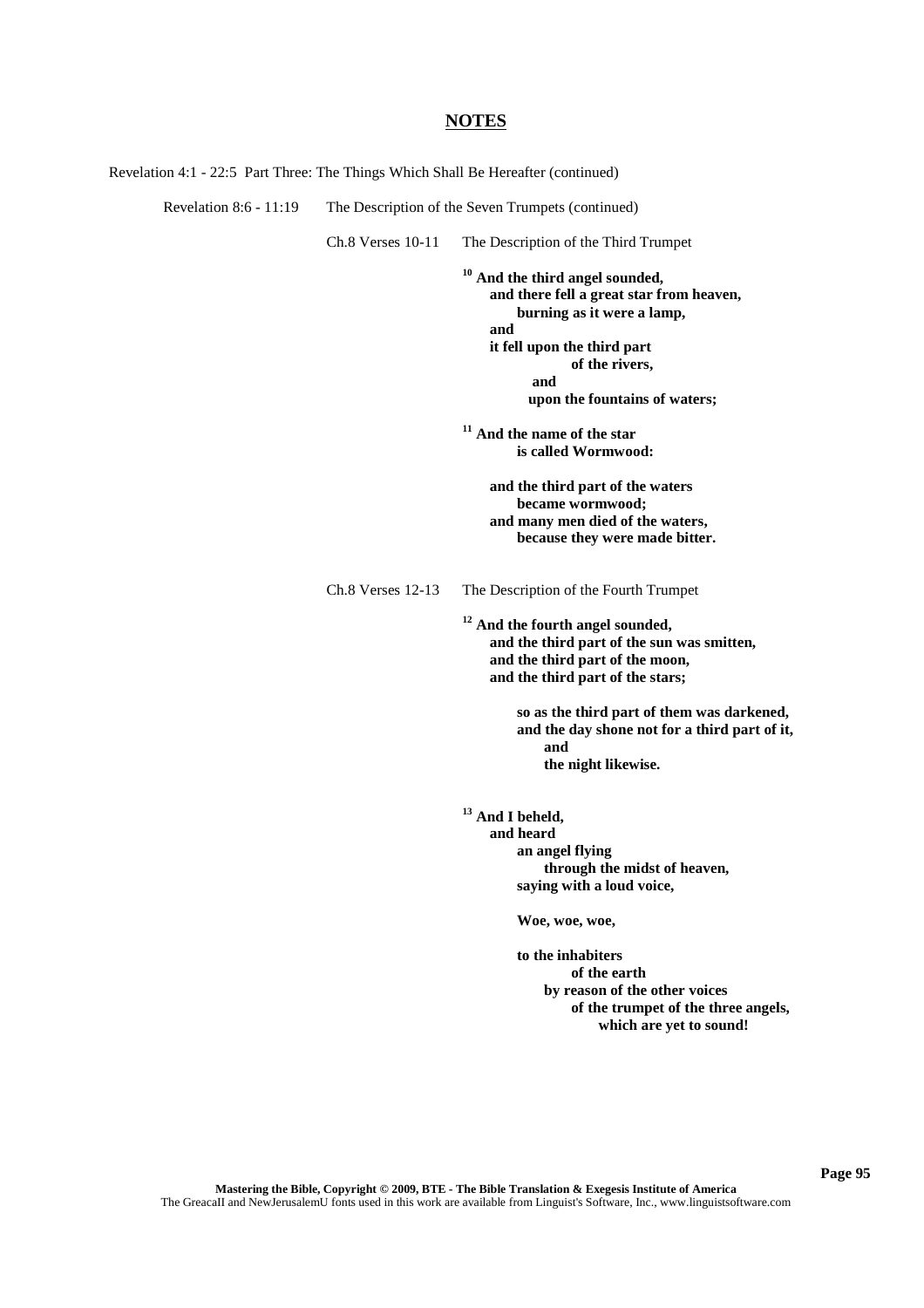K.V. Revelation 9:3 Exodus 10:4, 13

### **Chapter 9**

 $1$  And the fifth angel sounded, and I saw a star fall from heaven unto the earth: and to him was given the key of the bottomless pit.

<sup>2</sup> And he opened the bottomless pit; and there arose a smoke out of the pit, as the smoke of a great furnace; and the sun and the air were darkened by reason of the smoke of the pit.

### **3 And there came out of the smoke locusts upon the earth: and unto them was given power, as the scorpions of the earth have power.**

<sup>4</sup> And it was commanded them that they should not hurt the grass of the earth, neither any green thing, neither any tree; but only those men which have not the seal of God in their foreheads.

 $<sup>5</sup>$  And to them it was given that they should not kill them,</sup> but that they should be tormented five months: and their torment *was* as the torment of a scorpion, when he striketh a man.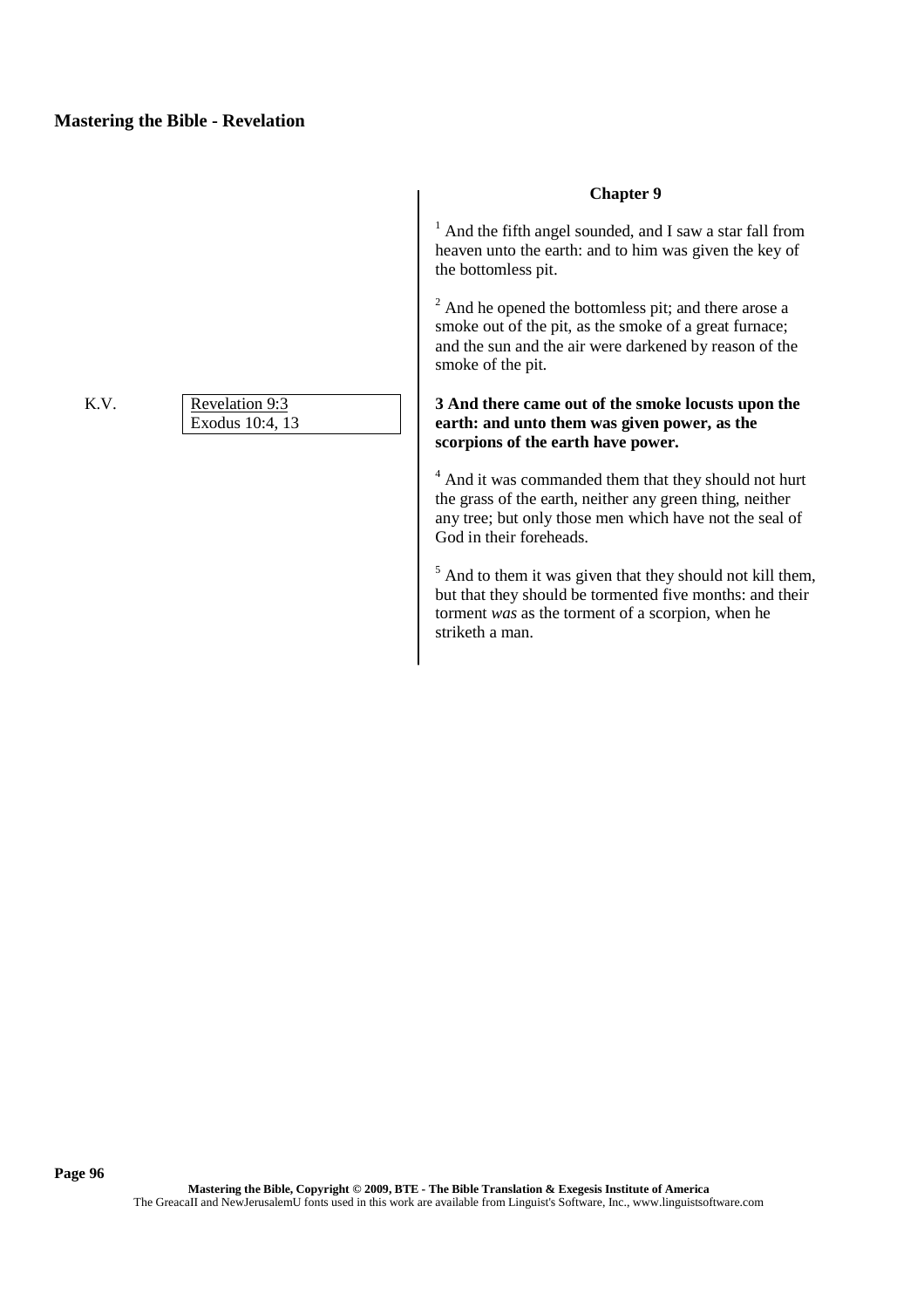Revelation 4:1 - 22:5 Part Three: The Things Which Shall Be Hereafter (continued)

Revelation 8:6 - 11:19 The Description of the Seven Trumpets (continued)

Revelation 9:1-12 The Description of the Fifth Trumpet

Revelation 9:1-12 The First Woe

Verses 1-5 The Destruction of the Locusts

**<sup>1</sup>And the fifth angel sounded,**

**and I saw a star fall from heaven unto the earth: and to him was given the key of the bottomless pit. <sup>2</sup> And he opened the bottomless pit; and there arose a smoke out of the pit, as the smoke of a great furnace; and the sun and the air were darkened by reason of the smoke of the pit. <sup>3</sup> And there came out of the smoke locusts upon the earth: and unto them was given power, as the scorpions of the earth have power. <sup>4</sup> And it was commanded them that they should not hurt the grass of the earth, neither any green thing, neither any tree; but only those men which have not the seal of God in their foreheads. <sup>5</sup> And to them it was given that they should not kill them, but that they should be tormented five months: and their torment** *was* **as the torment of a scorpion, when he striketh a man.**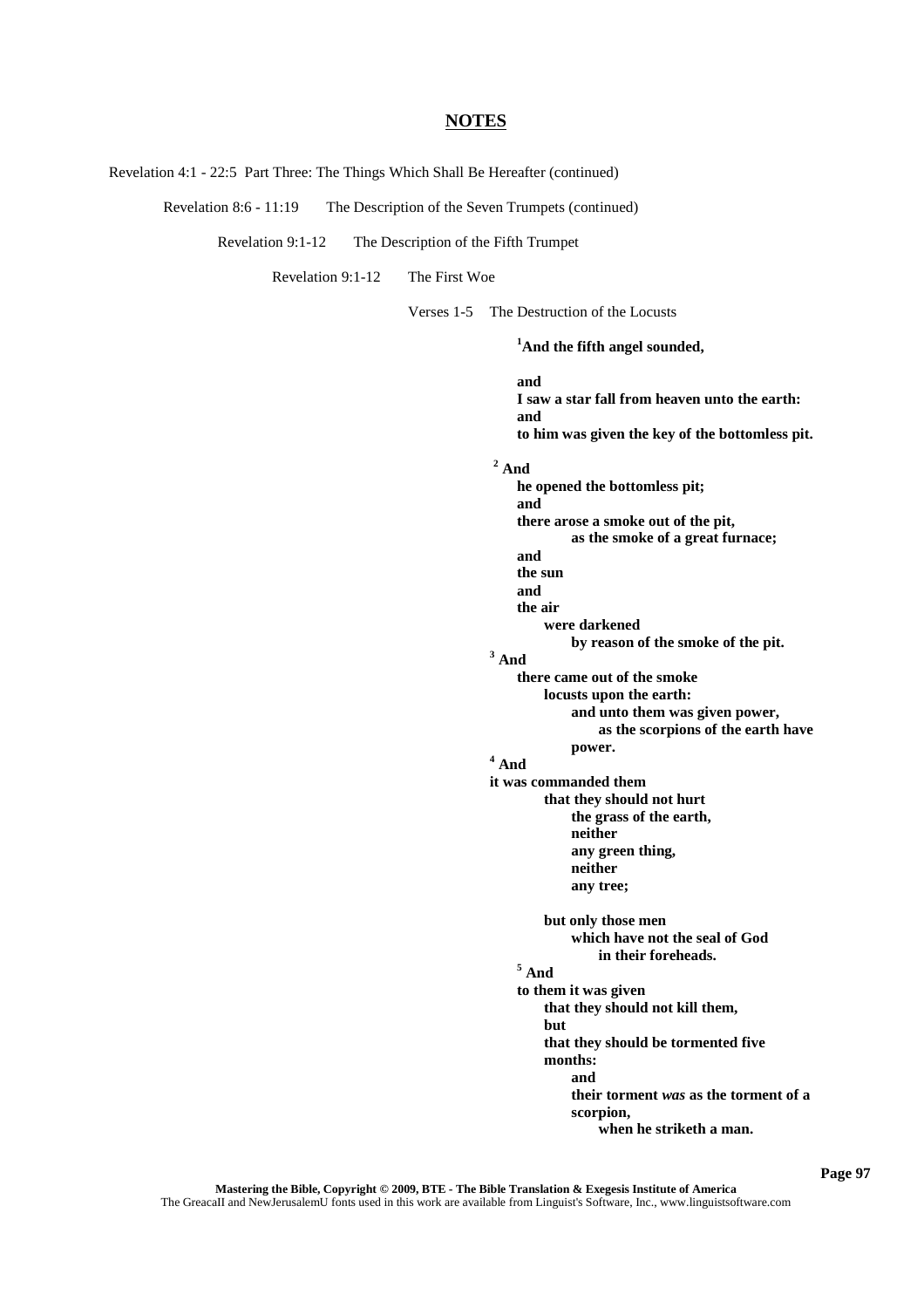| K.V. | Revelation 9:6<br>Jeremiah 8:3                                              | 6 And in those days<br>not find it; and shal<br>from them.                          |
|------|-----------------------------------------------------------------------------|-------------------------------------------------------------------------------------|
| K.V. | Revelation 9:7<br>Joel 2:4                                                  | 7 And the shapes of<br>prepared unto battl<br>were crowns like go<br>faces of men.  |
| K.V. | Revelation 9:8<br>Joel 1:6                                                  | 8 And they had hair<br>teeth were as the tee                                        |
| K.V. | Revelation 9:9<br>Joel 2:4-5                                                | 9 And they had bre<br>of iron; and the sou<br>of chariots of many                   |
| K.V. | Revelation 9:10<br>Proverbs 26:3                                            | 10 And they had tai<br>were stings in their<br>men five months.                     |
| K.V. | Revelation 9:11<br>Proverbs 30:27; Job 26:6;<br>Psalm 88:11; Proverbs 15:11 | 11 And they had a l<br>of the bottomless pi<br>tongue is Abaddon,<br>name Apollyon. |
|      |                                                                             | $^{12}$ One wee is nest: $a$                                                        |

 $\overline{1}$ 

### **Chapter 9** (continued)

shall men seek death, and shall **not find it; and shall desire to die, and death shall flee**

**7 And the shapes of the locusts** *were* **like unto horses le; and on their heads** *were* as it **were crowns like gold, and their faces** *were* **as the**

**8**  $\mathbf{r}$  as the hair of women, and their **teeth were as** *the teeth* **of lions.**

**Pastplates, as it were breastplates of iron; and the sound of their wings** *was* **as the sound** horses running to battle.

**ils like unto scorpions, and there tails: and their power** *was* **to hurt** 

**king over them,** *which is* **the angel it, whose name in the Hebrew tongue** *is* **Abaddon, but in the Greek tongue hath** *his*

One woe is past; *and*, behold, there come two woes more hereafter.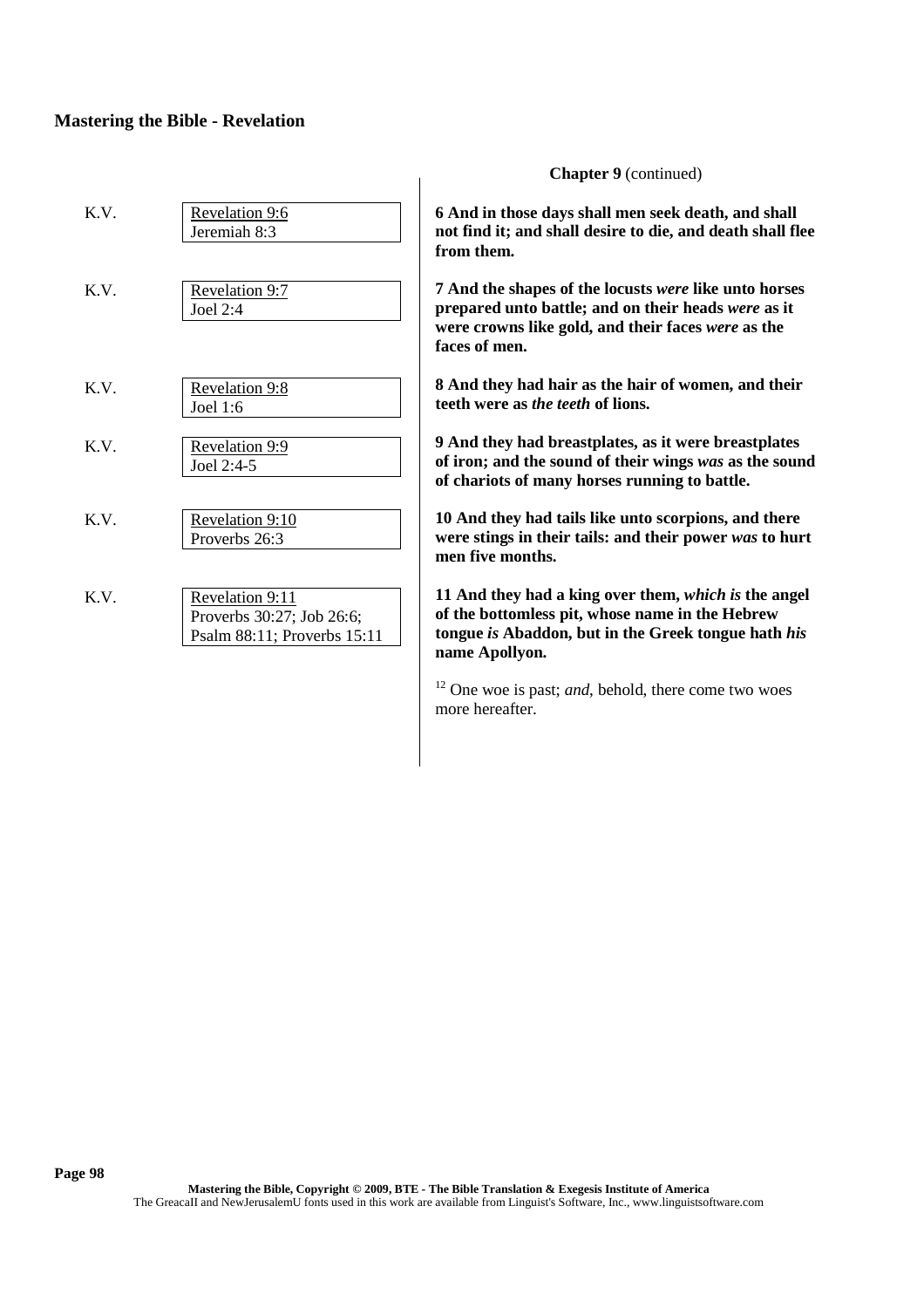Revelation 4:1 - 22:5 Part Three: The Things Which Shall Be Hereafter (continued)

Revelation 8:6 - 11:19 The Description of the Seven Trumpets (continued)

Revelation 9:1-12 The Description of the Fifth Trumpet (continued)

Revelation 9:1-12 The First Woe (continued)

| Verse 6     | The Condition of men upon the Earth<br>$6$ And                   |
|-------------|------------------------------------------------------------------|
|             | in those days                                                    |
|             | shall men seek death,                                            |
|             | and                                                              |
|             | shall not find it;                                               |
|             | and                                                              |
|             | shall desire to die,<br>and                                      |
|             | death shall flee from them.                                      |
| Verses 7-11 | The Description of the Locusts<br>$7$ And                        |
|             | the shapes of the locusts                                        |
|             | were like unto horses prepared unto<br>battle;                   |
|             | and                                                              |
|             | on their heads                                                   |
|             | were as it were crowns like gold,                                |
|             | and                                                              |
|             | their faces were as the faces of men.<br><sup>8</sup> And        |
|             | they had hair as the hair of women,<br>and                       |
|             | their teeth were as the teeth of lions.                          |
|             | <sup>9</sup> And                                                 |
|             | they had breastplates,                                           |
|             | as it were breastplates of iron;                                 |
|             | and                                                              |
|             | the sound of their wings<br>was as the sound of chariots of many |
|             | horses                                                           |
|             | running to battle.                                               |
|             | $10$ And                                                         |
|             | they had tails                                                   |
|             | like unto scorpions,                                             |
|             | and                                                              |
|             | there were stings in their tails:<br>and                         |
|             | their power was to hurt men five                                 |
|             | months.                                                          |
|             | $11$ And                                                         |
|             | they had a king over them,                                       |
|             | which is the angel of the                                        |
|             | bottomless pit,<br>whose name in the Hebrew                      |
|             | tongue is Abaddon,                                               |
|             | but                                                              |
|             | in the Greek tongue hath his<br>name Apollyon.                   |
| Verse 12    | The Preparation for the next two woes                            |
|             |                                                                  |

**<sup>12</sup> One woe is past;** *and***, behold, there come two woes more hereafter.**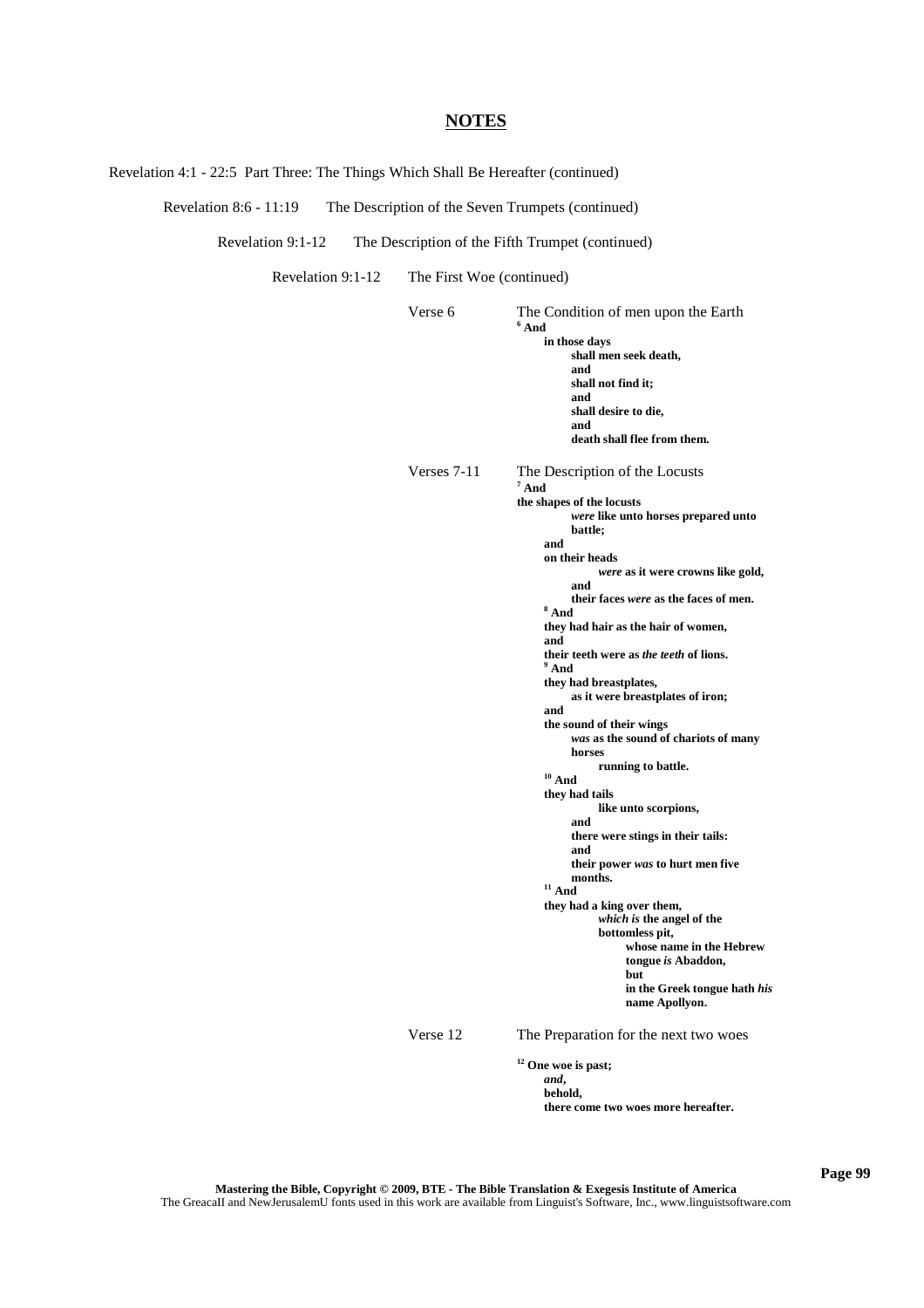|      |                                              | <b>Chapter 9</b> (continued)                                                                                                                                                                                                                                        |
|------|----------------------------------------------|---------------------------------------------------------------------------------------------------------------------------------------------------------------------------------------------------------------------------------------------------------------------|
| K.V. | Revelation 9:13<br>Exodus 30:3               | 13 And the sixth angel sounded, and I heard a voice<br>from the four horns of the golden altar which is<br>before God,                                                                                                                                              |
|      |                                              | <sup>14</sup> Saying to the sixth angel which had the trumpet,<br>Loose the four angels which are bound in the great river<br>Euphrates.                                                                                                                            |
|      |                                              | 15<br>And the four angels were loosed, which were prepared<br>for an hour, and a day, and a month, and a year, for to<br>slay the third part of men.                                                                                                                |
| K.V. | Revelation 9:16<br>Psalm 68:17               | 16 And the number of the army of the horsemen were<br>two hundred thousand thousand: and I heard the<br>number of them.                                                                                                                                             |
| K.V. | Revelation 9:17<br>Daniel 7:2; 8:2, 15; 9:21 | 17 And thus I saw the horses in the vision, and them<br>that sat on them, having breastplates of fire, and of<br>jacinth, and brimstone: and the heads of the horses<br>were as the heads of lions; and out of their mouths<br>issued fire and smoke and brimstone. |
| K.V. | Revelation 9:18<br>Exodus 11:1f              | 18 By these three was the third part of men killed, by<br>the fire, and by the smoke, and by the brimstone,<br>which issued out of their mouths.                                                                                                                    |
|      |                                              | For their power is in their mouth, and in their tails: for<br>their tails were like unto serpents, and had heads, and<br>with them they do hurt.                                                                                                                    |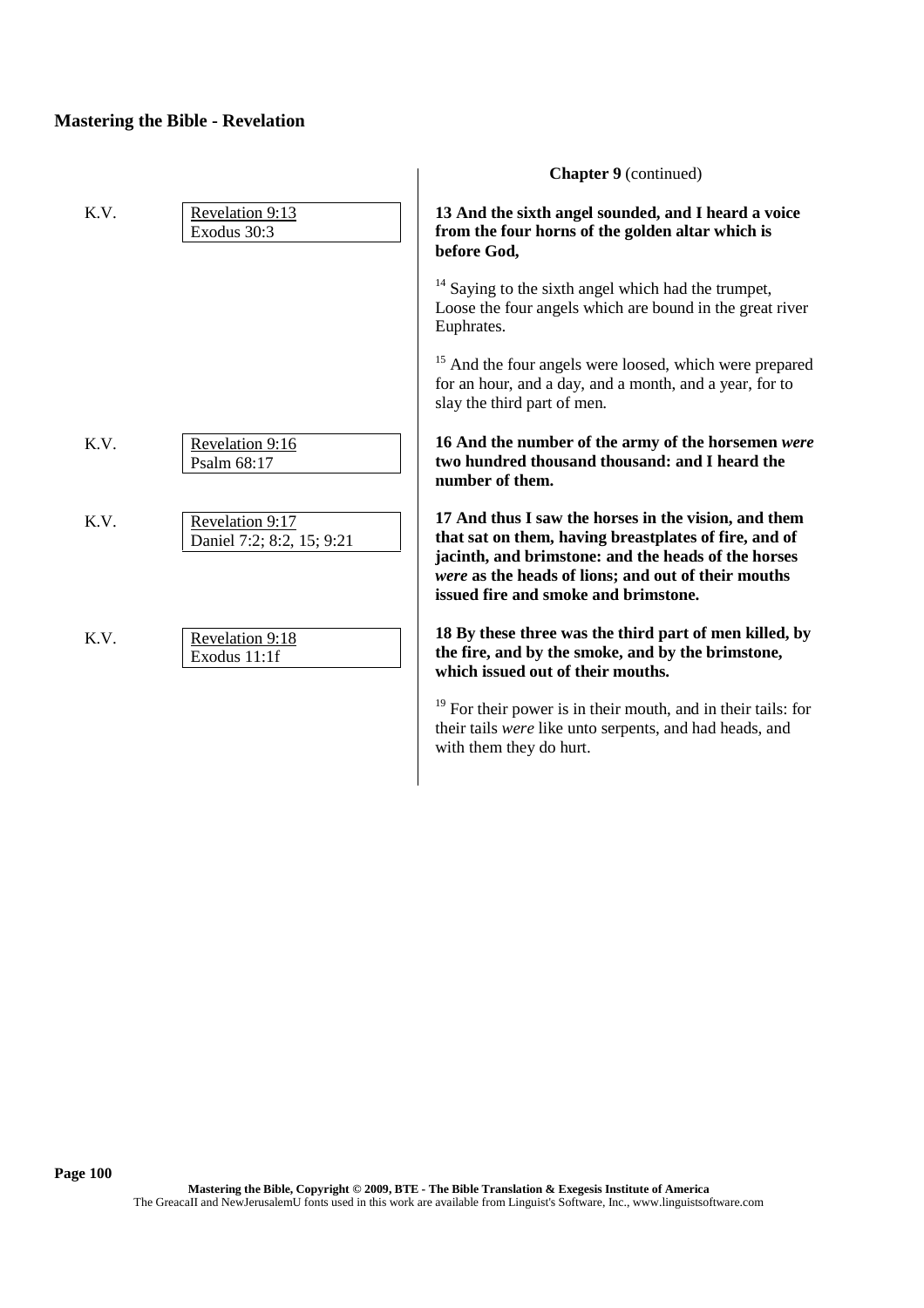Revelation 4:1 - 22:5 Part Three: The Things Which Shall Be Hereafter (continued)

Revelation 8:6 - 11:19 The Description of the Seven Trumpets (continued)

Revelation 9:13-21 The Description of the Sixth Trumpet

Revelation 9:13-21 The Second Woe

Verses 13-19 The Destruction by the Four Angels **<sup>13</sup> And the sixth angel sounded, and I heard a voice from the four horns of the golden altar which is before God, <sup>14</sup> Saying to the sixth angel which had the trumpet, Loose the four angels which are bound in the great river Euphrates. <sup>15</sup> And the four angels were loosed, which were prepared for an hour, and a day, and a month, and a year, for to slay the third part of men. <sup>16</sup> And the number of the army of the horsemen** *were* **two hundred thousand thousand: and I heard the number of them. <sup>17</sup> And thus I saw the horses in the vision, and them that sat on them, having breastplates of fire, and of jacinth, and brimstone: and the heads of the horses** *were* **as the heads of lions; and out of their mouths issued fire and smoke and brimstone. <sup>18</sup> By these three was the third part of men killed, by the fire, and by the smoke, and by the brimstone, which issued out of their mouths. <sup>19</sup> For their power is in their mouth, and in their tails:**

> **for their tails** *were* **like unto serpents, and had heads, and with them they do hurt.**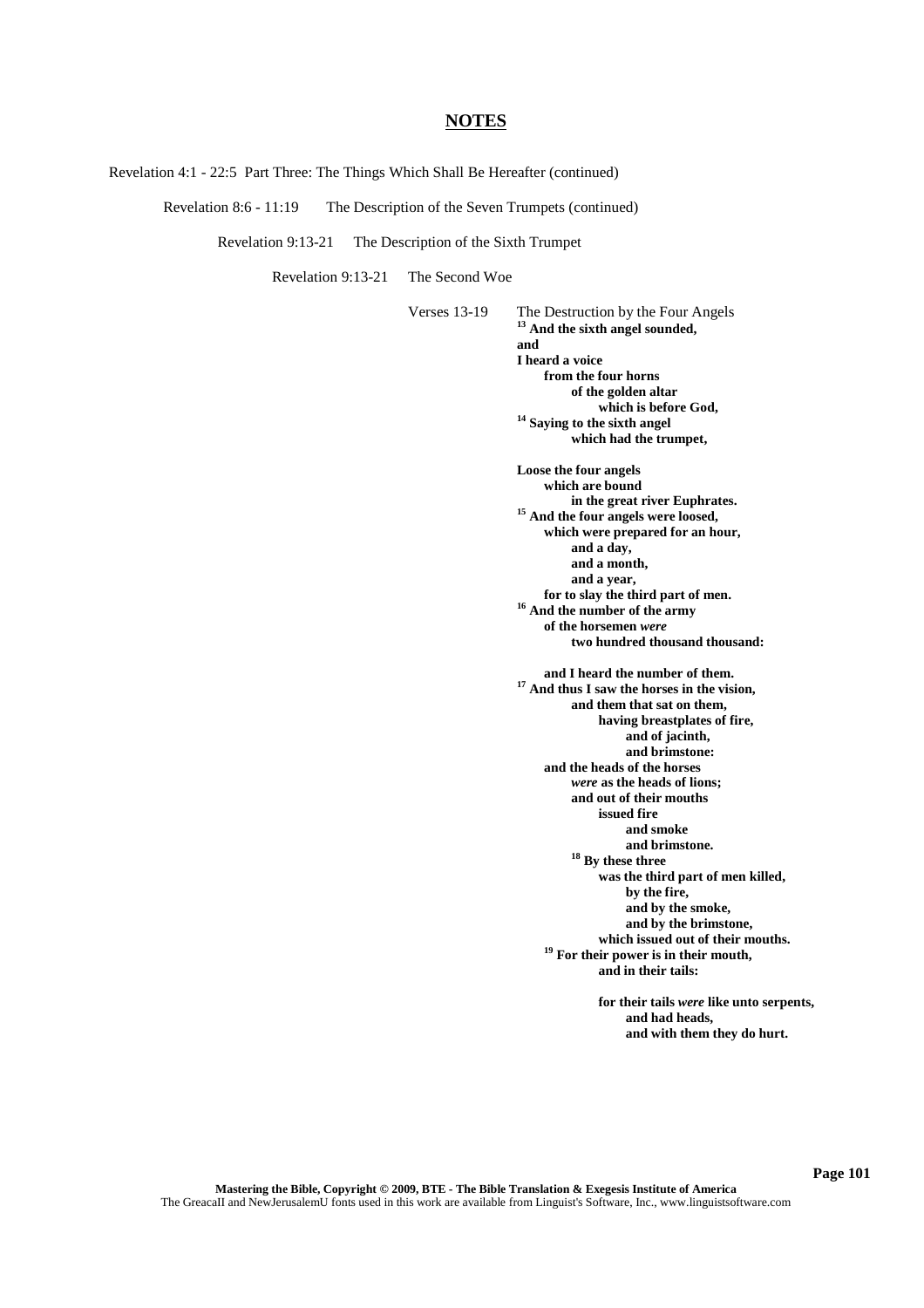K.V. Revelation 9:20 Deuteronomy 32:17; Psalm 96:5; 105:37

**Chapter 9** (continued)

**20 And the rest of the men which were not killed by these plagues yet repented not of the works of their hands, that they should not worship devils, and idols of gold, and silver, and brass, and stone, and of wood: which neither can see, nor hear, nor walk:**

 $21$  Neither repented they of their murders, nor of their sorceries, nor of their fornication, nor of their thefts.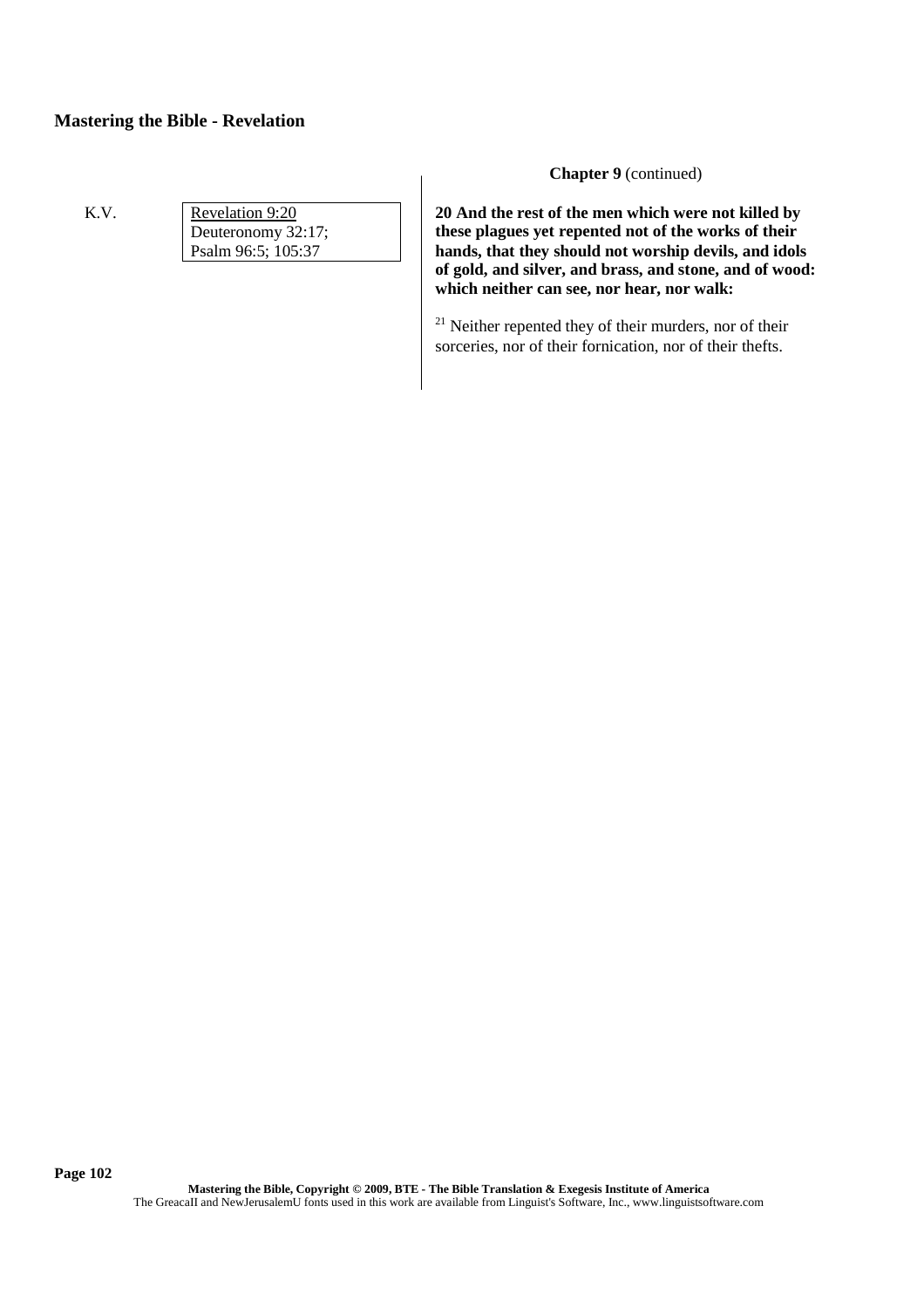Revelation 4:1 - 22:5 Part Three: The Things Which Shall Be Hereafter (continued)

Revelation 8:6 - 11:19 The Description of the Seven Trumpets (continued)

Revelation 9:13-21 The Description of the Sixth Trumpet (continued)

Revelation 9:13-21 The Second Woe (continued)

Verses 20-21 The Condition of Men upon the Earth.

**<sup>20</sup> And the rest of the men which were not killed by these plagues yet repented not of the works of their hands, that they should not worship devils, and idols of gold, and silver, and brass, and stone, and of wood:**

> **which neither can see, nor hear, nor walk:**

**<sup>21</sup> Neither repented they of their murders, nor of their sorceries, nor of their fornication, nor of their thefts.**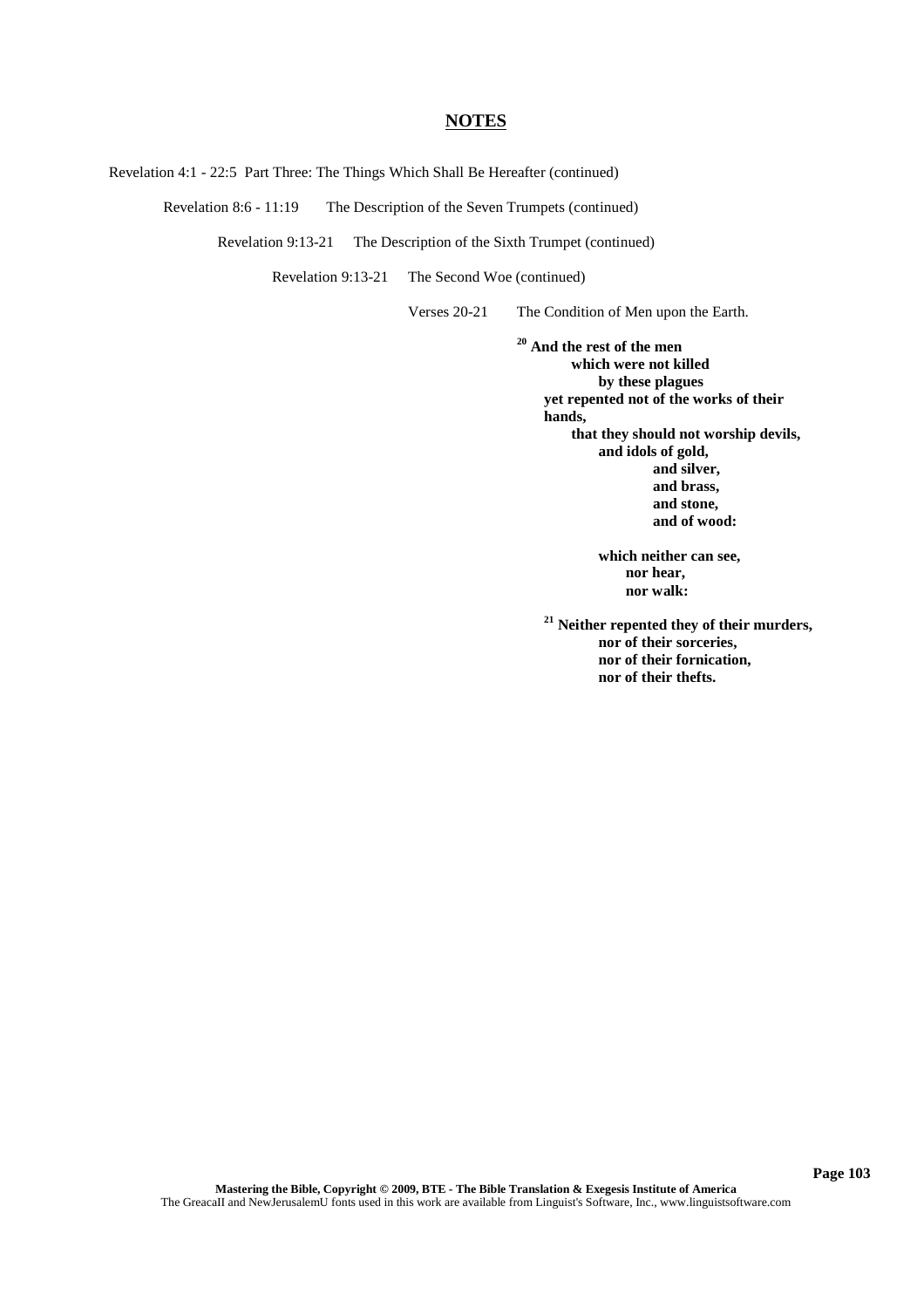|      |                                               | <b>Chapter 10</b>                                                                                                                                                                                                 |
|------|-----------------------------------------------|-------------------------------------------------------------------------------------------------------------------------------------------------------------------------------------------------------------------|
| K.V. | Revelation 10:1<br>Daniel 10:21; Ezekiel 1:28 | 1 And I saw another mighty angel come down from<br>heaven, clothed with a cloud: and a rainbow was<br>upon his head, and his face was as it were the sun,<br>and his feet as pillars of fire:                     |
|      |                                               | $2$ And he had in his hand a little book open: and he set<br>his right foot upon the sea, and his left foot on the earth,                                                                                         |
|      |                                               | $3$ And cried with a loud voice, as <i>when</i> a lion roareth:<br>and when he had cried, seven thunders uttered their<br>voices.                                                                                 |
| K.V. | Revelation 10:4<br>Daniel 12:4                | 4 And when the seven thunders had uttered their<br>voices, I was about to write: and I heard a voice from<br>heaven saying unto me, Seal up those things which<br>the seven thunders uttered, and write them not. |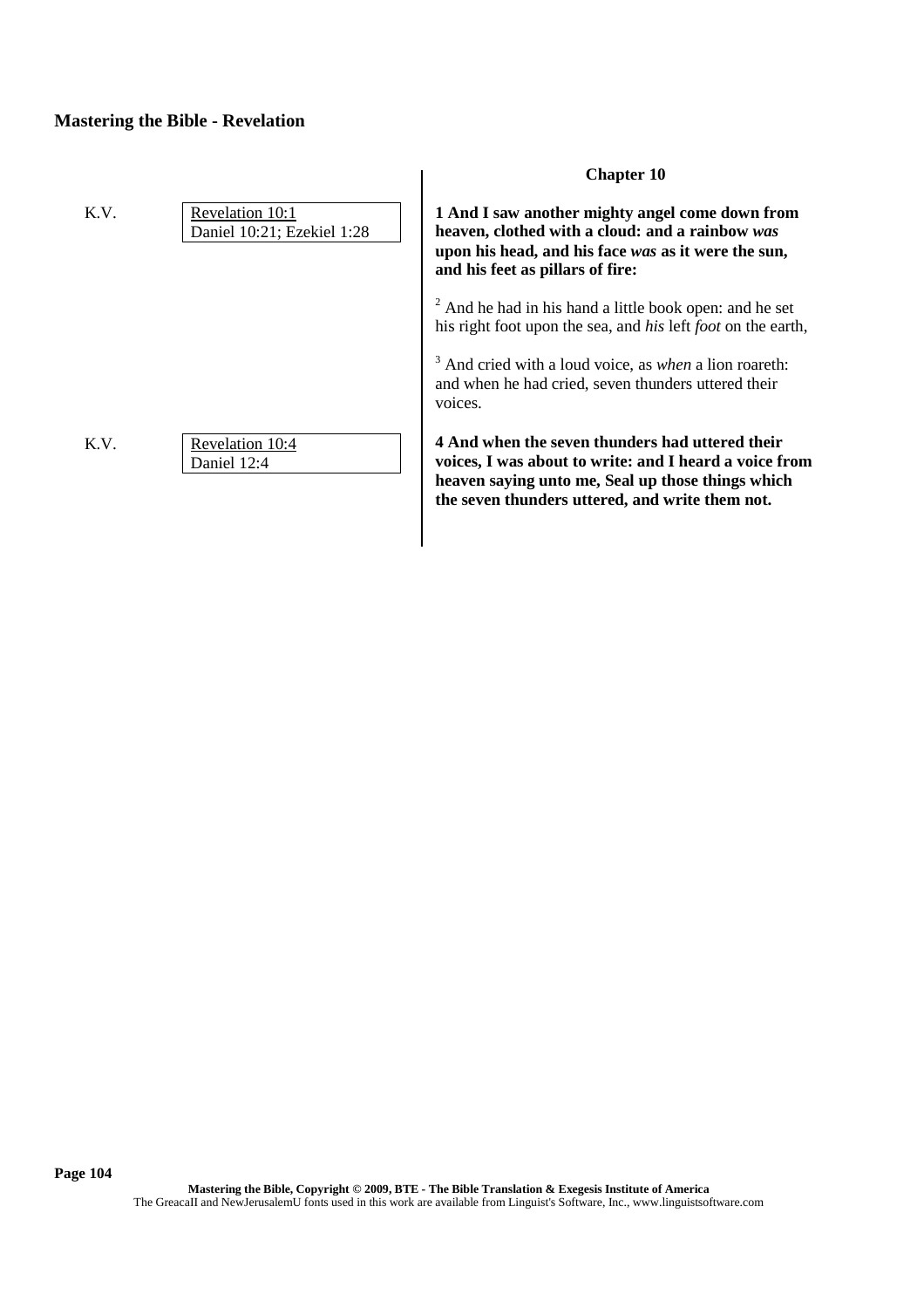Revelation 4:1 - 22:5 Part Three: The Things Which Shall Be Hereafter (continued)

Revelation 8:6 - 11:19 The Description of the Seven Trumpets (continued)

Revelation 10:1-4 The Instruction Concerning the Prophecy of the Thunders

Verses 1-3 The Description of the Angel

**<sup>1</sup>And I saw another mighty angel come down from heaven, clothed with a cloud: and a rainbow** *was* **upon his head,**

> **and his face** *was* **as it were the sun, and his feet as pillars of fire:**

**<sup>2</sup> And he had in his hand a little book open:**

> **and he set his right foot upon the sea, and** *his* **left** *foot* **on the earth,**

**<sup>3</sup> And cried with a loud voice, as** *when* **a lion roareth: and when he had cried, seven thunders uttered their voices.**

Verse 4 The Instruction

**<sup>4</sup> And when the seven thunders had uttered their voices, I was about to write:**

> **and I heard a voice from heaven saying unto me,**

**Seal up those things which the seven thunders uttered, and write them not.**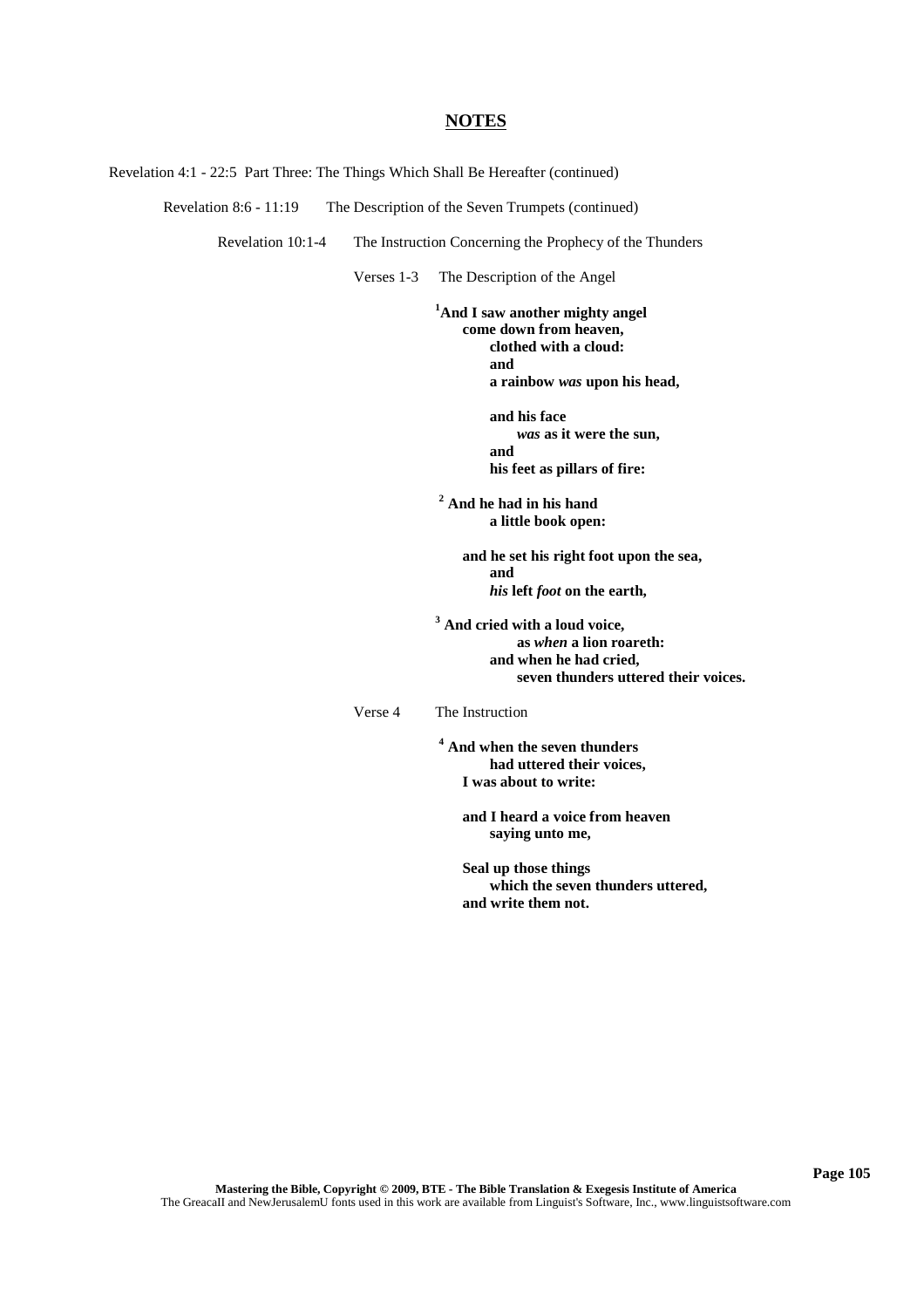| K.V | Revelation 10:5            |
|-----|----------------------------|
|     | $\blacksquare$ Daniel 12:7 |

K.V. Revelation 10:6 Daniel 12:7

**Chapter 10** (continued)

**5 And the angel which I saw stand upon the sea and upon the earth lifted up his hand to heaven,**

**6 And sware by him that liveth for ever and ever, who created heaven, and the things that therein are, and the earth, and the things that therein are, and the sea, and the things which are therein, that there should be time no longer:**

 $<sup>7</sup>$  But in the days of the voice of the seventh angel, when</sup> he shall begin to sound, the mystery of God should be finished, as he hath declared to his servants the prophets.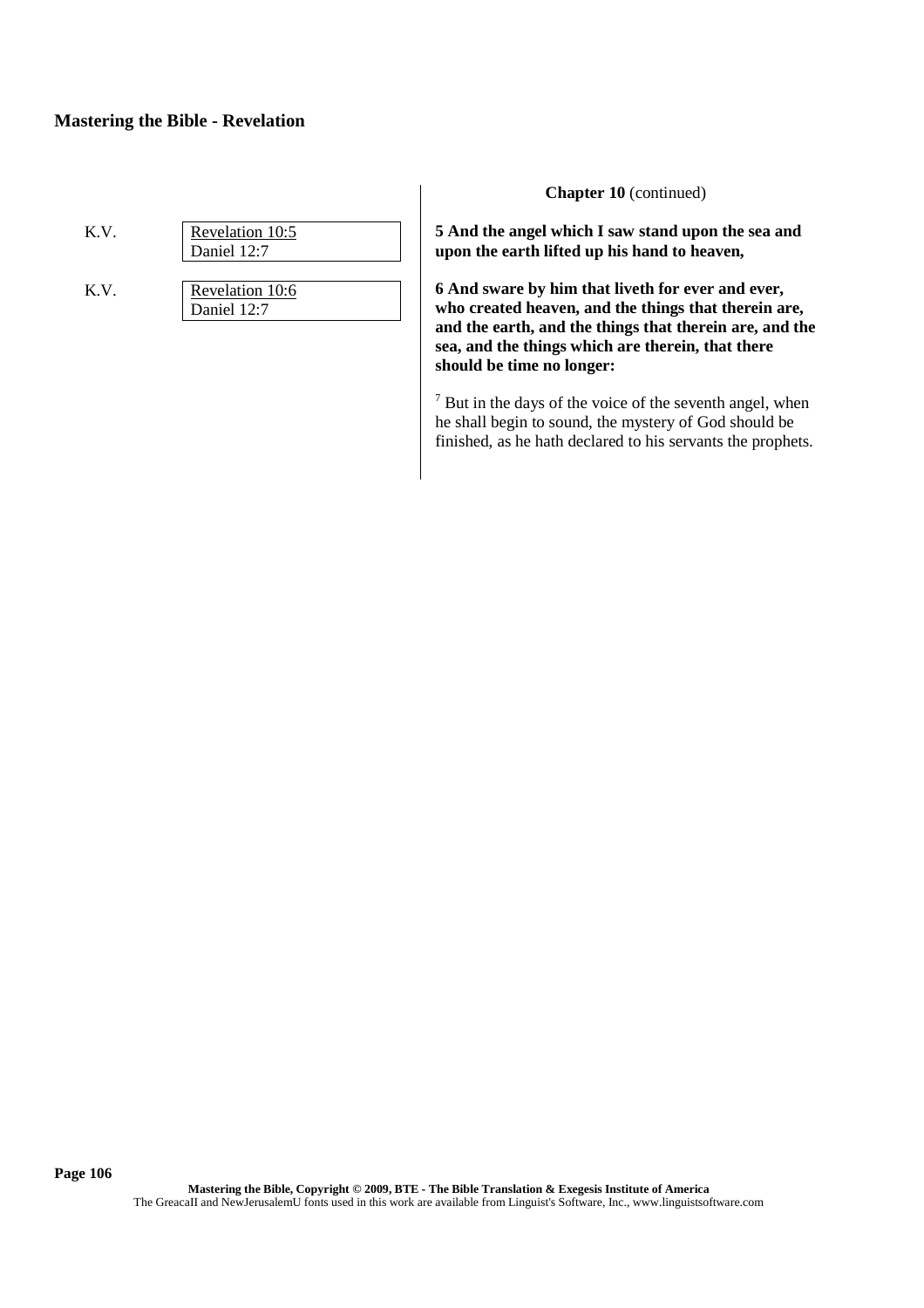Revelation 4:1 - 22:5 Part Three: The Things Which Shall Be Hereafter (continued)

Revelation 8:6 - 11:19 The Description of the Seven Trumpets (continued)

Revelation 10:5-11 The Commission for John to Prophesy

Verses 5-7 The Proclamation of the Angel

**<sup>5</sup> And the angel which I saw stand upon the sea and upon the earth lifted up his hand to heaven,**

> **<sup>6</sup> And sware by him that liveth for ever and ever,**

> > **who created heaven, and the things that therein are, and the earth, and the things that therein are, and the sea, and the things which are therein,**

**that there should be time no longer:**

**<sup>7</sup> But in the days of the voice of the seventh angel, when he shall begin to sound, the mystery of God should be finished, as he hath declared to his servants the prophets.**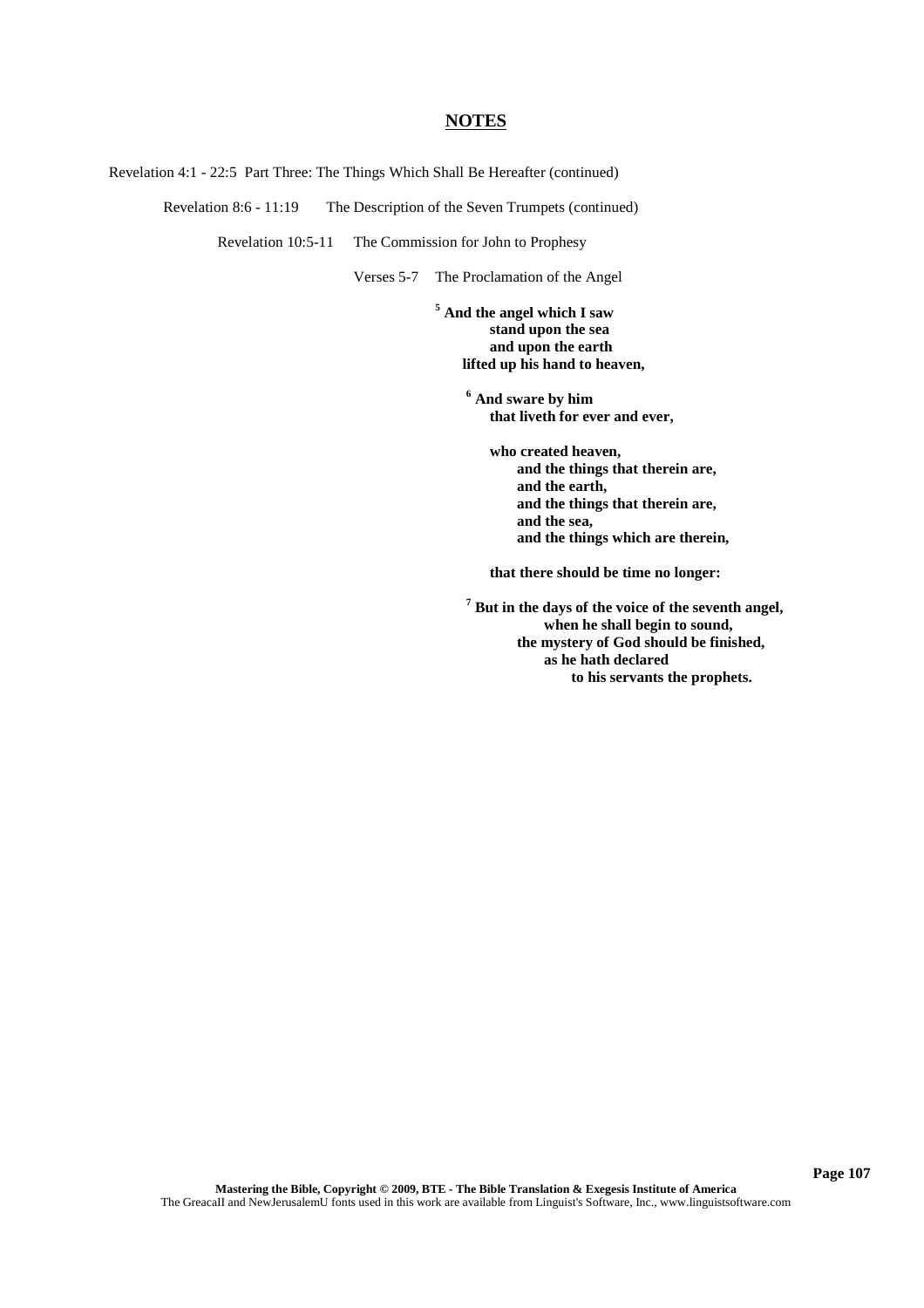| K.V. | Revelation 10:9    |  |
|------|--------------------|--|
|      | Ezekiel 2:8; $3:1$ |  |
|      |                    |  |
|      |                    |  |
|      |                    |  |

Ezekiel 3:3

K.V. Revelation 10:10

### **Chapter 10** (continued)

<sup>8</sup> And the voice which I heard from heaven spake unto me again, and said, Go *and* take the little book which is open in the hand of the angel which standeth upon the sea and upon the earth.

**9 And I went unto the angel, and said unto him, Give me the little book. And he said unto me, Take** *it***, and eat it up; and it shall make thy belly bitter, but it shall be in thy mouth sweet as honey.**

**10 And I took the little book out of the angel's hand, and ate it up; and it was in my mouth sweet as honey: and as soon as I had eaten it, my belly was bitter.**

<sup>11</sup> And he said unto me, Thou must prophesy again before many peoples, and nations, and tongues, and kings.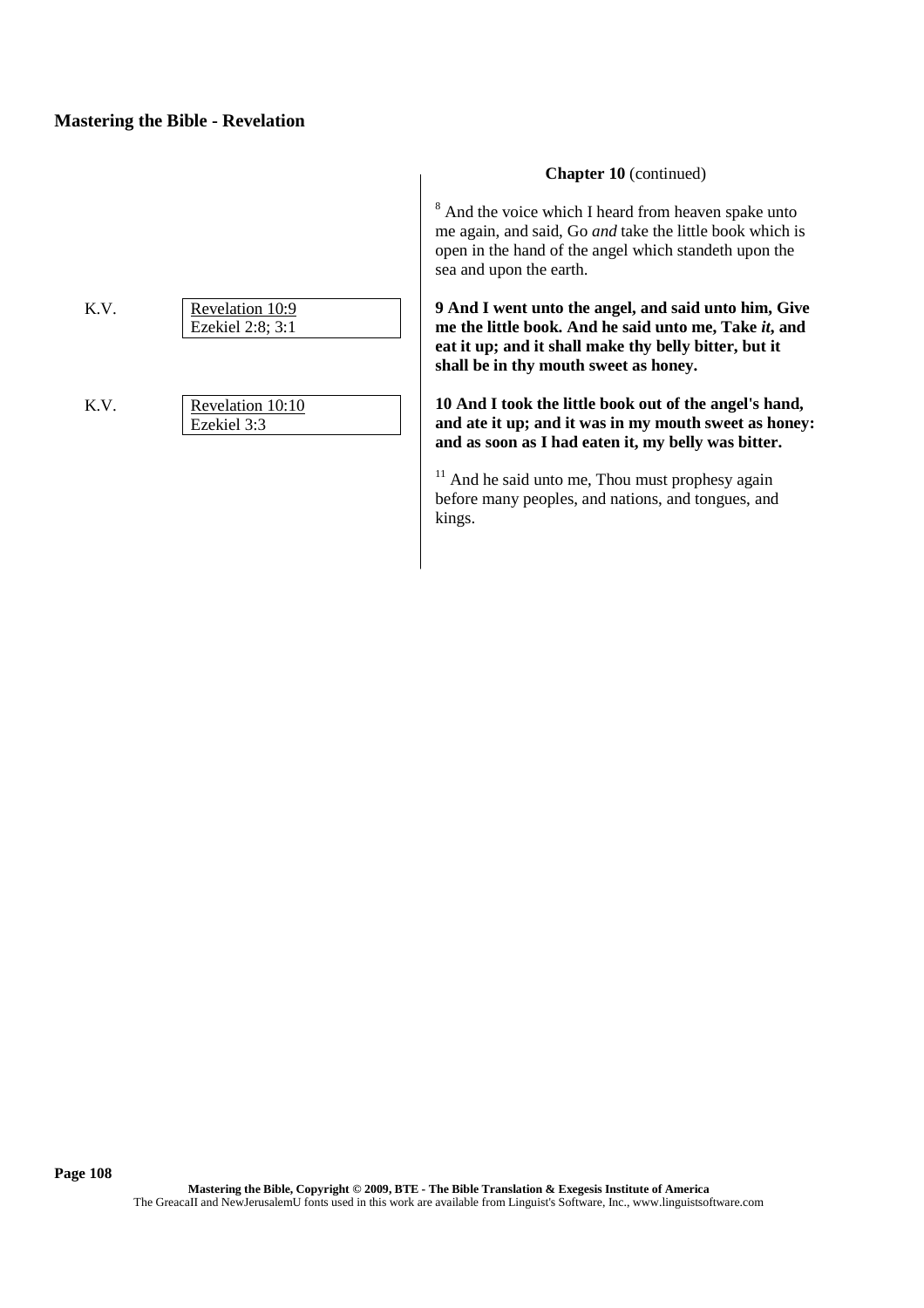Revelation 4:1 - 22:5 Part Three: The Things Which Shall Be Hereafter (continued)

Revelation 8:6 - 11:19 The Description of the Seven Trumpets (continued)

Revelation 10:5-11 The Commission for John to Prophesy (continued)

Verses 8-11 The Instruction Concerning the Little Book

**<sup>8</sup> And the voice which I heard from heaven spake unto me again, and said, Go**

> *and* **take the little book which is open in the hand of the angel which standeth upon the sea and upon the earth.**

**<sup>9</sup> And I went unto the angel, and said unto him,**

**Give me the little book.**

**And he said unto me,**

**Take** *it***, and eat it up;**

**and it shall make thy belly bitter, but it shall be in thy mouth sweet as honey.**

**<sup>10</sup> And I took the little book out of the angel's hand, and ate it up;**

**and it was in my mouth sweet as honey: and as soon as I had eaten it, my belly was bitter.**

**<sup>11</sup> And he said unto me, Thou must prophesy again before many peoples, and nations, and tongues, and kings.**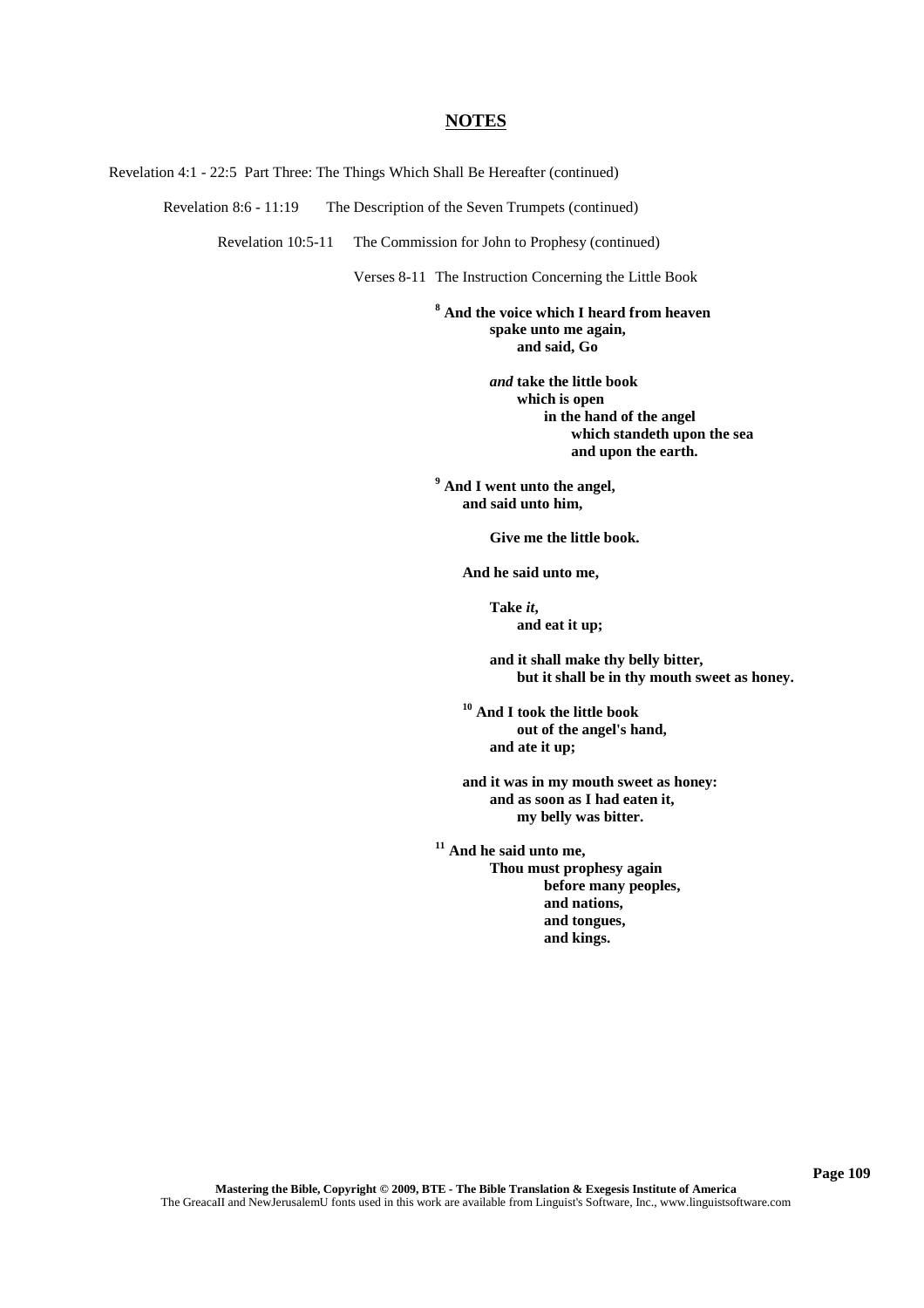| K.V. | Revelation 11:1      |
|------|----------------------|
|      | Ezekiel 40:3; 41:22; |
|      | Zechariah 2:1        |

K.V. Revelation 11:2 Ezekiel 40:17, 20

### **Chapter 11**

**1 And there was given me a reed like unto a rod: and the angel stood, saying, Rise, and measure the temple of God, and the altar, and them that worship therein.**

**2 But the court which is without the temple leave out, and measure it not; for it is given unto the Gentiles: and the holy city shall they tread under foot forty** *and* **two months.**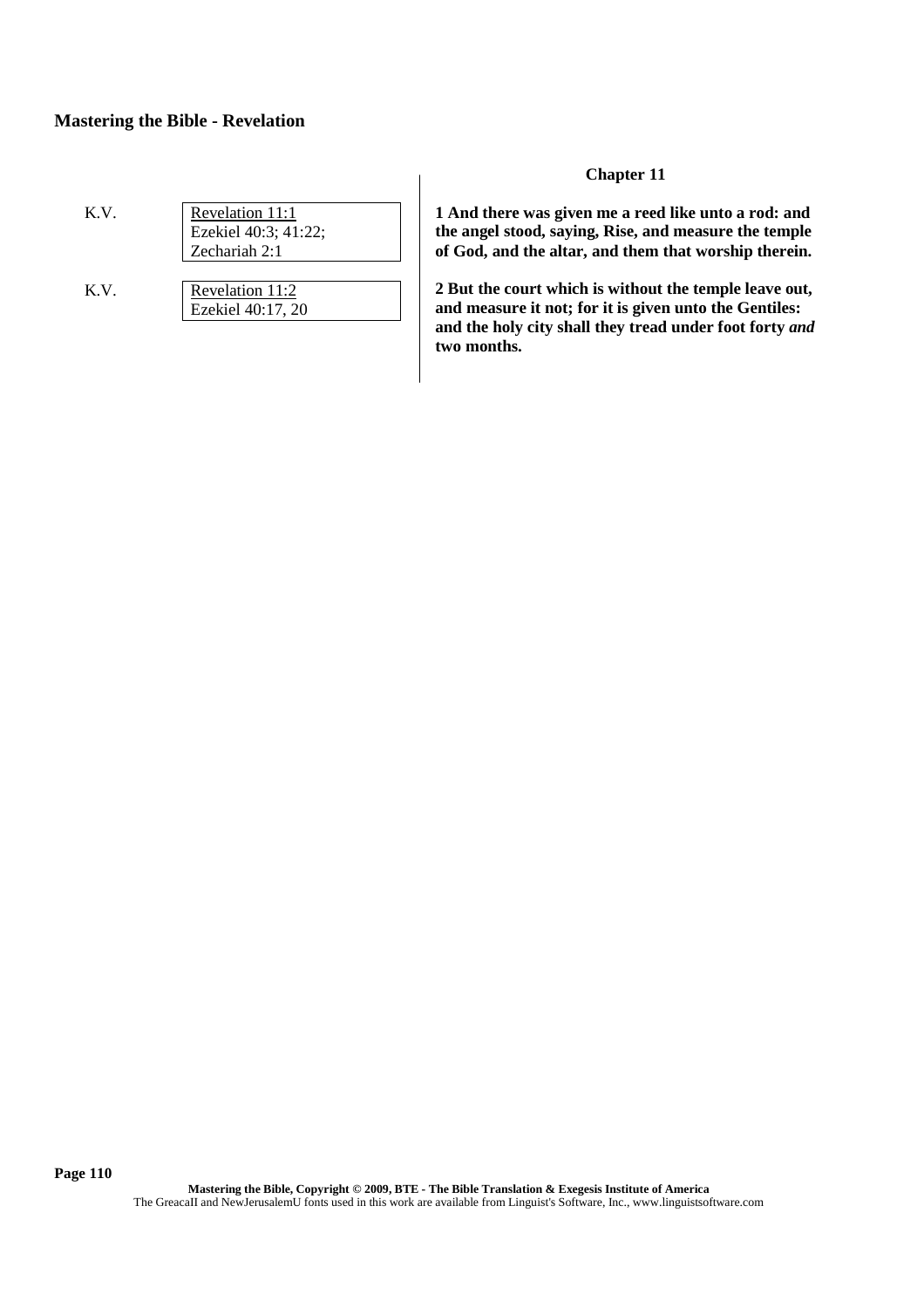Revelation 4:1 - 22:5 Part Three: The Things Which Shall Be Hereafter (continued)

Revelation 8:6 - 11:19 The Description of the Seven Trumpets (continued)

Revelation 11:1-2 The Evaluation of the Temple

**<sup>1</sup>And there was given me a reed like unto a rod: and the angel stood, saying, Rise, and measure the temple of God, and the altar, and them that worship therein. <sup>2</sup> But the court which is without the temple leave out, and measure it not; for it is given unto the Gentiles:**

> **and the holy city shall they tread under foot forty** *and* **two months.**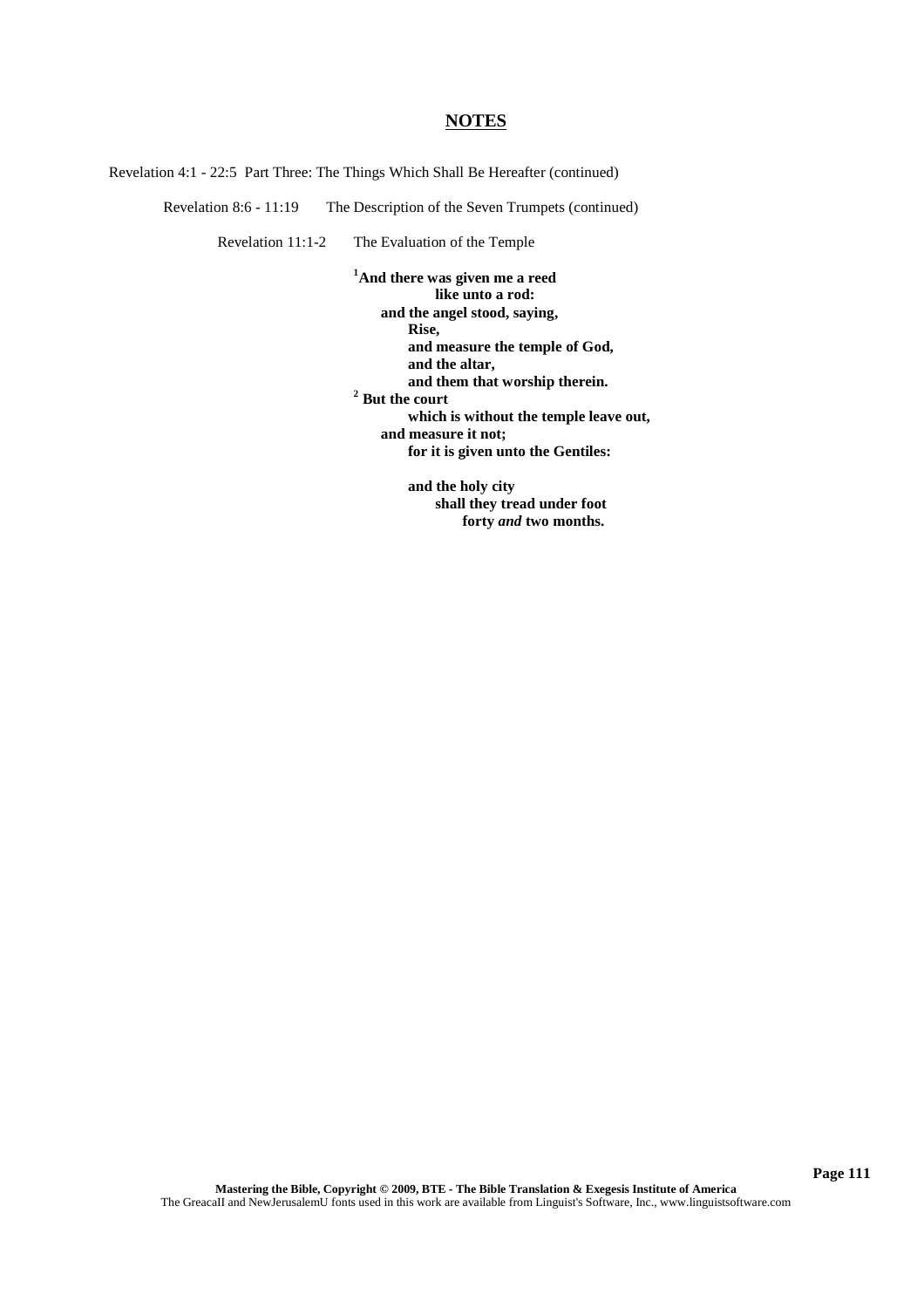| K.V. | Revelation 11:4<br>Zechariah 4:3, 11, 14               |
|------|--------------------------------------------------------|
| K.V. | Revelation 11:5<br>II Kings 1:10, 12;<br>Jeremiah 5:14 |
| K.V. | Revelation 11:6<br><b>Exodus Chapters 7-10</b>         |
| K.V. | Revelation 11:7<br>Daniel 7:21                         |
|      |                                                        |

### **Chapter 11** (continued)

<sup>3</sup> And I will give *power* unto my two witnesses, and they shall prophesy a thousand two hundred *and* threescore days, clothed in sackcloth.

**4 These are the two olive trees, and the two candlesticks standing before the God of the earth.**

**5 And if any man will hurt them, fire proceedeth out of their mouth, and devoureth their enemies: and if any man will hurt them, he must in this manner be killed.**

**6 These have power to shut heaven, that it rain not in the days of their prophecy: and have power over waters to turn them to blood, and to smite the earth with all plagues, as often as they will.**

**7 And when they shall have finished their testimony, the beast that ascendeth out of the bottomless pit shall make war against them, and shall overcome them, and kill them.**

<sup>8</sup> And their dead bodies *shall lie* in the street of the great city, which spiritually is called Sodom and Egypt, where also our Lord was crucified.

<sup>9</sup> And they of the people and kindreds and tongues and nations shall see their dead bodies three days and an half, and shall not suffer their dead bodies to be put in graves.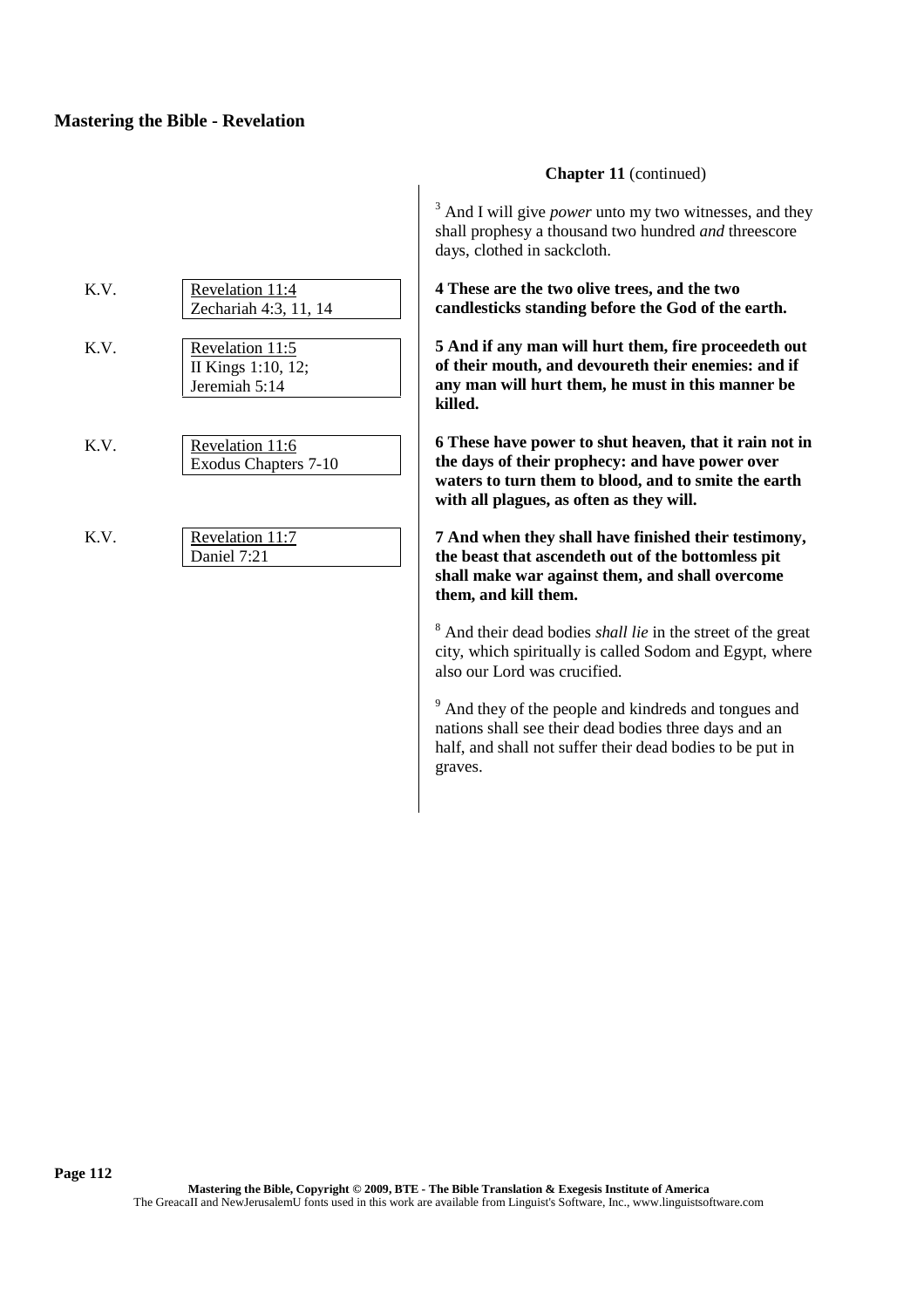Revelation 4:1 - 22:5 Part Three: The Things Which Shall Be Hereafter (continued)

Revelation 8:6 - 11:19 The Description of the Seven Trumpets (continued)

Revelation 11:3-13 The Description of the Two Witnesses

**<sup>3</sup> And I will give** *power* **unto my two witnesses, and they shall prophesy a thousand two hundred** *and* **threescore days, clothed in sackcloth.**

**<sup>4</sup> These are the two olive trees, and the two candlesticks standing before the God of the earth.**

**<sup>5</sup> And if any man will hurt them, fire proceedeth out of their mouth, and devoureth their enemies:**

**and if any man will hurt them, he must in this manner be killed.**

**<sup>6</sup> These have power to shut heaven, that it rain not in the days of their prophecy: and have power over waters to turn them to blood, and to smite the earth with all plagues,**

**as often as they will.**

**<sup>7</sup> And when they shall have finished their testimony, the beast that ascendeth out of the bottomless pit shall make war against them, and shall overcome them, and kill them.**

- **<sup>8</sup> And their dead bodies** *shall lie* **in the street of the great city, which spiritually is called Sodom and Egypt, where also our Lord was crucified.**
	- **<sup>9</sup> And they of the people and kindreds and tongues and nations shall see their dead bodies three days and an half, and shall not suffer their dead bodies to be put in graves.**

**Page 113**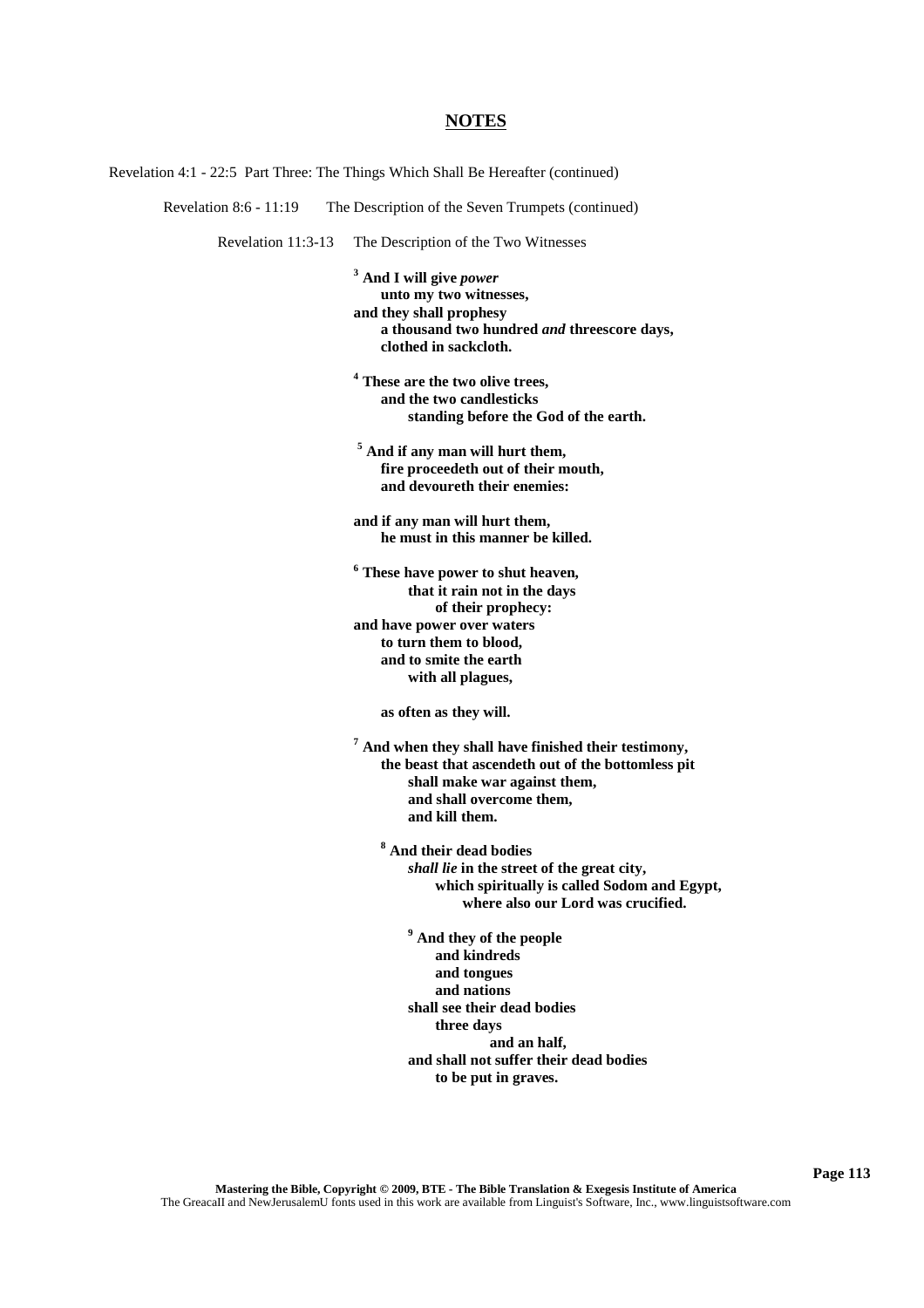| K.V. | Revelation 11:10<br>I Kings 18:17           | 10 And they that dwell upon the earth shall rejoice<br>over them, and make merry, and shall send gifts one<br>to another; because these two prophets tormented<br>them that dwelt on the earth.                                   |
|------|---------------------------------------------|-----------------------------------------------------------------------------------------------------------------------------------------------------------------------------------------------------------------------------------|
| K.V. | Revelation 11:11<br>Ezekiel 37:5, 9, 10, 14 | 11 And after three days and an half the Spirit of life<br>from God entered into them, and they stood upon<br>their feet; and great fear fell upon them which saw<br>them.                                                         |
|      |                                             | $12$ And they heard a great voice from heaven saying unto<br>them, Come up hither. And they ascended up to heaven<br>in a cloud; and their enemies beheld them.                                                                   |
| K.V. | Revelation 11:13<br>Ezra 1:2                | 13 And the same hour was there a great earthquake,<br>and the tenth part of the city fell, and in the<br>earthquake were slain of men seven thousand: and<br>the remnant were affrighted, and gave glory to the<br>God of heaven. |

 $\overline{\phantom{a}}$ 

**Chapter 11** (continued)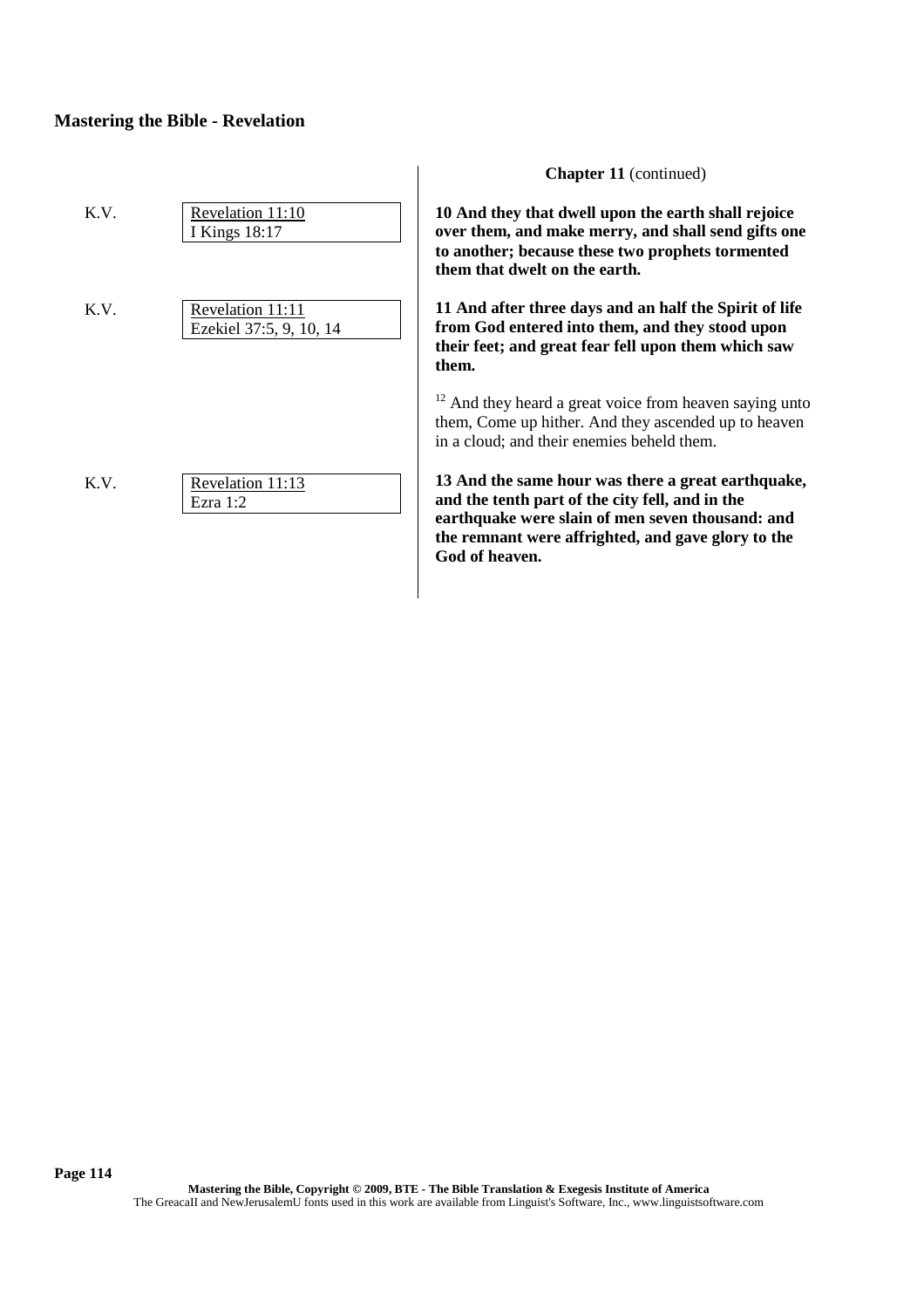Revelation 4:1 - 22:5 Part Three: The Things Which Shall Be Hereafter (continued)

Revelation 8:6 - 11:19 The Description of the Seven Trumpets (continued)

Revelation 11:3-13 The Description of the Two Witnesses (continued)

**<sup>10</sup> And they that dwell upon the earth shall rejoice over them, and make merry, and shall send gifts one to another; because these two prophets tormented them that dwelt on the earth.**

**<sup>11</sup> And after three days and an half the Spirit of life from God entered into them, and they stood upon their feet;**

**and great fear fell upon them which saw them.**

**<sup>12</sup> And they heard a great voice from heaven saying unto them,**

**Come up hither.**

**And they ascended up to heaven in a cloud; and their enemies beheld them.**

**<sup>13</sup> And the same hour was there a great earthquake,**

> **and the tenth part of the city fell, and in the earthquake were slain of men seven thousand:**

**and the remnant were affrighted, and gave glory to the God of heaven.**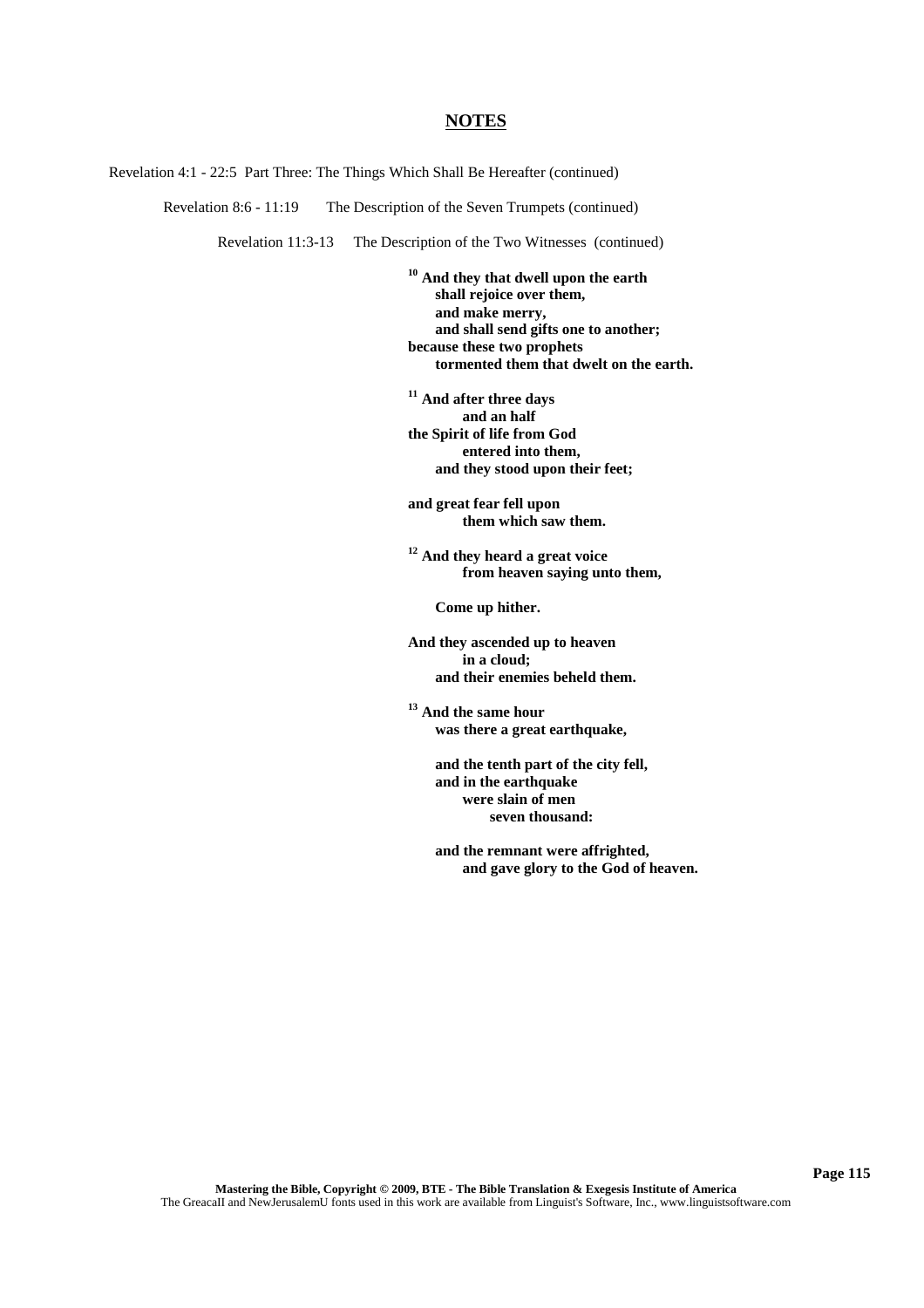# **Chapter 11** (continued)

<sup>14</sup> The second woe is past; *and*, behold, the third woe cometh quickly.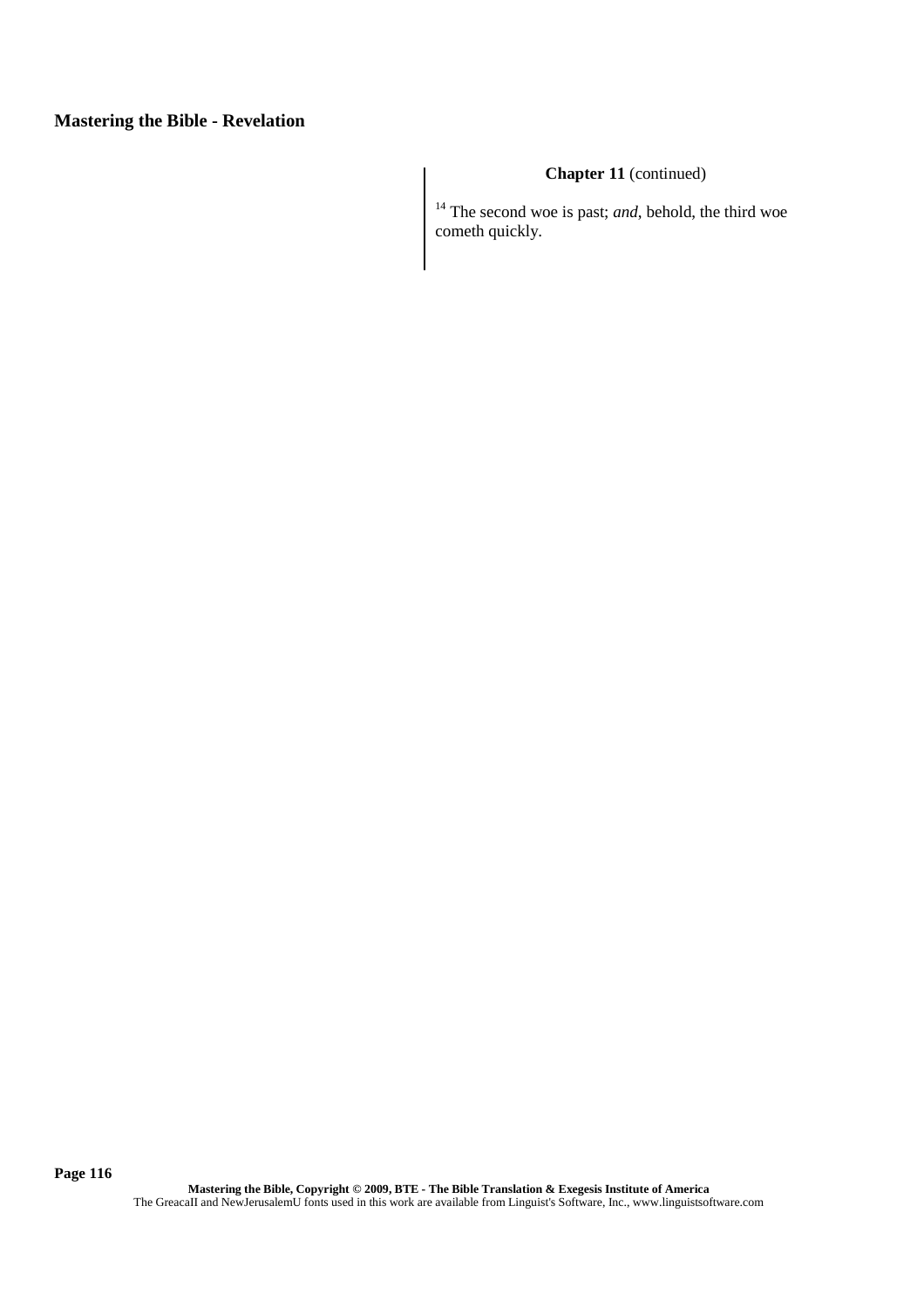Revelation 4:1 - 22:5 Part Three: The Things Which Shall Be Hereafter (continued)

Revelation 8:6 - 11:19 The Description of the Seven Trumpets (continued)

Revelation 11:14 The Preparation for the Last Woe

**<sup>14</sup> The second woe is past;** *and***, behold, the third woe cometh quickly.**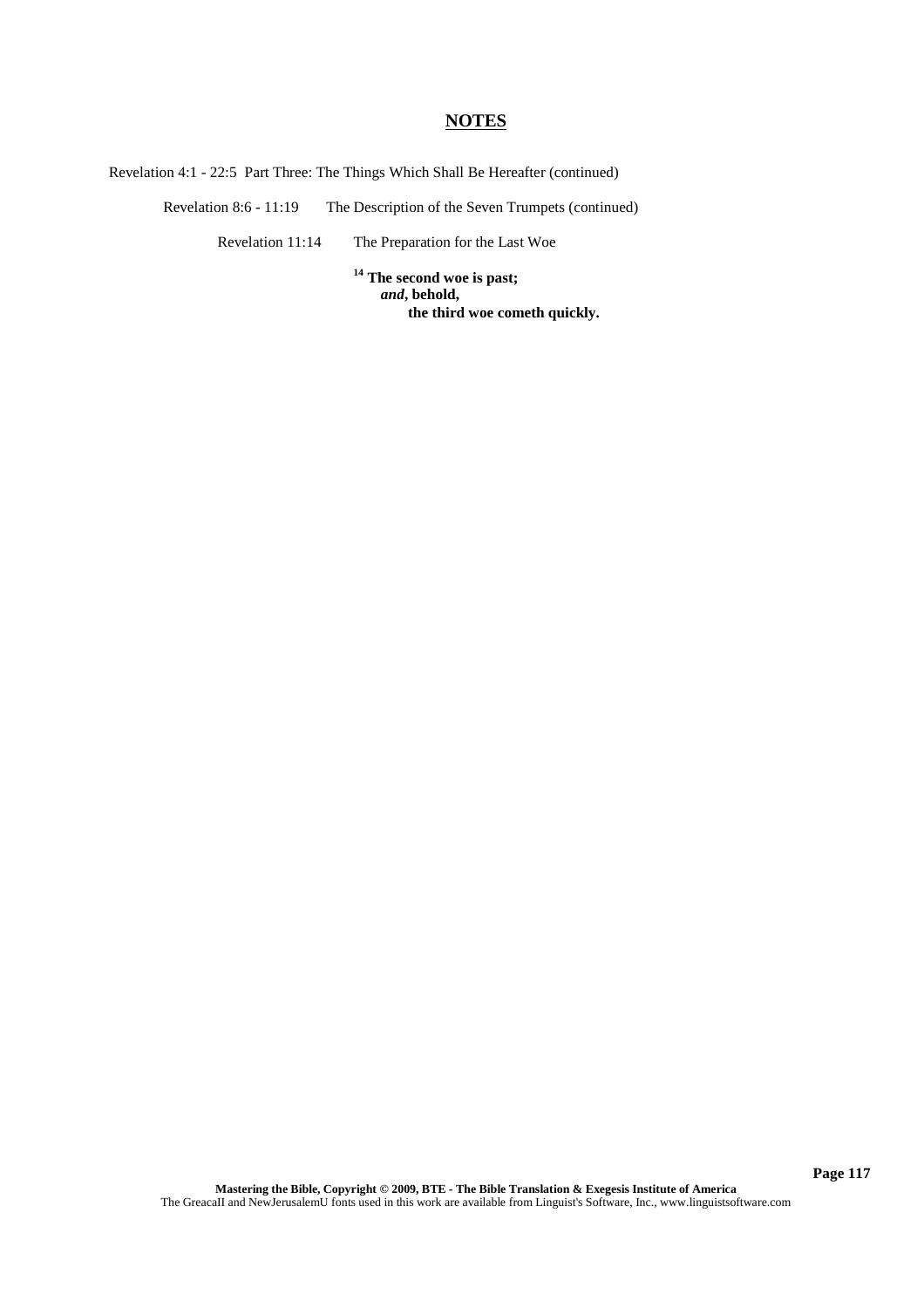|      |                                                            | <b>Chapter 11</b> (continued)                                                                                                                                                                                                                                                                                       |
|------|------------------------------------------------------------|---------------------------------------------------------------------------------------------------------------------------------------------------------------------------------------------------------------------------------------------------------------------------------------------------------------------|
| K.V. | Revelation 11:15<br>Psalm 2:2                              | 15 And the seventh angel sounded; and there were<br>great voices in heaven, saying, The kingdoms of this<br>world are become the kingdoms of our Lord, and of<br>his Christ; and he shall reign for ever and ever.                                                                                                  |
|      |                                                            | <sup>16</sup> And the four and twenty elders, which sat before God<br>on their seats, fell upon their faces, and worshipped God,                                                                                                                                                                                    |
|      |                                                            | <sup>17</sup> Saying, We give thee thanks, O Lord God Almighty,<br>which art, and wast, and art to come; because thou hast<br>taken to thee thy great power, and hast reigned.                                                                                                                                      |
| K.V. | Revelation 11:18<br>Psalm 110:5;<br>Daniel Chapters 7 & 10 | 18 And the nations were angry, and thy wrath is<br>come, and the time of the dead, that they should be<br>judged, and that thou shouldest give reward unto thy<br>servants the prophets, and to the saints, and them<br>that fear thy name, small and great; and shouldest<br>destroy them which destroy the earth. |

**Chapter 11** (continued)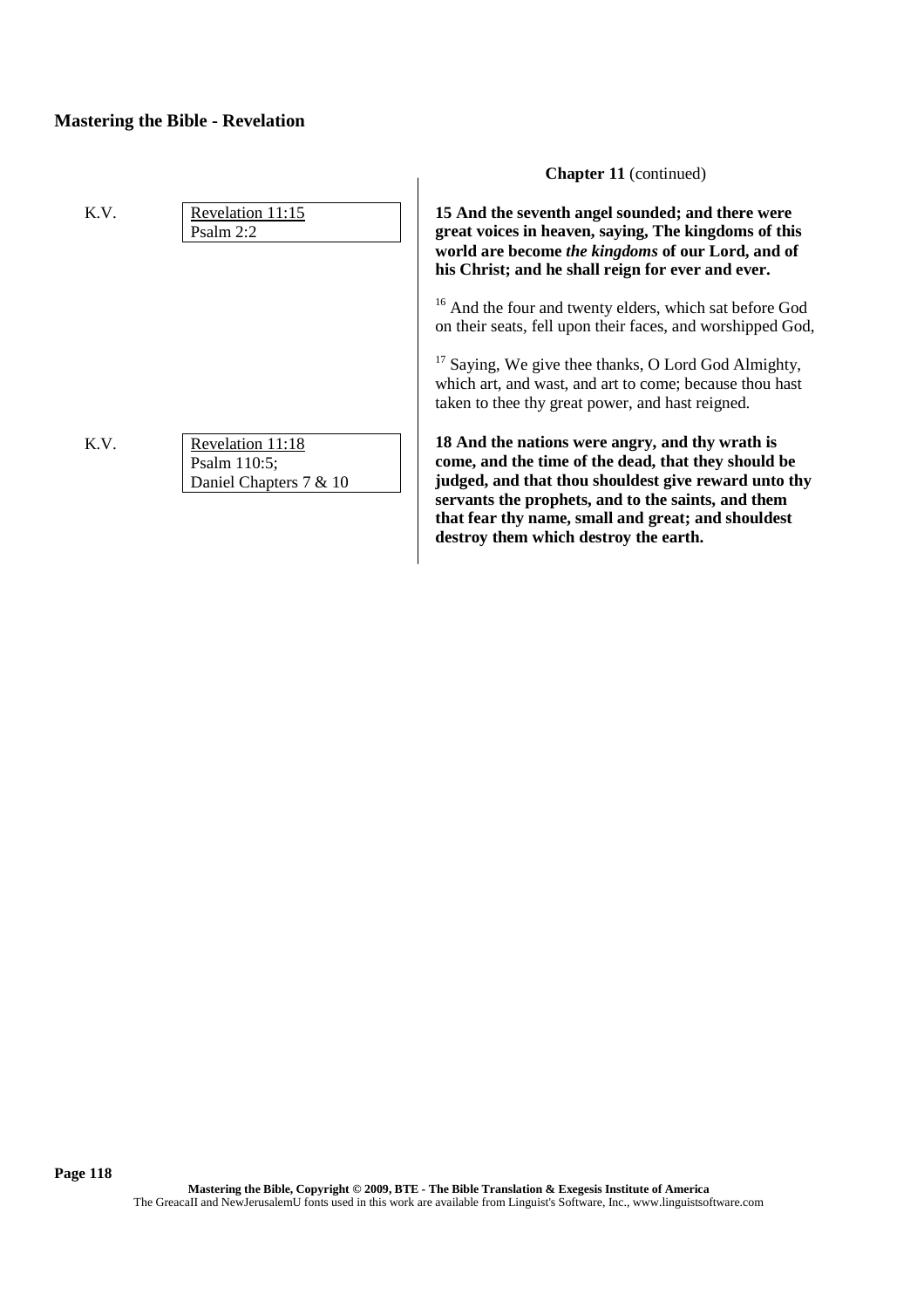Revelation 4:1 - 22:5 Part Three: The Things Which Shall Be Hereafter (continued)

Revelation 8:6 - 11:19 The Description of the Seven Trumpets (continued)

Revelation 11:15-19 The Seventh Trumpet

Revelation 11:15-19 The Third Woe

Verses 15-18 The Proclamation From Heaven

**<sup>15</sup> And the seventh angel sounded; and there were great voices in heaven, saying, The kingdoms of this world are become** *the kingdoms* **of our Lord, and of his Christ;**

> **and he shall reign for ever and ever.**

**<sup>16</sup> And the four and twenty elders, which sat before God on their seats, fell upon their faces, and worshipped God,**

**<sup>17</sup> Saying,**

**We give thee thanks, O Lord God Almighty,**

**which art, and wast, and art to come;**

**because thou hast taken to thee thy great power, and hast reigned.**

**<sup>18</sup> And the nations were angry, and thy wrath is come, and the time of the dead, that they should be judged, and that thou shouldest give reward unto thy servants the prophets, and to the saints, and them that fear thy name, small and great; and shouldest destroy them which destroy the earth.**

**Page 119**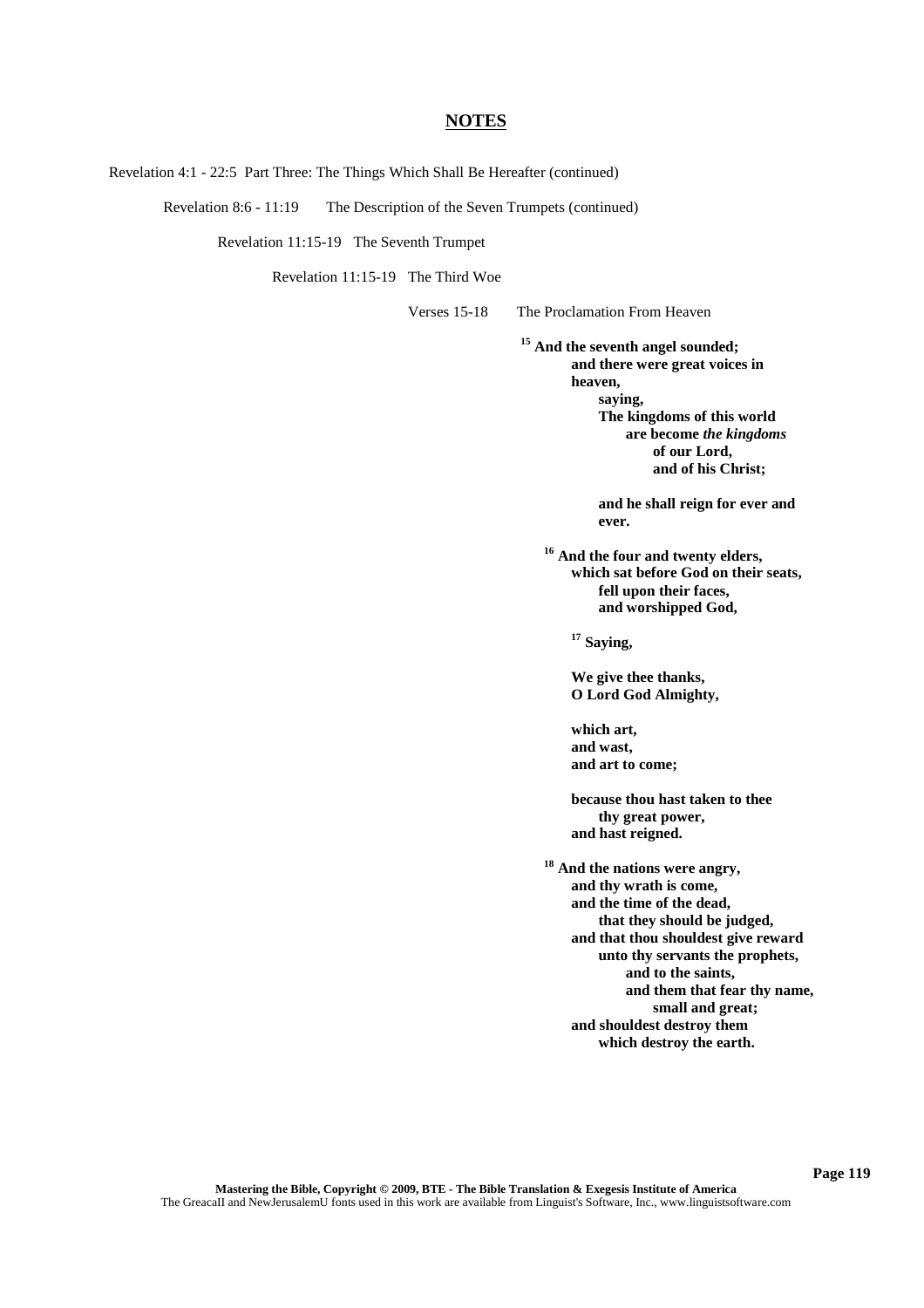## **Chapter 11** (continued)

<sup>19</sup> And the temple of God was opened in heaven, and there was seen in his temple the ark of his testament: and there were lightnings, and voices, and thunderings, and an earthquake, and great hail.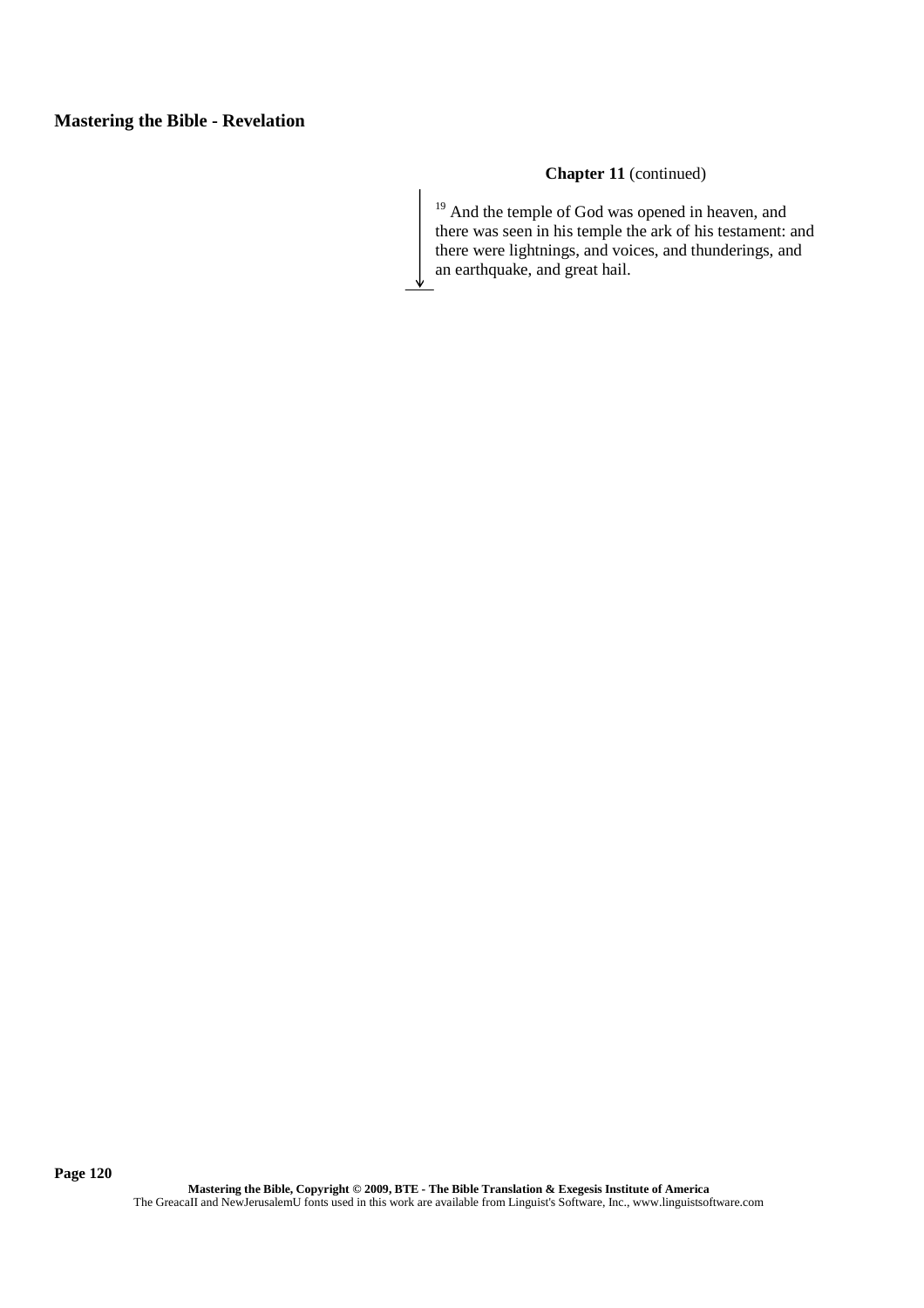Revelation 4:1 - 22:5 Part Three: The Things Which Shall Be Hereafter (continued)

Revelation 8:6 - 11:19 The Description of the Seven Trumpets (continued)

Revelation 11:15-19 The Seventh Trumpet

Revelation 11:15-19 The Third Woe

Verse 19 The Vision of the Temple in Heaven

**<sup>19</sup> And the temple of God was opened in heaven,**

**and there was seen in his temple the ark of his testament:**

**and there were lightnings, and voices, and thunderings, and an earthquake, and great hail.**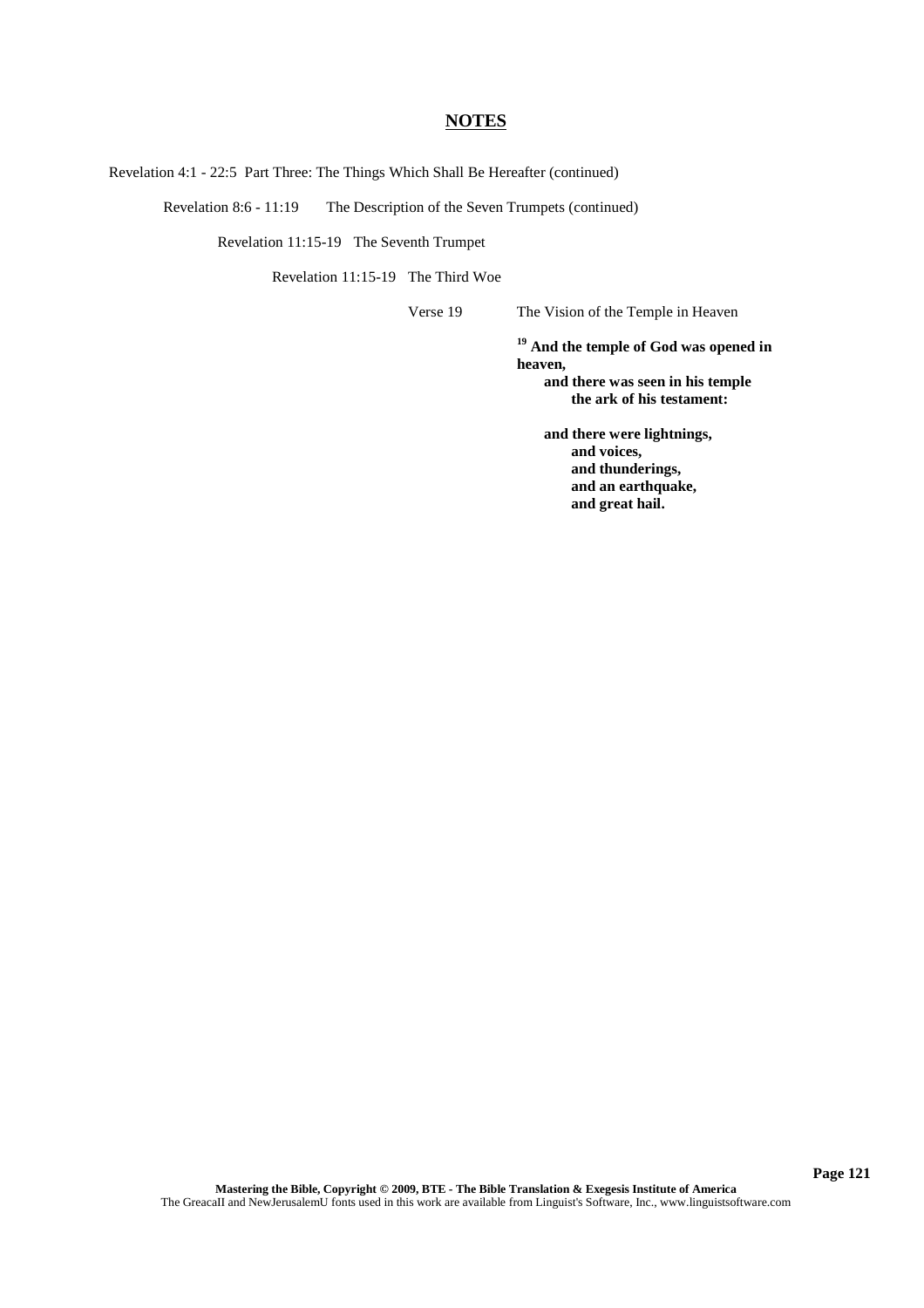|      | <b>Chapter 12</b>                                                                             |                                                                                                                                                                                                                                       |  |
|------|-----------------------------------------------------------------------------------------------|---------------------------------------------------------------------------------------------------------------------------------------------------------------------------------------------------------------------------------------|--|
| C.O. | <b>Revelation 12:1 - 14:20</b><br>The Description of the<br><b>Tribulation Upon the Earth</b> | And there appeared a great wonder in heaven; a woman<br>clothed with the sun, and the moon under her feet, and<br>upon her head a crown of twelve stars:                                                                              |  |
| K.V. | Revelation 12:2<br>Isaiah 66:7-10; Micah 4:10                                                 | 2 And she being with child cried, travailing in birth,<br>and pained to be delivered.                                                                                                                                                 |  |
| K.V. | Revelation 12:3<br>Psalm 91:13; Isaiah 27:1;<br>Daniel 7:7                                    | 3 And there appeared another wonder in heaven; and<br>behold a great red dragon, having seven heads and<br>ten horns, and seven crowns upon his heads.                                                                                |  |
|      |                                                                                               | <sup>4</sup> And his tail drew the third part of the stars of heaven,<br>and did cast them to the earth: and the dragon stood<br>before the woman which was ready to be delivered, for<br>to devour her child as soon as it was born. |  |
| K.V. | Revelation 12:5<br>Psalm 2:8-9                                                                | 5 And she brought forth a man child, who was to rule<br>all nations with a rod of iron: and her child was<br>caught up unto God, and to his throne.                                                                                   |  |
|      |                                                                                               | <sup>6</sup> And the woman fled into the wilderness, where she<br>hath a place prepared of God, that they should feed her<br>there a thousand two hundred and threescore days.                                                        |  |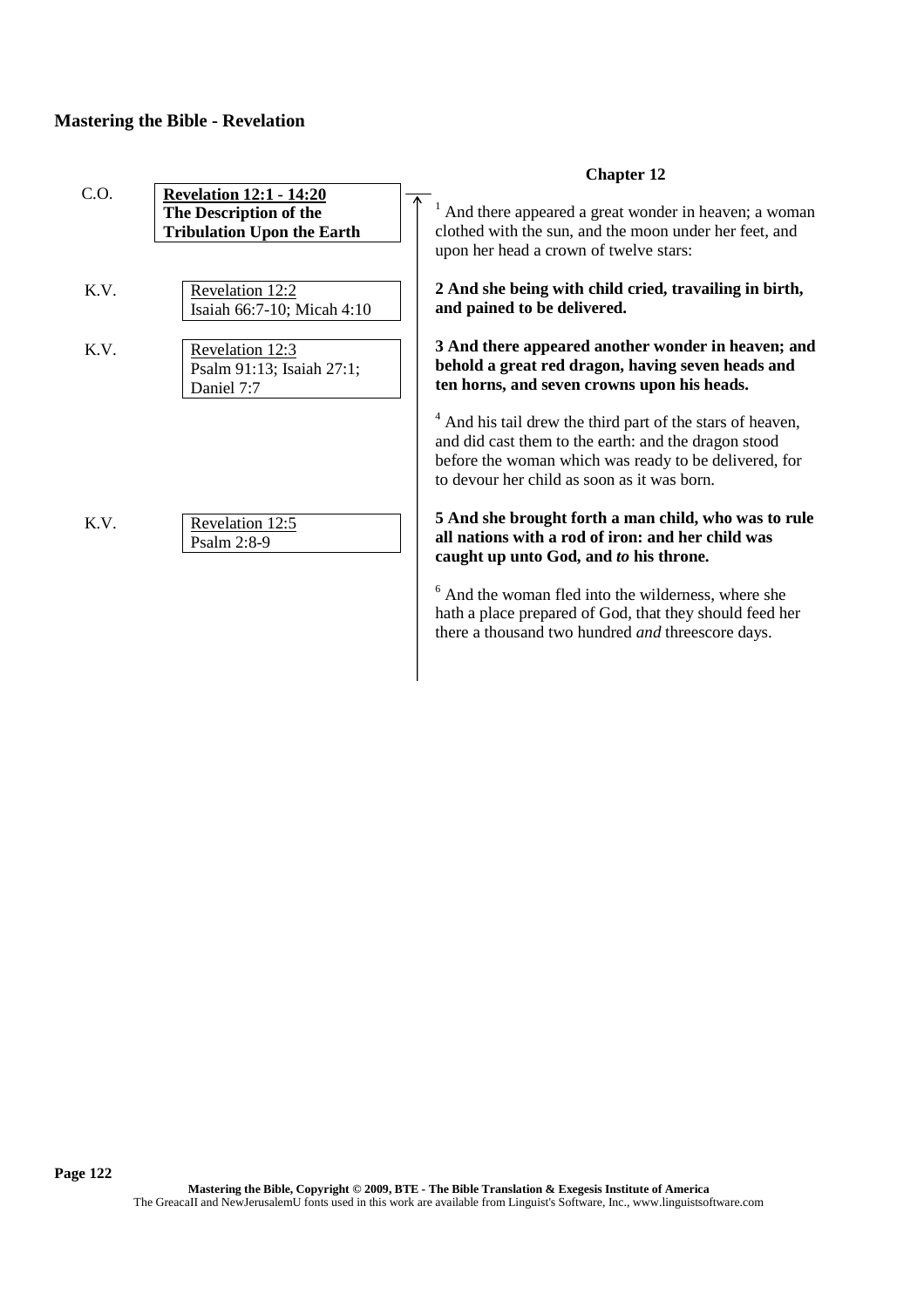Revelation 4:1 - 22:5 Part Three: The Things Which Shall Be Hereafter (continued)

Revelation 12:1 - 14:20 The Description of the Tribulation Upon the Earth

Revelation 12:1-6 The Vision of the Woman

Verses 1-2 The Description of the Woman

**And there appeared a great wonder in heaven; a woman clothed with the sun, and the moon under her feet, and upon her head a crown of twelve stars:**

**<sup>2</sup> And she being with child cried, travailing in birth, and pained to be delivered.**

Verses 3-4 The Description of the Dragon

**<sup>3</sup> And there appeared another wonder in heaven; and behold a great red dragon, having seven heads and ten horns, and seven crowns upon his heads.**

**<sup>4</sup> And his tail drew the third part of the stars of heaven, and did cast them to the earth: and the dragon stood before the woman which was ready to be delivered, for to devour her child as soon as it was born.**

Verses 5-6 The Description of the Male Child

**<sup>5</sup> And she brought forth a man child, who was to rule all nations with a rod of iron: and her child was caught up unto God, and** *to* **his throne.**

**<sup>6</sup> And the woman fled into the wilderness, where she hath a place prepared of God, that they should feed her there a thousand two hundred** *and* **threescore days.**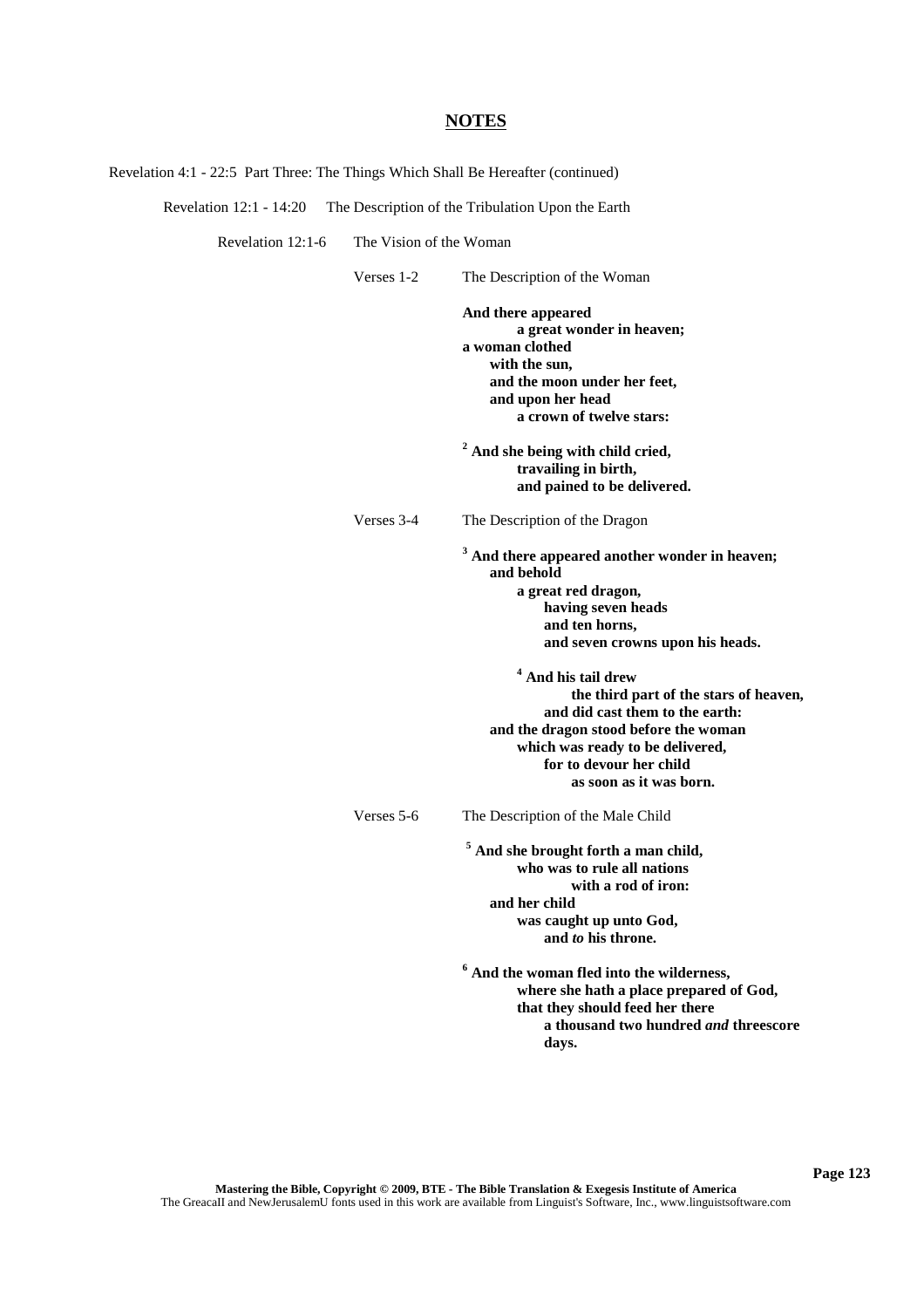| K.V. | Revelation 12:7            |
|------|----------------------------|
|      | Daniel 10:13; Psalm 91:13; |
|      | Isaiah $27:1$              |
|      |                            |
|      |                            |

K.V. Revelation 12:9 Genesis 3:1, 4

**Chapter 12** (continued)

**7 And there was war in heaven: Michael and his angels fought against the dragon; and the dragon fought and his angels,**

<sup>8</sup> And prevailed not; neither was their place found any more in heaven.

**9 And the great dragon was cast out, that old serpent, called the Devil, and Satan, which deceiveth the whole world: he was cast out into the earth, and his angels were cast out with him.**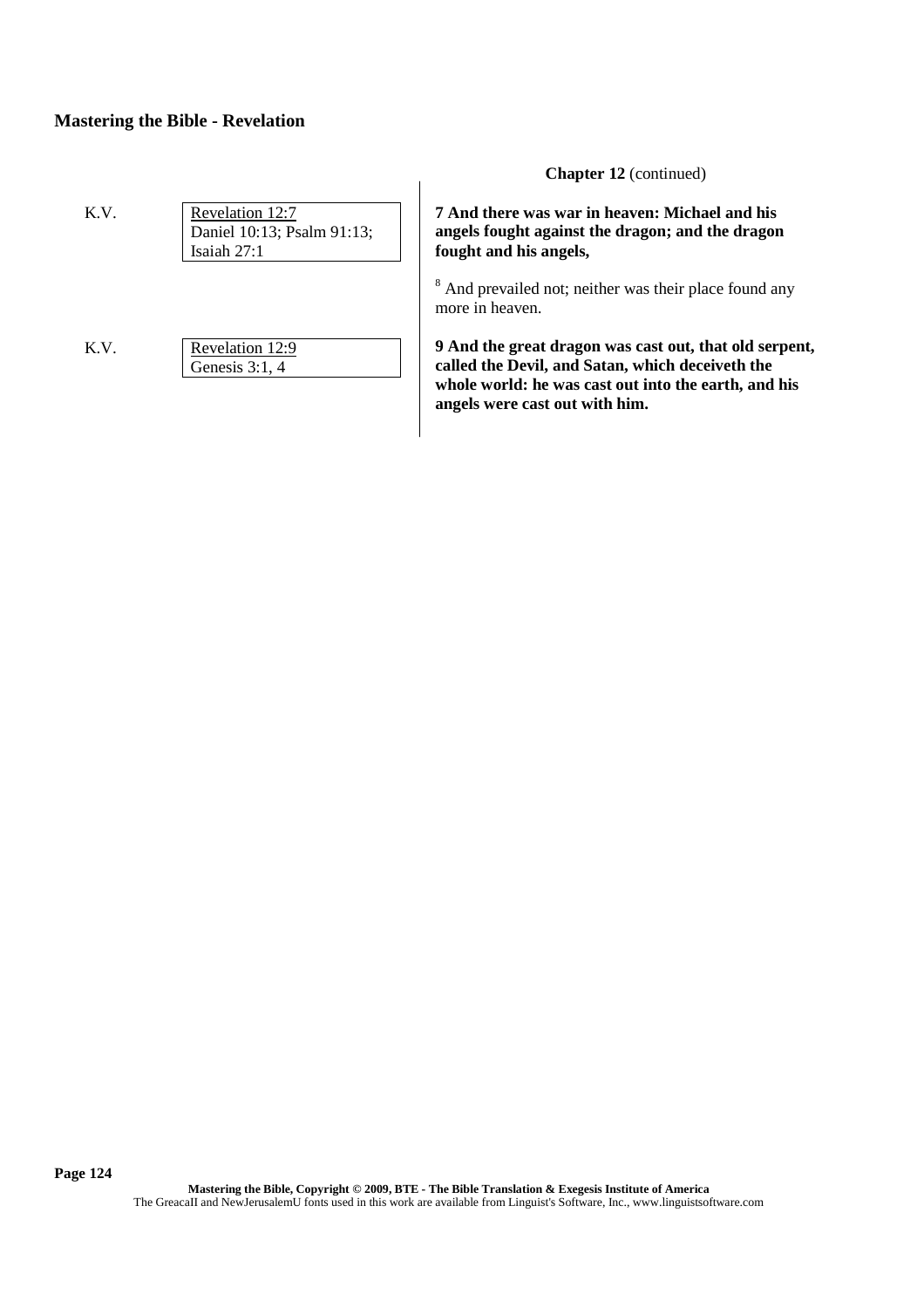Revelation 4:1 - 22:5 Part Three: The Things Which Shall Be Hereafter (continued)

Revelation 12:1 - 14:20 The Description of the Tribulation Upon the Earth (continued)

Revelation 12:7-17 The Mention of the War in Heaven

Verses 7-8 The Description of Michael the Archangel

**<sup>7</sup> And there was war in heaven:**

**Michael and his angels**

**fought against the dragon; and the dragon fought and his angels,**

**<sup>8</sup> And prevailed not; neither was their place found any more in heaven.**

Verse 9 The Description of the Dragon

**<sup>9</sup> And the great dragon was cast out, that old serpent, called the Devil, and Satan, which deceiveth the whole world:**

**he was cast out into the earth, and his angels were cast out with him.**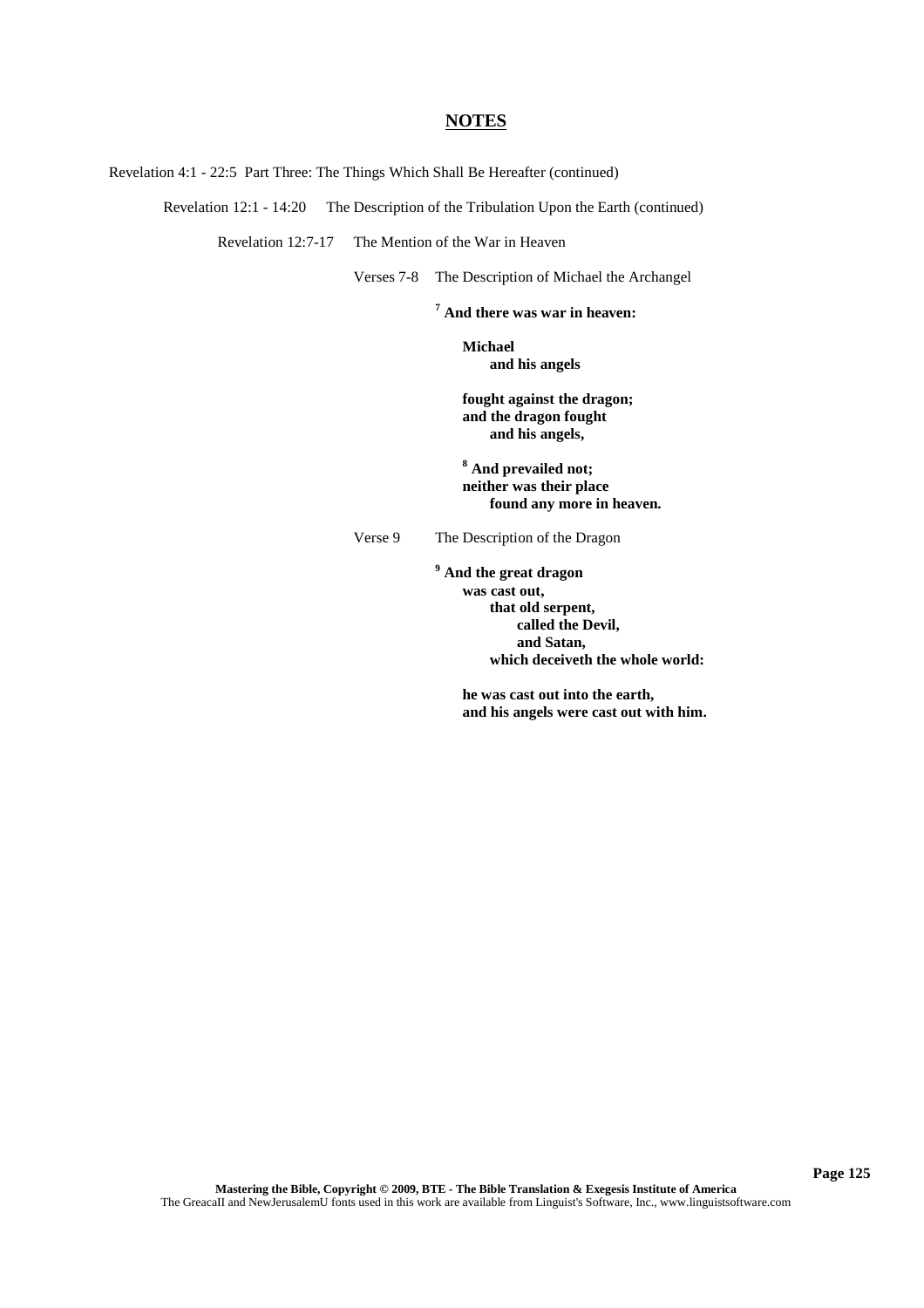| K.V  | Revelation 12:10<br>Job 1:9; 2:4, 5 |  |
|------|-------------------------------------|--|
| M.V. | Revelation 12:10                    |  |

**Chapter 12** (continued)

**10 And I heard a loud voice saying in heaven, Now is come salvation, and strength, and the kingdom of our God, and the power of his Christ: for the accuser of our brethren is cast down, which accused them before our God day and night.**

<sup>11</sup> And they overcame him by the blood of the Lamb, and by the word of their testimony; and they loved not their lives unto the death.

<sup>12</sup> Therefore rejoice, *ye* heavens, and ye that dwell in them. Woe to the inhabiters of the earth and of the sea! for the devil is come down unto you, having great wrath, because he knoweth that he hath but a short time.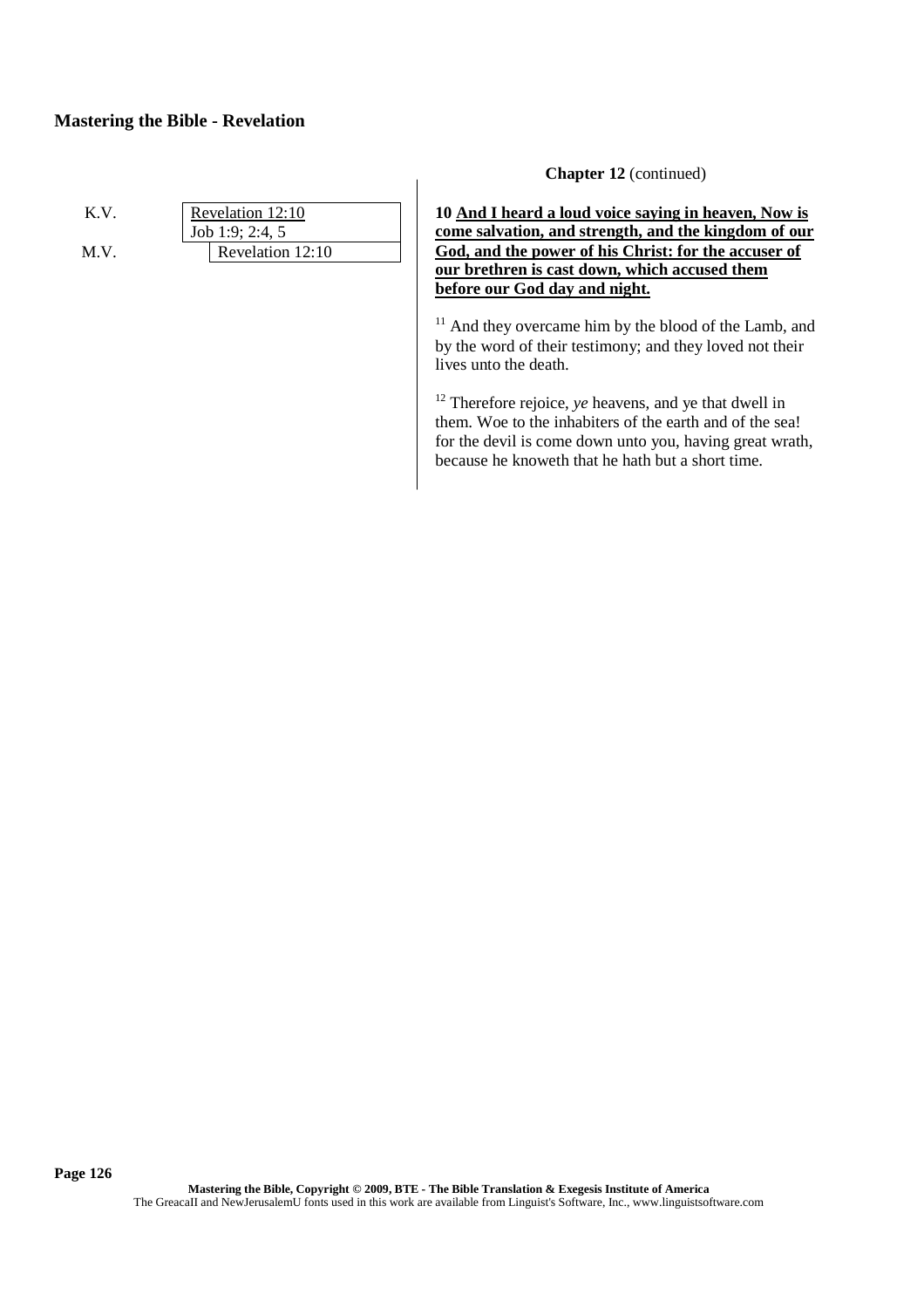Revelation 4:1 - 22:5 Part Three: The Things Which Shall Be Hereafter (continued)

Revelation 12:1 - 14:20 The Description of the Tribulation Upon the Earth (continued)

Revelation 12:7-17 The Mention of the War in Heaven (continued)

Verses 10-12 The Proclamation from Heaven

**<sup>10</sup> And I heard a loud voice saying in heaven,**

**Now is come salvation, and strength, and the kingdom of our God, and the power of his Christ:**

**for the accuser of our brethren is cast down, which accused them before our God day and night.**

**<sup>11</sup> And they overcame him by the blood of the Lamb, and by the word of their testimony;**

**and they loved not their lives unto the death.**

**<sup>12</sup> Therefore rejoice,** *ye* **heavens, and ye that dwell in them.**

> **Woe to the inhabiters of the earth and of the sea! for the devil is come down unto you, having great wrath, because he knoweth that he hath but a short time.**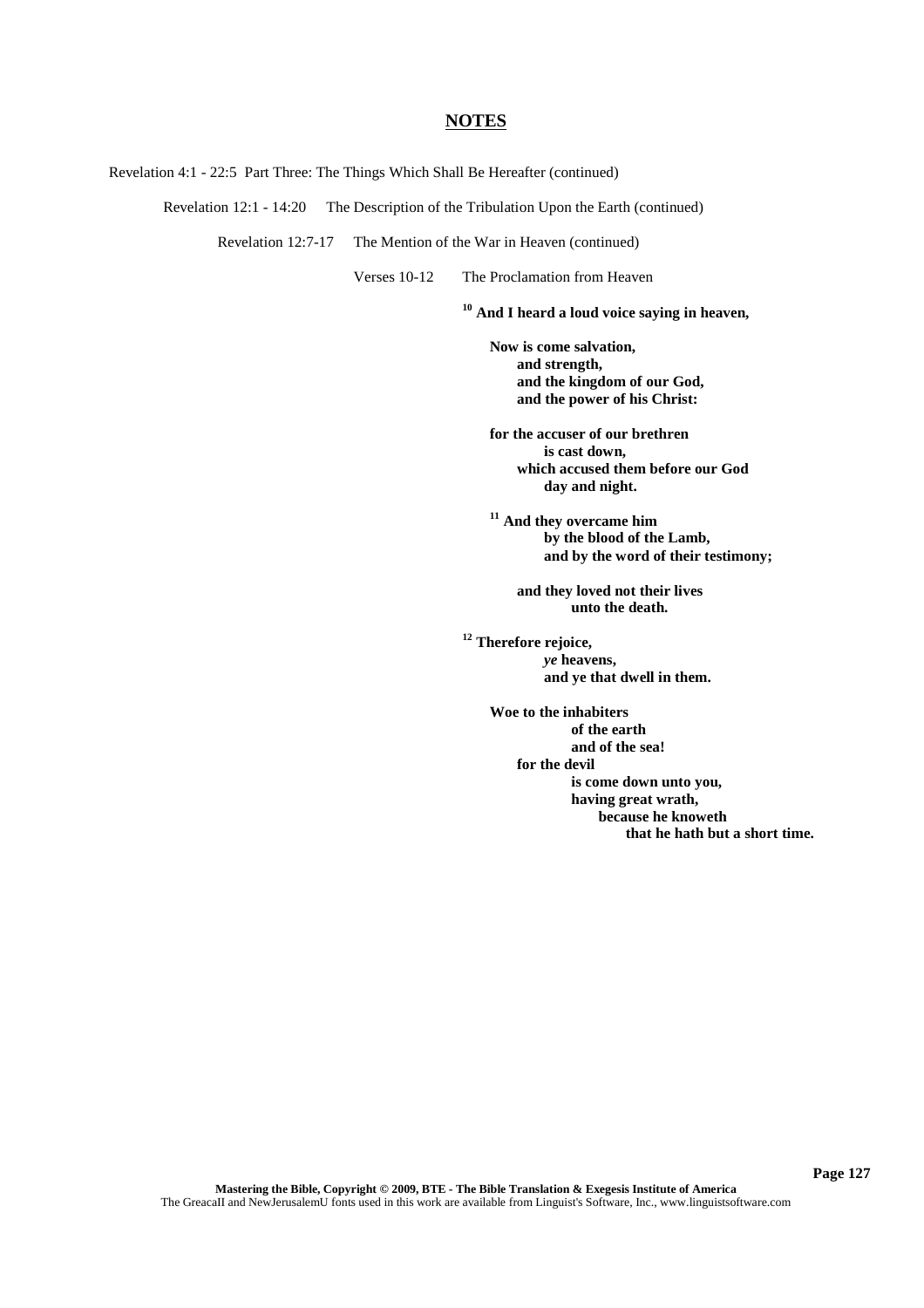K.V. Revelation 12:17

K.V. Revelation 12:14 Daniel 7:25; 12:7

Genesis 3:15

**Chapter 12** (continued)

<sup>13</sup> And when the dragon saw that he was cast unto the earth, he persecuted the woman which brought forth the man *child*.

**14 And to the woman were given two wings of a great eagle, that she might fly into the wilderness, into her place, where she is nourished for a time, and times, and half a time, from the face of the serpent.**

<sup>15</sup> And the serpent cast out of his mouth water as a flood after the woman, that he might cause her to be carried away of the flood.

<sup>16</sup> And the earth helped the woman, and the earth opened her mouth, and swallowed up the flood which the dragon cast out of his mouth.

**17 And the dragon was wroth with the woman, and went to make war with the remnant of her seed, which keep the commandments of God, and have the testimony of Jesus Christ.**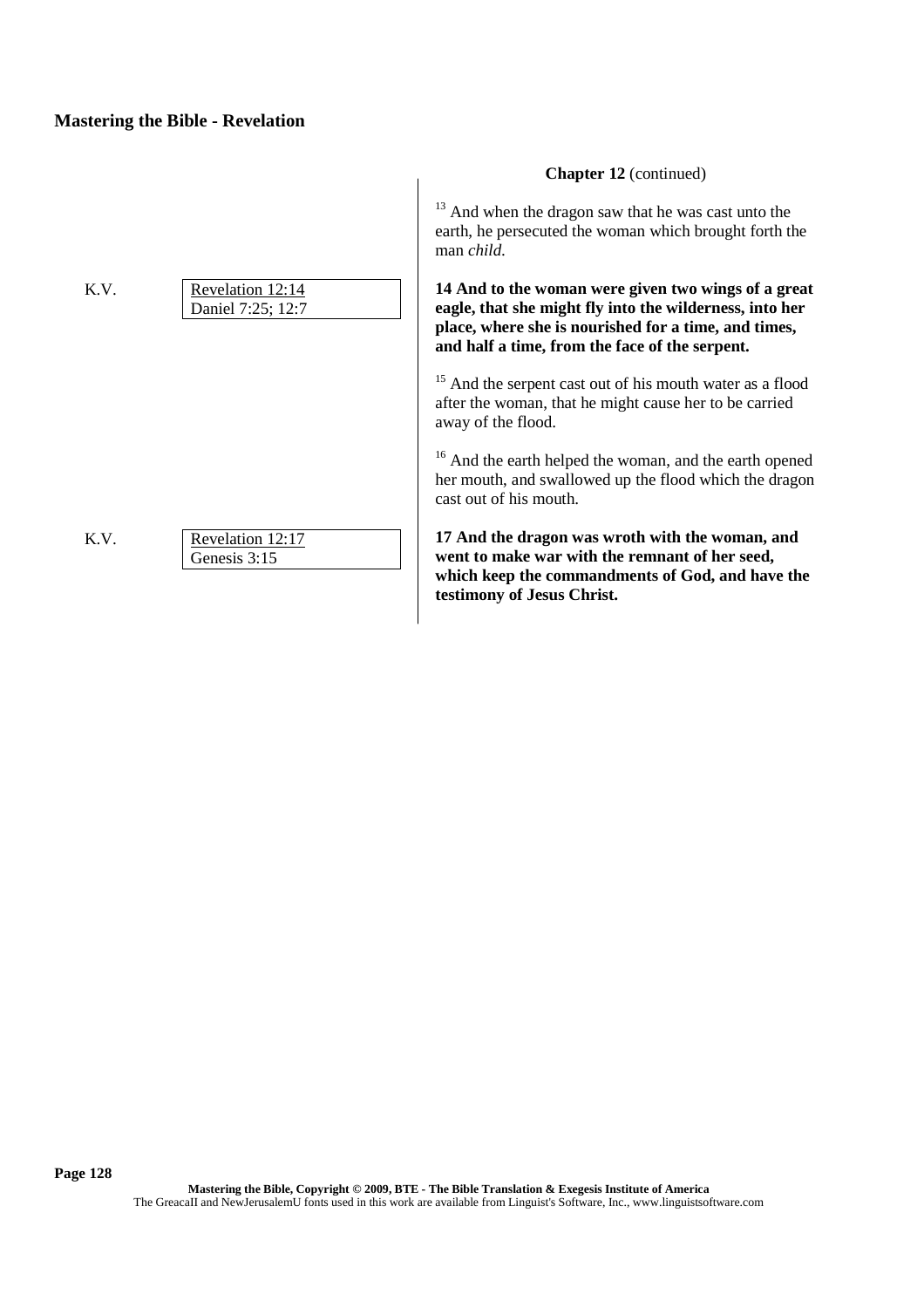Revelation 4:1 - 22:5 Part Three: The Things Which Shall Be Hereafter (continued)

Revelation 12:1 - 14:20 The Description of the Tribulation Upon the Earth (continued)

Revelation 12:7-17 The Mention of the War in Heaven (continued)

Verses 13-17 The Persecution of the Woman

**<sup>13</sup> And when the dragon saw that he was cast unto the earth, he persecuted the woman**

**which brought forth the man** *child***.**

**<sup>14</sup> And to the woman were given two wings of a great eagle, that she might fly into the wilderness, into her place, where she is nourished for a time, and times, and half a time, from the face of the serpent.**

**<sup>15</sup> And the serpent cast out of his mouth water as a flood after the woman,**

> **that he might cause her to be carried away of the flood.**

**<sup>16</sup> And the earth helped the woman, and the earth opened her mouth, and swallowed up the flood which the dragon cast out of his mouth.**

**<sup>17</sup> And the dragon was wroth with the woman, and went to make war with the remnant of her seed, which keep the commandments of God, and have the testimony of Jesus Christ.**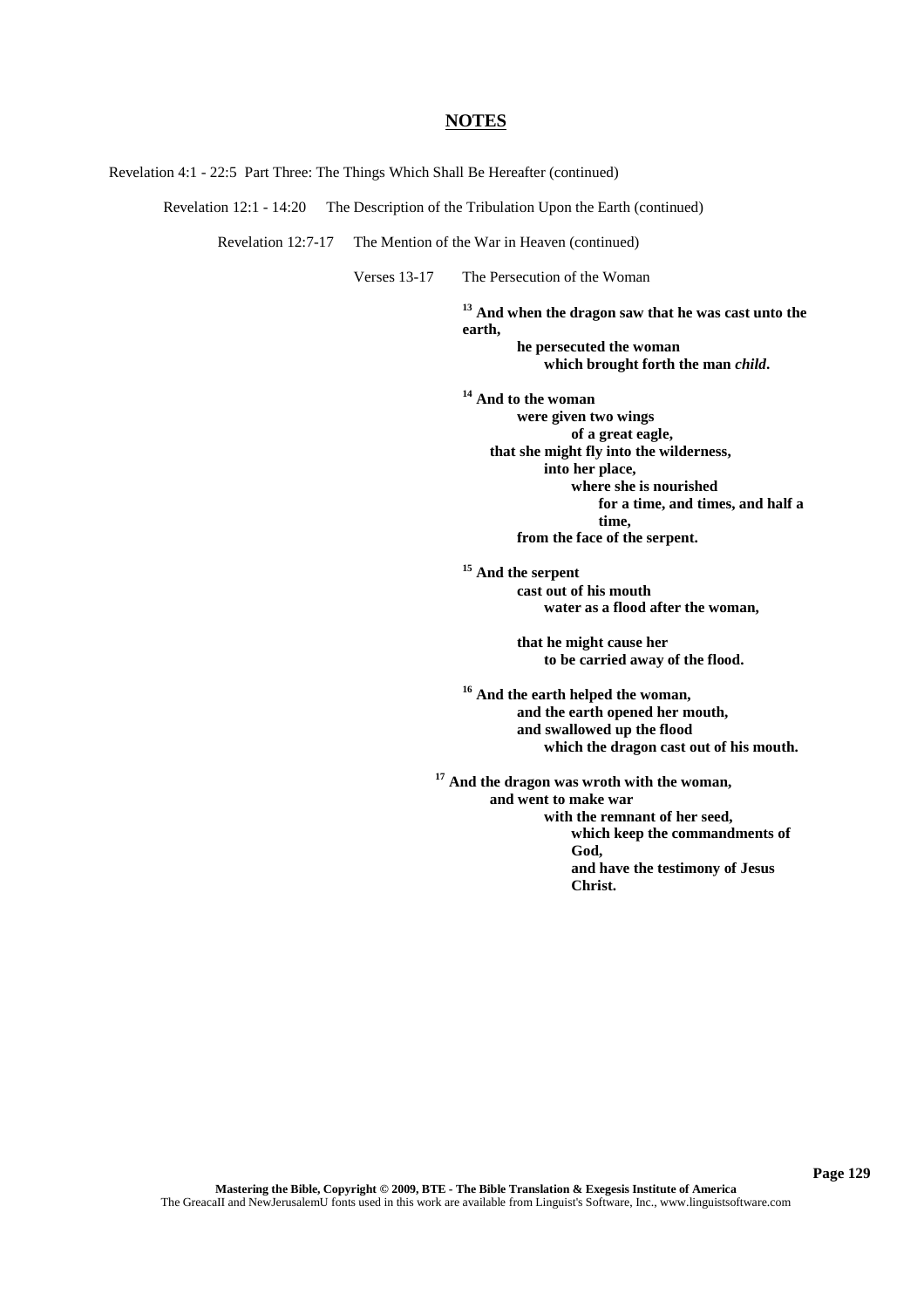K.V. Revelation 13:1 Daniel 7:3

K.V. Revelation 13:2 Daniel 7:4, 6

### **Chapter 13**

**1 And I stood upon the sand of the sea, and saw a beast rise up out of the sea, having seven heads and ten horns, and upon his horns ten crowns, and upon his heads the name of blasphemy.**

**2 And the beast which I saw was like unto a leopard, and his feet were as** *the feet* **of a bear, and his mouth as the mouth of a lion: and the dragon gave him his power, and his seat, and great authority.**

<sup>3</sup> And I saw one of his heads as it were wounded to death; and his deadly wound was healed: and all the world wondered after the beast.

<sup>4</sup> And they worshipped the dragon which gave power unto the beast: and they worshipped the beast, saying, Who *is* like unto the beast? who is able to make war with him?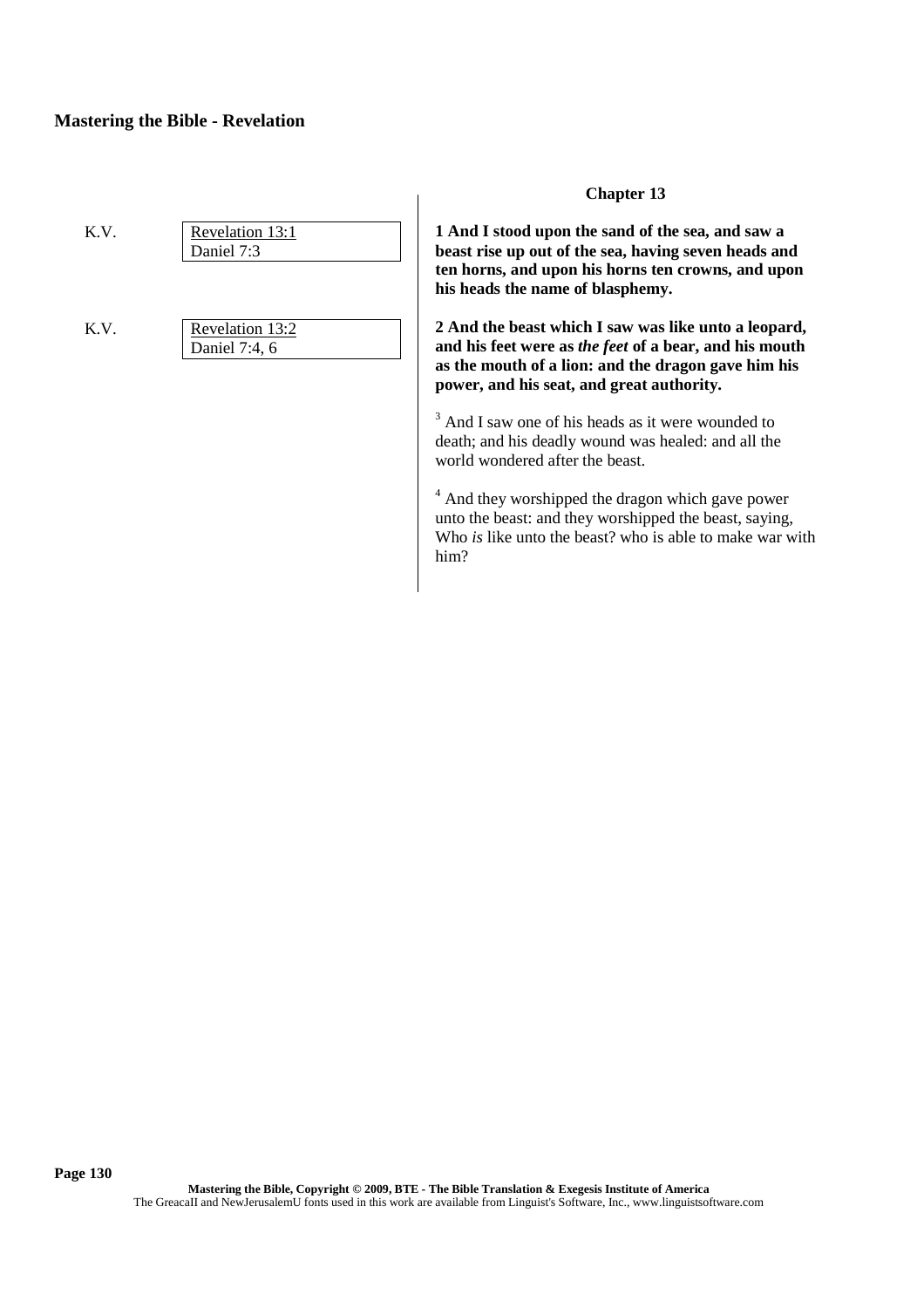Revelation 4:1 - 22:5 Part Three: The Things Which Shall Be Hereafter (continued)

Revelation 12:1 - 14:20 The Description of the Tribulation Upon the Earth (continued)

Revelation 13:1-10 The Vision of the First Beast

Verses 1-4 The Description of the Beast

<sup>1</sup>**And I stood upon the sand of the sea, and saw a beast rise up out of the sea, having seven heads and ten horns,**

> **and upon his horns ten crowns,**

**and upon his heads the name of blasphemy.**

**<sup>2</sup> And the beast which I saw was like unto a leopard,**

> **and his feet were as** *the feet* **of a bear,**

**and his mouth as the mouth of a lion:**

**and the dragon gave him his power, and his seat, and great authority.**

**<sup>3</sup> And I saw one of his heads as it were wounded to death;**

> **and his deadly wound was healed: and all the world wondered after the beast.**

**<sup>4</sup> And they worshipped the dragon which gave power unto the beast:**

**and they worshipped the beast, saying,**

> **Who** *is* **like unto the beast? who is able to make war with him?**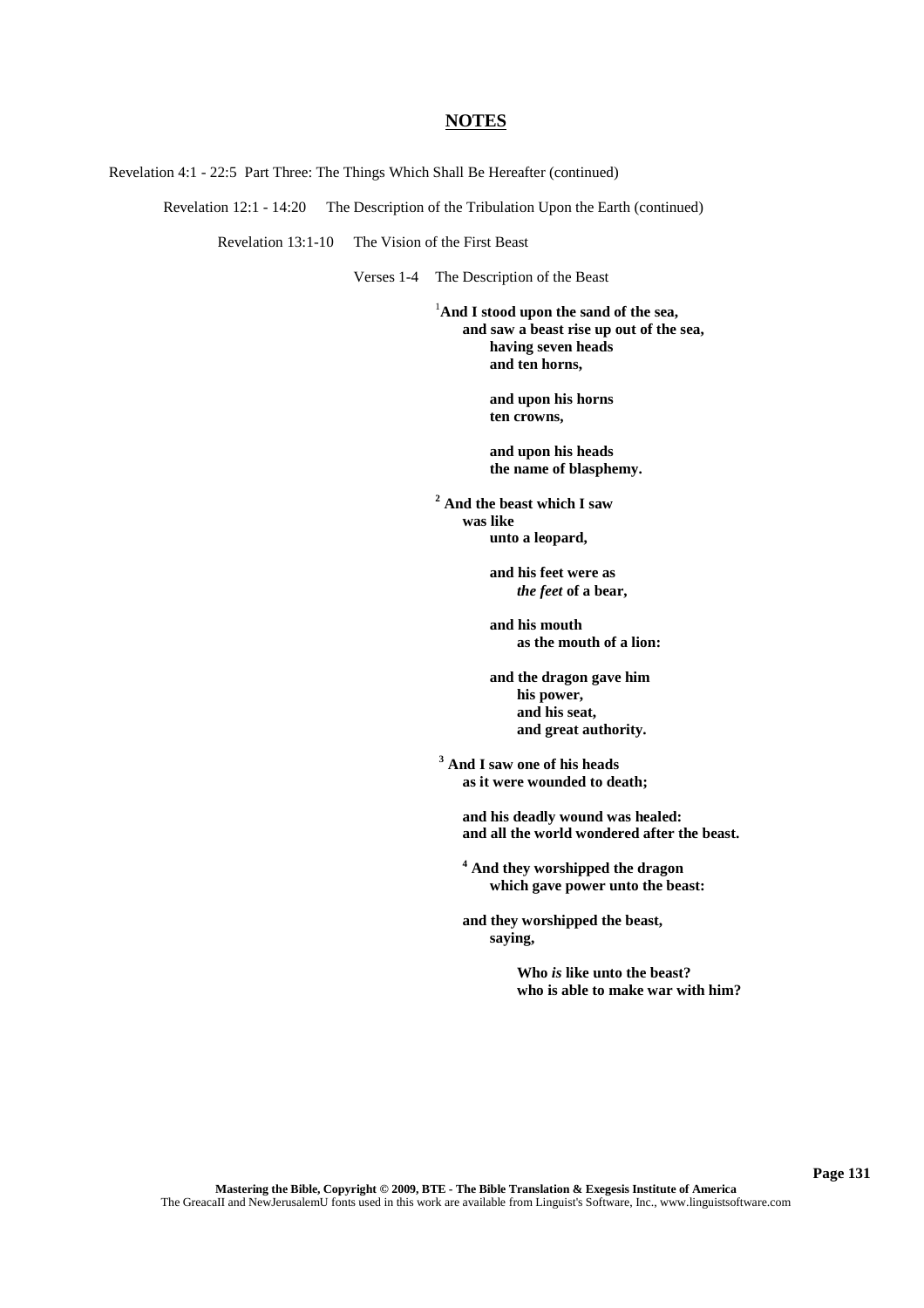|      |                                                                          | <b>Chapter 13</b> (continued)                                                                                                                                                       |  |  |
|------|--------------------------------------------------------------------------|-------------------------------------------------------------------------------------------------------------------------------------------------------------------------------------|--|--|
| K.V. | Revelation 13:5<br>Daniel 7:8, 11, 20, 25; 11:36                         | 5 And there was given unto him a mouth speaking<br>great things and blasphemies; and power was given<br>unto him to continue forty and two months.                                  |  |  |
|      |                                                                          | $6$ And he opened his mouth in blasphemy against God, to<br>blaspheme his name, and his tabernacle, and them that<br>dwell in heaven.                                               |  |  |
|      |                                                                          | And it was given unto him to make war with the saints,<br>and to overcome them: and power was given him over<br>all kindreds, and tongues, and nations.                             |  |  |
| K.V. | Revelation 13:8<br>Daniel 12:1; Exodus 32:32                             | 8 And all that dwell upon the earth shall worship<br>him, whose names are not written in the book of life<br>of the Lamb slain from the foundation of the world.                    |  |  |
|      |                                                                          | <sup>9</sup> If any man have an ear, let him hear.                                                                                                                                  |  |  |
| K.V. | Revelation 13:10<br>Isaiah 33:1; Zechariah 11:9;<br>Jeremiah 15:2; 43:11 | 10 He that leadeth into captivity shall go into<br>captivity: he that killeth with the sword must be<br>killed with the sword. Here is the patience and the<br>faith of the saints. |  |  |
|      |                                                                          |                                                                                                                                                                                     |  |  |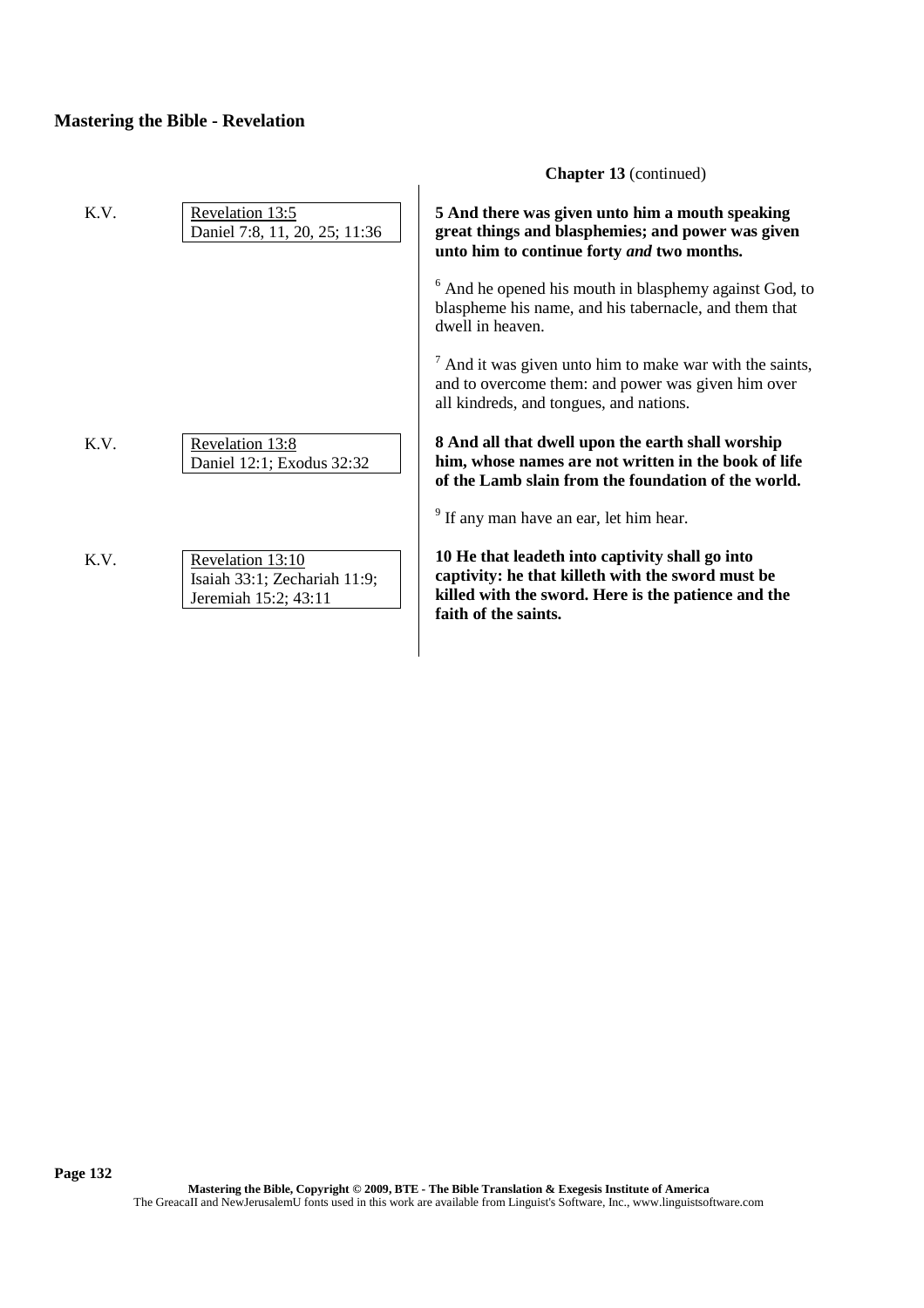Revelation 4:1 - 22:5 Part Three: The Things Which Shall Be Hereafter (continued)

Revelation 12:1 - 14:20 The Description of the Tribulation Upon the Earth (continued)

Revelation 13:1-10 The Vision of the First Beast (continued)

Verses 5-10 The Function of the First Beast

**<sup>5</sup> And there was given unto him a mouth speaking great things and blasphemies;**

**and power was given unto him to continue forty** *and* **two months.**

**<sup>6</sup> And he opened his mouth in blasphemy against God, to blaspheme his name, and his tabernacle, and them that dwell in heaven.**

**<sup>7</sup> And it was given unto him to make war with the saints, and to overcome them:**

**and power was given him over all kindreds, and tongues, and nations.**

**<sup>8</sup> And all that dwell upon the earth shall worship him, whose names are not written in the book of life of the Lamb slain from the foundation of the world.**

**9 If any man have an ear, let him hear.**

> **<sup>10</sup> He that leadeth into captivity shall go into captivity:**

> > **he that killeth with the sword must be killed with the sword.**

**Here is the patience**

**and the faith of the saints.**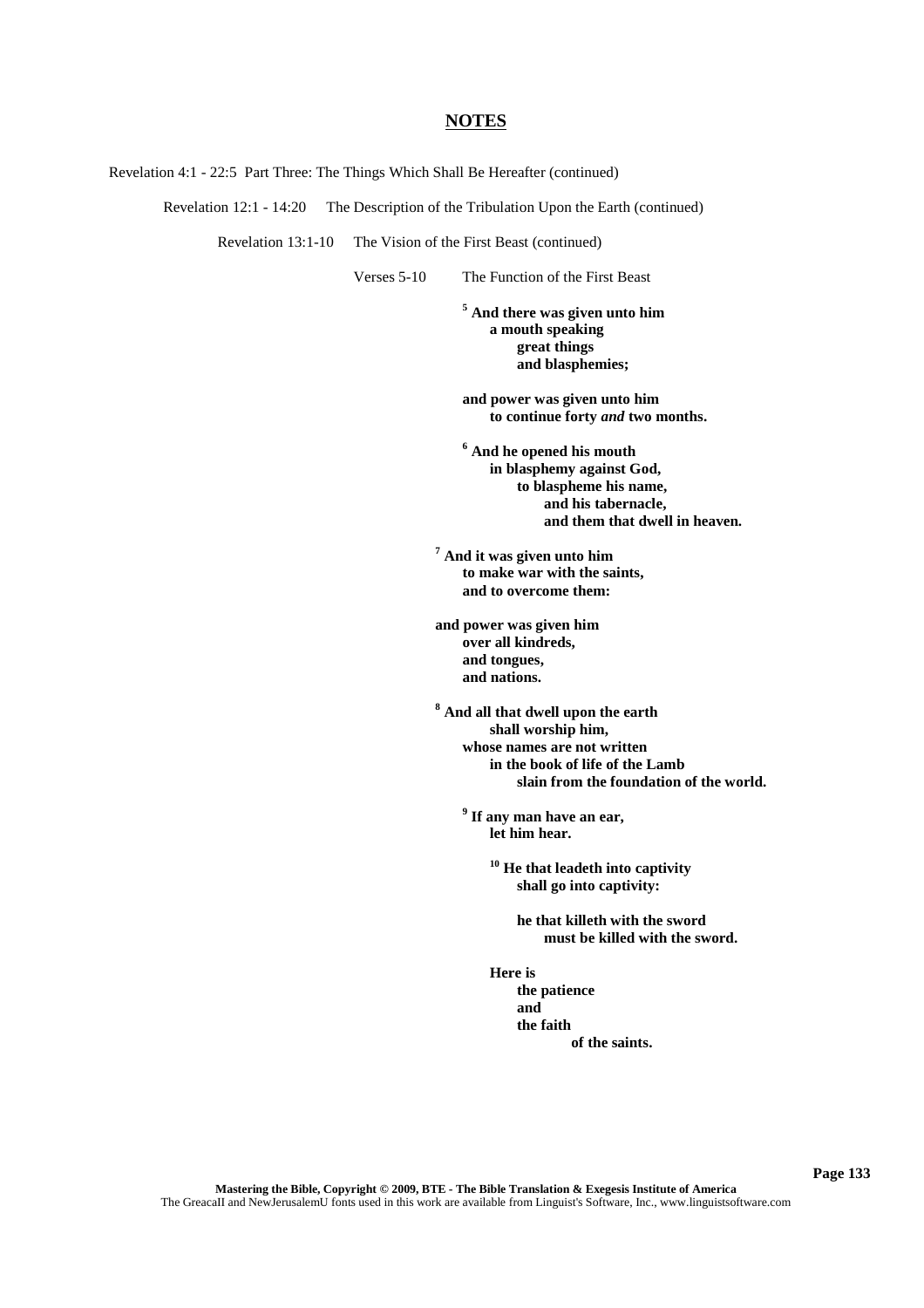| K.V. | Revelation 13:13<br>I Kings 18:38 |  |
|------|-----------------------------------|--|
|      |                                   |  |
| ΚV   | Revelation $13.14$                |  |

K.V. Revelation  $13:14$ Daniel 11:36; Zechariah 11:17

### **Chapter 13** (continued)

<sup>11</sup> And I beheld another beast coming up out of the earth; and he had two horns like a lamb, and he spake as a dragon.

 $12$  And he exerciseth all the power of the first beast before him, and causeth the earth and them which dwell therein to worship the first beast, whose deadly wound was healed.

**13 And he doeth great wonders, so that he maketh fire come down from heaven on the earth in the sight of men,**

**14 And deceiveth them that dwell on the earth by** *the means of* **those miracles which he had power to do in the sight of the beast; saying to them that dwell on the earth, that they should make an image to the beast, which had the wound by a sword, and did live.**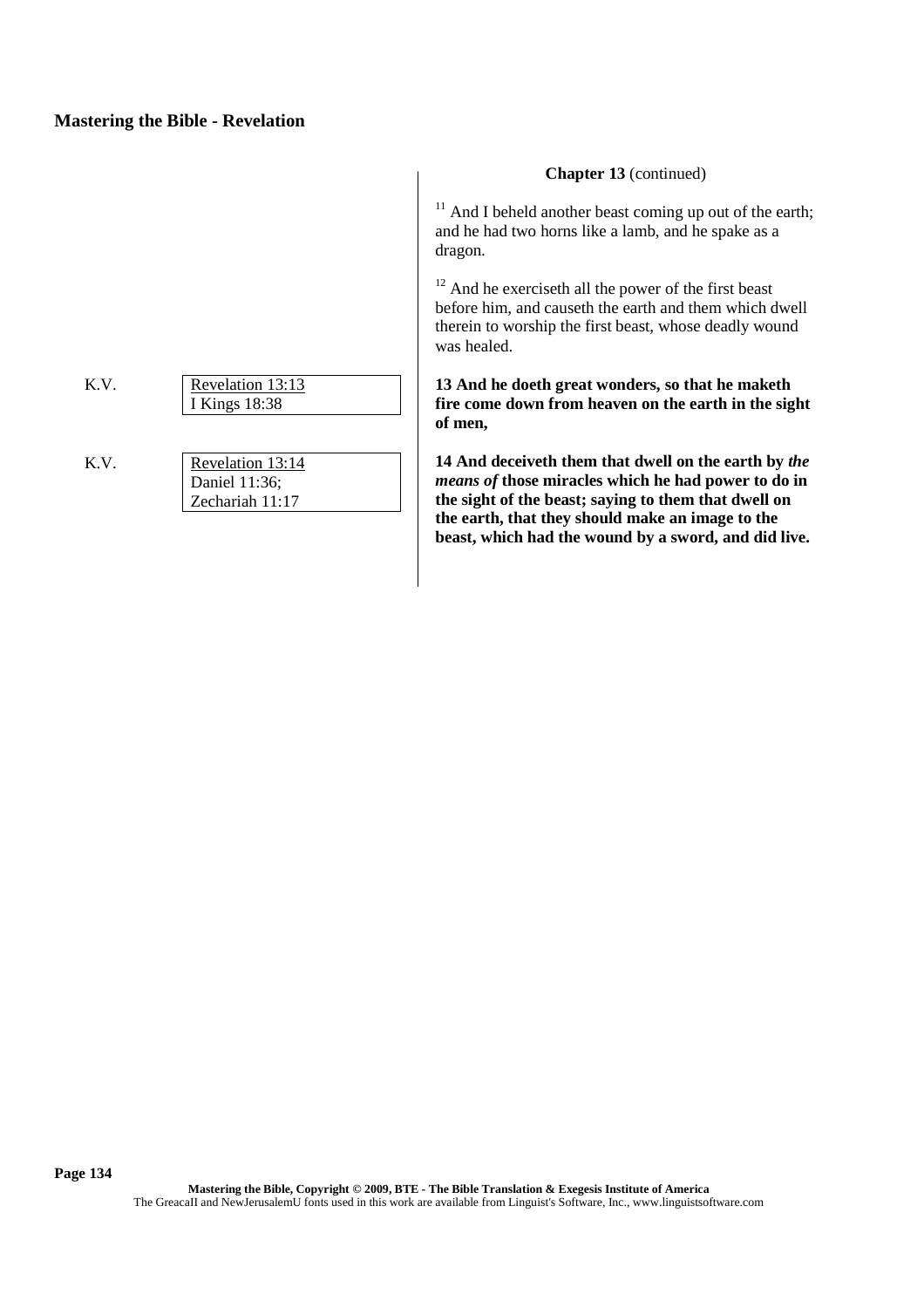Revelation 4:1 - 22:5 Part Three: The Things Which Shall Be Hereafter (continued)

Revelation 12:1 - 14:20 The Description of the Tribulation Upon the Earth (continued)

Revelation 13:11-18 The Vision of the Second Beast

Verses 11-14 The Description of the Second Beast

**<sup>11</sup> And I beheld another beast coming up out of the earth;**

> **and he had two horns like a lamb, and he spake as a dragon.**

**<sup>12</sup> And he exerciseth all the power of the first beast before him,**

**and causeth the earth and them which dwell therein to worship the first beast, whose deadly wound was healed. <sup>13</sup> And he doeth great wonders, so that he maketh fire come down from heaven on the earth in the sight of men,**

**<sup>14</sup> And deceiveth them that dwell on the earth by** *the means of* **those miracles which he had power to do in the sight of the beast; saying to them that dwell on the earth, that they should make an image to the beast, which had the wound by a sword, and did live.**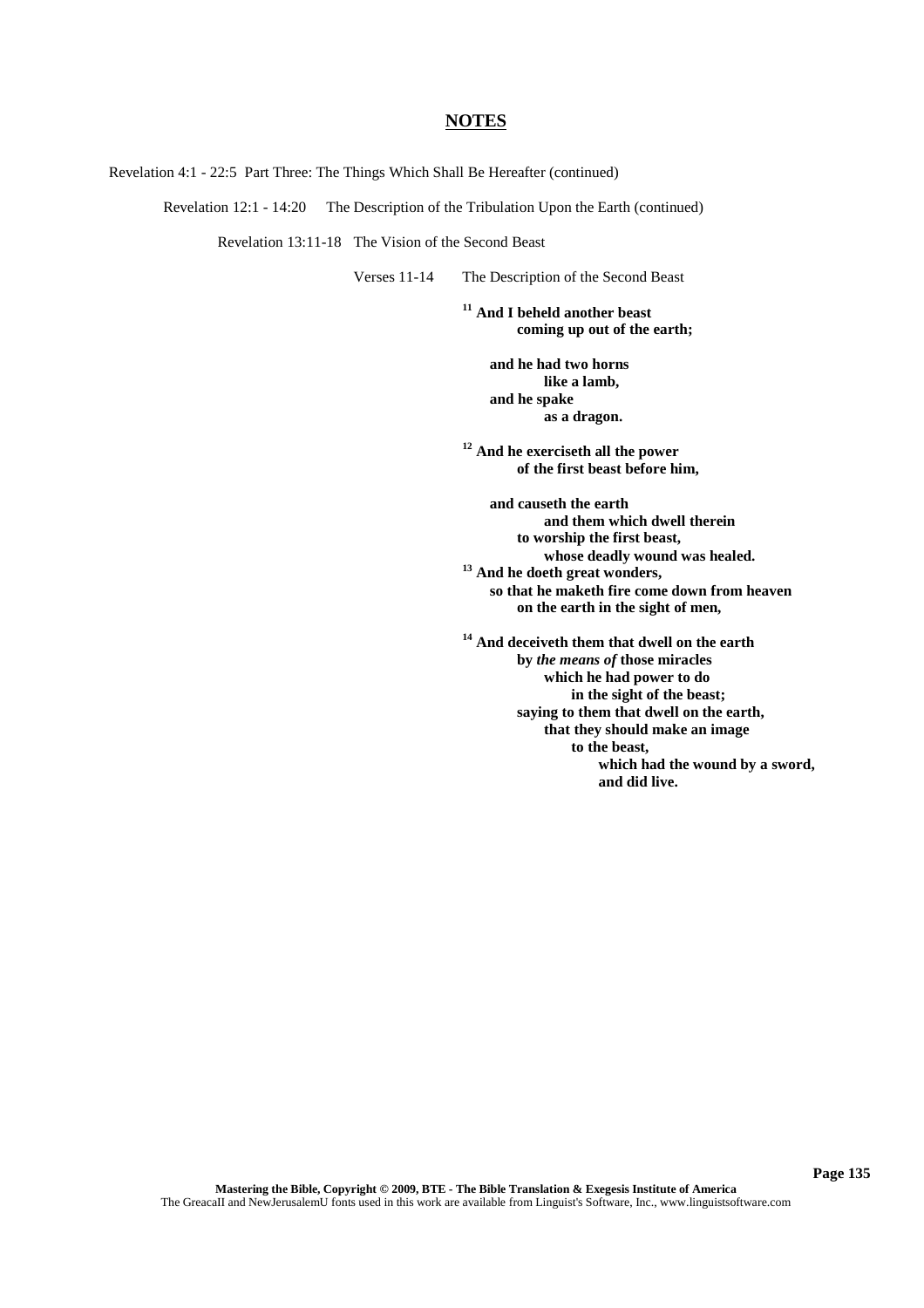M.V. Revelation 13:17

## **Chapter 13** (continued)

<sup>15</sup> And he had power to give life unto the image of the beast, that the image of the beast should both speak, and cause that as many as would not worship the image of the beast should be killed.

<sup>16</sup> And he causeth all, both small and great, rich and poor, free and bond, to receive a mark in their right hand, or in their foreheads:

**17** And that no man might buy or sell, save he that had the mark, or the name of the beast, or the number of his name.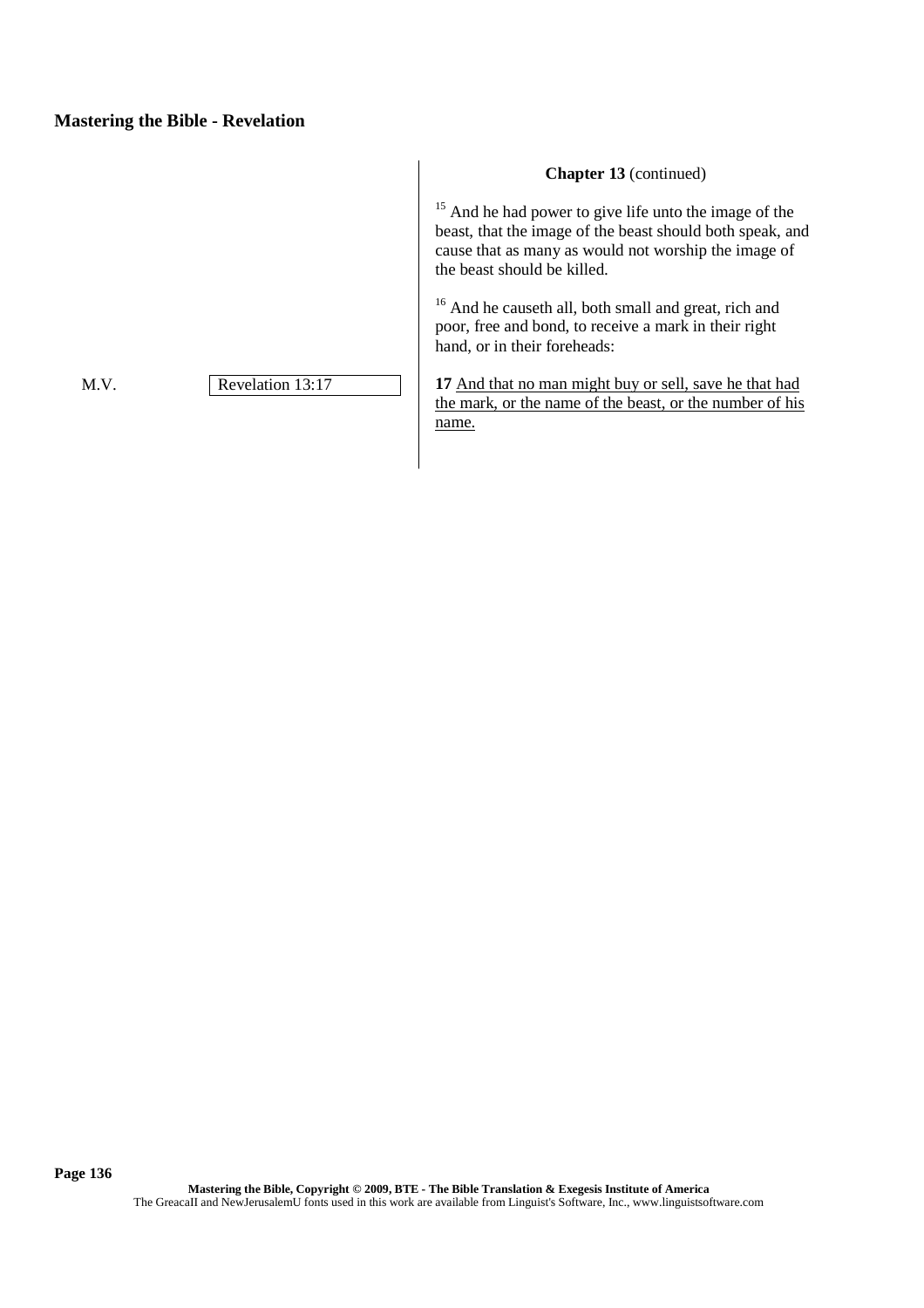Revelation 4:1 - 22:5 Part Three: The Things Which Shall Be Hereafter (continued)

Revelation 12:1 - 14:20 The Description of the Tribulation Upon the Earth (continued)

Revelation 13:11-18 The Vision of the Second Beast (continued)

Verses 15-17 The Function of the Second Beast

**<sup>15</sup> And he had power to give life unto the image of the beast, that the image of the beast should both speak, and cause that as many as would not worship the image of the beast should be killed.**

**<sup>16</sup> And he causeth all, both small and great,**

> **rich and poor,**

**free and bond,**

**to receive a mark in their right hand, or in their foreheads:**

**<sup>17</sup> And that no man might buy or sell, save he that had the mark, or the name of the beast, or the number of his name.**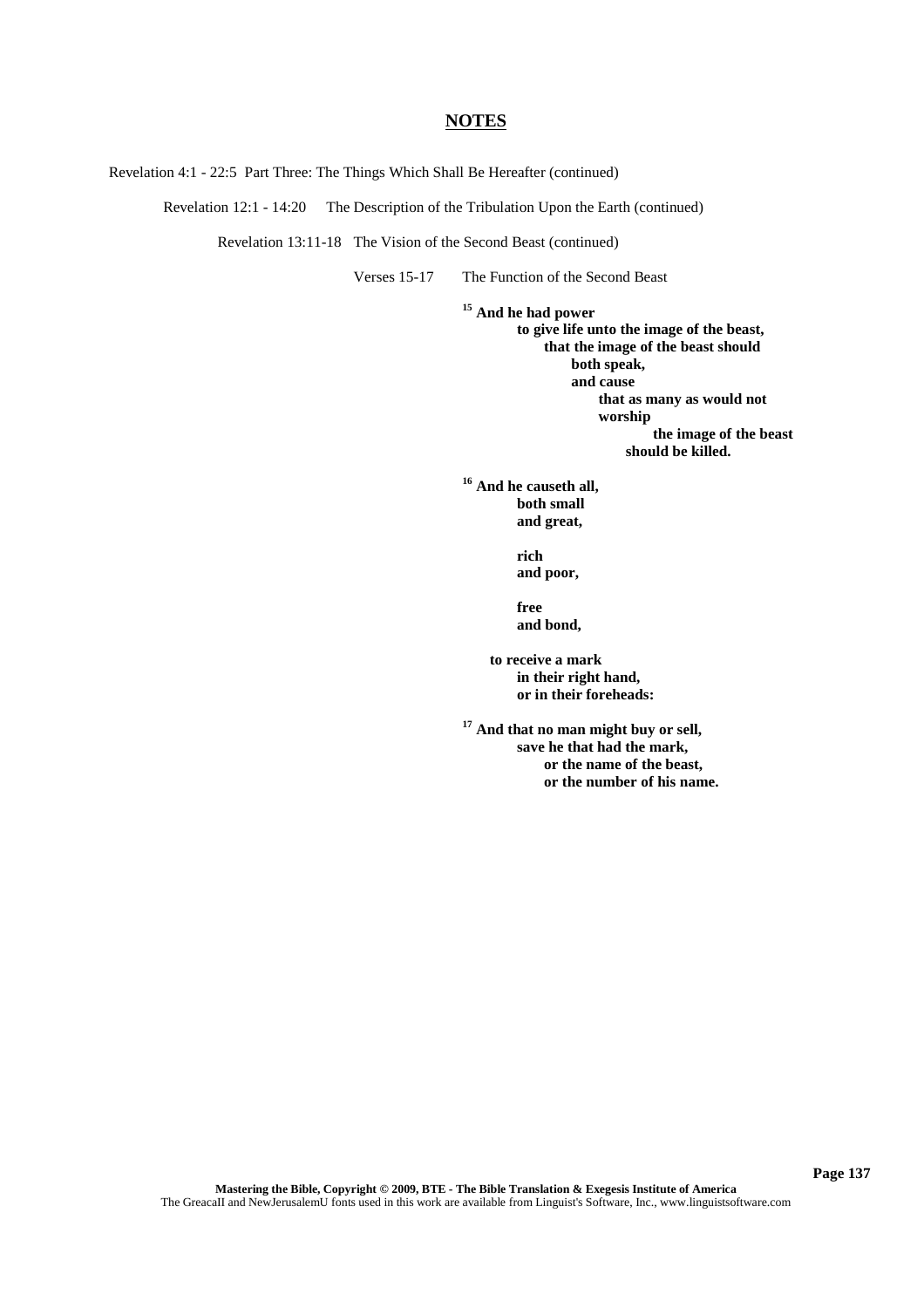M.V. Revelation 13:18

**Chapter 13** (continued)

**18** Here is wisdom. Let him that hath understanding count the number of the beast: for it is the number of a man; and his number *is* Six hundred threescore *and* six.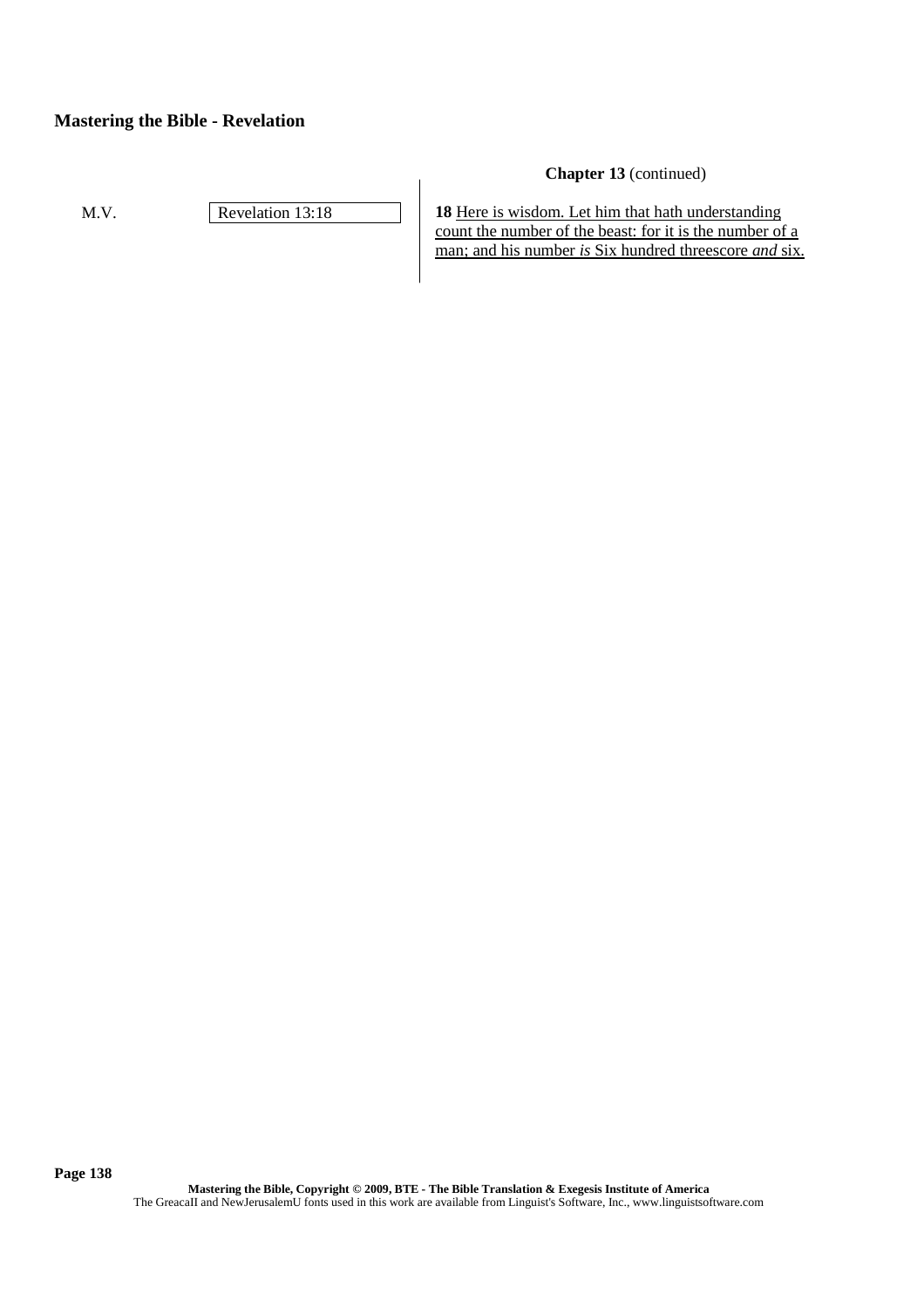Revelation 4:1 - 22:5 Part Three: The Things Which Shall Be Hereafter (continued)

Revelation 12:1 - 14:20 The Description of the Tribulation Upon the Earth (continued)

Revelation 13:11-18 The Vision of the Second Beast (continued)

Verse 18 The Instruction Concerning the Number of his Name

**<sup>18</sup> Here is wisdom.**

**Let him that hath understanding count the number of the beast:**

**for it is the number of a man;**

**and his number** *is* **Six hundred threescore** *and* **six.**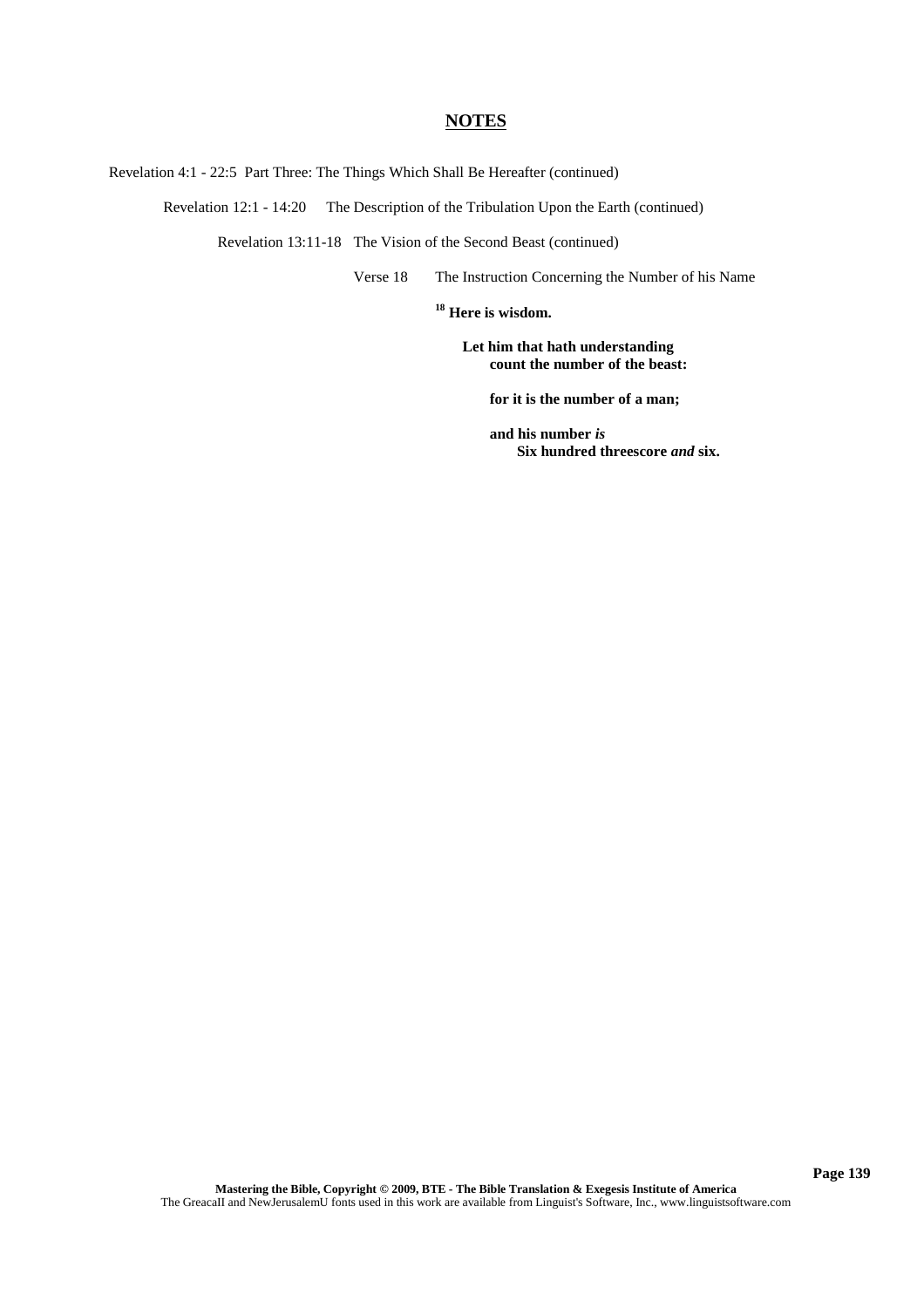K.V. Revelation 14:1 Isaiah 62:2; 65:12

## **Chapter 14**

**1 And I looked, and, lo, a Lamb stood on the mount Sion, and with him an hundred forty** *and* **four thousand, having his Father's name written in their foreheads.**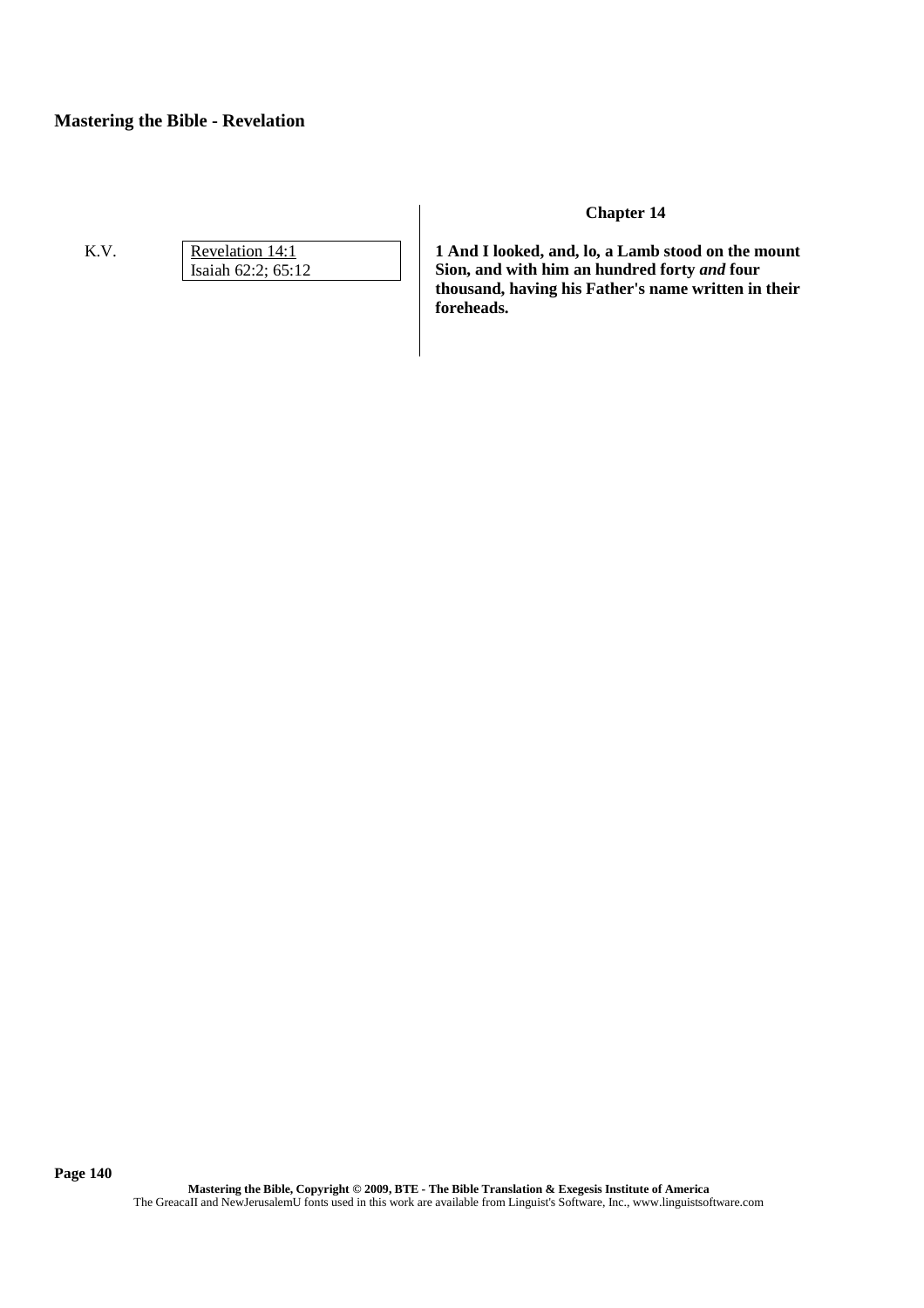Revelation 4:1 - 22:5 Part Three: The Things Which Shall Be Hereafter (continued)

Revelation 12:1 - 14:20 The Description of the Tribulation Upon the Earth (continued)

Revelation 14:1-5 The Vision of the Second Coming of Christ

Verse 1 The Position of the Lamb and 144,000

**And I looked, and, lo, a Lamb stood on the mount Sion,**

> **and with him an hundred forty** *and* **four thousand, having his Father's name written in their foreheads.**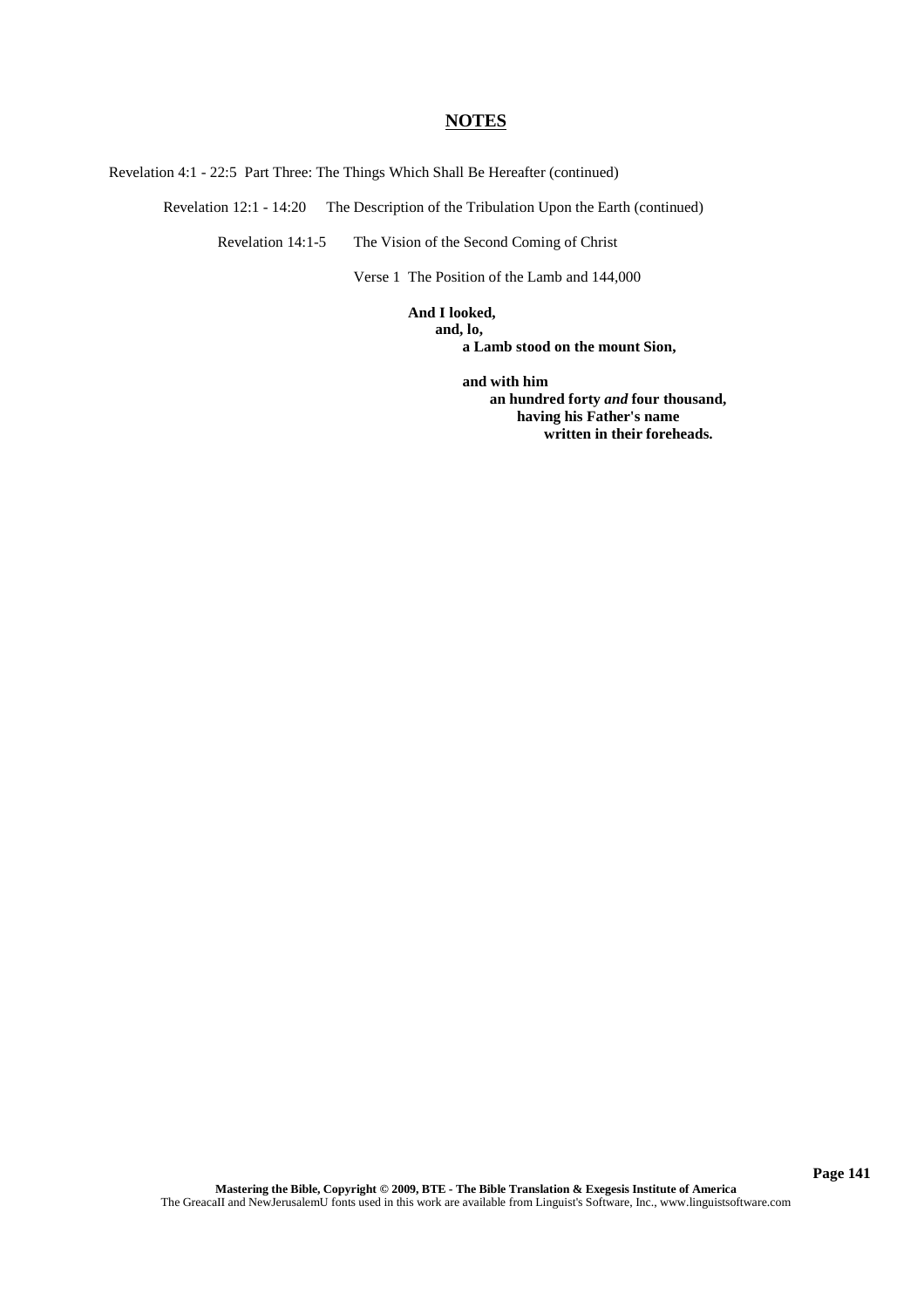## **Chapter 14** (continued)

 $2^{2}$  And I heard a voice from heaven, as the voice of many waters, and as the voice of a great thunder: and I heard the voice of harpers harping with their harps:

<sup>3</sup> And they sung as it were a new song before the throne, and before the four beasts, and the elders: and no man could learn that song but the hundred *and* forty *and* four thousand, which were redeemed from the earth.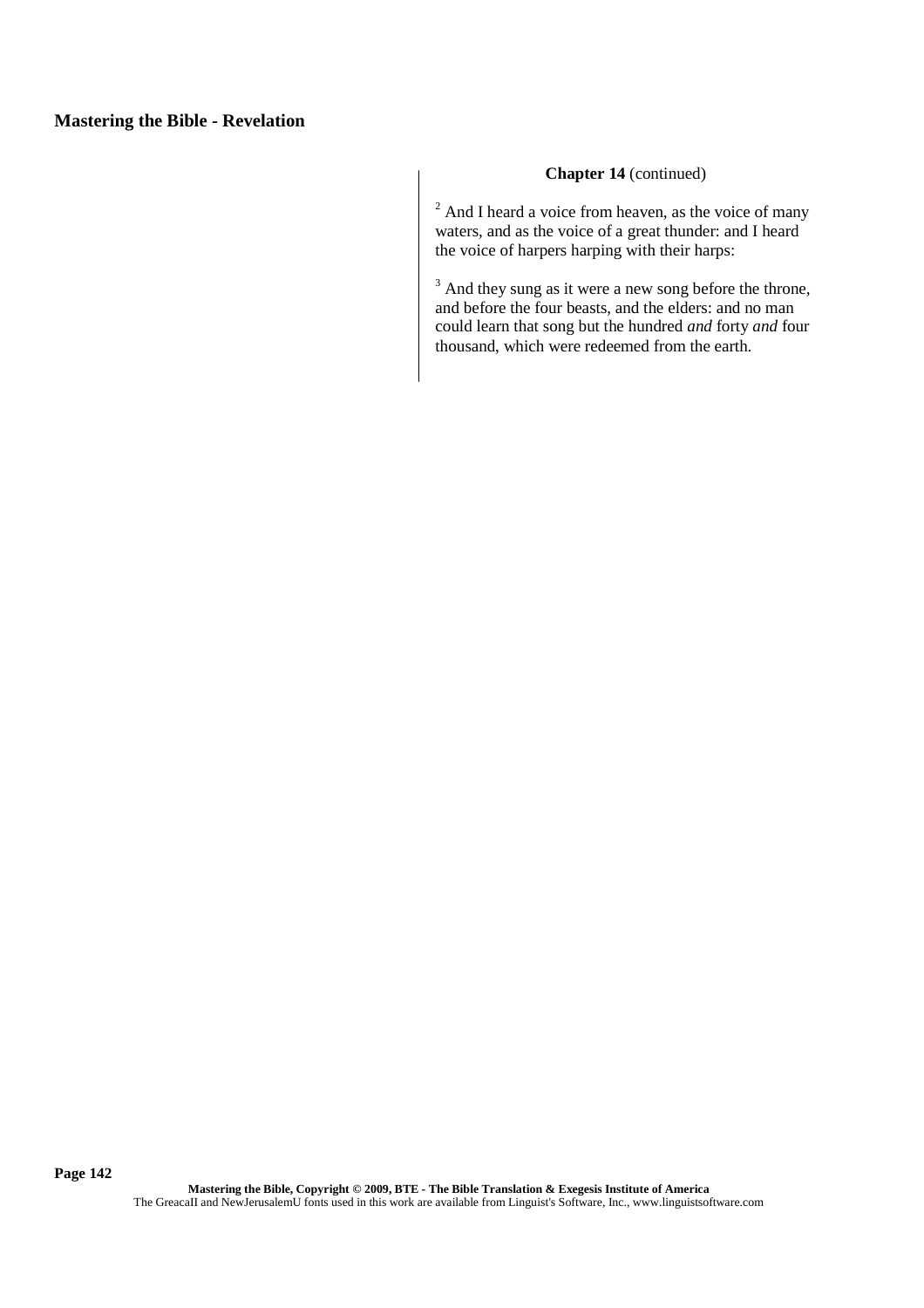Revelation 4:1 - 22:5 Part Three: The Things Which Shall Be Hereafter (continued)

Revelation 12:1 - 14:20 The Description of the Tribulation Upon the Earth (continued)

Revelation 14:1-5 The Vision of the Second Coming of Christ (continued)

Verses 2-3 The Celebration of the 144,000

**<sup>2</sup> And I heard a voice from heaven, as the voice of many waters, and as the voice of a great thunder:**

**and I heard the voice of harpers harping with their harps:**

**<sup>3</sup> And they sung as it were a new song before the throne, and before the four beasts, and the elders:**

**and no man could learn that song but the hundred** *and* **forty** *and* **four thousand, which were redeemed from the earth.**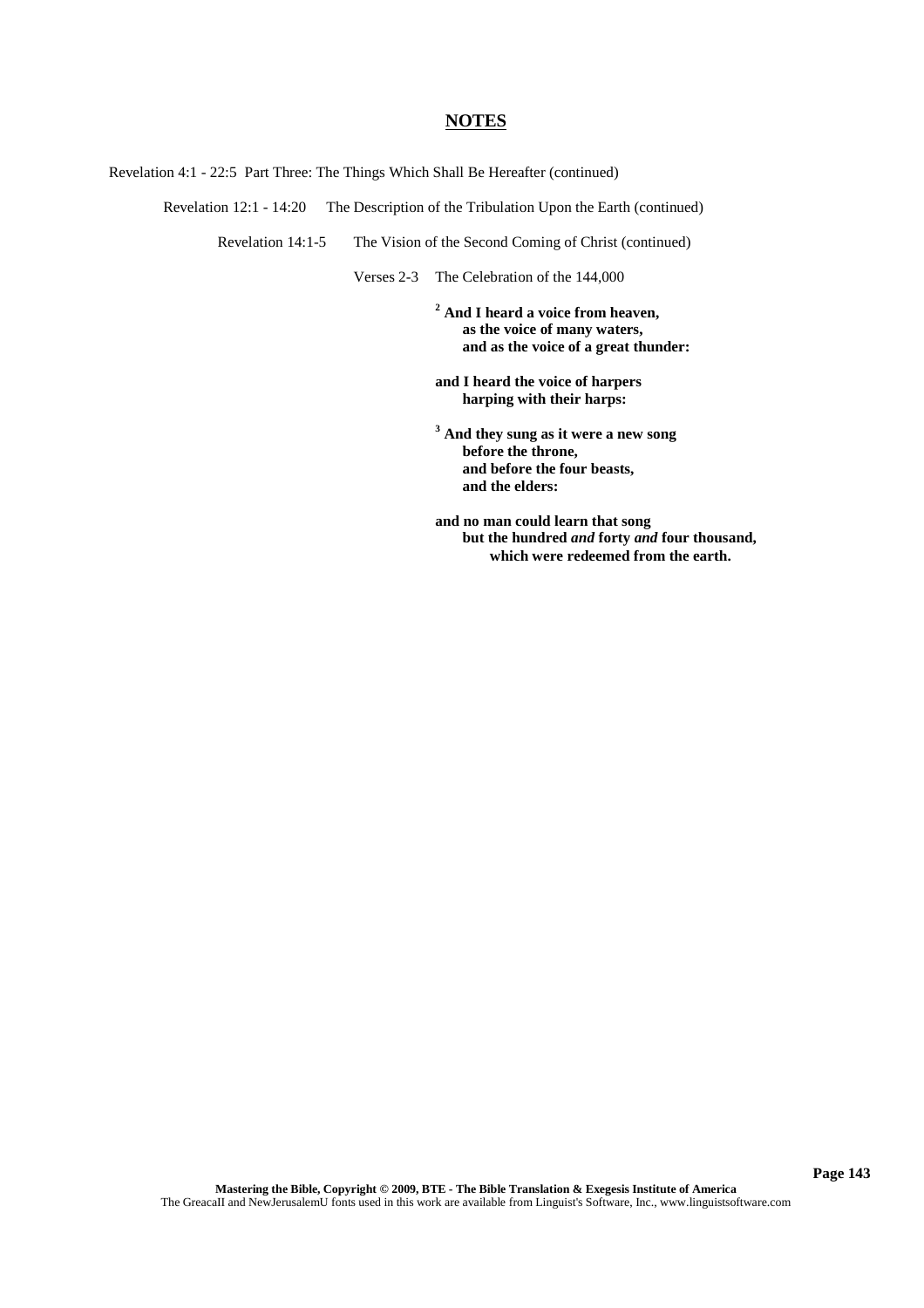- K.V. Revelation 14:4 II Kings 19:21; Isaiah 37:22; Jeremiah 14:17; 18:13; 31:4, 5, 21; Amos 5:2
- K.V. Revelation 14:5 Isaiah 53:9; Zephaniah 3:11-14

**Chapter 14** (continued)

**4 These are they which were not defiled with women; for they are virgins. These are they which follow the Lamb whithersoever he goeth. These were redeemed from among men,** *being* **the firstfruits unto God and to the Lamb.**

**5 And in their mouth was found no guile: for they are without fault before the throne of God.**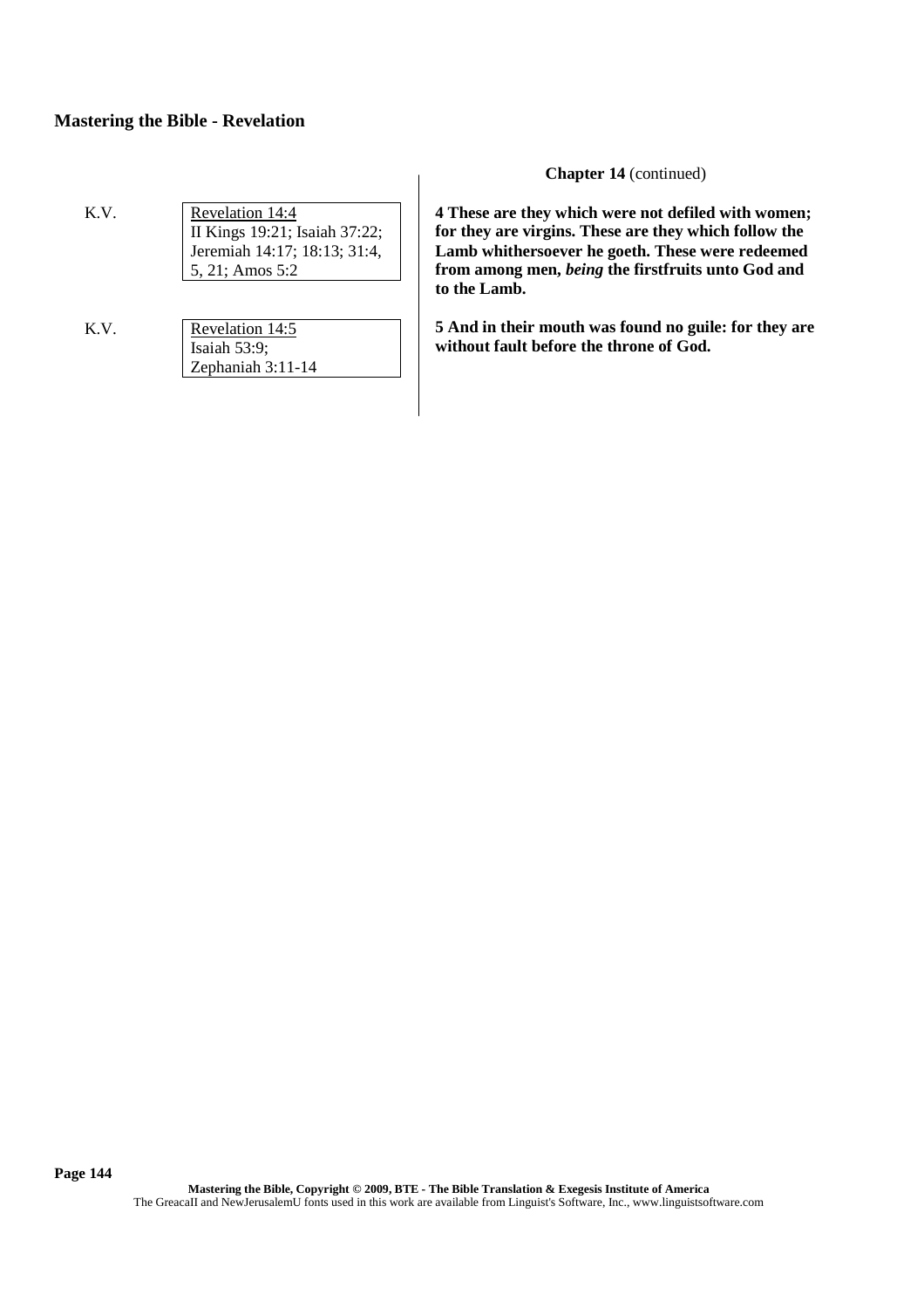Revelation 4:1 - 22:5 Part Three: The Things Which Shall Be Hereafter (continued)

Revelation 12:1 - 14:20 The Description of the Tribulation Upon the Earth (continued)

Revelation 14:1-5 The Vision of the Second Coming of Christ (continued)

Verses 4-5 The Description of the 144,000

**<sup>4</sup> These are they which were not defiled with women; for they are virgins.**

**These are they which follow the Lamb whithersoever he goeth.**

**These were redeemed from among men,** *being* **the firstfruits unto God and to the Lamb.**

**<sup>5</sup> And in their mouth was found no guile: for they are without fault before the throne of God.**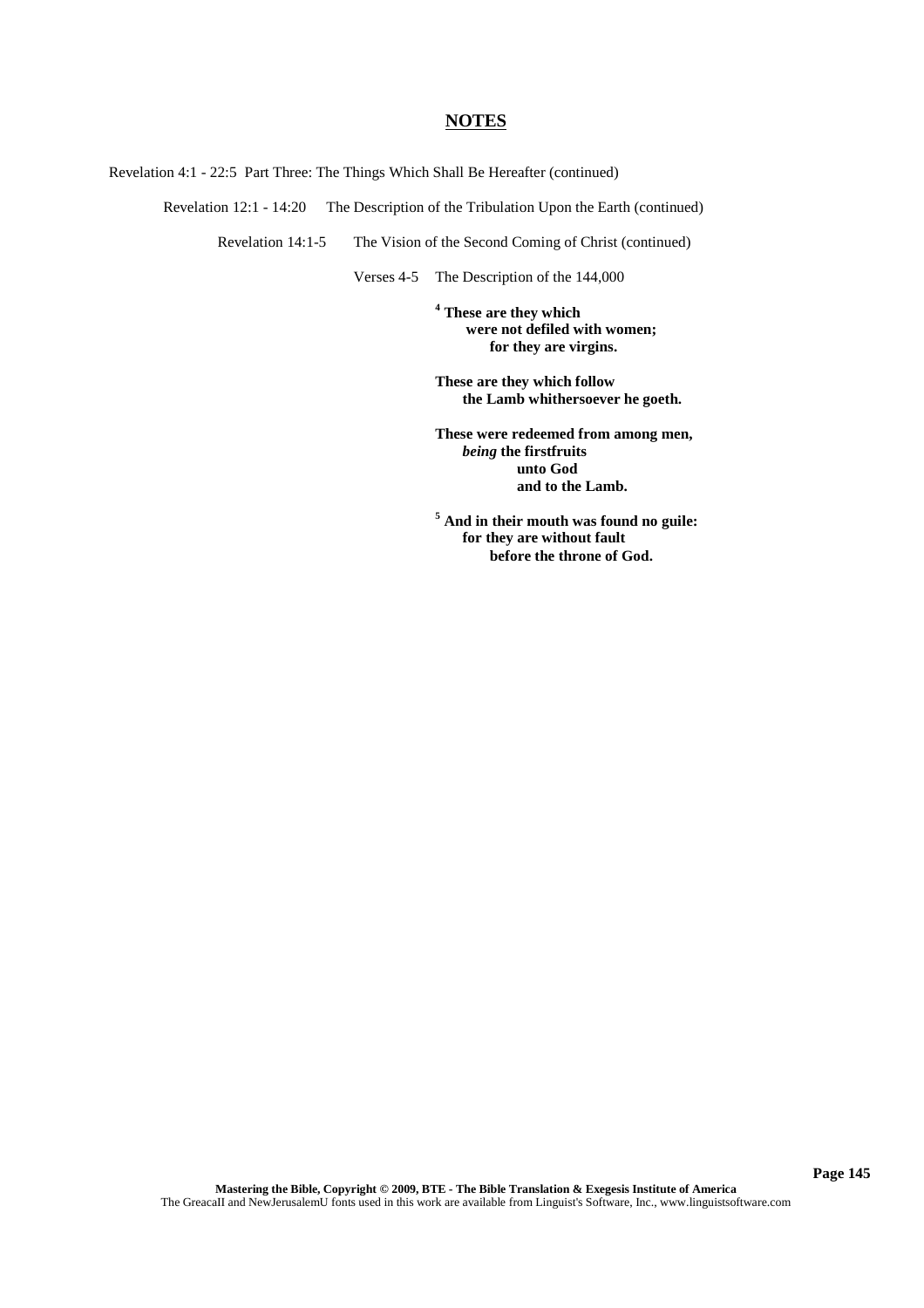### **Chapter 14** (continued)

 $6$  And I saw another angel fly in the midst of heaven, having the everlasting gospel to preach unto them that dwell on the earth, and to every nation, and kindred, and tongue, and people,

 $\frac{7}{7}$  Saying with a loud voice, Fear God, and give glory to him; for the hour of his judgment is come: and worship him that made heaven, and earth, and the sea, and the fountains of waters.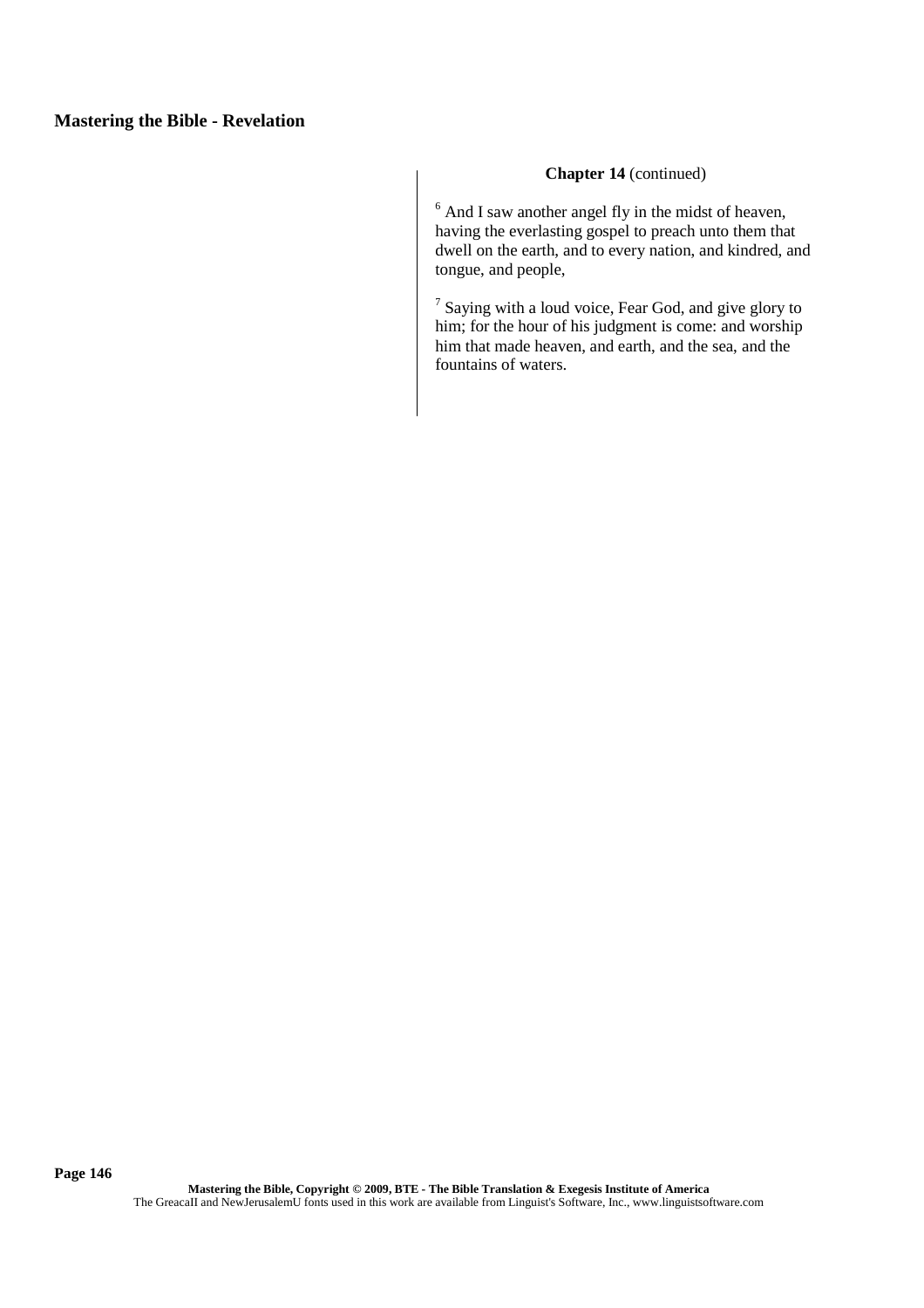Revelation 4:1 - 22:5 Part Three: The Things Which Shall Be Hereafter (continued)

Revelation 12:1 - 14:20 The Description of the Tribulation Upon the Earth (continued)

Revelation 14:6-12 The Vision of the Three Angels

Verses 6-7 The Proclamation of the First Angel

**<sup>6</sup> And I saw another angel fly in the midst of heaven, having the everlasting gospel to preach unto them that dwell on the earth, and to every nation, and kindred, and tongue, and people,**

**7 Saying with a loud voice,**

**Fear God, and give glory to him;**

**for the hour of his judgment is come: and worship him that made heaven, and earth, and the sea, and the fountains of waters.**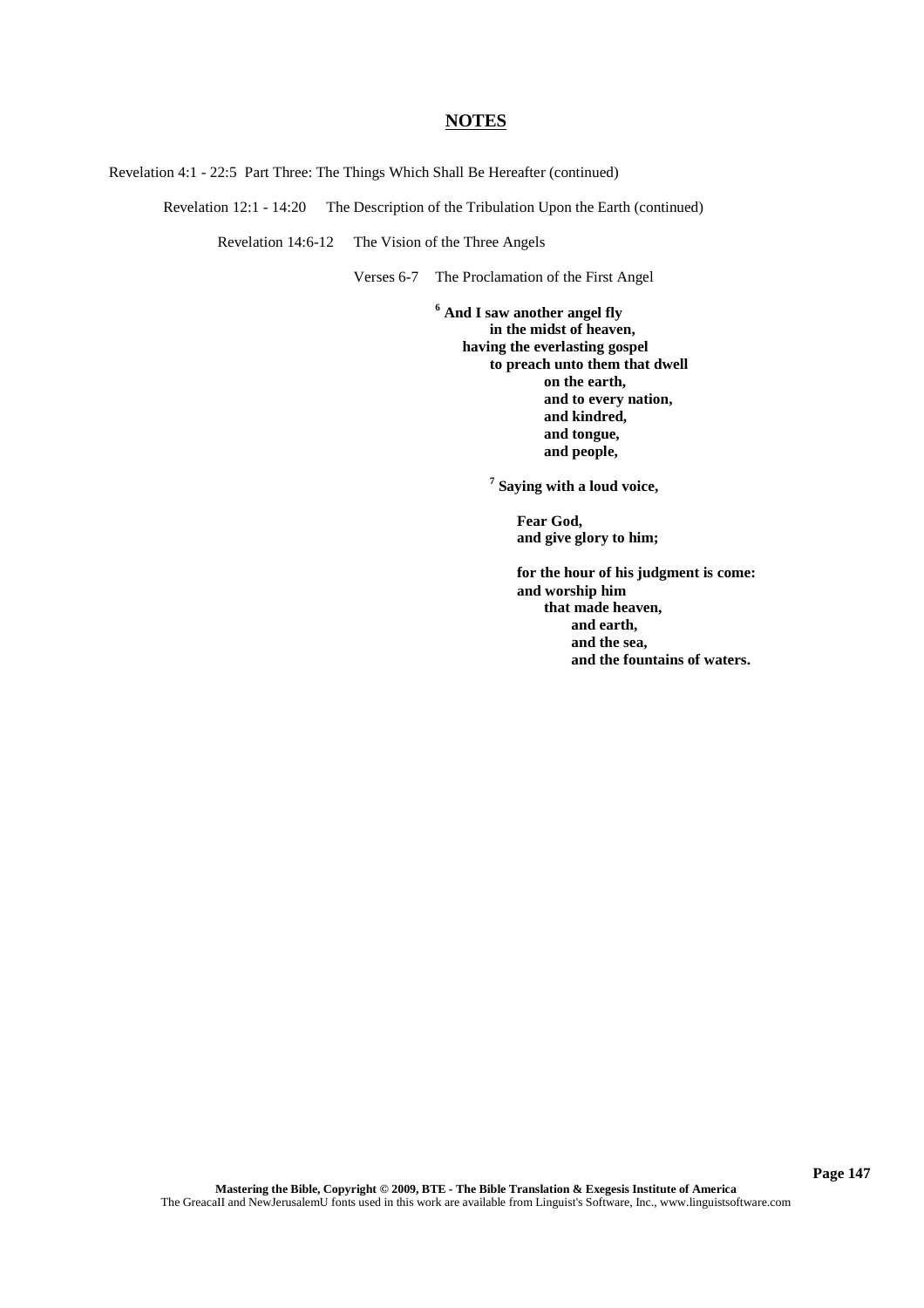K.V. Revelation 14:8 Isaiah 21:9,10; Daniel 4:30; Jeremiah 51:7-8; 25:15-16; Ezekiel 16:1-36

**Chapter 14** (continued)

**8 And there followed another angel, saying, Babylon is fallen, is fallen, that great city, because she made all nations drink of the wine of the wrath of her fornication.**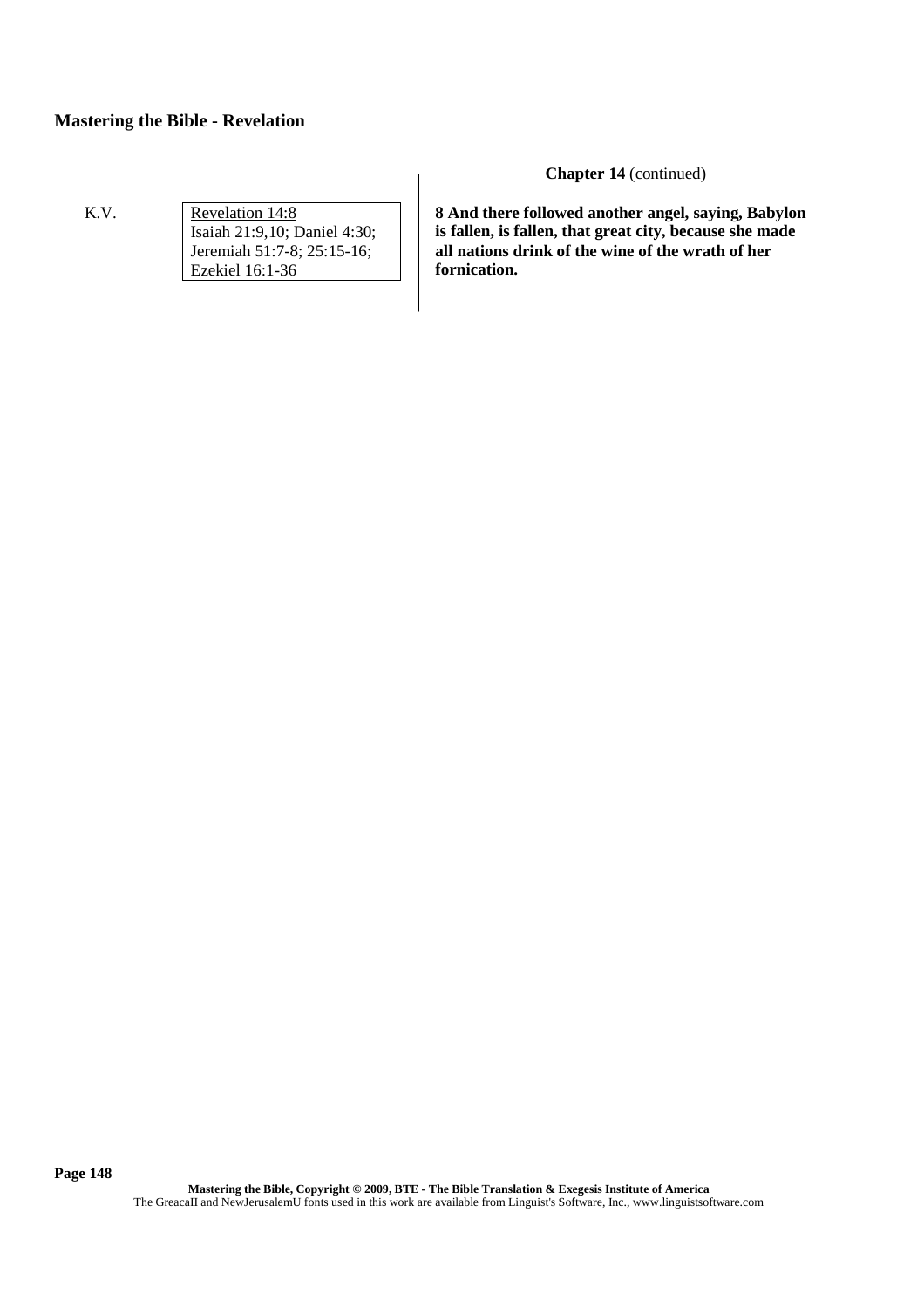Revelation 4:1 - 22:5 Part Three: The Things Which Shall Be Hereafter (continued)

Revelation 12:1 - 14:20 The Description of the Tribulation Upon the Earth (continued)

Revelation 14:6-12 The Vision of the Three Angels (continued)

Verse 8 The Proclamation of the Second Angel

**<sup>8</sup> And there followed another angel, saying,**

> **Babylon is fallen, is fallen,**

**that great city, because she made all nations drink of the wine of the wrath of her fornication.**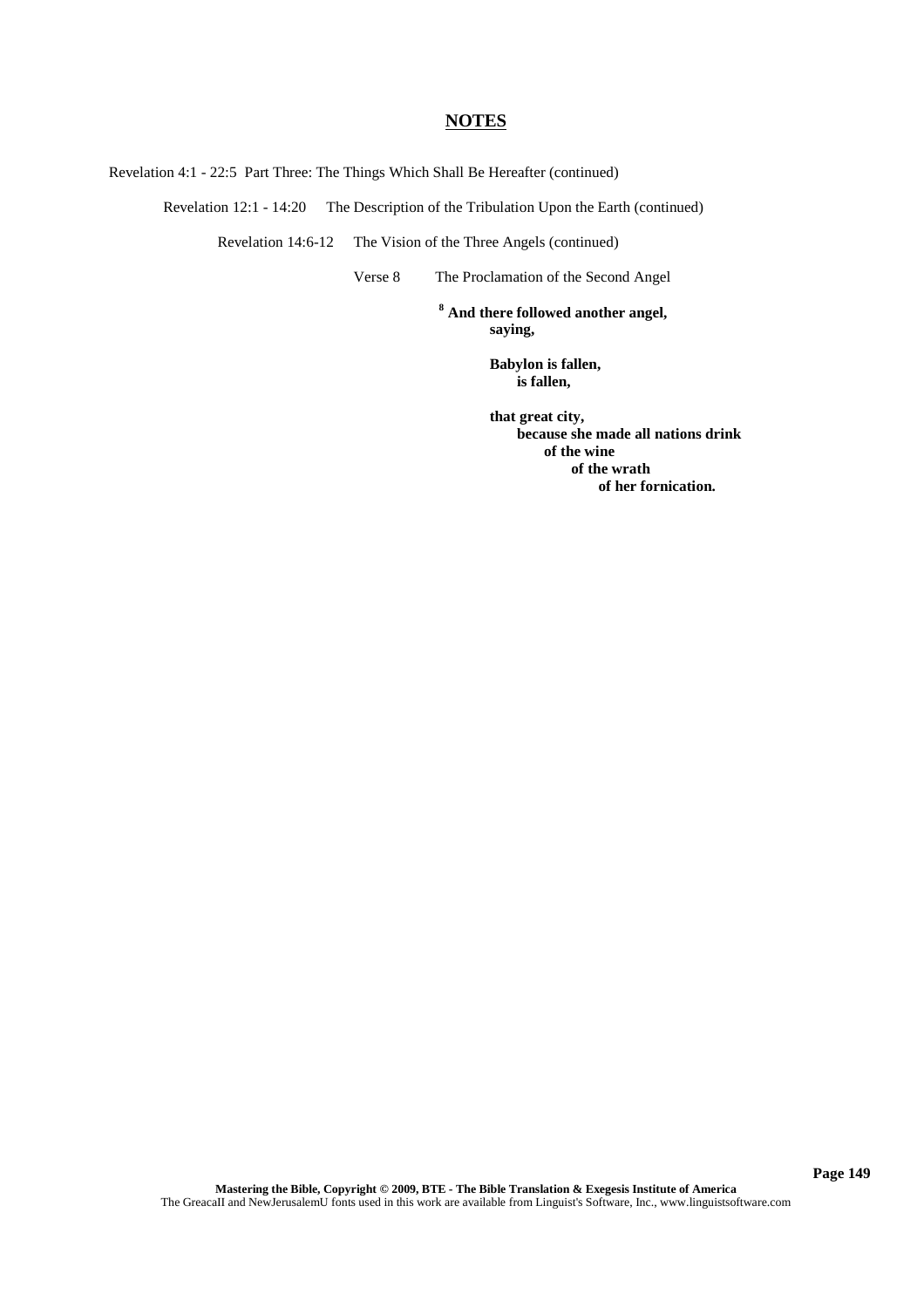K.V. Revelation 14:10 Daniel 12:2

M.V. Revelation 14:11

## **Chapter 14** (continued)

<sup>9</sup> And the third angel followed them, saying with a loud voice, If any man worship the beast and his image, and receive *his* mark in his forehead, or in his hand,

**10 The same shall drink of the wine of the wrath of God, which is poured out without mixture into the cup of his indignation; and he shall be tormented with fire and brimstone in the presence of the holy angels, and in the presence of the Lamb:**

**11** And the smoke of their torment ascendeth up for ever and ever: and they have no rest day nor night, who worship the beast and his image, and whosoever receiveth the mark of his name.

<sup>12</sup> Here is the patience of the saints: here *are* they that keep the commandments of God, and the faith of Jesus.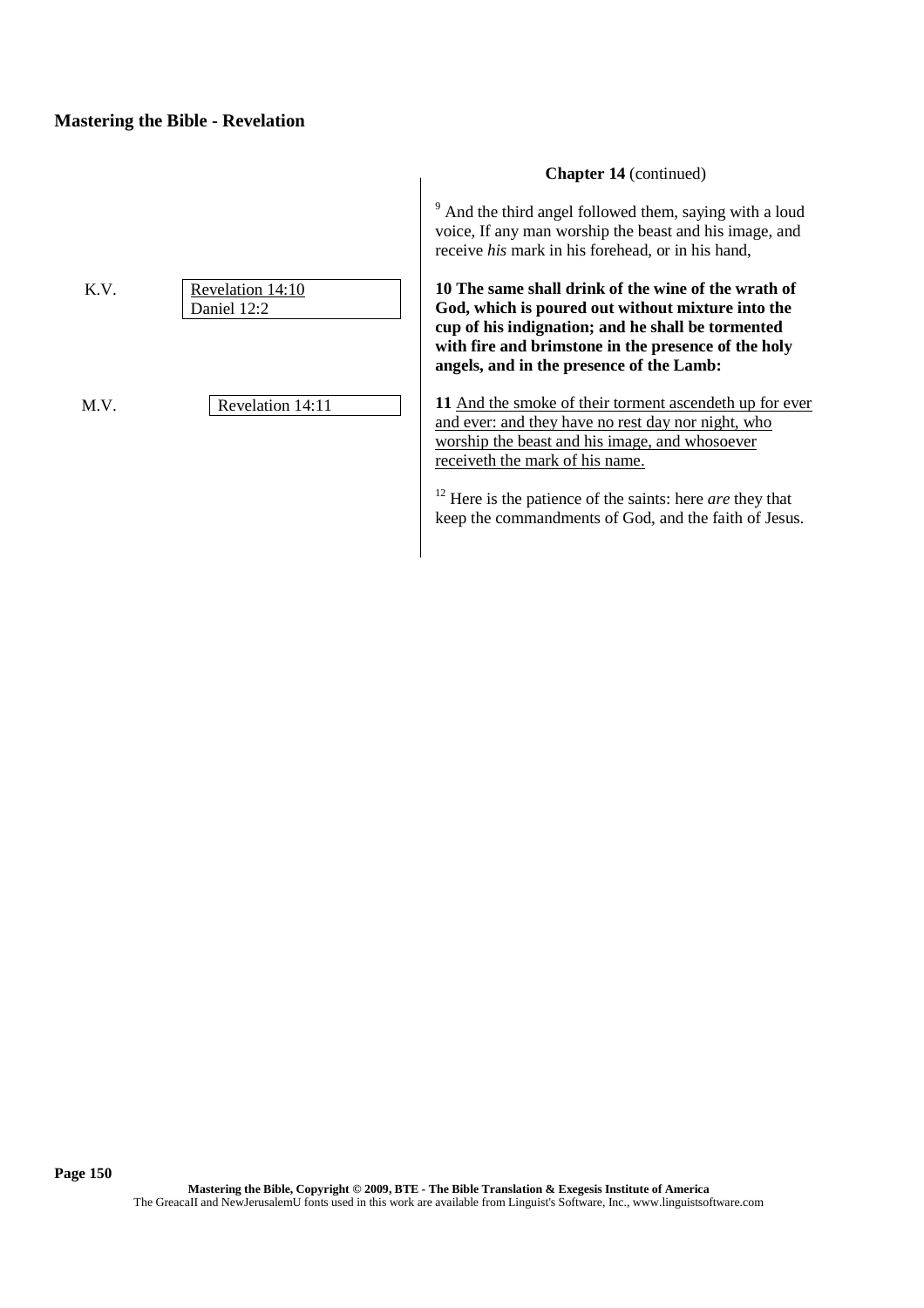Revelation 4:1 - 22:5 Part Three: The Things Which Shall Be Hereafter (continued)

Revelation 12:1 - 14:20 The Description of the Tribulation Upon the Earth (continued)

Revelation 14:6-12 The Vision of the Three Angels (continued)

Verses 9-12 The Proclamation of the Third Angel

**<sup>9</sup> And the third angel followed them, saying with a loud voice,**

> **If any man worship the beast and his image,**

**and receive** *his* **mark in his forehead, or in his hand,**

**<sup>10</sup> The same shall drink of the wine of the wrath of God, which is poured out without mixture into the cup of his indignation;**

**and he shall be tormented with fire and brimstone in the presence of the holy angels, and in the presence of the Lamb:**

**<sup>11</sup> And the smoke of their torment ascendeth up for ever and ever:**

**and they have no rest day nor night, who worship the beast and his image, and whosoever receiveth the mark of his name.**

**<sup>12</sup> Here is the patience of the saints: here** *are* **they that keep the commandments of God, and the faith of Jesus.**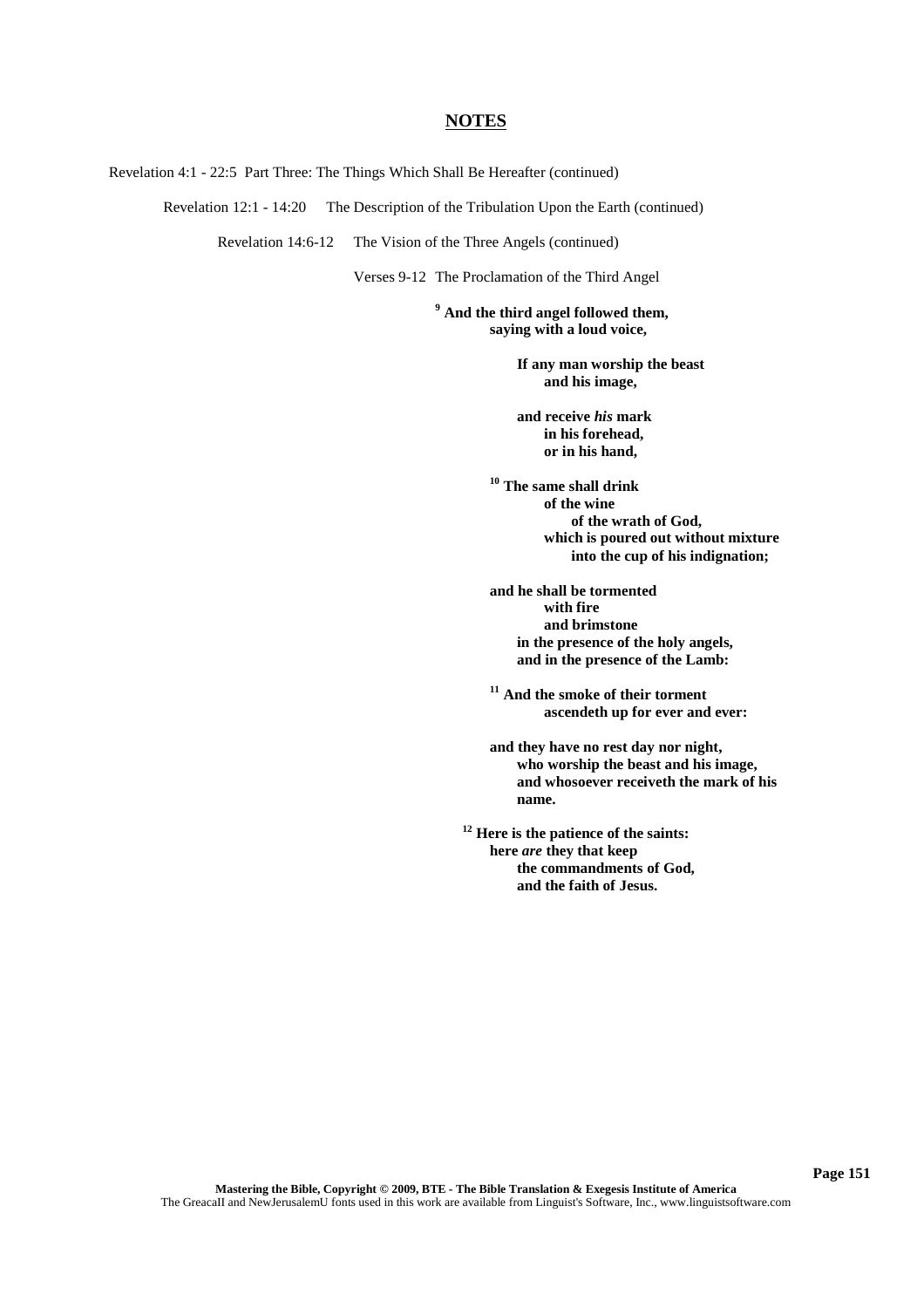## **Chapter 14** (continued)

 $13$  And I heard a voice from heaven saying unto me, Write, Blessed *are* the dead which die in the Lord from henceforth: Yea, saith the Spirit, that they may rest from their labours; and their works do follow them.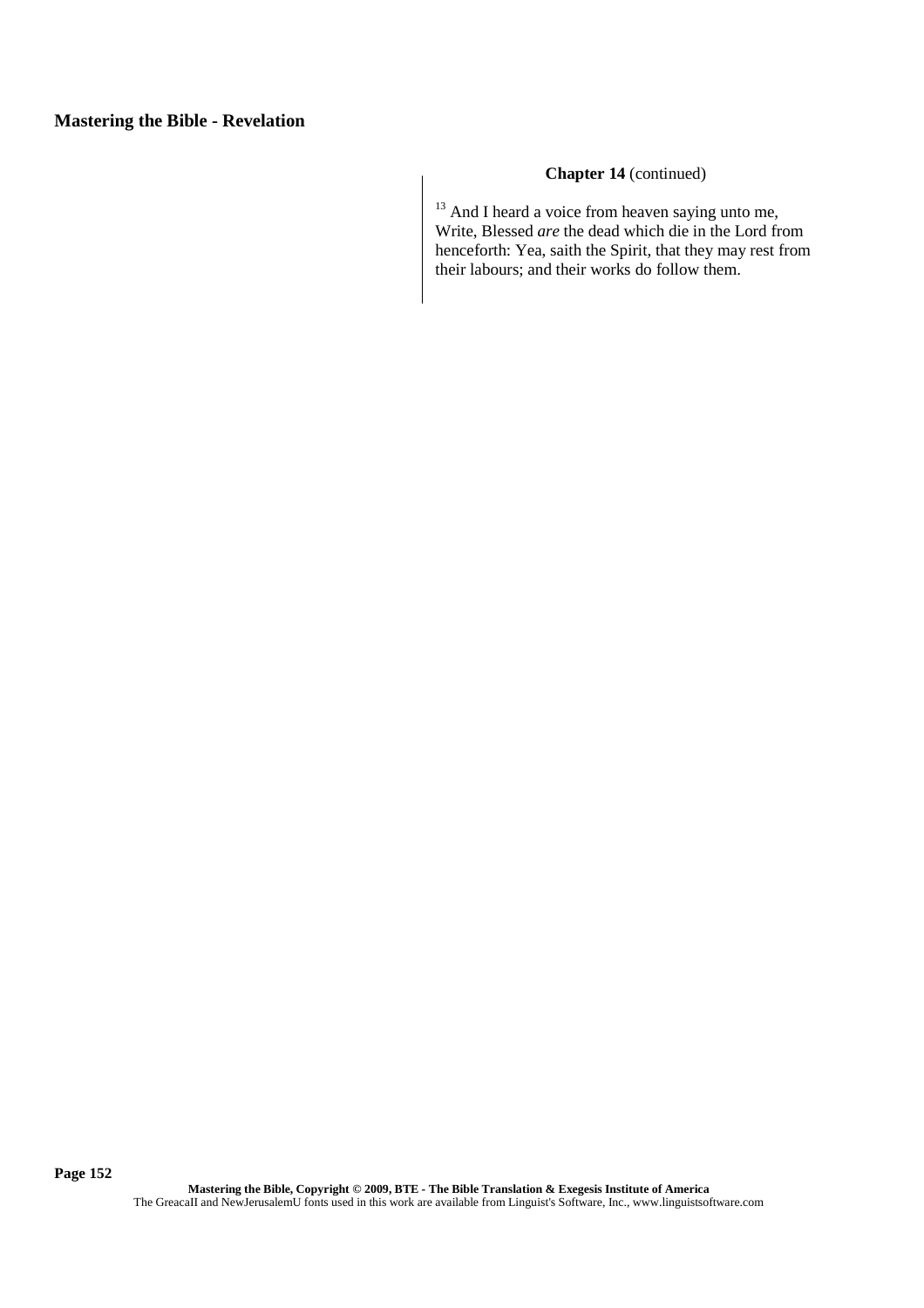Revelation 4:1 - 22:5 Part Three: The Things Which Shall Be Hereafter (continued)

Revelation 12:1 - 14:20 The Description of the Tribulation Upon the Earth (continued)

Revelation 14:13 The Confirmation to the Martyrs

**<sup>13</sup> And I heard a voice from heaven saying unto me,**

#### **Write,**

**Blessed** *are* **the dead which die in the Lord from henceforth:**

**Yea,**

**saith the Spirit, that they may rest from their labours; and their works do follow them.**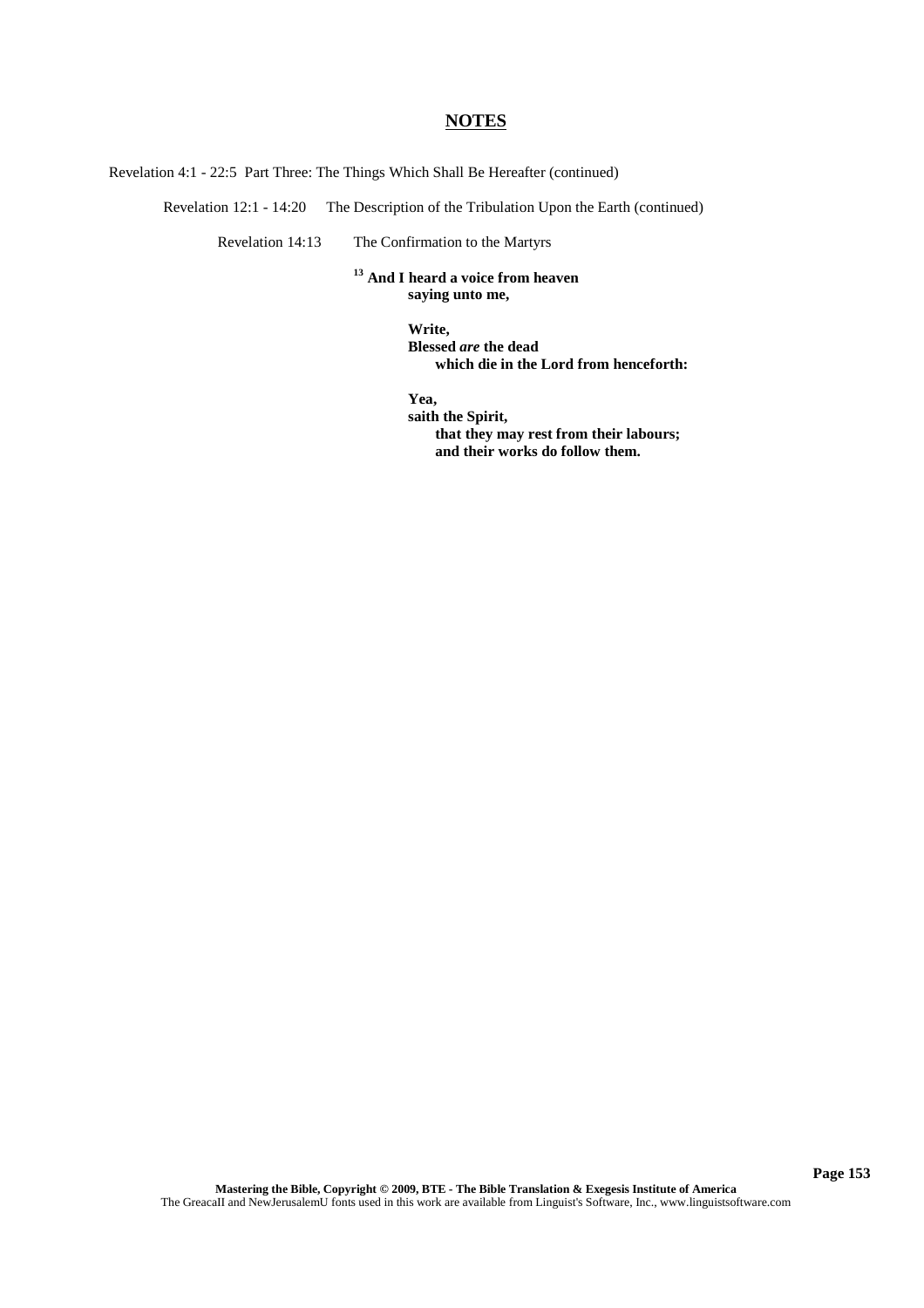K.V. Revelation 14:14 Daniel 7:13; Zechariah 6:9-13 **Chapter 14** (continued)

**14 And I looked, and behold a white cloud, and upon the cloud** *one* **sat like unto the Son of man, having on his head a golden crown, and in his hand a sharp sickle.**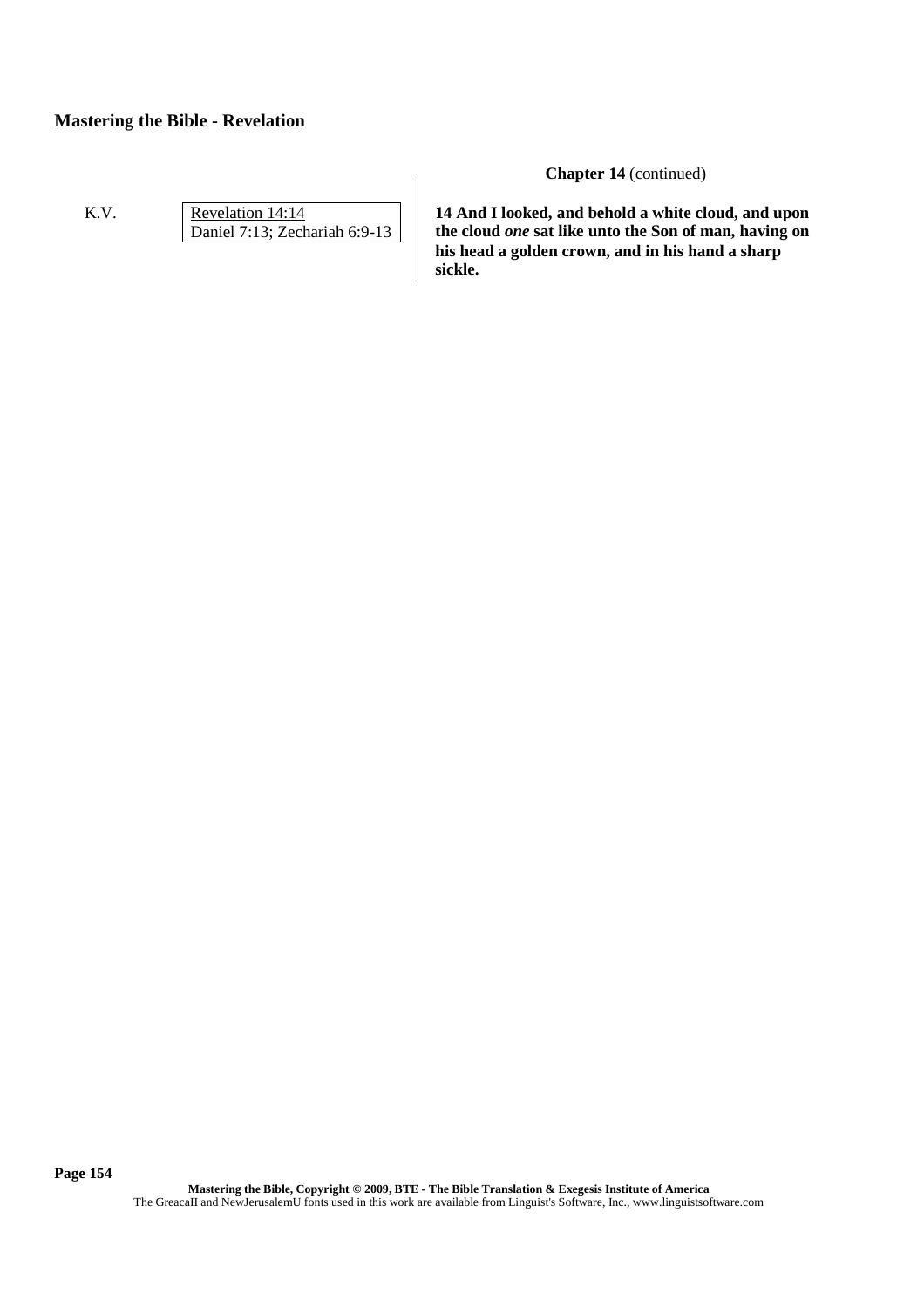Revelation 4:1 - 22:5 Part Three: The Things Which Shall Be Hereafter (continued)

Revelation 12:1 - 14:20 The Description of the Tribulation Upon the Earth (continued)

Revelation 14:14-20 The Vision of Armageddon

Verse 14 The Description of Christ

**<sup>14</sup> And I looked, and behold a white cloud, and upon the cloud** *one* **sat like unto the Son of man, having on his head a golden crown, and in his hand a sharp sickle.**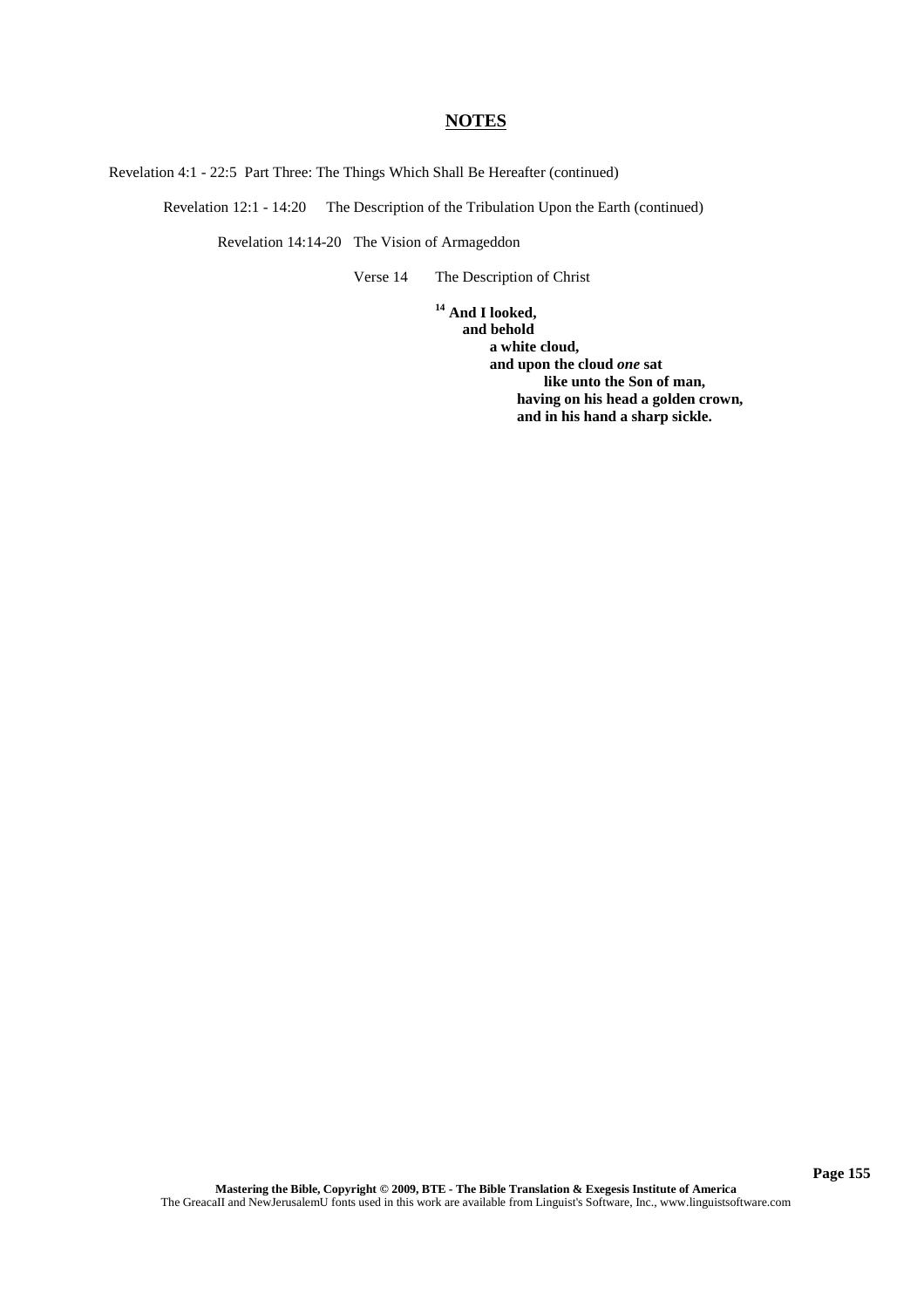## K.V. Revelation 14:15 Joel 3:13; Jeremiah 51:33

**Chapter 14** (continued)

**15 And another angel came out of the temple, crying with a loud voice to him that sat on the cloud, Thrust in thy sickle, and reap: for the time is come for thee to reap; for the harvest of the earth is ripe.**

<sup>16</sup> And he that sat on the cloud thrust in his sickle on the earth; and the earth was reaped.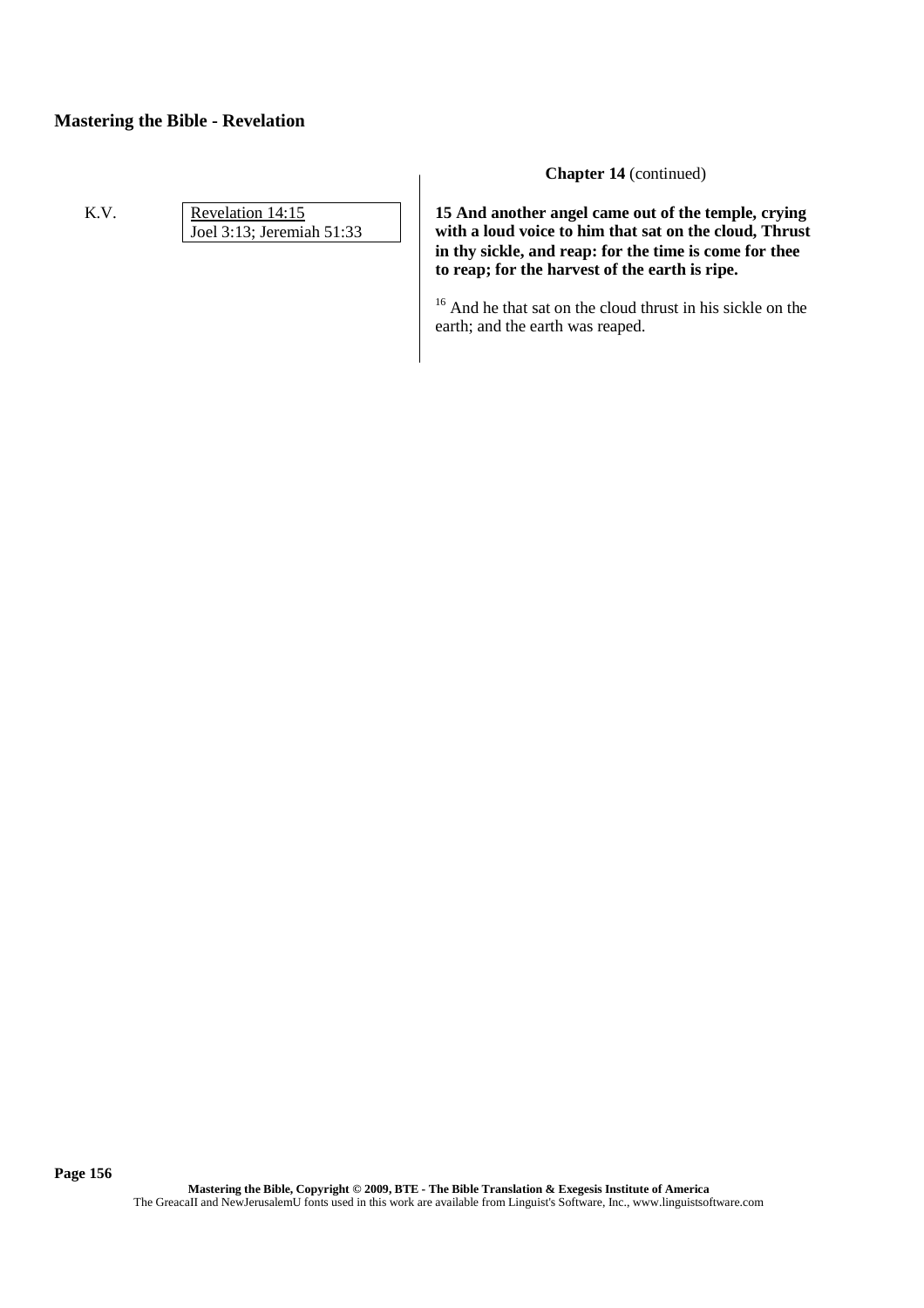Revelation 4:1 - 22:5 Part Three: The Things Which Shall Be Hereafter (continued)

Revelation 12:1 - 14:20 The Description of the Tribulation Upon the Earth (continued)

Revelation 14:14-20 The Vision of Armageddon (continued)

Verses 15-16 The Evaluation by the First Angel

**<sup>15</sup> And another angel came out of the temple, crying with a loud voice to him that sat on the cloud,**

**Thrust in thy sickle, and reap:**

**for the time is come for thee to reap; for the harvest of the earth is ripe.**

**<sup>16</sup> And he that sat on the cloud thrust in his sickle on the earth;**

**and the earth was reaped.**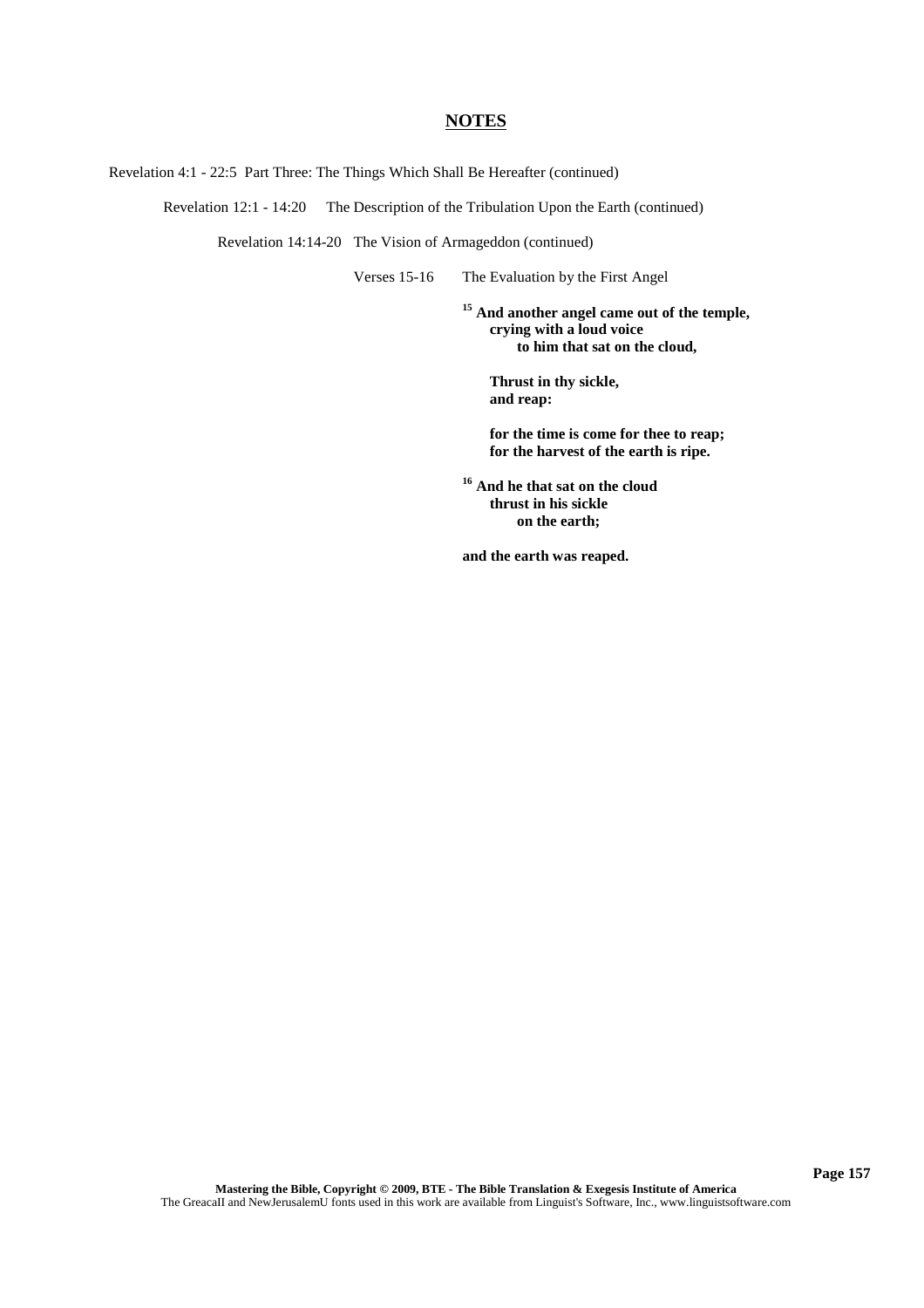| K.V. | Revelation 14:18<br>Joel 3:11-15; Isaiah 5:1-7                        |  |
|------|-----------------------------------------------------------------------|--|
| K.V. | Revelation 14:19<br>Isaiah 63:2-3; 34:3;<br>Jeremiah 12:13; Hosea 8:7 |  |
| K.V. | Revelation 14:20<br>Jeremiah 25:15-38;<br>Zechariah 14:14             |  |

### **Chapter 14** (continued)

 $17$  And another angel came out of the temple which is in heaven, he also having a sharp sickle.

**18 And another angel came out from the altar, which had power over fire; and cried with a loud cry to him that had the sharp sickle, saying, Thrust in thy sharp sickle, and gather the clusters of the vine of the earth; for her grapes are fully ripe.**

**19 And the angel thrust in his sickle into the earth, and gathered the vine of the earth, and cast** *it* **into the great winepress of the wrath of God.**

**20 And the winepress was trodden without the city, and blood came out of the winepress, even unto the horse bridles, by the space of a thousand** *and* **six hundred furlongs.**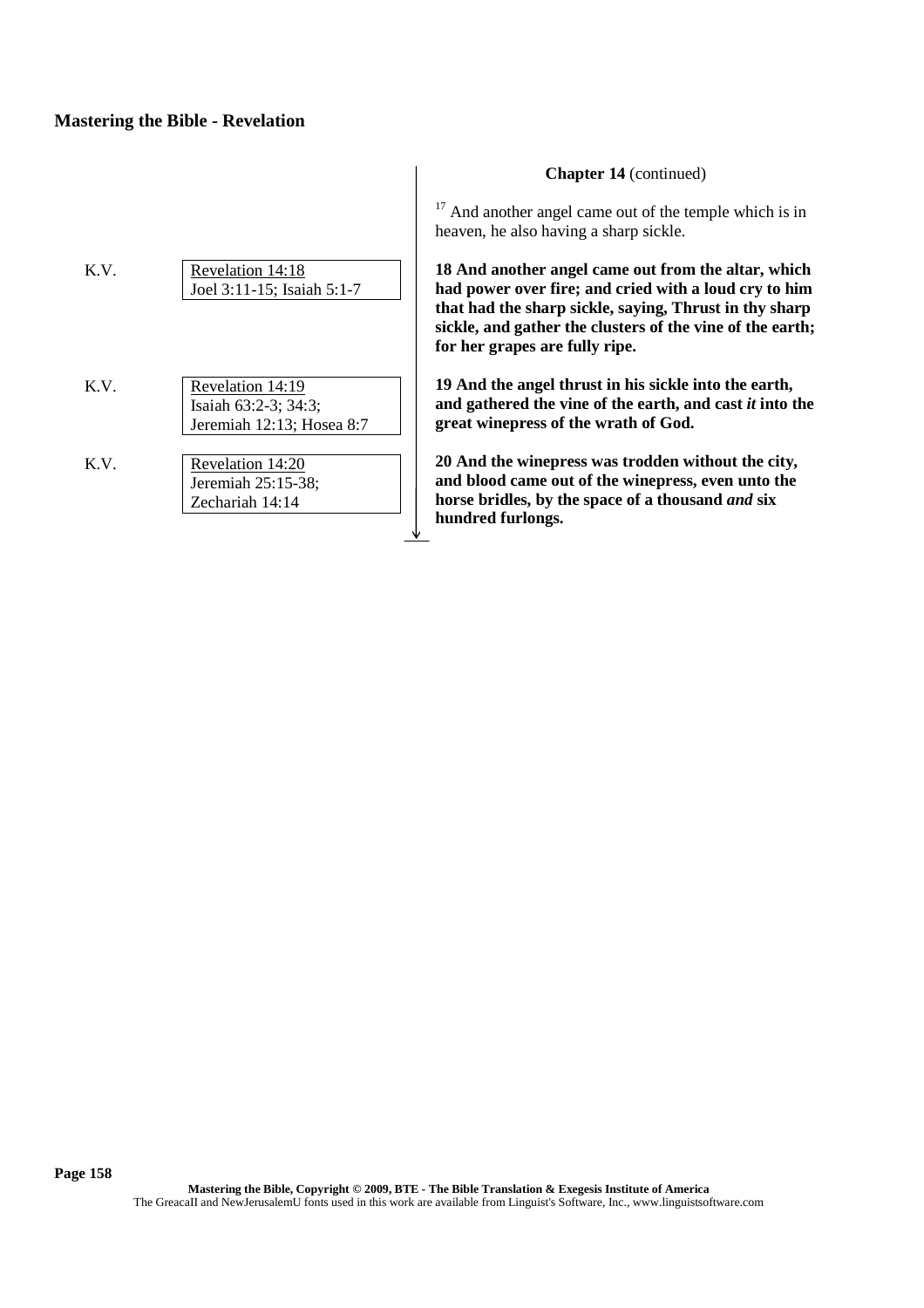Revelation 4:1 - 22:5 Part Three: The Things Which Shall Be Hereafter (continued)

Revelation 12:1 - 14:20 The Description of the Tribulation Upon the Earth (continued)

Revelation 14:14-20 The Vision of Armageddon (continued)

Verses 17-20 The Directions by the Third Angel

**<sup>17</sup> And another angel came out of the temple which is in heaven, he also having a sharp sickle.**

**<sup>18</sup> And another angel came out from the altar, which had power over fire; and cried with a loud cry to him that had the sharp sickle, saying,**

**Thrust in thy sharp sickle, and gather the clusters of the vine of the earth;**

**for her grapes are fully ripe.**

**<sup>19</sup> And the angel thrust in his sickle into the earth, and gathered the vine of the earth, and cast** *it* **into the great winepress of the wrath of God.**

**<sup>20</sup> And the winepress was trodden without the city, and blood came out of the winepress, even unto the horse bridles, by the space of a thousand** *and* **six hundred furlongs.**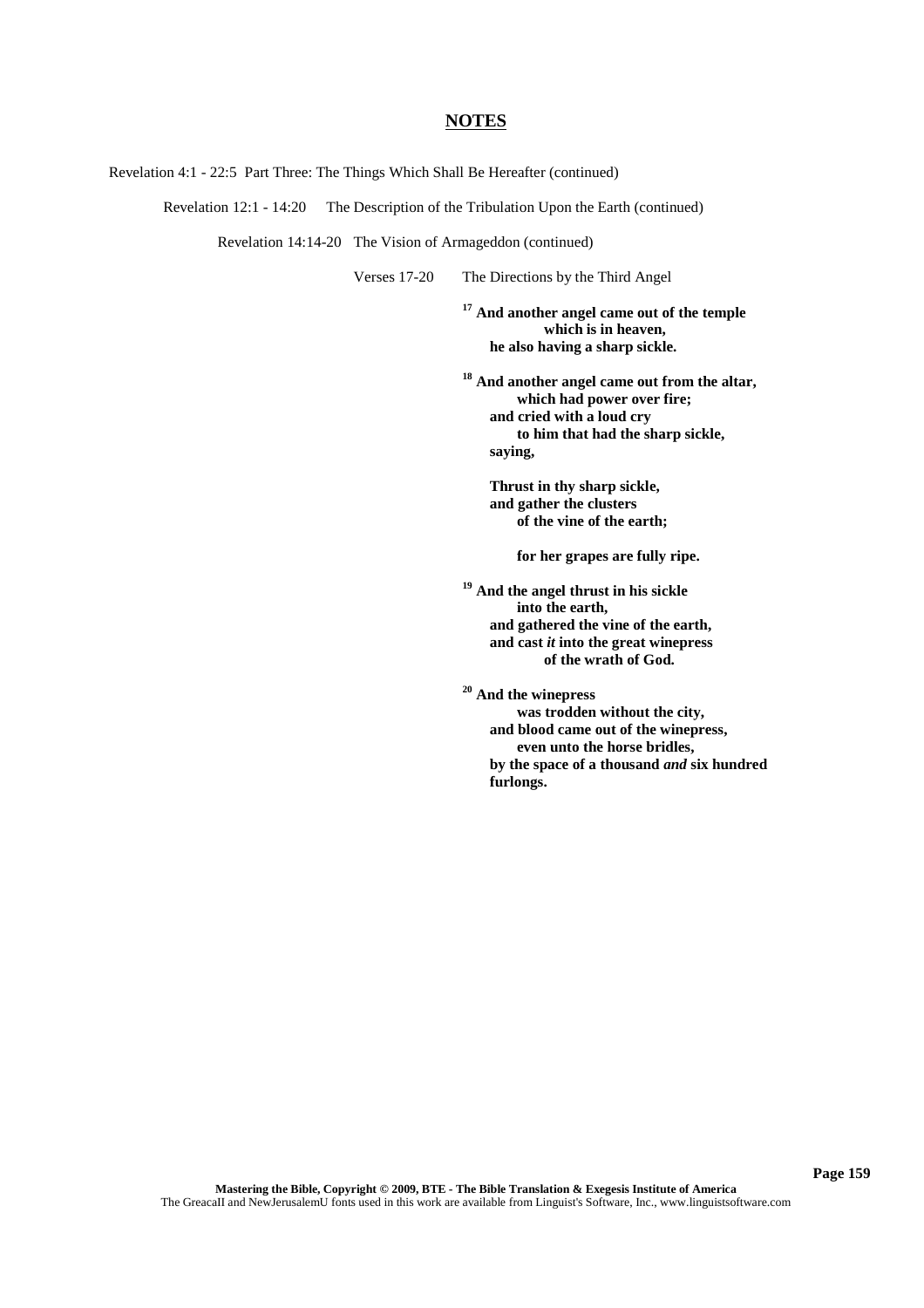C.O. **Revelation 15:1 - 16:21 The Description of the Seven Bowl Judgments**

 $\overline{\wedge}$ 

## **Chapter 15**

 $<sup>1</sup>$  And I saw another sign in heaven, great and</sup> marvellous, seven angels having the seven last plagues; for in them is filled up the wrath of God.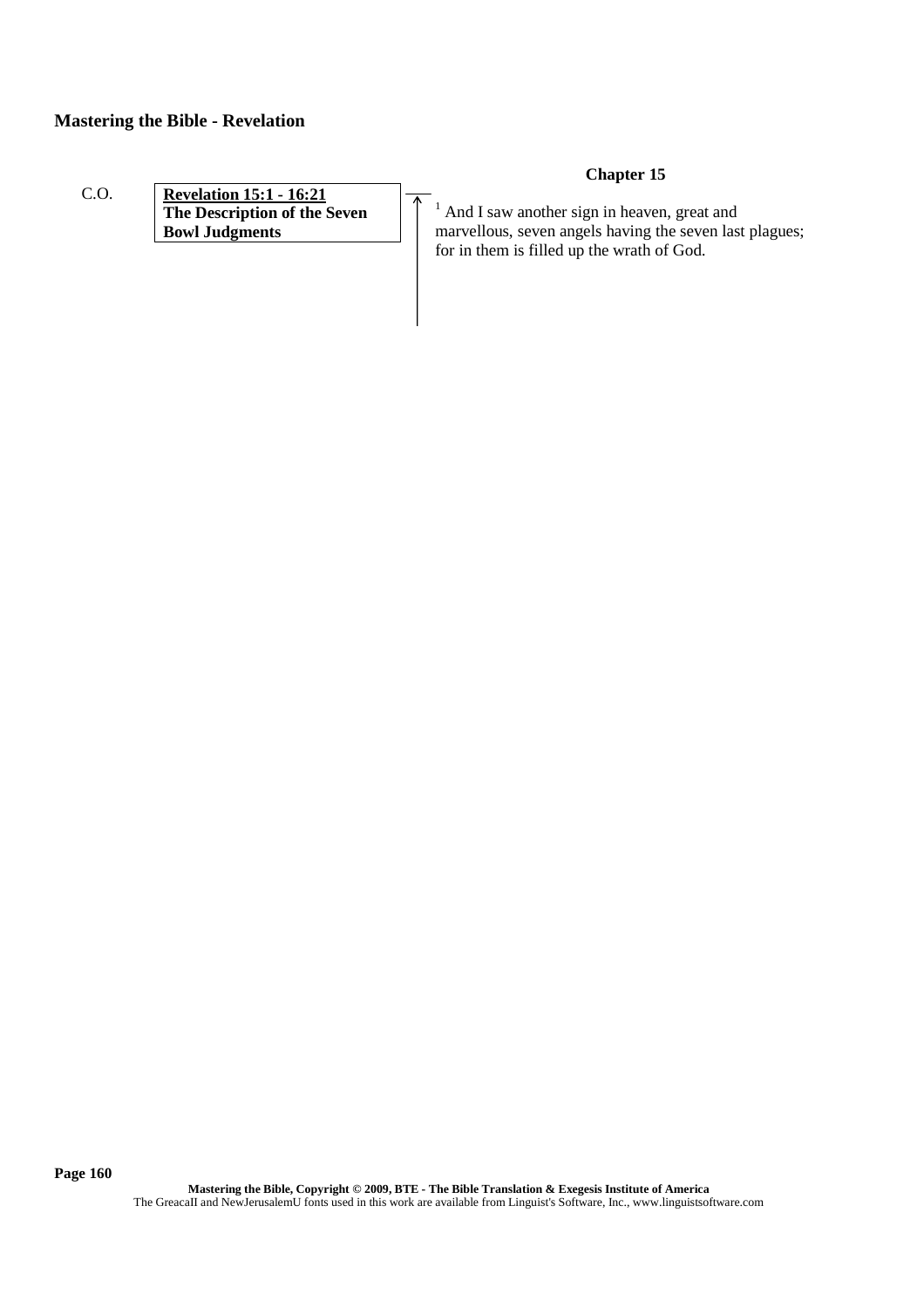Revelation 4:1 - 22:5 Part Three: The Things Which Shall Be Hereafter (continued)

Revelation 15:1 - 16:21 The Description of the Seven Bowl Judgments

Revelation 15:1 The Vision of the Seven Angels with the Seven Last Plagues

**<sup>1</sup>And I saw another sign in heaven, great and marvellous,**

> **seven angels having the seven last plagues; for in them is filled up the wrath of God.**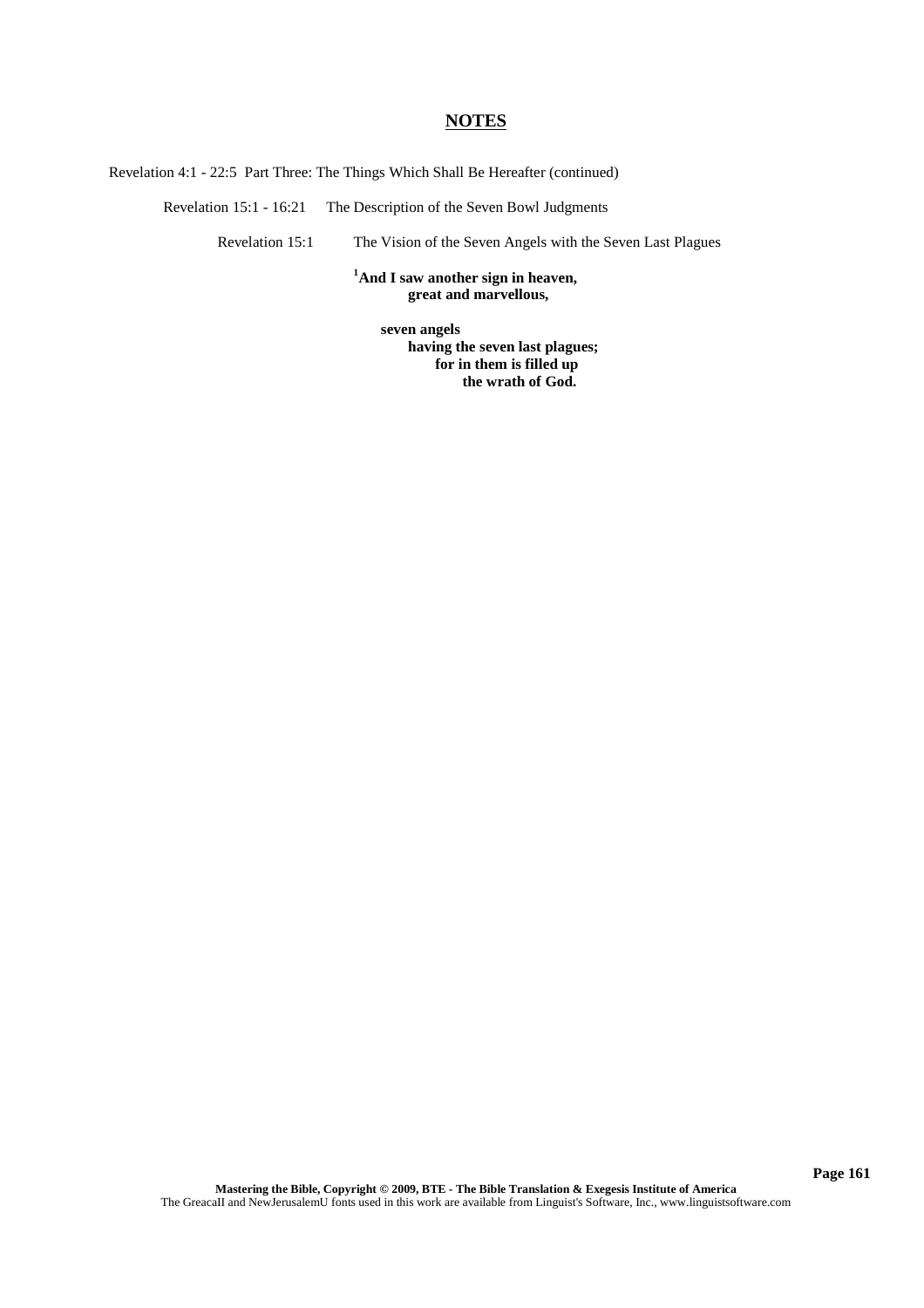| K.V. | Revelation 15:2<br>Daniel 7:10                                                                         | 2<br>f<br>b           |
|------|--------------------------------------------------------------------------------------------------------|-----------------------|
| K.V. | Revelation 15:3<br>Exodus 15:1-18; Jeremiah<br>10:7; Deuteronomy Ch. 32;<br>28:59-60 LXX; Psalm 110:2- | g<br>3<br>a<br>n<br>a |
| K.V. | 4 LXX<br>Revelation 15:4<br>Psalm 86:9-10; Isaiah 66:23                                                | n                     |

 $\overline{\phantom{a}}$ 

### **Chapter 15** (continued)

**2 And I saw as it were a sea of glass mingled with fire: and them that had gotten the victory over the beast, and over his image, and over his mark,** *and* **over the number of his name, stand on the sea of glass, having the harps of God.**

**3 And they sing the song of Moses the servant of God, and the song of the Lamb, saying, Great and marvellous** *are* **thy works, Lord God Almighty; just and true** *are* **thy ways, thou King of saints.**

**4 Who shall not fear thee, O Lord, and glorify thy name? for** *thou* **only** *art* **holy: for all nations shall come and worship before thee; for thy judgments are made manifest.**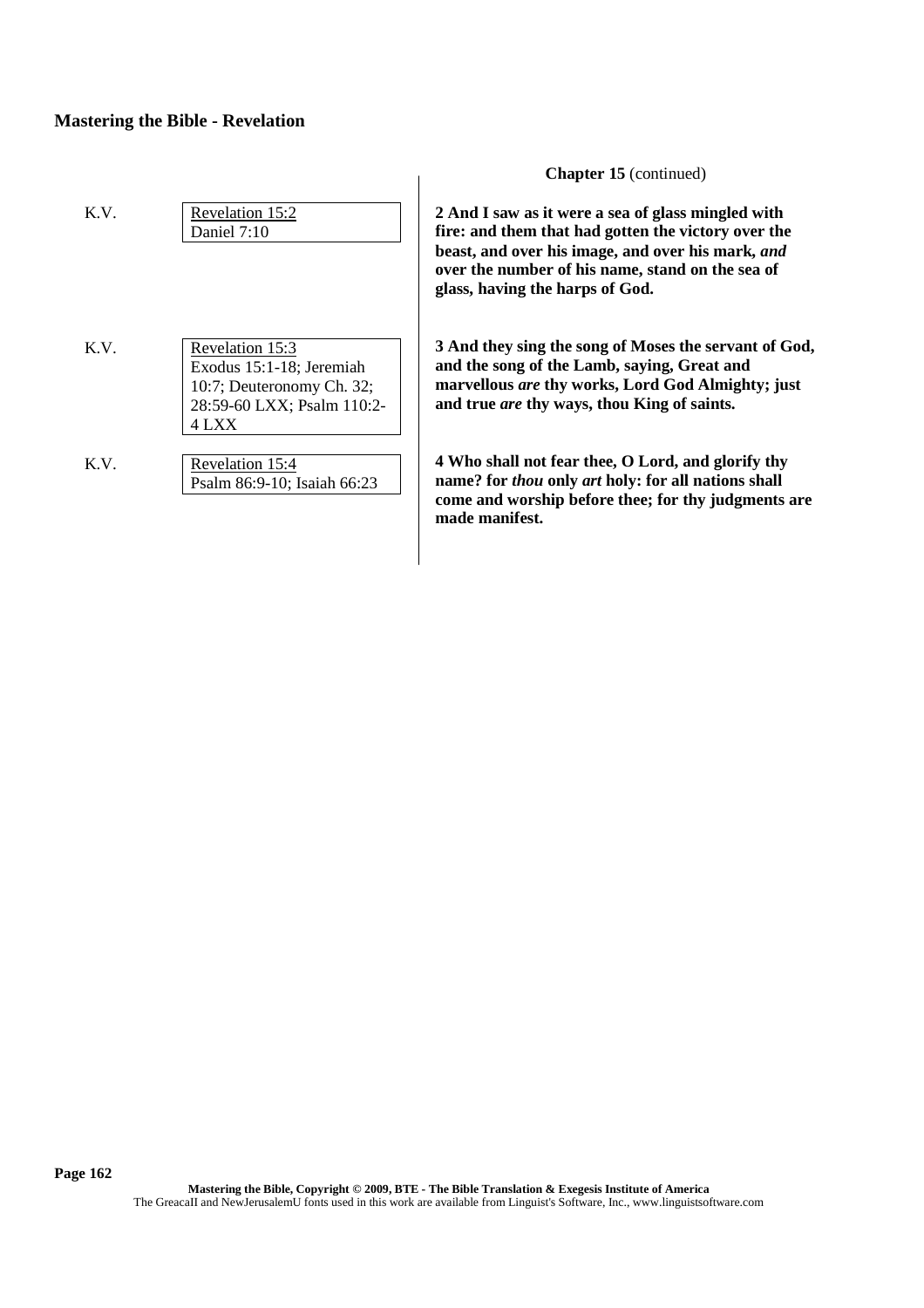Revelation 4:1 - 22:5 Part Three: The Things Which Shall Be Hereafter (continued)

Revelation 15:1 - 16:21 The Description of the Seven Bowl Judgments (continued)

Revelation 15:2-4 The Celebration of the Overcomers

**<sup>2</sup> And I saw as it were a sea of glass mingled with fire:**

**and them that had gotten the victory over the beast, and over his image, and over his mark,** *and* **over the number of his name, stand on the sea of glass, having the harps of God.**

> **<sup>3</sup> And they sing the song of Moses the servant of God,**

**and the song of the Lamb, saying,**

**Great and marvellous** *are* **thy works,**

**Lord God Almighty;**

**just and true** *are* **thy ways,**

**thou King of saints.**

**<sup>4</sup> Who shall not fear thee,**

**O Lord,**

**and glorify thy name?**

**for** *thou* **only** *art* **holy: for all nations shall come and worship before thee; for thy judgments are made manifest.**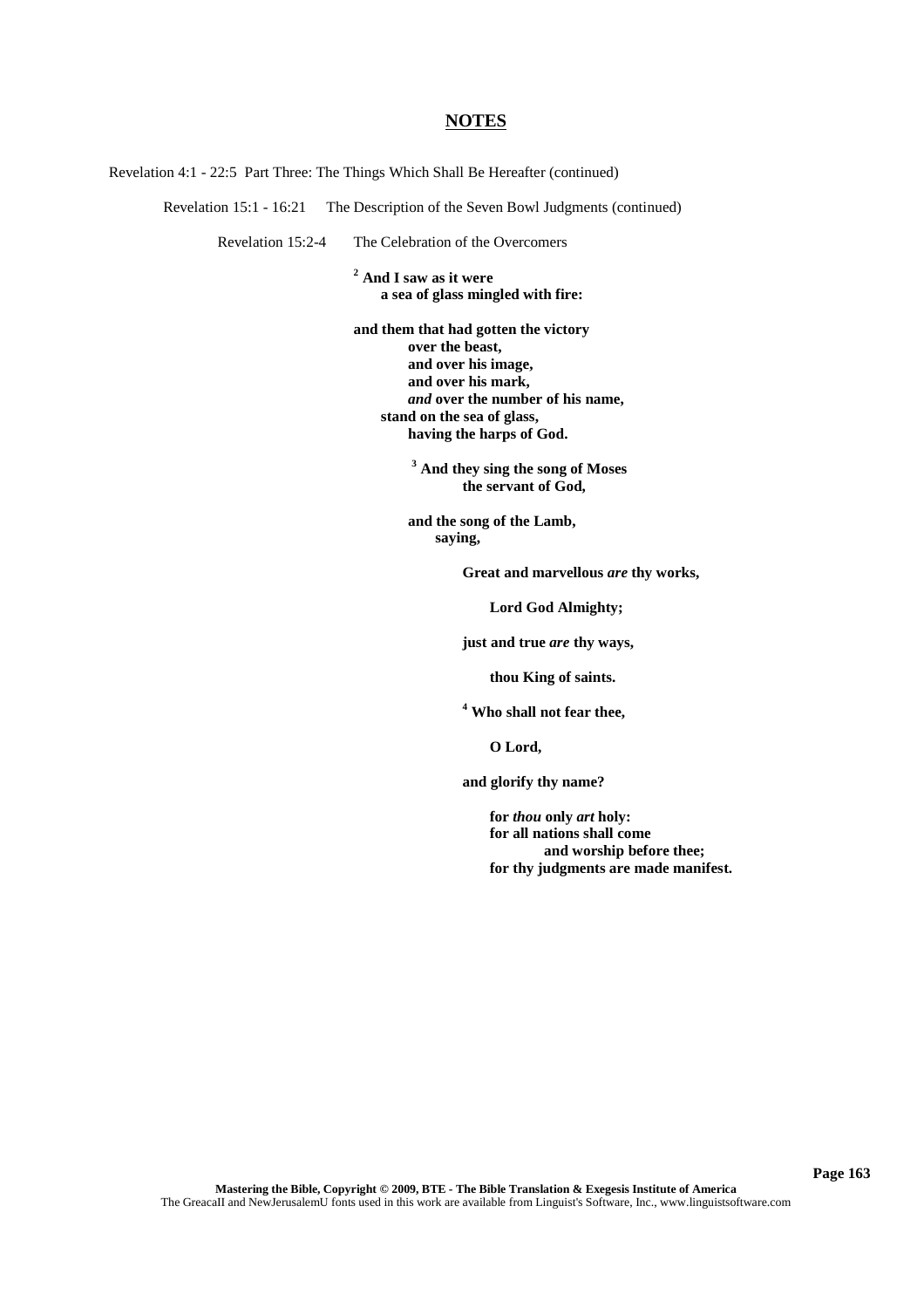| K.V. | Revelation 15:5<br>Numbers 1:50                                                         | 5 And aft<br>the taber<br>opened:               |
|------|-----------------------------------------------------------------------------------------|-------------------------------------------------|
| K.V. | Revelation 15:6<br>Exodus 28:6                                                          | 6 And th<br>having th<br>linen, an<br>girdles.  |
| K.V. | Revelation 15:7<br>I Chronicles 28:17;<br>II Chronicles $4:8, 21$ ;<br>Isaiah 51:17, 22 | 7 And on<br>angels se<br>who livet              |
| K.V. | Revelation 15:8<br>Exodus 40:34-35;<br>Ezekiel 10:2-4                                   | 8 And th<br>glory of<br>able to er<br>the seven |

### **Chapter 15** (continued)

**5 And after that I looked, and, behold, the temple of the tabernacle of the testimony in heaven was**

**e** seven angels came out of the temple, he seven plagues, clothed in pure and white **linen, and having their breasts girded with golden**

**7 And one of the four beasts gave unto the seven angels seven golden vials full of the wrath of God, th for ever and ever.** 

 $e$  temple was filled with smoke from the **glory of God, and from his power; and no man was able to enter into the temple, till the seven plagues of the sext** serve fulfilled.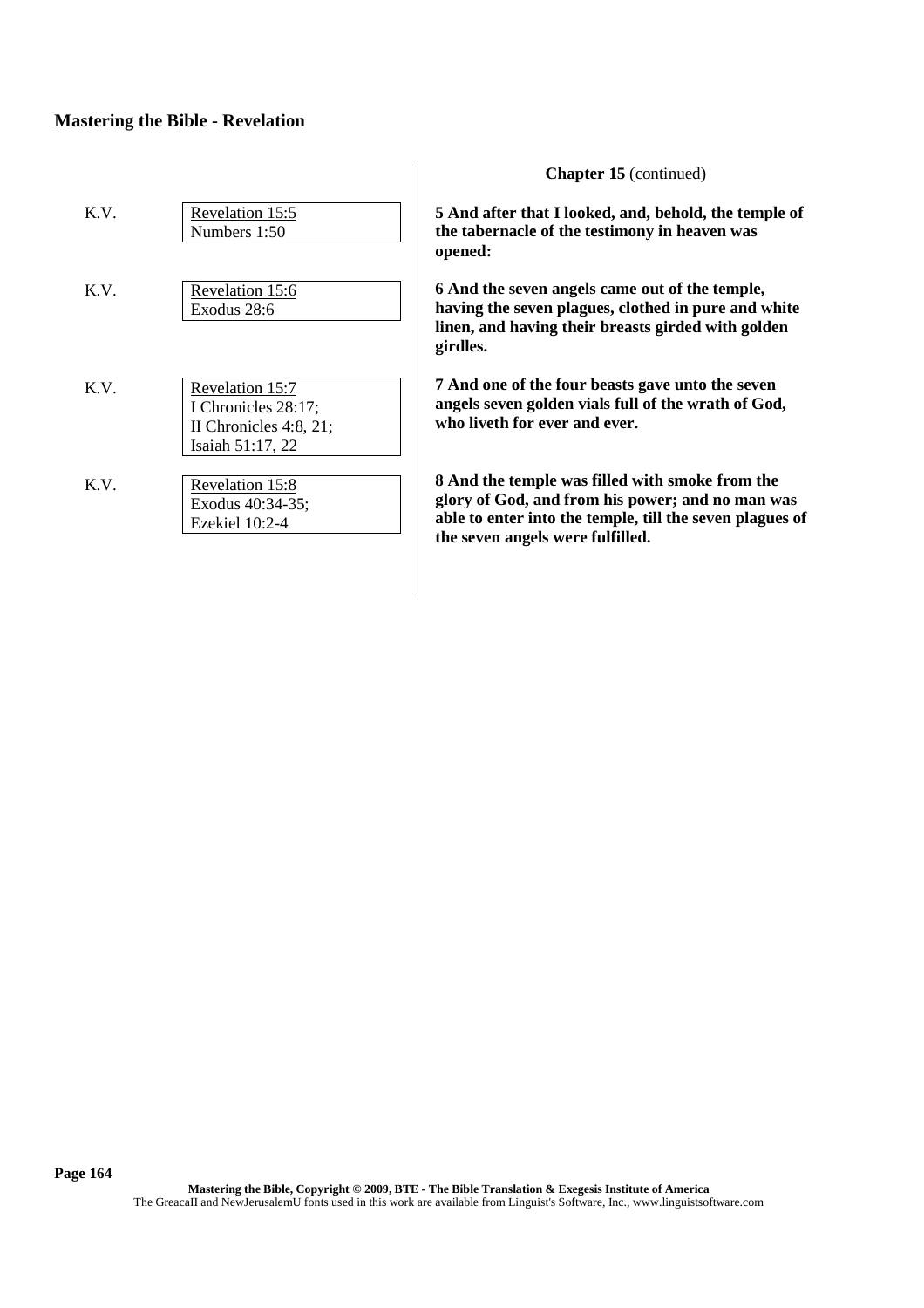Revelation 4:1 - 22:5 Part Three: The Things Which Shall Be Hereafter (continued)

Revelation 15:1 - 16:21 The Description of the Seven Bowl Judgments (continued)

Revelation 15:5-8 The Preparation for the Seven Last Plagues

**<sup>5</sup> And after that I looked, and, behold, the temple of the tabernacle of the testimony in heaven was opened:**

**<sup>6</sup> And the seven angels came out of the temple, having the seven plagues, clothed in pure and white linen, and having their breasts girded with golden girdles.**

**<sup>7</sup> And one of the four beasts gave unto the seven angels seven golden vials full of the wrath of God,**

**who liveth for ever and ever.**

**<sup>8</sup> And the temple was filled with smoke from the glory of God, and from his power;**

**and no man was able to enter into the temple, till the seven plagues of the seven angels were fulfilled.**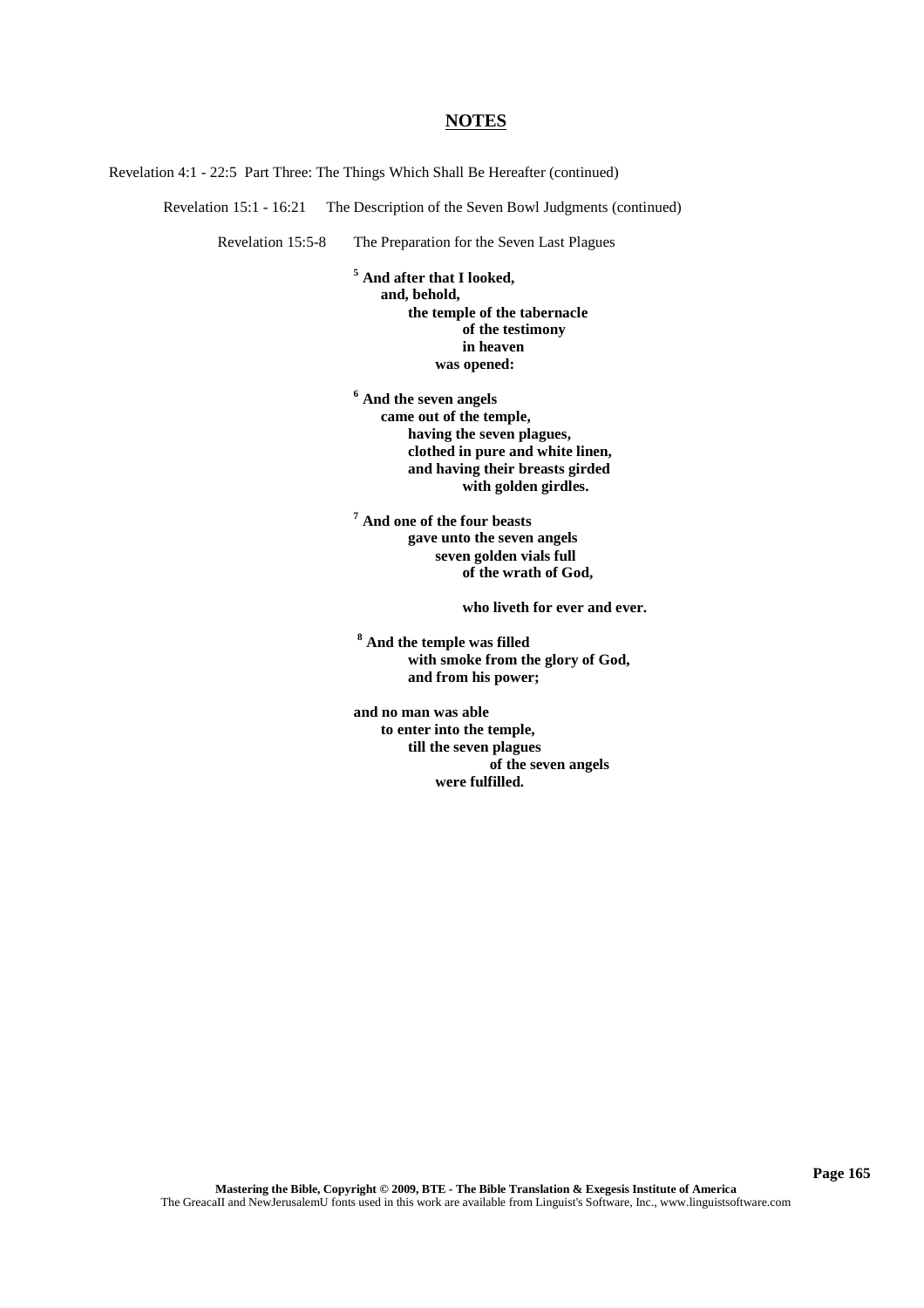K.V. Revelation 16:1 Isaiah 66:6; Ezekiel 22:21-22; Zephaniah 3:8

### **Chapter 16**

**1 And I heard a great voice out of the temple saying to the seven angels, Go your ways, and pour out the vials of the wrath of God upon the earth.**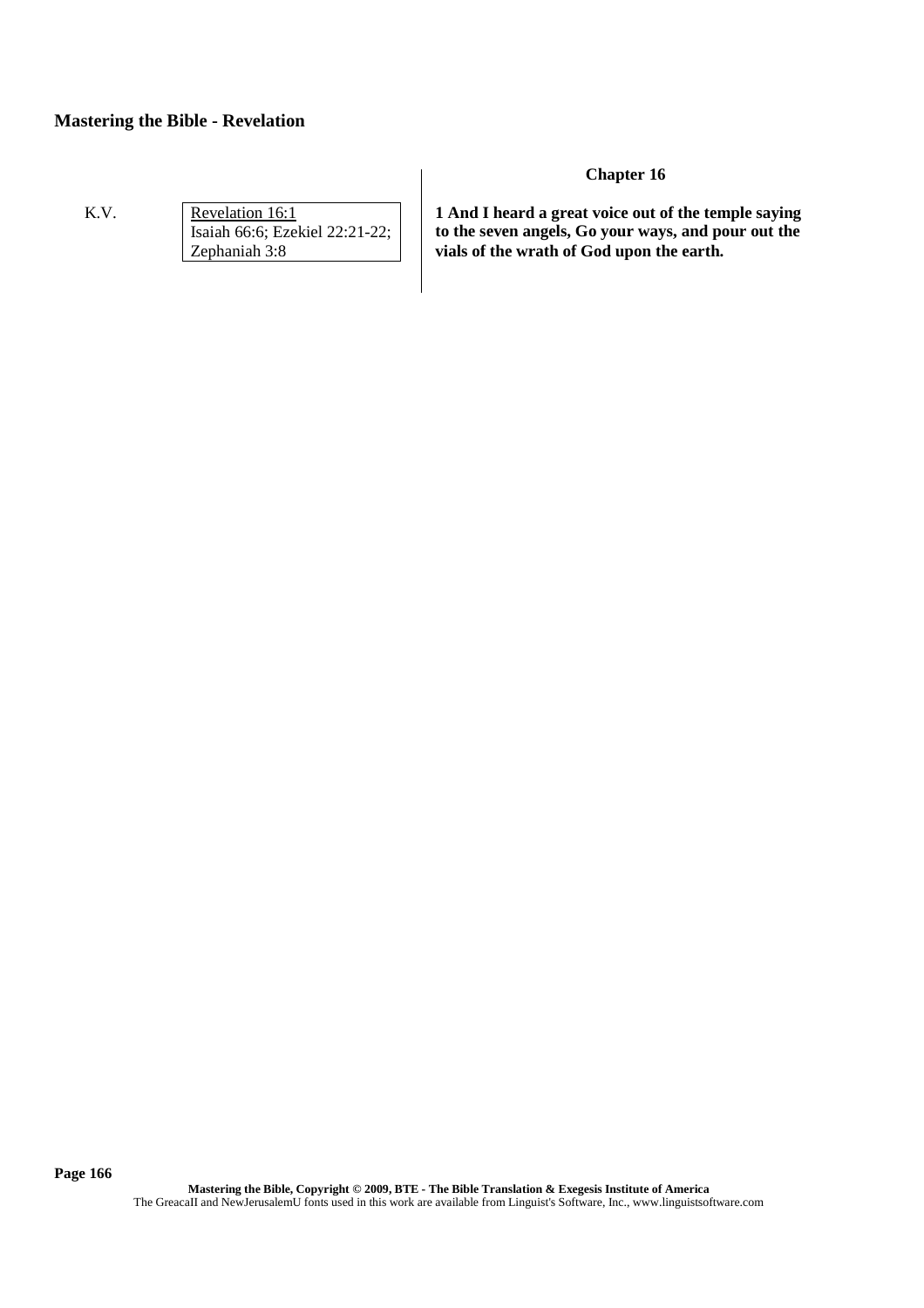Revelation 4:1 - 22:5 Part Three: The Things Which Shall Be Hereafter (continued)

Revelation 15:1 - 16:21 The Description of the Seven Bowl Judgments (continued)

Revelation 16:1 The Instruction to the Seven Angels

**<sup>1</sup>And I heard a great voice out of the temple saying to the seven angels,**

> **Go your ways, and pour out the vials of the wrath of God upon the earth.**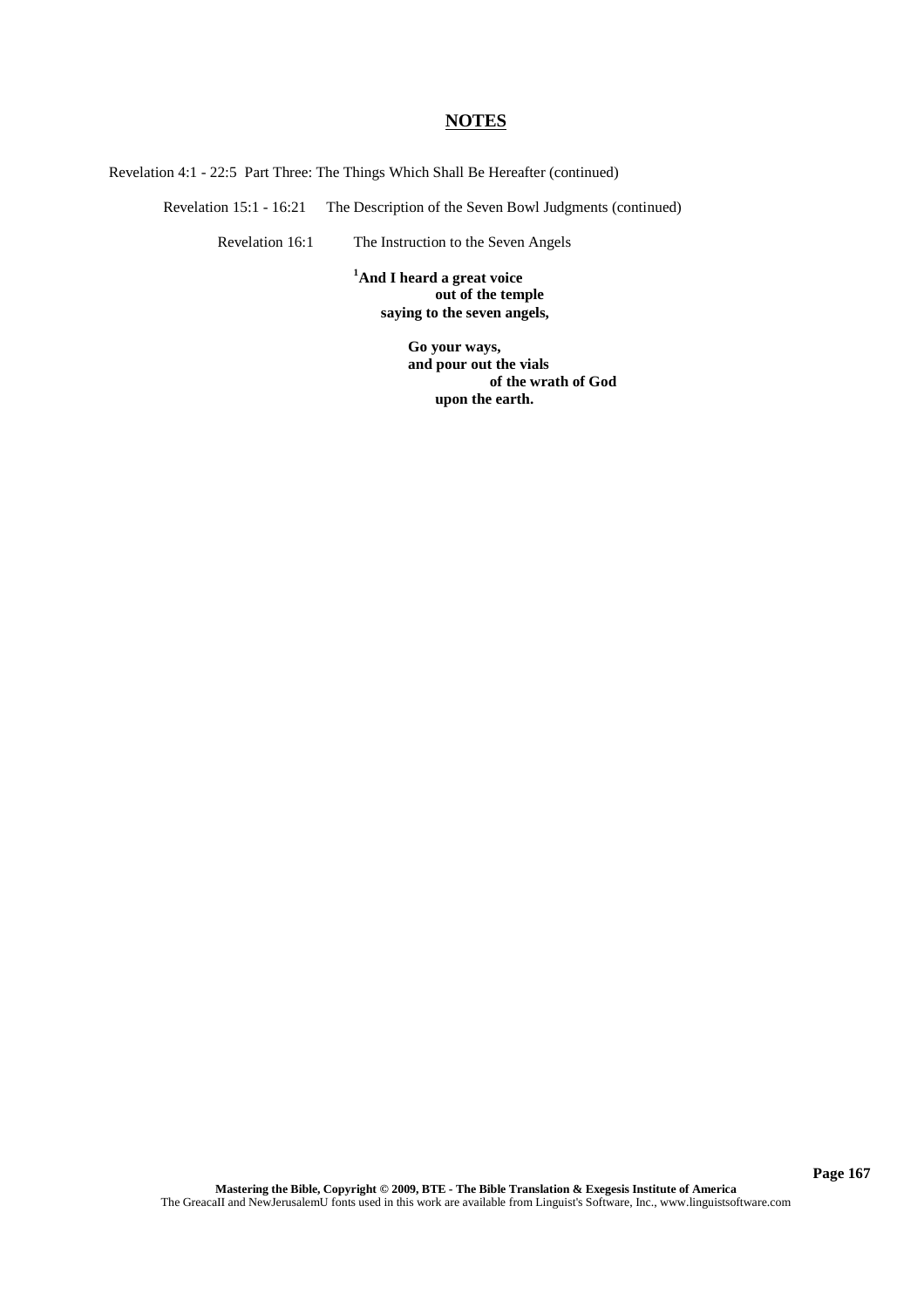K.V. Revelation 16:2 Exodus 9:9-11; Deuteronomy 28:27, 35 **Chapter 16** (continued)

**2 And the first went, and poured out his vial upon the earth; and there fell a noisome and grievous sore upon the men which had the mark of the beast, and** *upon* **them which worshipped his image.**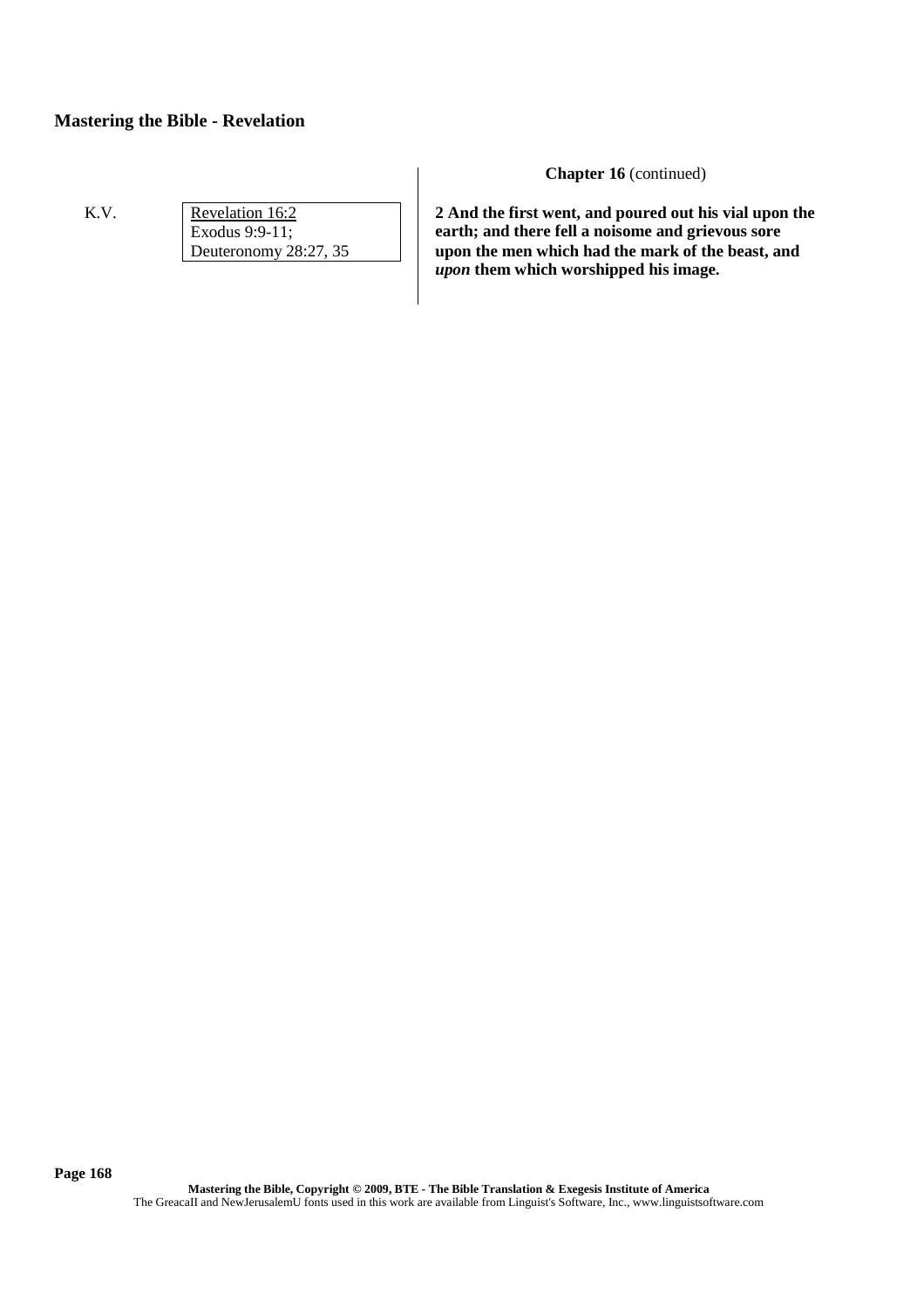Revelation 4:1 - 22:5 Part Three: The Things Which Shall Be Hereafter (continued)

Revelation 15:1 - 16:21 The Description of the Seven Bowl Judgments (continued)

Revelation 16:2 The Description of the First Bowl Judgment

**<sup>2</sup> And the first went, and poured out his vial upon the earth;**

**and there fell a noisome and grievous sore upon the men which had the mark of the beast, and** *upon* **them which worshipped his image.**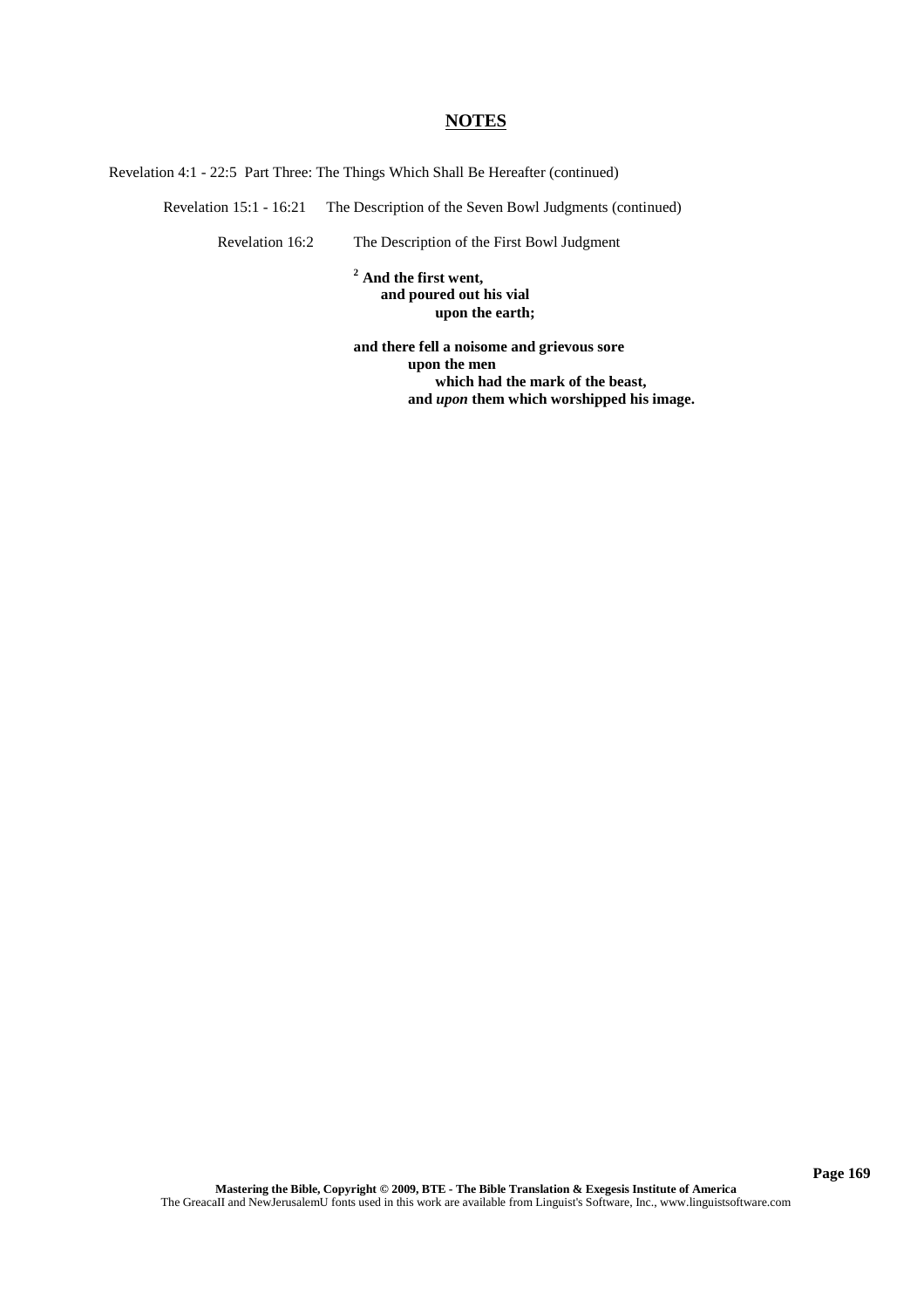## **Chapter 16** (continued)

<sup>3</sup> And the second angel poured out his vial upon the sea; and it became as the blood of a dead *man*: and every living soul died in the sea.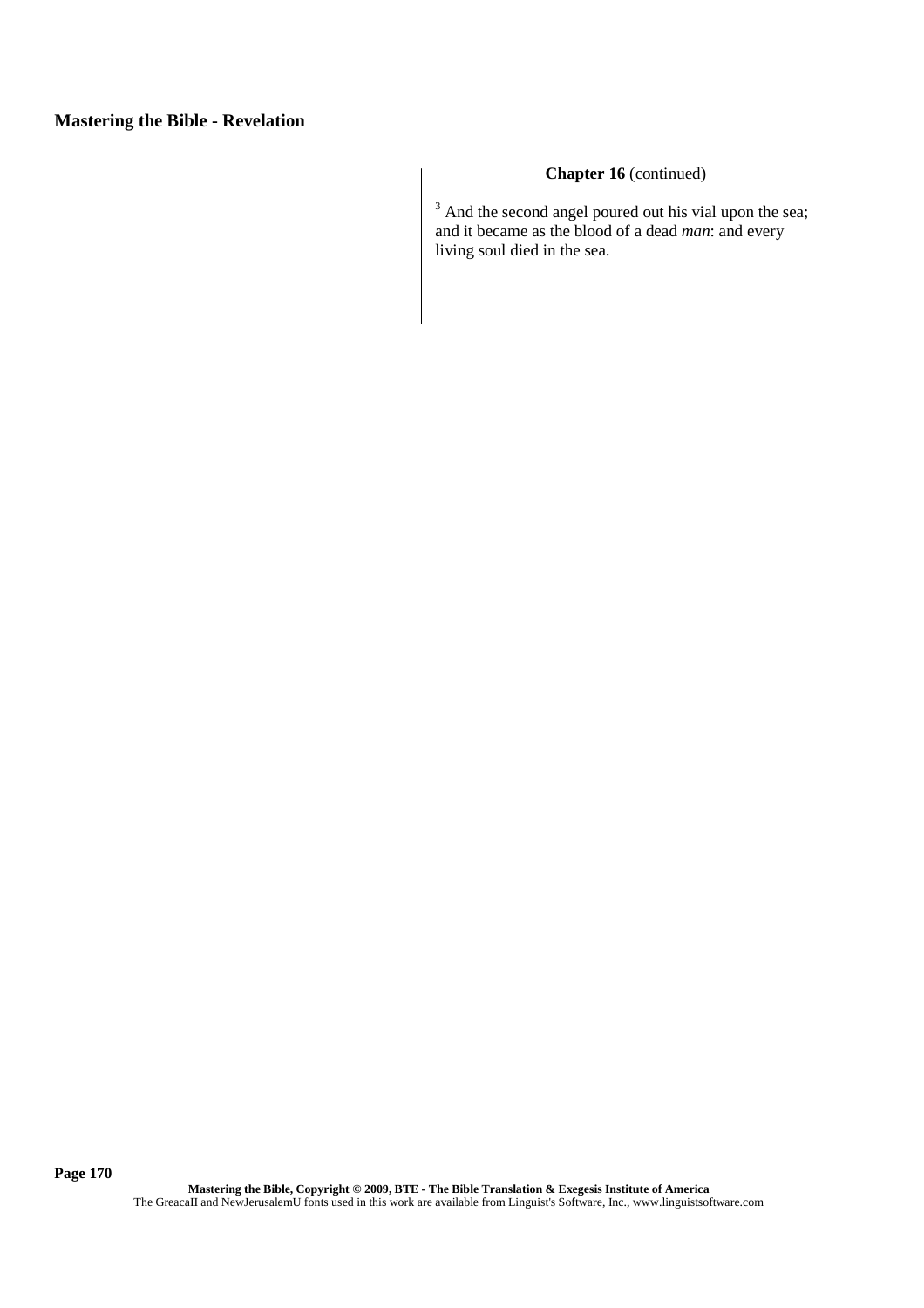Revelation 4:1 - 22:5 Part Three: The Things Which Shall Be Hereafter (continued)

Revelation 15:1 - 16:21 The Description of the Seven Bowl Judgments (continued)

Revelation 16:3 The Description of the Second Bowl Judgment

**<sup>3</sup> And the second angel poured out his vial upon the sea;**

> **and it became as the blood of a dead** *man***: and every living soul died in the sea.**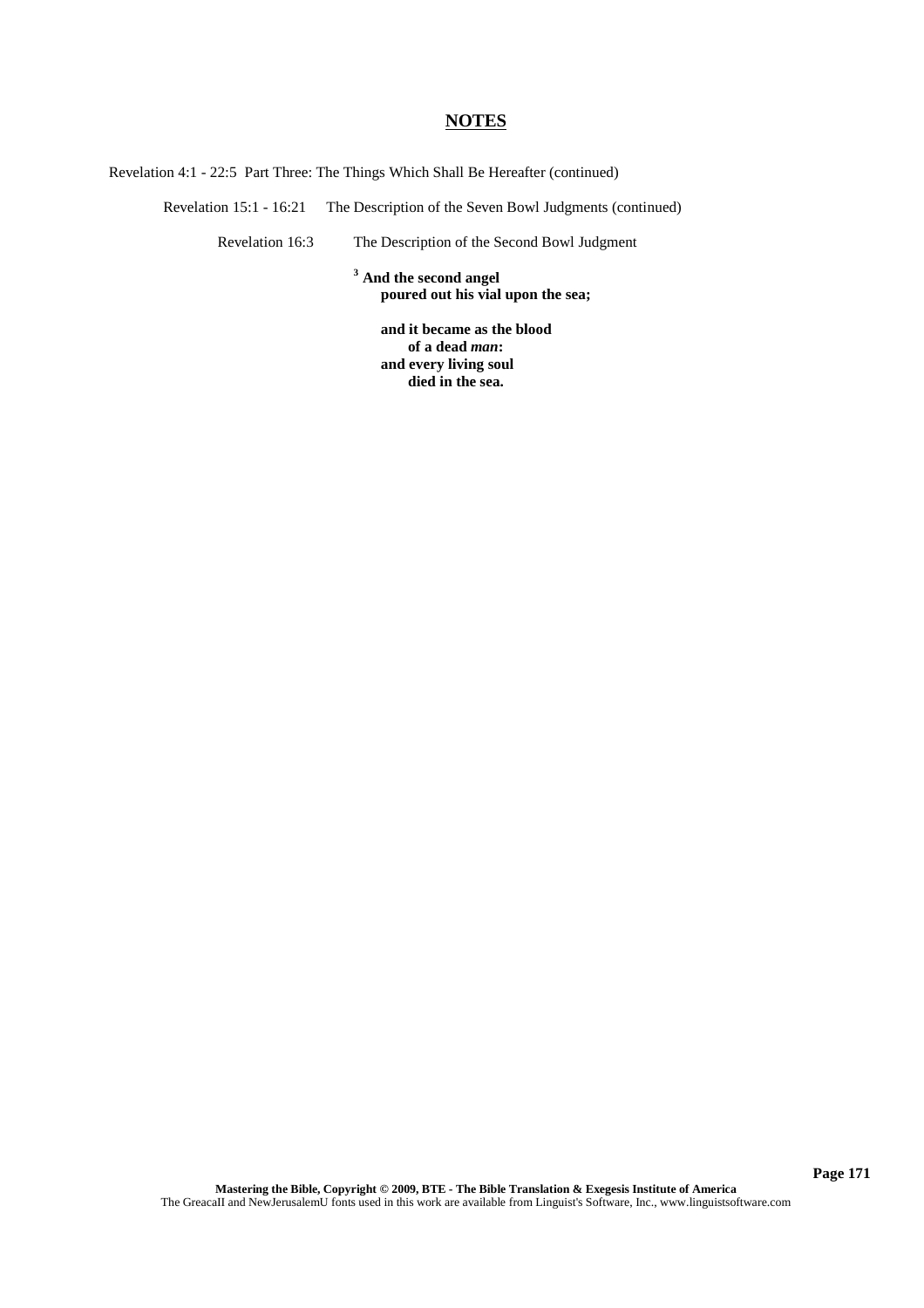K.V. Revelation 16:6 Isaiah 49:6; Psalm 79:3, 10, 12

## **Chapter 16** (continued)

 $4$  And the third angel poured out his vial upon the rivers and fountains of waters; and they became blood.

<sup>5</sup> And I heard the angel of the waters say, Thou art righteous, O Lord, which art, and wast, and shalt be, because thou hast judged thus.

**6 For they have shed the blood of saints and prophets, and thou hast given them blood to drink; for they are worthy.**

<sup>7</sup> And I heard another out of the altar say, Even so, Lord God Almighty, true and righteous *are* thy judgments.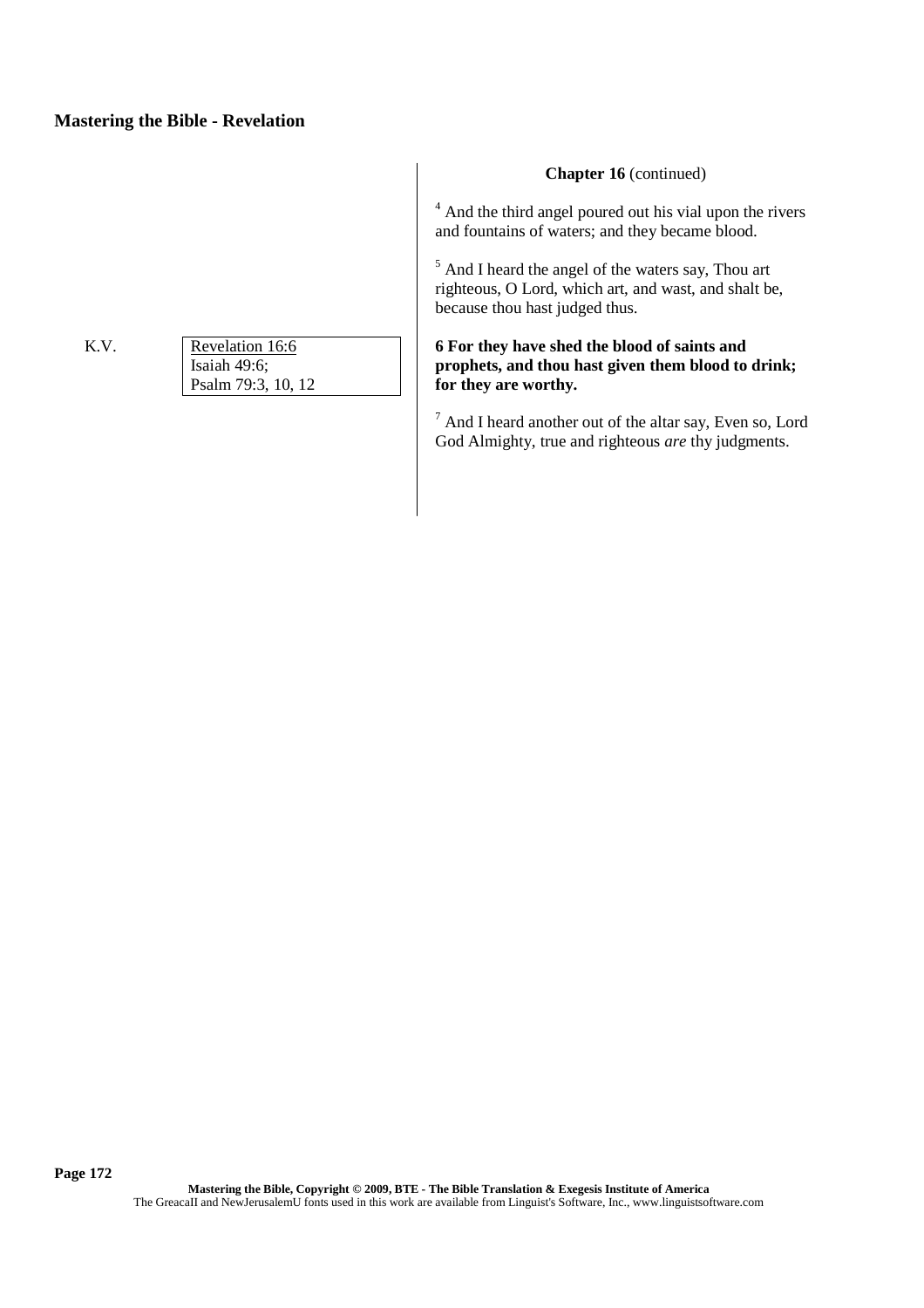Revelation 4:1 - 22:5 Part Three: The Things Which Shall Be Hereafter (continued)

Revelation 15:1 - 16:21 The Description of the Seven Bowl Judgments (continued)

Revelation 16:4-7 The Description of the Third Bowl Judgment

**<sup>4</sup> And the third angel poured out his vial upon the rivers and fountains of waters;**

**and they became blood.**

**<sup>5</sup> And I heard the angel of the waters say,**

**Thou art righteous,**

**O Lord,**

**which art, and wast, and shalt be, because thou hast judged thus. <sup>6</sup> For they have shed the blood of saints and prophets,**

> **and thou hast given them blood to drink; for they are worthy.**

**<sup>7</sup> And I heard another out of the altar say,**

**Even so,**

**Lord God Almighty,**

**true and righteous** *are* **thy judgments.**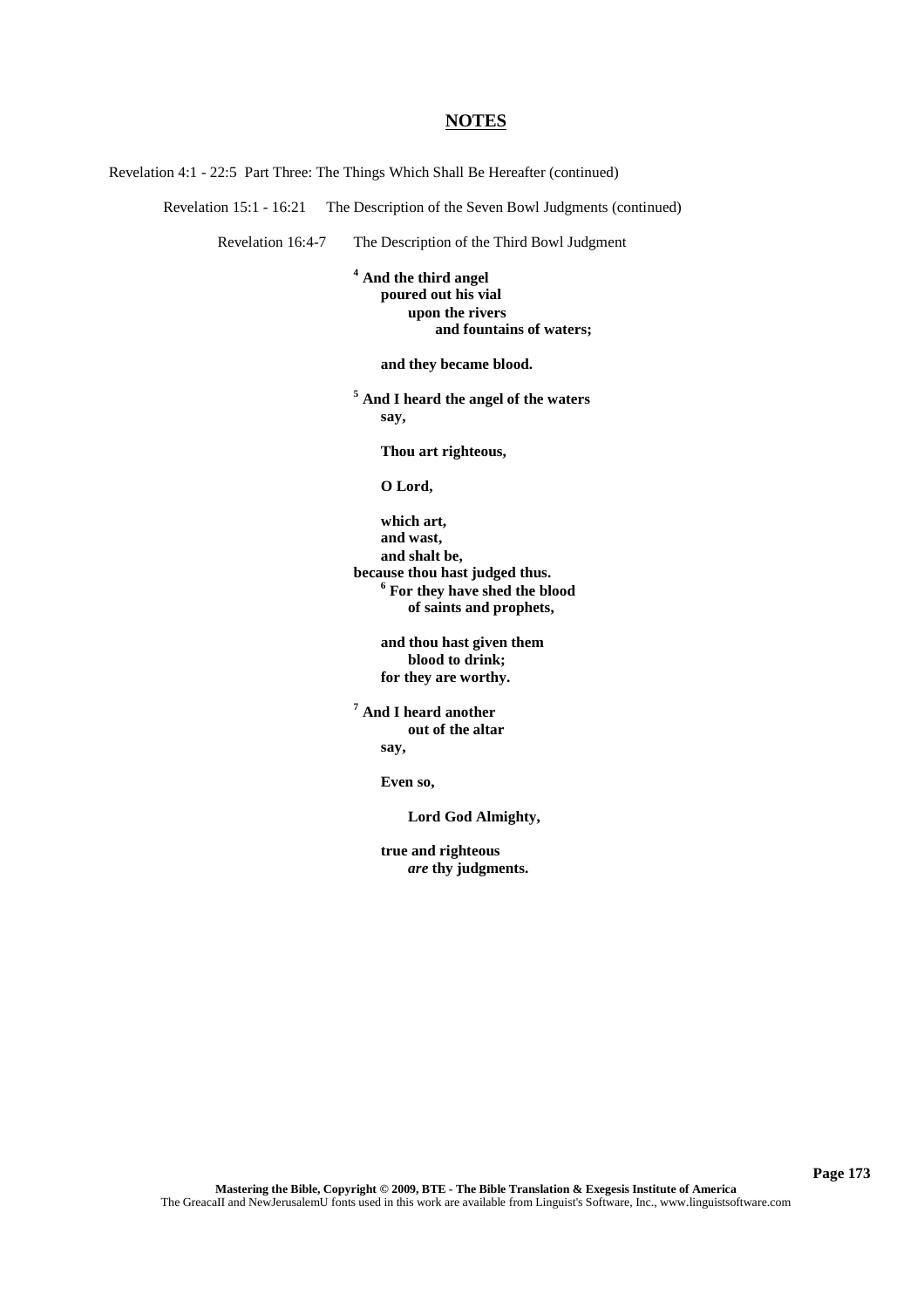# **Chapter 16** (continued)

<sup>8</sup> And the fourth angel poured out his vial upon the sun; and power was given unto him to scorch men with fire.

<sup>9</sup> And men were scorched with great heat, and blasphemed the name of God, which hath power over these plagues: and they repented not to give him glory.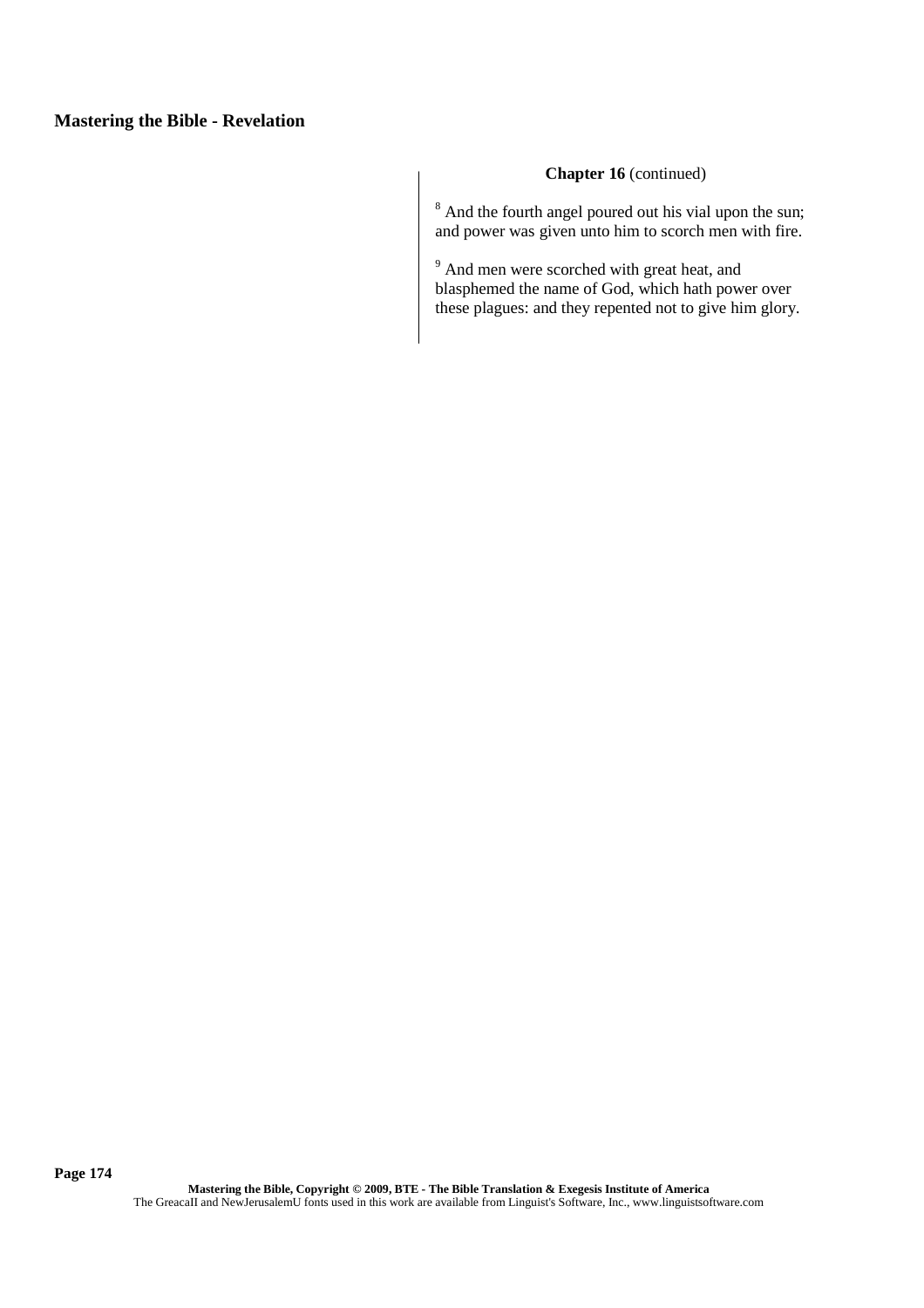Revelation 4:1 - 22:5 Part Three: The Things Which Shall Be Hereafter (continued)

Revelation 15:1 - 16:21 The Description of the Seven Bowl Judgments (continued)

Revelation 16:8-9 The Description of the Fourth Bowl Judgment

**<sup>8</sup> And the fourth angel poured out his vial upon the sun;**

> **and power was given unto him to scorch men with fire.**

> > **<sup>9</sup> And men were scorched with great heat,**

> > > **and blasphemed the name of God, which hath power over these plagues:**

**and they repented not to give him glory.**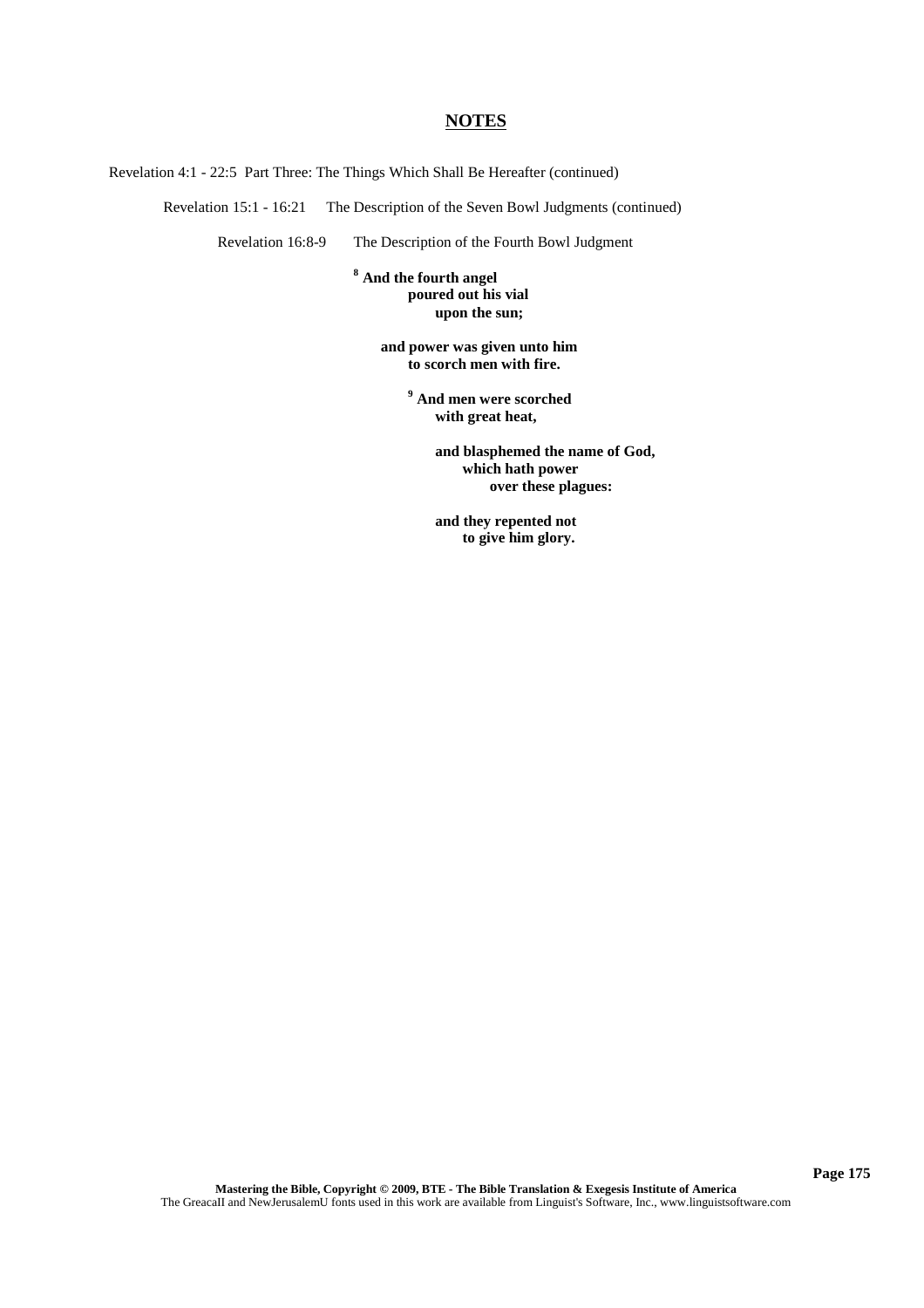# **Chapter 16** (continued)

<sup>10</sup> And the fifth angel poured out his vial upon the seat of the beast; and his kingdom was full of darkness; and they gnawed their tongues for pain,

 $11$  And blasphemed the God of heaven because of their pains and their sores, and repented not of their deeds.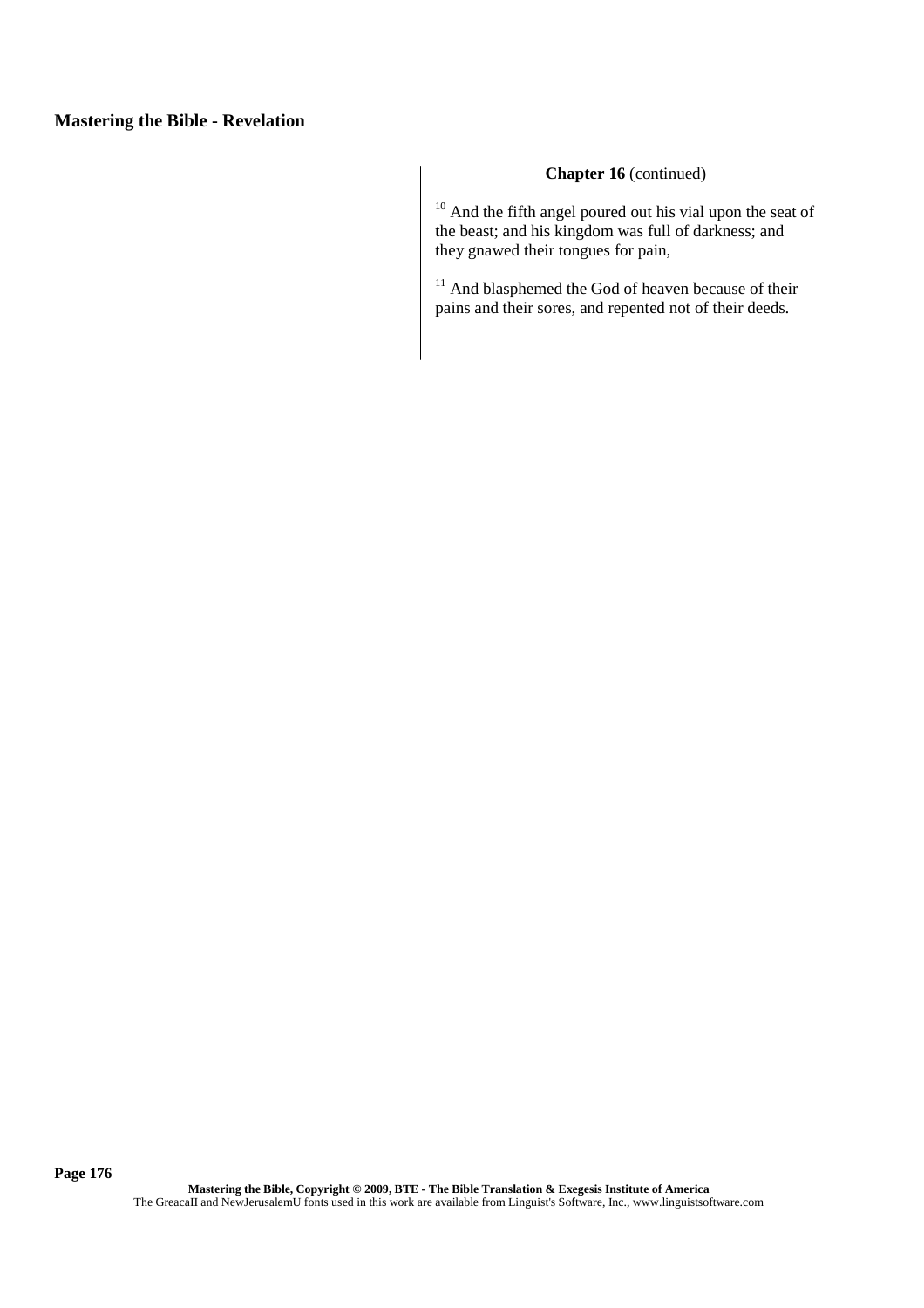Revelation 4:1 - 22:5 Part Three: The Things Which Shall Be Hereafter (continued)

Revelation 15:1 - 16:21 The Description of the Seven Bowl Judgments (continued)

Revelation 16:10-11 The Description of the Fifth Bowl Judgment

**<sup>10</sup> And the fifth angel poured out his vial upon the seat of the beast;**

> **and his kingdom was full of darkness;**

**and they gnawed their tongues for pain,**

**<sup>11</sup> And blasphemed the God of heaven because of their pains and their sores,**

**and repented not of their deeds.**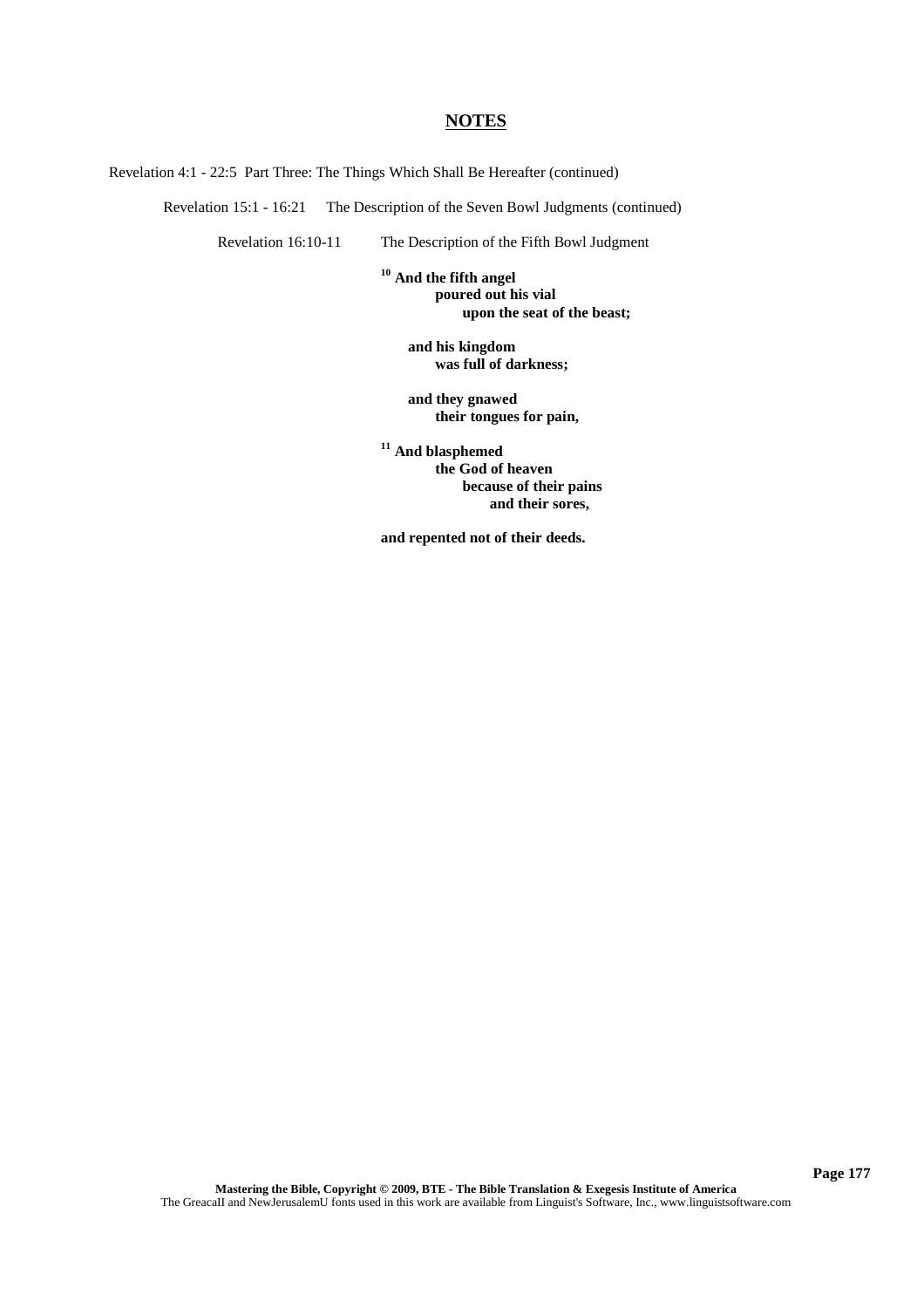| K.V. | Revelation 16:12<br>Exodus 14:21-22;<br>Isaiah 41:2, 25; Isaiah 46:11      | 12 And the<br>great river<br>dried up, tl<br>be prepare  |
|------|----------------------------------------------------------------------------|----------------------------------------------------------|
| K.V. | Revelation 16:13<br>Exodus 8:12-13; Psalm 77:45                            | 13 And I sa<br>of the mou<br>the beast, a                |
| K.V. | Revelation 16:14<br>Zechariah Chapters 12-14;<br>Joel 2:11; Zephaniah 1:14 | 14 For they<br>miracles, w<br>and of the<br>of that grea |
|      |                                                                            | Behold, I<br>and keepeth<br>see his shan                 |
| K.V. | Revelation 16:16<br>II Chronicles 35:20-22 LXX                             | 16 And he<br>in the Hebi                                 |

 $\overline{\phantom{a}}$ 

## **Chapter 16** (continued)

sixth angel poured out his vial upon the Euphrates; and the water thereof was hat the way of the kings of the east might **be prepared.**

**13 And I saw three unclean spirits like frogs** *come* **out of the mouth of the dragon, and out of the mouth of** and out of the mouth of the false prophet.

**14 July 20 For the spirits of devils, working miracles,** *which* **go forth unto the kings of the earth** whole world, to gather them to the battle **of that great day of God Almighty.**

come as a thief. Blessed *is* he that watcheth, h his garments, lest he walk naked, and they ne.

**16 And he gathered them together into a place called in the Europe Armageddon.**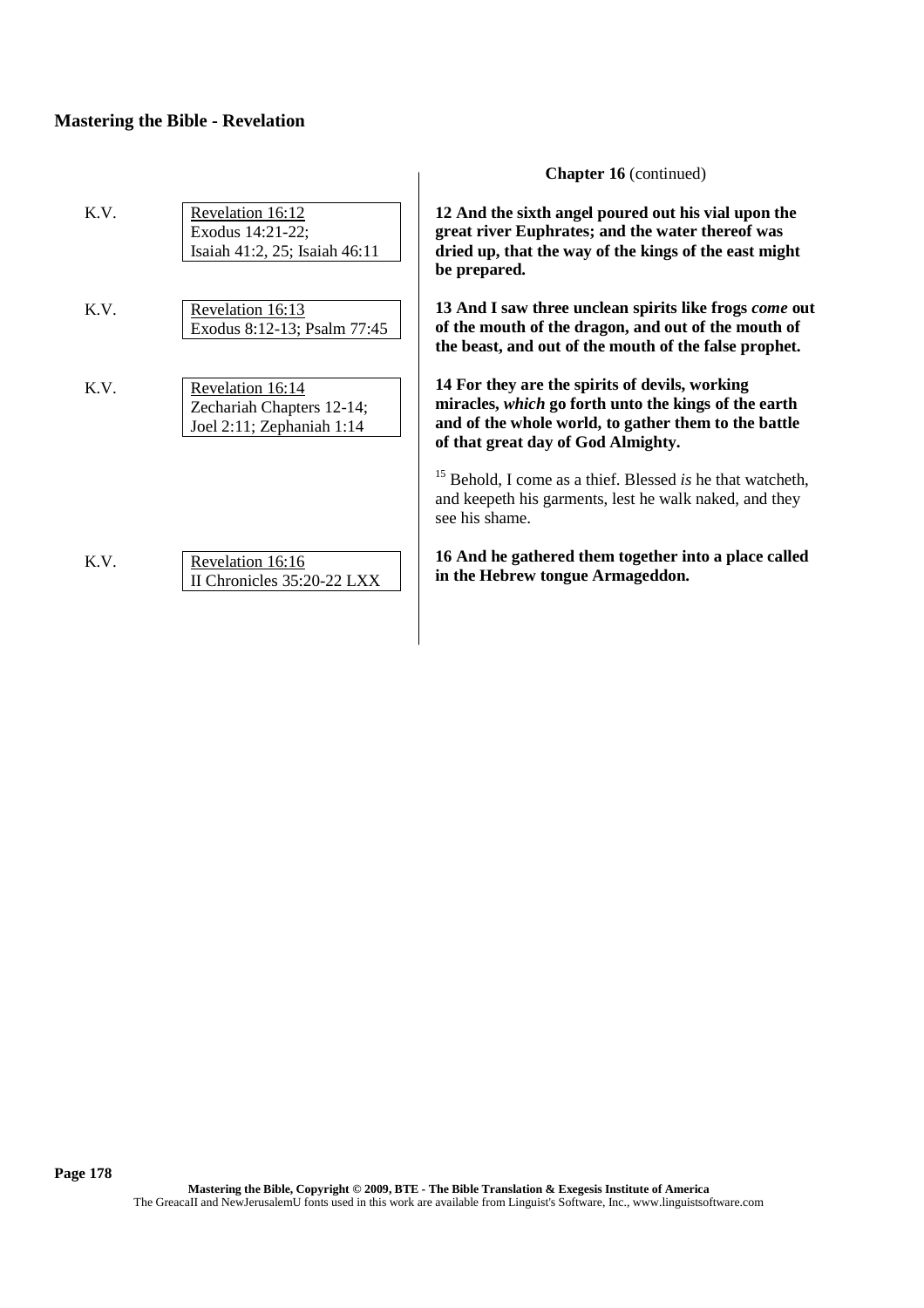Revelation 4:1 - 22:5 Part Three: The Things Which Shall Be Hereafter (continued)

Revelation 15:1 - 16:21 The Description of the Seven Bowl Judgments (continued)

Revelation 16:12-16 The Description of the Sixth Bowl Judgment

**<sup>12</sup> And the sixth angel poured out his vial upon the great river Euphrates;**

**and the water thereof was dried up, that the way of the kings of the east might be prepared.**

**<sup>13</sup> And I saw three unclean spirits like frogs** *come* **out of the mouth of the dragon, and out of the mouth of the beast, and out of the mouth of the false prophet.**

**<sup>14</sup> For they are the spirits of devils, working miracles,** *which* **go forth unto the kings of the earth and of the whole world, to gather them to the battle of that great day of God Almighty.**

**<sup>15</sup> Behold, I come as a thief.**

**Blessed** *is* **he that watcheth, and keepeth his garments,**

**lest he walk naked, and they see his shame.**

**<sup>16</sup> And he gathered them together into a place called in the Hebrew tongue Armageddon.**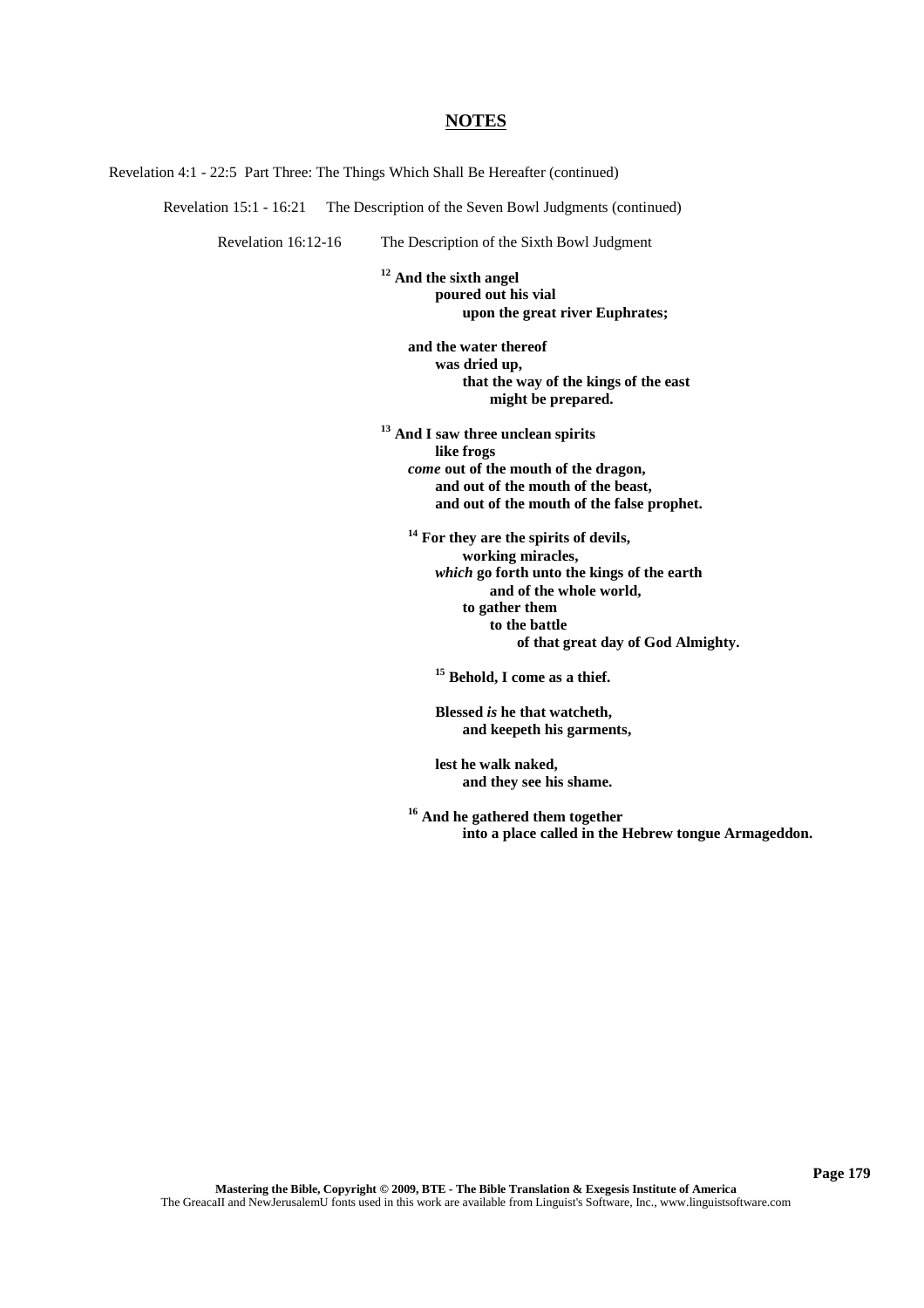|      |                                                 | <b>Chapter 16</b> (continued)                                                                                                                                                                                           |
|------|-------------------------------------------------|-------------------------------------------------------------------------------------------------------------------------------------------------------------------------------------------------------------------------|
| K.V. | Revelation 16:17<br>Exodus 2:19                 | 17 And the seventh angel poured out his vial into the<br>air; and there came a great voice out of the temple of<br>heaven, from the throne, saying, It is done.                                                         |
|      |                                                 | <sup>18</sup> And there were voices, and thunders, and lightnings;<br>and there was a great earthquake, such as was not since<br>men were upon the earth, so mighty an earthquake, and<br>so great.                     |
| K.V. | Revelation 16:19<br>Genesis 11:1-9; Daniel 4:30 | 19 And the great city was divided into three parts,<br>and the cities of the nations fell: and great Babylon<br>came in remembrance before God, to give unto her<br>the cup of the wine of the fierceness of his wrath. |
|      |                                                 | And every island fled away, and the mountains were<br>not found.                                                                                                                                                        |
| K.V. | Revelation 16:21<br>Ezekiel 38:19-22            | 21 And there fell upon men a great hail out of<br>heaven, every stone about the weight of a talent: and<br>men blasphemed God because of the plague of the<br>hail; for the plague thereof was exceeding great.         |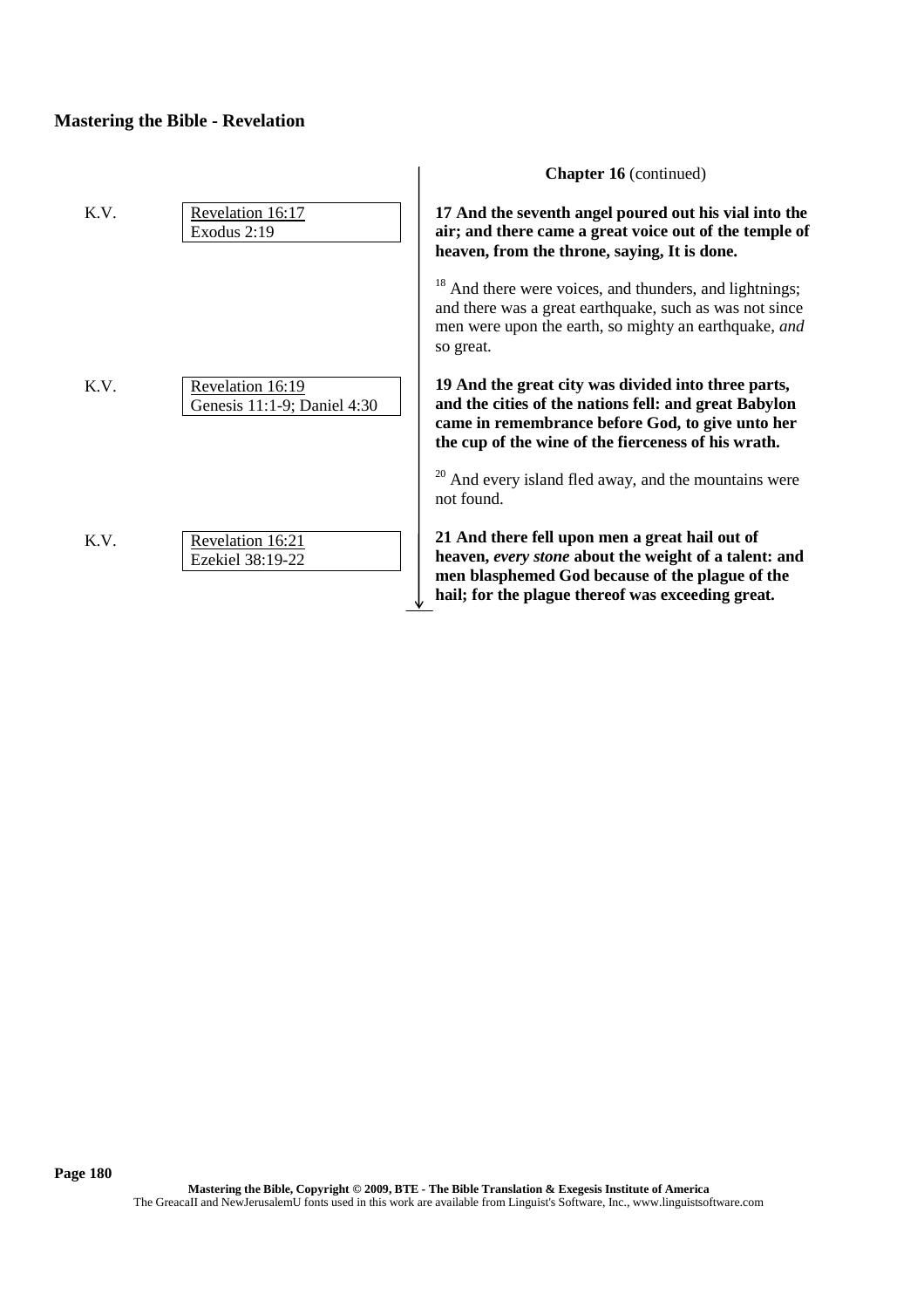Revelation 4:1 - 22:5 Part Three: The Things Which Shall Be Hereafter (continued)

Revelation 15:1 - 16:21 The Description of the Seven Bowl Judgments (continued)

Revelation 16:17-21 The Description of the Seventh Bowl Judgment

**<sup>17</sup> And the seventh angel poured out his vial into the air;**

> **and there came a great voice out of the temple of heaven, from the throne,**

**saying,**

**It is done.**

**<sup>18</sup> And there were voices, and thunders, and lightnings; and there was a great earthquake, such as was not since men were upon the earth, so mighty an earthquake,** *and* **so great.**

**<sup>19</sup> And the great city was divided into three parts,**

**and the cities of the nations fell:**

**and great Babylon came in remembrance before God,**

> **to give unto her the cup of the wine of the fierceness of his wrath.**

**<sup>20</sup> And every island fled away, and the mountains were not found.**

**<sup>21</sup> And there fell upon men a great hail out of heaven,** *every stone* **about the weight of a talent:**

**and men blasphemed God because of the plague of the hail; for the plague thereof was exceeding great.**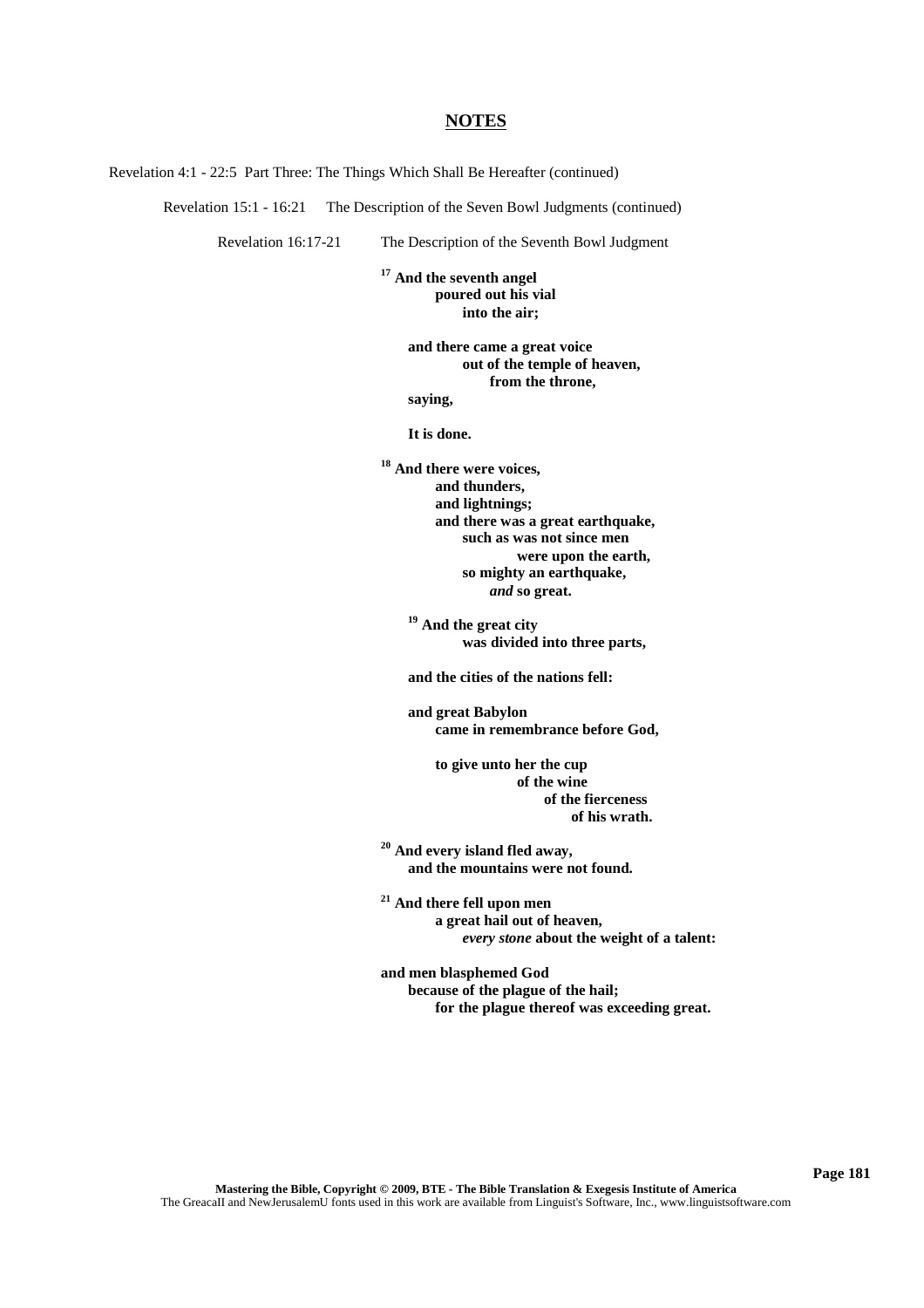- 
- C.O. **Revelation 17:1 18:24 The Description of the Destruction of Babylon** K.V. Revelation 17:1 Jeremiah 31:13; 2:20; Isaiah 1:21

## **Chapter 17**

**1 And there came one of the seven angels which had the seven vials, and talked with me, saying unto me, Come hither; I will shew unto thee the judgment of the great whore that sitteth upon many waters:**

<sup>2</sup> With whom the kings of the earth have committed fornication, and the inhabitants of the earth have been made drunk with the wine of her fornication.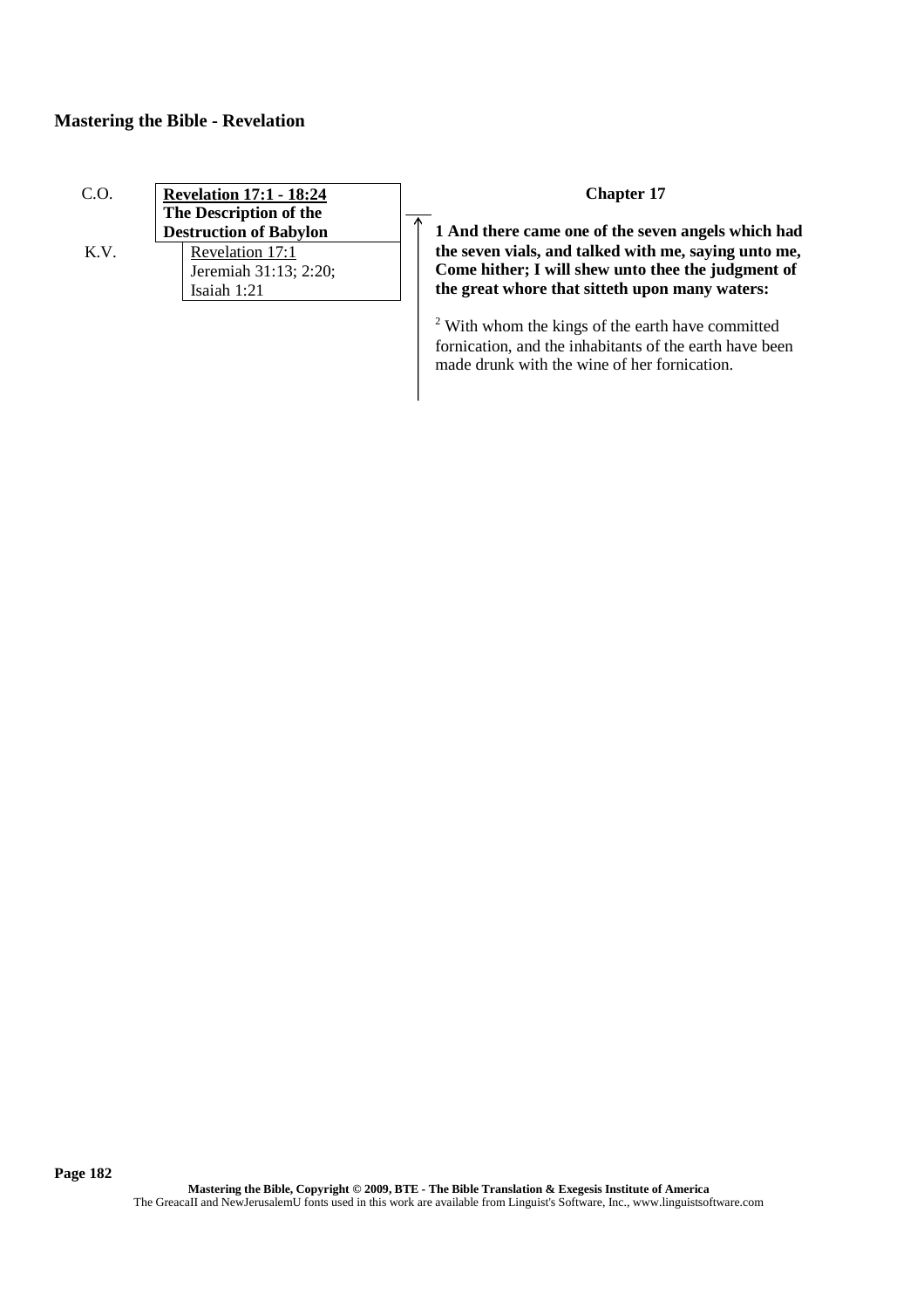Revelation 4:1 - 22:5 Part Three: The Things Which Shall Be Hereafter (continued)

Revelation 17:1 - 18:24 The Description of the Destruction of Babylon

Revelation 17:1-2 The Invitation by One of the Seven Angels

**<sup>1</sup>And there came one of the seven angels which had the seven vials, and talked with me, saying unto me,**

> **Come hither; I will shew unto thee the judgment of the great whore that sitteth upon many waters:**

**<sup>2</sup> With whom the kings of the earth have committed fornication,**

**and the inhabitants of the earth have been made drunk with the wine of her fornication.**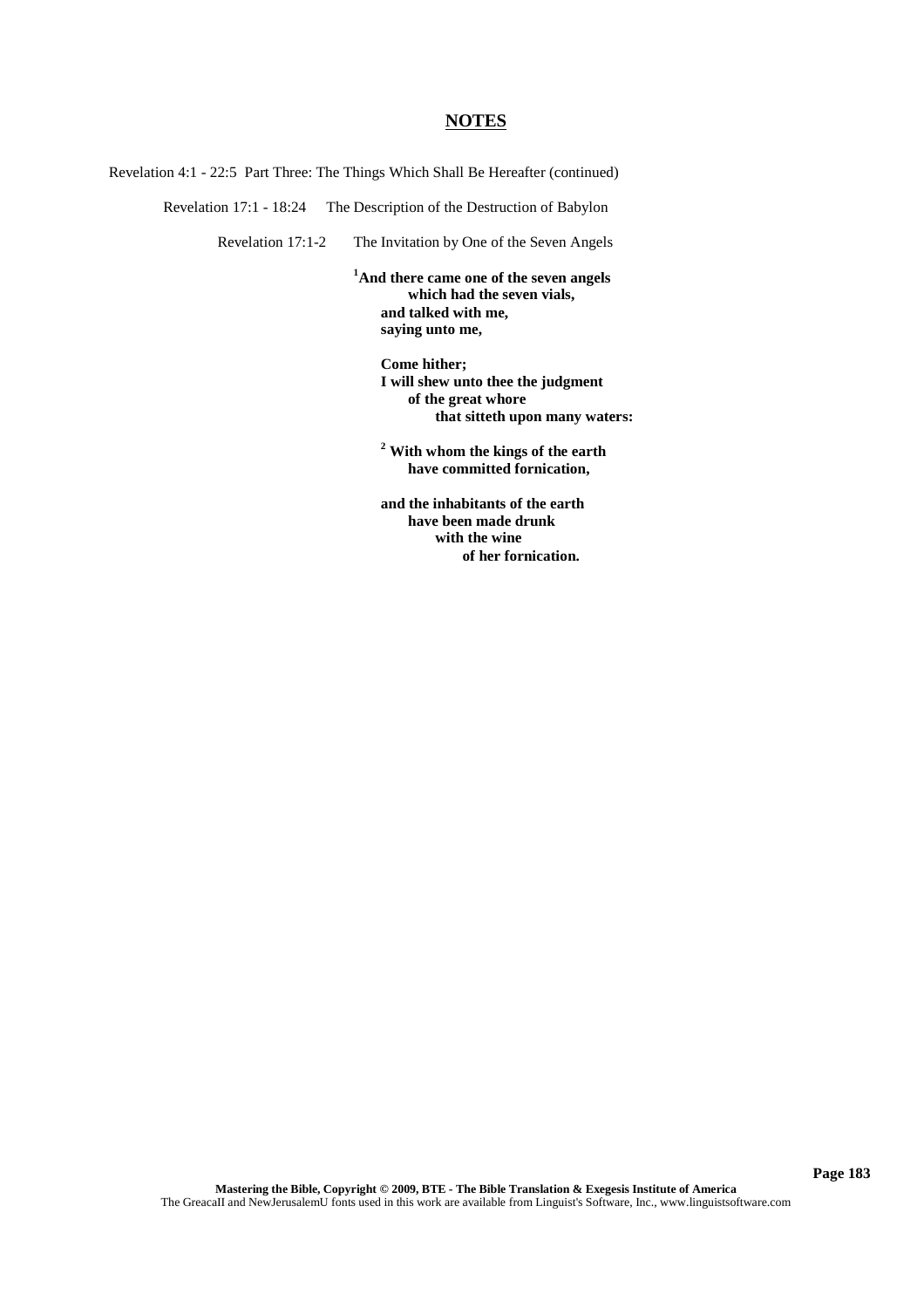|      |                                                           | <b>Chapter 17</b> (continued)                                                                                                                                                                                   |
|------|-----------------------------------------------------------|-----------------------------------------------------------------------------------------------------------------------------------------------------------------------------------------------------------------|
| K.V. | Revelation 17:3<br>Isaiah $21:1-10$                       | 3 So he carried me away in the spirit into the<br>wilderness: and I saw a woman sit upon a scarlet<br>coloured beast, full of names of blasphemy, having<br>seven heads and ten horns.                          |
| K.V. | Revelation 17:4<br>Isaiah 1:15-22; Daniel 11:38           | 4 And the woman was arrayed in purple and scarlet<br>colour, and decked with gold and precious stones and<br>pearls, having a golden cup in her hand full of<br>abominations and filthiness of her fornication: |
|      |                                                           | And upon her forehead was a name written,<br>MYSTERY, BABYLON THE GREAT, THE MOTHER<br>OF HARLOTS AND ABOMINATIONS OF THE<br>EARTH.                                                                             |
| K.V. | Revelation 17:6<br>Isaih 34:5-7; 49:26;<br>Jeremiah 46:10 | 6 And I saw the woman drunken with the blood of<br>the saints, and with the blood of the martyrs of Jesus:<br>and when I saw her, I wondered with great<br>admiration.                                          |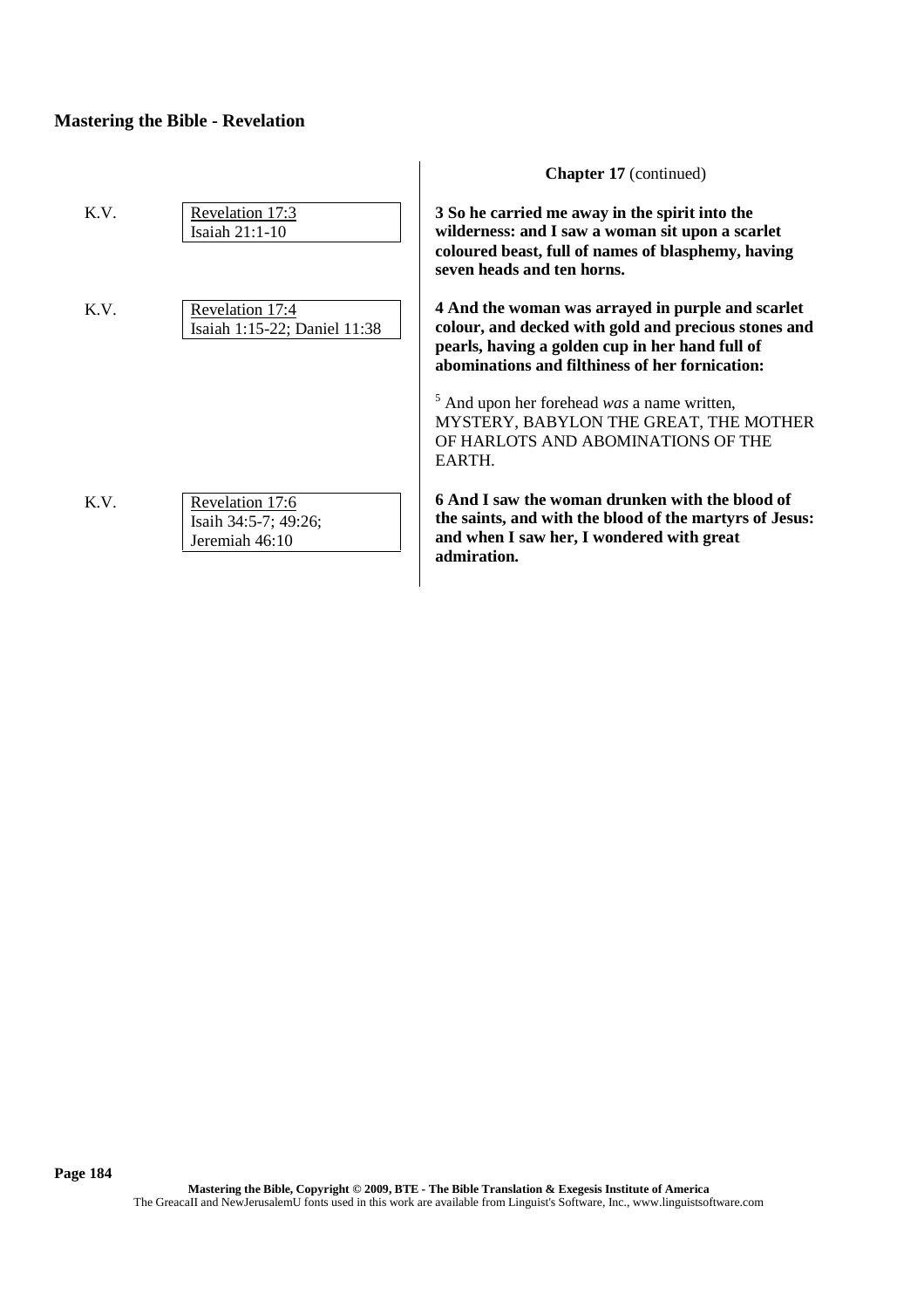Revelation 4:1 - 22:5 Part Three: The Things Which Shall Be Hereafter (continued)

Revelation 17:1 - 18:24 The Description of the Destruction of Babylon (continued)

Revelation 17:3- 6 The Vision of the Harlot

**3 So he carried me away in the spirit into the wilderness:**

**and I saw a woman sit upon a scarlet coloured beast, full of names of blasphemy, having seven heads and ten horns.**

**<sup>4</sup> And the woman was arrayed in purple and scarlet colour,**

> **and decked with gold and precious stones and pearls,**

**having a golden cup in her hand full of abominations and filthiness of her fornication:**

**<sup>5</sup> And upon her forehead** *was* **a name written,**

**MYSTERY, BABYLON THE GREAT,**

**THE MOTHER OF HARLOTS AND ABOMINATIONS OF THE EARTH.**

**<sup>6</sup> And I saw the woman drunken with the blood of the saints, and with the blood of the martyrs of Jesus:**

**and when I saw her, I wondered with great admiration.**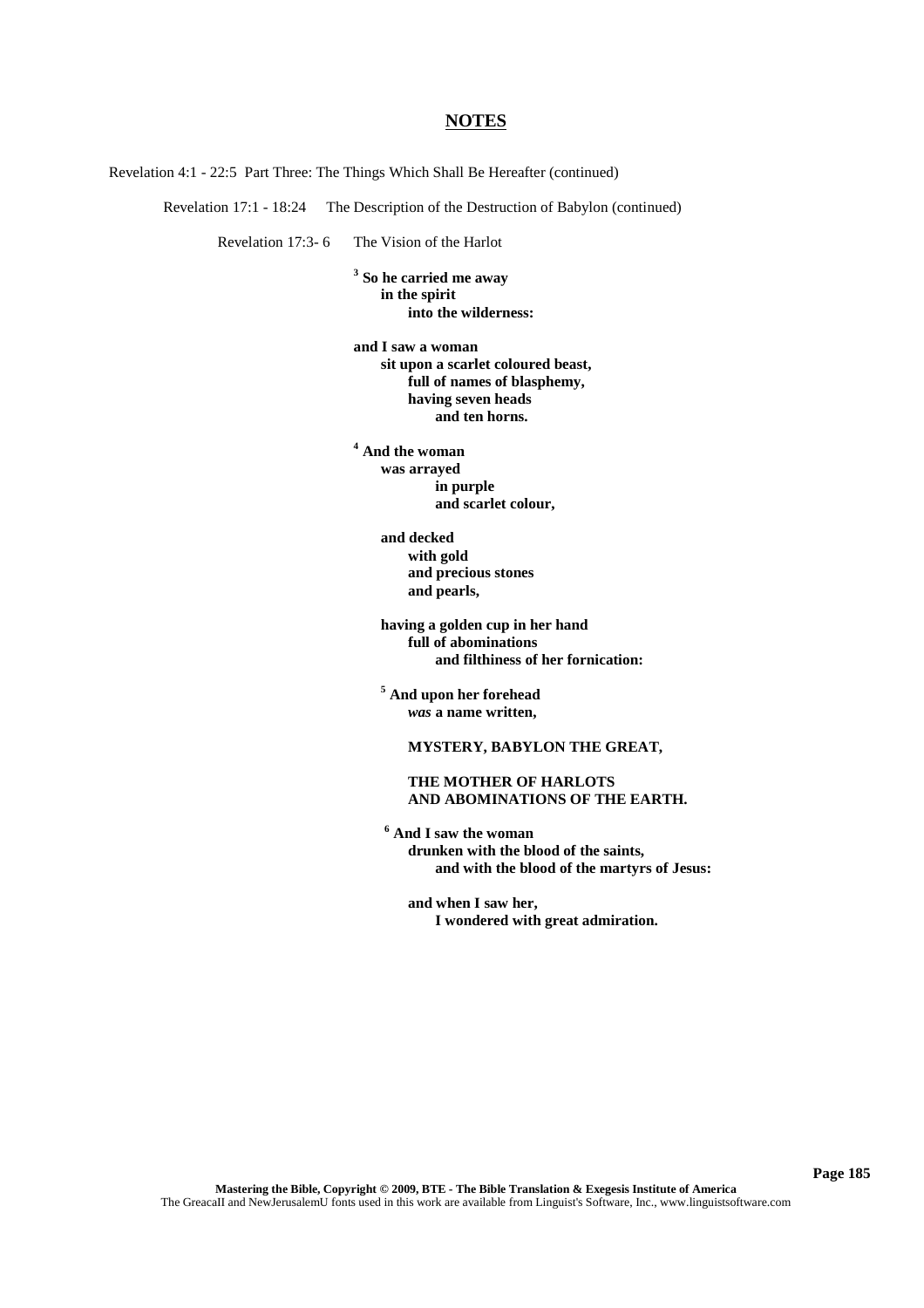K.V. Revelation 17:9 Daniel 11:33; 12:10; 7:17, 23

## **Chapter 17** (continued)

 $<sup>7</sup>$  And the angel said unto me, Wherefore didst thou</sup> marvel? I will tell thee the mystery of the woman, and of the beast that carrieth her, which hath the seven heads and ten horns.

<sup>8</sup> The beast that thou sawest was, and is not; and shall ascend out of the bottomless pit, and go into perdition: and they that dwell on the earth shall wonder, whose names were not written in the book of life from the foundation of the world, when they behold the beast that was, and is not, and yet is.

## **9 And here** *is* **the mind which hath wisdom. The seven heads are seven mountains, on which the woman sitteth.**

 $10$  And there are seven kings: five are fallen, and one is, *and* the other is not yet come; and when he cometh, he must continue a short space.

 $11$  And the beast that was, and is not, even he is the eighth, and is of the seven, and goeth into perdition.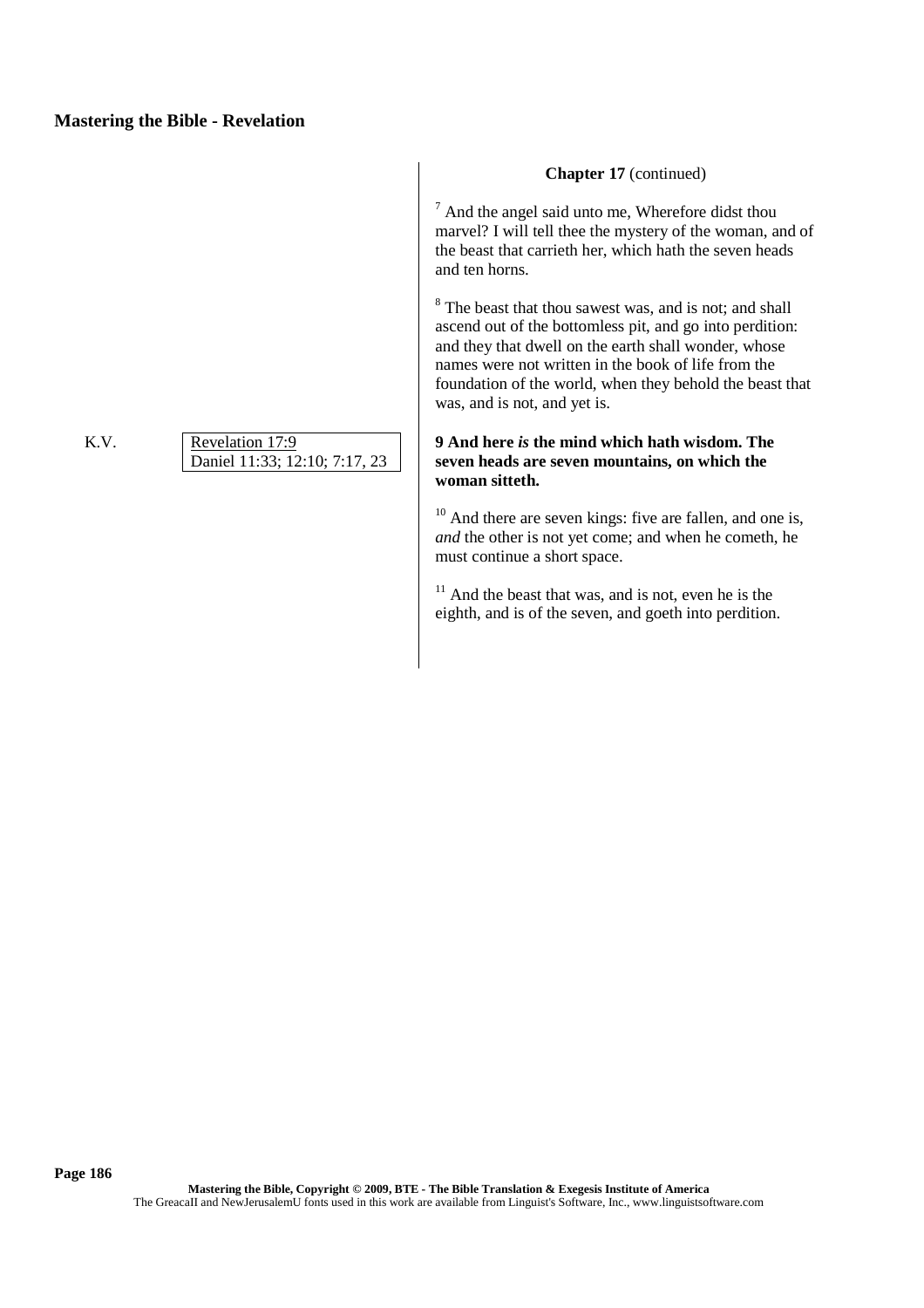Revelation 4:1 - 22:5 Part Three: The Things Which Shall Be Hereafter (continued)

Revelation 17:1 - 18:24 The Description of the Destruction of Babylon (continued)

Revelation 17:7-18 The Explanation of the Vision

**<sup>7</sup> And the angel said unto me,**

**Wherefore didst thou marvel?**

**I will tell thee the mystery of the woman, and of the beast that carrieth her, which hath the seven heads and ten horns.**

**<sup>8</sup> The beast that thou sawest was, and is not;**

> **and shall ascend out of the bottomless pit, and go into perdition:**

**and they that dwell on the earth shall wonder, whose names were not written in the book of life from the foundation of the world,**

**when they behold the beast that was, and is not, and yet is.**

**<sup>9</sup> And here** *is* **the mind which hath wisdom.**

> **The seven heads are seven mountains, on which the woman sitteth.**

**<sup>10</sup> And there are seven kings: five are fallen, and one is,** *and* **the other is not yet come;**

> **and when he cometh, he must continue a short space.**

**<sup>11</sup> And the beast that was, and is not, even he is the eighth, and is of the seven, and goeth into perdition.**

**Page 187**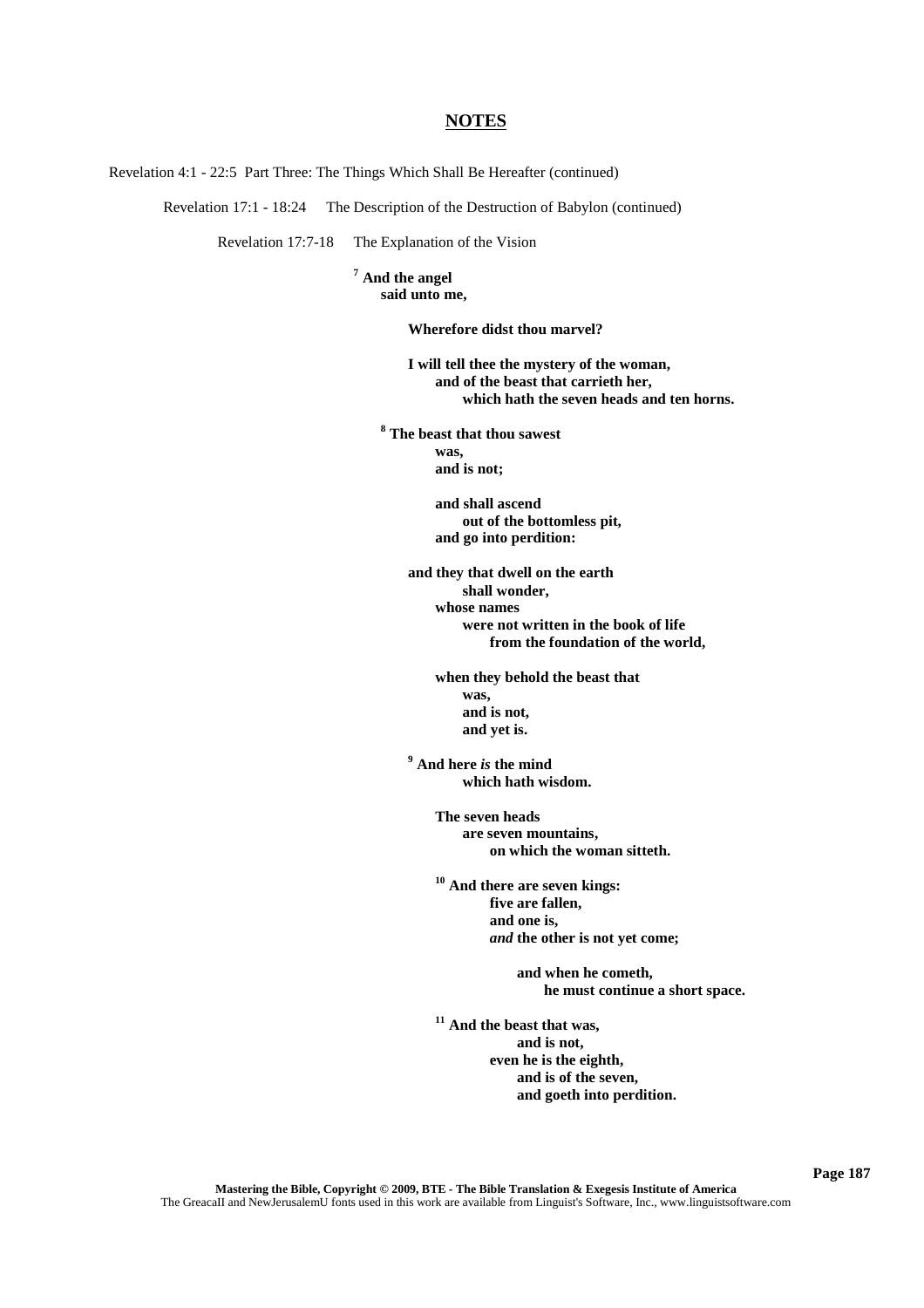|      |                                                                                   | <b>Chapter 17</b> (continued)                                                                                                                                                                  |
|------|-----------------------------------------------------------------------------------|------------------------------------------------------------------------------------------------------------------------------------------------------------------------------------------------|
| K.V. | Revelation 17:12<br>Daniel 7:7-8, 20, 24; 4:17                                    | 12 And the ten horns which thou sawest are ten<br>kings, which have received no kingdom as yet; but<br>receive power as kings one hour with the beast.                                         |
|      |                                                                                   | <sup>13</sup> These have one mind, and shall give their power and<br>strength unto the beast.                                                                                                  |
| K.V. | Revelation 17:14<br>Daniel 7:21-22                                                | 14 These shall make war with the Lamb, and the<br>Lamb shall overcome them: for he is Lord of lords,<br>and King of kings: and they that are with him are<br>called, and chosen, and faithful. |
| K.V. | Revelation 17:15<br>Isaiah 17:12-13; 8:7;<br>Jeremiah 47:2                        | 15 And he saith unto me, The waters which thou<br>sawest, where the whore sitteth, are peoples, and<br>multitudes, and nations, and tongues.                                                   |
| K.V. | Revelation 17:16<br>Ezekiel 23:25-29, 47; 16:37-<br>41; Jeremiah 2:20-4:30; 50:41 | 16 And the ten horns which thou sawest upon the<br>beast, these shall hate the whore, and shall make her<br>desolate and naked, and shall eat her flesh, and burn<br>her with fire.            |

 $\overline{1}$ 

**Page 188**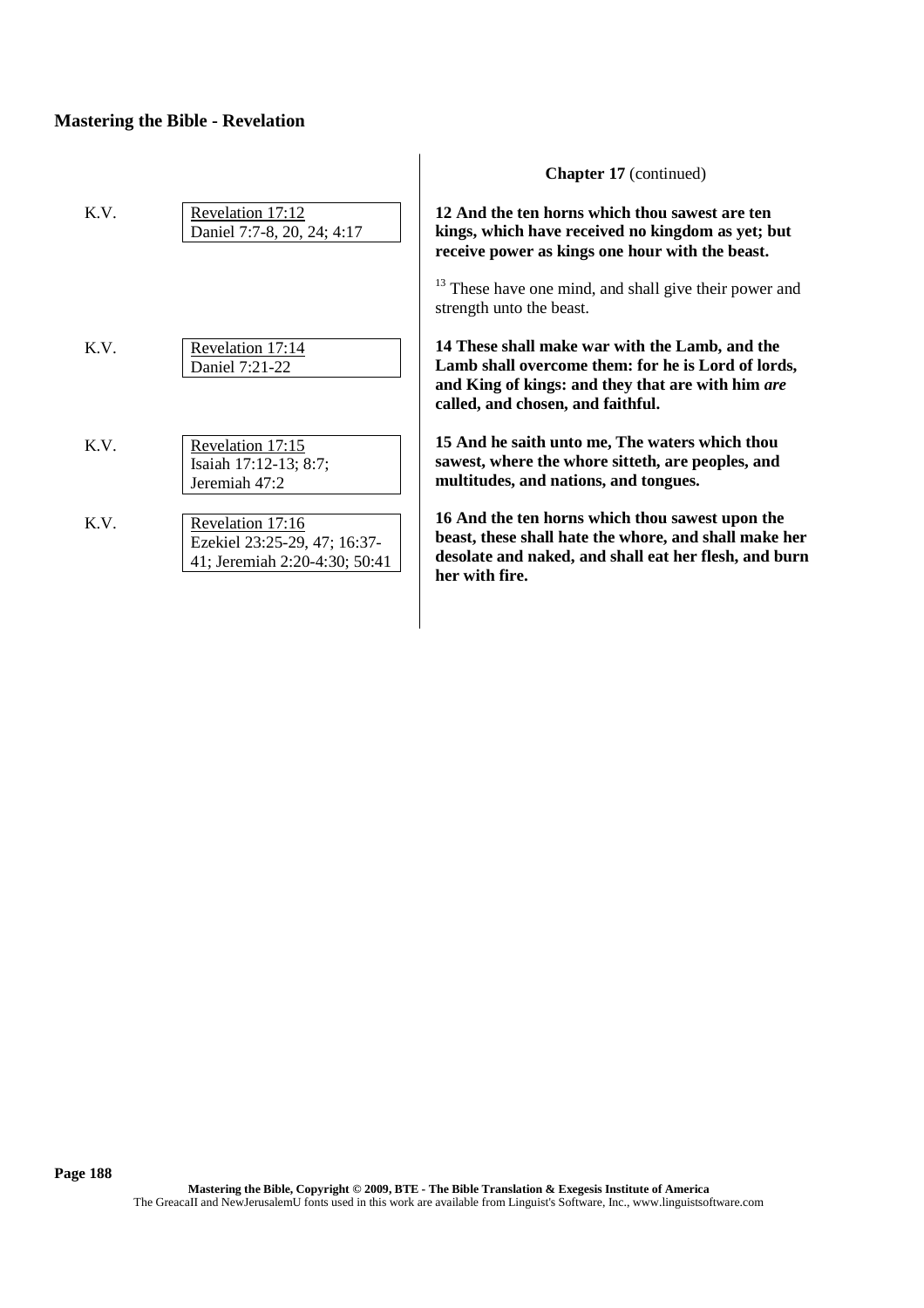Revelation 4:1 - 22:5 Part Three: The Things Which Shall Be Hereafter (continued)

Revelation 17:1 - 18:24 The Description of the Destruction of Babylon (continued)

Revelation 17:7-18 The Explanation of the Vision (continued)

**<sup>12</sup> And the ten horns which thou sawest are ten kings, which have received no kingdom as yet; but receive power as kings one hour with the beast.**

**<sup>13</sup> These have one mind, and shall give their power and strength unto the beast.**

> **<sup>14</sup> These shall make war with the Lamb, and the Lamb shall overcome them:**

> > **for he is Lord of lords, and King of kings:**

**and they that are with him** *are* **called, and chosen, and faithful.**

**<sup>15</sup> And he saith unto me,**

**The waters which thou sawest, where the whore sitteth, are peoples, and multitudes, and nations, and tongues.**

**<sup>16</sup> And the ten horns which thou sawest upon the beast,**

> **these shall hate the whore, and shall make her desolate and naked, and shall eat her flesh, and burn her with fire.**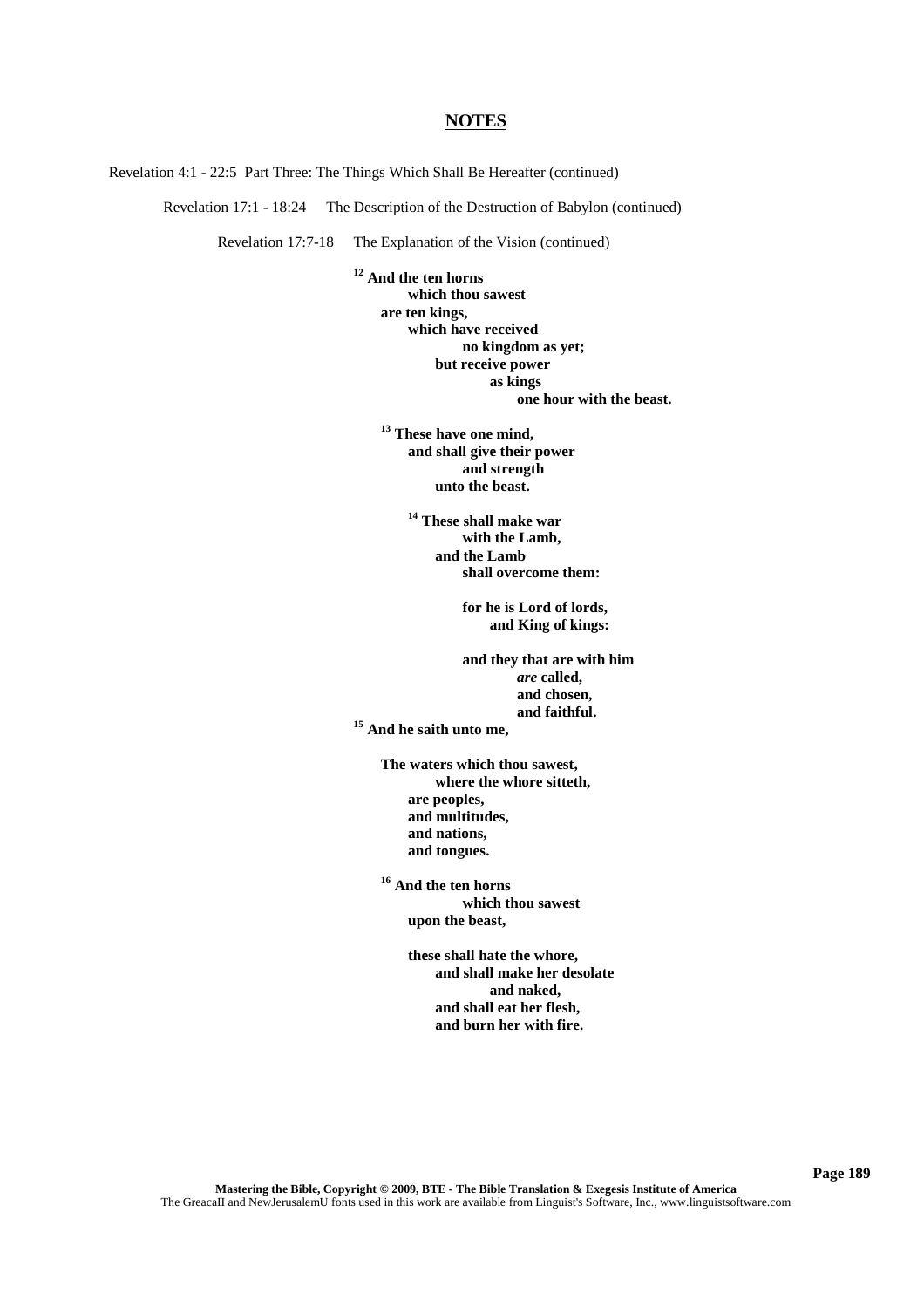# K.V. Revelation 17:17 Daniel 11:36

**Chapter 17** (continued)

**17 For God hath put in their hearts to fulfil his will, and to agree, and give their kingdom unto the beast, until the words of God shall be fulfilled.**

<sup>18</sup> And the woman which thou sawest is that great city, which reigneth over the kings of the earth.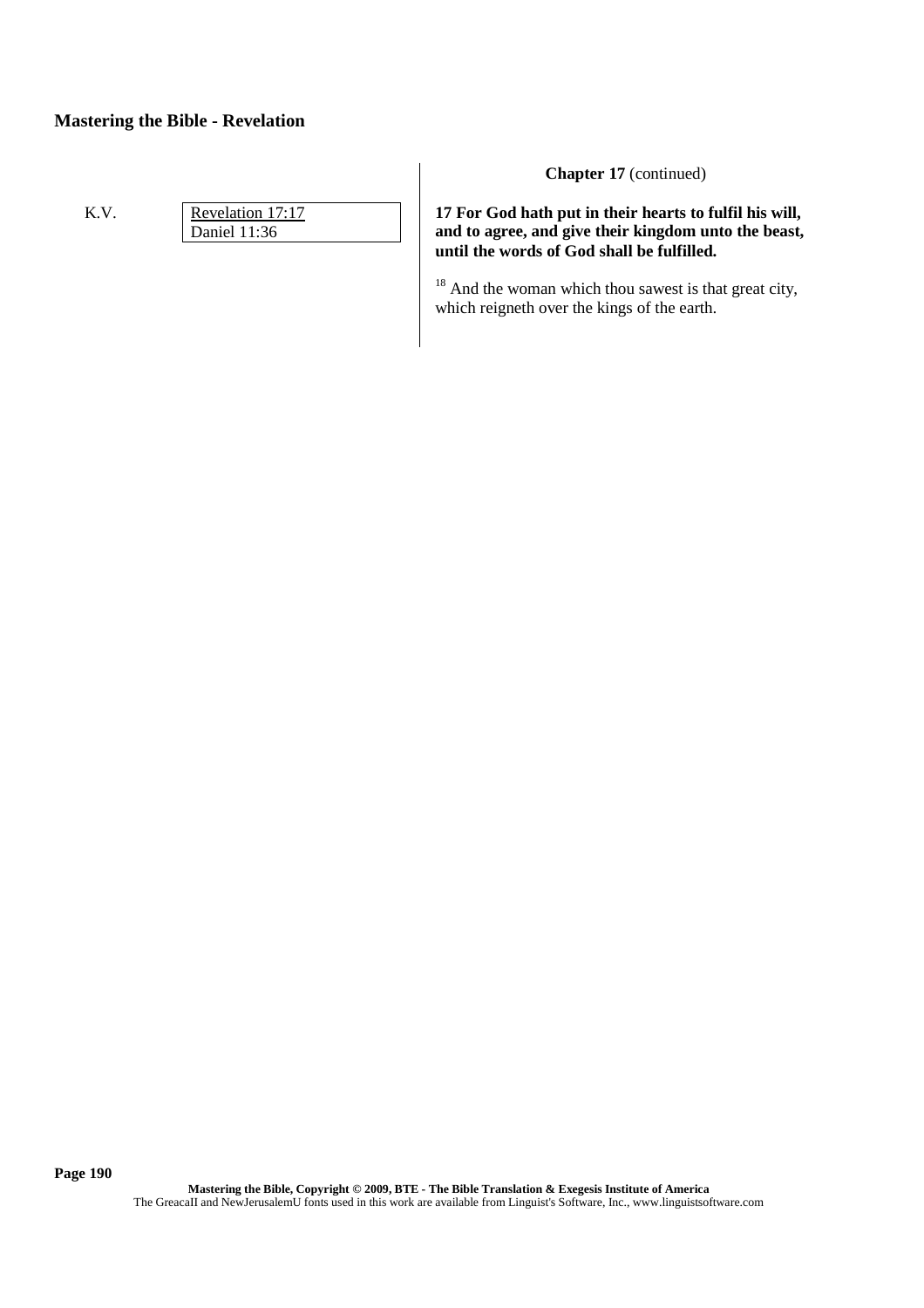Revelation 4:1 - 22:5 Part Three: The Things Which Shall Be Hereafter (continued)

Revelation 17:1 - 18:24 The Description of the Destruction of Babylon (continued)

Revelation 17:7-18 The Explanation of the Vision (continued)

**<sup>17</sup> For God hath put in their hearts to fulfil his will, and to agree, and give their kingdom unto the beast, until the words of God shall be fulfilled.**

**<sup>18</sup> And the woman which thou sawest is that great city, which reigneth over the kings of the earth.**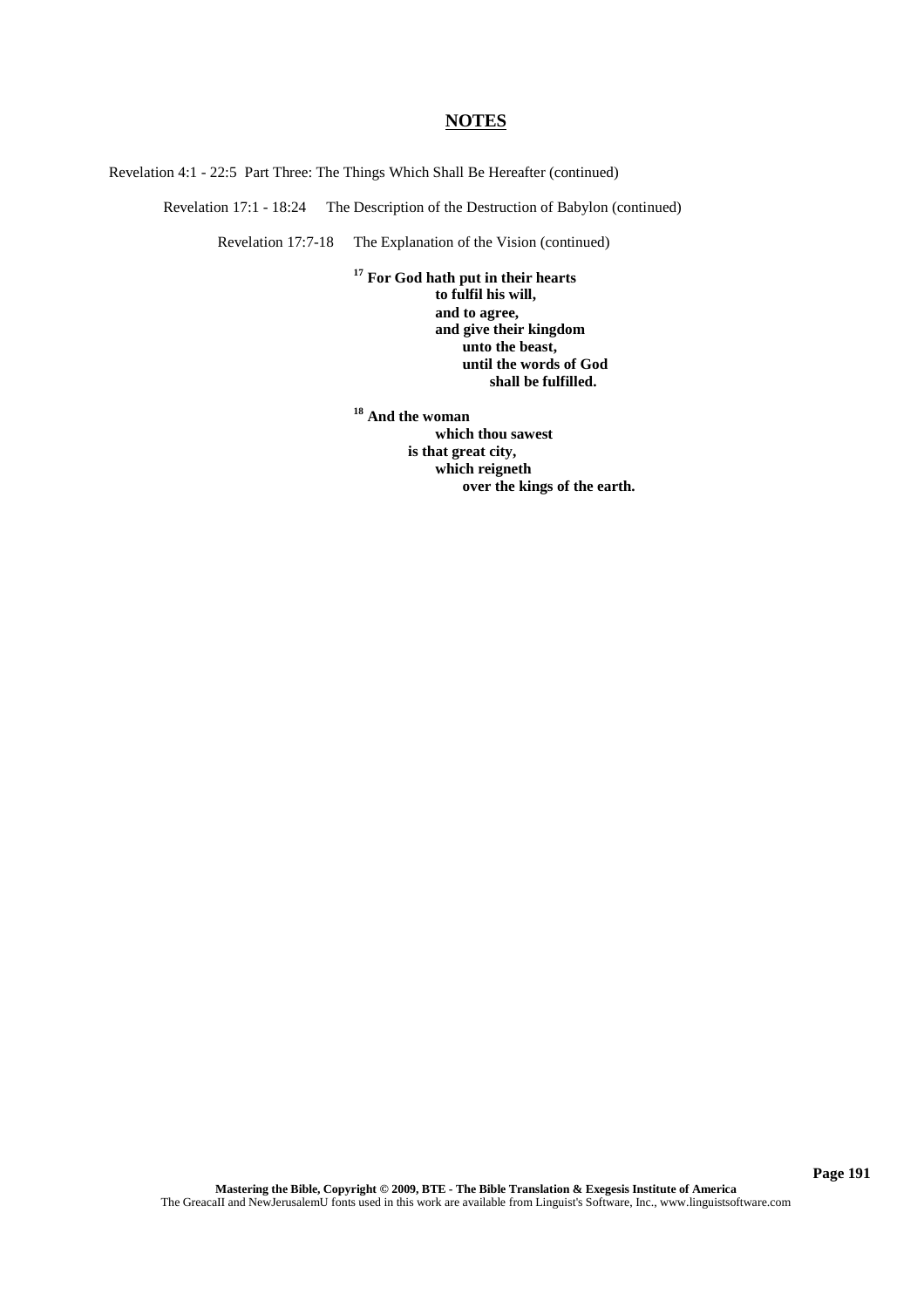| Revelation 18:1<br>Ezekiel 43:2 |
|---------------------------------|
|                                 |

K.V. Revelation 18:2 Jeremiah 50:39; 51:37; Zephaniah 2:14

### **Chapter 18**

**1 And after these things I saw another angel come down from heaven, having great power; and the earth was lightened with his glory.**

**2 And he cried mightily with a strong voice, saying, Babylon the great is fallen, is fallen, and is become the habitation of devils, and the hold of every foul spirit, and a cage of every unclean and hateful bird.**

<sup>3</sup> For all nations have drunk of the wine of the wrath of her fornication, and the kings of the earth have committed fornication with her, and the merchants of the earth are waxed rich through the abundance of her delicacies.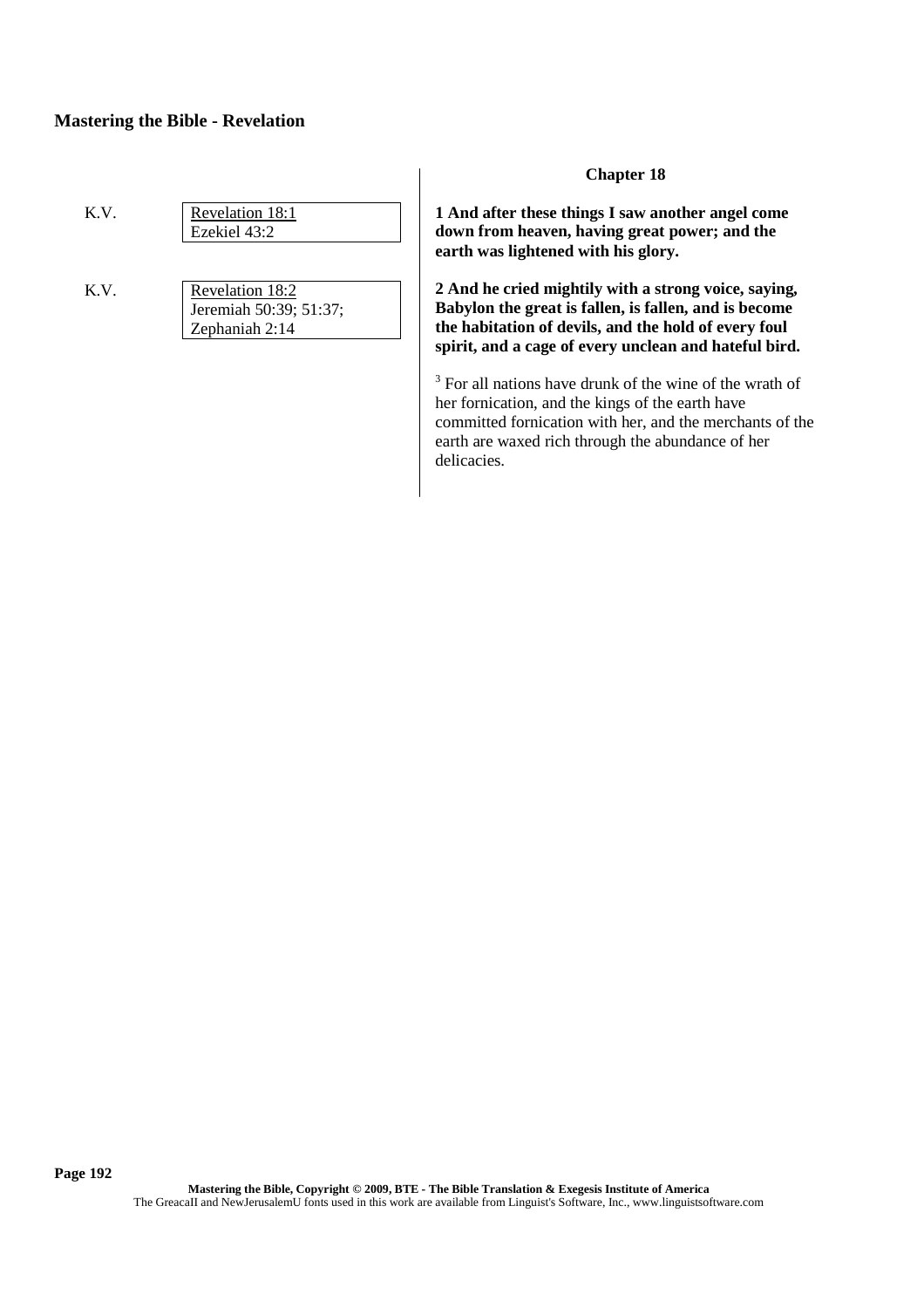Revelation 4:1 - 22:5 Part Three: The Things Which Shall Be Hereafter (continued)

Revelation 17:1 - 18:24 The Description of the Destruction of Babylon (continued)

Revelation 18:1-3 The Proclamation of the Destruction of Babylon

**<sup>1</sup>And after these things I saw another angel come down from heaven, having great power;**

**and the earth was lightened with his glory.**

**<sup>2</sup> And he cried mightily with a strong voice, saying, Babylon the great is fallen, is fallen,**

> **and is become the habitation of devils, and the hold of every foul spirit, and a cage of every unclean and hateful bird.**

**<sup>3</sup> For all nations have drunk of the wine of the wrath of her fornication,**

**and the kings of the earth have committed fornication with her,**

**and the merchants of the earth are waxed rich through the abundance of her delicacies.**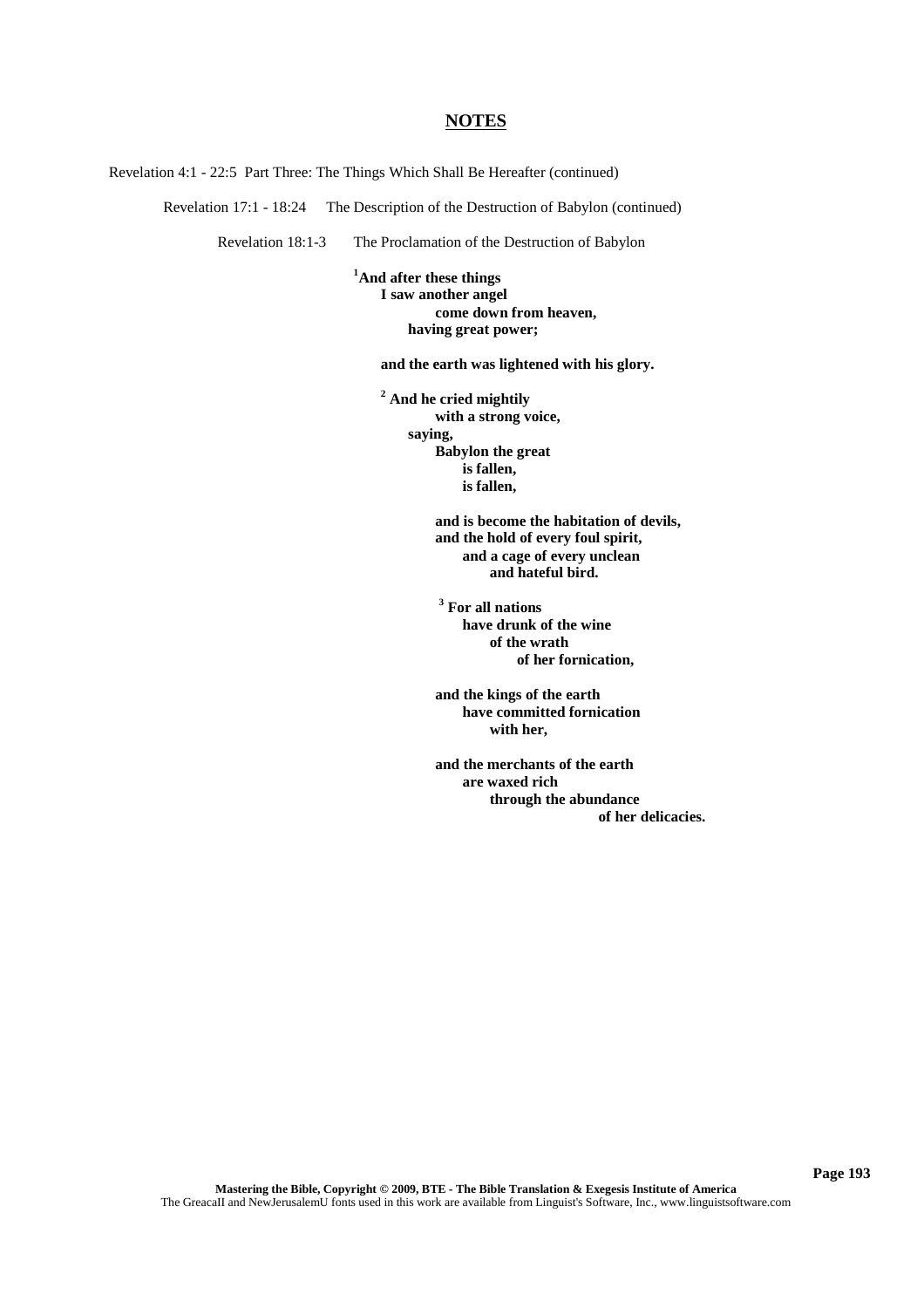|      |                                                           | <b>Chapter 18</b> (continued)                                                                                                                                                                    |
|------|-----------------------------------------------------------|--------------------------------------------------------------------------------------------------------------------------------------------------------------------------------------------------|
| K.V. | Revelation 18:4<br>Isaiah 48:20; 52:11; Jeremiah<br>51:45 | 4 And I heard another voice from heaven, saying,<br>Come out of her, my people, that ye be not partakers<br>of her sins, and that ye receive not of her plagues.                                 |
|      |                                                           | $5$ For her sins have reached unto heaven, and God hath<br>remembered her iniquities.                                                                                                            |
|      |                                                           | $6$ Reward her even as she rewarded you, and double unto<br>her double according to her works: in the cup which she<br>hath filled fill to her double.                                           |
| K.V. | Revelation 18:7<br>Isaiah 47:7, 8                         | 7 How much she hath glorified herself, and lived<br>deliciously, so much torment and sorrow give her: for<br>she saith in her heart, I sit a queen, and am no<br>widow, and shall see no sorrow. |
| K.V. | Revelation 18:8<br>Isaiah 47:9                            | 8 Therefore shall her plagues come in one day, death,<br>and mourning, and famine; and she shall be utterly<br>burned with fire: for strong is the Lord God who<br>judgeth her.                  |
|      |                                                           |                                                                                                                                                                                                  |

**Chapter 18** (continued)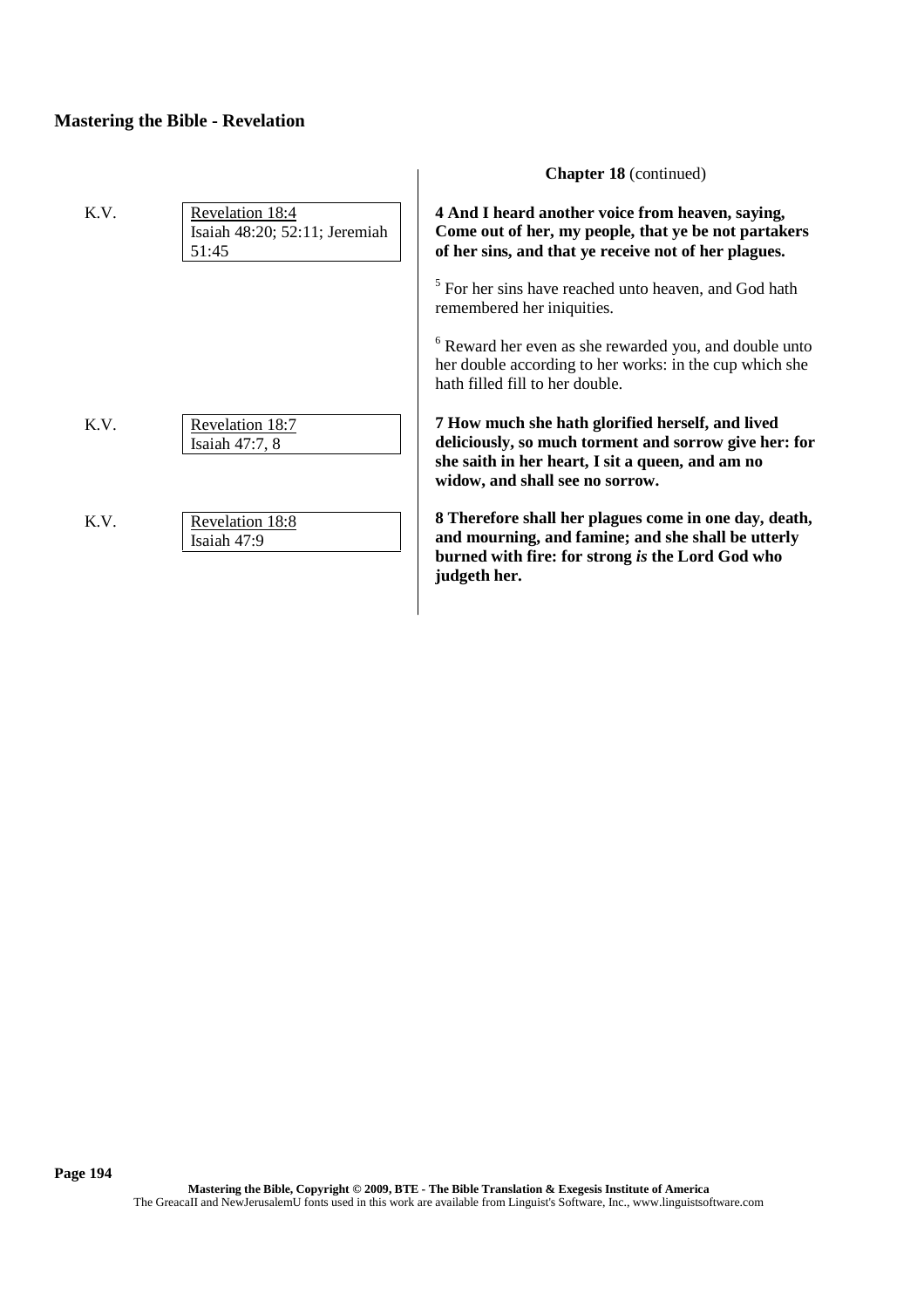Revelation 4:1 - 22:5 Part Three: The Things Which Shall Be Hereafter (continued)

Revelation 17:1 - 18:24 The Description of the Destruction of Babylon (continued)

Revelation 18:4-20 The Proclamation to God's People

**<sup>4</sup> And I heard another voice from heaven, saying,**

> **Come out of her, my people,**

**that ye be not partakers of her sins, and that ye receive not of her plagues.**

**<sup>5</sup> For her sins have reached unto heaven, and God hath remembered her iniquities.**

**<sup>6</sup> Reward her even as she rewarded you,**

> **and double unto her double according to her works: in the cup which she hath filled fill to her double.**

**<sup>7</sup> How much she hath glorified herself, and lived deliciously,**

**so much torment and sorrow give her: for she saith in her heart, I sit a queen, and am no widow, and shall see no sorrow.**

**<sup>8</sup> Therefore shall her plagues come in one day, death, and mourning, and famine;**

> **and she shall be utterly burned with fire: for strong** *is* **the Lord God who judgeth her.**

**Page 195**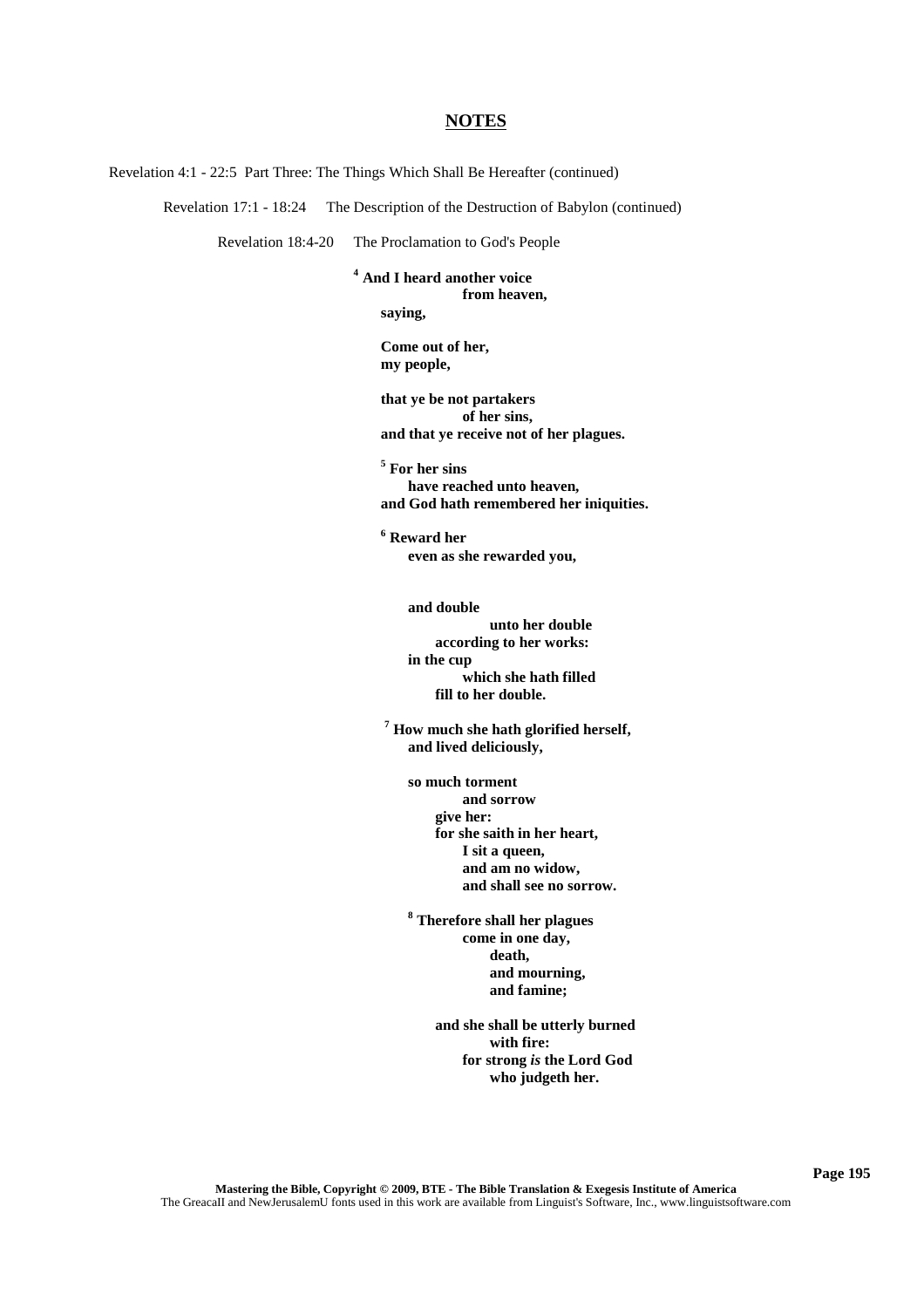| K.V. | Revelation 18:10<br>Isaiah 21:9      |
|------|--------------------------------------|
| K.V. | Revelation 18:11<br>Ezekiel 27:27-34 |
| K.V. | Revelation 18:12<br>Ezekiel 27:12-22 |

## **Chapter 18** (continued)

 $9$  And the kings of the earth, who have committed fornication and lived deliciously with her, shall bewail her, and lament for her, when they shall see the smoke of her burning,

**10 Standing afar off for the fear of her torment, saying, Alas, alas, that great city Babylon, that mighty city! for in one hour is thy judgment come.**

**11 And the merchants of the earth shall weep and mourn over her; for no man buyeth their merchandise any more:**

**12 The merchandise of gold, and silver, and precious stones, and of pearls, and fine linen, and purple, and silk, and scarlet, and all thyine wood, and all manner vessels of ivory, and all manner vessels of most precious wood, and of brass, and iron, and marble,**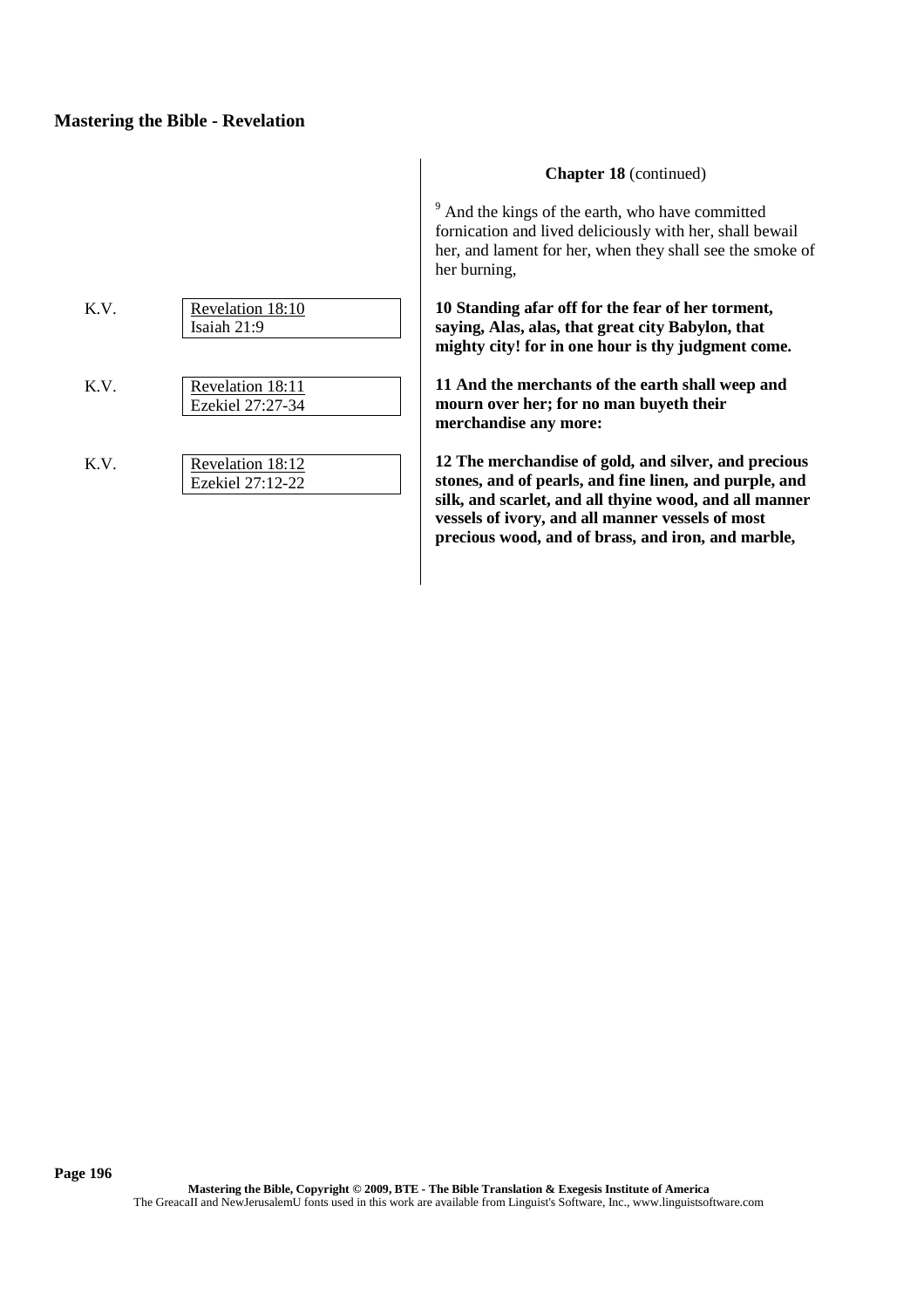Revelation 4:1 - 22:5 Part Three: The Things Which Shall Be Hereafter (continued)

Revelation 17:1 - 18:24 The Description of the Destruction of Babylon (continued)

Revelation 18:4-20 The Proclamation to God's People (continued)

**<sup>9</sup> And the kings of the earth, who have committed fornication and lived deliciously with her, shall bewail her, and lament for her, when they shall see the smoke of her burning,**

**<sup>10</sup> Standing afar off for the fear of her torment, saying,**

> **Alas, alas, that great city Babylon, that mighty city! for in one hour is thy judgment come.**

**<sup>11</sup> And the merchants of the earth shall weep and mourn over her;**

> **for no man buyeth their merchandise any more:**

**<sup>12</sup> The merchandise of gold,**

**and silver, and precious stones, and of pearls, and fine linen, and purple, and silk, and scarlet, and all thyine wood, and all manner vessels of ivory, and all manner vessels of most precious wood, and of brass, and iron, and marble,**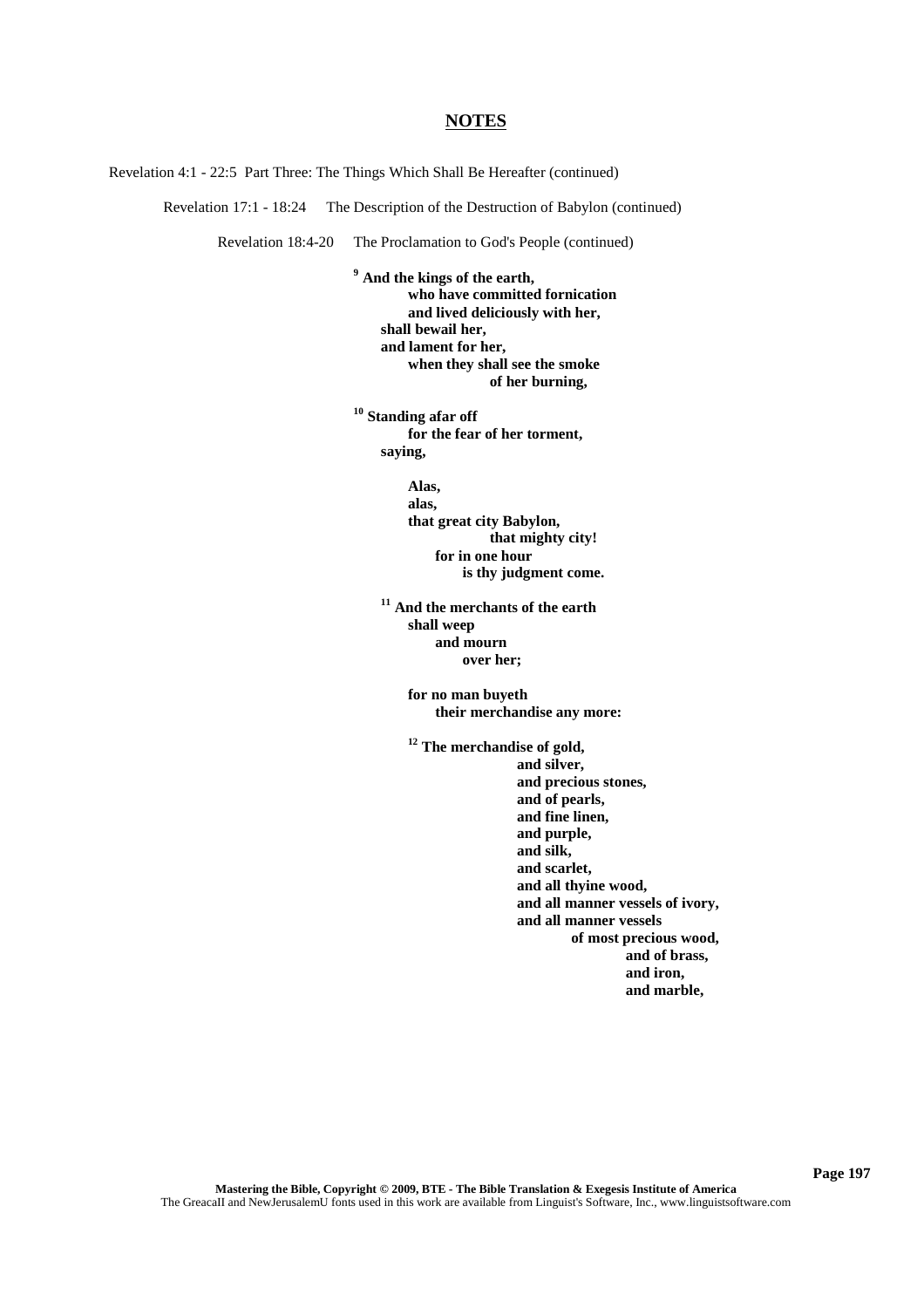## **Chapter 18** (continued)

<sup>13</sup> And cinnamon, and odours, and ointments, and frankincense, and wine, and oil, and fine flour, and wheat, and beasts, and sheep, and horses, and chariots, and slaves, and souls of men.

<sup>14</sup> And the fruits that thy soul lusted after are departed from thee, and all things which were dainty and goodly are departed from thee, and thou shalt find them no more at all.

<sup>15</sup> The merchants of these things, which were made rich by her, shall stand afar off for the fear of her torment, weeping and wailing,

<sup>16</sup> And saying, Alas, alas, that great city, that was clothed in fine linen, and purple, and scarlet, and decked with gold, and precious stones, and pearls!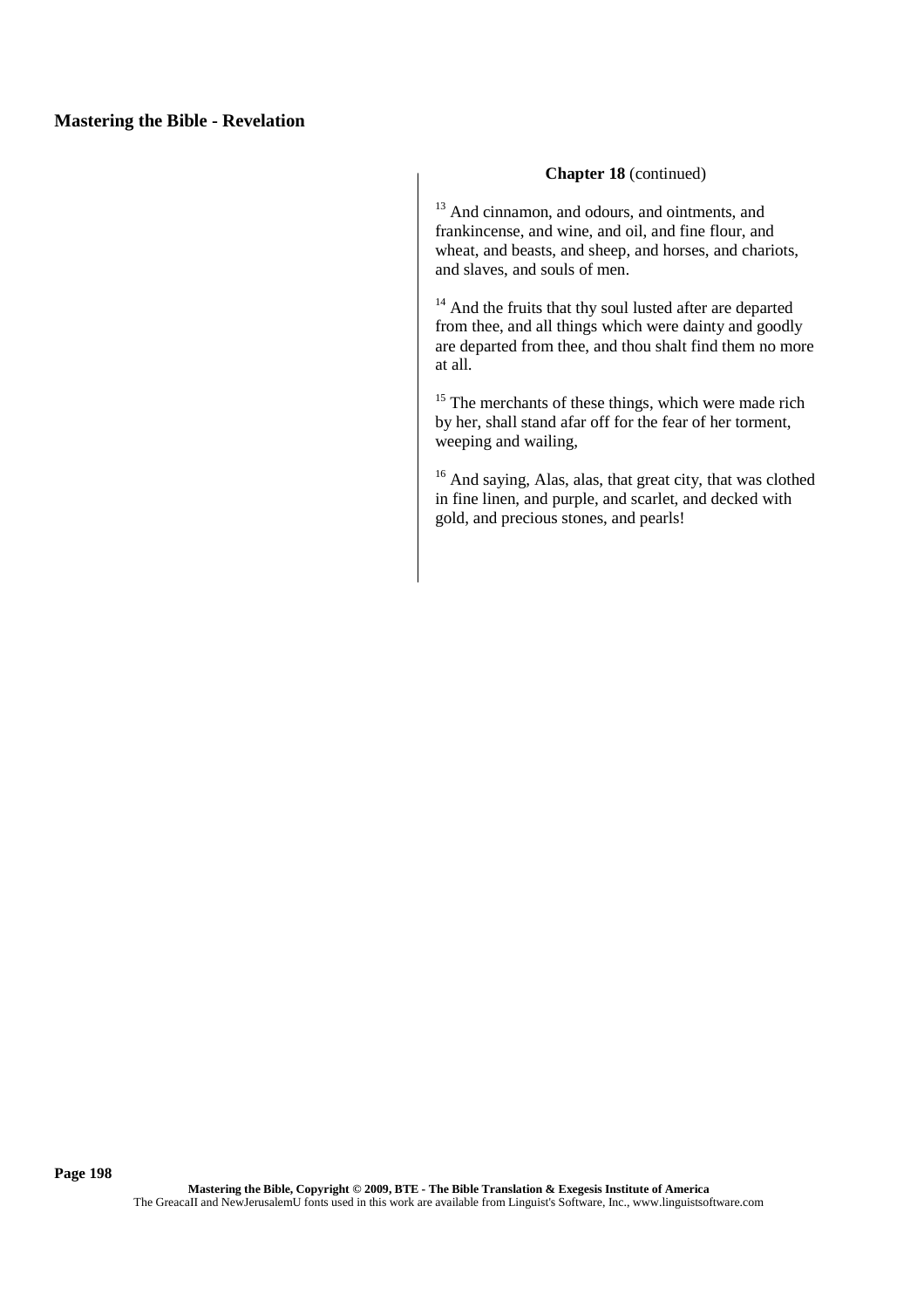Revelation 4:1 - 22:5 Part Three: The Things Which Shall Be Hereafter (continued)

Revelation 17:1 - 18:24 The Description of the Destruction of Babylon (continued)

Revelation 18:4-20 The Proclamation to God's People (continued)

**<sup>13</sup> And cinnamon, and odours, and ointments, and frankincense, and wine, and oil, and fine flour, and wheat, and beasts, and sheep, and horses, and chariots, and slaves, and souls of men. <sup>14</sup> And the fruits**

**that thy soul lusted after are departed from thee, and all things which were dainty and goodly are departed from thee,**

**and thou shalt find them no more at all.**

**<sup>15</sup> The merchants of these things, which were made rich by her, shall stand afar off for the fear of her torment, weeping and wailing,**

**<sup>16</sup> And saying,**

**Alas, alas, that great city, that was clothed in fine linen, and purple, and scarlet, and decked with gold, and precious stones, and pearls!**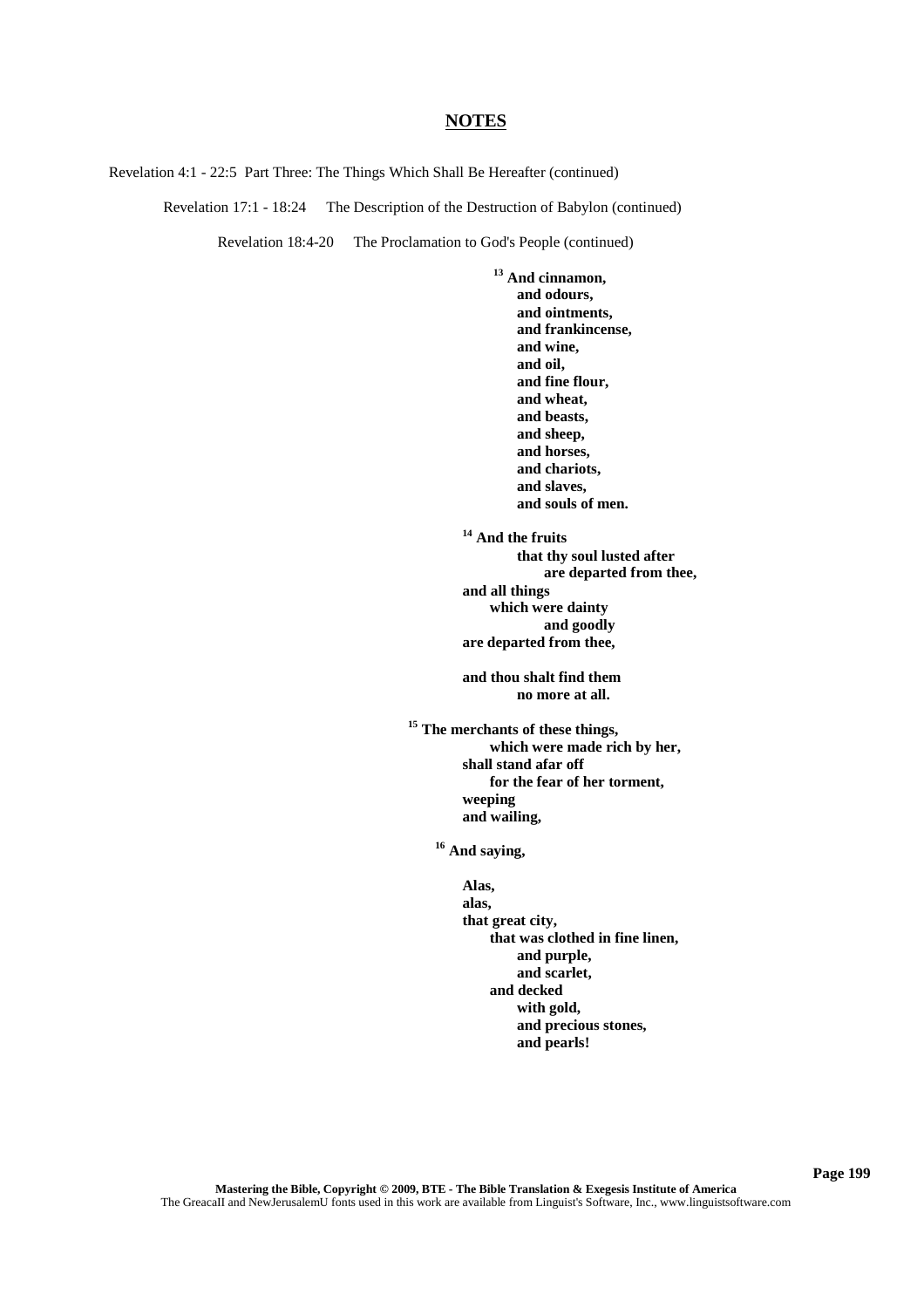|      |                                         | <b>Chapter 18</b> (continued)                                                                                                                                                   |
|------|-----------------------------------------|---------------------------------------------------------------------------------------------------------------------------------------------------------------------------------|
| K.V. | Revelation 18:17<br>Isaiah 23:14        | 17 For in one hour so great riches is come to nought.<br>And every shipmaster, and all the company in ships,<br>and sailors, and as many as trade by sea, stood afar<br>off,    |
| K.V. | Revelation 18:18<br>Ezekiel 27:30       | 18 And cried when they saw the smoke of her<br>burning, saying, What <i>city is</i> like unto this great city!<br>And they cast dust on their heads, and cried, weeping         |
|      |                                         | and wailing, saying, Alas, alas, that great city, wherein<br>were made rich all that had ships in the sea by reason of<br>her costliness! for in one hour is she made desolate. |
| K.V. | Revelation 18:20<br>Isaiah 44:23; 49:13 | 20 Rejoice over her, thou heaven, and ye holy apostles<br>and prophets; for God hath avenged you on her.                                                                        |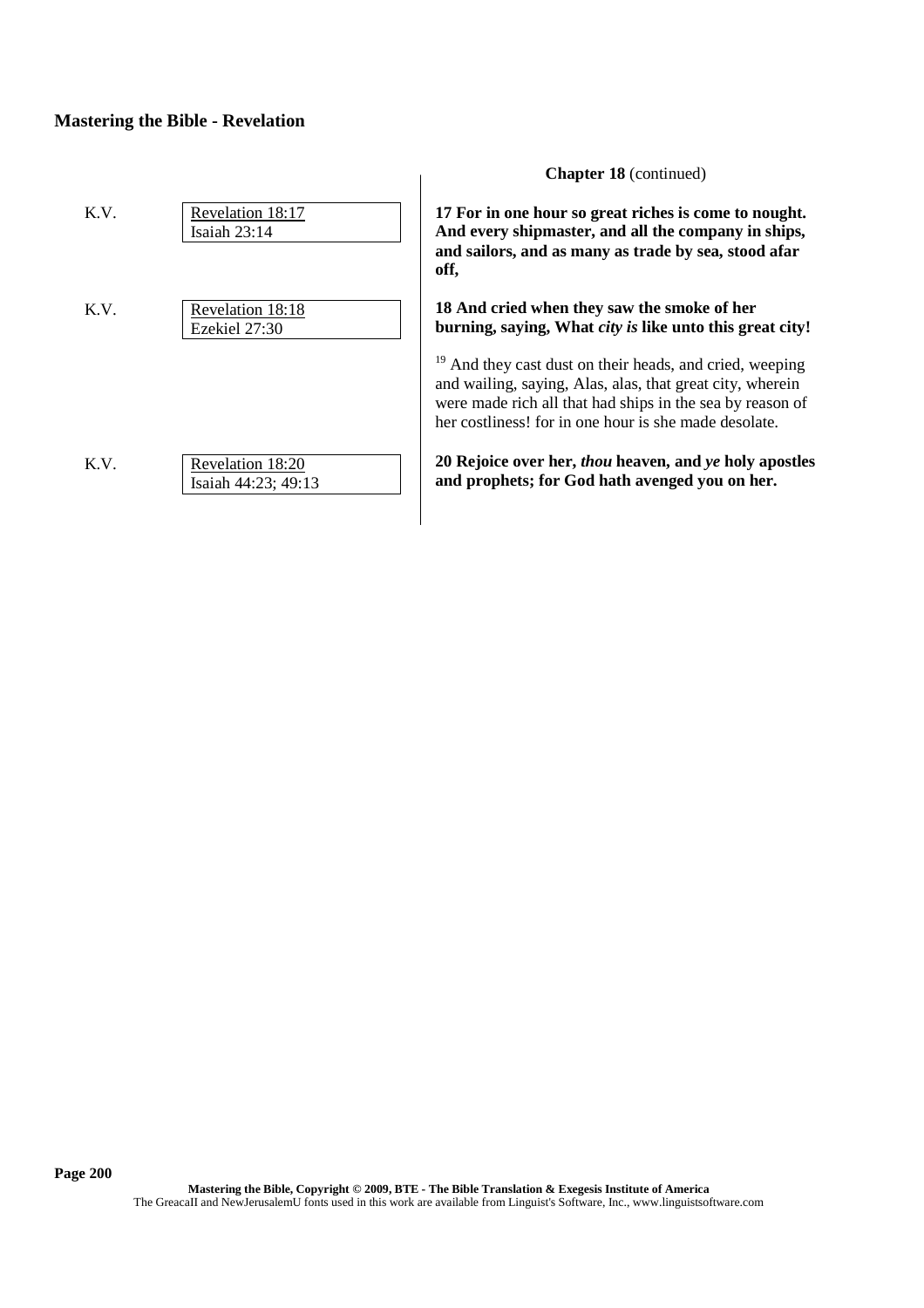Revelation 4:1 - 22:5 Part Three: The Things Which Shall Be Hereafter (continued)

Revelation 17:1 - 18:24 The Description of the Destruction of Babylon (continued)

Revelation 18:4-20 The Proclamation to God's People (continued)

**<sup>17</sup> For in one hour so great riches is come to nought.**

> **And every shipmaster, and all the company in ships, and sailors, and as many as trade by sea, stood afar off,**

**<sup>18</sup> And cried when they saw the smoke of her burning,**

**saying,**

**What** *city is* **like unto this great city!**

**<sup>19</sup> And they cast dust on their heads, and cried, weeping and wailing, saying,**

> **Alas, alas,**

**that great city, wherein were made rich all that had ships in the sea by reason of her costliness!**

**for in one hour is she made desolate.**

**<sup>20</sup> Rejoice over her,** *thou* **heaven, and** *ye* **holy apostles and prophets;**

**for God hath avenged you on her.**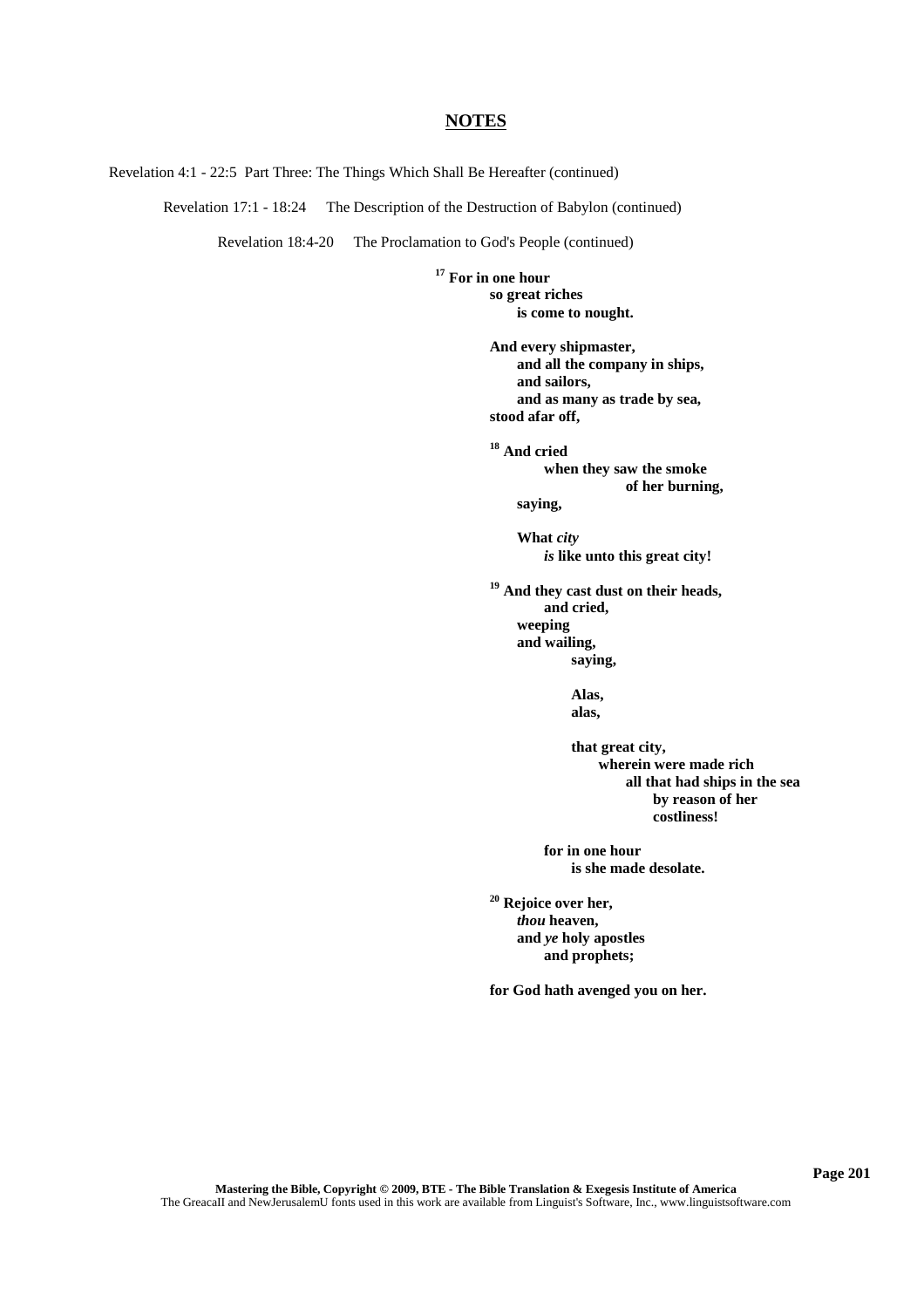|      |                  | $21 \n\overline{)}$ |
|------|------------------|---------------------|
|      |                  | mil                 |
|      |                  | vio                 |
|      |                  |                     |
|      |                  | ano                 |
|      |                  | 22 f                |
|      |                  |                     |
|      |                  | pip<br>the          |
|      |                  | be                  |
|      |                  | sha                 |
|      |                  |                     |
| K.V. | Revelation 18:23 | 23                  |
|      |                  |                     |
|      | Jeremiah 25:10   | in <sub>1</sub>     |
|      |                  | bri                 |
|      |                  | me                  |
|      |                  | thy                 |
|      |                  |                     |
| K.V. | Revelation 18:24 | 24                  |
|      | Jeremiah 51:49   | of :<br>ν           |

## **Chapter 18** (continued)

And a mighty angel took up a stone like a great llstone, and cast  $it$  into the sea, saying, Thus with lence shall that great city Babylon be thrown down, d shall be found no more at all.

And the voice of harpers, and musicians, and of pers, and trumpeters, shall be heard no more at all in thee; and no craftsman, of whatsoever craft *he be*, shall found any more in thee; and the sound of a millstone all be heard no more at all in thee;

**23 And the light of a candle shall shine no more at all in thee; and the voice of the bridegroom and of the bride shall be heard no more at all in thee: for thy merchants were the great men of the earth; for by thy sorceries were all nations deceived.**

**24 And in her was found the blood of prophets, and of saints, and of all that were slain upon the earth.**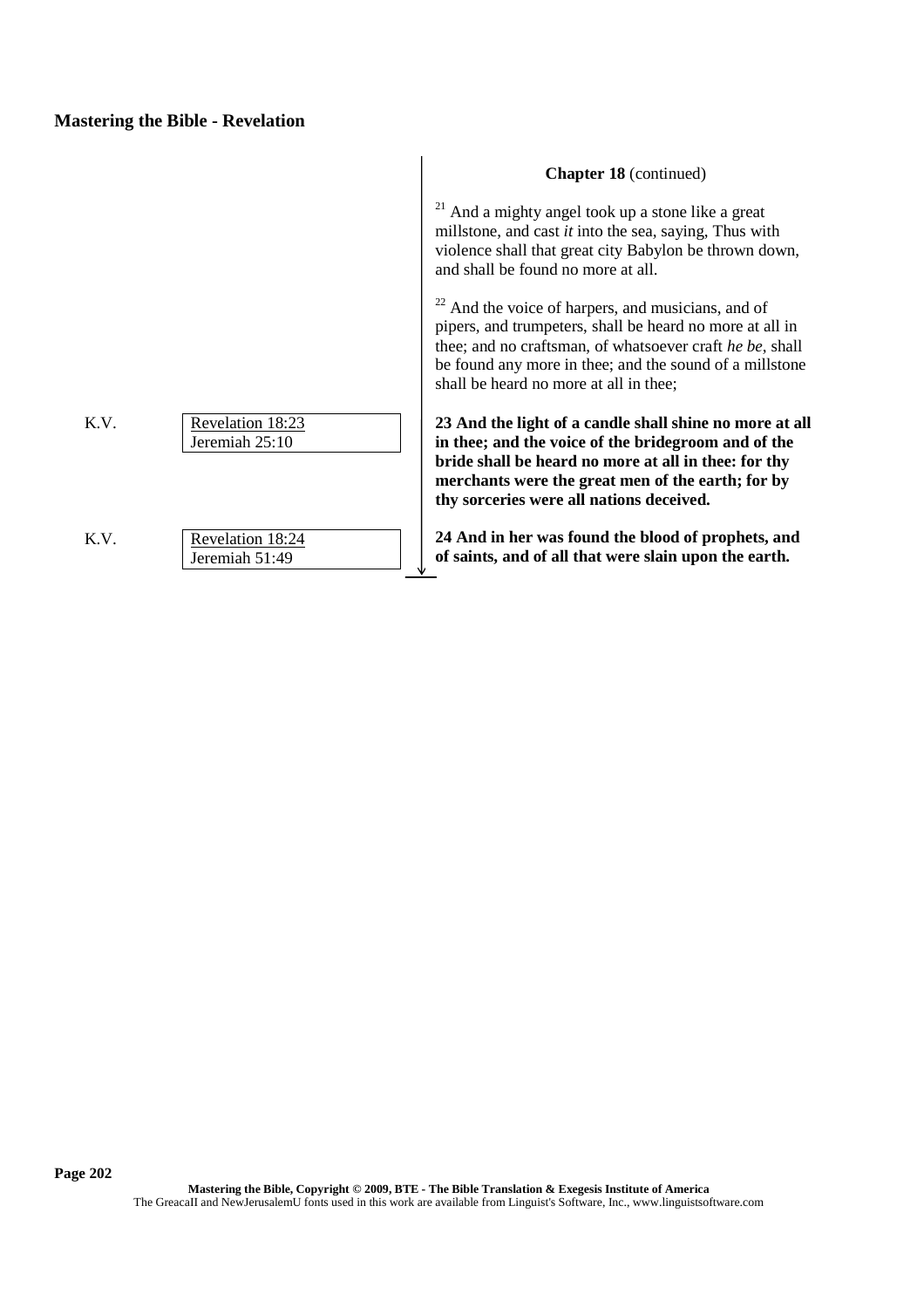Revelation 4:1 - 22:5 Part Three: The Things Which Shall Be Hereafter (continued)

Revelation 17:1 - 18:24 The Description of the Destruction of Babylon (continued)

Revelation 18:21-24 The Proclamation of the Millstone

**<sup>21</sup> And a mighty angel took up a stone like a great millstone, and cast** *it* **into the sea, saying,**

> **Thus with violence shall that great city Babylon be thrown down, and shall be found no more at all.**

**<sup>22</sup> And the voice of harpers, and musicians, and of pipers, and trumpeters, shall be heard no more at all in thee;**

**and no craftsman, of whatsoever craft** *he be***, shall be found any more in thee;**

**and the sound of a millstone shall be heard no more at all in thee;**

**<sup>23</sup> And the light of a candle shall shine no more at all in thee;**

**and the voice of the bridegroom and of the bride shall be heard no more at all in thee:**

> **for thy merchants were the great men of the earth;**

> > **for by thy sorceries were all nations deceived.**

**<sup>24</sup> And in her was found the blood of prophets, and of saints, and of all that were slain upon the earth.**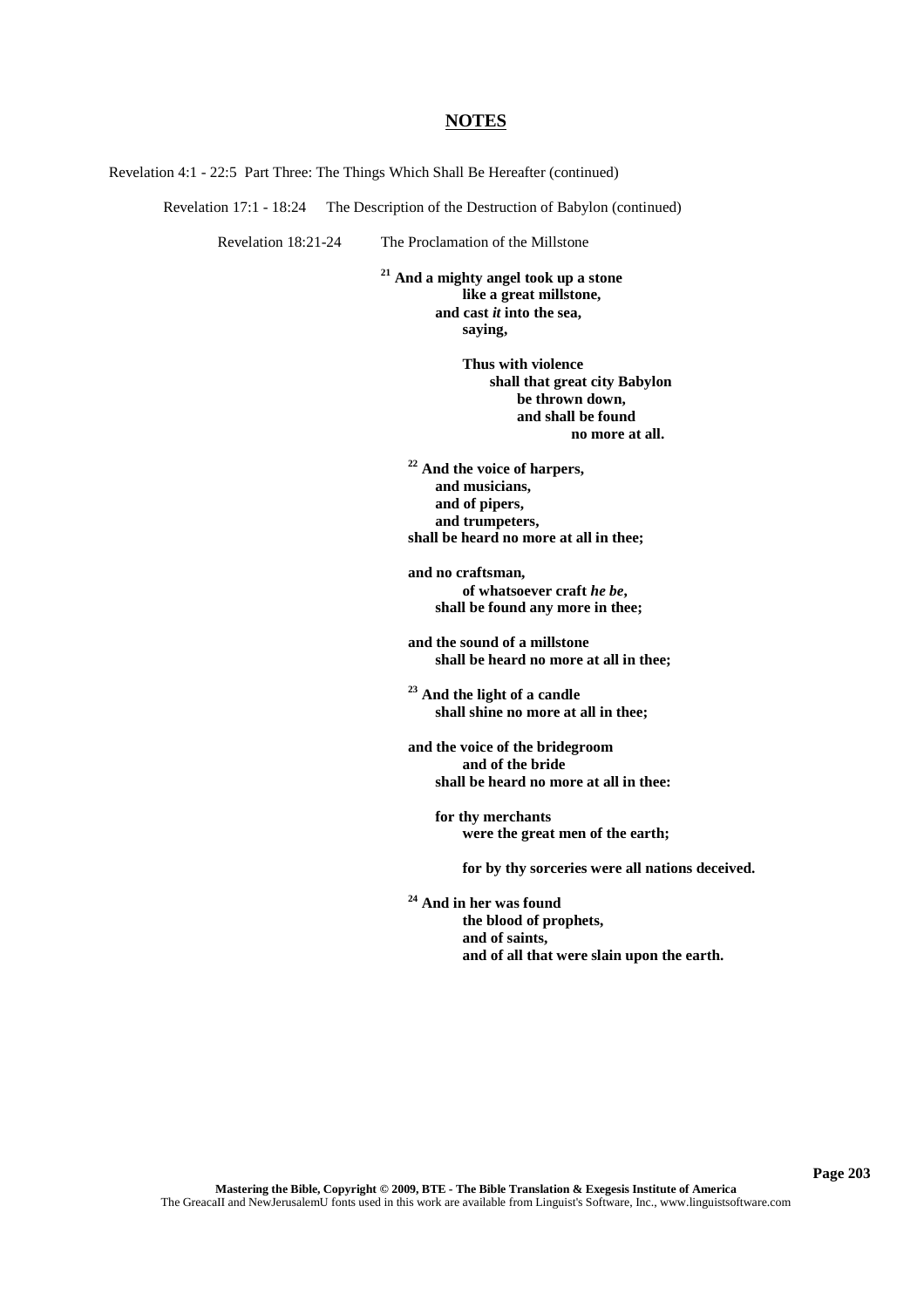| $C_{\cdot}$ O. | <b>Revelation 19:1 - 22:5</b><br>The Description of the Events of | <b>Chapter 19</b>                                                                                                                                                                                           |
|----------------|-------------------------------------------------------------------|-------------------------------------------------------------------------------------------------------------------------------------------------------------------------------------------------------------|
| K.V.           | the Second Coming of Christ<br>Revelation 19:1<br>Jeremiah 51:48  | 1 And after these things I heard a great voice of<br>much people in heaven, saying, Alleluia; Salvation,<br>and glory, and honour, and power, unto the Lord our<br>God:                                     |
|                |                                                                   | $2$ For true and righteous <i>are</i> his judgments: for he hath<br>judged the great whore, which did corrupt the earth with<br>her fornication, and hath avenged the blood of his<br>servants at her hand. |
| K.V.           | Revelation 19:3<br>Isaiah $34:10$                                 | 3 And again they said, Alleluia. And her smoke rose<br>up for ever and ever.                                                                                                                                |
| K.V.           | Revelation 19:4<br>I Chronicles 16:36                             | 4 And the four and twenty elders and the four beasts<br>fell down and worshipped God that sat on the throne,<br>saying, Amen; Alleluia.                                                                     |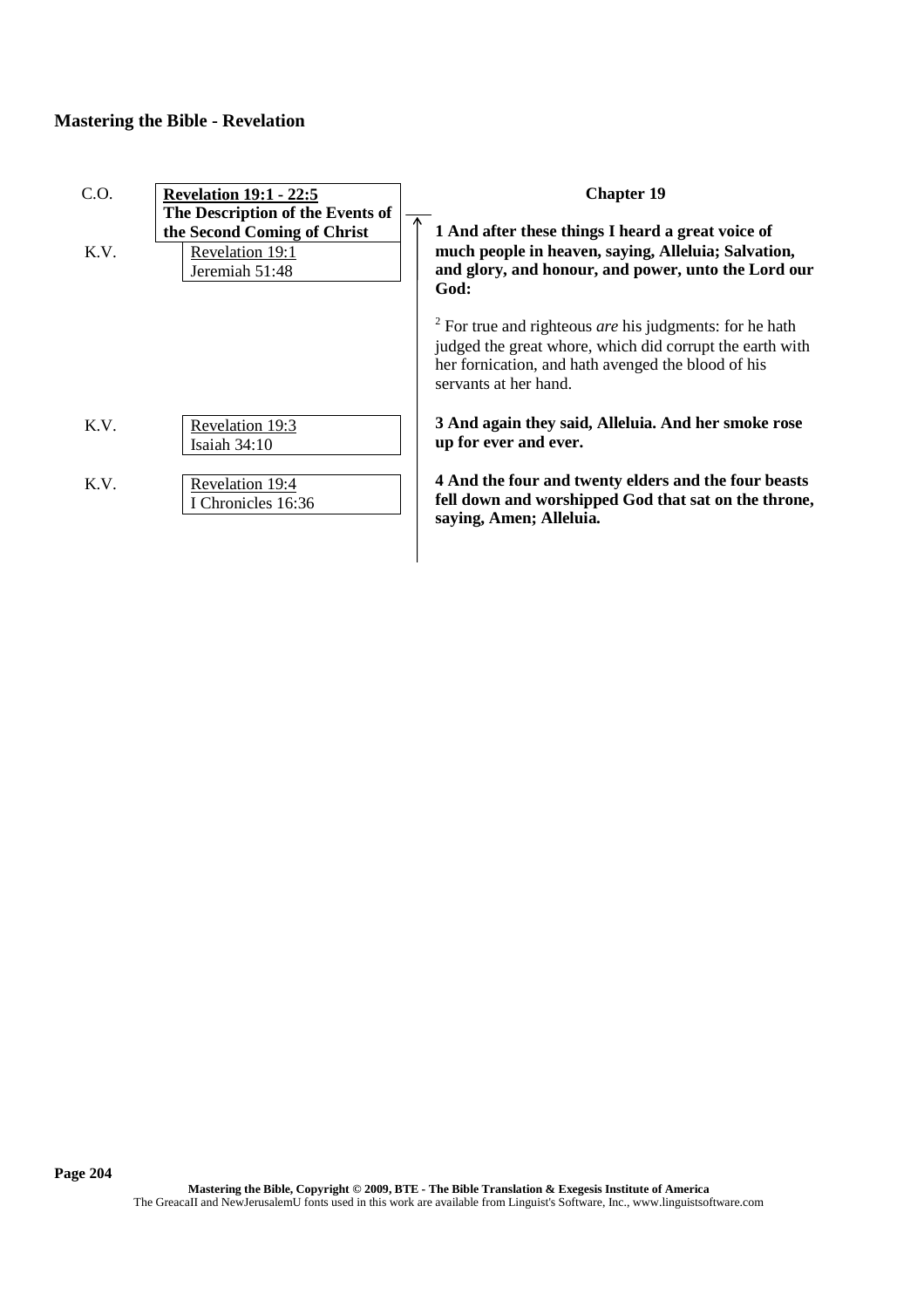Revelation 4:1 - 22:5 Part Three: The Things Which Shall Be Hereafter (continued)

Revelation 19:1 - 22:5 The Description of the Events of the Second Coming of Christ

Revelation 19:1-10 The Celebration in Heaven

**<sup>1</sup>And after these things I heard a great voice of much people in heaven,**

**saying,**

**Alleluia;**

**Salvation, and glory, and honour, and power,**

**unto the Lord our God:**

**<sup>2</sup> For true and righteous** *are* **his judgments:**

**for he hath judged the great whore, which did corrupt the earth with her fornication, and hath avenged the blood of his servants at her hand.**

**<sup>3</sup> And again they said,**

**Alleluia.**

**And her smoke rose up for ever and ever.**

**<sup>4</sup> And the four and twenty elders and the four beasts fell down and worshipped God that sat on the throne, saying,**

**Amen;**

**Alleluia.**

**Page 205**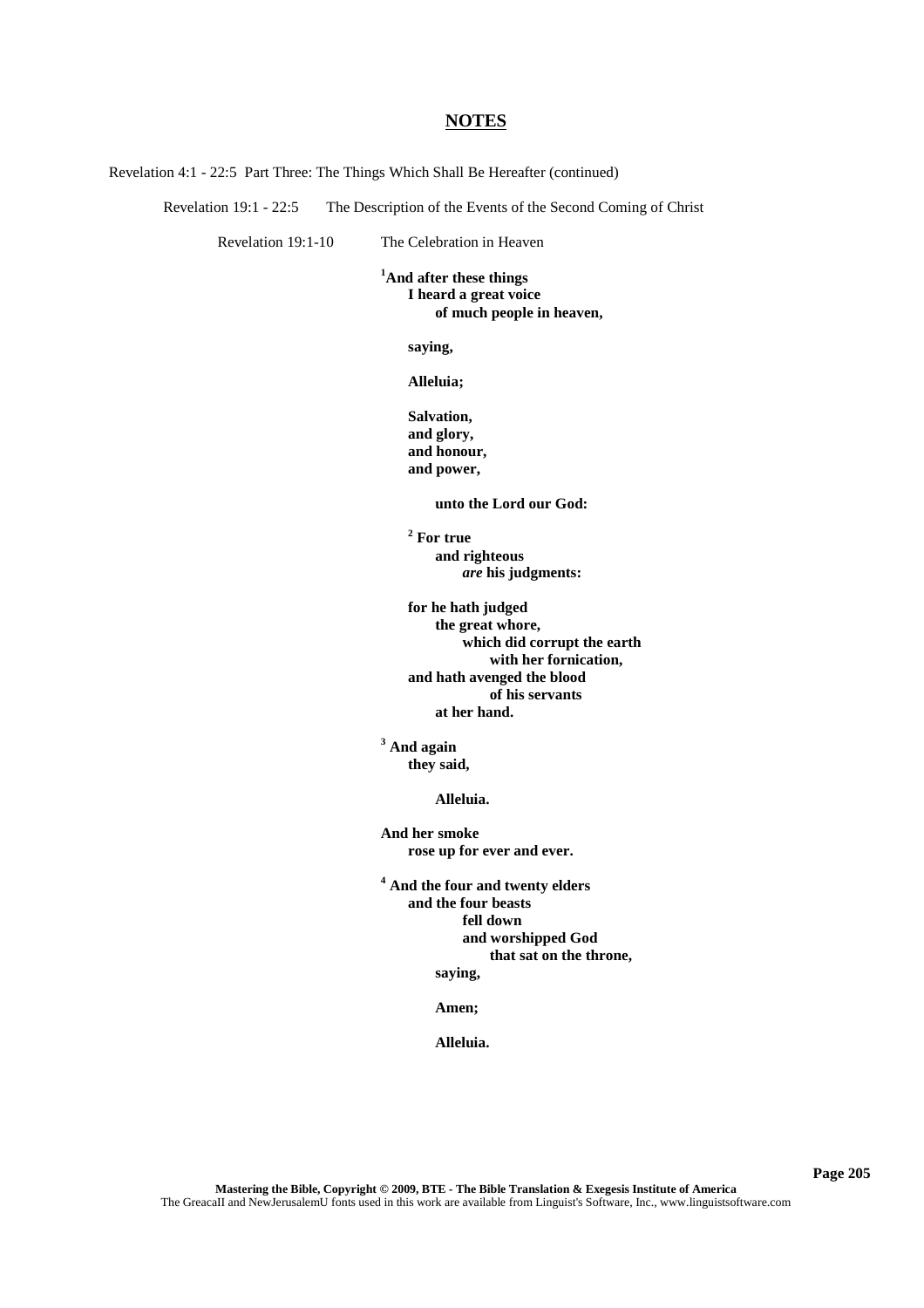K.V. Revelation 19:8 Psalm 45:13; 132:9 Ezekiel 16:10

## **Chapter 19** (continued)

<sup>5</sup> And a voice came out of the throne, saying, Praise our God, all ye his servants, and ye that fear him, both small and great.

<sup>6</sup> And I heard as it were the voice of a great multitude, and as the voice of many waters, and as the voice of mighty thunderings, saying, Alleluia: for the Lord God omnipotent reigneth.

 $<sup>7</sup>$  Let us be glad and rejoice, and give honour to him: for</sup> the marriage of the Lamb is come, and his wife hath made herself ready.

## **8 And to her was granted that she should be arrayed in fine linen, clean and white: for the fine linen is the righteousness of saints.**

<sup>9</sup> And he saith unto me, Write, Blessed *are* they which are called unto the marriage supper of the Lamb. And he saith unto me, These are the true sayings of God.

<sup>10</sup> And I fell at his feet to worship him. And he said unto me, See *thou do it* not: I am thy fellowservant, and of thy brethren that have the testimony of Jesus: worship God: for the testimony of Jesus is the spirit of prophecy.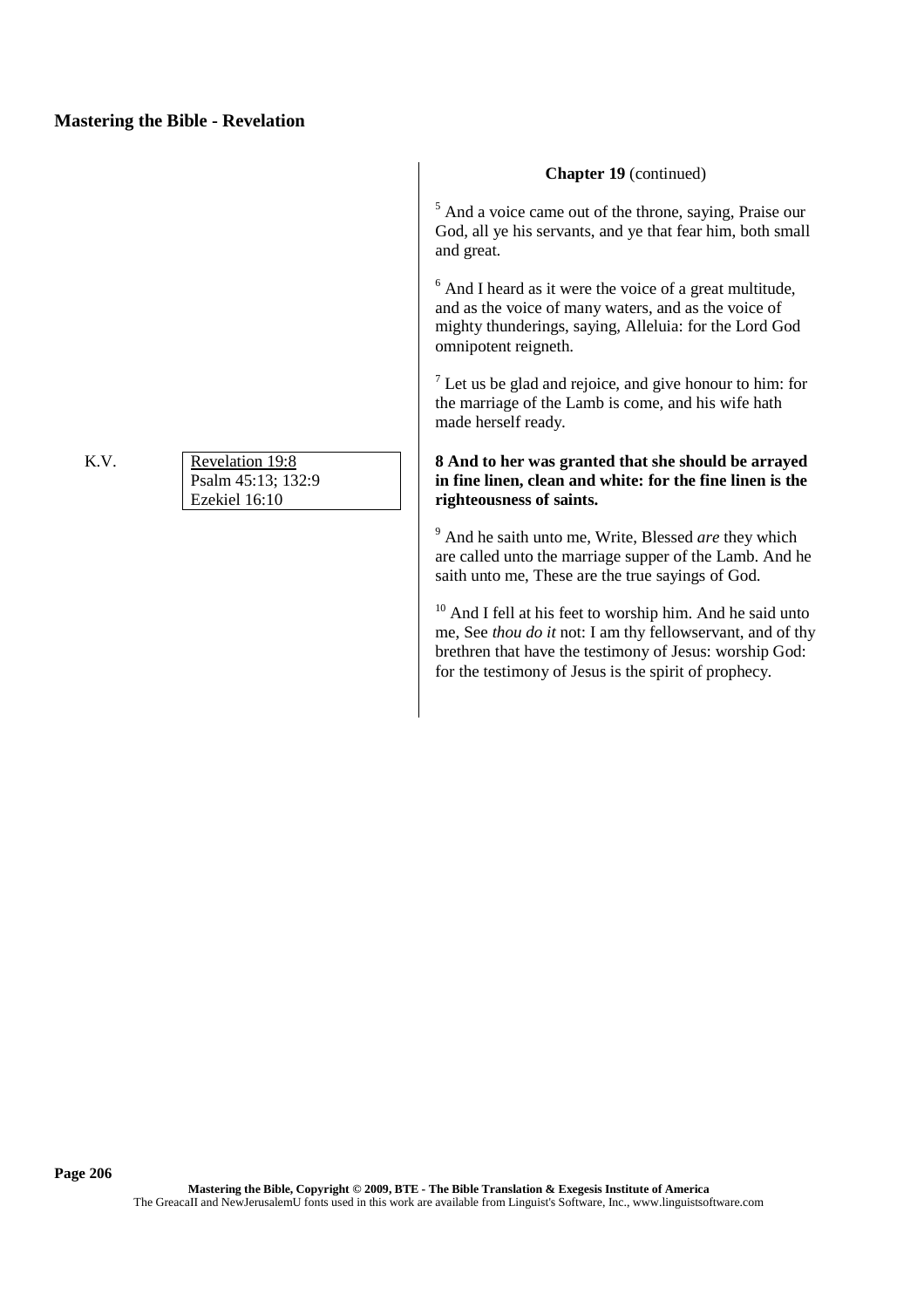Revelation 4:1 - 22:5 Part Three: The Things Which Shall Be Hereafter (continued)

Revelation 19:1 - 22:5 The Description of the Events of the Second Coming of Christ (continued)

Revelation 19:1-10 The Celebration in Heaven (continued)

**<sup>5</sup> And a voice came out of the throne, saying, Praise our God, all ye his servants, and ye that fear him, both small and great.**

**<sup>6</sup> And I heard as it were the voice of a great multitude, and as the voice of many waters, and as the voice of mighty thunderings, saying, Alleluia:**

> **for the Lord God omnipotent reigneth.**

**<sup>7</sup> Let us be glad and rejoice, and give honour to him: for the marriage of the Lamb is come, and his wife hath made herself ready.**

**<sup>8</sup> And to her was granted that she should be arrayed in fine linen, clean and white: for the fine linen is the righteousness of saints.**

**<sup>9</sup> And he saith unto me, Write, Blessed** *are* **they which are called unto the marriage supper of the Lamb. And he saith unto me, These are the true sayings of God.**

**<sup>10</sup> And I fell at his feet to worship him. And he said unto me, See** *thou do it* **not: I am thy fellowservant, and of thy brethren that have the testimony of Jesus: worship God: for the testimony of Jesus is the spirit of prophecy.**

**Page 207**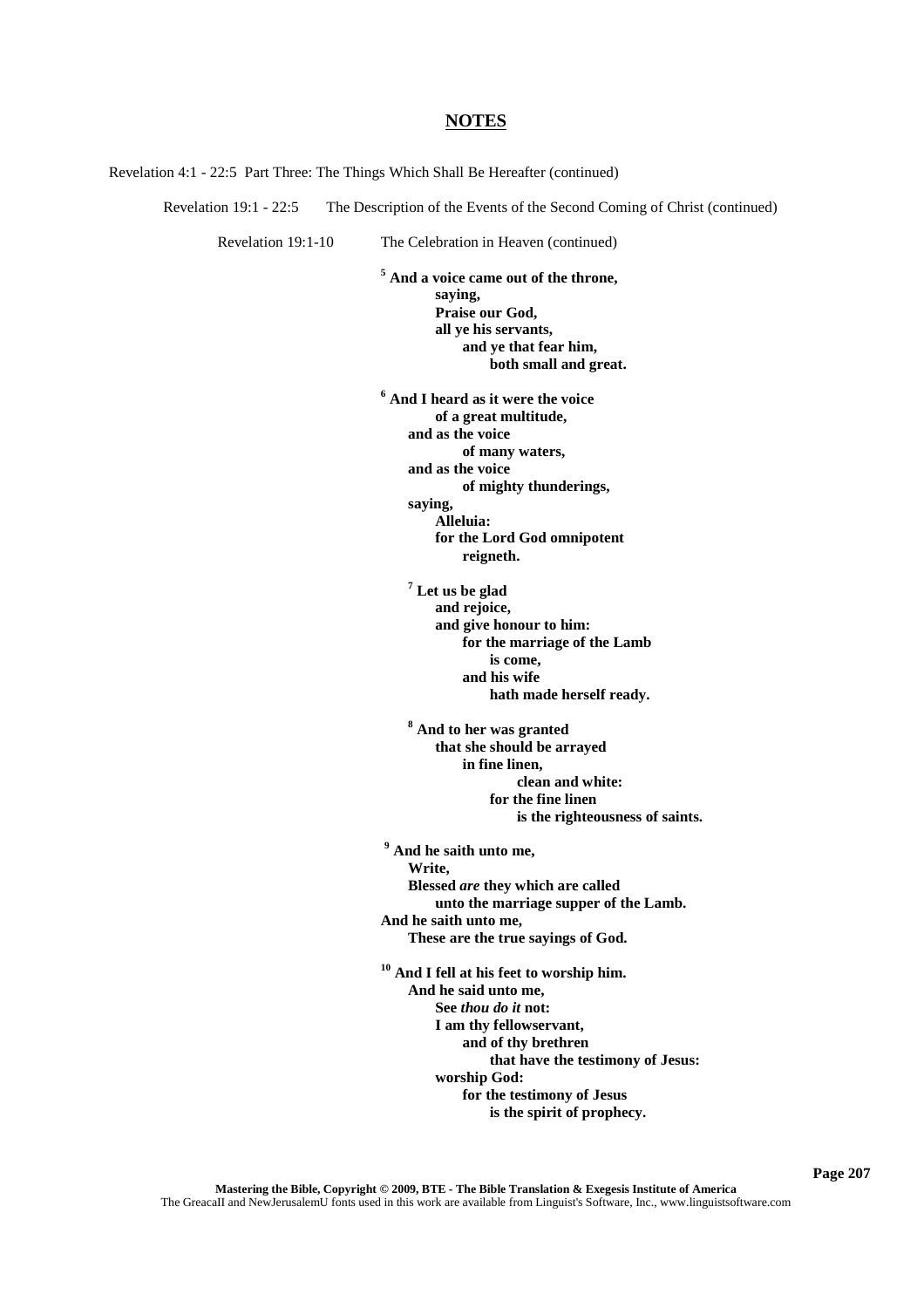| K.V. | Revelation 19:11<br>Psalm 45:3, 4; 96:13;<br>Isaiah 11:4 | 11 And I saw heaven opened, and behold a white<br>horse; and he that sat upon him was called Faithful<br>and True, and in righteousness he doth judge and<br>make war.                                                   |
|------|----------------------------------------------------------|--------------------------------------------------------------------------------------------------------------------------------------------------------------------------------------------------------------------------|
| K.V. | Revelation 19:12<br>Daniel 10:6                          | 12 His eyes were as a flame of fire, and on his head<br>were many crowns; and he had a name written, that<br>no man knew, but he himself.                                                                                |
| M.V. | Revelation 19:13                                         | 13 And he was clothed with a vesture dipped in blood:<br>and his name is called The Word of God.                                                                                                                         |
| M.V. | Revelation 19:14                                         | 14 And the armies <i>which were</i> in heaven followed him<br>upon white horses, clothed in fine linen, white and clean.                                                                                                 |
| K.V. | Revelation 19:15<br>Isaiah 11:4; Psalm 2:8-9             | 15 And out of his mouth goeth a sharp sword, that<br>with it he should smite the nations: and he shall rule<br>them with a rod of iron: and he treadeth the<br>winepress of the fierceness and wrath of Almighty<br>God. |
| K.V. | Revelation 19:16<br>Daniel 2:47                          | 16 And he hath on his vesture and on his thigh a<br>name written, KING OF KINGS, AND LORD OF<br>LORDS.                                                                                                                   |

 $\overline{\phantom{a}}$ 

**Chapter 19** (continued)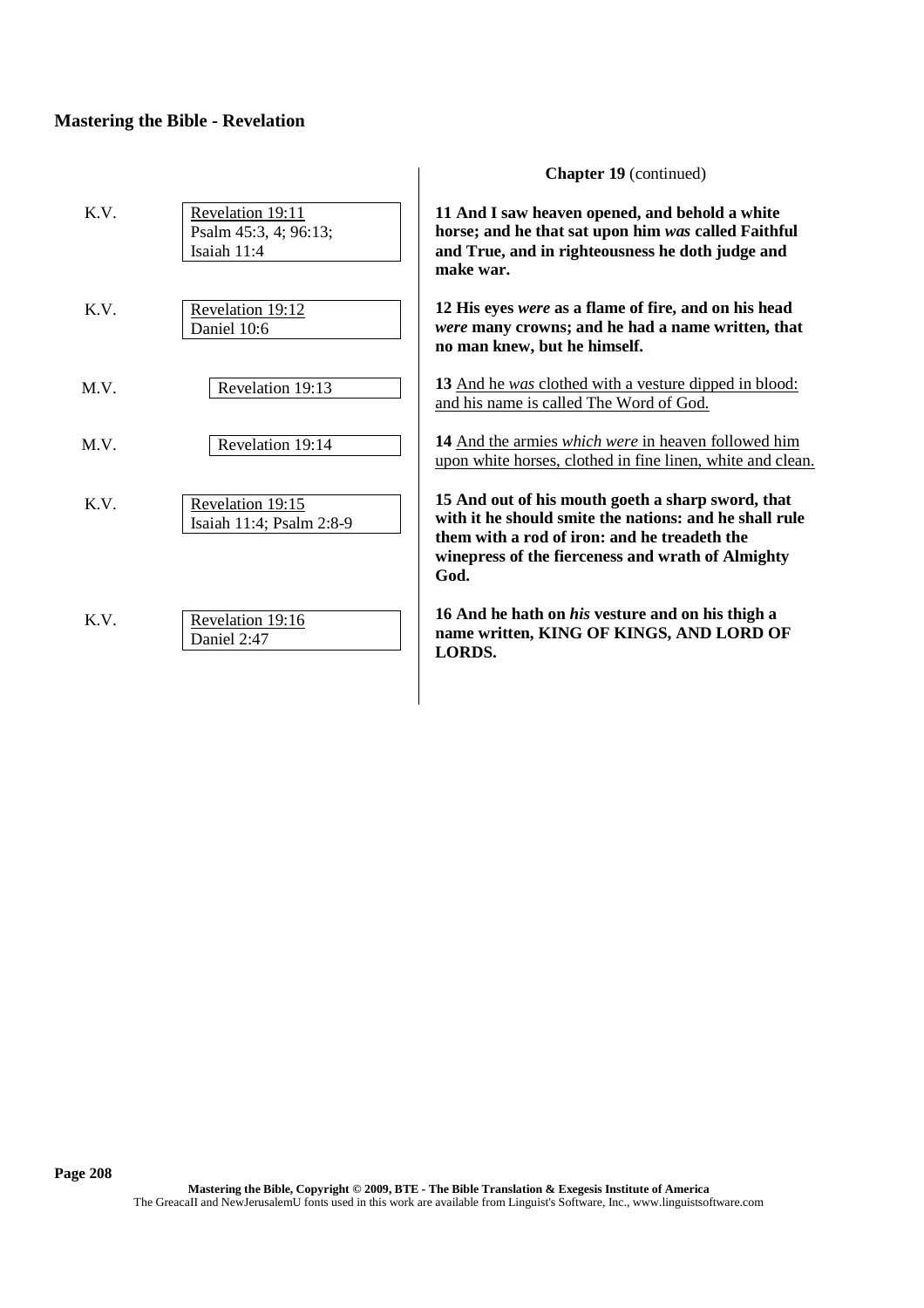Revelation 4:1 - 22:5 Part Three: The Things Which Shall Be Hereafter (continued)

Revelation 19:1 - 22:5 The Description of the Events of the Second Coming of Christ (continued)

Revelation 19:11-16 The Vision of the Second Coming of Christ

**<sup>11</sup> And I saw heaven opened, and behold a white horse; and he that sat upon him** *was* **called Faithful and True,**

> **and in righteousness he doth judge and make war.**

**<sup>12</sup> His eyes** *were* **as a flame of fire, and on his head** *were* **many crowns; and he had a name written, that no man knew, but he himself.**

**<sup>13</sup> And he** *was* **clothed with a vesture dipped in blood: and his name is called The Word of God.**

**<sup>14</sup> And the armies** *which were* **in heaven followed him upon white horses, clothed in fine linen, white and clean.**

**<sup>15</sup> And out of his mouth goeth a sharp sword, that with it he should smite the nations: and he shall rule them with a rod of iron: and he treadeth the winepress of the fierceness and wrath of Almighty God.**

**<sup>16</sup> And he hath on** *his* **vesture and on his thigh a name written,**

> **KING OF KINGS, AND LORD OF LORDS.**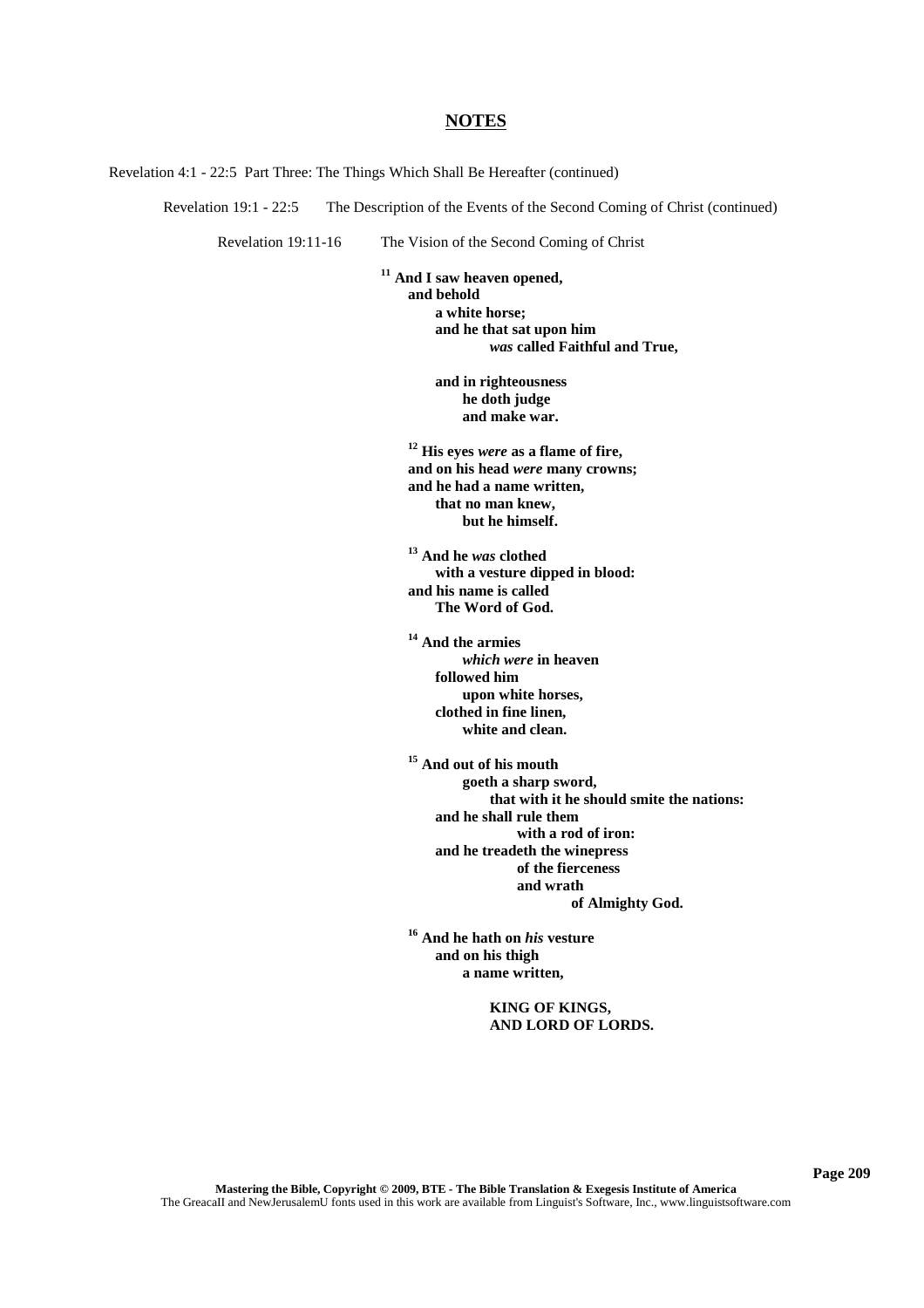| K.V. |                                     |  |
|------|-------------------------------------|--|
|      | Revelation 19:17<br>I Samuel 17:44; |  |
|      | Jeremiah 12:9                       |  |
|      |                                     |  |
|      |                                     |  |
| K.V. | Revelation 19:18                    |  |
|      | Ezekiel 39:18-20                    |  |

**Chapter 19** (continued)

**17 And I saw an angel standing in the sun; and he cried with a loud voice, saying to all the fowls that fly in the midst of heaven, Come and gather yourselves together unto the supper of the great God;**

**18 That ye may eat the flesh of kings, and the flesh of captains, and the flesh of mighty men, and the flesh of horses, and of them that sit on them, and the flesh of all** *men, both* **free and bond, both small and great.**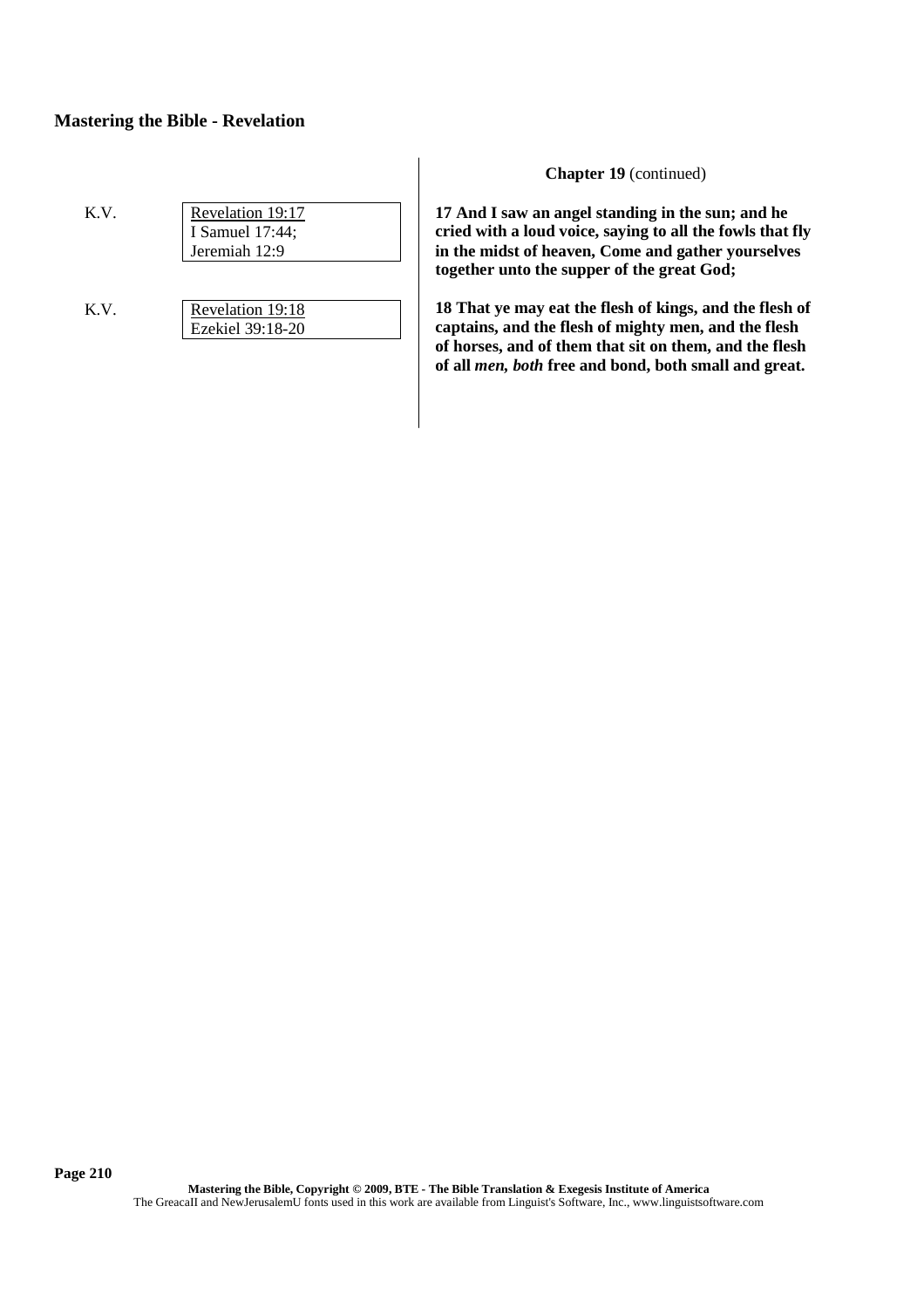Revelation 4:1 - 22:5 Part Three: The Things Which Shall Be Hereafter (continued)

Revelation 19:1 - 22:5 The Description of the Events of the Second Coming of Christ (continued)

Revelation 19:17-18 The Vision of the Supper of God

**<sup>17</sup> And I saw an angel standing in the sun; and he cried with a loud voice, saying to all the fowls that fly in the midst of heaven,**

> **Come and gather yourselves together unto the supper of the great God;**

**<sup>18</sup> That ye may eat the flesh of kings, and the flesh of captains, and the flesh of mighty men, and the flesh of horses, and of them that sit on them, and the flesh of all** *men, both* **free and bond, both small and great.**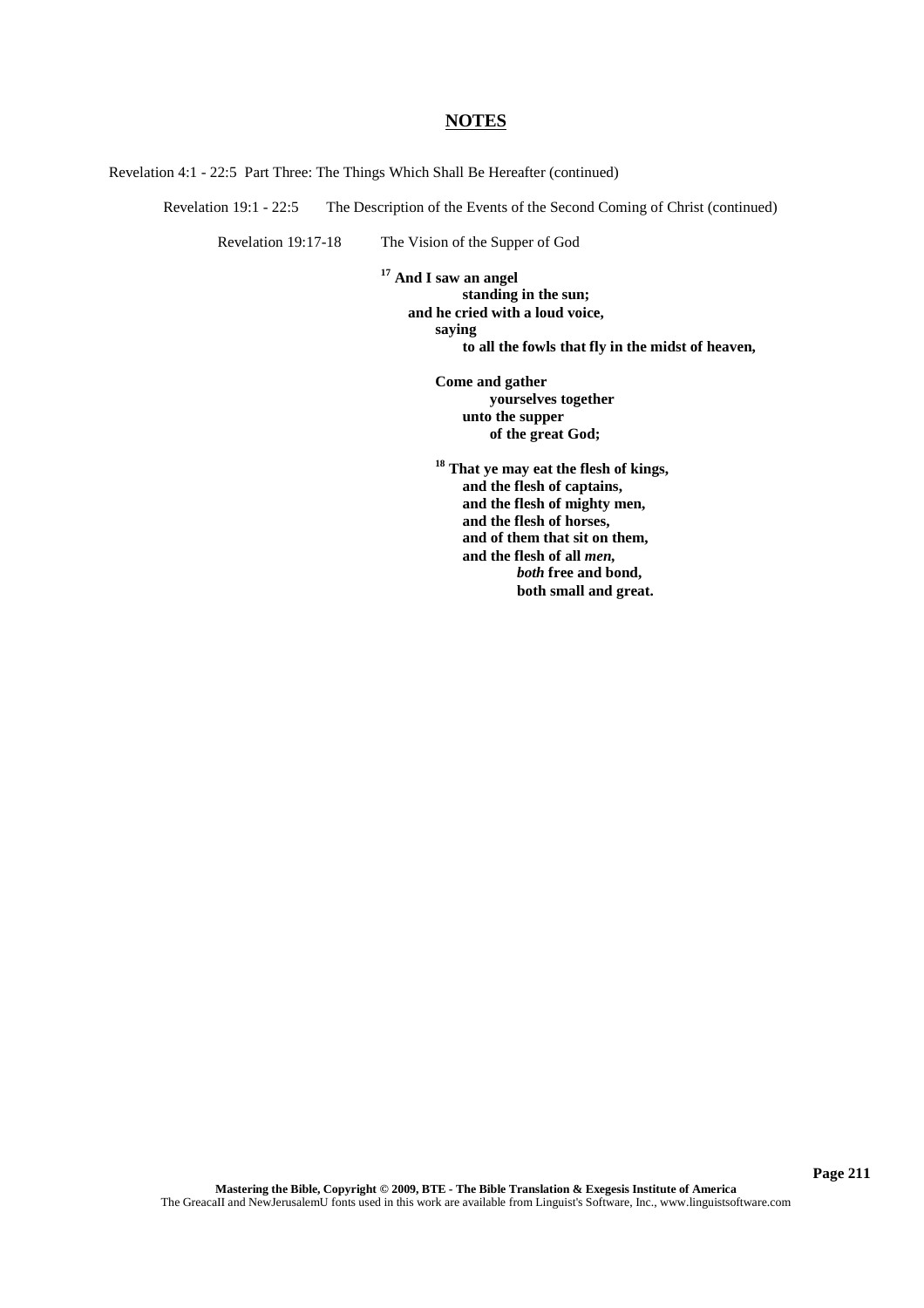#### **Chapter 19** (continued)

<sup>19</sup> And I saw the beast, and the kings of the earth, and their armies, gathered together to make war against him that sat on the horse, and against his army.

 $20$  And the beast was taken, and with him the false prophet that wrought miracles before him, with which he deceived them that had received the mark of the beast, and them that worshipped his image. These both were cast alive into a lake of fire burning with brimstone.

 $21$  And the remnant were slain with the sword of him that sat upon the horse, which *sword* proceeded out of his mouth: and all the fowls were filled with their flesh.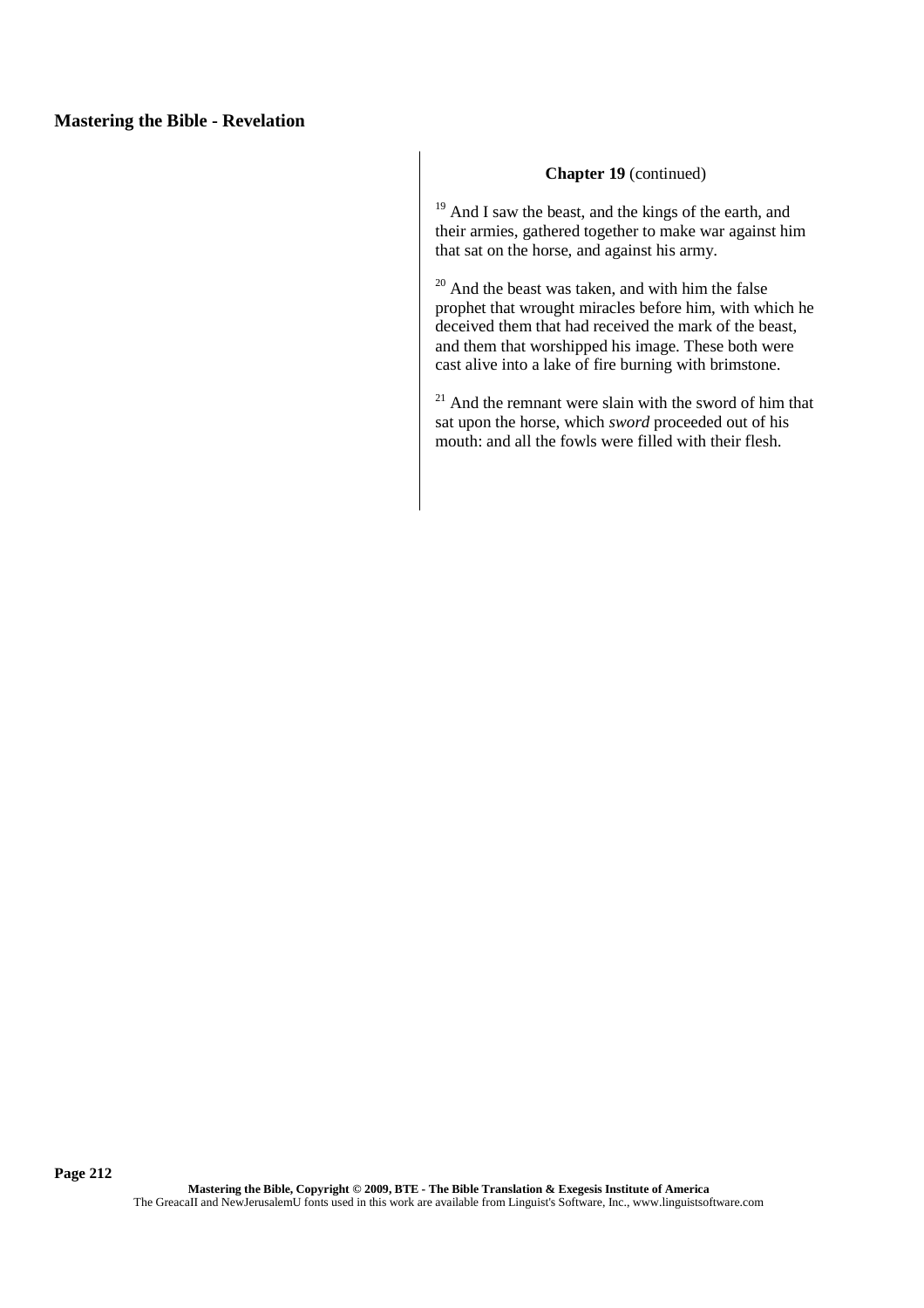Revelation 4:1 - 22:5 Part Three: The Things Which Shall Be Hereafter (continued)

Revelation 19:1 - 22:5 The Description of the Events of the Second Coming of Christ (continued)

Revelation 19:19-21 The Vision of the Battle of Armageddon

**<sup>19</sup> And I saw the beast, and the kings of the earth, and their armies,**

> **gathered together to make war against him that sat on the horse, and against his army.**

**<sup>20</sup> And the beast was taken, and with him the false prophet that wrought miracles before him, with which he deceived them that had received the mark of the beast, and them that worshipped his image.**

**These both were cast alive into a lake of fire burning with brimstone.**

**<sup>21</sup> And the remnant were slain with the sword of him that sat upon the horse, which** *sword* **proceeded out of his mouth:**

**and all the fowls were filled with their flesh.**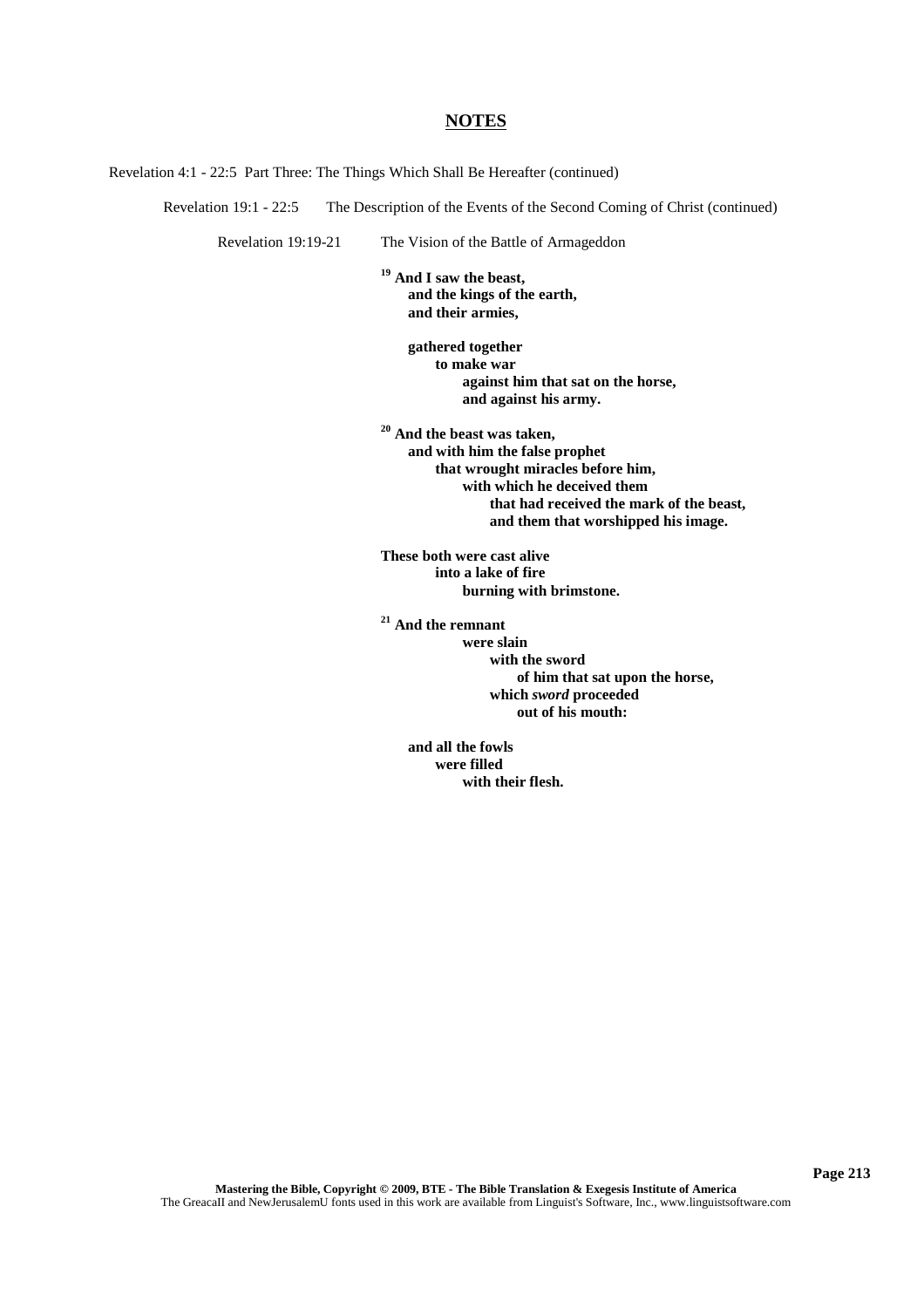#### **Chapter 20**

 $<sup>1</sup>$  And I saw an angel come down from heaven, having</sup> the key of the bottomless pit and a great chain in his hand.

<sup>2</sup> And he laid hold on the dragon, that old serpent, which is the Devil, and Satan, and bound him a thousand years,

<sup>3</sup> And cast him into the bottomless pit, and shut him up, and set a seal upon him, that he should deceive the nations no more, till the thousand years should be fulfilled: and after that he must be loosed a little season.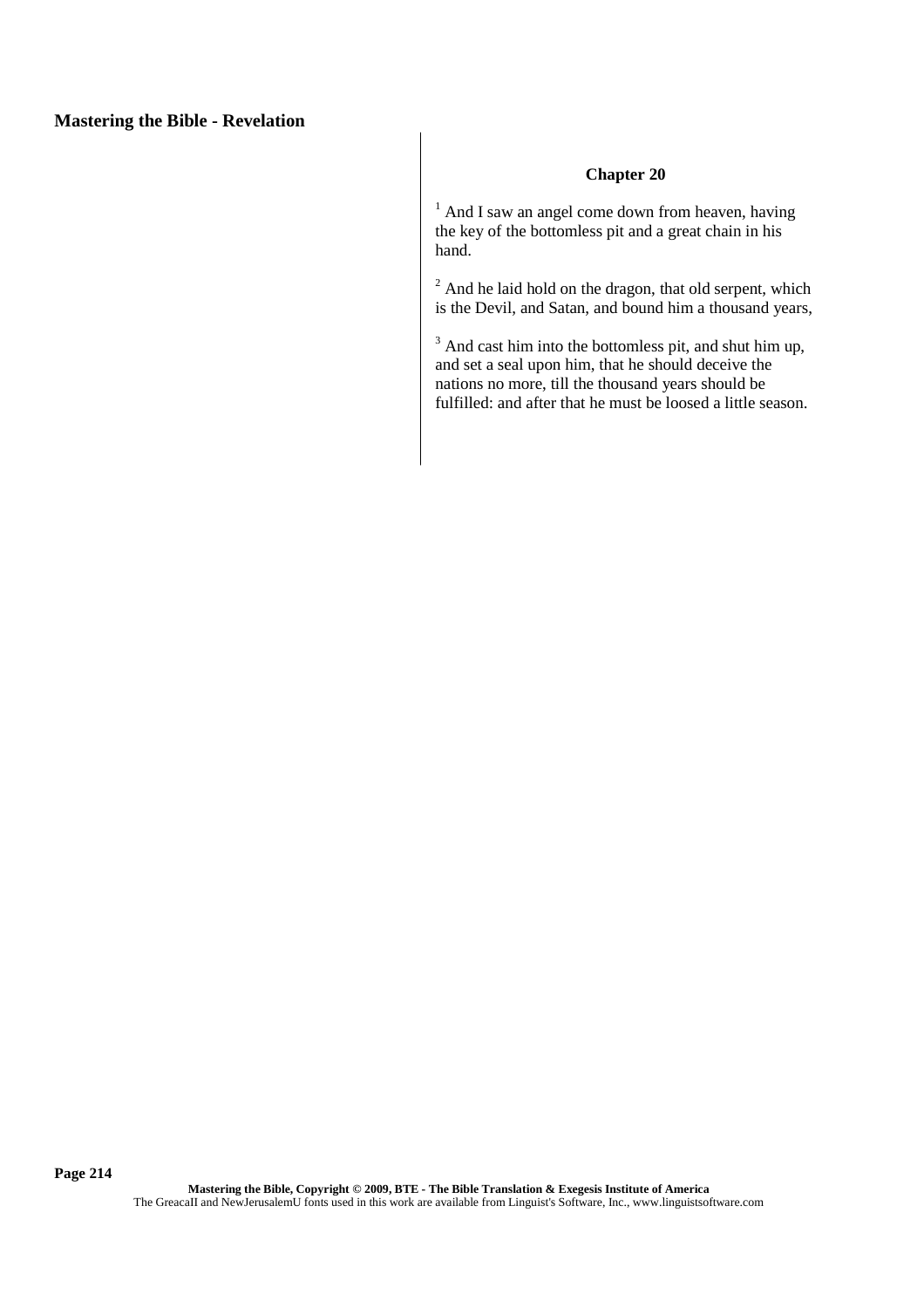Revelation 4:1 - 22:5 Part Three: The Things Which Shall Be Hereafter (continued)

Revelation 19:1 - 22:5 The Description of the Events of the Second Coming of Christ (continued)

Revelation 20:1-3 The Vision of the Binding of Satan

## **<sup>1</sup>And I saw**

**an angel come down from heaven,**

> **having the key of the bottomless pit and a great chain in his hand.**

**<sup>2</sup> And he laid hold on the dragon, that old serpent, which is the Devil, and Satan,**

**and bound him a thousand years,**

**<sup>3</sup> And cast him**

**into the bottomless pit, and shut him up, and set a seal upon him,**

**that he should deceive the nations no more, till the thousand years should be fulfilled:**

**and after that he must be loosed a little season.**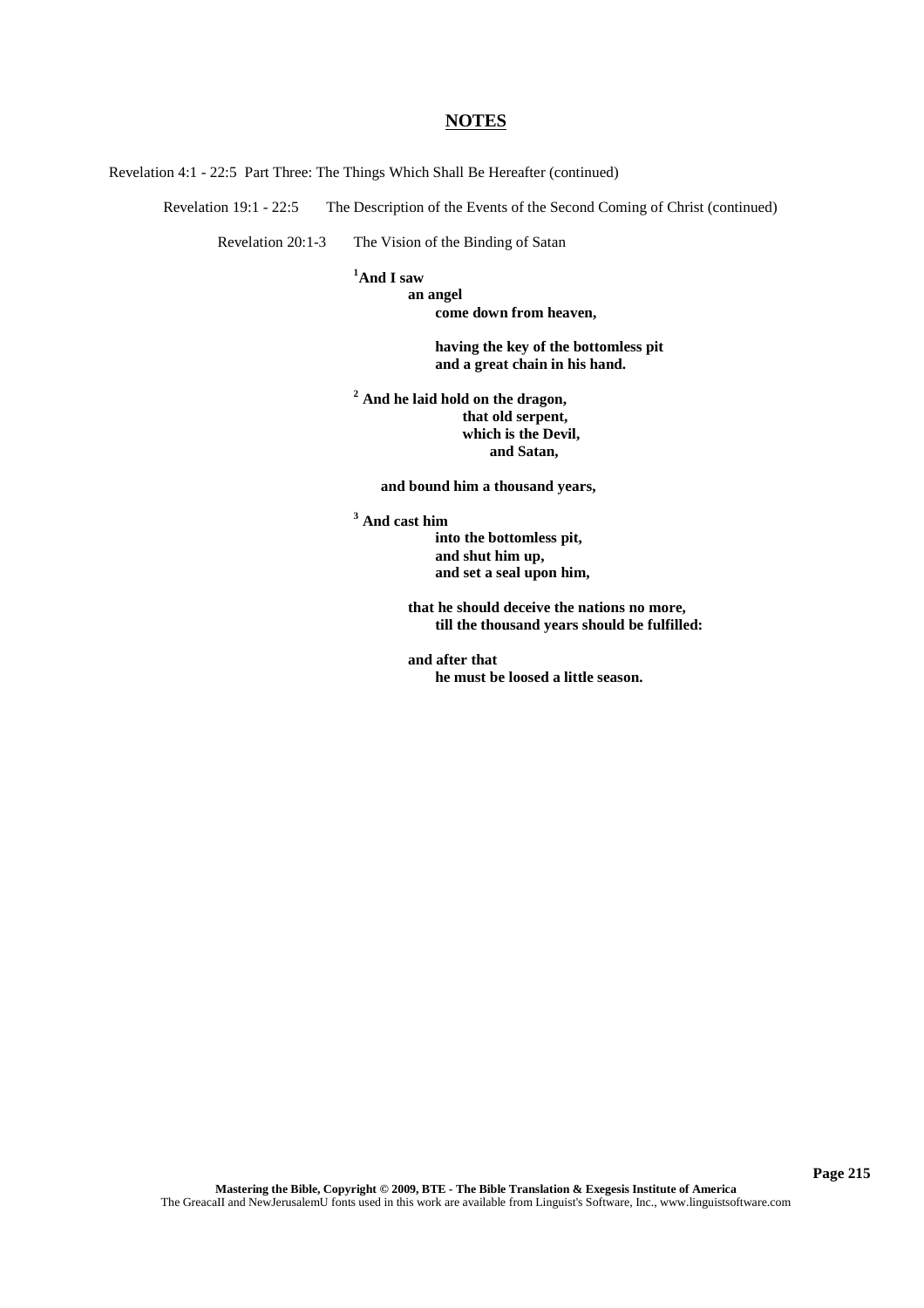|      |                                    | <b>Chapter 20</b> (continued)                                                                                                                                                                                                                                                                                                                                                                    |
|------|------------------------------------|--------------------------------------------------------------------------------------------------------------------------------------------------------------------------------------------------------------------------------------------------------------------------------------------------------------------------------------------------------------------------------------------------|
| K.V. | Revelation 20:4<br>Daniel 7:18, 27 | 4 And I saw thrones, and they sat upon them, and<br>judgment was given unto them: and I saw the souls of<br>them that were beheaded for the witness of Jesus,<br>and for the word of God, and which had not<br>worshipped the beast, neither his image, neither had<br>received his mark upon their foreheads, or in their<br>hands; and they lived and reigned with Christ a<br>thousand years. |
|      |                                    | $5$ But the rest of the dead lived not again until the<br>thousand years were finished. This is the first<br>resurrection.                                                                                                                                                                                                                                                                       |
|      |                                    | $6$ Blessed and holy <i>is</i> he that hath part in the first<br>resurrection: on such the second death hath no power,<br>but they shall be priests of God and of Christ, and shall<br>reign with him a thousand years.                                                                                                                                                                          |
|      |                                    | <sup>7</sup> And when the thousand years are expired, Satan shall<br>be loosed out of his prison,                                                                                                                                                                                                                                                                                                |
| K.V. | Revelation 20:8<br>Ezekiel 38:2    | 8 And shall go out to deceive the nations which are in<br>the four quarters of the earth, Gog and Magog, to<br>gather them together to battle: the number of whom<br>is as the sand of the sea.                                                                                                                                                                                                  |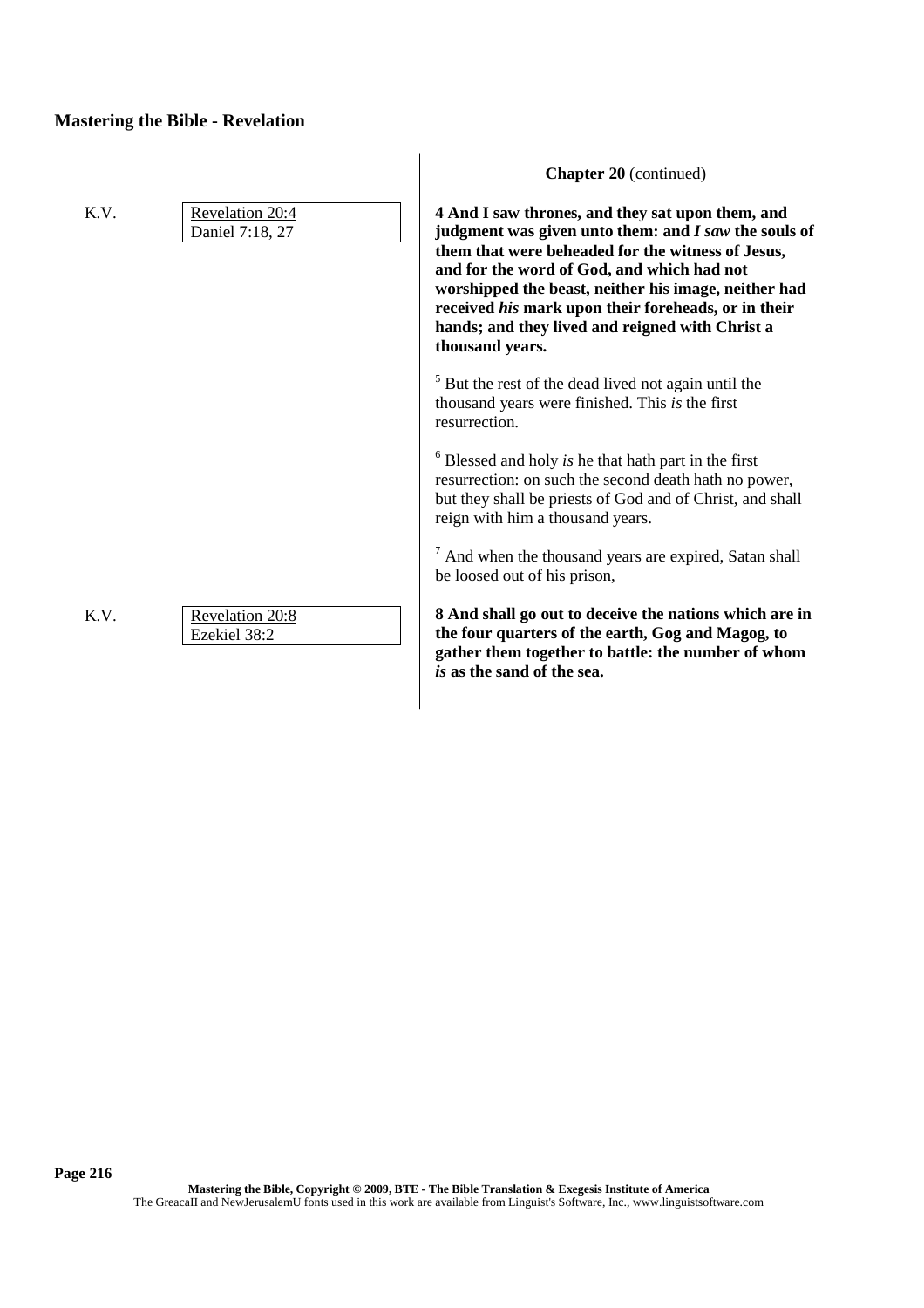Revelation 4:1 - 22:5 Part Three: The Things Which Shall Be Hereafter (continued)

Revelation 19:1 - 22:5 The Description of the Events of the Second Coming of Christ (continued)

Revelation 20:4-10 The Vision of the Millennium

**<sup>4</sup> And I saw thrones, and they sat upon them, and judgment was given unto them:**

**and** *I saw* **the souls of them that were beheaded for the witness of Jesus, and for the word of God,**

> **and which had not worshipped the beast, neither his image, neither had received** *his* **mark upon their foreheads, or in their hands;**

**and they lived and reigned with Christ a thousand years.**

**<sup>5</sup> But the rest of the dead lived not again until the thousand years were finished.**

**This** *is* **the first resurrection.**

**<sup>6</sup> Blessed and holy** *is* **he that hath part in the first resurrection:**

**on such the second death hath no power, but they shall be priests of God and of Christ, and shall reign with him a thousand years.**

**<sup>7</sup> And when the thousand years are expired, Satan shall be loosed out of his prison,**

> **<sup>8</sup> And shall go out to deceive the nations which are in the four quarters of the earth, Gog and Magog, to gather them together to battle:**

**the number of whom** *is* **as the sand of the sea.**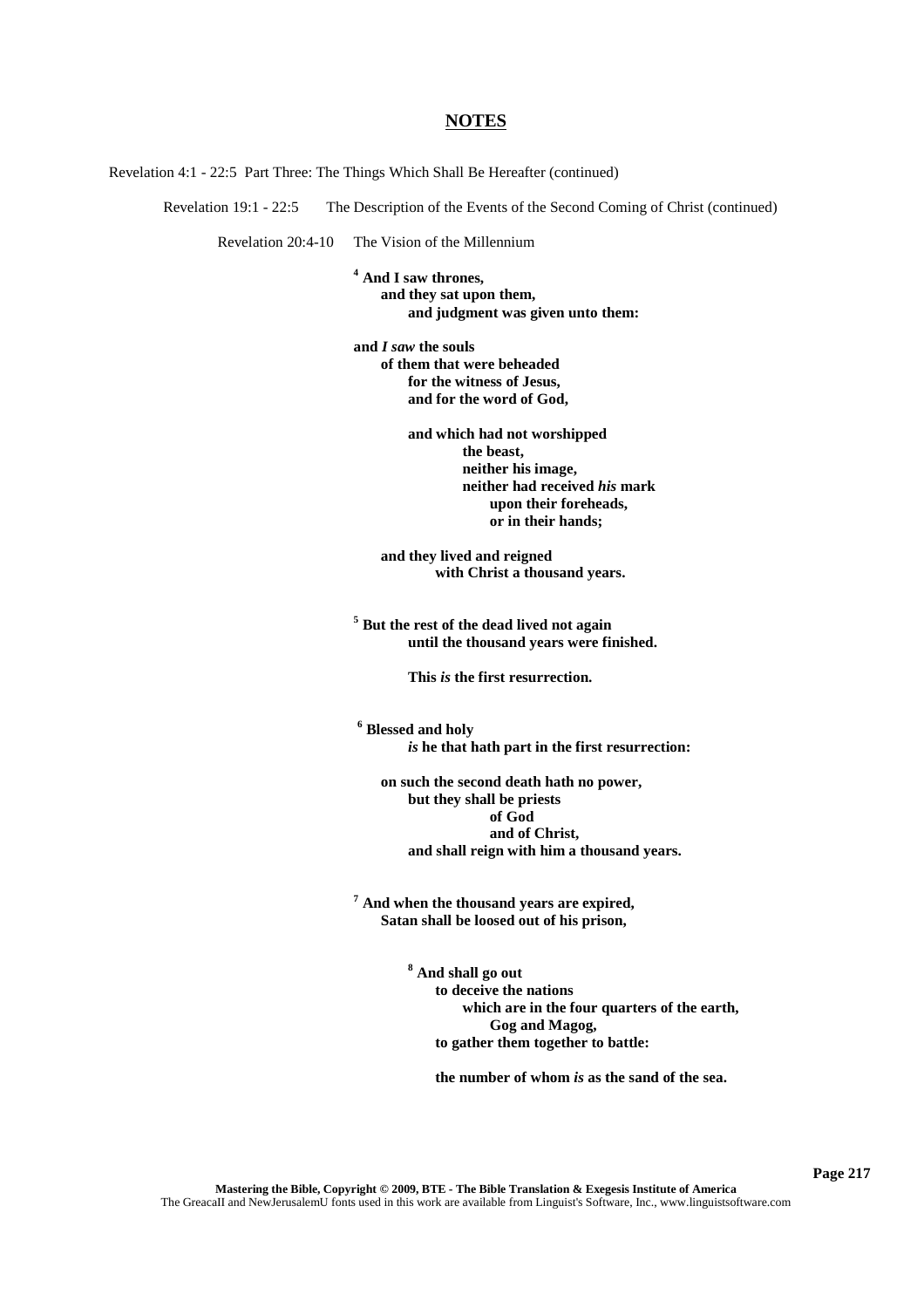| K.V. | Revelation 20:9<br>Isaiah 8:8 |  |
|------|-------------------------------|--|
|      |                               |  |
| M.V. | Revelation 20:10              |  |
|      |                               |  |

**Chapter 20** (continued)

**9 And they went up on the breadth of the earth, and compassed the camp of the saints about, and the beloved city: and fire came down from God out of heaven, and devoured them.**

**10** And the devil that deceived them was cast into the lake of fire and brimstone, where the beast and the false prophet *are*, and shall be tormented day and night for ever and ever.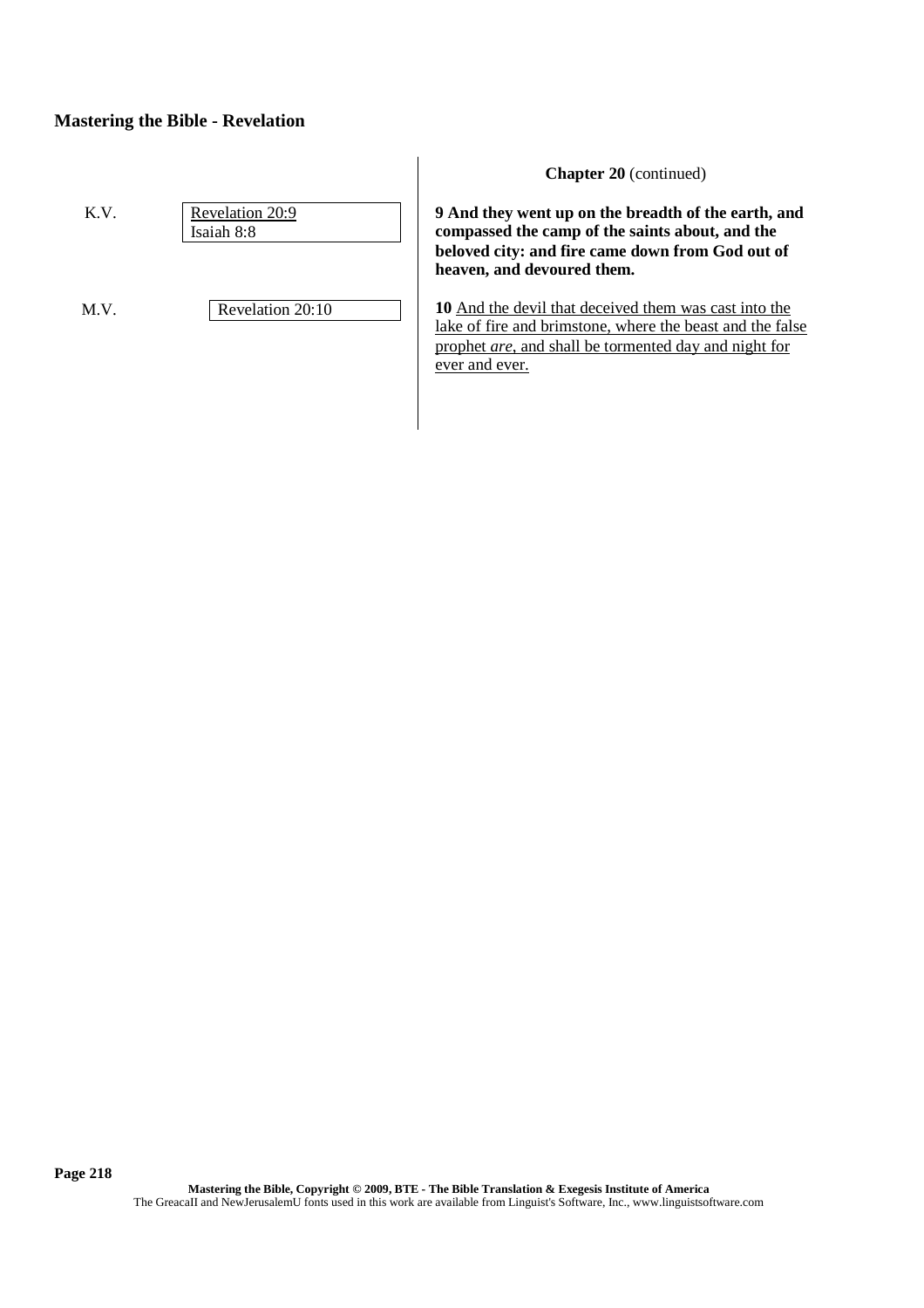Revelation 4:1 - 22:5 Part Three: The Things Which Shall Be Hereafter (continued)

Revelation 19:1 - 22:5 The Description of the Events of the Second Coming of Christ (continued)

Revelation 20:4-10 The Vision of the Millennium (continued)

**<sup>9</sup> And they went up on the breadth of the earth, and compassed the camp of the saints about, and the beloved city:**

**and fire came down from God out of heaven, and devoured them.**

**<sup>10</sup> And the devil that deceived them was cast into the lake of fire and brimstone, where the beast and the false prophet** *are***,**

> **and shall be tormented day and night for ever and ever.**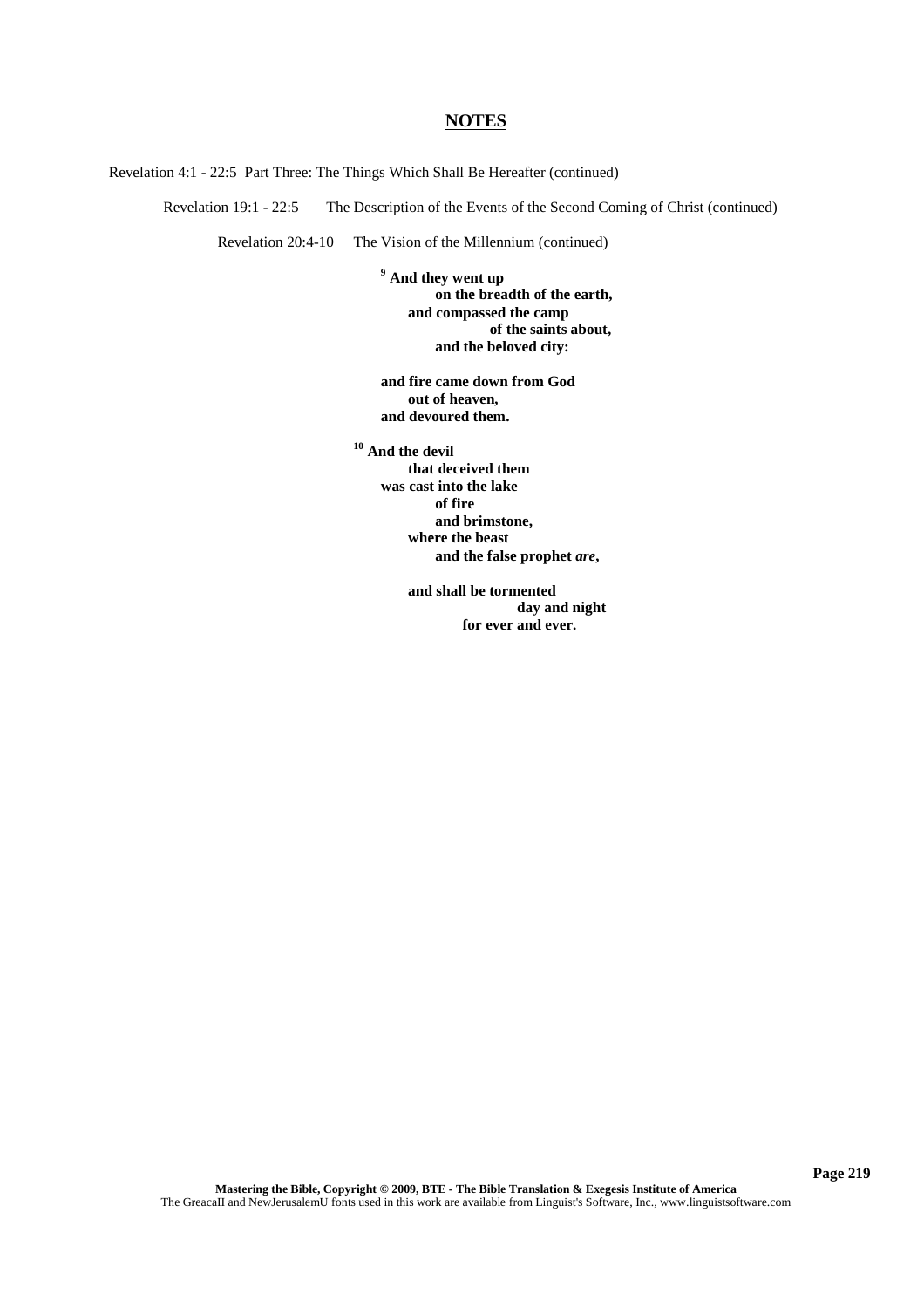#### **Chapter 20** (continued)

 $11$  And I saw a great white throne, and him that sat on it, from whose face the earth and the heaven fled away; and there was found no place for them.

<sup>12</sup> And I saw the dead, small and great, stand before God; and the books were opened: and another book was opened, which is *the book* of life: and the dead were judged out of those things which were written in the books, according to their works.

<sup>13</sup> And the sea gave up the dead which were in it; and death and hell delivered up the dead which were in them: and they were judged every man according to their works.

<sup>14</sup> And death and hell were cast into the lake of fire. This is the second death.

<sup>15</sup> And whosoever was not found written in the book of life was cast into the lake of fire.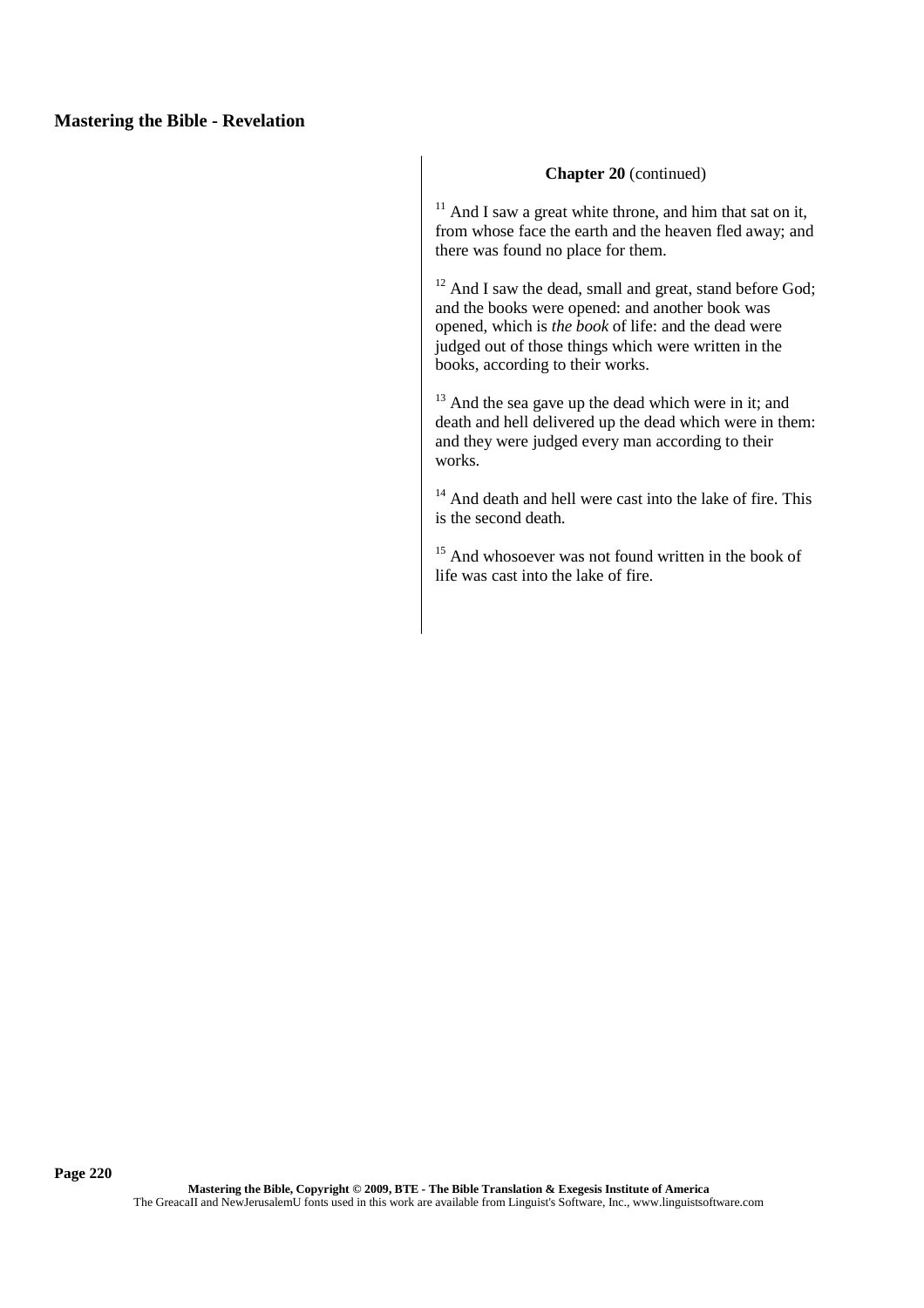Revelation 4:1 - 22:5 Part Three: The Things Which Shall Be Hereafter (continued)

Revelation 19:1 - 22:5 The Description of the Events of the Second Coming of Christ (continued)

Revelation 20:11-15 The Vision of the Great White Throne Judgment

**<sup>11</sup> And I saw a great white throne, and him that sat on it, from whose face the earth and the heaven fled away;**

**and there was found no place for them.**

**<sup>12</sup> And I saw the dead, small and great, stand before God;**

> **and the books were opened: and another book was opened, which is** *the book* **of life:**

**and the dead were judged out of those things which were written in the books, according to their works.**

**<sup>13</sup> And the sea gave up the dead which were in it;**

> **and death and hell delivered up the dead which were in them:**

**and they were judged every man according to their works.**

**<sup>14</sup> And death and hell were cast into the lake of fire.**

**This is the second death.**

**<sup>15</sup> And whosoever was not found written in the book of life was cast into the lake of fire.**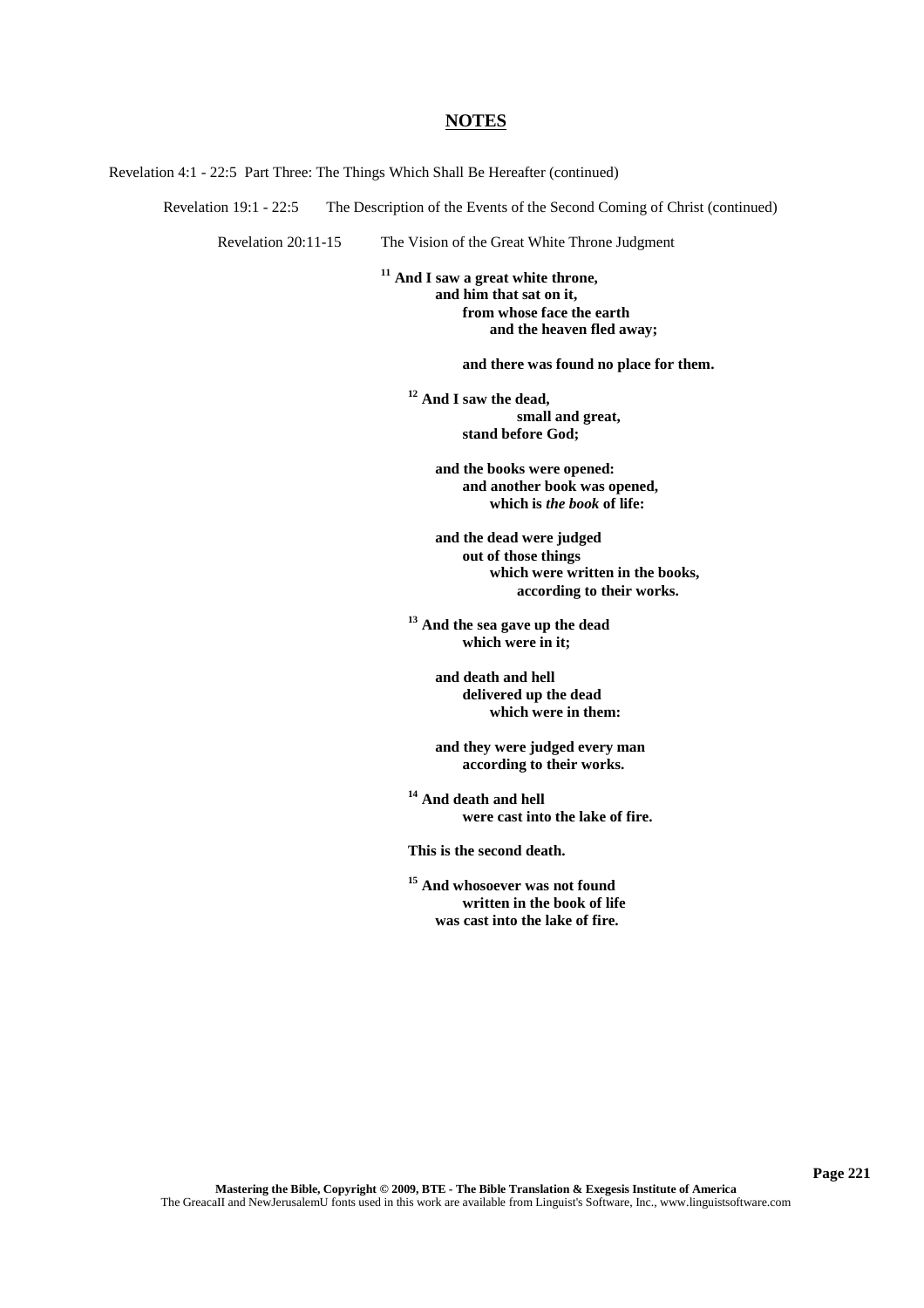K.V. Revelation 21:1 Isaiah 65:17; 66:22 **Chapter 21**

**1 And I saw a new heaven and a new earth: for the first heaven and the first earth were passed away; and there was no more sea.**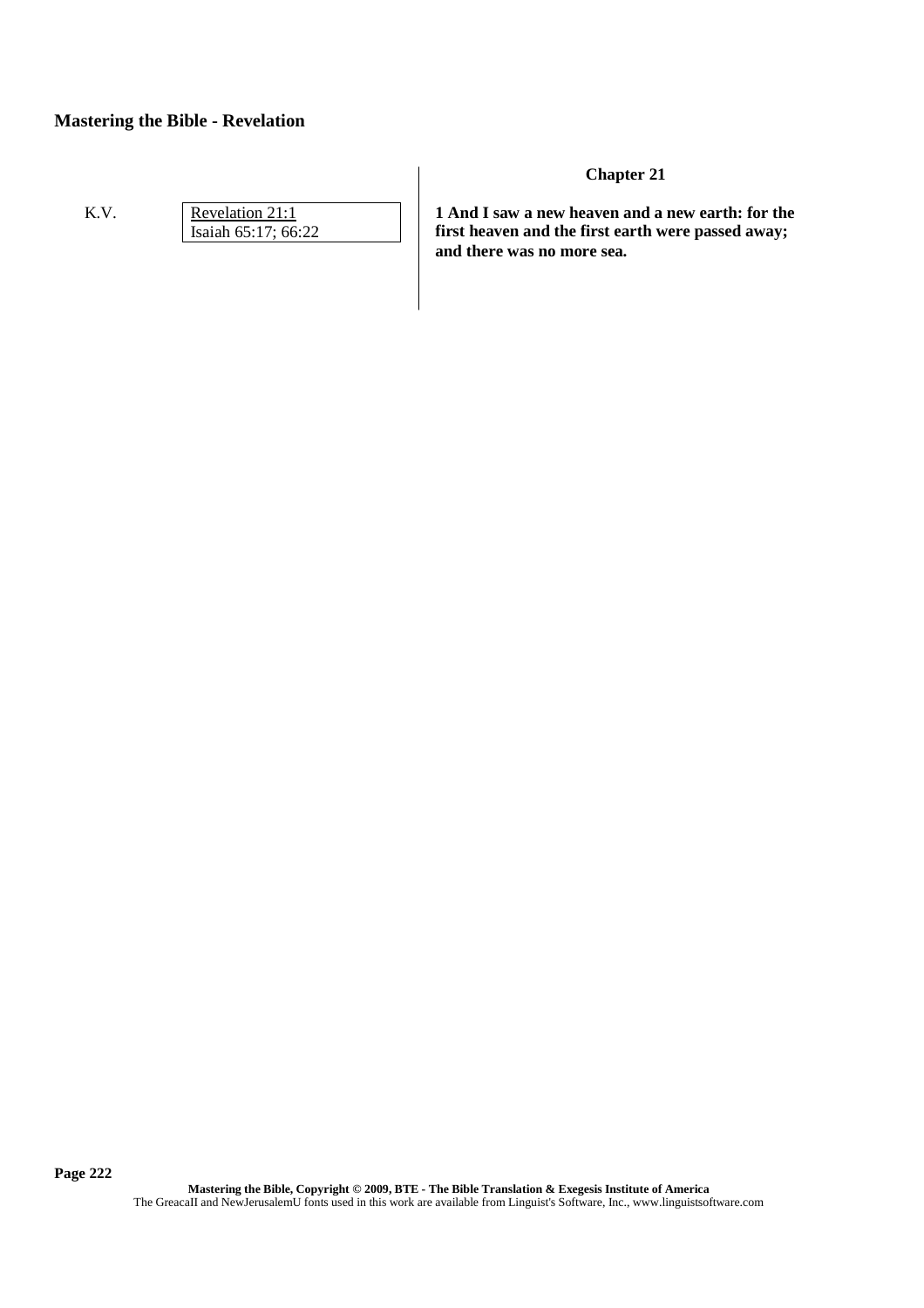Revelation 4:1 - 22:5 Part Three: The Things Which Shall Be Hereafter (continued)

Revelation 19:1 - 22:5 The Description of the Events of the Second Coming of Christ (continued)

Revelation 21:1 The Vision of the New Heaven and New Earth

**<sup>1</sup>And I saw a new heaven and a new earth:**

**for the first heaven and the first earth were passed away;**

**and there was no more sea.**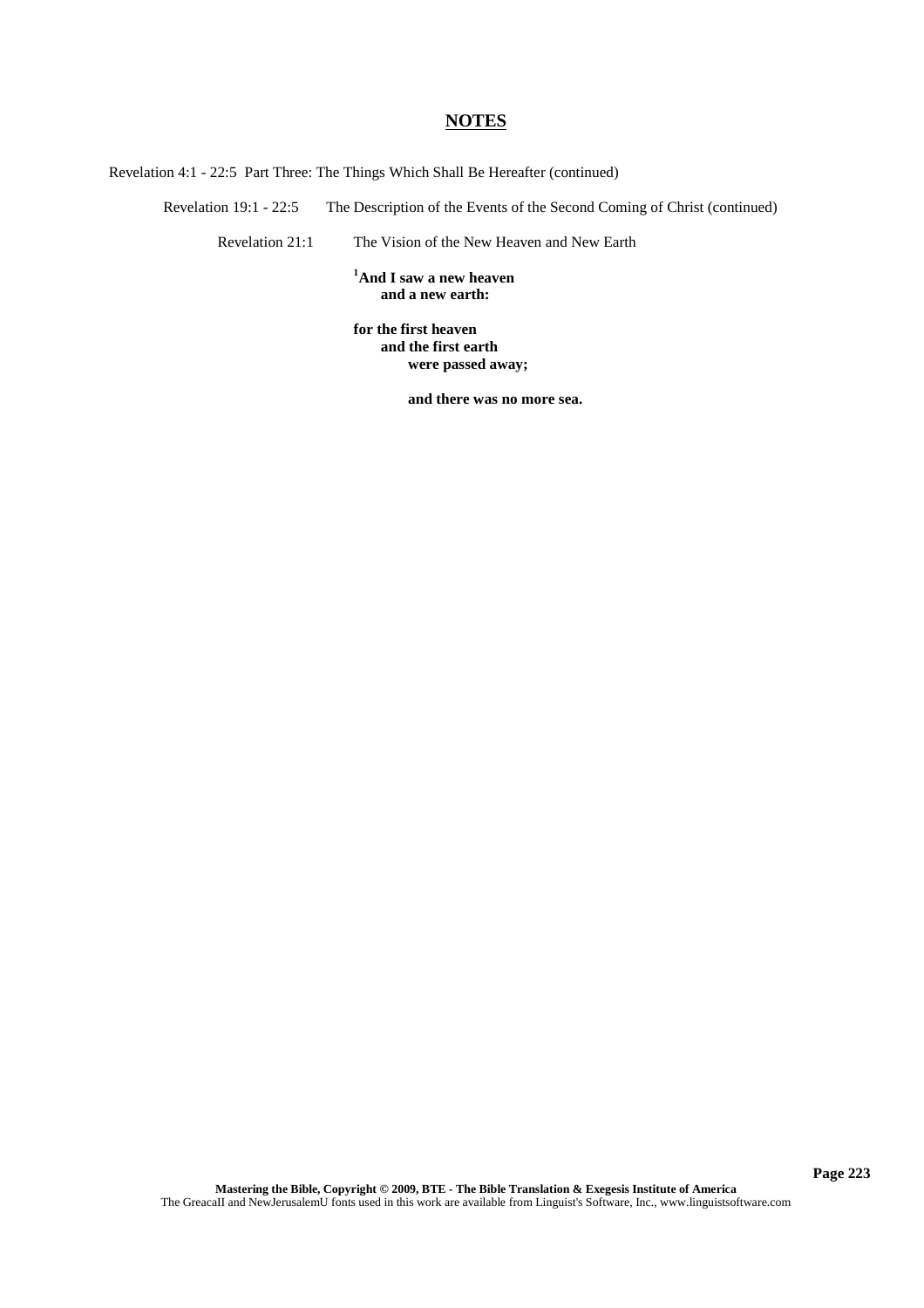| K.V. | Revelation 21:2<br>Isaiah 52:1; 54:5             | 2 And I John<br>coming down<br>bride adorne                                                                                |
|------|--------------------------------------------------|----------------------------------------------------------------------------------------------------------------------------|
| K.V. | Revelation 21:3<br>Leviticus 26:11; Ezekiel 43:7 | 3 And I hear<br>Behold, the t<br>will dwell wit<br>and God him<br>God.                                                     |
| M.V. | Revelation 21:4                                  | 4 And God sh<br>there shall be<br>neither shall t<br>things are pas<br>$5$ And he that<br>things new. A<br>are true and fa |

**Chapter 21** (continued)

**2 And Saw the holy city, new Jerusalem, coming down from God out of heaven, prepared as a brd** for her husband.

d a great voice out of heaven saying, abernacle of God is with men, and he **will dwell with them, and they shall be his people, and God himself shall be with them, and be their**

all wipe away all tears from their eyes; and no more death, neither sorrow, nor crying, here be any more pain: for the former sed away.

sat upon the throne said, Behold, I make all and he said unto me, Write: for these words aithful.

<sup>6</sup> And he said unto me, It is done. I am Alpha and Omega, the beginning and the end. I will give unto him that is athirst of the fountain of the water of life freely.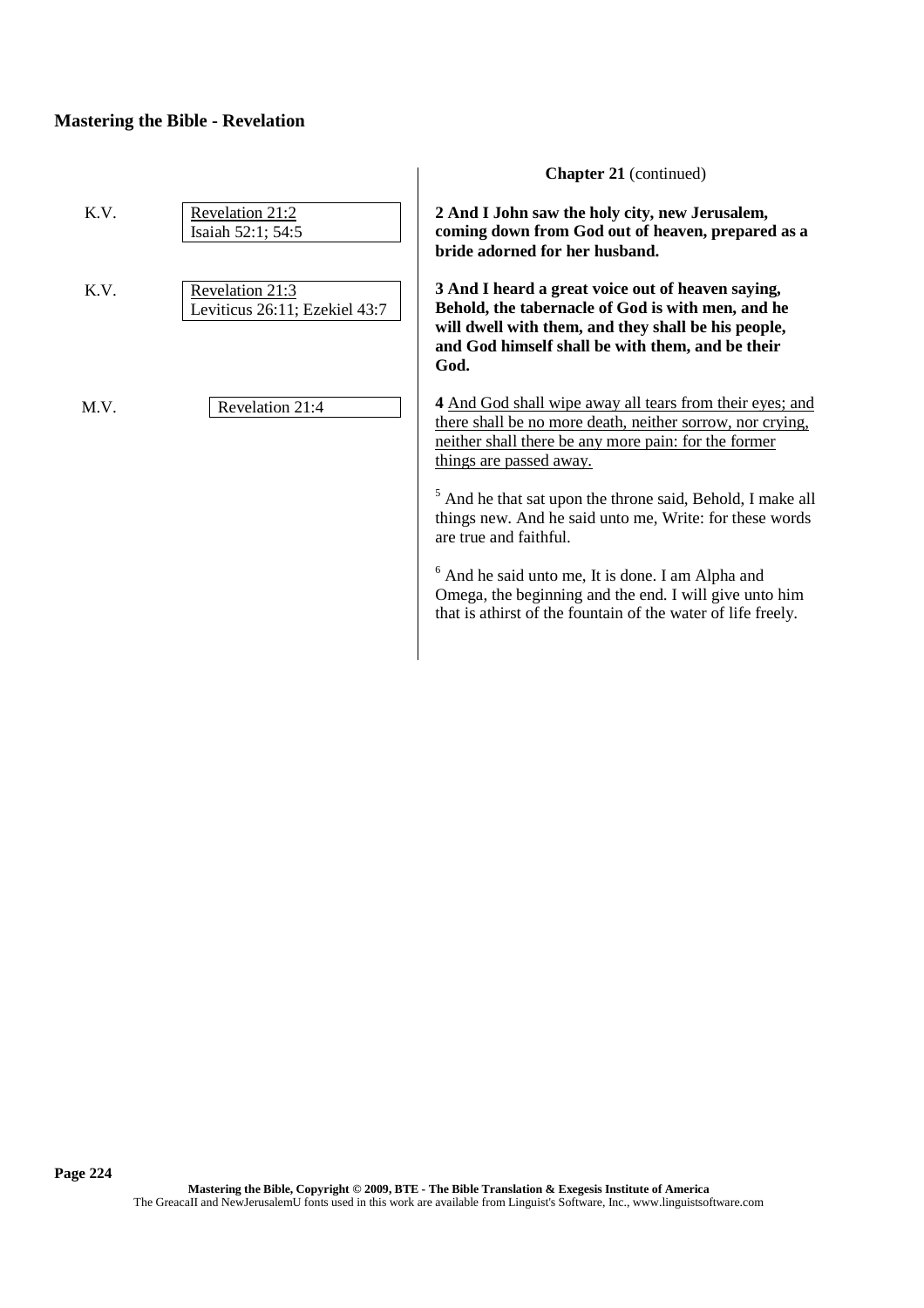Revelation 4:1 - 22:5 Part Three: The Things Which Shall Be Hereafter (continued)

Revelation 19:1 - 22:5 The Description of the Events of the Second Coming of Christ (continued)

Revelation 21:2-8 The Vision of New Jerusalem

**<sup>2</sup> And I John saw the holy city, new Jerusalem, coming down from God out of heaven, prepared as a bride adorned for her husband.**

**<sup>3</sup> And I heard a great voice out of heaven saying, Behold, the tabernacle of God** *is* **with men, and he will dwell with them,**

> **and they shall be his people, and God himself shall be with them,** *and be* **their God.**

**<sup>4</sup> And God shall wipe away all tears from their eyes; and there shall be no more death, neither sorrow, nor crying, neither shall there be any more pain: for the former things are passed away.**

**<sup>5</sup> And he that sat upon the throne said, Behold, I make all things new.**

**And he said unto me, Write: for these words are true and faithful.**

**<sup>6</sup> And he said unto me,**

**It is done.**

**I am Alpha and Omega, the beginning and the end.**

**I will give unto him that is athirst of the fountain of the water of life freely.**

**Page 225**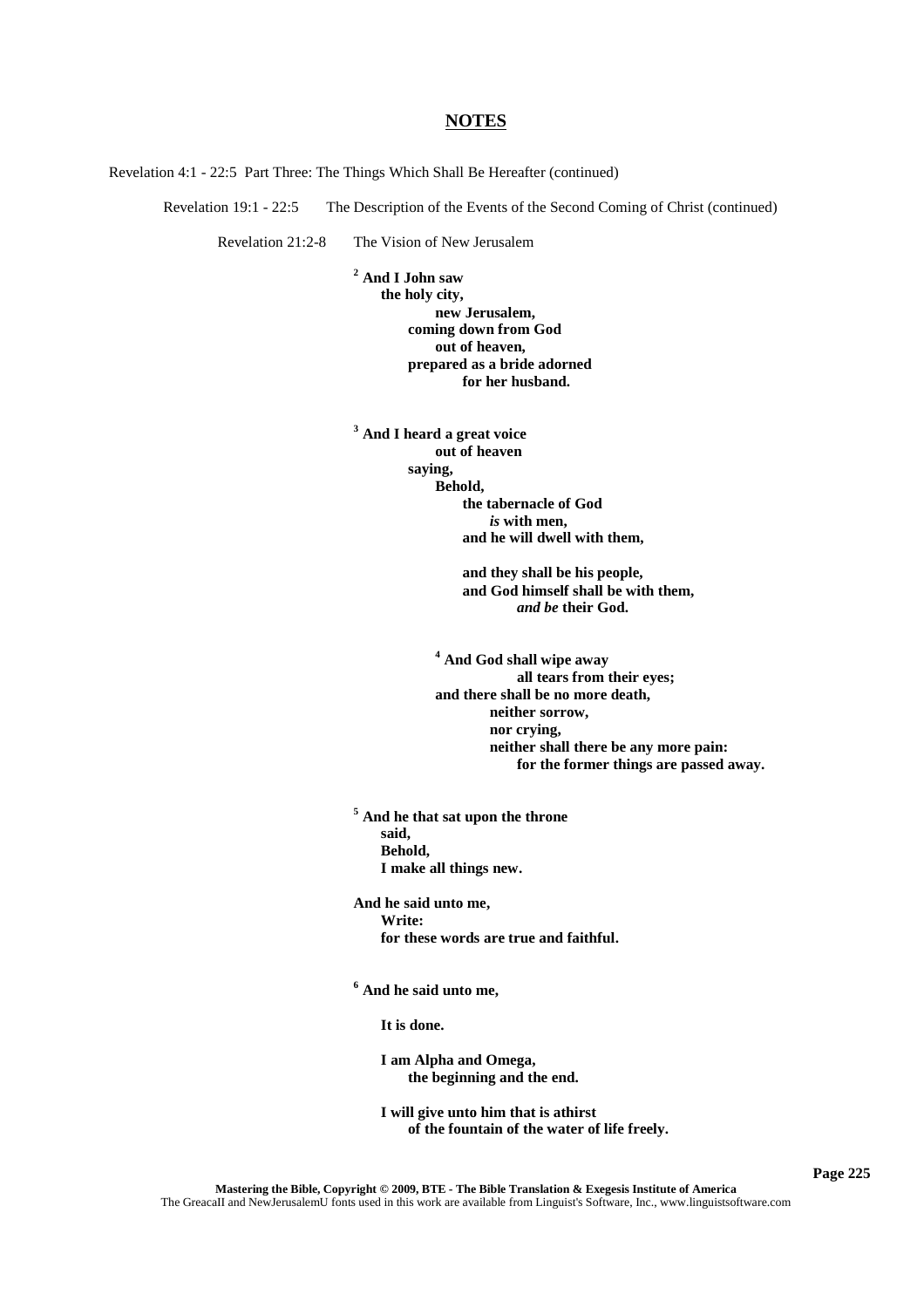## **Chapter 21** (continued)

 $<sup>7</sup>$  He that overcometh shall inherit all things; and I will</sup> be his God, and he shall be my son.

<sup>8</sup> But the fearful, and unbelieving, and the abominable, and murderers, and whoremongers, and sorcerers, and idolaters, and all liars, shall have their part in the lake which burneth with fire and brimstone: which is the second death.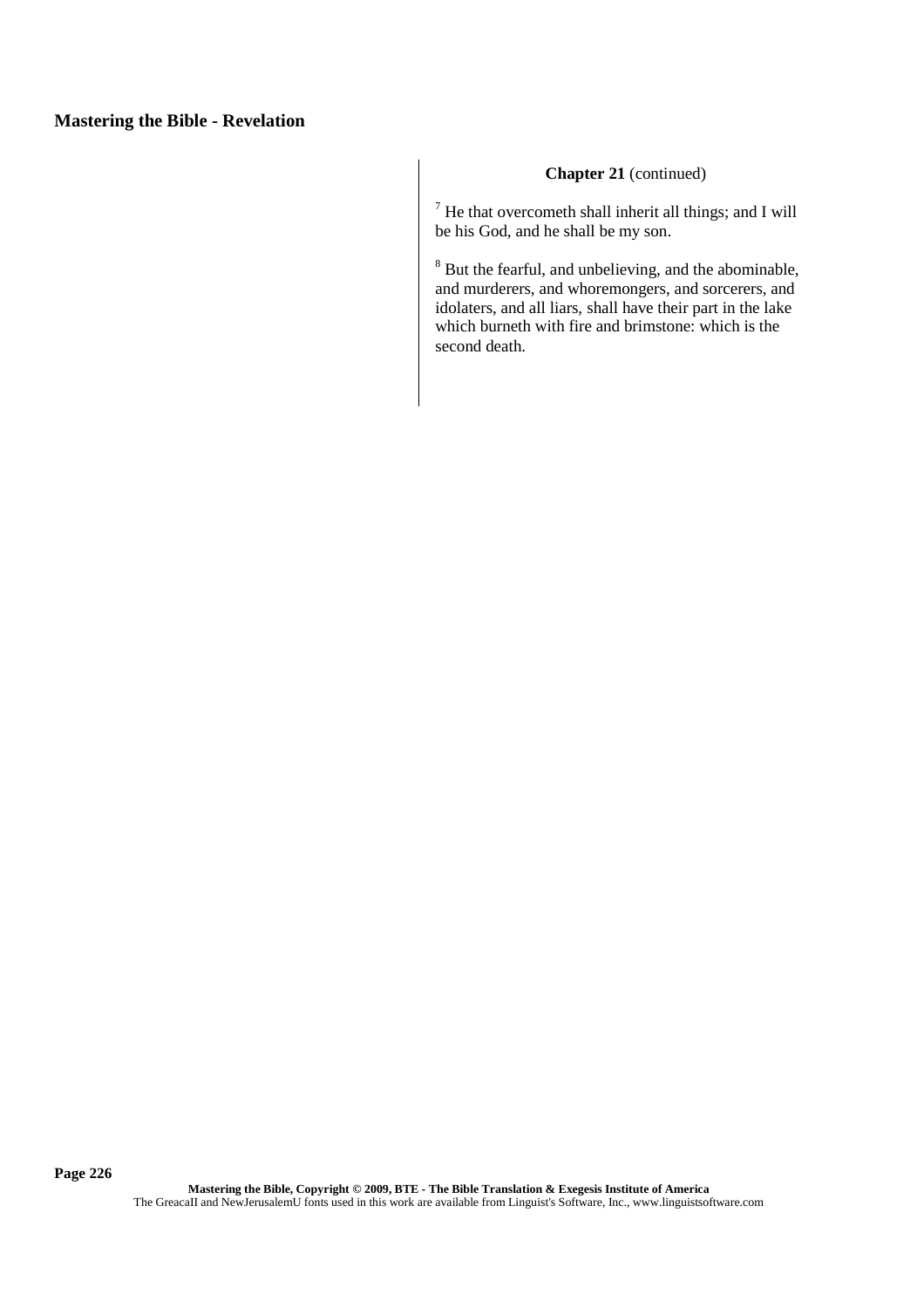Revelation 4:1 - 22:5 Part Three: The Things Which Shall Be Hereafter (continued)

Revelation 19:1 - 22:5 The Description of the Events of the Second Coming of Christ (continued)

Revelation 21:2-8 The Vision of New Jerusalem (continued)

**<sup>7</sup> He that overcometh shall inherit all things;**

> **and I will be his God, and he shall be my son.**

**<sup>8</sup> But the fearful, and unbelieving, and the abominable, and murderers, and whoremongers, and sorcerers, and idolaters, and all liars, shall have their part in the lake which burneth with fire and brimstone: which is the second death.**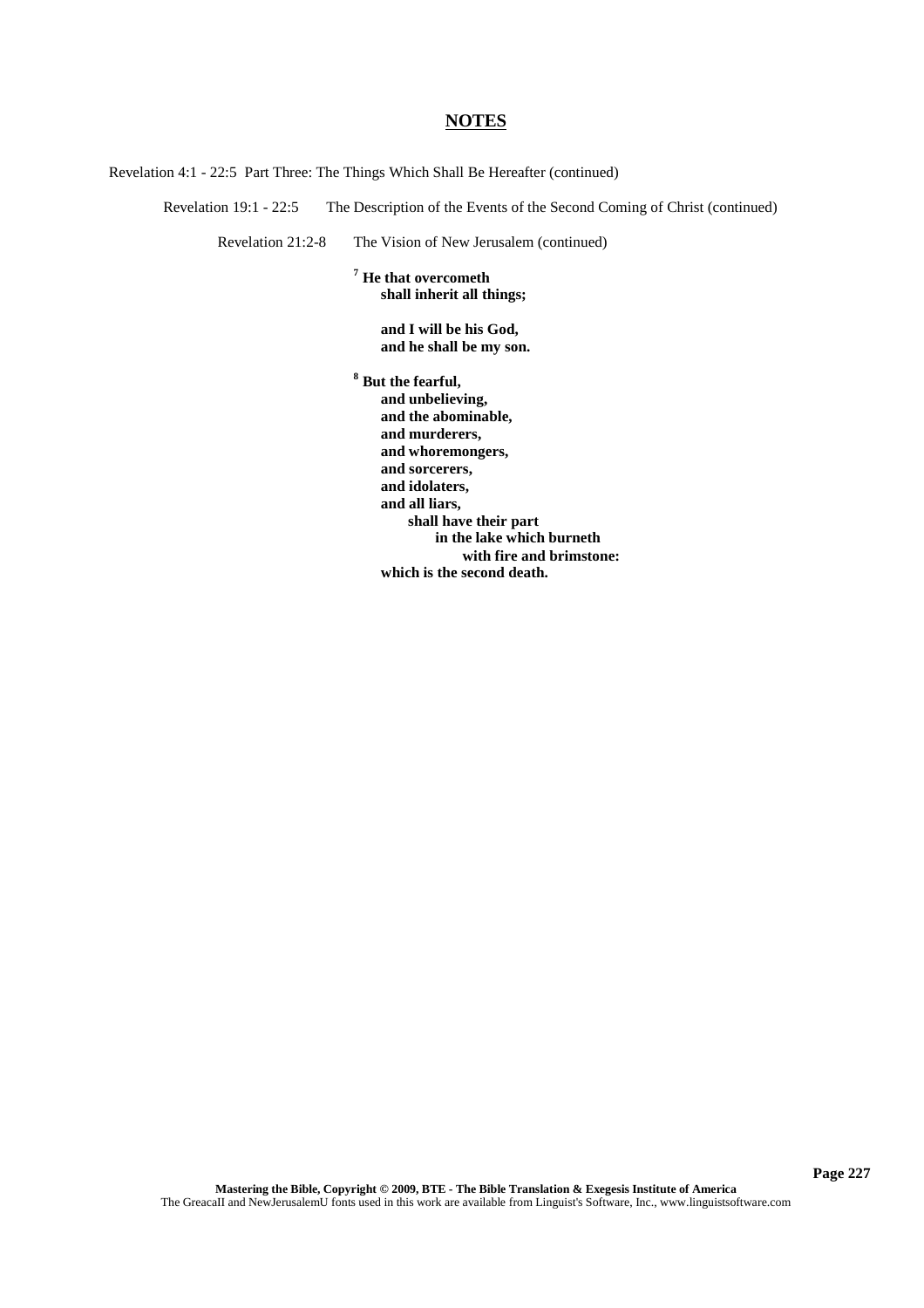K.V. Revelation 21:10 Ezekiel 48 K.V. Revelation 21:12 Ezekiel 48:31-34 K.V. Revelation 21:15 Ezekiel 40:3; Zephaniah 2:1 **Chapter 21** (continued) <sup>9</sup> And there came unto me one of the seven angels which had the seven vials full of the seven last plagues, and talked with me, saying, Come hither, I will shew thee the bride, the Lamb's wife. **10 And he carried me away in the spirit to a great and high mountain, and shewed me that great city, the holy Jerusalem, descending out of heaven from God,** <sup>11</sup> Having the glory of God: and her light *was* like unto a stone most precious, even like a jasper stone, clear as crystal; **12 And had a wall great and high,** *and* **had twelve gates, and at the gates twelve angels, and names written thereon, which are** *the names* **of the twelve tribes of the children of Israel:** <sup>13</sup> On the east three gates; on the north three gates; on the south three gates; and on the west three gates. <sup>14</sup> And the wall of the city had twelve foundations, and in them the names of the twelve apostles of the Lamb. **15 And he that talked with me had a golden reed to measure the city, and the gates thereof, and the wall thereof.**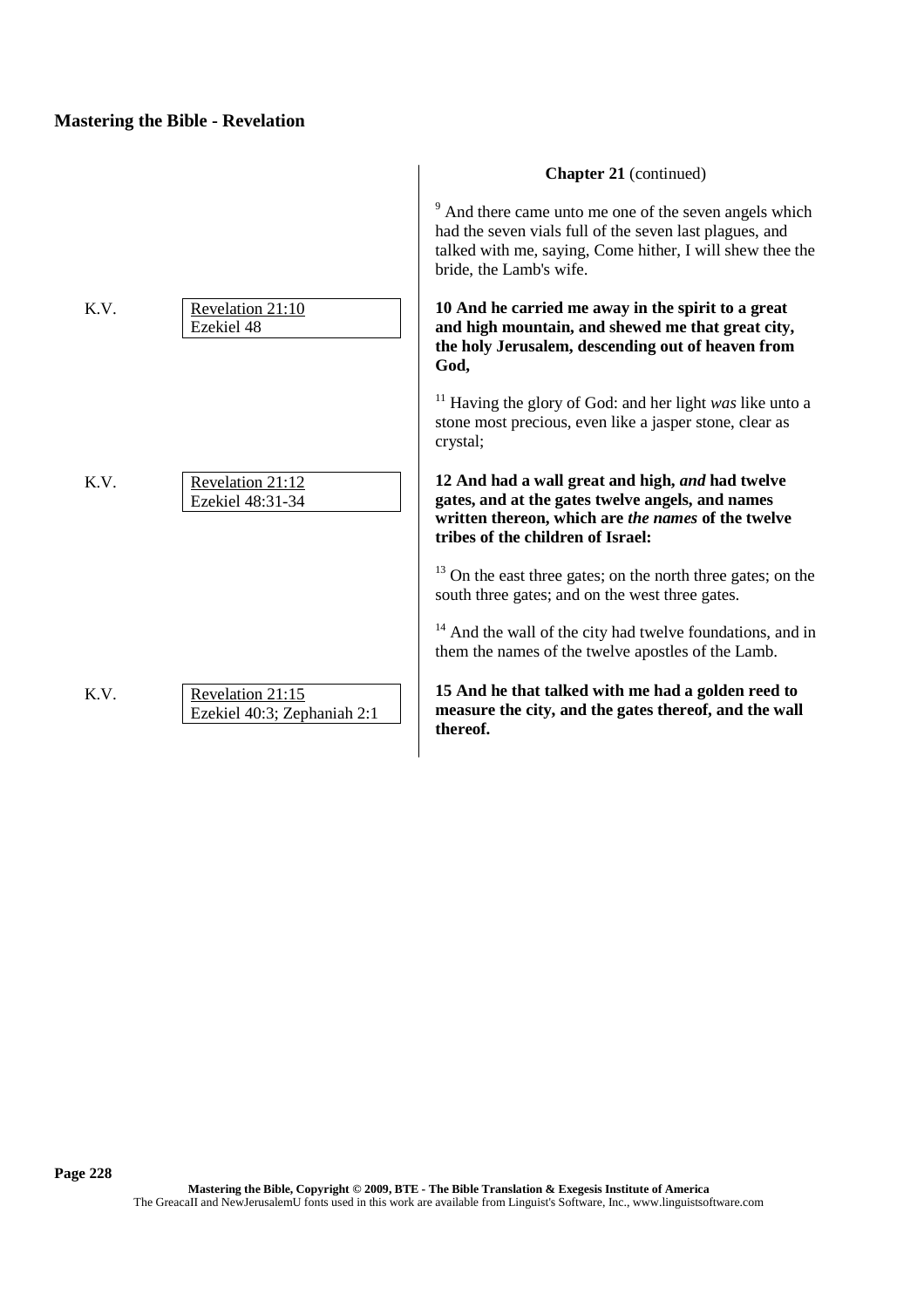Revelation 4:1 - 22:5 Part Three: The Things Which Shall Be Hereafter (continued)

Revelation 19:1 - 22:5 The Description of the Events of the Second Coming of Christ (continued)

Revelation 21:9-27 The Description of New Jerusalem

**<sup>9</sup> And there came unto me one of the seven angels which had the seven vials full of the seven last plagues, and talked with me, saying,**

> **Come hither, I will shew thee the bride, the Lamb's wife.**

**<sup>10</sup> And he carried me away in the spirit to a great and high mountain,**

> **and shewed me that great city, the holy Jerusalem, descending out of heaven from God,**

**<sup>11</sup> Having the glory of God: and her light** *was* **like unto a stone most precious, even like a jasper stone, clear as crystal;**

**<sup>12</sup> And had a wall great and high,** *and* **had twelve gates,**

> **and at the gates twelve angels, and names written thereon, which are** *the names* **of the twelve tribes of the children of Israel:**

**<sup>13</sup> On the east three gates; on the north three gates; on the south three gates; and on the west three gates.**

**<sup>14</sup> And the wall of the city had twelve foundations, and in them the names of the twelve apostles of the Lamb.**

**<sup>15</sup> And he that talked with me had a golden reed to measure the city, and the gates thereof, and the wall thereof.**

**Page 229**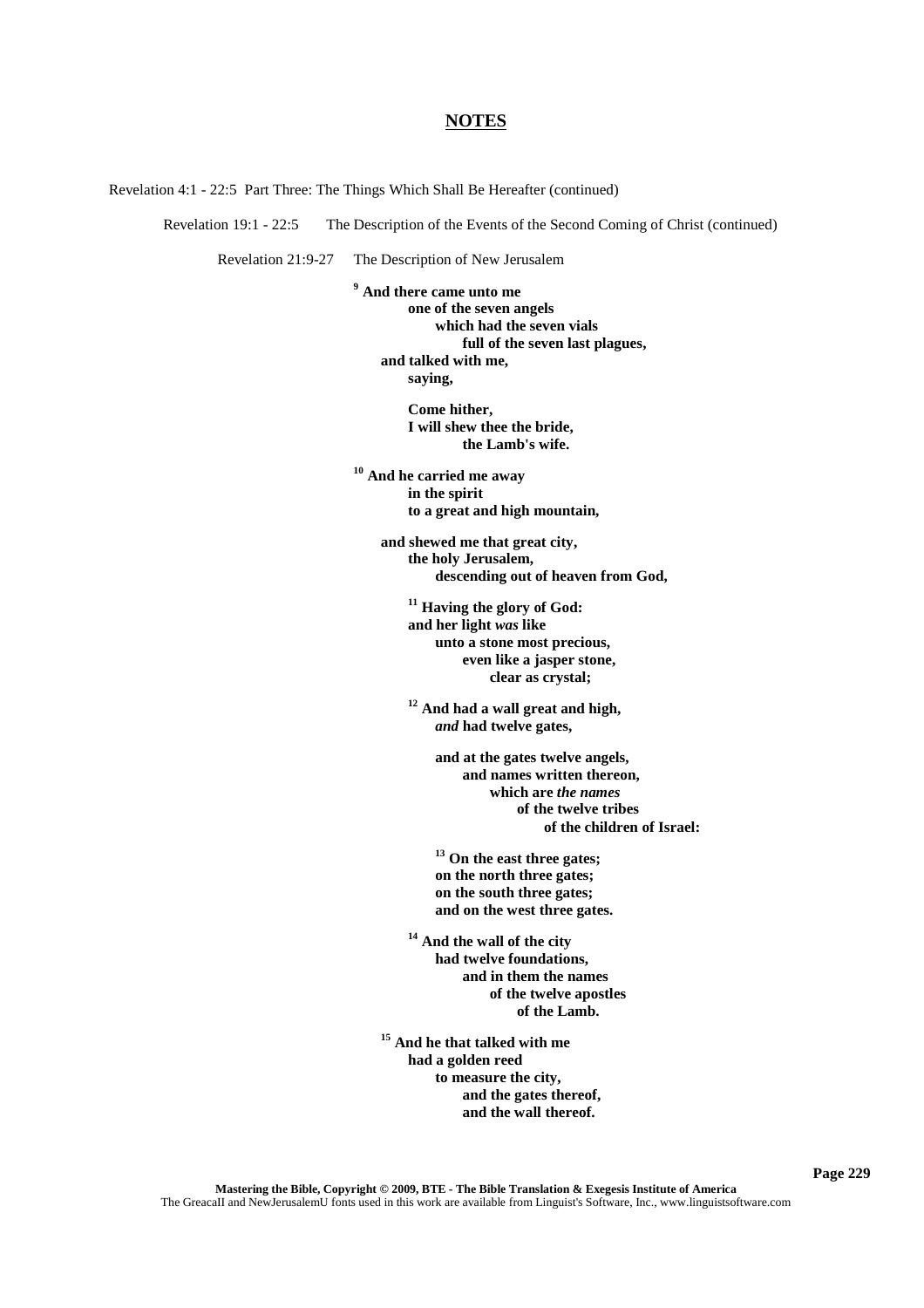K.V. Revelation 21:19 Exodus 28:17-20; Isaiah 54:11

#### **Chapter 21** (continued)

<sup>16</sup> And the city lieth foursquare, and the length is as large as the breadth: and he measured the city with the reed, twelve thousand furlongs. The length and the breadth and the height of it are equal.

<sup>17</sup> And he measured the wall thereof, an hundred *and* forty *and* four cubits, *according to* the measure of a man, that is, of the angel.

<sup>18</sup> And the building of the wall of it was *of* jasper: and the city *was* pure gold, like unto clear glass.

**19 And the foundations of the wall of the city** *were* **garnished with all manner of precious stones. The first foundation** *was* **jasper; the second, sapphire; the third, a chalcedony; the fourth, an emerald;**

 $20$  The fifth, sardonyx; the sixth, sardius; the seventh, chrysolite; the eighth, beryl; the ninth, a topaz; the tenth, a chrysoprasus; the eleventh, a jacinth; the twelfth, an amethyst.

<sup>21</sup> And the twelve gates *were* twelve pearls; every several gate was of one pearl: and the street of the city *was* pure gold, as it were transparent glass.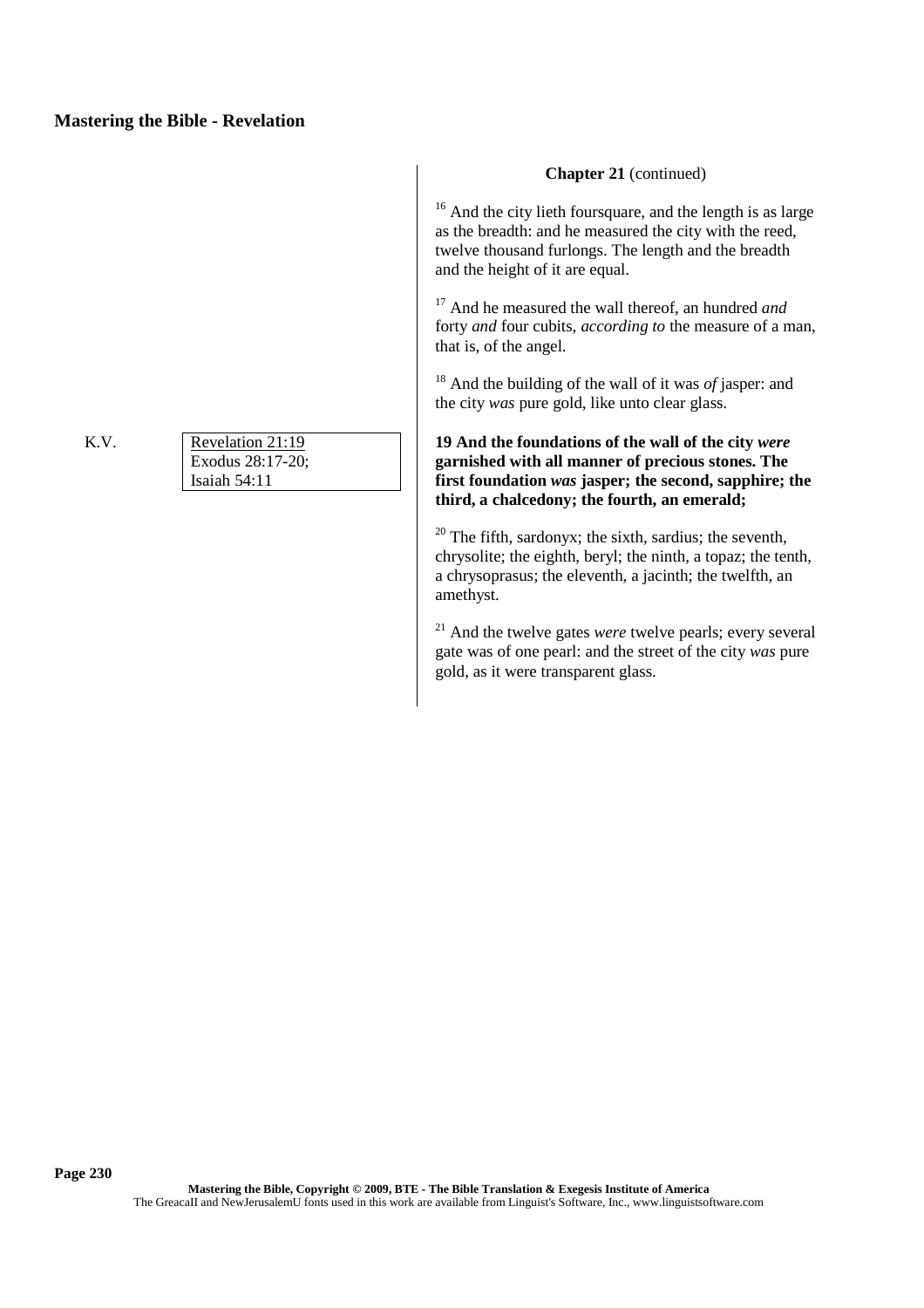Revelation 4:1 - 22:5 Part Three: The Things Which Shall Be Hereafter (continued)

Revelation 19:1 - 22:5 The Description of the Events of the Second Coming of Christ (continued)

Revelation 21:9-27 The Description of New Jerusalem (continued)

**<sup>16</sup> And the city lieth foursquare, and the length is as large as the breadth:**

> **and he measured the city with the reed, twelve thousand furlongs. The length and the breadth and the height of it are equal.**

**<sup>17</sup> And he measured the wall thereof, an hundred** *and* **forty** *and* **four cubits,** *according to* **the measure of a man, that is, of the angel.**

> **<sup>18</sup> And the building of the wall of it was** *of* **jasper: and the city** *was* **pure gold, like unto clear glass.**

**<sup>19</sup> And the foundations of the wall of the city** *were* **garnished with all manner of precious stones.**

**The first foundation** *was* **jasper; the second, sapphire; the third, a chalcedony; the fourth, an emerald;**

**<sup>20</sup> The fifth, sardonyx; the sixth, sardius; the seventh, chrysolite; the eighth, beryl; the ninth, a topaz; the tenth, a chrysoprasus; the eleventh, a jacinth; the twelfth, an amethyst.**

**<sup>21</sup> And the twelve gates** *were* **twelve pearls; every several gate was of one pearl:**

**and the street of the city** *was* **pure gold, as it were transparent glass.**

**Page 231**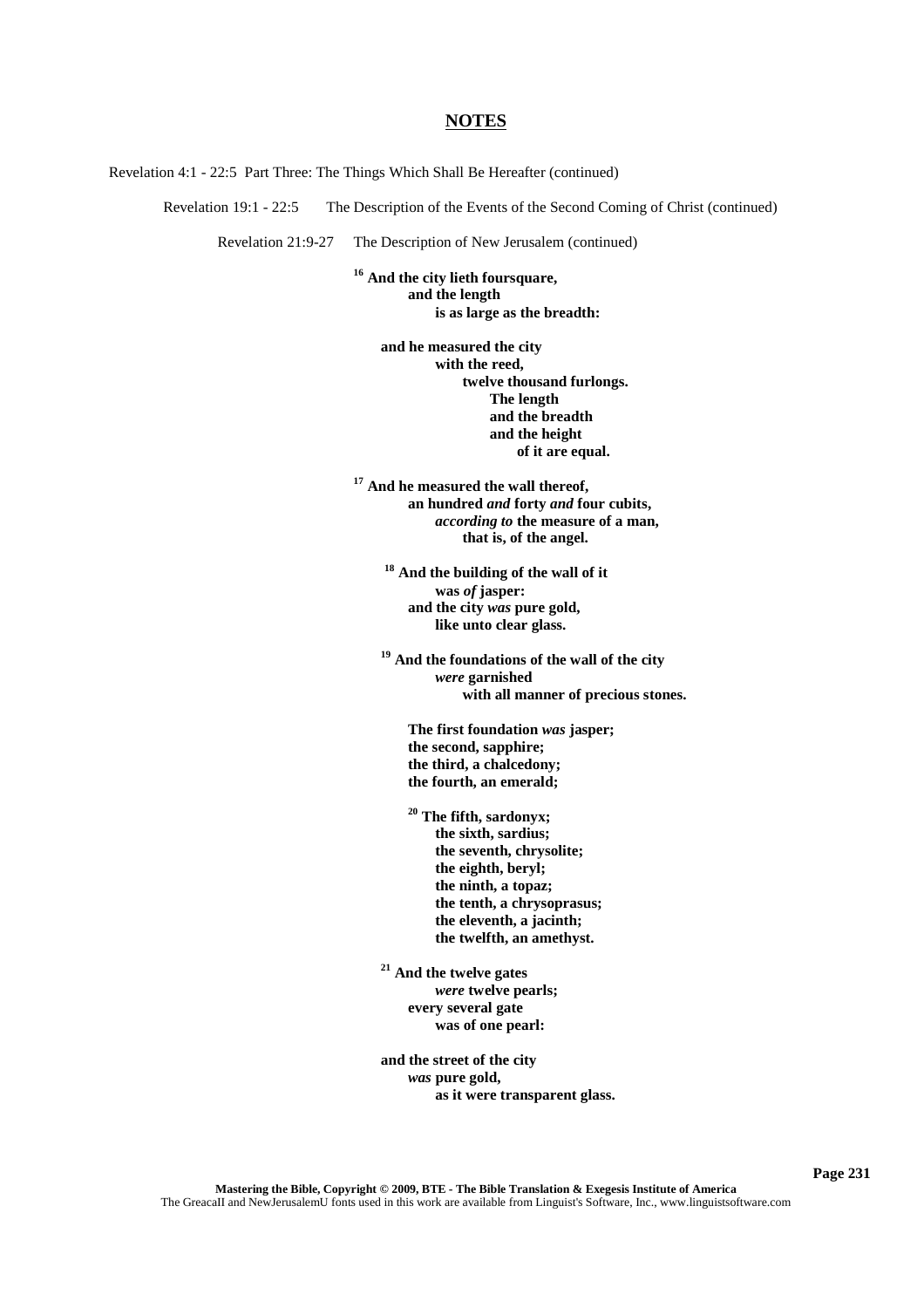| K.V. | Revelation 21:23       | 23 And the c                 |
|------|------------------------|------------------------------|
|      | Isaiah 24:23; 60:19-20 | moon, to shi                 |
|      |                        | it, and the L                |
| K.V. | Revelation 21:24       | 24 And the n                 |
|      | Isaiah 60:3, 5; 66:12  | walk in the l                |
|      |                        | bring their g                |
| K.V. | Revelation 21:25       | 25 And the g                 |
|      | Isaiah 60:11           | for there sha                |
|      |                        | $26$ And they s              |
|      |                        | nations into it              |
| K.V. | Revelation 21:27       | 27 And there                 |
|      | Isaiah 35:8            | that defileth.               |
|      |                        | abomination<br>written in th |
|      |                        |                              |

## **Chapter 21** (continued)

 $22$  And I saw no temple therein: for the Lord God Almighty and the Lamb are the temple of it.

**23 And the city had no need of the sun, neither of the moon, to shine in it: for the glory of God did lighten** amb *is* the light thereof.

rations of them which are saved shall **ight of it: and the kings of the earth do bring their glory and honour into it.**

gates of it shall not be shut at all by day: **for the no night there.** 

hall bring the glory and honour of the nations into it.

**27 And in no wise enter into it any thing neither** *whatsoever* **worketh abomination, or** *maketh* **a lie: but they which are we Lamb's book of life.**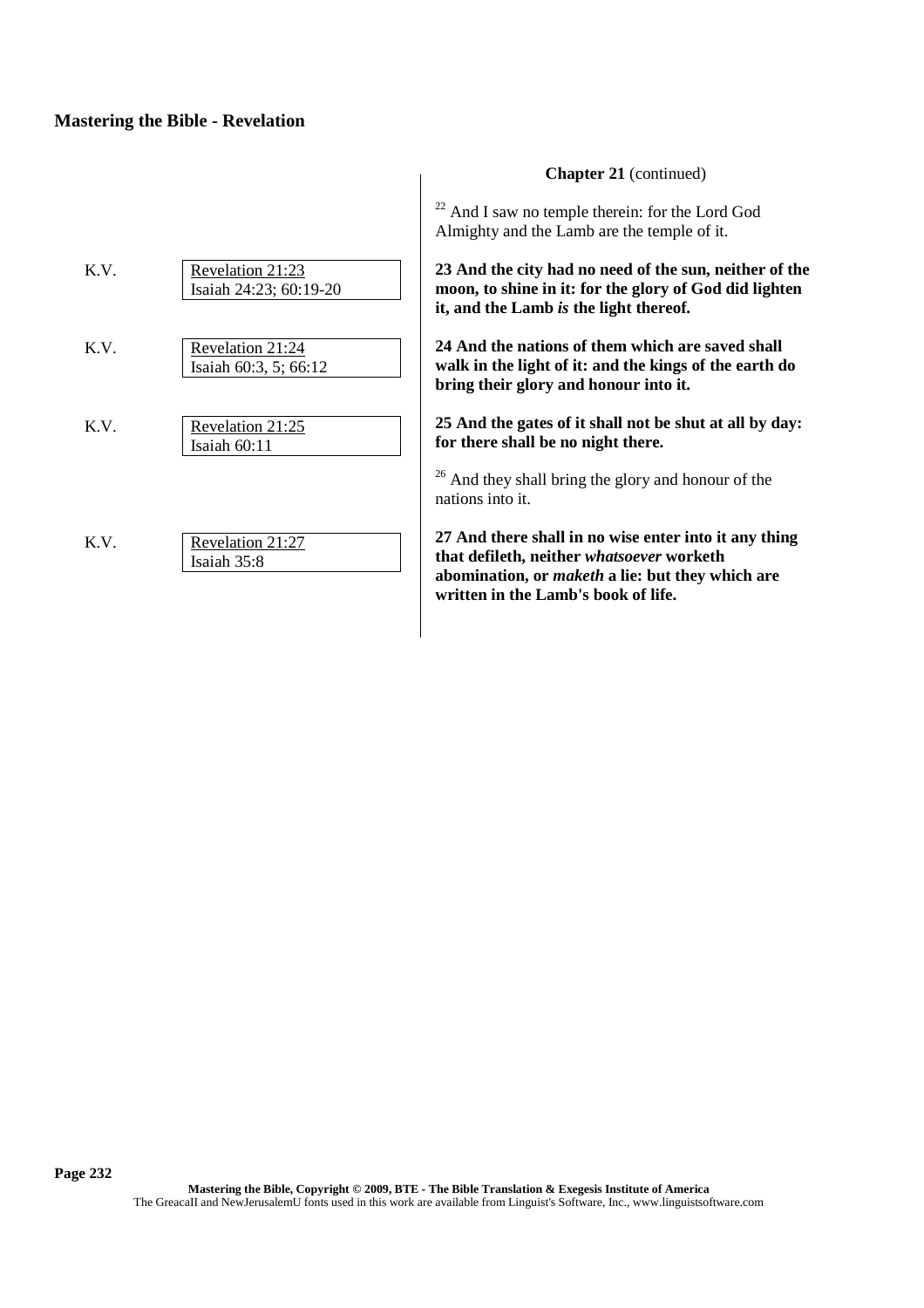Revelation 4:1 - 22:5 Part Three: The Things Which Shall Be Hereafter (continued)

Revelation 19:1 - 22:5 The Description of the Events of the Second Coming of Christ (continued)

Revelation 21:9-27 The Description of New Jerusalem (continued)

**<sup>22</sup> And I saw no temple therein: for the Lord God Almighty and the Lamb are the temple of it.**

**<sup>23</sup> And the city had no need of the sun, neither of the moon, to shine in it: for the glory of God did lighten it, and the Lamb** *is* **the light thereof.**

**<sup>24</sup> And the nations of them which are saved shall walk in the light of it: and the kings of the earth do bring their glory and honour into it.**

**<sup>25</sup> And the gates of it shall not be shut at all by day: for there shall be no night there.**

**<sup>26</sup> And they shall bring the glory and honour of the nations into it. <sup>27</sup> And there shall in no wise enter into it any thing that defileth, neither** *whatsoever* **worketh abomination, or** *maketh* **a lie: but they which are written in the Lamb's book of life.**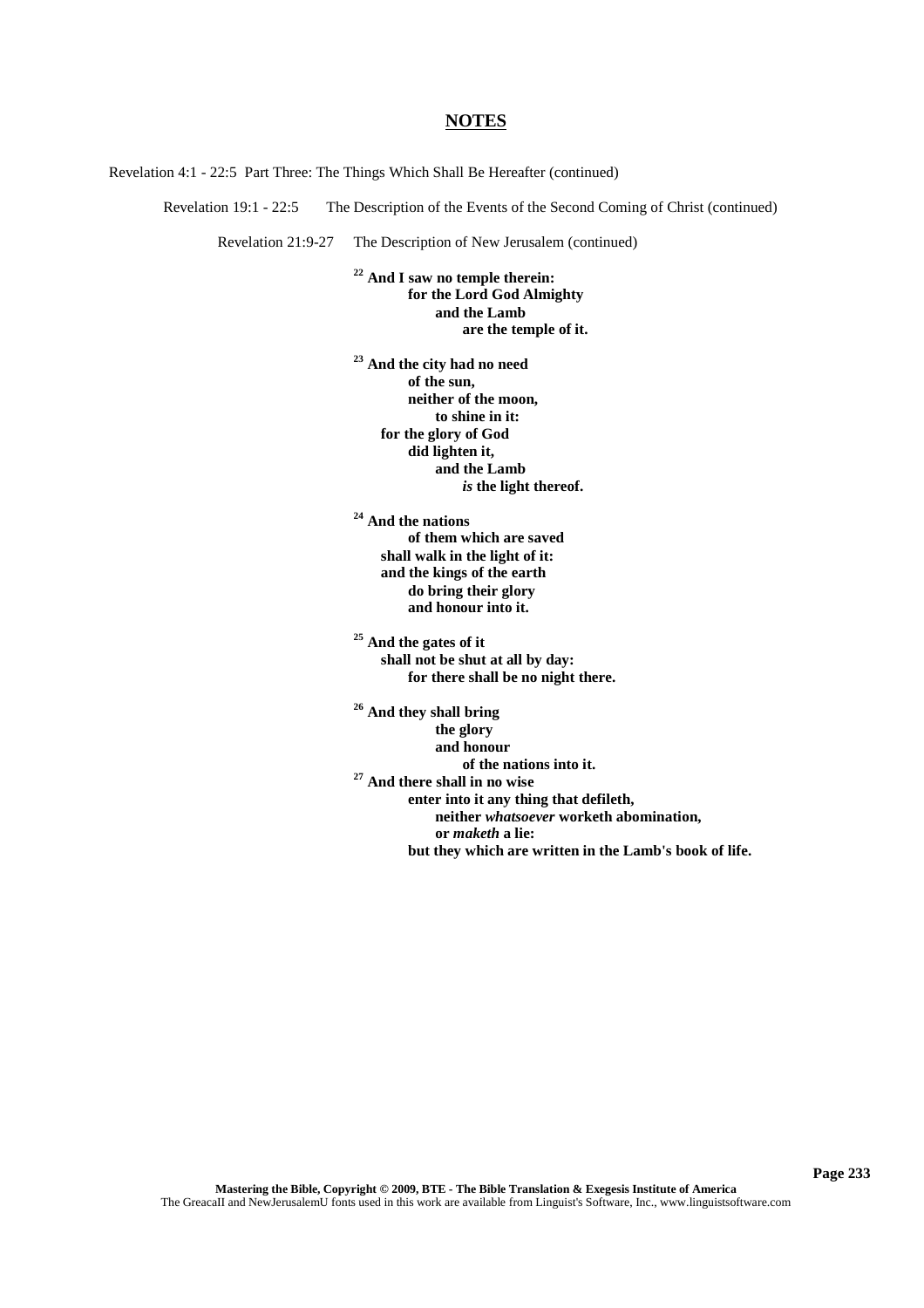K.V. Revelation 22:2 Genesis 2:9; 3:22-24

K.V. Revelation 22:3 Genesis 3:14-19

#### **Chapter 22**

 $1$  And he shewed me a pure river of water of life, clear as crystal, proceeding out of the throne of God and of the Lamb.

**2 In the midst of the street of it, and on either side of the river,** *was there* **the tree of life, which bare twelve** *manner of* **fruits,** *and* **yielded her fruit every month: and the leaves of the tree** *were* **for the healing of the nations.**

**3 And there shall be no more curse: but the throne of God and of the Lamb shall be in it; and his servants shall serve him:**

<sup>4</sup> And they shall see his face; and his name *shall be* in their foreheads.

<sup>5</sup> And there shall be no night there; and they need no candle, neither light of the sun; for the Lord God giveth them light: and they shall reign for ever and ever.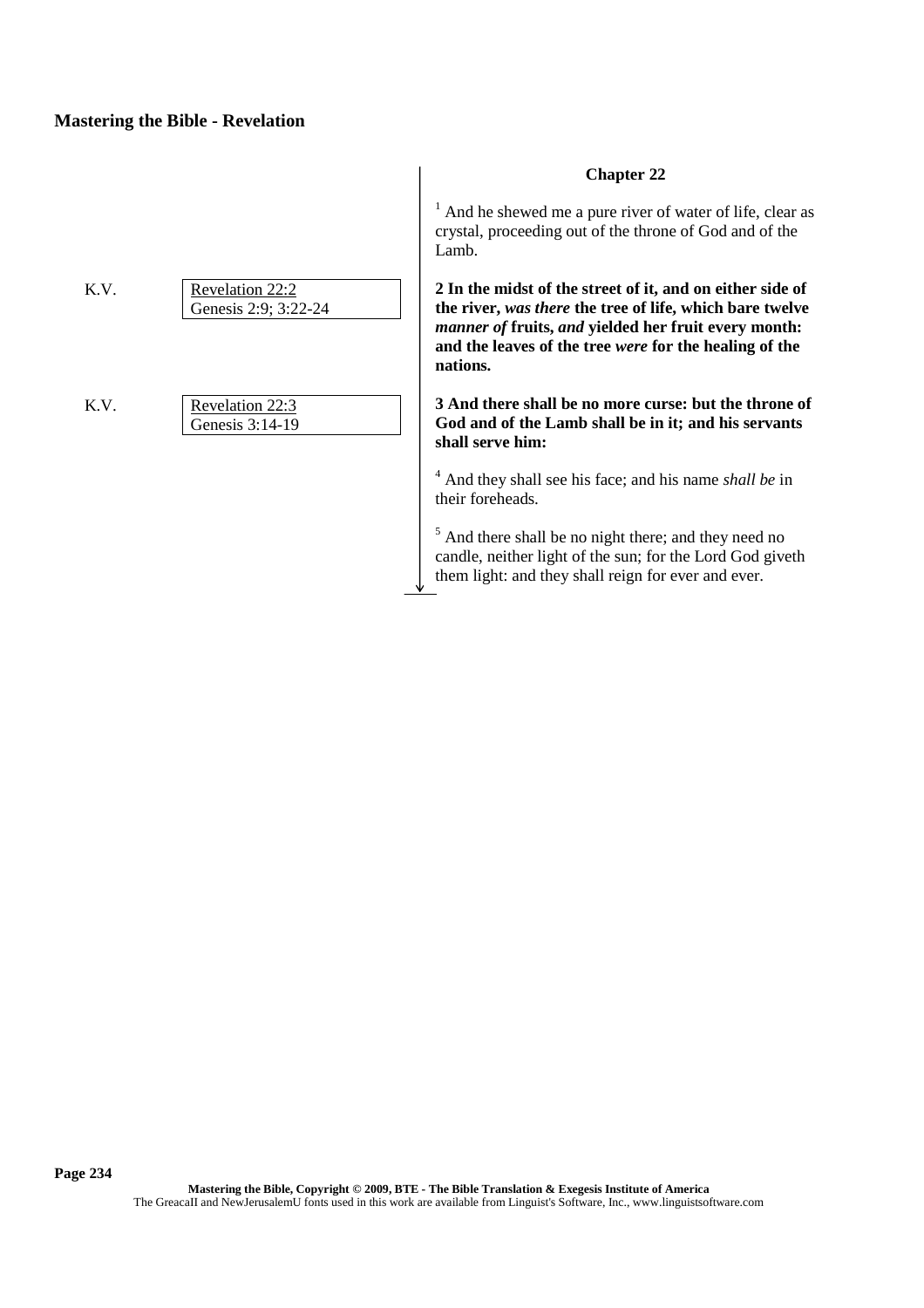Revelation 4:1 - 22:5 Part Three: The Things Which Shall Be Hereafter (continued)

Revelation 19:1 - 22:5 The Description of the Events of the Second Coming of Christ (continued)

Revelation 22:1-5 The Vision of the Water and Tree of Life

**<sup>1</sup>And he shewed me a pure river of water of life, clear as crystal, proceeding out of the throne of God and of the Lamb.**

**2 In the midst of the street of it, and on either side of the river,**

*was there* **the tree of life, which bare twelve** *manner of* **fruits,** *and* **yielded her fruit every month:**

**and the leaves of the tree** *were* **for the healing of the nations.**

**<sup>3</sup> And there shall be no more curse: but the throne of God and of the Lamb shall be in it;**

**and his servants shall serve him:**

**<sup>4</sup> And they shall see his face; and his name** *shall be* **in their foreheads.**

**<sup>5</sup> And there shall be no night there; and they need no candle, neither light of the sun; for the Lord God giveth them light:**

**and they shall reign for ever and ever.**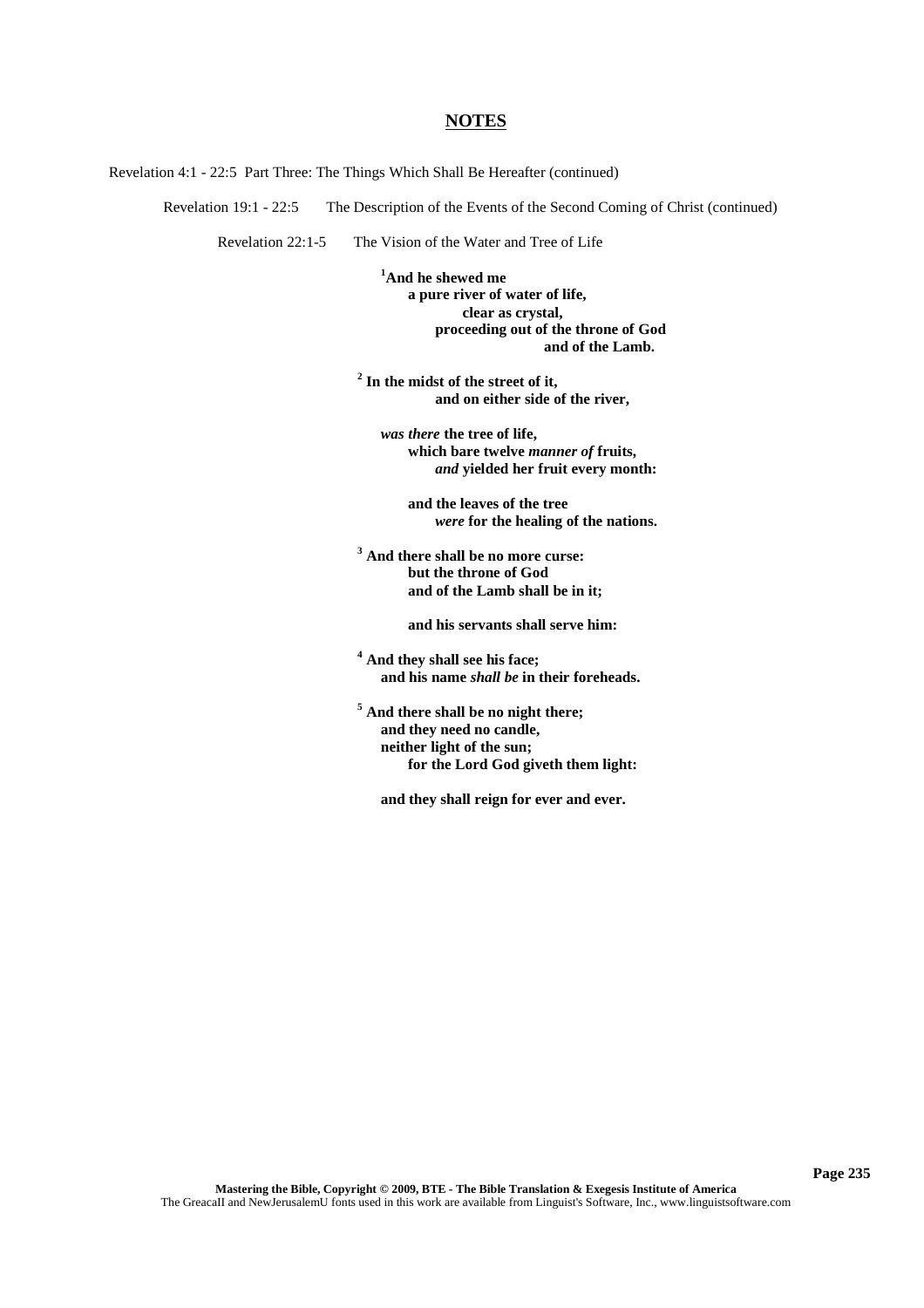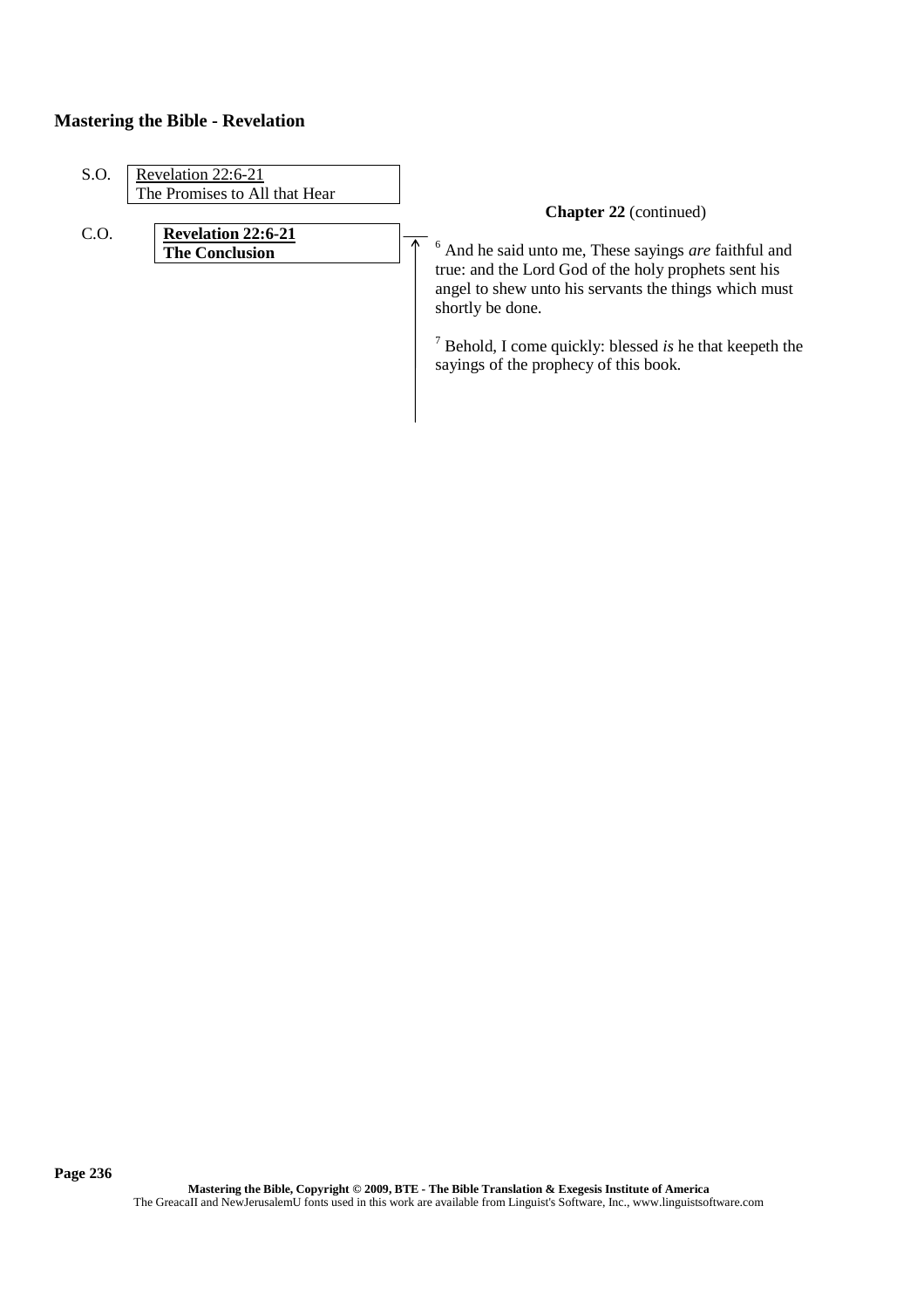#### Revelation 22:6-21 The Promises to All That Hear

Revelation 22:6-21 The Conclusion

Revelation 22:6-7 The Proclamation of Blessing

**<sup>6</sup> And he said unto me, These sayings** *are* **faithful and true:**

> **and the Lord God of the holy prophets sent his angel to shew unto his servants the things which must shortly be done.**

**<sup>7</sup> Behold, I come quickly:**

> **blessed** *is* **he that keepeth the sayings of the prophecy of this book.**

**Mastering the Bible, Copyright © 2009, BTE - The Bible Translation & Exegesis Institute of America** The GreacaII and NewJerusalemU fonts used in this work are available from Linguist's Software, Inc., www.linguistsoftware.com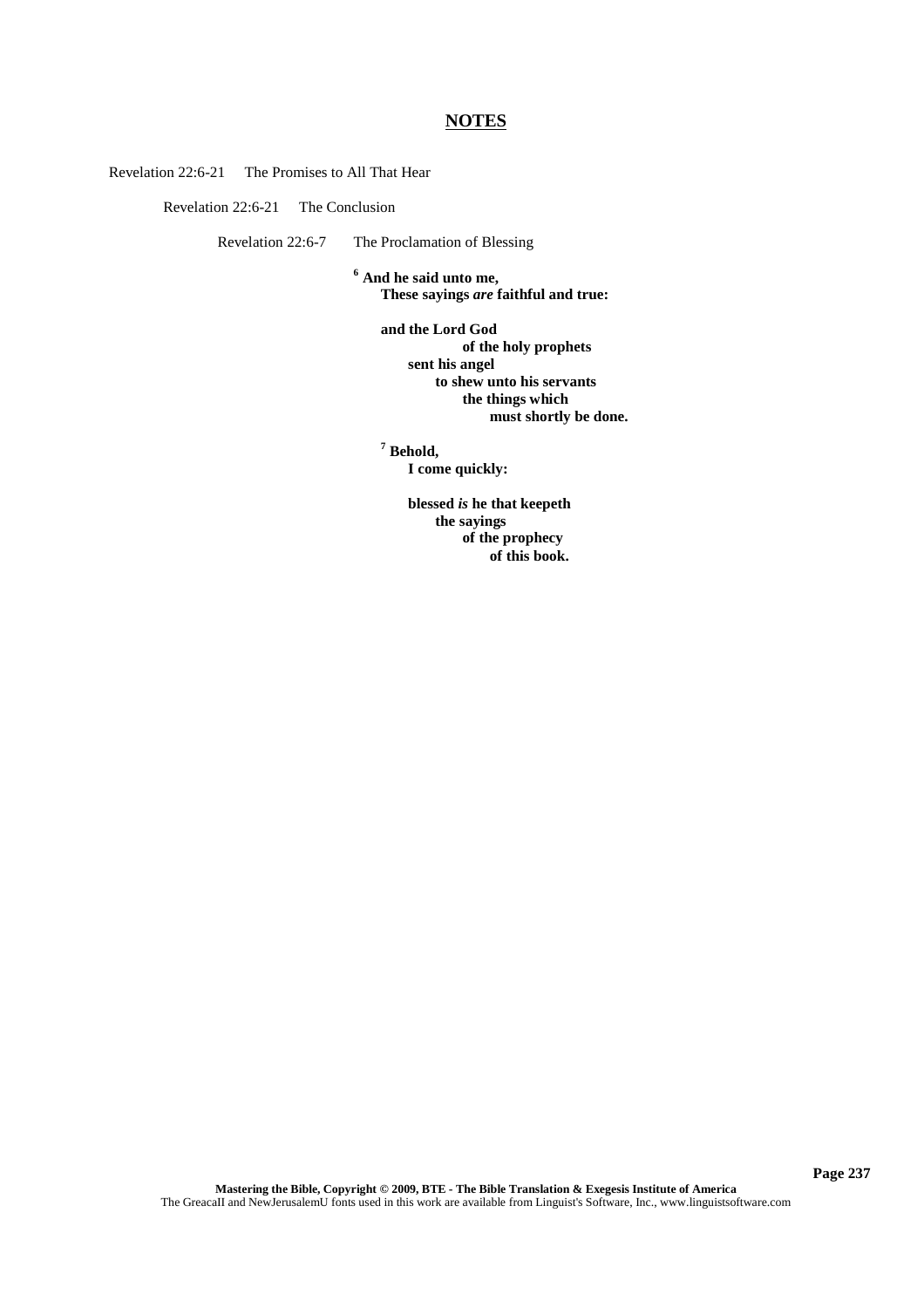K.V. Revelation 22:10 Daniel 8:26

## **Chapter 22** (continued)

<sup>8</sup> And I John saw these things, and heard *them*. And when I had heard and seen, I fell down to worship before the feet of the angel which shewed me these things.

<sup>9</sup> Then saith he unto me, See *thou do it* not: for I am thy fellowservant, and of thy brethren the prophets, and of them which keep the sayings of this book: worship God.

#### **10 And he saith unto me, Seal not the sayings of the prophecy of this book: for the time is at hand.**

 $11$  He that is unjust, let him be unjust still: and he which is filthy, let him be filthy still: and he that is righteous, let him be righteous still: and he that is holy, let him be holy still.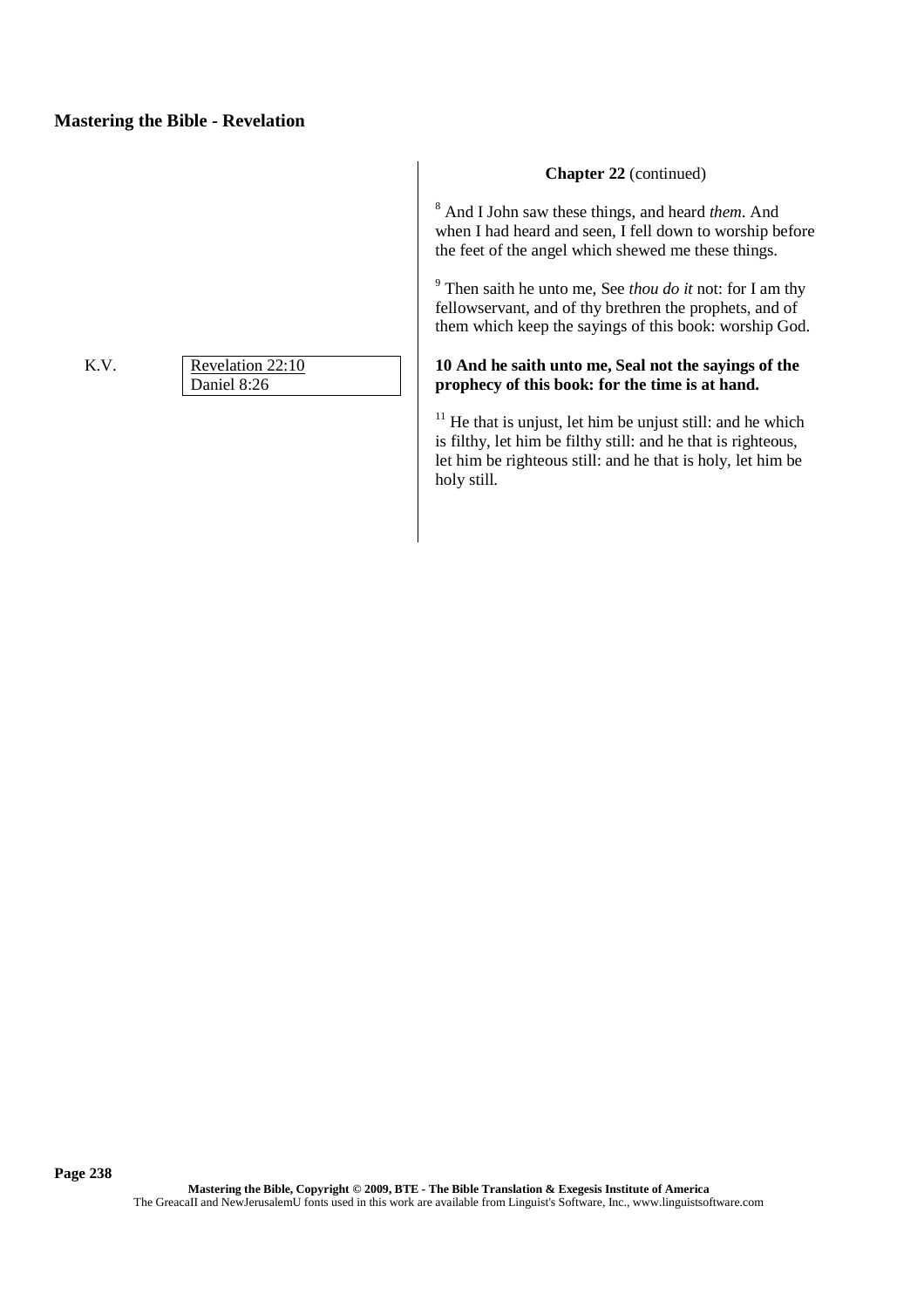Revelation 22:6-21 The Promises to All That Hear (continued)

Revelation 22:6-21 The Conclusion (continued)

Revelation 22:8-11 The Instructions of the Angel

**<sup>8</sup> And I John saw these things, and heard** *them***.**

**And when I had heard and seen, I fell down to worship before the feet of the angel which shewed me these things.**

**<sup>9</sup> Then saith he unto me,**

**See** *thou do it* **not: for I am thy fellowservant, and of thy brethren the prophets, and of them which keep the sayings of this book:**

**worship God.**

**<sup>10</sup> And he saith unto me,**

**Seal not the sayings of the prophecy of this book:**

**for the time is at hand.**

**<sup>11</sup> He that is unjust, let him be unjust still:**

> **and he which is filthy, let him be filthy still:**

**and he that is righteous, let him be righteous still:**

**and he that is holy, let him be holy still.**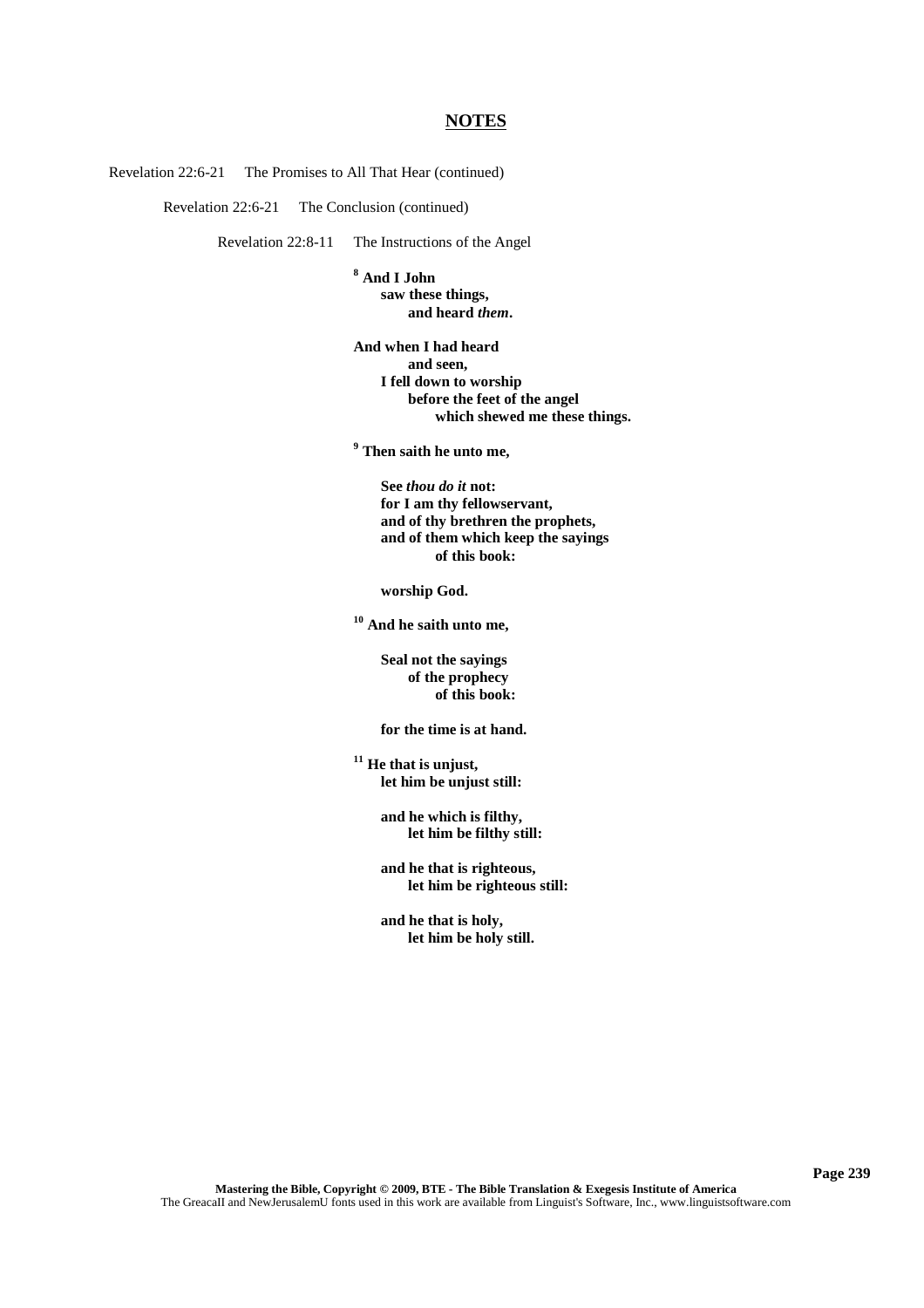| K.V. | Revelation 22:12<br>Isaiah 40:10; 62:11 |
|------|-----------------------------------------|
| K.V. | Revelation 22:13<br>Isaiah $41:4$       |
| K.V. | Revelation 22:14<br>Daniel 12:2         |
| K.V. | Revelation 22:15<br>Deuteronomy 23:18   |

#### **Chapter 22** (continued)

**12 And, behold, I come quickly; and my reward** *is* **with me, to give every man according as his work shall be.**

**13 I am Alpha and Omega, the beginning and the end, the first and the last.**

**14 Blessed** *are* **they that do his commandments, that they may have right to the tree of life, and may enter in through the gates into the city.**

**15 For without** *are* **dogs, and sorcerers, and whoremongers, and murderers, and idolaters, and whosoever loveth and maketh a lie.**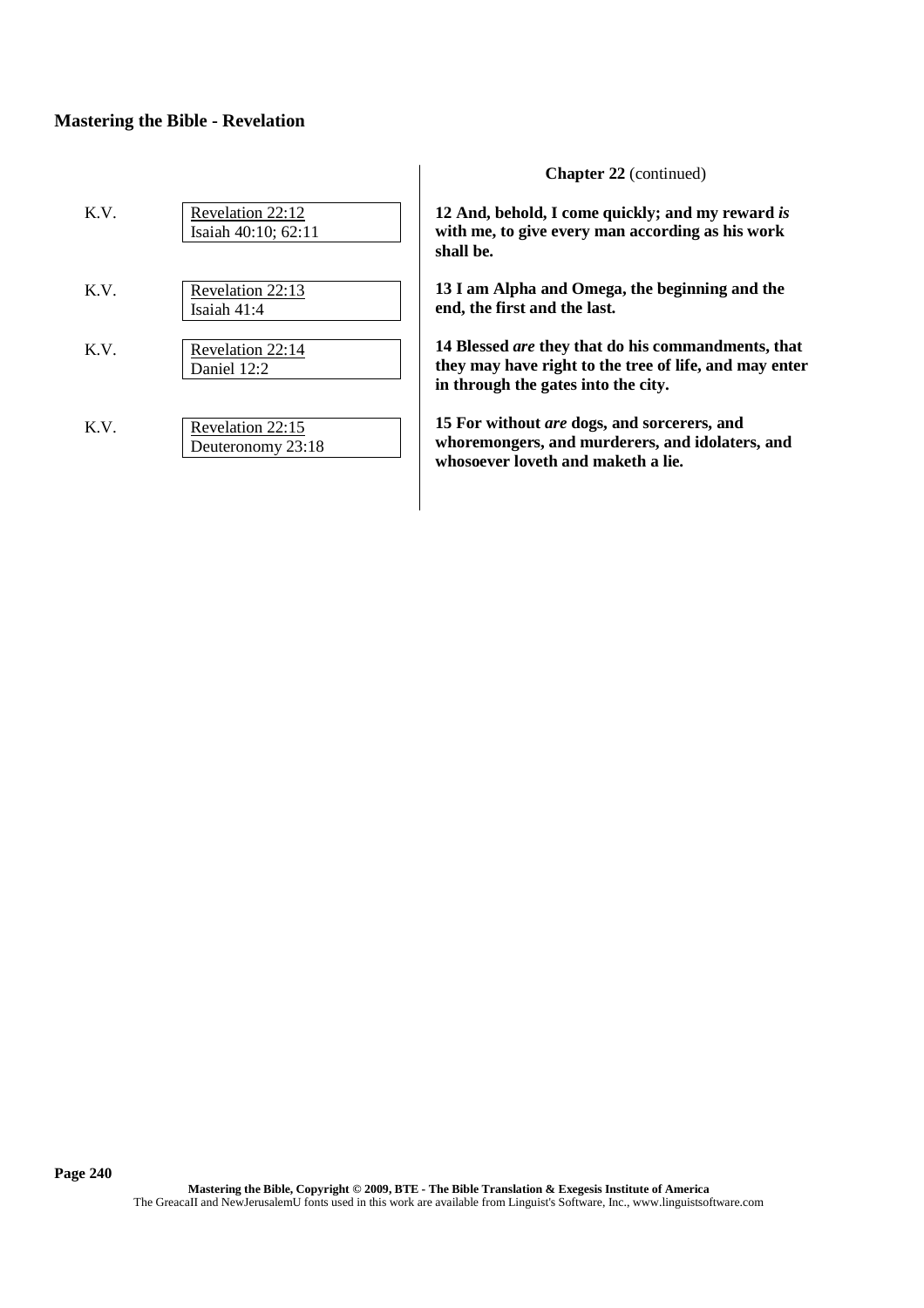Revelation 22:6-21 The Promises to All That Hear (continued)

Revelation 22:6-21 The Conclusion (continued)

Revelation 22:12-15 The Provision of Rewards

**<sup>12</sup> And, behold, I come quickly;**

> **and my reward** *is* **with me, to give every man according as his work shall be.**

**<sup>13</sup> I am Alpha and Omega, the beginning and the end, the first and the last.**

**<sup>14</sup> Blessed** *are* **they**

**that do his commandments, that they may have right to the tree of life, and may enter in through the gates into the city.**

**<sup>15</sup> For without** *are* **dogs, and sorcerers, and whoremongers, and murderers, and idolaters, and whosoever loveth and maketh a lie.**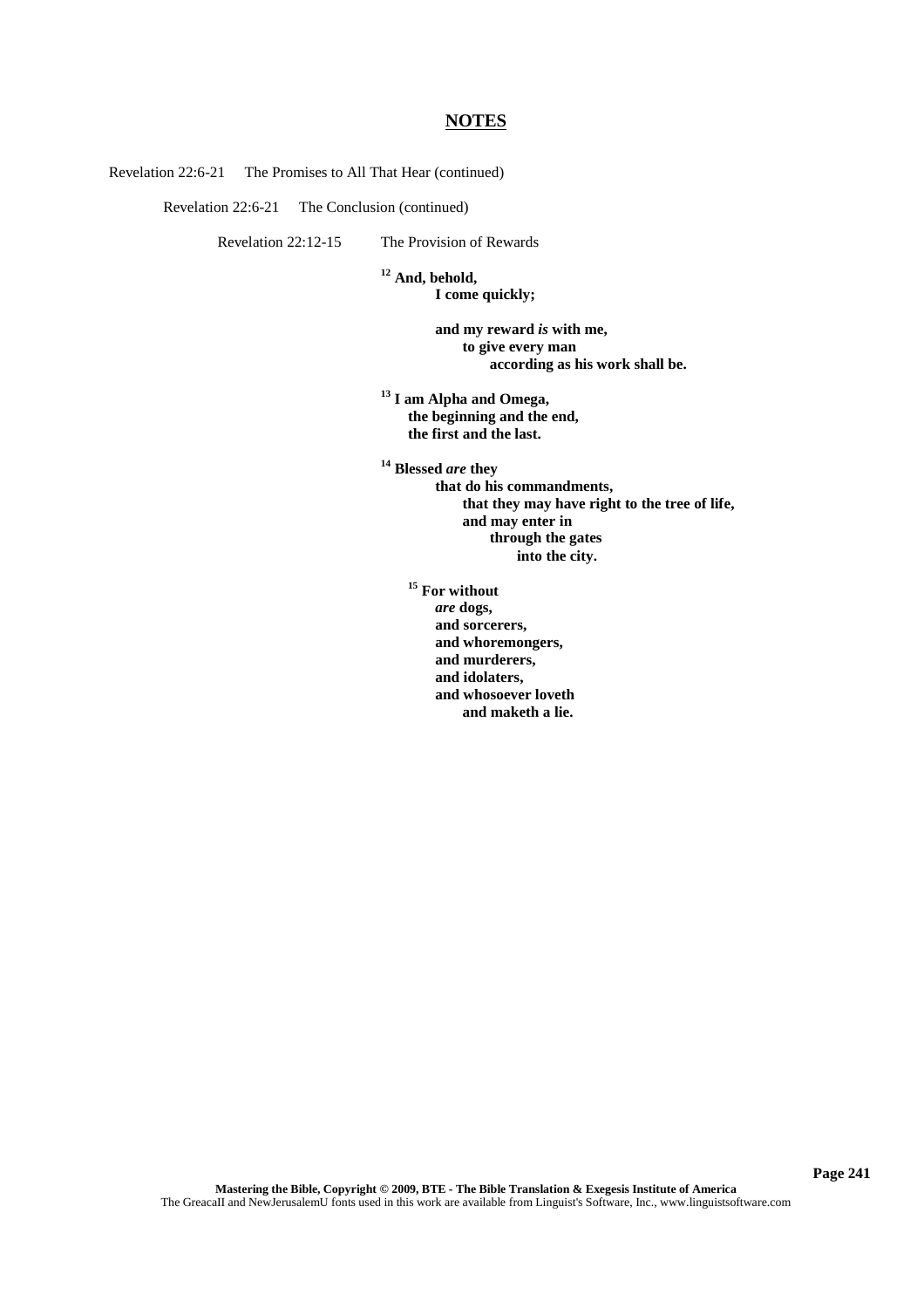| K.V. | Revelation 22:16  |  |
|------|-------------------|--|
|      | Isaiah $11:1, 10$ |  |
|      |                   |  |

K.V. Revelation 22:17 Isaiah 55:1

**Chapter 22** (continued)

**16 I Jesus have sent mine angel to testify unto you these things in the churches. I am the root and the offspring of David,** *and* **the bright and morning star.**

**17 And the Spirit and the bride say, Come. And let him that heareth say, Come. And let him that is athirst come. And whosoever will, let him take the water of life freely.**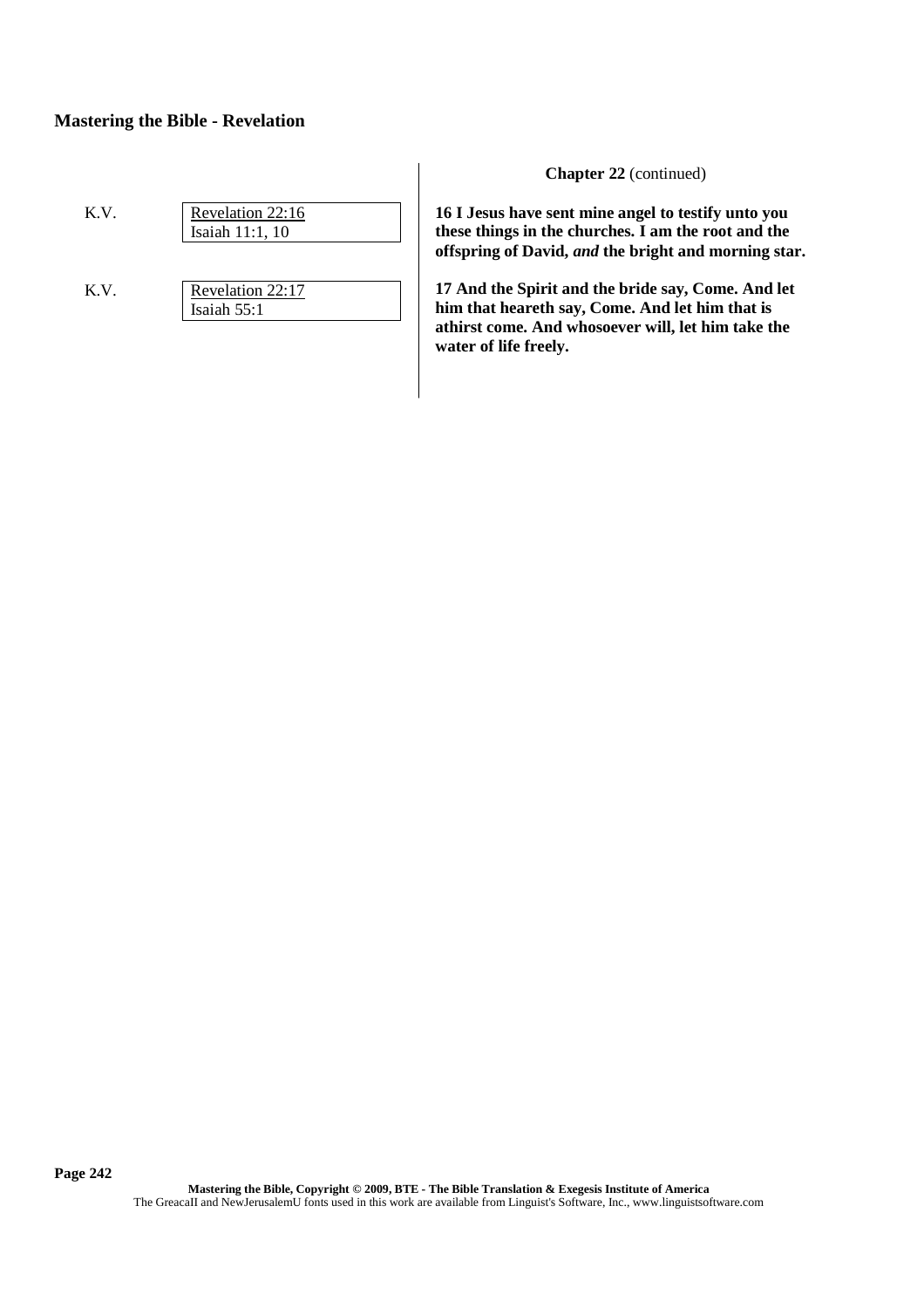Revelation 22:6-21 The Promises to All That Hear (continued)

Revelation 22:6-21 The Conclusion (continued)

Revelation 22:16-17 The Invitation of Christ

**<sup>16</sup> I Jesus have sent mine angel to testify unto you these things in the churches.**

> **I am the root and the offspring of David,** *and* **the bright and morning star.**

**<sup>17</sup> And the Spirit and the bride say,**

**Come.**

**And let him that heareth say,**

**Come.**

**And let him that is athirst come. And whosoever will, let him take the water of life freely.**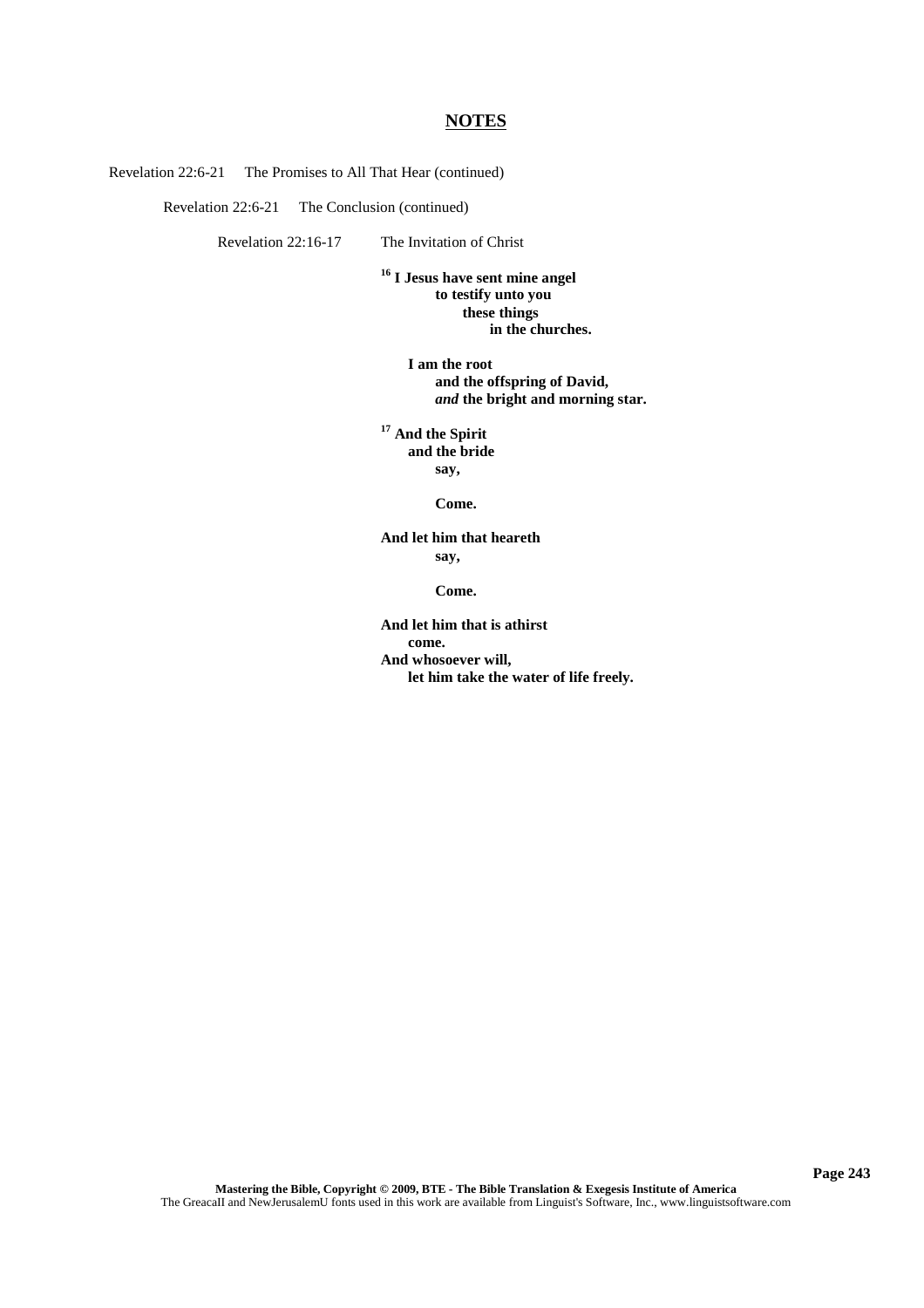| K.V. | Revelation 22:18               |
|------|--------------------------------|
|      | Deuteronomy $4\overline{.}2$ ; |
|      | Proverbs 30:6                  |
| M.V. | Revelation 22:18               |
|      |                                |
| K.V. | Revelation 22:19               |
|      | Exodus 32:33                   |
| M.V. | Revelation 22:19               |
|      |                                |

**Chapter 22** (continued)

**18 For I testify unto every man that heareth the words of the prophecy of this book, If any man shall add unto these things, God shall add unto him the plagues that are written in this book:**

**19 And if any man shall take away from the words of the book of this prophecy, God shall take away his part out of the book of life, and out of the holy city, and** *from* **the things which are written in this book.**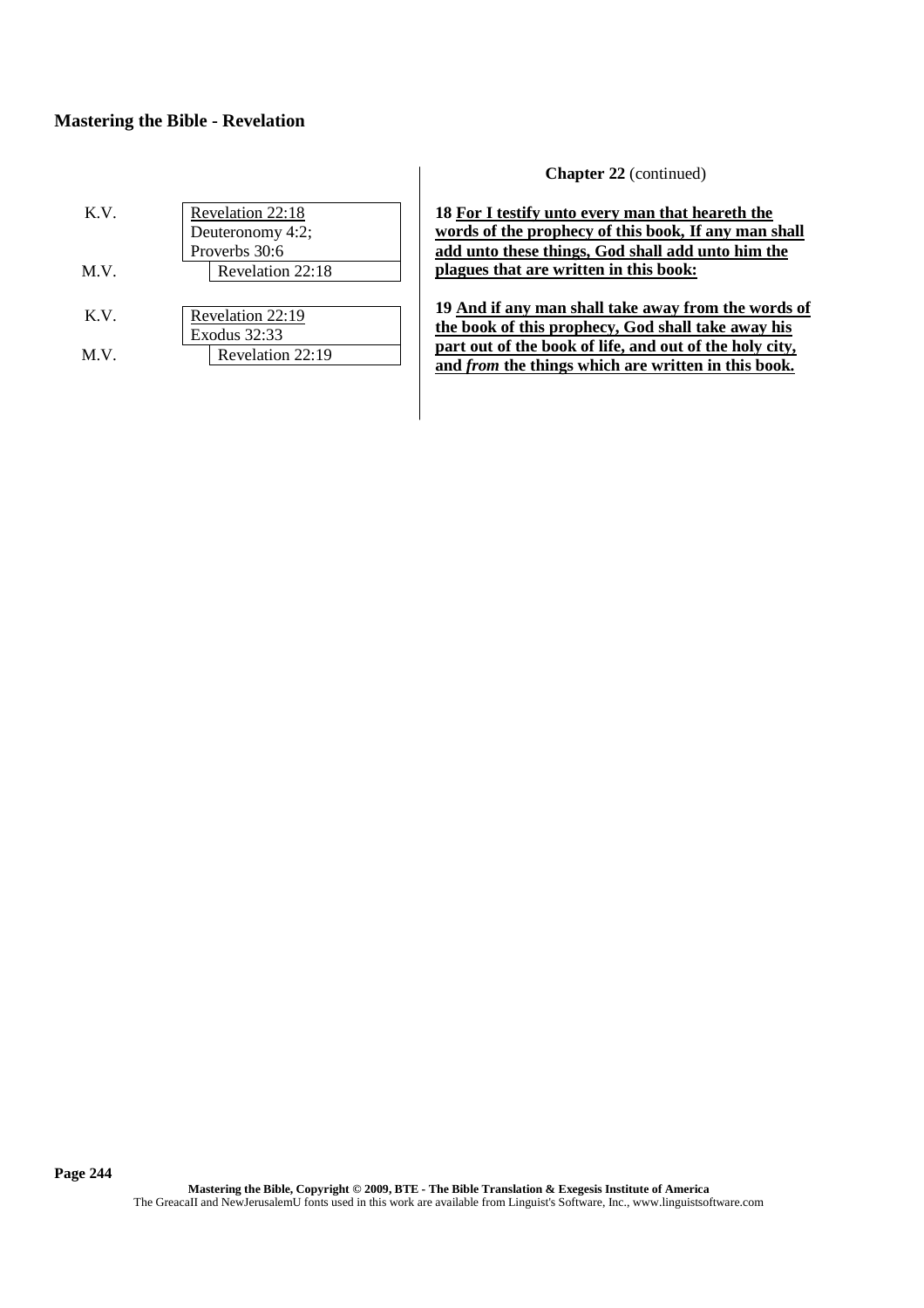## **NOTES**

Revelation 22:6-21 The Promises to All That Hear (continued)

Revelation 22:6-21 The Conclusion (continued)

Revelation 22:18-19 The Precaution to All that Hear

**<sup>18</sup> For I testify unto every man that heareth the words of the prophecy of this book,**

**If any man shall add unto these things,**

**God shall add unto him the plagues that are written in this book:**

**<sup>19</sup> And if any man shall take away from the words of the book of this prophecy,**

> **God shall take away his part out of the book of life, and out of the holy city, and** *from* **the things which are written in this book.**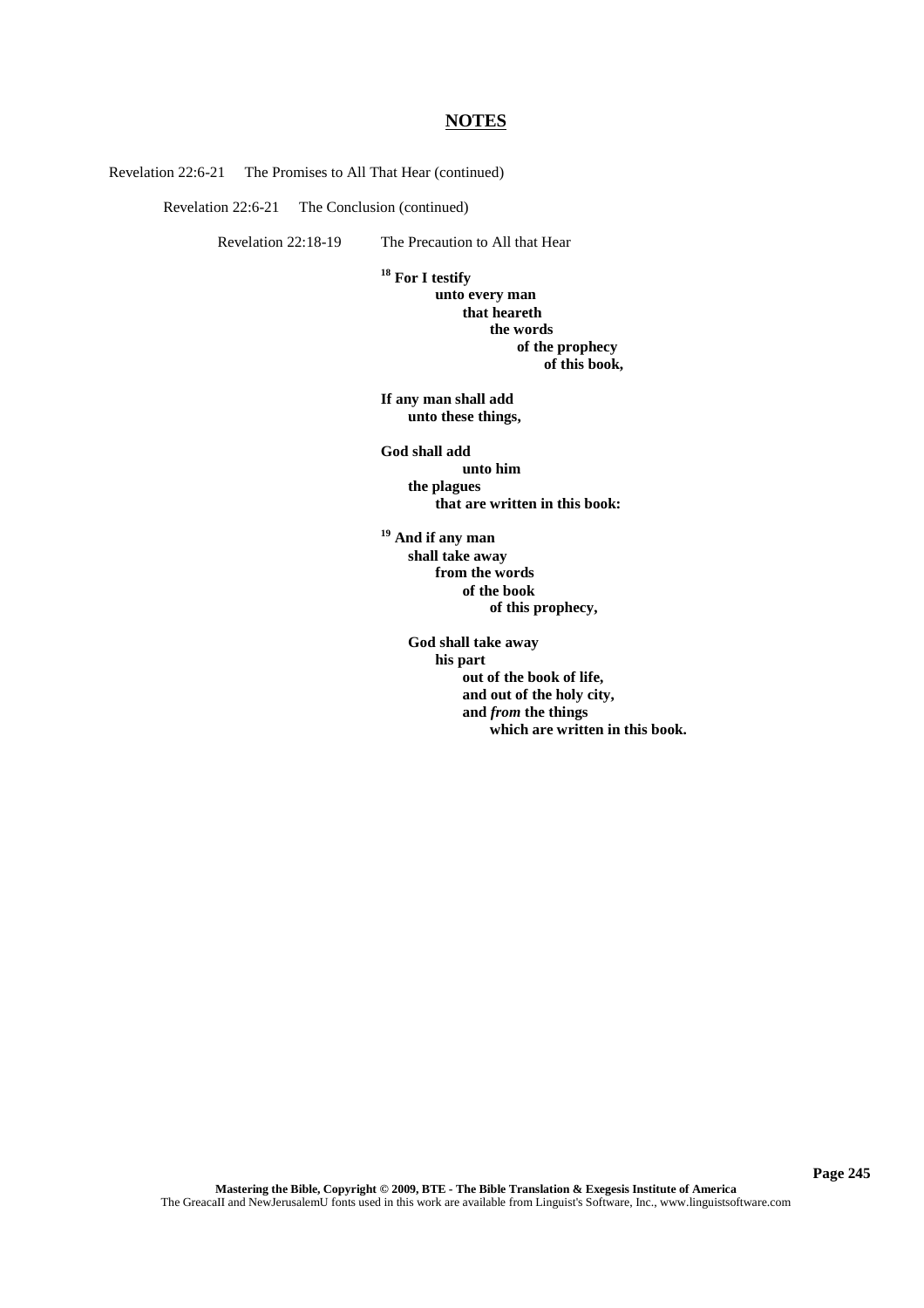## **Mastering the Bible - Revelation**

## **Chapter 22** (continued)

 $20$  He which testifieth these things saith, Surely I come quickly. Amen. Even so, come, Lord Jesus.

<sup>21</sup> The grace of our Lord Jesus Christ *be* with you all. Amen.